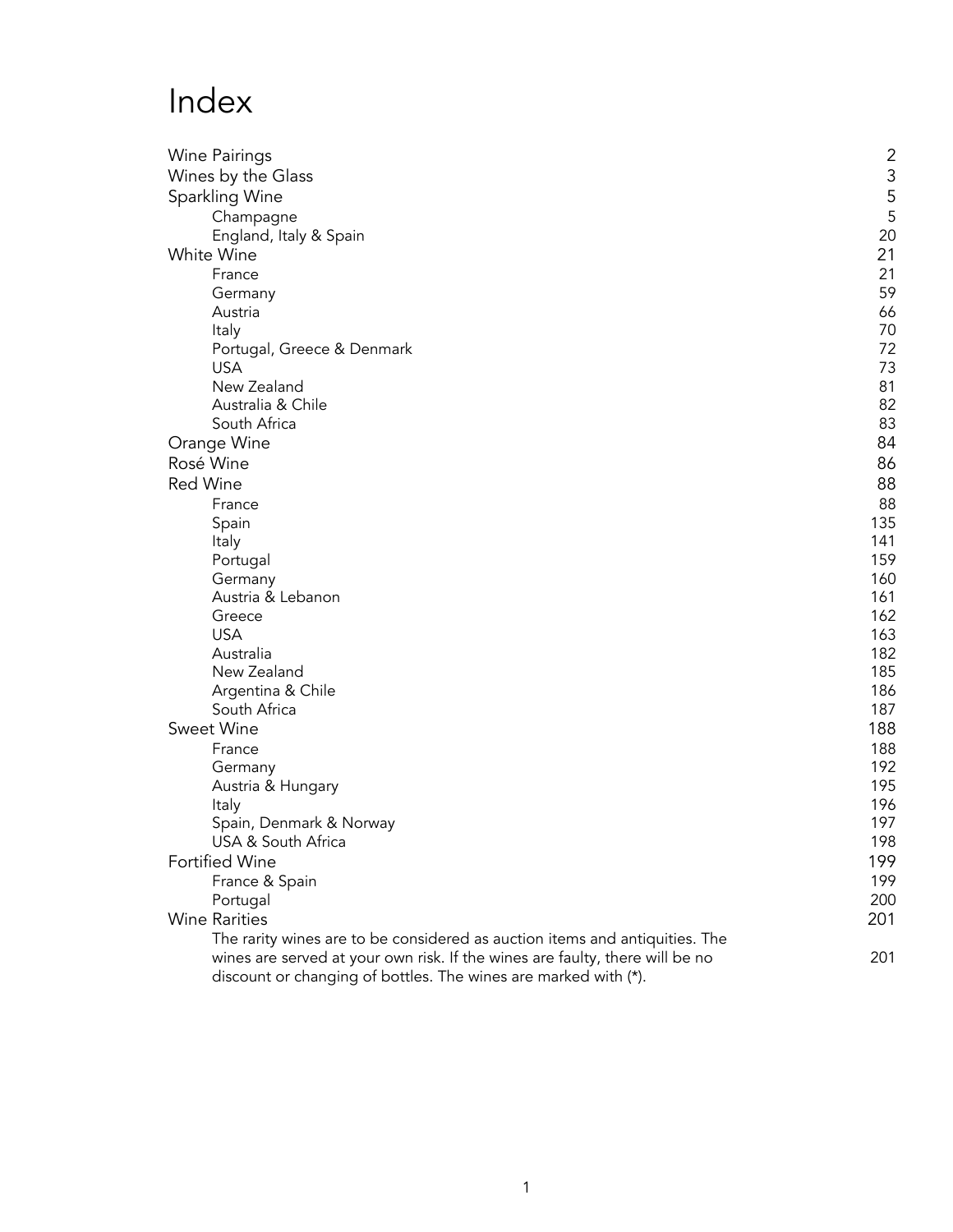## Wine Pairings

#### Heart & Soil - 2.000 Dkk

| 2020 Bernhard Ott Grüner Veltliner Fass 4 - Wagram, Austria                         | 1             |
|-------------------------------------------------------------------------------------|---------------|
| 2018 Greywacke Wild Sauvignon Blanc - Marlborough, New Zealand                      | $\mathcal{P}$ |
| 2019 Roisin Curley Saint Romain Le Jarron - Burgundy, France                        | $\mathcal{B}$ |
| 2001 Zind-Humbrecht Pinot Gris Clos St Urbain - Alsace, France                      | 4             |
| 2018 <b>Racines</b> Sta. Rita Hills Cuvée Pinot Noir - Sta. Rita Hills, USA         | .5            |
| 2019 Martin Conrad Riesling Auslese Goldkapsel Brauneberger Juffer - Mosel, Germany | 6             |
| 2017 Clos Lapeyre La Magendia - Jurançon, France                                    | 7             |

### Classic & Appellation - 4.000 Dkk

| 2020 Schäfer-Fröhlich Riesling GG Felseneck - Nahe, Germany                     |                |
|---------------------------------------------------------------------------------|----------------|
| 2019 Eisele Vineyard Sauvignon Blanc - Calistoga, USA                           | -2             |
| 2016 Bell Hill Chardonnay - Canterbury, New Zealand                             | -3             |
| 2010 Drappier Grande Sendrée - Champagne, France                                | $\overline{4}$ |
| 2017 Domaine Pierre Morey Volnay 1er Cru Santenots - Burgundy, France           | -5             |
| 2007 Dr. Hermann Riesling Auslese Goldkapsel Erdener Treppchen - Mosel, Germany | 6              |
| 2016 Royal Tokaji Wine Co. 6 Puttonyos Gold Label - Tokaji, Hungary             | 7              |
|                                                                                 |                |

### Big & Bold - 6.000 Dkk

| 2020 Weingut Wittmann Riesling GG Morstein - Rheinhessen, Germany       |                |
|-------------------------------------------------------------------------|----------------|
| 2019 Domaine Ponsot Clos des Monts Luisants - Morey-St-Denis, France    | -2             |
| 2013 Paul Hobbs Cuvée Augustina - Sonoma Mountain, USA                  | -3             |
| 2012 Dom Perignon Dom Pérignon - Champagne, France                      | $\overline{4}$ |
| 2004 Château Trotanoy Trotanoy - Pomerol, France                        | -5             |
| 2017 Heymann-Lowenstein Riesling Beerenauslese Rottgen - Mosel, Germany | 6              |
| 2018 Klein Constantia Vin de Constance - Constantia, South Africa       | -7             |

### Rare & Unique - 18.000 Dkk

| 2017 Domaine Bonneau du Martray Corton-Charlemagne - Bourgogne, France                  |                |
|-----------------------------------------------------------------------------------------|----------------|
| 2018 Screaming Eagle Sauvignon Blanc - Oakville, USA                                    | -2             |
| 1986 Marques de Murrieta Castillo Ygay Gran Reserva - Rioja, Spain                      | -3             |
| 2017 Domaine Comte Georges de Vogüé Musigny Vieilles Vignes - Chambolle Musigny, France | $\overline{4}$ |
| 1975 Château Cheval Blanc Cheval Blanc - Saint Émilion, France                          | -5             |
| 2010 <b>Egon Muller</b> Riesling Auslese Scharzhofberger - Mosel, Germany               | 6              |
| 2005 Chateau d'Yquem Sauternes - Bordeaux, France                                       | -7             |
|                                                                                         |                |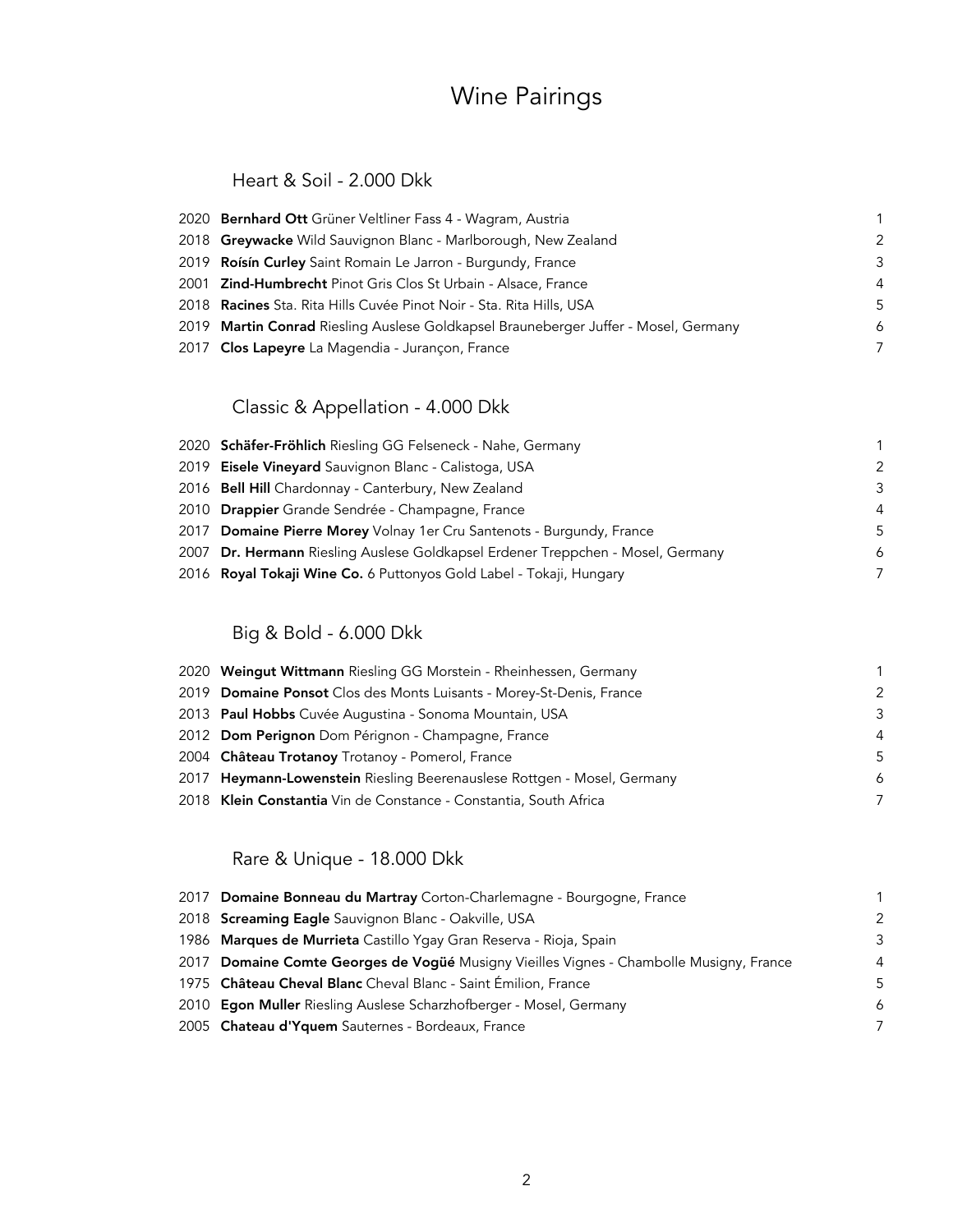## Wines by the Glass

### Sparkling Wine

| NV. | <b>Adrien Renoir</b> Le Terroir - Champagne, France | 300 |
|-----|-----------------------------------------------------|-----|
|     | 2014 Nyetimber Blanc de Blancs - Sussex, England    | 400 |
|     | 2013 Marguet Grand Cru Bouzy - Champagne, France    | 500 |
|     | 2007 Bollinger RD - Champagne, France               | 750 |

### White Wine

| 2019 Marco de Bartoli Grappoli del Grillo - Sicily, Italy             | 180 |
|-----------------------------------------------------------------------|-----|
| 2020 Eulogio Pomares Albariño - Rías Baixas, Spain                    | 180 |
| 2008 Dr. Hermann Riesling Kabinett Erdener Treppchen - Mosel, Germany | 175 |
| 2020 Jean-Marie Berrux Chardonnay Le Petit Tetu - Burgundy, France    | 220 |
| 2017 F.X. Pichler Sauvignon Blanc Grosse Reserve - Wachau, Austria    | 350 |
| 2017 Pott Wines 20 m <sup>3</sup> Viognier - Mt Veeder, USA           | 350 |

### Rosé Wine

| 2020 Garage Wine Co. Cariñena Rosé Truquilemu Old Vine Pale - Maule, Chile | 130 |
|----------------------------------------------------------------------------|-----|
| 2018 Arnot-Roberts Touriga Nacional Rosé - California, USA                 | 220 |

### Orange Wine

Werlitsch Glück - Steiermark, Austria 220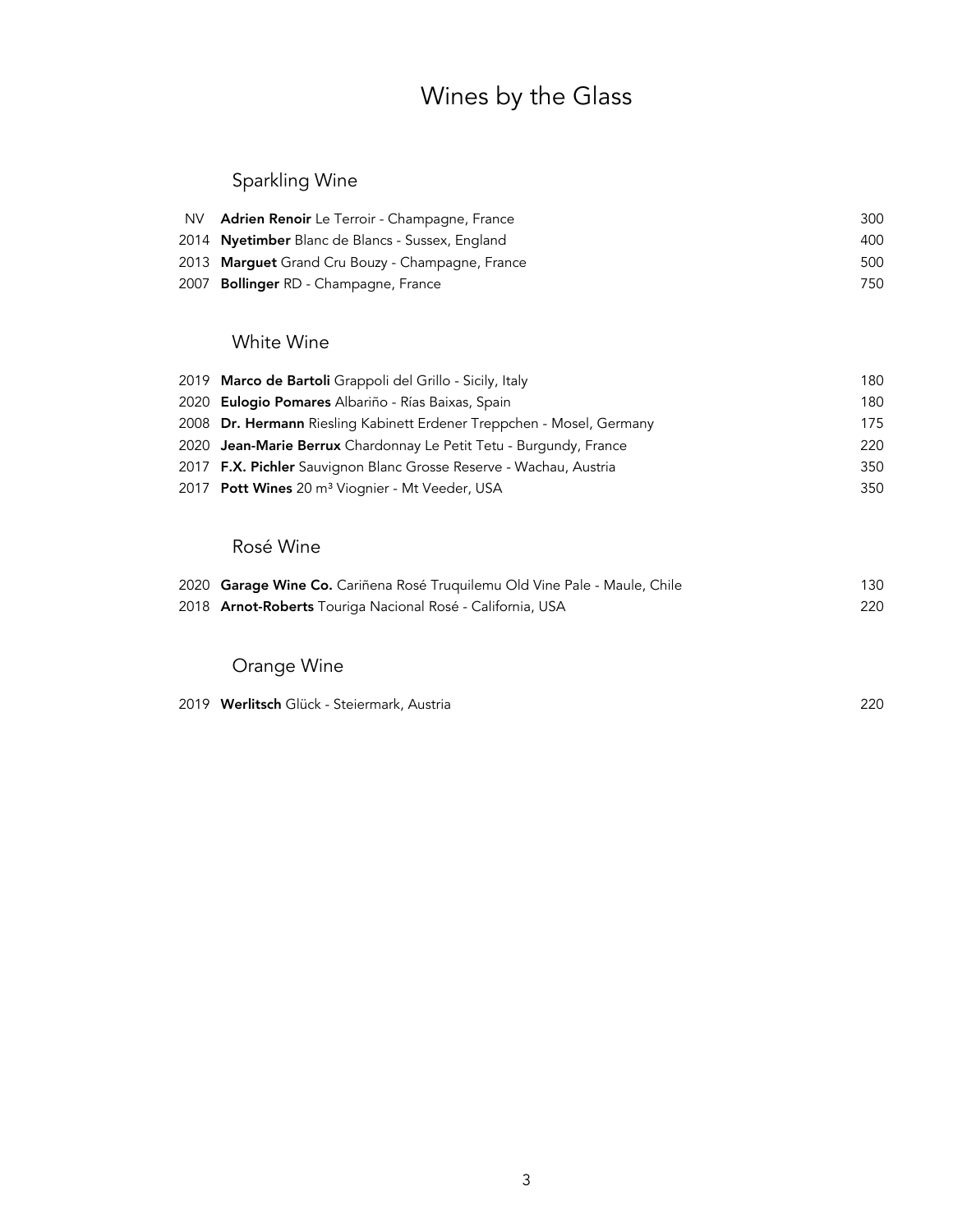# Wines by the Glass

### Red Wine

|           | 2016 Joseph Dorbon Les Bernardines - Jura, France                           | 180 |
|-----------|-----------------------------------------------------------------------------|-----|
| 2007      | Lopez de Heredia Viña Tondonia Reserva - Rioja, Spain                       | 200 |
|           | 2013 <b>Roagna</b> Barolo Pira - Piedmont, Italy                            | 450 |
|           | 2016 Torres Mas La Plana Cabernet Sauvignon - Priorat, Spain                | 170 |
|           |                                                                             |     |
|           | Sweet Wine                                                                  |     |
|           | 2018 Peter Jakob Kuhn Riesling Auslese Lenchen - Rheingau, Germany          | 300 |
|           | 2016 <b>Royal Tokaji Wine Co.</b> Tokaji Aszú 6 Puttonyos - Tokaji, Hungary | 400 |
|           |                                                                             |     |
|           | <b>Fortified Wine</b>                                                       |     |
| <b>NV</b> | Graham's 30 Years Tawny Port - Doruo, Portugal                              | 350 |
| <b>NV</b> | Bodegas San Francisco Javier Fino Vina Corrales - Jerez, Spain              | 150 |
|           |                                                                             |     |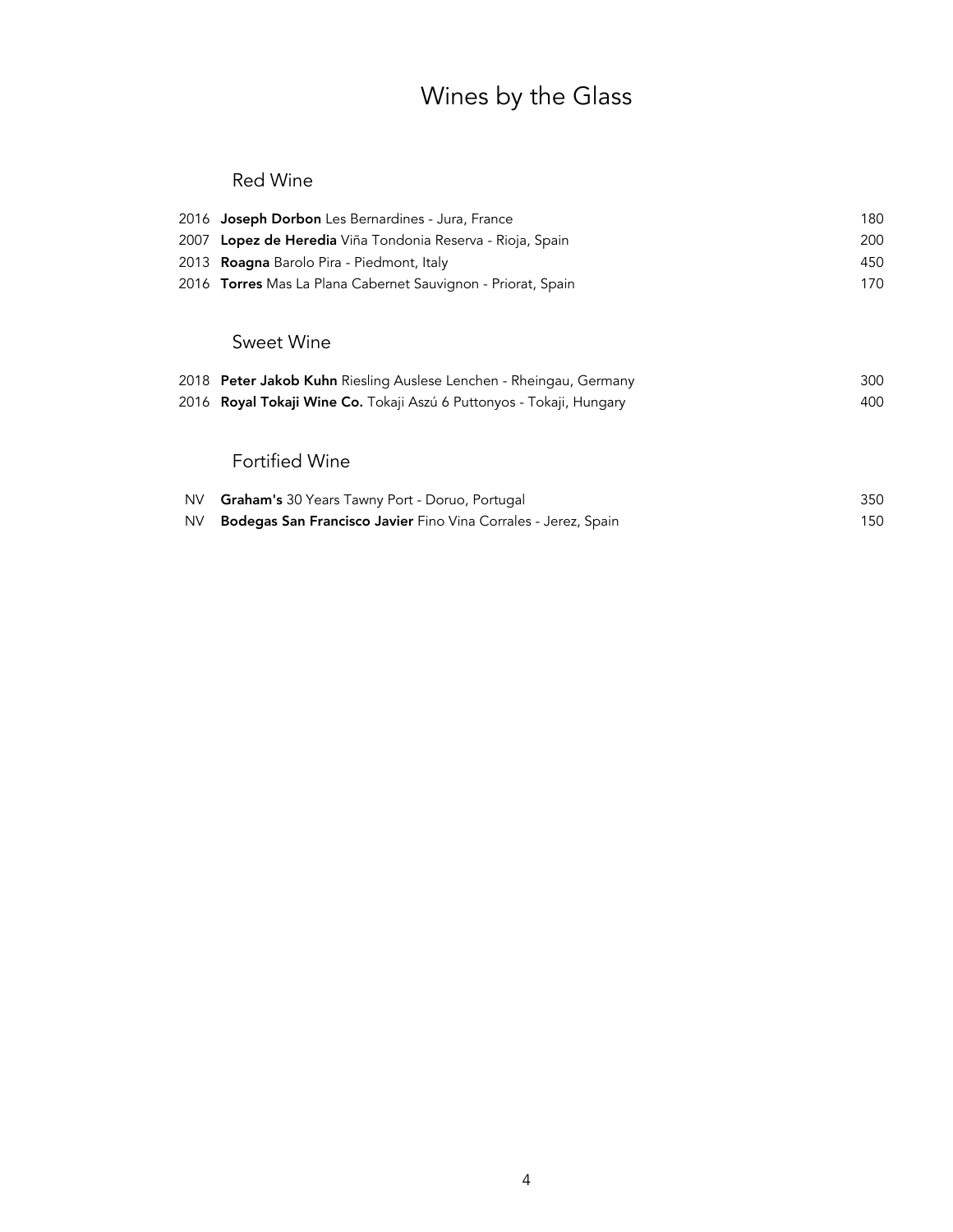### Reims

| <b>NV</b> | <b>Krug</b> Rosé 375 ml                 | 2600  |
|-----------|-----------------------------------------|-------|
| <b>NV</b> | Krug Grande Cuvée 169th Edition 375 ml  | 2200  |
| <b>NV</b> | Krug Grande Cuvée 169th Edition         | 4000  |
| <b>NV</b> | Krug Grande Cuvée 168th Edition         | 4000  |
| <b>NV</b> | Krug Grande Cuvée 166th Edition         | 4000  |
| <b>NV</b> | Krug Grande Cuvée 160th Edition 3000 ml | 23000 |
| <b>NV</b> | Krug Grande Cuvée 1995-1996             | 8500  |
|           | 2008 Krug Vintage                       | 10500 |
|           | 2006 Krug Vintage                       | 6500  |
|           | 2004 Krug Vintage                       | 5200  |
|           | 1996 Krug Vintage 1500 ml               | 17900 |
|           | 1989 Krug Vintage                       | 10400 |
|           | 1988 Krug Vintage                       | 11200 |
|           | 1985 Krug Vintage                       | 12600 |
|           | 1989 Krug Collection                    | 8900  |
|           | 1989 Krug Collection 1500 ml            | 21000 |
|           | 1988 Krug Collection                    | 12000 |
|           | 1985 Krug Collection                    | 29000 |
|           | 2002 Krug Clos d'Ambonnay               | 38000 |
|           | 2000 Krug Clos d'Ambonnay               | 38000 |
|           | 1995 Krug Clos d'Ambonnay               | 38000 |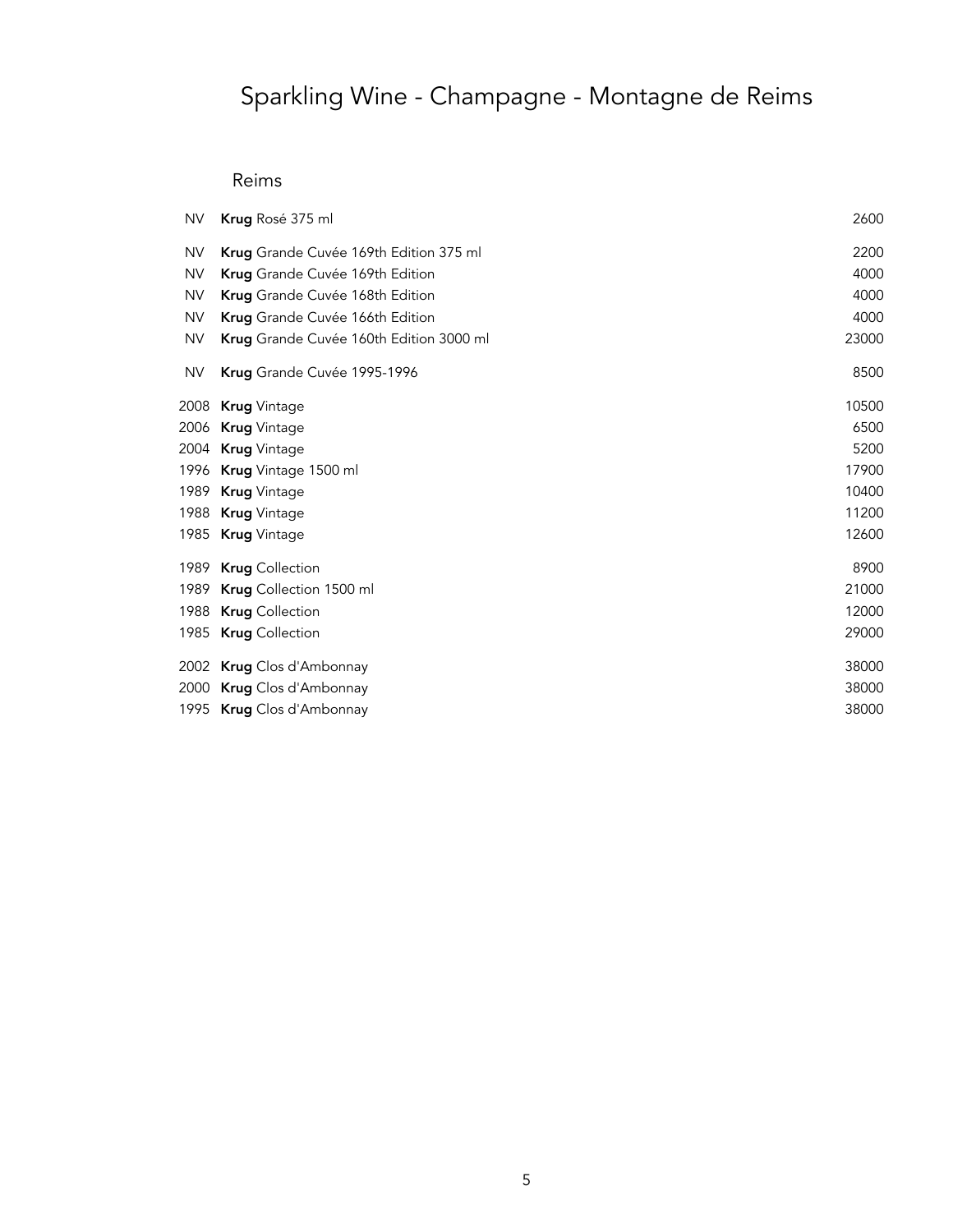### Reims

| 2011 | <b>Tattinger</b> Comtes de Champagne            | 3500  |
|------|-------------------------------------------------|-------|
| 2008 | <b>Tattinger</b> Comtes de Champagne            | 3250  |
| 2008 | Tattinger Comtes de Champagne 1500 ml           | 7200  |
| 2007 | <b>Tattinger</b> Comtes de Champagne            | 2750  |
| 2007 | Tattinger Comtes de Champagne 1500 ml           | 7200  |
| 2005 | Tattinger Comtes de Champagne                   | 3300  |
| 2006 | <b>Tattinger</b> Comtes de Champagne 6000 ml    | 26900 |
| 2004 | <b>Tattinger</b> Comtes de Champagne 1500 ml    | 9900  |
| 2002 | <b>Tattinger</b> Comtes de Champagne 1500 ml    | 14500 |
| 2000 | Tattinger Comtes de Champagne 1500 ml           | 10300 |
| 1998 | <b>Tattinger</b> Comtes de Champagne 1500 ml    | 10900 |
| 1995 | <b>Tattinger</b> Comtes de Champagne            | 6500  |
| 1990 | <b>Tattinger</b> Comtes de Champagne            | 9400  |
| 1988 | <b>Tattinger</b> Comtes de Champagne            | 8500  |
| 1982 | <b>Tattinger</b> Comtes de Champagne            | 8900  |
| 1981 | Tattinger Comtes de Champagne                   | 8900  |
| 2008 | <b>Tattinger</b> Comtes de Champagne Rosé       | 6000  |
| 2007 | <b>Tattinger</b> Comtes de Champagne Rosé       | 4000  |
| 1995 | Tattinger Comtes de Champagne Rosé 1500 ml      | 10900 |
|      | 1990 Tattinger Comtes de Champagne Rosé 1500 ml | 13900 |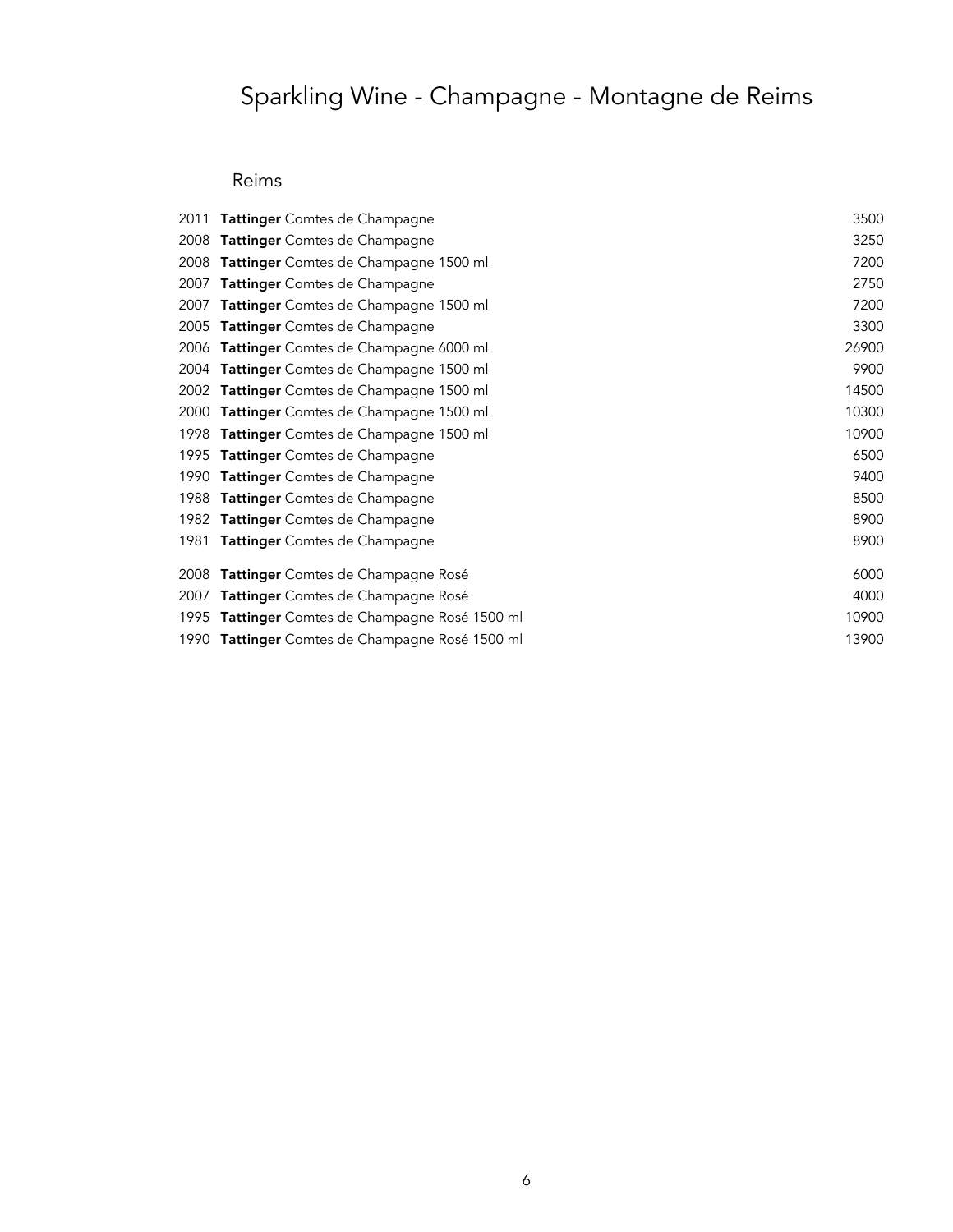### Reims

|      | 2012 <b>Louis Roederer</b> Cristal              | 5400  |
|------|-------------------------------------------------|-------|
|      | 2008 Louis Roederer Cristal                     | 7300  |
|      | 2004 Louis Roederer Cristal 1500 ml             | 11400 |
|      | 2002 Louis Roederer Cristal 1500 ml             | 13000 |
|      | 2002 Louis Roederer Cristal                     | 5400  |
|      | 2000 Louis Roederer Cristal                     | 6500  |
|      | 2002 Louis Roederer Cristal Rosé                | 10900 |
|      | 1996 Louis Roederer Cristal Rosé                | 13000 |
|      | 1996 Louis Roederer Cristal Rosé Vinotheque     | 31000 |
|      | 2008 Perrier-Jouët Belle Époque                 | 4500  |
|      | 2007 Perrier-Jouët Belle Époque 1500 ml         | 6250  |
|      | 2006 Perrier-Jouët Belle Époque Rosé            | 4400  |
|      | 2004 Perrier-Jouët Belle Epoque Blanc de Blancs | 6300  |
|      | 1998 Veuve Clicquot La Grande Dame              | 5300  |
|      | 1996 Ruinart Dom Ruinart Rosé 1500 ml           | 11500 |
|      | 1988 Ruinart Dom Ruinart                        | 7500  |
|      | 2012 Bruno Paillard Assemblage                  | 1800  |
|      | 2012 Bruno Paillard Assemblage 1500 ml          | 3500  |
|      | 2009 Bruno Paillard Assemblage                  | 1650  |
|      | 2008 Bruno Paillard N.P.U.                      | 3400  |
|      | 2008 Henriot Millésime                          | 1500  |
| 2005 | <b>Henriot</b> Hemera                           | 3500  |
|      | 2008 Henriot Rosé                               | 1800  |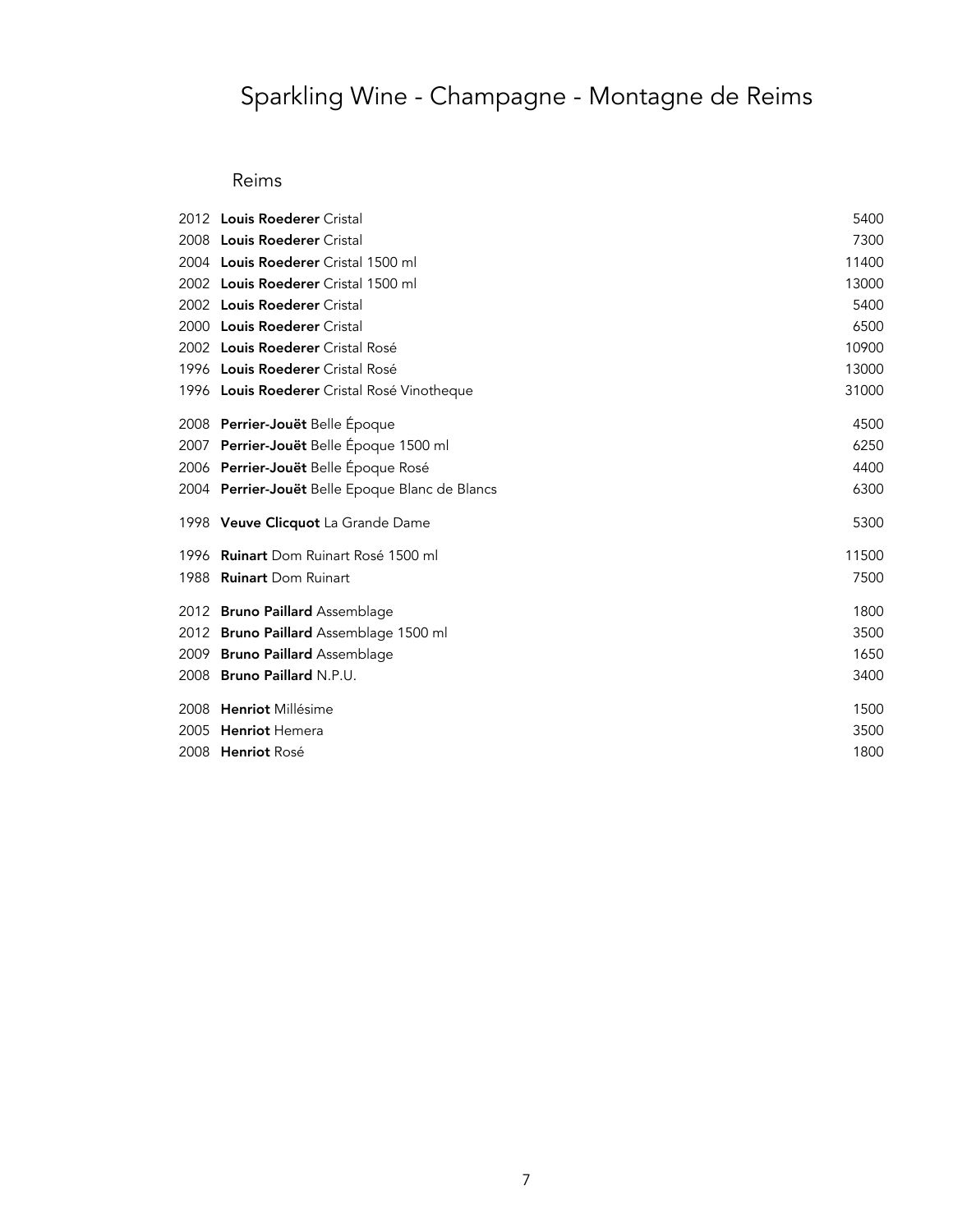### Ambonnay

|     | 2012 Marguet Les Crayères V.V. Brut Nature | 2500 |
|-----|--------------------------------------------|------|
|     | 2011 Marguet Les Crayères V.V. Brut Nature | 2500 |
|     | 2010 Marguet Sapience                      | 5200 |
|     | 2009 Marguet Sapience                      | 4200 |
|     | 2008 Marguet Sapience                      | 4200 |
|     | 2007 Marguet Sapience                      | 4200 |
|     | 2006 Marguet Sapience                      | 4200 |
|     | 2012 Marguet Ambonnay Rosé                 | 1600 |
|     | 2017 Marguet Shaman Rosé                   | 1600 |
| NV. | Jacques Selosse Le Bout du Clos            | 6500 |
|     | 2012 Eric Rodez Les Beurys                 | 1800 |
|     | 2013 Eric Rodez Les Beurys Rosé Maceration | 2000 |
|     | 2012 <b>Eric Rodez</b> Les Genettes        | 1900 |
|     | 2010 <b>Eric Rodez</b> Les Genettes        | 1800 |
| NV. | Eric Rodez Cuvée des Grands Vintages       | 1400 |
| NV. | <b>Eric Rodez</b> Rosé                     | 1100 |
|     |                                            |      |
| NV. | Eric Rodez Blanc de Noirs 1500 ml          | 2600 |

## Bouzy

|     | 2013 Marguet Bouzy                  | 2100 |
|-----|-------------------------------------|------|
| NV. | <b>Benoît Lahaye</b> Blanc de Noirs | 1350 |
|     | 2015 <b>Benoît Lahaye</b> Millésime | 1500 |
|     | 2012 Benoît Lahaye Millésime        | 2000 |
|     | 2008 Benoît Lahaye Millésime        | 2300 |

### Verzy

| NV. | <b>Adrien Renoir</b> Le Terroir           | 1050 |
|-----|-------------------------------------------|------|
| NV. | <b>Adrien Renoir</b> Le Terroir 1500 ml   | 2300 |
|     | 2017 Adrien Renoir Les Epinettes          | 1700 |
|     | 2015 Adrien Renoir Les Epinettes          | 1650 |
|     | NV <b>Adrien Renoir</b> Solera Les Années | 2000 |

### Verzenay

|  | 2015 Bollinger PN VZ 15 | 2500 |
|--|-------------------------|------|
|--|-------------------------|------|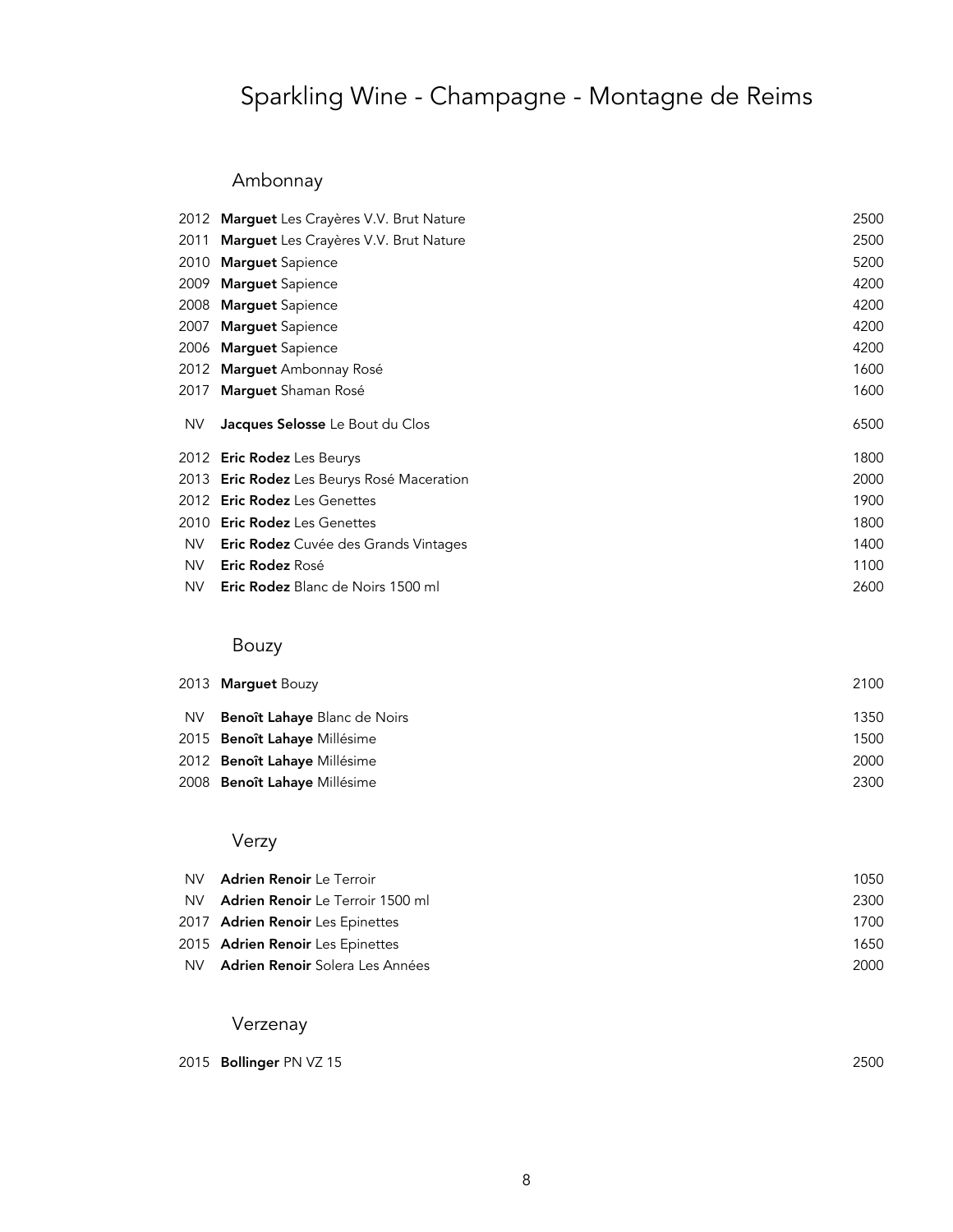## Taissy

| <b>NV</b> | Jules Brochet Prémice<br>2015 Jules Brochet Éole                         | 1100<br>1600 |
|-----------|--------------------------------------------------------------------------|--------------|
|           |                                                                          |              |
|           | Mailly                                                                   |              |
| <b>NV</b> | Jules Brochet Autochtone                                                 | 2100         |
|           | Merfy                                                                    |              |
|           |                                                                          | 1900         |
|           | 2015 Chartogne-Taillet Les Barres<br>2016 Chartogne-Taillet Les Couarres | 2000         |
|           | 2017 Chartogne-Taillet Heurtebise                                        | 1200         |
|           | 2017 Chartogne-Taillet Chemin de Reims                                   | 1400         |
|           |                                                                          |              |
|           | Janvry                                                                   |              |
| <b>NV</b> | A. Lamblot Intuition Nature                                              | 1250         |
|           | Vrigny                                                                   |              |
|           | Écueil                                                                   |              |
|           | 2018 Gaspard Brochet Tome I Blanc de Blancs                              | 1500         |
|           | 2018 Gaspard Brochet Tome II Blanc de Noirs                              | 1500         |
|           |                                                                          |              |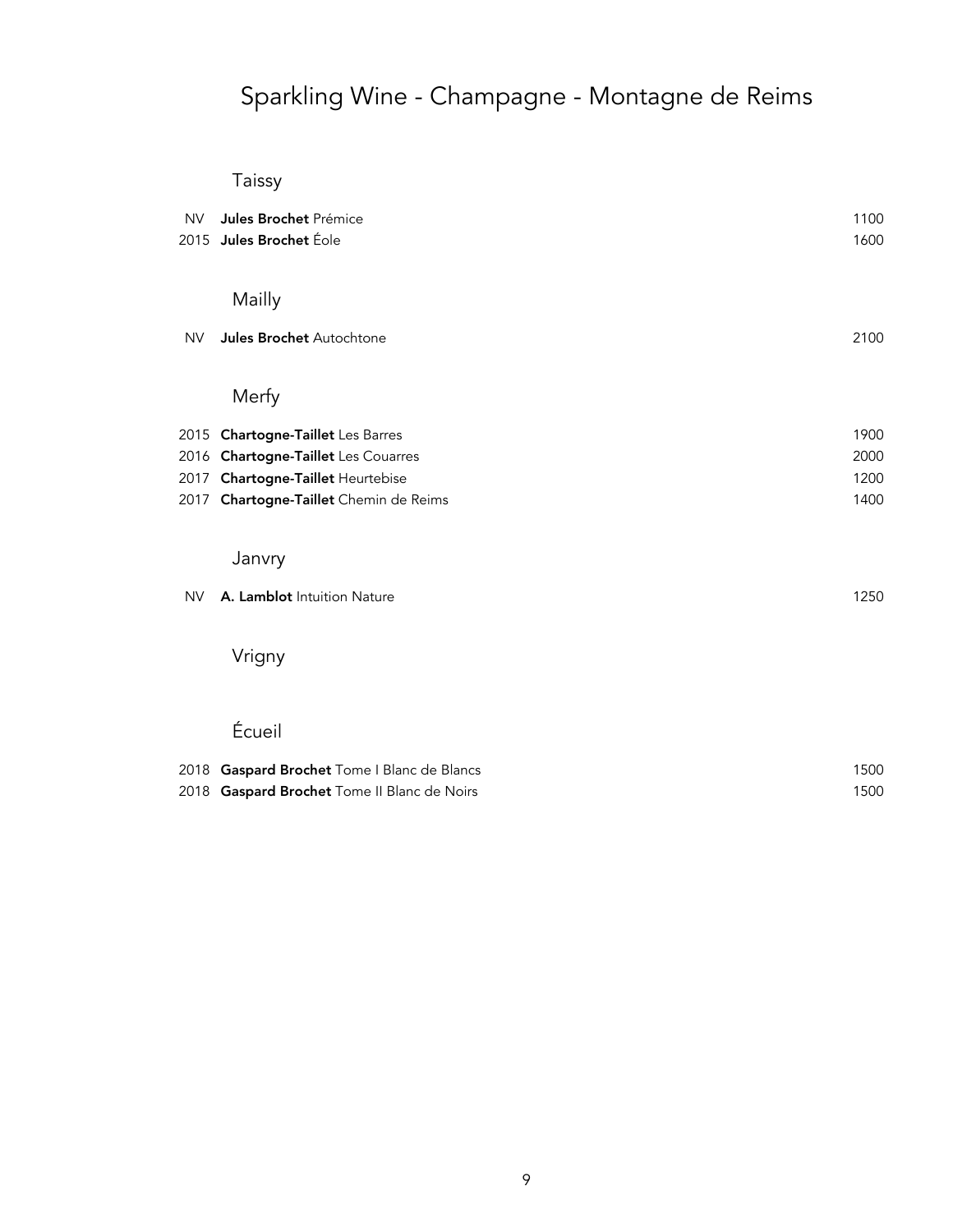## Épernay

|      | 2015 Leclerc Briant Abyss                            | 3400 |
|------|------------------------------------------------------|------|
|      | 2014 Leclerc Briant Abyss                            | 3400 |
| NV . | <b>Leclerc Briant</b> La Croisette                   | 2900 |
| NV.  | <b>Leclerc Briant</b> Cuvée Divine Solera            | 2900 |
| NV.  | <b>Leclerc Briant</b> 1er Cru Les Chèvres Pierreuses | 1600 |
|      | 2016 <b>Leclerc Briant</b> Brut Reserve              | 1200 |
|      |                                                      |      |

#### Chavot

| NV Laherte Frères Ultradition            | 1100 |
|------------------------------------------|------|
| 2017 Laherte Frères Les Grandes Crayeres | 1800 |
| NV Laherte Frères Rosé de Meunier        | 1200 |

### Fossoy

| 2015 Benoit Dehu La Rue des Novers             | 1500 |
|------------------------------------------------|------|
| 2014 Benoît Déhu La Rue des Novers             | 1500 |
| 2011 Benoît Déhu La Rue des Novers 1500 ml     | 3400 |
| 2018 <b>Benoît Déhu</b> La Rue des Novers Rosé | 2200 |
| 2015 <b>Benoît Déhu</b> La Rue des Novers Rosé | 1500 |
| 2015 Benoît Déhu L'Orme                        | 2200 |

#### Vandières

| 2015 Domaine Nowack Les Bauchets      | 1200 |
|---------------------------------------|------|
| 2016 Domaine Nowack La Fontinette     | 1200 |
| 2016 Domaine Nowack Les Terres Bleues | 1400 |
| 2017 Domaine Nowack L'Arpent Rouge    | 1400 |
|                                       |      |

### Cauroy-les-Hermonville

| 2008 Francis Boulard Les Rachais | 1650 |
|----------------------------------|------|
|                                  |      |
|                                  |      |

### Baislieux-sur-Chatillon

| NV. | <b>Eric Taillet</b> Bansionensi       | 1000 |
|-----|---------------------------------------|------|
|     | 2017 <b>Eric Taillet</b> Bansionensi  | 1100 |
| NV. | <b>Eric Taillet</b> Le Bois de Binson | 1500 |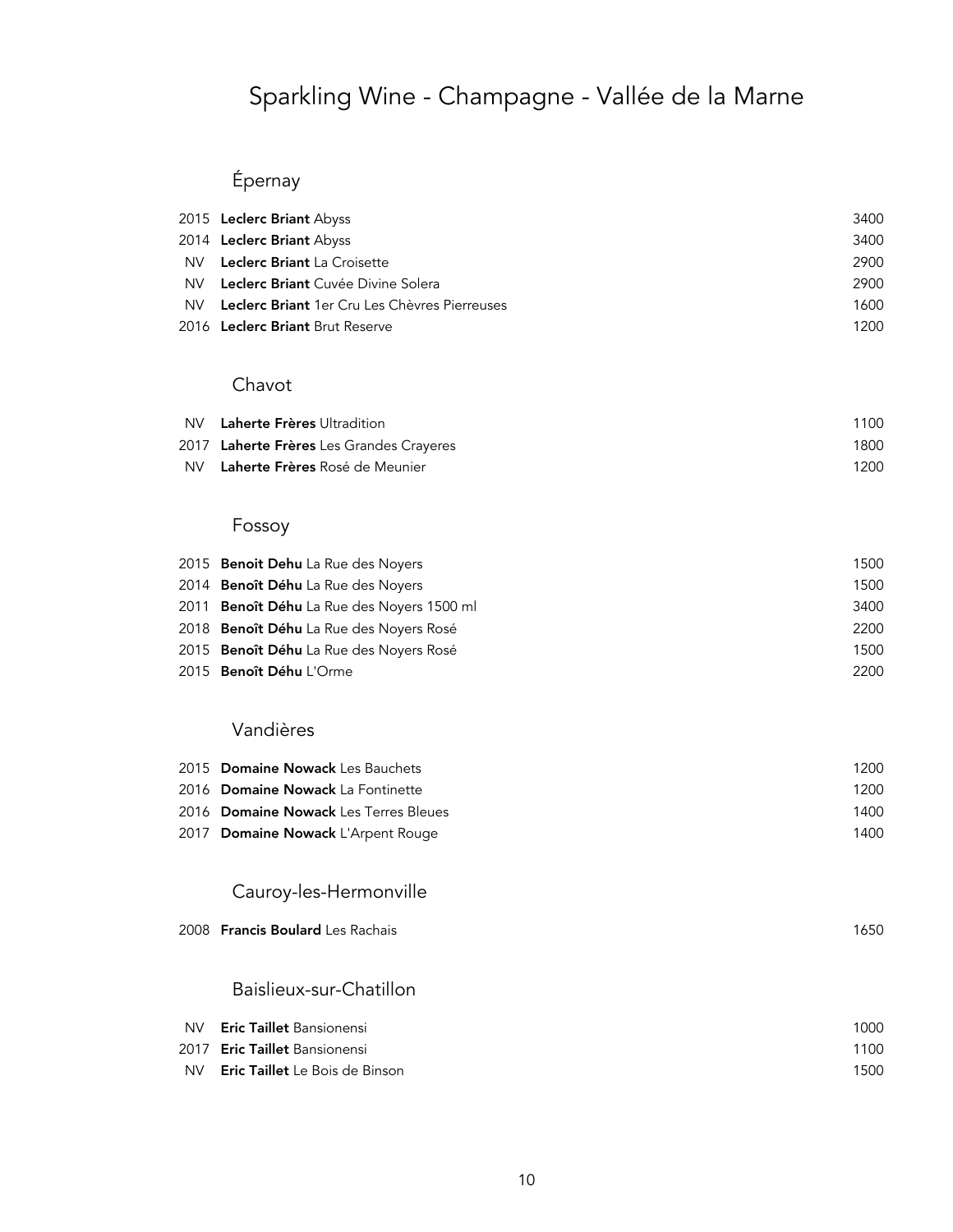### Mareuil-sur-Aÿ

|     | 2008 Billecart-Salmon Cuvée Elisabeth Rosé             | 3600 |
|-----|--------------------------------------------------------|------|
|     | 2007 - <b>Billecart-Salmon</b> Cuvée Elisabeth Rosé    | 3600 |
|     | 2006 <b>Billecart-Salmon</b> Cuvée Elisabeth Rosé      | 3600 |
|     | 2002 Billecart-Salmon Cuvée Nicolas-Francois Billecart | 3600 |
|     | 2006 - <b>Billecart-Salmon</b> Cuvée Louis             | 2950 |
|     | 1999 Billecart-Salmon Clos St Hilaire                  | 8000 |
|     | 2002 Billecart-Salmon Clos St Hilaire                  | 8800 |
|     | 2003 - <b>Billecart-Salmon</b> Clos St Hilaire         | 8800 |
| NV. | <b>Billecart-Salmon Rosé 375 ml</b>                    | 900  |

### Aÿ

| 1999 Deutz Cuvée William Deutz         | 4400 |
|----------------------------------------|------|
| 1996 Deutz Cuvée William Deutz         | 5900 |
| 2000 Henri Giraud Fût de Chêne 1500 ml | 6800 |
| 2013 Marguet Brut Nature Ay            | 2200 |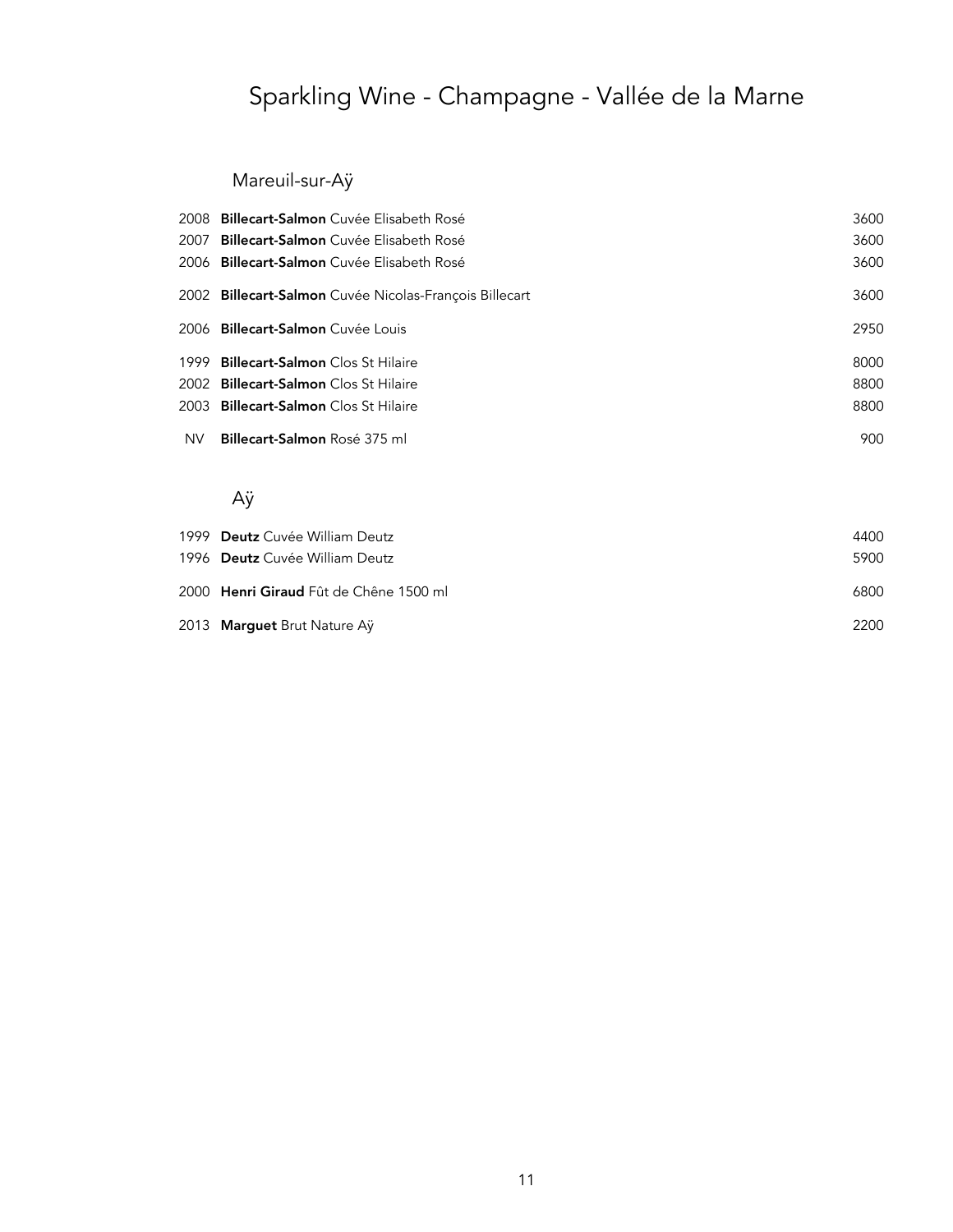## Aÿ

|      | 2008 Philipponnat Cuvée 1522                 | 2200  |
|------|----------------------------------------------|-------|
| 2002 | Philipponnat Grand Blanc "L.V."              | 3600  |
| 1999 | Philipponnat Grand Blanc "L.V."              | 3600  |
| 1983 | <b>Philipponnat</b> Réserve Spéciale 1500 ml | 8200  |
| 2009 | <b>Philipponnat</b> Clos des Goisses         | 3900  |
| 2008 | <b>Philipponnat</b> Clos des Goisses         | 4900  |
| 2007 | <b>Philipponnat</b> Clos des Goisses         | 3500  |
| 2005 | <b>Philipponnat</b> Clos des Goisses         | 4200  |
| 2003 | <b>Philipponnat</b> Clos des Goisses         | 4900  |
| 2000 | <b>Philipponnat</b> Clos des Goisses         | 4300  |
| 1999 | <b>Philipponnat</b> Clos des Goisses         | 6800  |
| 1998 | <b>Philipponnat</b> Clos des Goisses         | 4000  |
| 1996 | <b>Philipponnat</b> Clos des Goisses         | 7200  |
| 1993 | <b>Philipponnat</b> Clos des Goisses         | 6800  |
| 1992 | <b>Philipponnat</b> Clos des Goisses         | 11000 |
| 1990 | <b>Philipponnat</b> Clos des Goisses         | 9600  |
| 2008 | Philipponnat Clos des Goisses Juste Rosé     | 7500  |
| 2005 | Philipponnat Clos des Goisses Juste Rosé     | 7500  |
| 2008 | Philipponnat Cuvée Parcellaire               | 7000  |
| 2008 | <b>Philipponnat</b> Les Cintres              | 7000  |
|      | 2006 Philipponnat Les Cintres                | 6000  |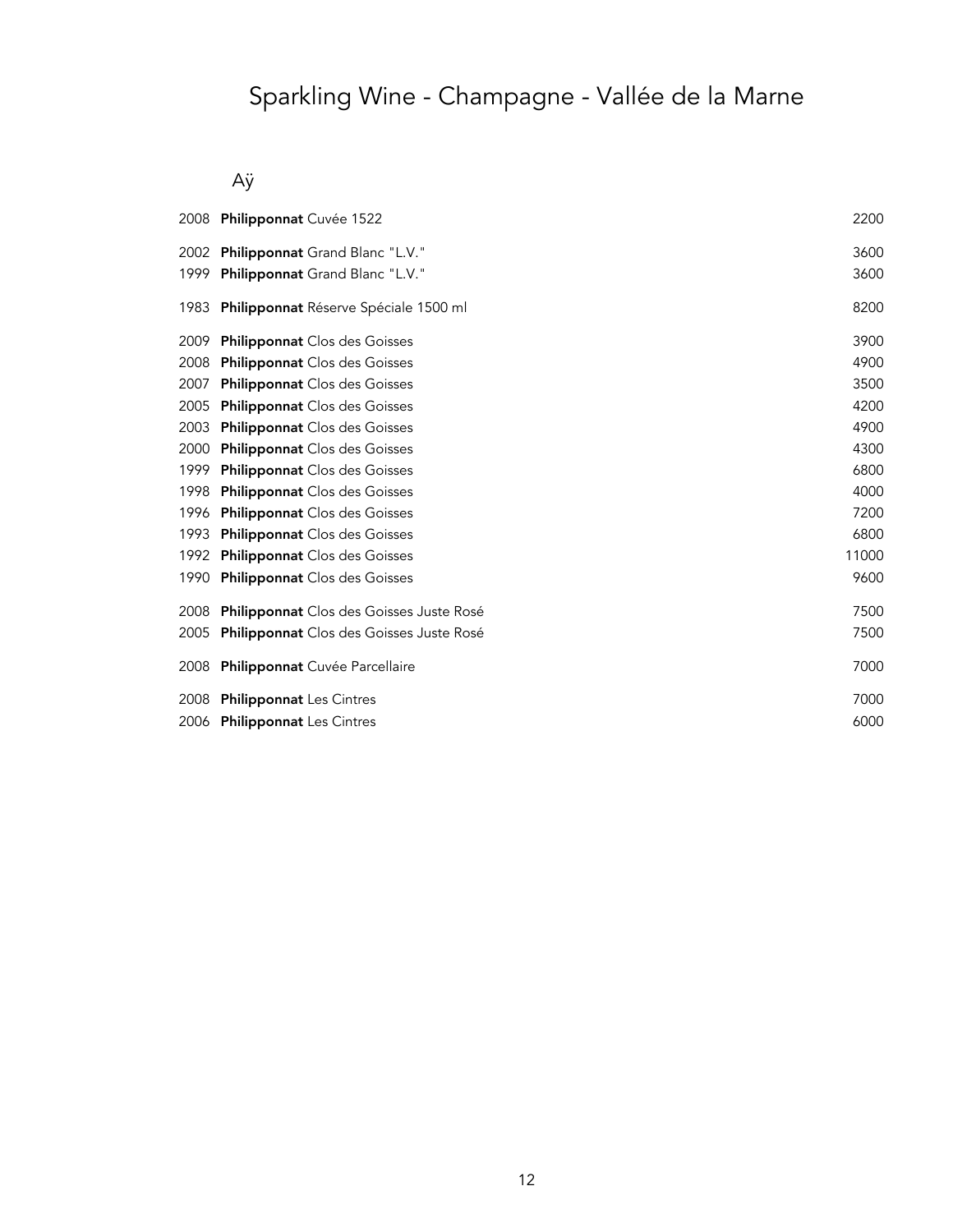## Aÿ

| 2009 | <b>Bollinger</b> Special Cuvée 007          | 3000  |
|------|---------------------------------------------|-------|
| 2014 | Bollinger La Grande Année                   | 2500  |
| 2012 | Bollinger La Grande Année                   | 2500  |
| 2008 | Bollinger La Grande Année                   | 2500  |
| 2008 | Bollinger La Grande Année 1500 ml           | 5000  |
| 2007 | Bollinger La Grande Année                   | 2500  |
| 2004 | Bollinger La Grande Année                   | 3000  |
| 1990 | Bollinger La Grande Année                   | 6000  |
| 1989 | Bollinger La Grande Année                   | 6000  |
| 1988 | Bollinger La Grande Année                   | 4500  |
| 1988 | <b>Bollinger</b> La Grande Année 1500 ml    | 7500  |
| 2014 | <b>Bollinger</b> La Grande Année Rosé       | 2800  |
| 2012 | Bollinger La Grande Année Rosé              | 2800  |
| 2007 | Bollinger La Grande Année Rosé              | 2800  |
| 2005 | Bollinger La Grande Année Rosé              | 2600  |
| 1988 | <b>Bollinger Rosé</b>                       | 4200  |
| 2004 | Bollinger La Grande Année Rosé              | 2800  |
| 2007 | <b>Bollinger RD</b>                         | 4500  |
| 2004 | <b>Bollinger RD</b>                         | 4500  |
| 2002 | <b>Bollinger RD</b>                         | 4500  |
| 1999 | Bollinger RD 1500 ml                        | 9000  |
| 1996 | <b>Bollinger RD</b>                         | 6500  |
| 1996 | Bollinger RD 1500 ml                        | 13000 |
| 1995 | <b>Bollinger RD</b>                         | 6200  |
| 1988 | Bollinger RD 1500 ml                        | 23200 |
| 1985 | <b>Bollinger RD</b>                         | 11600 |
| 1982 | <b>Bollinger RD</b>                         | 12100 |
| 1976 | Bollinger RD 1500 ml                        | 25900 |
| 2010 | <b>Bollinger</b> Vieilles Vignes Françaises | 18200 |
| 2009 | <b>Bollinger</b> Vieilles Vignes Françaises | 18200 |
| 2008 | <b>Bollinger</b> Vieilles Vignes Françaises | 67000 |
| 2007 | <b>Bollinger</b> Vieilles Vignes Françaises | 14900 |
| 2006 | <b>Bollinger</b> Vieilles Vignes Françaises | 16900 |
| 2005 | <b>Bollinger</b> Vieilles Vignes Françaises | 16800 |
| 2004 | <b>Bollinger</b> Vieilles Vignes Françaises | 16400 |
| 2002 | <b>Bollinger</b> Vieilles Vignes Françaises | 22900 |
| 2000 | <b>Bollinger</b> Vieilles Vignes Françaises | 17300 |
| 1999 | <b>Bollinger</b> Vieilles Vignes Françaises | 16700 |
| 1989 | <b>Bollinger</b> Vieilles Vignes Françaises | 28000 |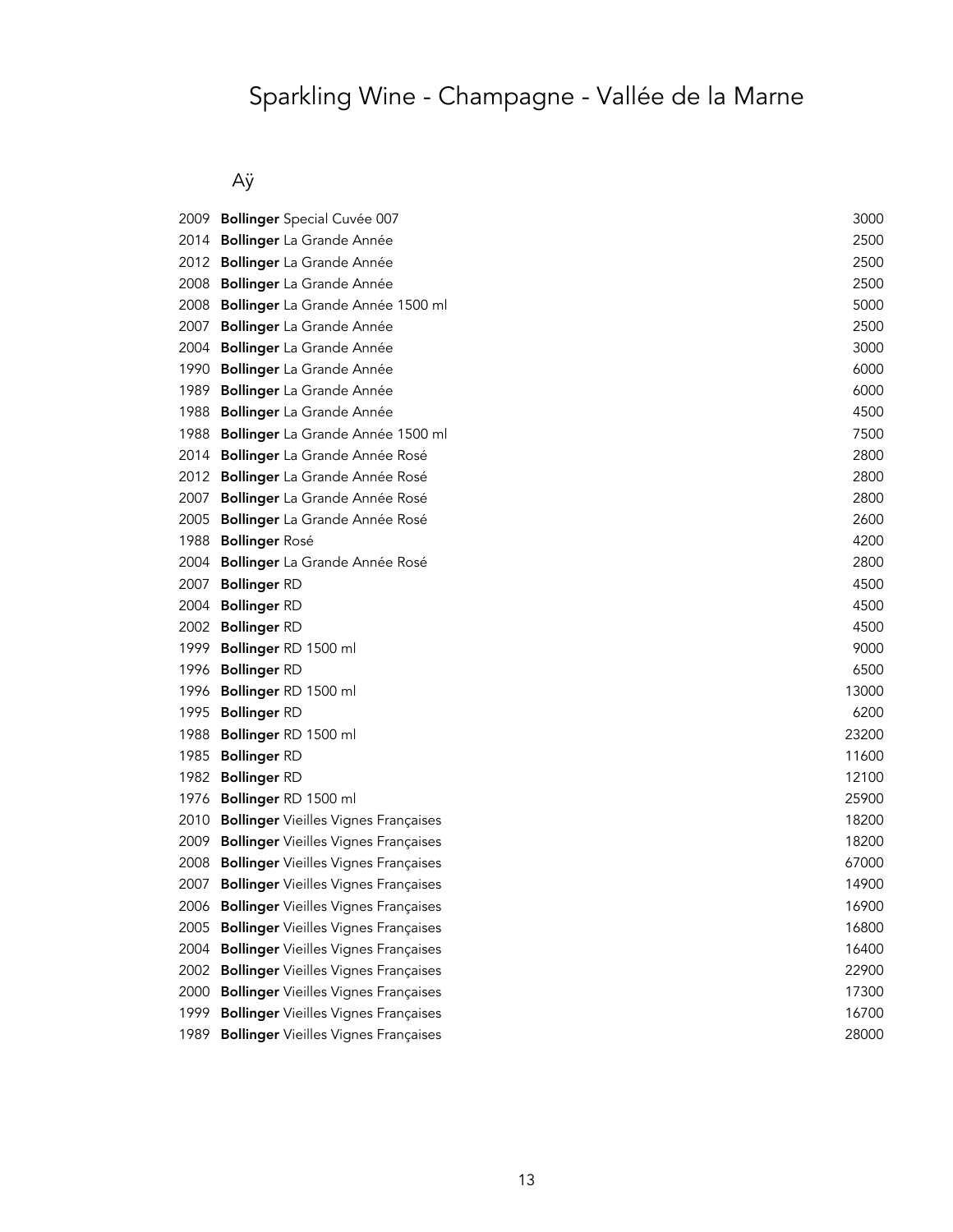### Dom Pérignon

|      | 2012 Dom Pérignon Dom Pérignon                  | 3500  |
|------|-------------------------------------------------|-------|
| 2010 | Dom Pérignon Dom Pérignon                       | 3500  |
| 2009 | Dom Pérignon Dom Pérignon                       | 3500  |
| 2008 | <b>Dom Pérignon</b> Dom Pérignon Legacy Edition | 3900  |
| 2008 | Dom Pérignon Dom Pérignon                       | 3900  |
| 2008 | Dom Pérignon Dom Pérignon 1500 ml               | 7800  |
| 2006 | Dom Pérignon Dom Pérignon                       | 3900  |
| 2005 | Dom Pérignon Dom Pérignon                       | 3900  |
| 2003 | Dom Pérignon Dom Pérignon 3000 ml               | 28000 |
| 2000 | Dom Pérignon Dom Pérignon 1500 ml               | 7500  |
| 1999 | Moët & Chandon Dom Pérignon                     | 3700  |
| 1999 | Moët & Chandon Dom Pérignon 1500 ml             | 7450  |
| 1996 | Moët & Chandon Dom Pérignon                     | 8400  |
| 1995 | Moët & Chandon Dom Pérignon                     | 7900  |
| 1995 | Moët & Chandon Dom Pérignon 1500 ml             | 12500 |
| 1995 | Moët & Chandon Dom Pérignon 3000 ml             | 35000 |
| 1993 | Moët & Chandon Dom Pérignon                     | 4900  |
| 1993 | Moët & Chandon Dom Pérignon 1500 ml             | 8400  |
| 1990 | Moët & Chandon Dom Pérignon                     | 7100  |
| 1990 | Moët & Chandon Dom Pérignon 1500 ml             | 13300 |
| 1988 | Moët & Chandon Dom Pérignon                     | 7000  |
| 1988 | Moët & Chandon Dom Pérignon 1500 ml             | 13400 |
| 1985 | Moët & Chandon Dom Pérignon                     | 8500  |
| 1982 | Moët & Chandon Dom Pérignon                     | 8100  |
| 1978 | Moët & Chandon Dom Pérignon                     | 8900  |
| 1975 | Moët & Chandon Dom Pérignon                     | 10000 |
|      | 1964 Moët & Chandon Dom Pérignon                | 15000 |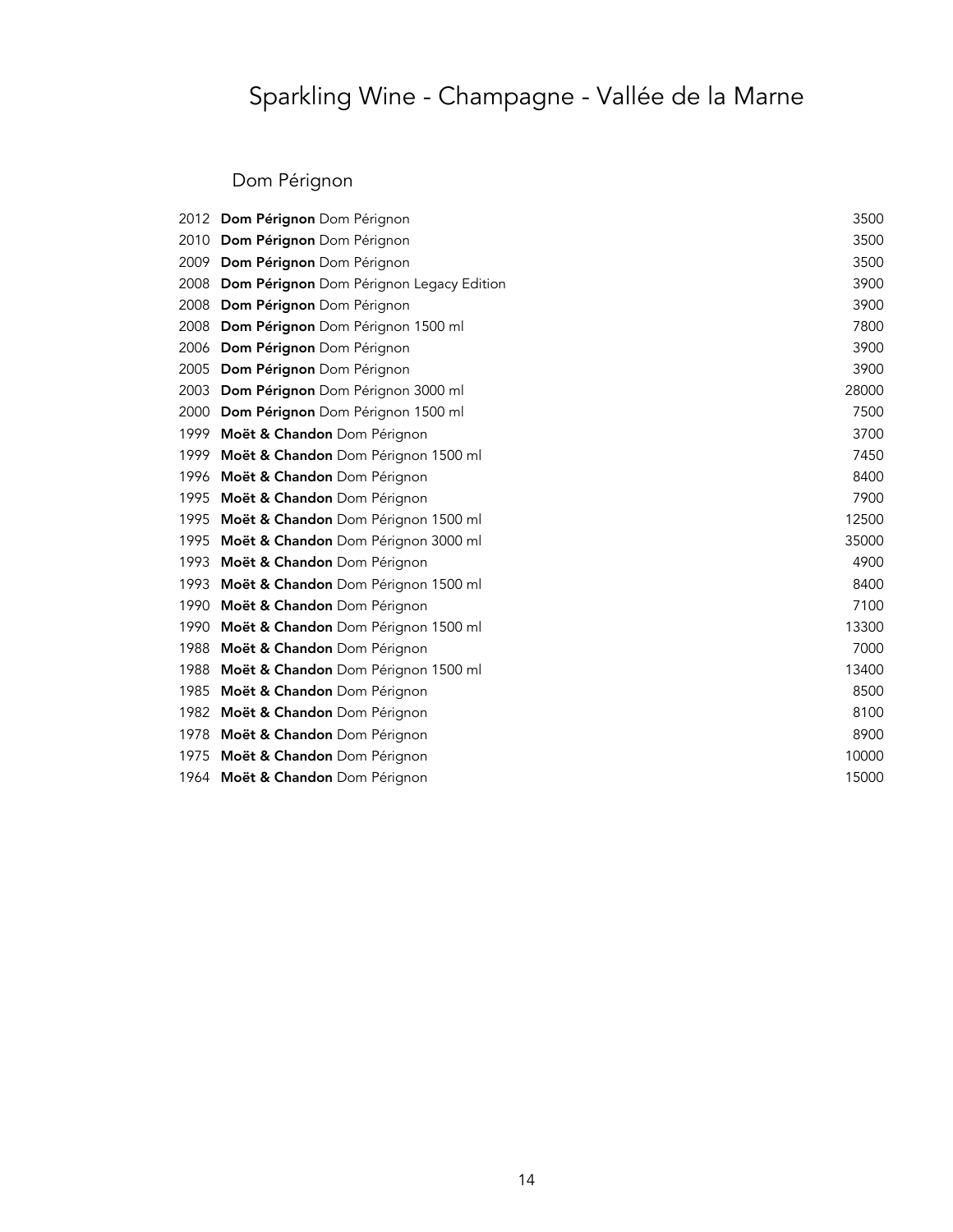### Dom Pérignon

|      | 2006 Dom Pérignon Dom Pérignon Rosé                           | 6000  |
|------|---------------------------------------------------------------|-------|
| 2005 | Dom Pérignon Dom Pérignon Rosé                                | 6000  |
| 2004 | Dom Pérignon Dom Pérignon Rosé                                | 6000  |
| 2002 | Dom Pérignon Dom Pérignon Rosé                                | 8000  |
| 2002 | Dom Pérignon Dom Pérignon Rosé 1500 ml                        | 19000 |
| 1996 | Moët & Chandon Dom Pérignon Rosé                              | 9500  |
| 1995 | Moët & Chandon Dom Pérignon Rosé                              | 8500  |
| 1990 | Moët & Chandon Dom Pérignon Rosé                              | 14000 |
| 1988 | Moët & Chandon Dom Pérignon Rosé                              | 10800 |
| 1985 | Moët & Chandon Dom Pérignon Rosé 1500 ml                      | 19500 |
| 1971 | Moët & Chandon Dom Pérignon Rosé 1500 ml *                    | 45100 |
| 1969 | Moët & Chandon Dom Pérignon Rosé 1500 ml *                    | 49000 |
| 1996 | Moët & Chandon Dom Pérignon Oneothèque                        | 8000  |
| 1980 | Moët & Chandon Dom Pérignon Oneothèque                        | 15900 |
| 1959 | Moët & Chandon Dom Pérignon Oneothèque *                      | 49900 |
| 1990 | Moët & Chandon Dom Perignon Rosé Oenothèque                   | 21500 |
| 2002 | Dom Pérignon Dom Pérignon P2                                  | 7600  |
| 2000 | Dom Pérignon Dom Pérignon P2                                  | 7500  |
| 1998 | Moët & Chandon Dom Pérignon P2                                | 6300  |
| 1995 | Moët & Chandon Dom Pérignon P2                                | 9500  |
| 1996 | Dom Pérignon Dom Pérignon Rosé P2                             | 22000 |
| 1993 | Dom Pérignon Dom Pérignon Rosé P2                             | 19600 |
| 1988 | Moët & Chandon Dom Pérignon P3                                | 20900 |
| 1985 | Moët & Chandon Dom Pérignon P3                                | 22900 |
| 1983 | Moët & Chandon Dom Pérignon P3                                | 22900 |
| 1982 | Moët & Chandon Dom Pérignon P3                                | 23100 |
| 1975 | Moët & Chandon Dom Pérignon P3                                | 36900 |
| 1973 | Moët & Chandon Dom Pérignon P3                                | 36900 |
| 1971 | Moët & Chandon Dom Pérignon P3                                | 30900 |
| 1970 | Moët & Chandon Dom Pérignon Oenothèque Commande Speciale (P3) | 32900 |
|      |                                                               |       |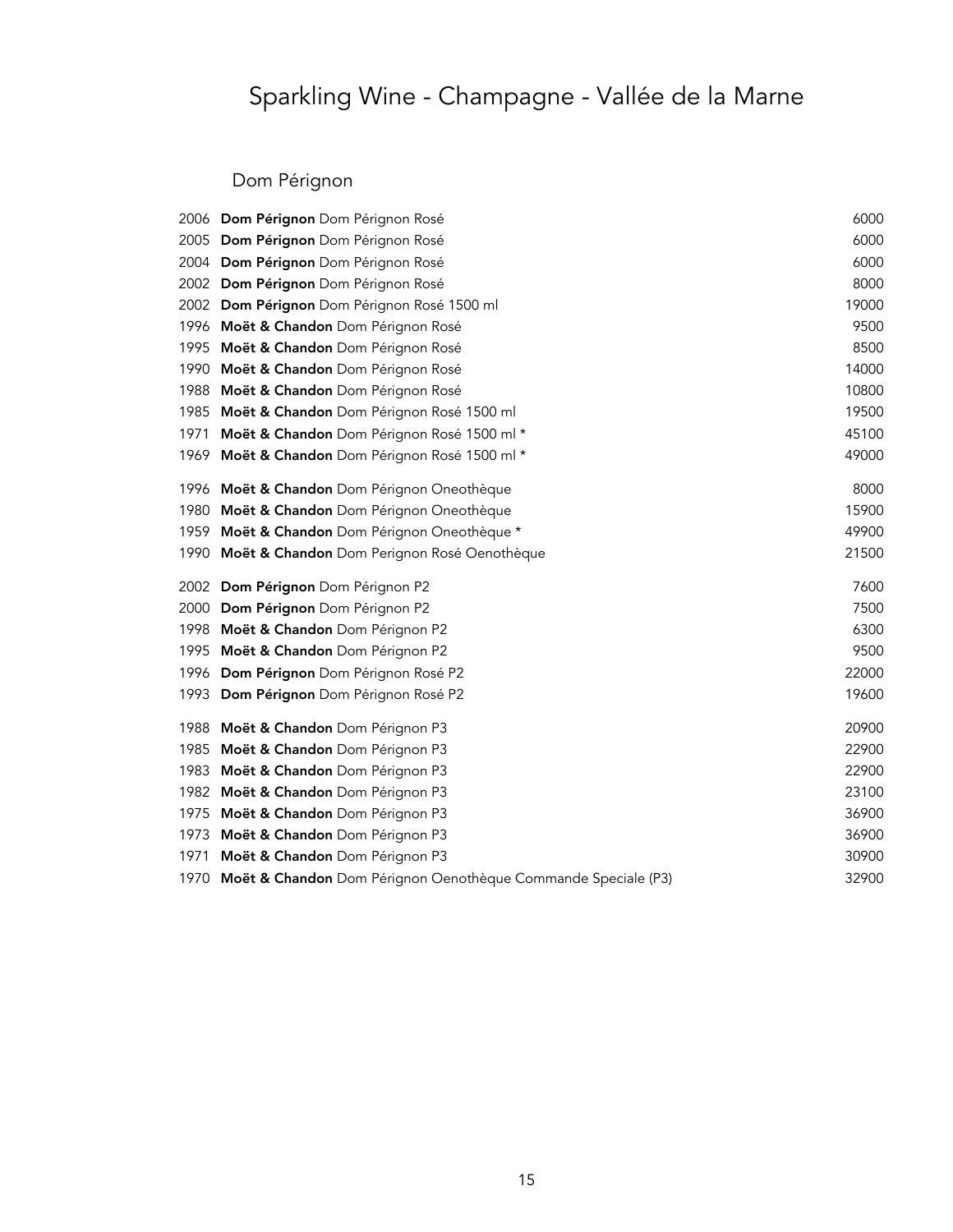# Sparkling Wine - Champagne - Côte des Blancs

### Avize

| 2009      | Jacques Selosse Millésime         | 10400 |
|-----------|-----------------------------------|-------|
| 2005      | Jacques Selosse Millésime         | 8600  |
| 1999      | Jacques Selosse Millésime         | 9900  |
| <b>NV</b> | Jacques Selosse Initial           | 3500  |
| <b>NV</b> | Jacques Selosse Version Originale | 4200  |
| <b>NV</b> | Jacques Selosse Substance         | 6900  |
| <b>NV</b> | Jacques Selosse Rosé              | 4800  |
| NV        | Jacques Selosse Exquise Sec       | 3500  |
| <b>NV</b> | Agrapart 7 Crus                   | 1500  |
| <b>NV</b> | <b>Agrapart Terroirs</b>          | 1500  |
| <b>NV</b> | <b>Agrapart</b> Terroirs 1500 ml  | 3200  |
|           | 2015 Agrapart Minéral             | 2200  |
|           | 2015 Agrapart Minéral 1500 ml     | 4800  |
|           | 2014 Agrapart Minéral             | 2200  |
|           | 2014 Agrapart Minéral 1500 ml     | 4800  |
|           | 2013 Agrapart Minéral             | 2200  |
|           | 2015 Agrapart Avizoise            | 2600  |
|           | 2014 Agrapart Avizoise            | 2600  |
|           | 2013 Agrapart Avizoise            | 2600  |
|           | 2015 Agrapart Vénus               | 4000  |
|           | 2014 Agrapart Vénus               | 4000  |
|           | 2013 Agrapart Vénus               | 4000  |
|           | 2012 Agrapart Vénus               | 4000  |
|           | 2007 Agrapart Expérience          | 4700  |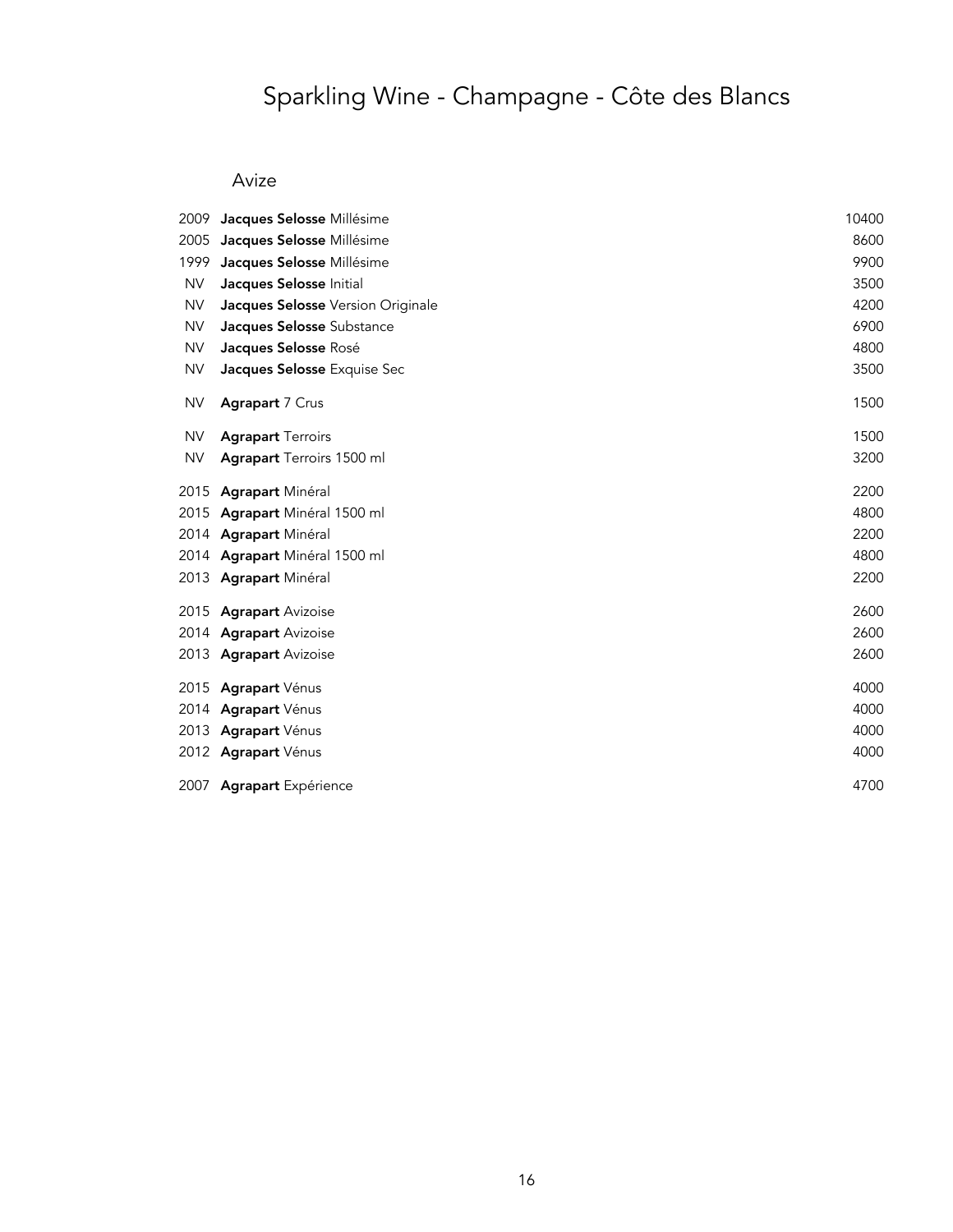# Sparkling Wine - Champagne - Côte des Blancs

### Le Mesnil-sur-Oger

|           | 2004 Krug Clos du Mesnil                                       | 16500 |
|-----------|----------------------------------------------------------------|-------|
|           | 2003 Krug Clos du Mesnil                                       | 14200 |
|           | 2000 Krug Clos du Mesnil                                       | 14500 |
| NV.       | Les Cinq Filles Blanc de Blancs                                | 2000  |
| <b>NV</b> | Les Cinq Filles Blanc de Blancs Cuvée Les Chapelles Grand Crus | 2300  |
| <b>NV</b> | Les Cinq Filles Rosé                                           | 2000  |
| NV.       | Les Cinq Filles Rosé Doux                                      | 2200  |
|           | 2008 Salon Le Mesnil 1500 ml                                   | 60000 |
|           | 2007 Salon Le Mesnil                                           | 11000 |
|           | 2006 Salon Le Mesnil                                           | 11000 |
|           | 2004 Salon Le Mesnil                                           | 11000 |
|           | 1996 Salon Le Mesnil                                           | 13500 |
| NV.       | Delamotte Rosé                                                 | 1200  |
|           | 2012 Delamotte Blanc de Blancs                                 | 1300  |
|           | 2005 Pascal Doquet Le Mesnil sur Oger                          | 1850  |
| <b>NV</b> | <b>Pascal Doquet</b> Diapason 1500 ml                          | 2500  |
| <b>NV</b> | Stephane Regnault Dorien N°14                                  | 1250  |
|           |                                                                |       |

## Oger

| NV.  | <b>Stephane Regnault</b> Lydien N°29         | 1150 |
|------|----------------------------------------------|------|
| NV.  | <b>Stephane Regnault</b> Lydien N°14 1500 ml | 2300 |
| NV . | <b>Stephane Regnault</b> Mixolydien N° 29    | 1250 |
|      | 2016 Domaine Vincey Oger                     | 1450 |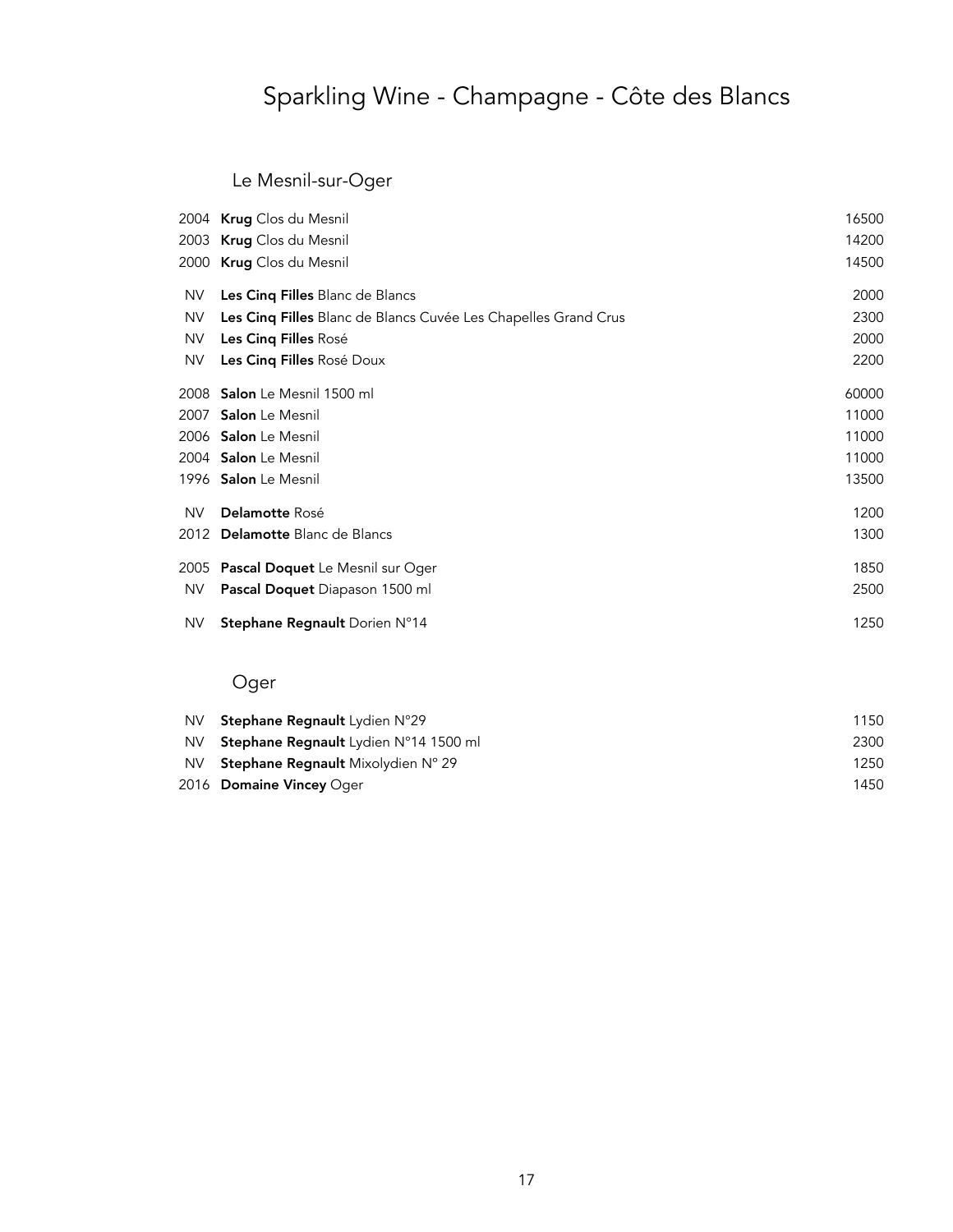# Sparkling Wine - Champagne - Côte des Blancs

### Cramant

|      | 2007 Larmandier-Bernier Vieille Vignes de Cramant | 2300 |
|------|---------------------------------------------------|------|
|      | 1997 Larmandier-Bernier Vieille Vignes de Cramant | 4000 |
|      | 2010 Diebolt-Vallois Fleur de Passion             | 2600 |
|      | 2008 Diebolt-Vallois Fleur de Passion             | 2600 |
| 2007 | Diebolt-Vallois Fleur de Passion                  | 2600 |
|      | 2002 Diebolt-Vallois Fleur de Passion             | 5900 |
|      | 2000 Diebolt-Vallois Fleur de Passion             | 6300 |
|      | 1999 Diebolt-Vallois Fleur de Passion             | 5900 |
|      | 1998 <b>Diebolt-Vallois</b> Fleur de Passion      | 5900 |
|      | 1997 Diebolt-Vallois Fleur de Passion             | 6300 |
|      | 2012 Leclerc Briant Pur Cramant                   | 3500 |
|      | 2015 Dhondt-Grellet Le Bâteau                     | 3200 |
|      | 2016 Dhondt-Grellet Le Bâteau                     | 4000 |
|      | Vertus                                            |      |
|      | 2015 Larmandier-Bernier Terre de Vertus           | 1900 |
|      | 2011 Larmandier-Bernier Terre de Vertus           | 1900 |
|      |                                                   |      |

### Cuis

| 2015 Dhondt-Grellet Les Nogers          | 2500 |
|-----------------------------------------|------|
| 2013 Dhondt-Grellet Les Nogers          | 1500 |
| 2015 Dhondt-Grellet Le Mont de Fer Rosé | 2300 |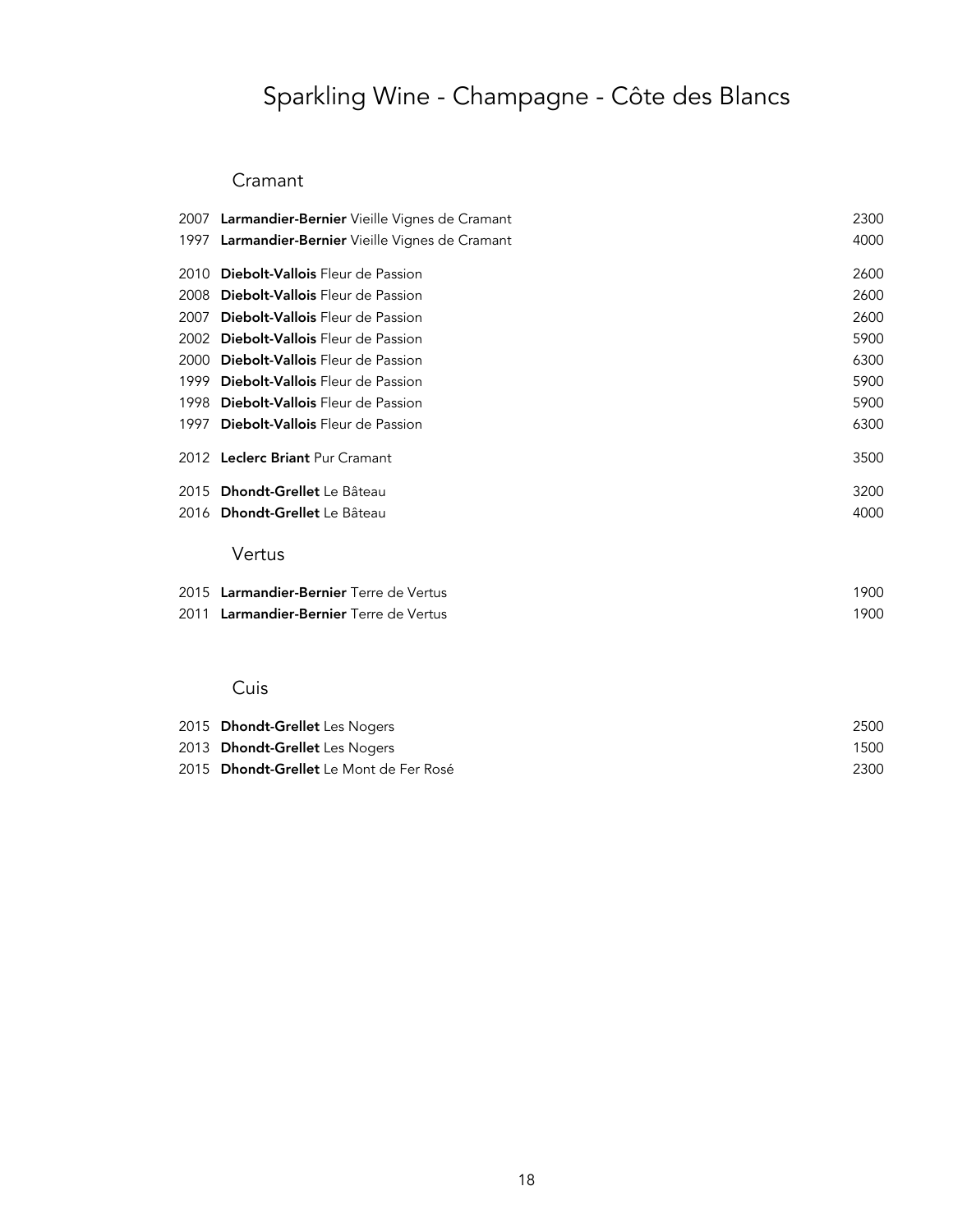# Sparkling Wine - Champagne - Côte de Bar (Aube)

#### Courteron

| <b>NV</b> | <b>Fleury</b> Fleur de L'Europe                   | 1200 |
|-----------|---------------------------------------------------|------|
|           | 2002 Fleury Cuvée Robert Fleury Millésime 1500 ml | 3900 |
|           | 1990 Fleury Symphonie d'Europe 1500 ml            | 5500 |
|           | Urville                                           |      |
|           | 2010 <b>Drappier</b> Grande Sendrée               | 2000 |
|           | 2008 Drappier Grande Sendrée 1500 ml              | 4800 |

er de la provincia de la provincia de la provincia de la provincia de la provincia de la provincia de la provincia de la provincia de la provincia de la provincia de la provincia de la provincia de la provincia de la provi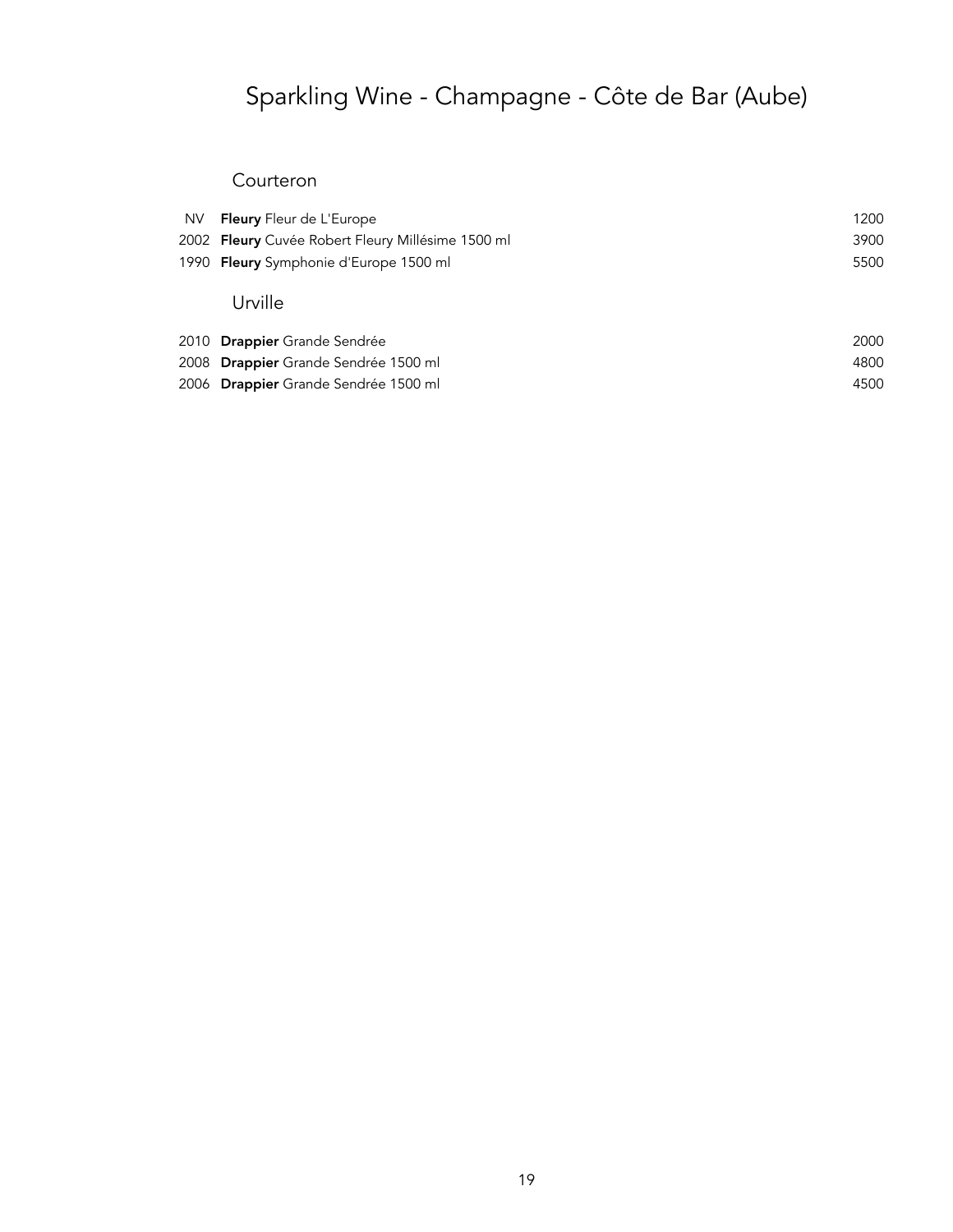## Sparkling Wine - England

#### Sussex

| NV <b>Nyetimber</b> Rosé               | 1450 |
|----------------------------------------|------|
| 2014 Nyetimber Blanc de Blancs         | 1400 |
| 2013 Nyetimber Blanc de Blancs         | 1500 |
| 2007 Nyetimber Blanc de Blancs 1500 ml | 3000 |
| 2003 Nyetimber Blanc de Blancs 1500 ml | 2800 |
|                                        |      |

### Hampshire

| NV <b>Coates &amp; Seely</b> Brut Reserve      | 800  |
|------------------------------------------------|------|
| 2009 Coates & Seely La Perfide Blanc de Blancs | 1500 |

## Sparkling Wine - Italy

#### Trento

| 2005 <b>Ferrari</b> Riserva del Fondatore            | 2100 |
|------------------------------------------------------|------|
| 1997 <b>Ferrari</b> Riserva del Fondatore Collezione | 9000 |
|                                                      |      |

#### Sicily

|  | NV <b>Marco de Bartoli</b> Terzavia | 1250 |
|--|-------------------------------------|------|
|--|-------------------------------------|------|

## Sparkling Wine - Spain

# Catalunya 2001 Gramona Brut Enoteca 4100 Andalucia 2015 Colet Navazos Extra Brut Reserva **900**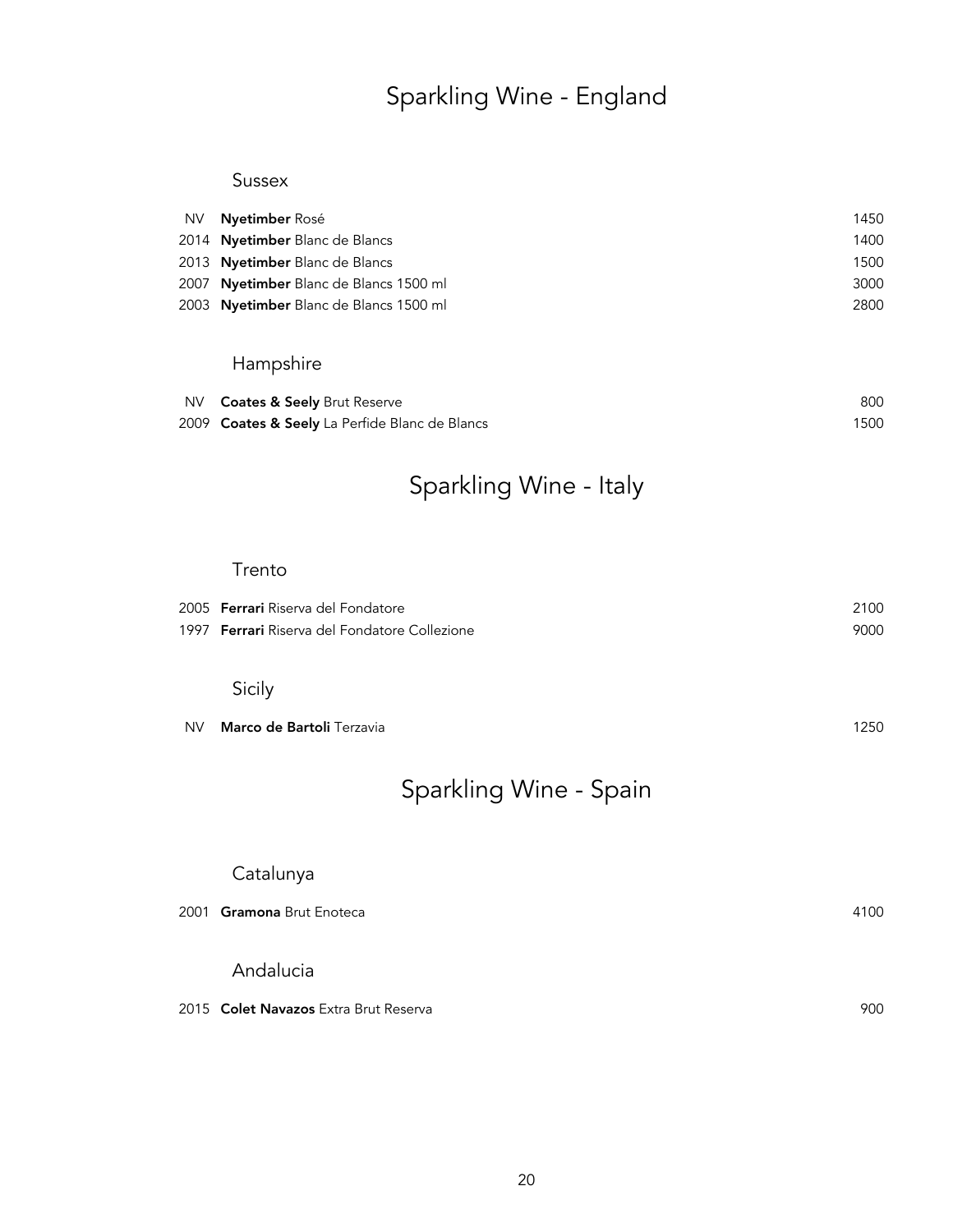# White Wine - France - Bourgogne Aligoté

## Aligoté

| 2019 Maison Petit-Roy Bourgogne Aligoté                    | 750  |
|------------------------------------------------------------|------|
| 2018 Domaine des Rouges Queues Bourgogne Aligoté           | 650  |
| 2018 Claire Naudin Bourgogne Aligoté Le Clou 34            | 700  |
| 2020 Pierre-Yves Colin-Morey Bourgogne Aligoté             | 800  |
| 2019 Pierre-Yves Colin-Morey Bourgogne Aligoté             | 750  |
| 2018 Pierre-Yves Colin-Morey Bourgogne Aligoté             | 750  |
| 2019 Château de la Maltroye Bourgogne Aligoté              | 550  |
| 2013 Yann Durieux Bourgogne Aligoté Ponts Blanc            | 1100 |
| 2020 Charles Lachaux Bourgogne Aligoté Les Champs d'Argent | 700  |
| 2019 Bruno Clavelier Bourgogne Aligoté                     | 600  |
| 2018 Bruno Clavelier Bourgogne Aligoté                     | 600  |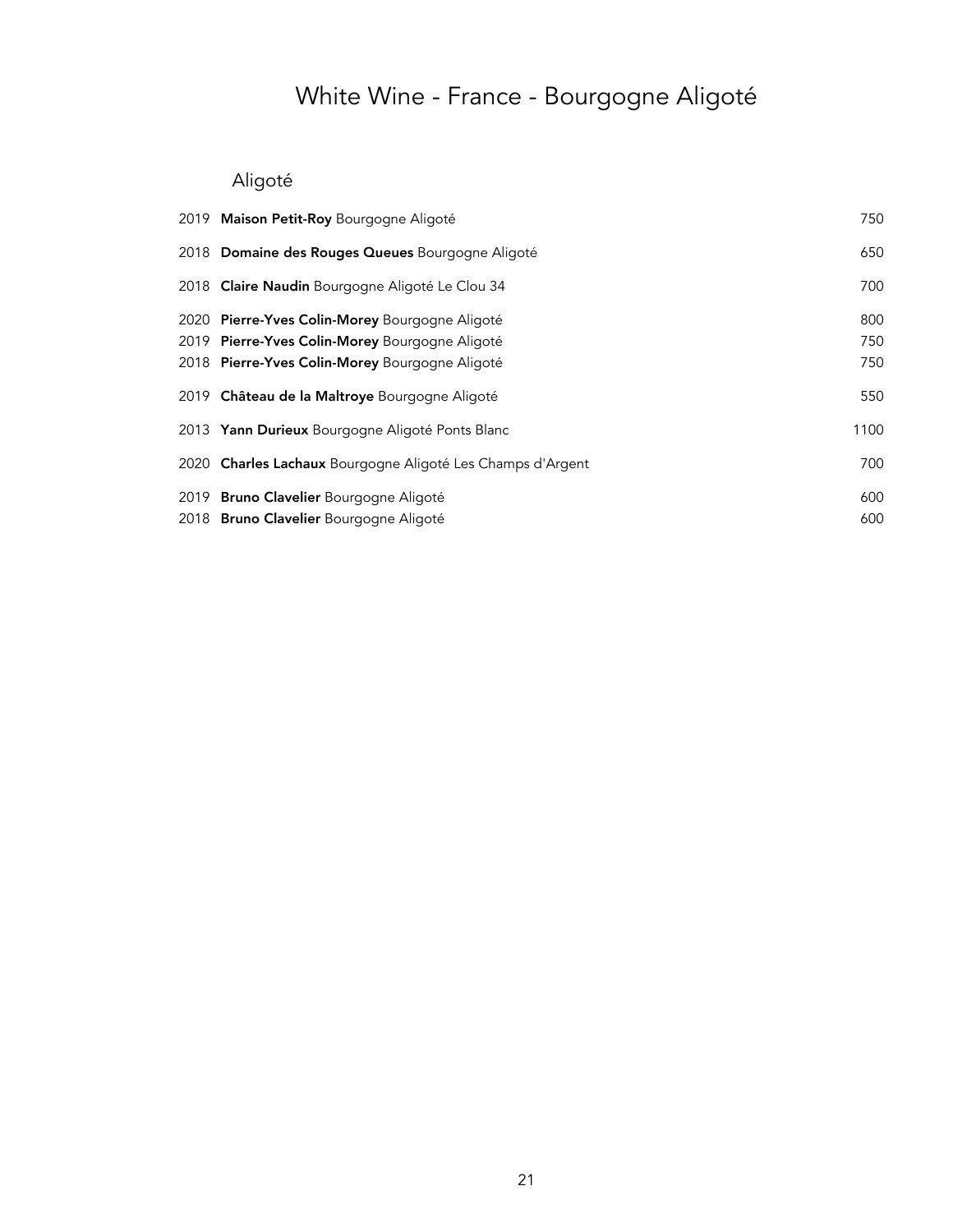# White Wine - France - Burgundy - Bourgogne Blanc

## Bourgogne Blanc

|      | 2019 Antoine Jobard Bourgogne Blanc                           | 850  |
|------|---------------------------------------------------------------|------|
|      | 2019 Domaine Leflaive Bourgogne Blanc                         | 1450 |
|      | 2018 Domaine Leflaive Bourgogne Blanc                         | 1350 |
| 2019 | Maison Petit-Roy Bourgogne Blanc                              | 750  |
|      | 2020 Pierre-Yves Colin-Morey Bourgogne Hautes Côtes de Beaune | 950  |
|      | 2020 Pierre-Yves Colin-Morey Bourgogne Chardonnay             | 950  |
|      | 2019 Pierre-Yves Colin-Morey Bourgogne Chardonnay             | 950  |
|      | 2018 Pierre-Yves Colin-Morey Bourgogne Chardonnay             | 950  |
|      | 2020 Frederic Cossard Bourgogne Blanc Bigotes                 | 1000 |
|      | 2019 Frederic Cossard Bourgogne Blanc Bigotes                 | 1000 |
|      | 2018 Frederic Cossard Bourgogne Blanc Bigotes                 | 1000 |
|      | 2018 Alice et Olivier De Moor Bourgogne Chitry                | 700  |
|      | 2012 Les Larmes de Divona Bourgogne Tonnerre                  | 800  |
| 2020 | Jean-Marie Berrux Le Petit Tetu                               | 800  |
|      | 2018 Jean-Marie Berrux Le Petit Tetu                          | 800  |
|      | 2016 Jean-Marie Berrux Le Petit Tetu                          | 800  |
|      | 2013 Jean-Marie Berrux Le Petit Tetu                          | 800  |
|      | 2018 Le Vendangeur Masqué Bourgogne Blanc                     | 700  |
|      | 2017 Le Vendangeur Masqué Bourgogne Blanc                     | 700  |
|      | 2014 Le Vendangeur Masqué Vin de France Caravan               | 550  |
|      | 2018 Arnaud Ente Bourgogne Chardonnay                         | 2700 |
|      | 2017 Arnaud Ente Bourgogne Chardonnay                         | 2700 |
|      | 2016 Arnaud Ente Bourgogne Chardonnay                         | 2700 |
|      | 2019 Château de la Maltroye Bourgogne Chardonnay              | 800  |
|      | 2020 Gerard Thomas Bourgogne Blanc                            | 550  |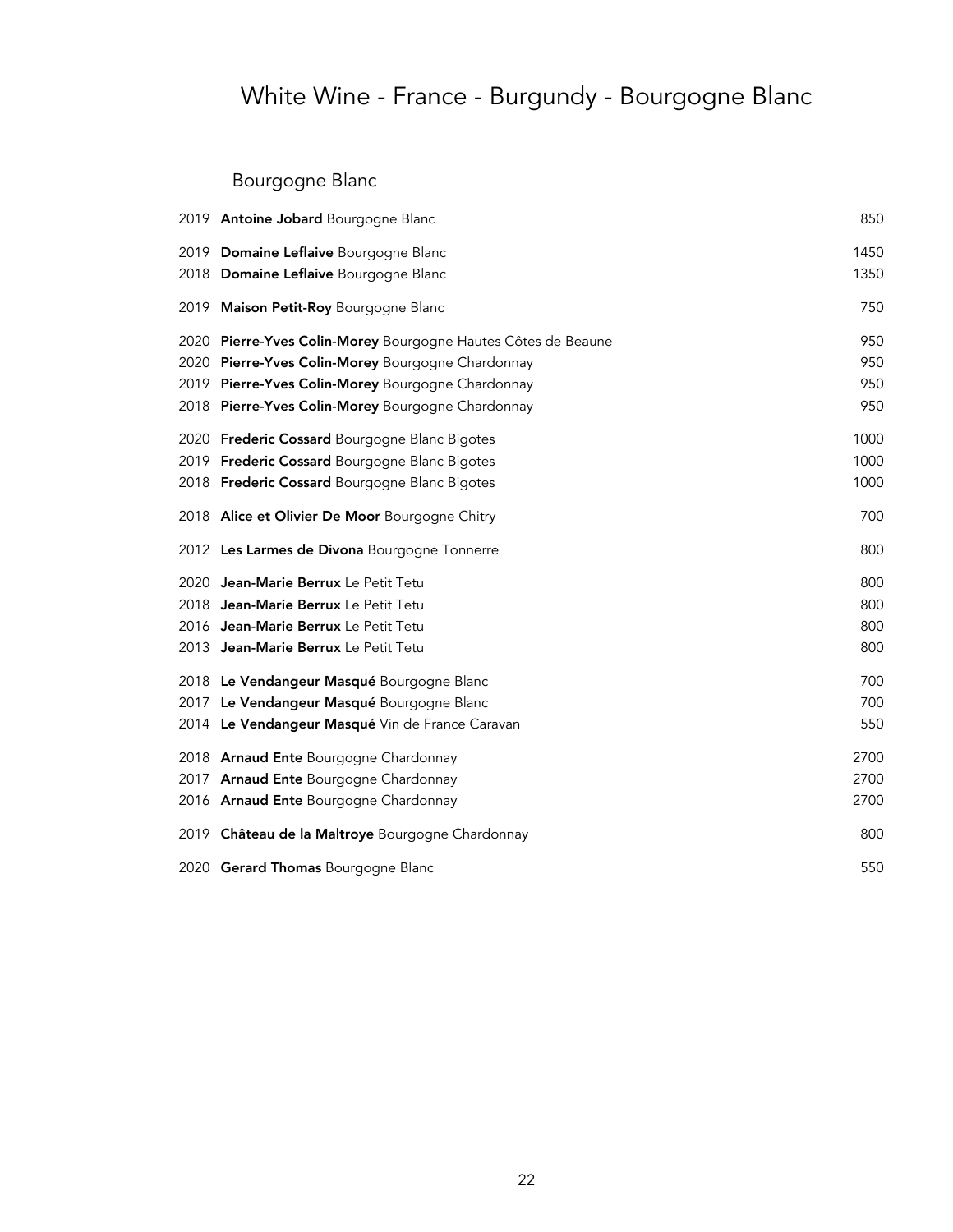# White Wine - France - Burgundy - Chablis

### Chablis

| 2019 Alice et Olivier De Moor Clardy et Rosette        | 1000 |
|--------------------------------------------------------|------|
| 2018 <b>Alice et Olivier De Moor</b> Côteau de Rosette | 1000 |
| 2020 Domaine Christian Moreau Chablis 375 ml           | 350  |
| 2020 Domaine Christian Moreau Chablis                  | 600  |
| 2020 Patrick Piuze La Butte 'O'                        | 750  |
| 2020 Patrick Piuze Terroir Découverte                  | 650  |
| 2019 Le Vin de Deux Chablis                            | 1200 |
| Chablis Premier Cru                                    |      |
| 2017 Alice et Olivier De Moor Mont de Milieu           | 1300 |
| 2019 Le Vin de Deux Mont de Milieu                     | 1800 |
| 2017 Le Vin de Deux Mont de Milieu                     | 1300 |
| 2019 Philippe Pacalet Beauroy                          | 2000 |
| 2018 Philippe Pacalet Beauroy                          | 1800 |
| 2017 Philippe Pacalet Beauroy                          | 1700 |
| 2016 Philippe Pacalet Beauroy                          | 1700 |
| 2014 Philippe Pacalet Beauroy                          | 1900 |
| 2020 Patrick Piuze Vaulorent                           | 1300 |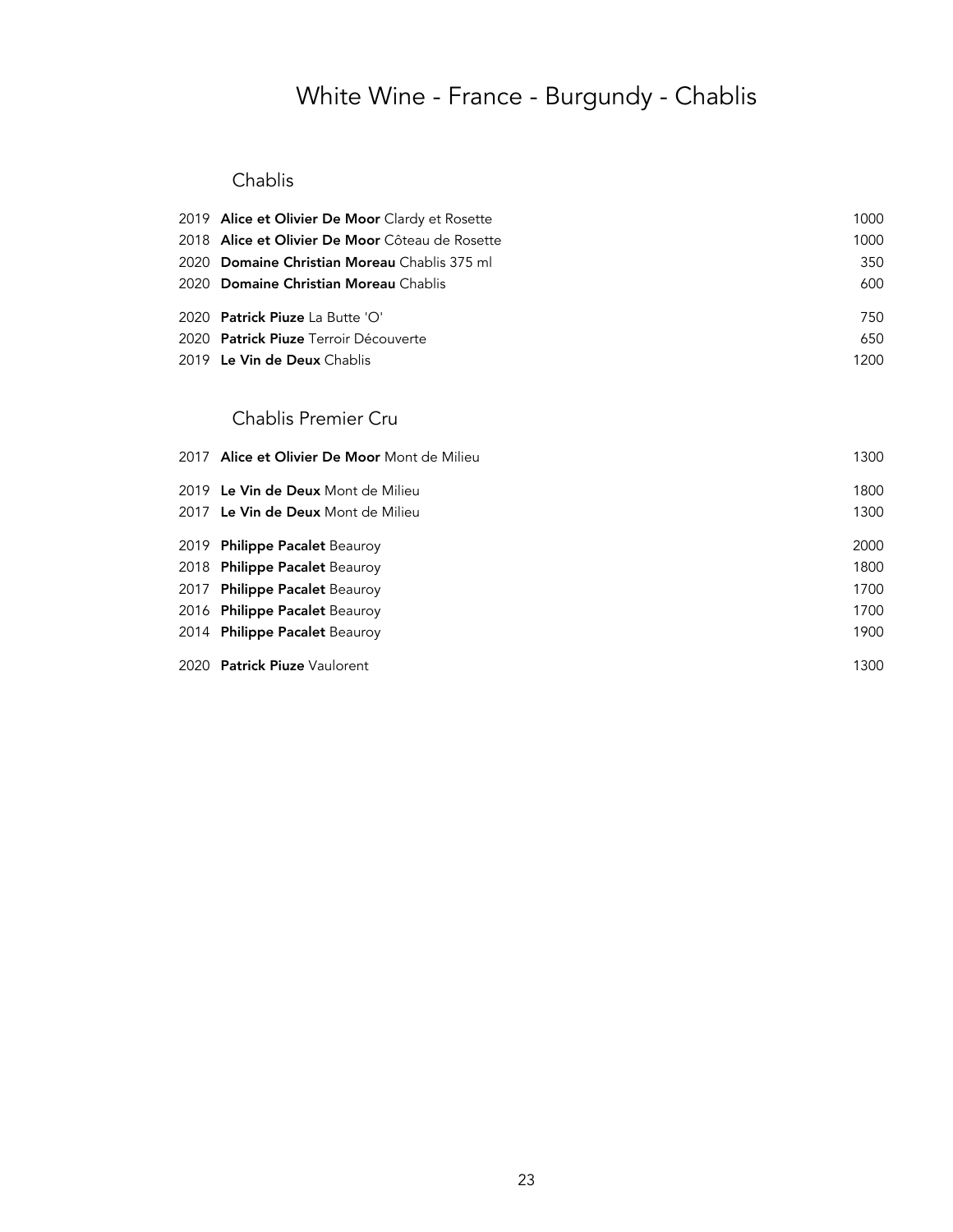# White Wine - France - Burgundy - Chablis

### Chablis Premier Cru

|      | 2019 Raveneau Monts Mains        | 3200 |
|------|----------------------------------|------|
|      | 2016 Raveneau Monts Mains        | 2800 |
| 2015 | <b>Raveneau Monts Mains</b>      | 2800 |
| 2010 | <b>Raveneau Monts Mains</b>      | 3900 |
| 2009 | <b>Raveneau Monts Mains</b>      | 3900 |
| 2008 | <b>Raveneau Monts Mains</b>      | 3900 |
| 2006 | <b>Raveneau Monts Mains</b>      | 4000 |
| 2005 | <b>Raveneau Monts Mains</b>      | 4000 |
| 2004 | <b>Raveneau Monts Mains</b>      | 3800 |
|      | 2002 Raveneau Monts Mains        | 5900 |
| 2019 | Raveneau Butteaux                | 3200 |
| 2017 | Raveneau Butteaux                | 3000 |
| 2017 | Raveneau Butteaux 1500 ml        | 5600 |
| 2016 | Raveneau Butteaux                | 2800 |
| 2015 | Raveneau Butteaux                | 3300 |
| 2013 | Raveneau Butteaux                | 4100 |
| 2011 | Raveneau Butteaux                | 3700 |
| 2010 | Raveneau Butteaux                | 3900 |
| 2009 | Raveneau Butteaux                | 3700 |
| 2008 | Raveneau Butteaux                | 3800 |
| 2007 | Raveneau Butteaux                | 4800 |
| 2005 | Raveneau Butteaux                | 4200 |
| 2018 | Raveneau Chapelot                | 3000 |
|      | 1995 Raveneau Chapelot           | 4000 |
| 2019 | Raveneau Montée de Tonnerre      | 3400 |
| 2018 | Raveneau Montée de Tonnerre      | 3100 |
| 2017 | Raveneau Montée de Tonnerre      | 3100 |
|      | 2016 Raveneau Montée de Tonnerre | 3100 |
|      | 2015 Raveneau Montée de Tonnerre | 3100 |
| 2007 | Raveneau Montée de Tonnerre      | 4500 |
|      | 2010 Raveneau Forêt              | 4100 |
|      | 2008 Raveneau Forêt              | 3750 |
|      | 2007 Raveneau Forêt              | 3850 |
|      | 2005 Raveneau Forêt              | 3850 |
|      | 2004 Raveneau Forêt              | 3700 |
|      | 1994 Raveneau Vaillons           | 3300 |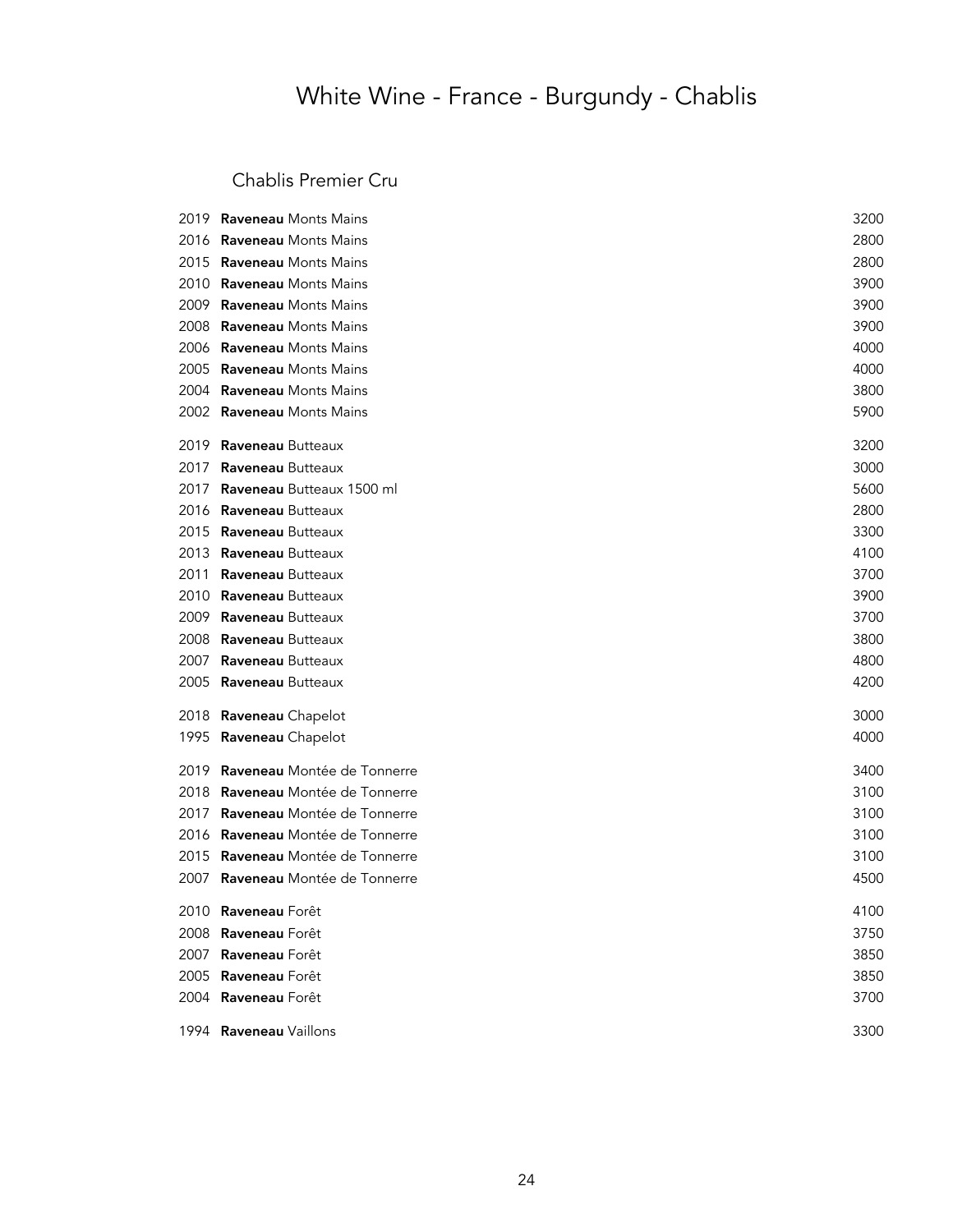## White Wine - France - Burgundy - Chablis

### Chablis Grand Cru

| 2018 | <b>Raveneau</b> Valmur                   | 4500  |
|------|------------------------------------------|-------|
| 2017 | Raveneau Valmur                          | 4500  |
| 2011 | Raveneau Valmur                          | 7500  |
| 2007 | Raveneau Valmur                          | 7500  |
| 2006 | Raveneau Valmur                          | 6500  |
| 1995 | Raveneau Valmur                          | 7000  |
| 2011 | <b>Raveneau Blanchot</b>                 | 5800  |
| 2009 | <b>Raveneau Blanchot</b>                 | 5800  |
|      | 2006 Raveneau Blanchot                   | 5700  |
| 2017 | <b>Raveneau</b> Les Clos                 | 5200  |
| 2016 | <b>Raveneau</b> Les Clos                 | 5200  |
| 2000 | <b>Raveneau</b> Les Clos                 | 16000 |
| 1998 | <b>Raveneau</b> Les Clos                 | 14000 |
| 2019 | Domaine Christian Moreau Vaudésir        | 1500  |
| 2018 | Domaine Christian Moreau Blanchot        | 1550  |
| 2019 | <b>Domaine Christian Moreau Les Clos</b> | 1550  |
| 2018 | <b>Domaine Christian Moreau Les Clos</b> | 1700  |
| 2017 | <b>Domaine Christian Moreau Les Clos</b> | 1700  |
| 2016 | <b>Domaine Christian Moreau Les Clos</b> | 1700  |
| 2015 | <b>Domaine Christian Moreau Les Clos</b> | 1700  |
| 2011 | Athénais Blanchot                        | 1800  |
|      | 2015 Gerard Duplessis Les Clos           | 1450  |
|      | 2018 Domaine Long Dépaquit Les Clos      | 1450  |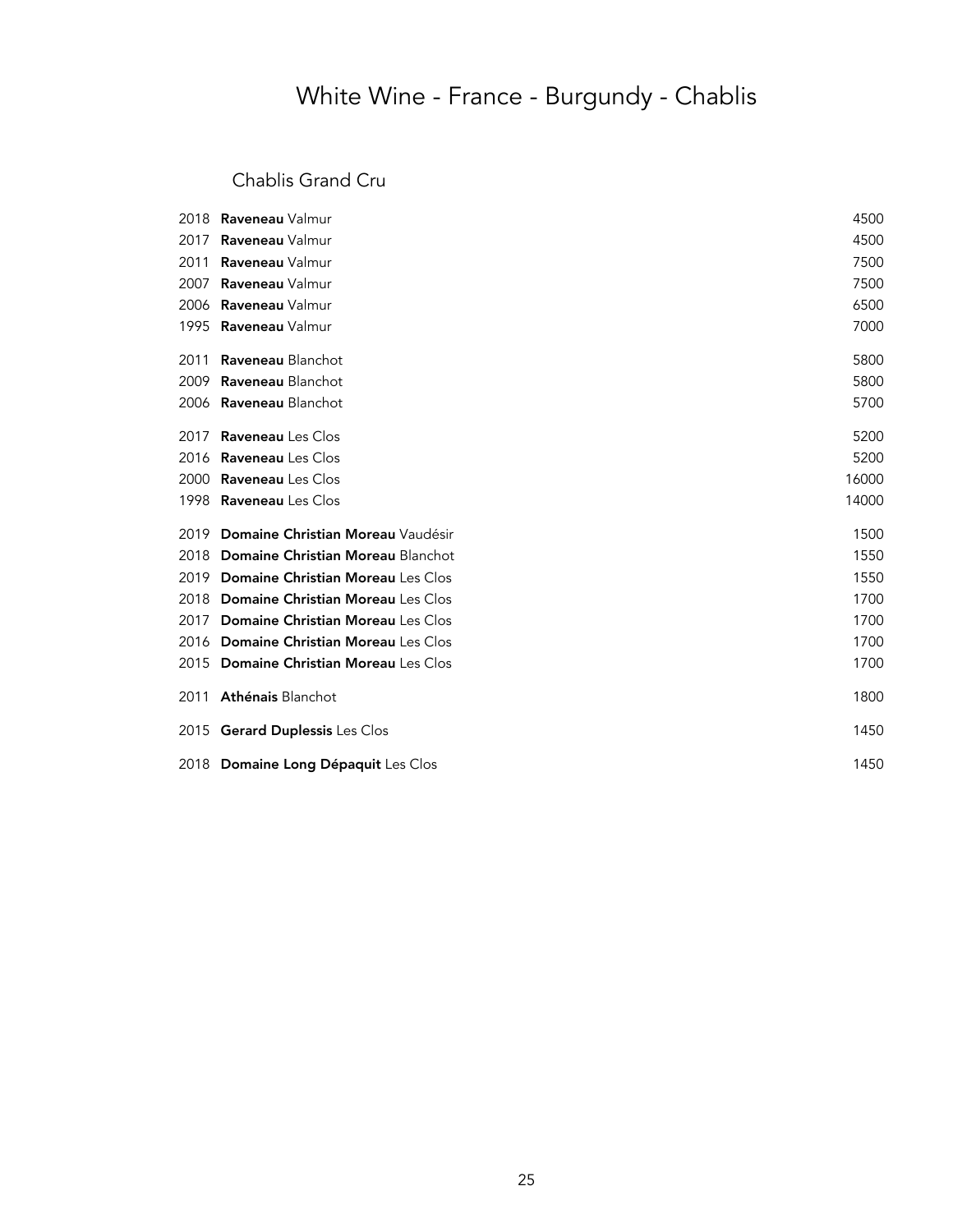## White Wine - France - Burgundy

### Morey-Saint-Denis Premier Cru

|      | 2019 Domaine Ponsot Clos des Monts Luisants V.V.           | 3800  |
|------|------------------------------------------------------------|-------|
|      | 2019 Domaine Ponsot Clos des Monts Luisants V.V. 1500 ml   | 6600  |
|      | 2018 Domaine Ponsot Clos des Monts Luisants V.V.           | 3300  |
|      | 2018 Domaine Ponsot Clos des Monts Luisants V.V. 1500 ml   | 6600  |
| 2017 | <b>Domaine Ponsot</b> Clos des Monts Luisants V.V.         | 3300  |
| 2017 | <b>Domaine Ponsot</b> Clos des Monts Luisants V.V. 1500 ml | 6600  |
|      | 2016 Domaine Ponsot Clos des Monts Luisants V.V.           | 3300  |
|      | 2016 Domaine Ponsot Clos des Monts Luisants V.V. 1500 ml   | 6600  |
|      | 2015 Domaine Ponsot Clos des Monts Luisants V.V.           | 3300  |
|      | 2009 Domaine Ponsot Clos des Monts Luisants V.V.           | 2500  |
|      |                                                            |       |
|      | Chambolle-Musigny Grand Cru                                |       |
|      |                                                            |       |
|      | 2019 Domaine Comte Georges de Vogüé Musigny Blanc          | 12500 |
| 2017 | Domaine Comte Georges de Vogüé Musigny Blanc               | 11000 |
|      |                                                            |       |
|      | Nuit-Saint-Georges Premier Cru                             |       |
|      |                                                            |       |
|      | 2015 Domaine de L'Arlot Clos de l'Arlot                    | 2200  |
|      | 2014 Domaine de L'Arlot Clos de l'Arlot                    | 2200  |
| 2011 | Domaine de L'Arlot Clos de l'Arlot                         | 2000  |
|      | 2009 Domaine de L'Arlot Clos de l'Arlot                    | 2000  |
|      | 2018 Domaine du Comte Liger-Belair Clos des Grandes Vignes | 5900  |
|      |                                                            |       |
|      | Hâutes-Côtes de Nuits                                      |       |
|      | 2019 Claire Naudin Clematis                                | 900   |
|      | 2018 Claire Naudin Clematis                                | 900   |

2016 Claire Naudin Clematis 900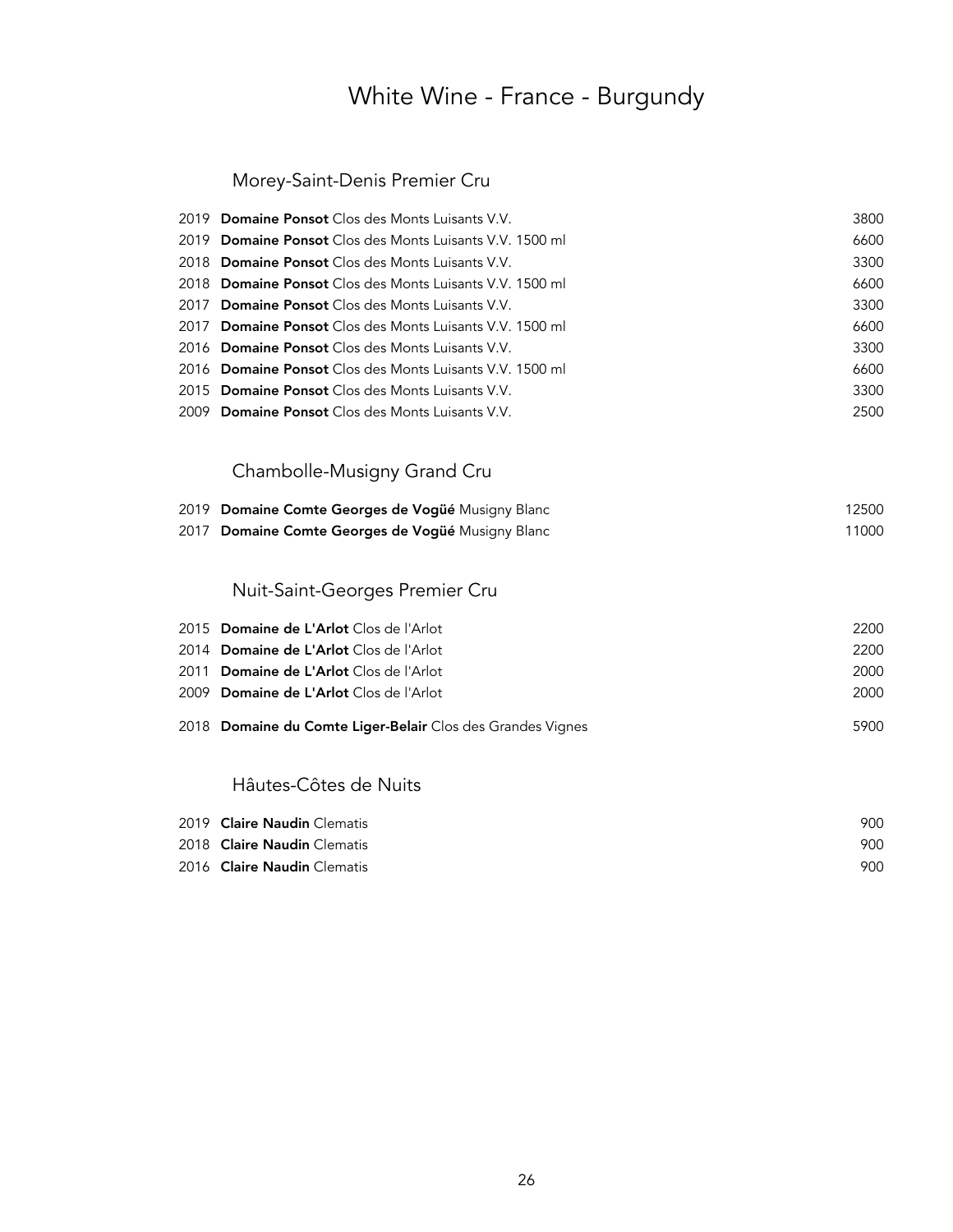Meursault Village

|      | 2018 Arnaud Ente Meursault                 | 4300 |
|------|--------------------------------------------|------|
|      | 2017 Arnaud Ente Meursault                 | 4300 |
|      | 2016 Arnaud Ente Meursault                 | 4000 |
|      | 2016 Arnaud Ente Meursault 1500 ml         | 7600 |
|      | 2018 Arnaud Ente Meursault Clos des Ambres | 5500 |
|      | 2017 Arnaud Ente Meursault Clos des Ambres | 5500 |
|      | 2019 Antoine Jobard Meursault              | 1500 |
|      | 2018 Antoine Jobard Meursault Tillets      | 1500 |
|      | 2016 Antoine Jobard Meursault Tillets      | 1500 |
|      | 2019 Domaine Roulot Meursault              | 3800 |
|      | 2018 Domaine Roulot Meursault              | 3800 |
|      | 2017 Domaine Roulot Meursault              | 3800 |
|      | 2013 Domaine Roulot Meursault              | 3800 |
|      | 2011 Domaine Roulot Meursault              | 4900 |
|      | 2011 Domaine Roulot Meursault Les Tillets  | 5400 |
|      | 2019 Domaine Roulot Meursault Les Luchets  | 3800 |
|      | 2018 Domaine Roulot Meursault Les Luchets  | 3800 |
|      | 2017 Domaine Roulot Meursault Les Luchets  | 3800 |
|      | 2016 Domaine Roulot Meursault Les Luchets  | 3800 |
|      | 2019 Domaine Roulot Meursault Vireuils     | 3800 |
|      | 2018 Jean-Marc Roulot Meursault Vireuils   | 3800 |
|      | 2017 Jean-Marc Roulot Meursault Vireuils   | 3800 |
|      | 2013 Jean-Marc Roulot Meursault Vireuils   | 3800 |
|      | 2016 Jean-Marc Roulot Meursault Vireuils   | 3800 |
| 2011 | Jean-Marc Roulot Meursault 'R'             | 3800 |
| 2019 | <b>Philippe Pacalet Meursault</b>          | 2200 |
|      | 2018 Philippe Pacalet Meursault            | 2200 |
|      | 2018 Philippe Pacalet Meursault 1500 ml    | 4200 |
|      | 2017 Philippe Pacalet Meursault            | 2200 |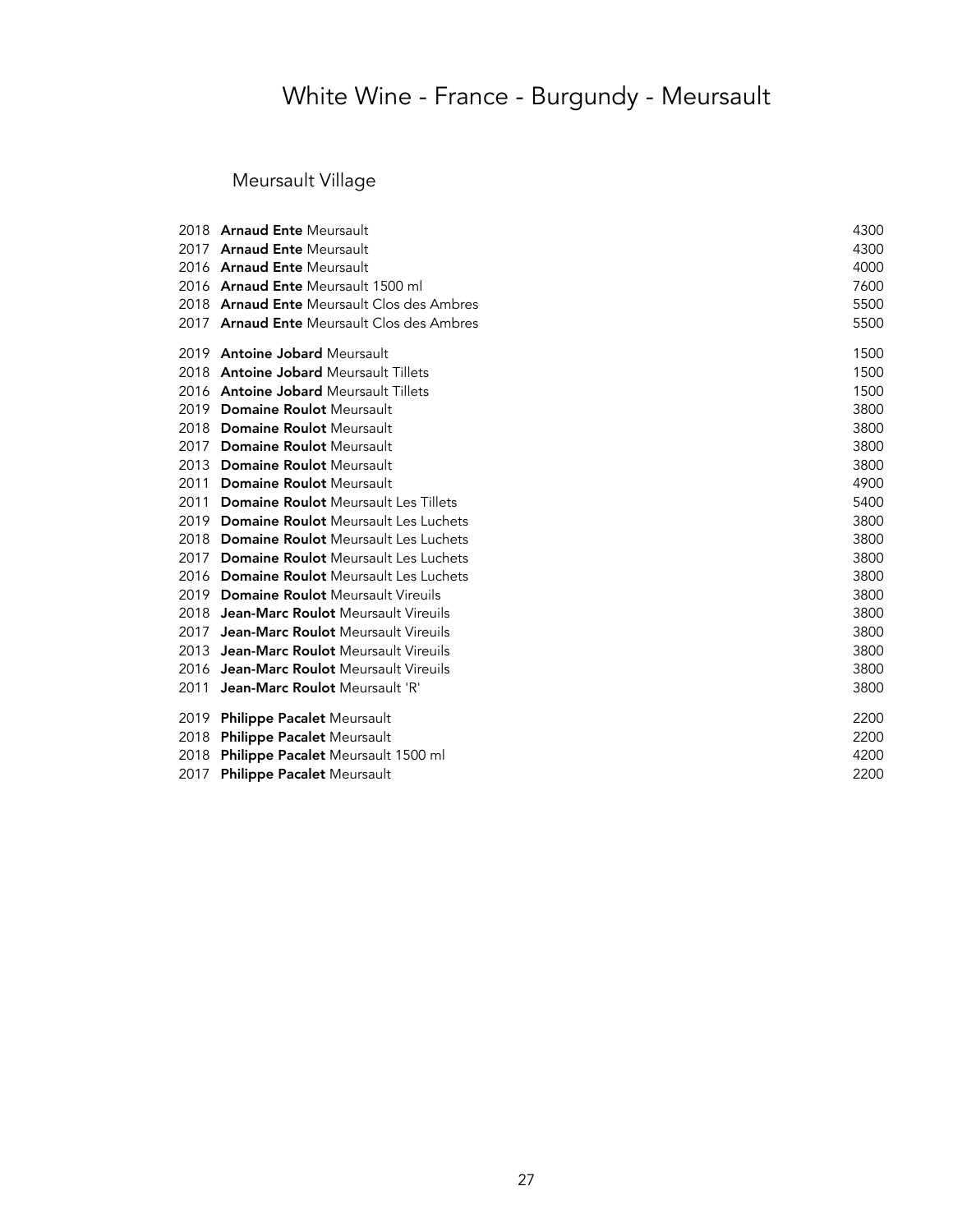Meursault Village

|      | 2017 Benjamin Leroux Meursault                          | 1400 |
|------|---------------------------------------------------------|------|
|      | 2019 Domaine Pierre Morey Meursault Les Terres Blanches | 1700 |
|      | 2018 Domaine Pierre Morey Meursault Les Terres Blanches | 1700 |
| 2017 | Domaine Pierre Morey Meursault Les Terres Blanches      | 1700 |
|      | 2015 Domaine Pierre Morey Meursault Les Terres Blanches | 1700 |
|      | 2019 Domaine Pierre Morey Meursault Les Tessons         | 2000 |
|      | 2018 Domaine Pierre Morey Meursault Les Tessons         | 2000 |
| 2017 | <b>Domaine Pierre Morey Meursault Les Tessons</b>       | 2000 |
|      | 2019 Domaine Pierre Morey Meursault                     | 1600 |
|      | 2018 Domaine Pierre Morey Meursault                     | 1600 |
|      | 2017 Domaine Pierre Morey Meursault                     | 1600 |
|      | 2019 Pierre-Yves Colin-Morey Meursault                  | 2400 |
|      | 2018 Pierre-Yves Colin-Morey Meursault                  | 2300 |
|      | 2019 Francois Mikulski Meursault Meix Chavaux           | 1600 |
|      | 2016 Francois Mikulski Meursault                        | 1400 |
|      | 2019 Comtes Lafon Meursault                             | 2600 |
|      | 2018 Comtes Lafon Meursault                             | 2600 |
|      | 2017 Comtes Lafon Meursault                             | 2300 |
|      | 2015 Jean Chartron Meursault Les Pierres                | 1500 |
|      | 2019 Domaine Marc Rougeot Meursault Sous la Velle       | 1350 |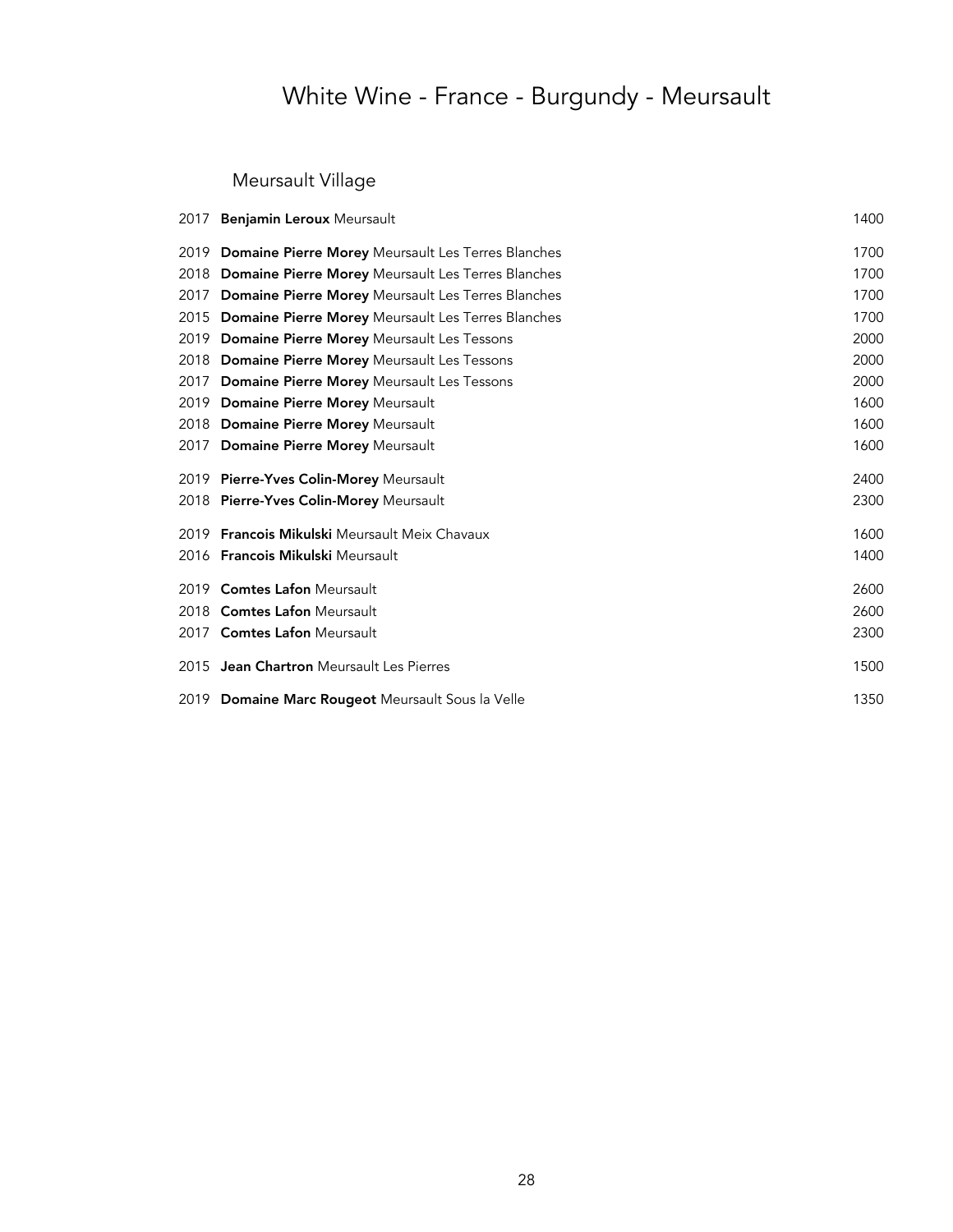#### Meursault

| 2018 Domaine Coche-Dury Meursault              | 4300  |
|------------------------------------------------|-------|
| 2017 Domaine Coche-Dury Meursault              | 4200  |
| 2016 Domaine Coche-Dury Meursault              | 5200  |
| 2011 Domaine Coche-Dury Meursault              | 7500  |
| 2004 Domaine Coche-Dury Meursault              | 10200 |
| 1998 Domaine Coche-Dury Meursault              | 12800 |
| 1997 Domaine Coche-Dury Meursault              | 12800 |
| 1996 Domaine Coche-Dury Meursault              | 14500 |
| 1991 Domaine Coche-Dury Meursault              | 13300 |
| 2011 Domaine Coche-Dury Meursault Les Rougeots | 12900 |
| 2008 Domaine Coche-Dury Meursault Les Rougeots | 15900 |
| 2007 Domaine Coche-Dury Meursault Les Rougeots | 16700 |
| 2002 Domaine Coche-Dury Meursault Les Rougeots | 19000 |
| 1999 Domaine Coche-Dury Meursault Les Rougeots | 18300 |
|                                                |       |

### Meursault Premier Cru

| 2009 Domaine Coche-Dury Meursault Les Caillerets | 19200 |
|--------------------------------------------------|-------|
| 2011 Domaine Coche-Dury Meursault Genevrières    | 19200 |
| 2009 Domaine Coche-Dury Meursault Genevrières    | 22300 |
| 2013 Domaine Coche-Dury Meursault Perrières      | 34900 |
| 2012 Domaine Coche-Dury Meursault Perrières      | 35300 |
| 2011 Domaine Coche-Dury Meursault Perrières      | 33200 |
| 2005 Domaine Coche-Dury Meursault Perrières *    | 43000 |
| 2002 Domaine Coche-Dury Meursault Perrières      | 40900 |
| 1996 Domaine Coche-Dury Meursault Perrières      | 45900 |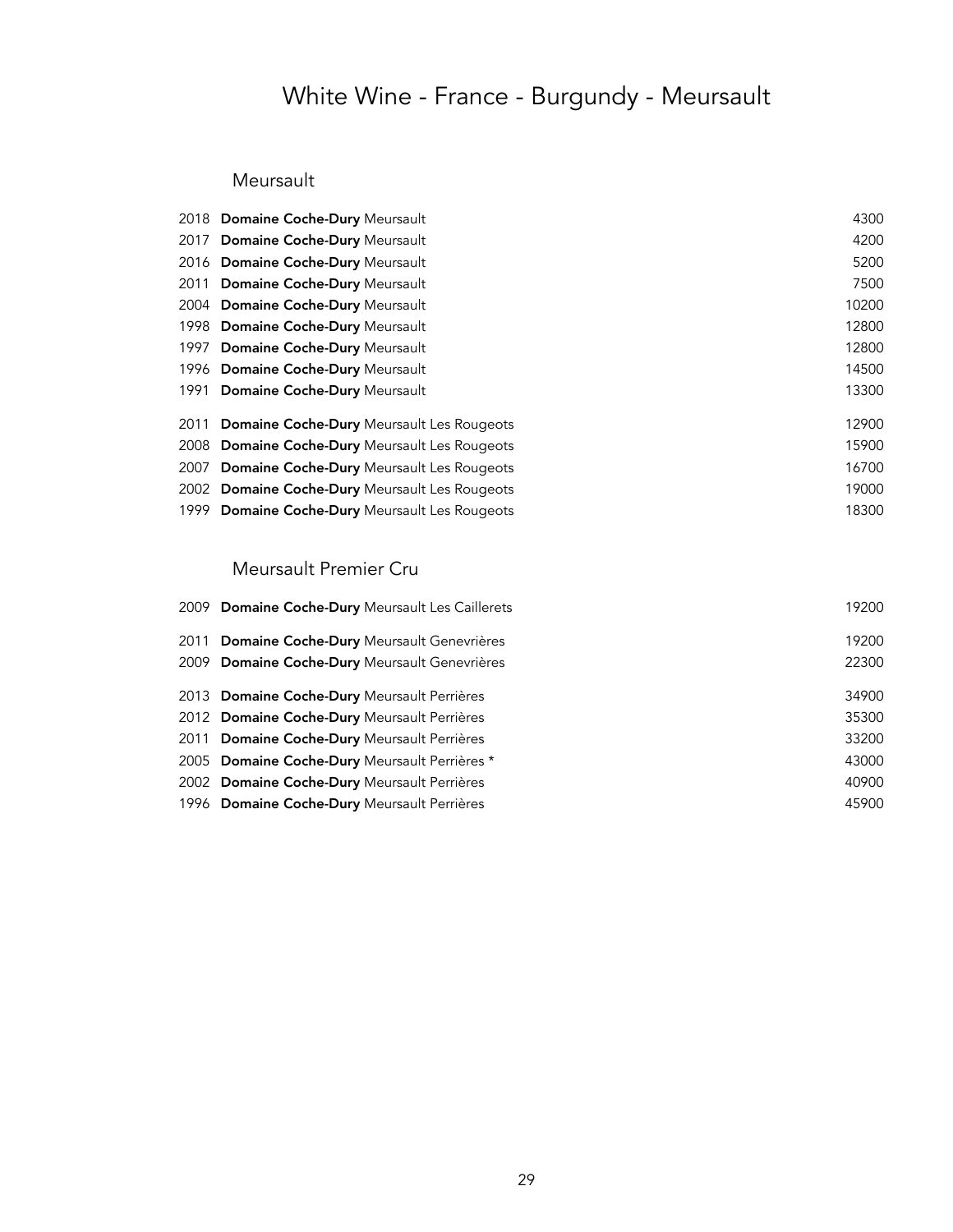### Meursault Premier Cru

|      | 2019 Domaine Pierre Morey Meursault Perrières   | 3500  |
|------|-------------------------------------------------|-------|
|      | 2018 Domaine Pierre Morey Meursault Perrières   | 3500  |
| 2017 | Domaine Pierre Morey Meursault Perrières        | 3500  |
|      | 2016 Domaine Pierre Morey Meursault Perrières   | 3500  |
|      | 2015 Domaine Pierre Morey Meursault Perrières   | 3500  |
| 2019 | Domaine Roulot Meursault Clos de Bouchères      | 5200  |
|      | 2017 Domaine Roulot Meursault Clos de Bouchères | 5200  |
|      | 2015 Domaine Roulot Meursault Clos de Bouchères | 5200  |
|      | 2013 Domaine Roulot Meursault Clos de Bouchères | 5200  |
| 2011 | Domaine Roulot Meursault Clos de Bouchères      | 5200  |
|      | 2018 Domaine Roulot Meursault Clos de Bouchères | 5200  |
|      | 2013 Domaine Roulot Meursault Charmes           | 9300  |
|      | 2011 Domaine Roulot Meursault Charmes           | 8900  |
|      | 2013 Domaine Roulot Meursault Perrières         | 18000 |
| 2019 | <b>Comtes Lafon Meursault Gouttes d'Or</b>      | 4900  |
|      | 2018 Comtes Lafon Meursault Gouttes d'Or        | 4900  |
|      | 2017 Comtes Lafon Meursault Gouttes d'Or        | 4500  |
|      | 2019 Comtes Lafon Meursault Clos de la Barre    | 3200  |
|      | 2018 Comtes Lafon Meursault Clos de la Barre    | 3000  |
|      | 2017 Comtes Lafon Meursault Clos de la Barre    | 2800  |
|      | 2014 Comtes Lafon Meursault Clos de la Barre    | 2700  |
|      | 2019 Comtes Lafon Meursault Porusots            | 5500  |
|      | 2018 Comtes Lafon Meursault Porusots            | 4900  |
|      | 2017 Comtes Lafon Meursault Porusots            | 4500  |
|      | 2019 Antoine Jobard Meursault Charmes           | 2900  |
| 2017 | <b>Antoine Jobard Meursault Charmes</b>         | 2900  |
|      | 2016 Antoine Jobard Meursault Charmes           | 2900  |
|      | 2017 Antoine Jobard Meursault Blagny            | 2200  |
| 2019 | <b>Antoine Jobard Meursault Les Poruzots</b>    | 2400  |
|      | 2015 Antoine Jobard Meursault Les Poruzots      | 2400  |
|      | 2019 Thierry & Pascale Matrot Meursault Blagny  | 1900  |
|      |                                                 |       |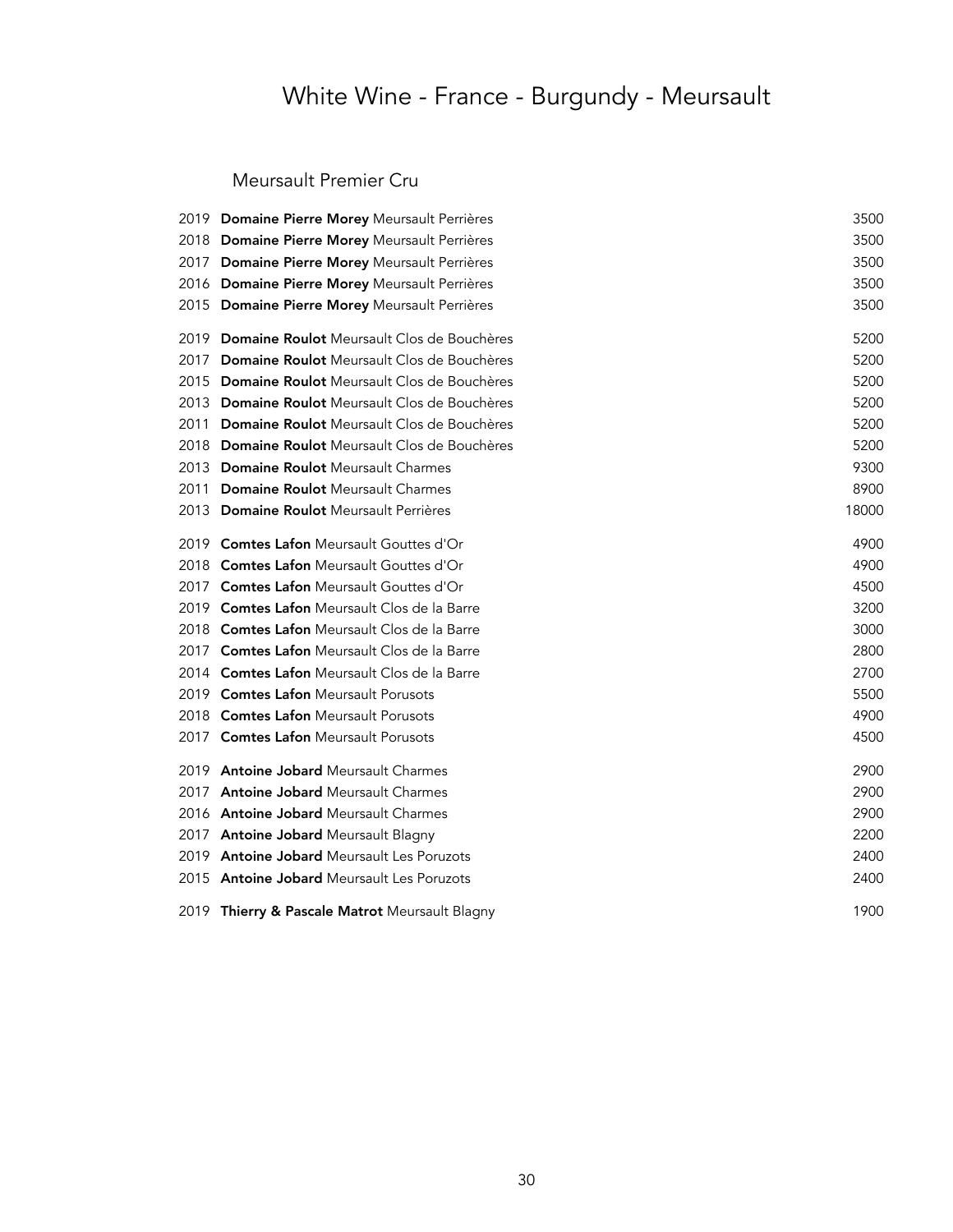### Meursault Premier Cru

|      | 2016 <b>Francois Mikulski</b> Meursault Charmes           | 2300 |
|------|-----------------------------------------------------------|------|
|      | 2016 Francois Mikulski Meursault Genevrières              | 2600 |
|      | 2016 Francois Mikulski Meursault Les Poruzots             | 2300 |
|      | 2015 <b>Francois Mikulski</b> Meursault Les Poruzots      | 2300 |
|      | 2013 Francois Mikulski Meursault Les Poruzots             | 2450 |
|      | 2019 Pierre-Yves Colin-Morey Meursault Charmes            | 3800 |
|      | 2018 Pierre-Yves Colin-Morey Meursault Charmes            | 3500 |
|      | 2015 Marquis d'Angerville Meursault Santenots Blanc       | 2000 |
| 2019 | <b>Benjamin Leroux</b> Meursault Charmes Dessous          | 2600 |
| 2019 | Benjamin Leroux Meursault La Pièce Sous le Bois           | 2100 |
| 2019 | Benjamin Leroux Meursault Genevrières                     | 2600 |
| 2017 | Benjamin Leroux Meursault Genevrières                     | 2600 |
| 2013 | Benjamin Leroux Meursault Genevrières                     | 2600 |
| 2016 | Benjamin Leroux Meursault Genevrières Dessous             | 2700 |
| 2017 | Benjamin Leroux Meursault Le Porusot                      | 2200 |
|      | 2016 Benjamin Leroux Meursault Le Porusot                 | 2200 |
|      | 2014 Domaine Leflaive Meursault Sous le Dos d'Ane         | 3200 |
|      | 2018 Domaine Olivier Leflaive Meursault Sous le Dos d'Ane | 3000 |
|      | 2019 Domaine Olivier Leflaive Meursault Sous le Dos d'Ane | 3000 |
| 2017 | Maison Harbour Meursault Blagny                           | 1800 |
|      | 2016 Maison Harbour Meursault Blagny                      | 1800 |
|      | 2015 Maison Harbour Meursault Blagny                      | 1800 |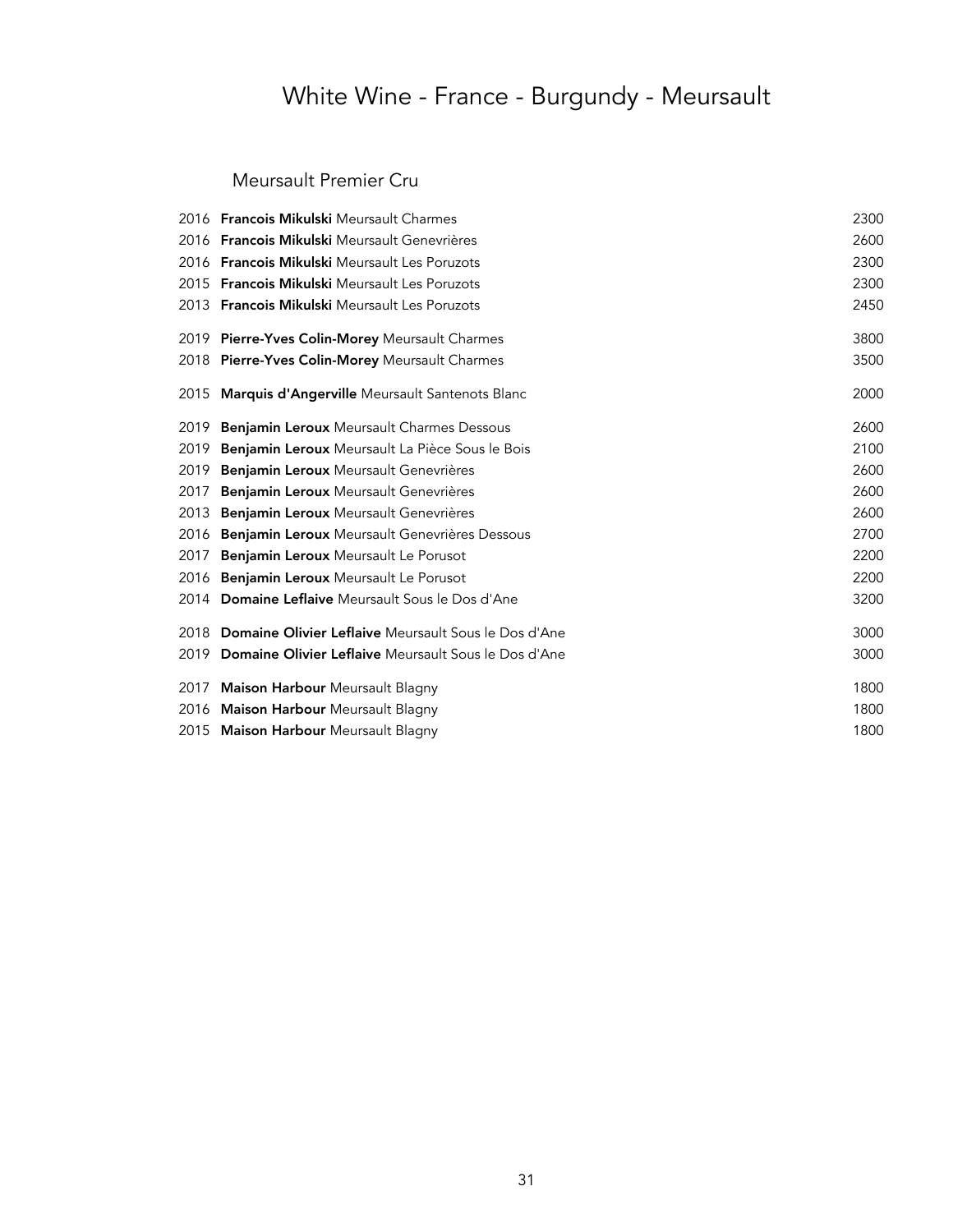### Puligny Montrachet Village

| 2019 Domaine Leflaive Puligny-Montrachet            | 2600  |
|-----------------------------------------------------|-------|
| 2018 Domaine Leflaive Puligny-Montrachet            | 2400  |
| 2017 Domaine Leflaive Puligny-Montrachet            | 2350  |
| 2018 Jean Chartron Puligny-Montrachet               | 1750  |
| 2005 Coche-Dury Puligny-Montrachet Les Enseignères  | 15900 |
| 2002 Coche-Dury Puligny-Montrachet Les Enseignères  | 16200 |
| 1999 Coche-Dury Puligny-Montrachet Les Enseignères  | 16900 |
| 2020 Frederic Cossard Puligny-Montrachet            | 2000  |
| 2019 Frederic Cossard Puligny-Montrachet            | 2000  |
| 2018 Frederic Cossard Puligny-Montrachet Voitte     | 2000  |
| 2017 Frederic Cossard Puligny-Montrachet Voitte     | 2000  |
| 2016 Frederic Cossard Puligny-Montrachet Voitte     | 2000  |
| 2015 Frederic Cossard Puligny-Montrachet Noyer Bret | 2000  |
| 2012 Philippe Chavy Puligny-Montrachet Rue Rousseau | 1800  |
| 2018 Joseph Colin Puligny-Montrachet Le Trezin      | 2000  |
| 2019 Pierre-Yves Colin-Morey Puligny-Montrachet     | 2500  |
| 2018 Pierre-Yves Colin-Morey Puligny-Montrachet     | 2500  |
| 2017 Pierre-Yves Colin-Morey Puligny-Montrachet     | 2500  |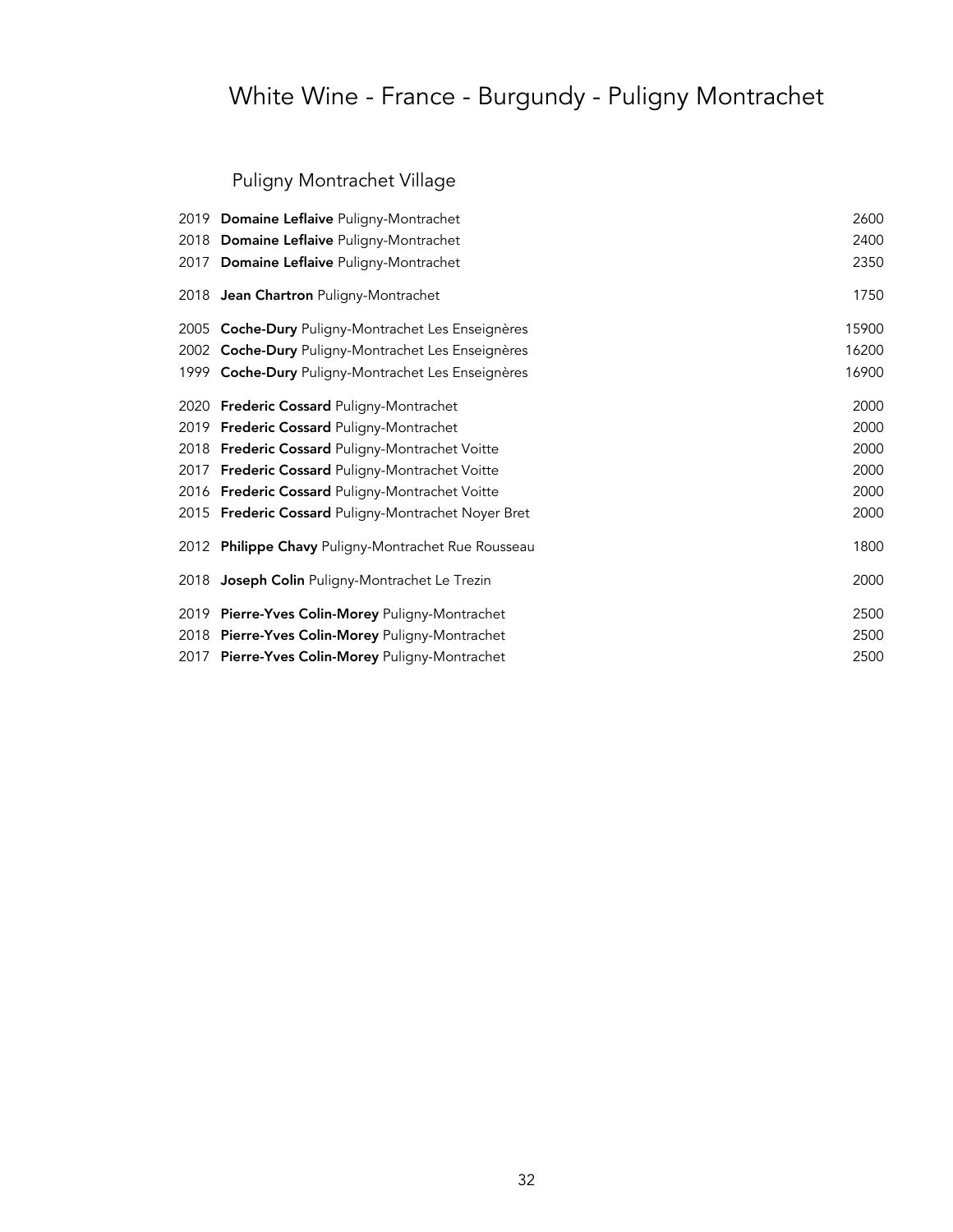### Puligny Montrachet Premier Cru

|      | 2016 Antonin Guyon Puligny-Montrachet Les Pucelles            | 2400 |
|------|---------------------------------------------------------------|------|
|      | 2019 Jean Chartron Puligny-Montrachet 1er Cru Vieilles Vignes | 2350 |
| 2017 | Jean Chartron Puligny-Montrachet 1er Cru Vieilles Vignes      | 2200 |
|      | 2016 Jean Chartron Puligny-Montrachet 1er Cru Vieilles Vignes | 2200 |
|      | 2019 Jean Chartron Puligny-Montrachet Clos de la Pucelle      | 2600 |
|      | 2019 Jean Chartron Puligny-Montrachet Clos du Cailleret       | 2600 |
| 2017 | Jean Chartron Puligny-Montrachet Clos du Cailleret            | 2500 |
|      | 2016 Jean Chartron Puligny-Montrachet Clos du Cailleret       | 2500 |
|      | 2004 Jean Chartron Puligny-Montrachet Clos du Cailleret       | 3200 |
|      | 2020 Frederic Cossard Puligny-Montrachet Les Folatières       | 4200 |
| 2017 | Frederic Cossard Puligny-Montrachet Les Folatières            | 2300 |
|      | 2016 Frederic Cossard Puligny-Montrachet Les Folatières       | 2300 |
|      | 2015 Frederic Cossard Puligny-Montrachet Les Folatières       | 2300 |
|      | 2015 Frederic Cossard Puligny-Montrachet La Garenne           | 2300 |
|      | 2019 Pierre-Yves Colin-Morey Puligny-Montrachet Champs Gains  | 3500 |
| 2018 | Pierre-Yves Colin-Morey Puligny-Montrachet Champs Gains       | 3200 |
| 2017 | Pierre-Yves Colin-Morey Puligny-Montrachet Champs Gains       | 3200 |
|      | 2019 Domaine Ramonet Puligny-Montrachet Champ Canet           | 4500 |
| 2018 | Domaine Ramonet Puligny-Montrachet Champ Canet                | 3900 |
|      | 2019 Olivier Leflaive Puligny-Montrachet Les Folatières       | 4200 |
| 2019 | Olivier Leflaive Puligny-Montrachet Les Pucelles              | 4500 |
|      | 2020 Gerard Thomas Puligny-Montrachet La Garenne              | 1500 |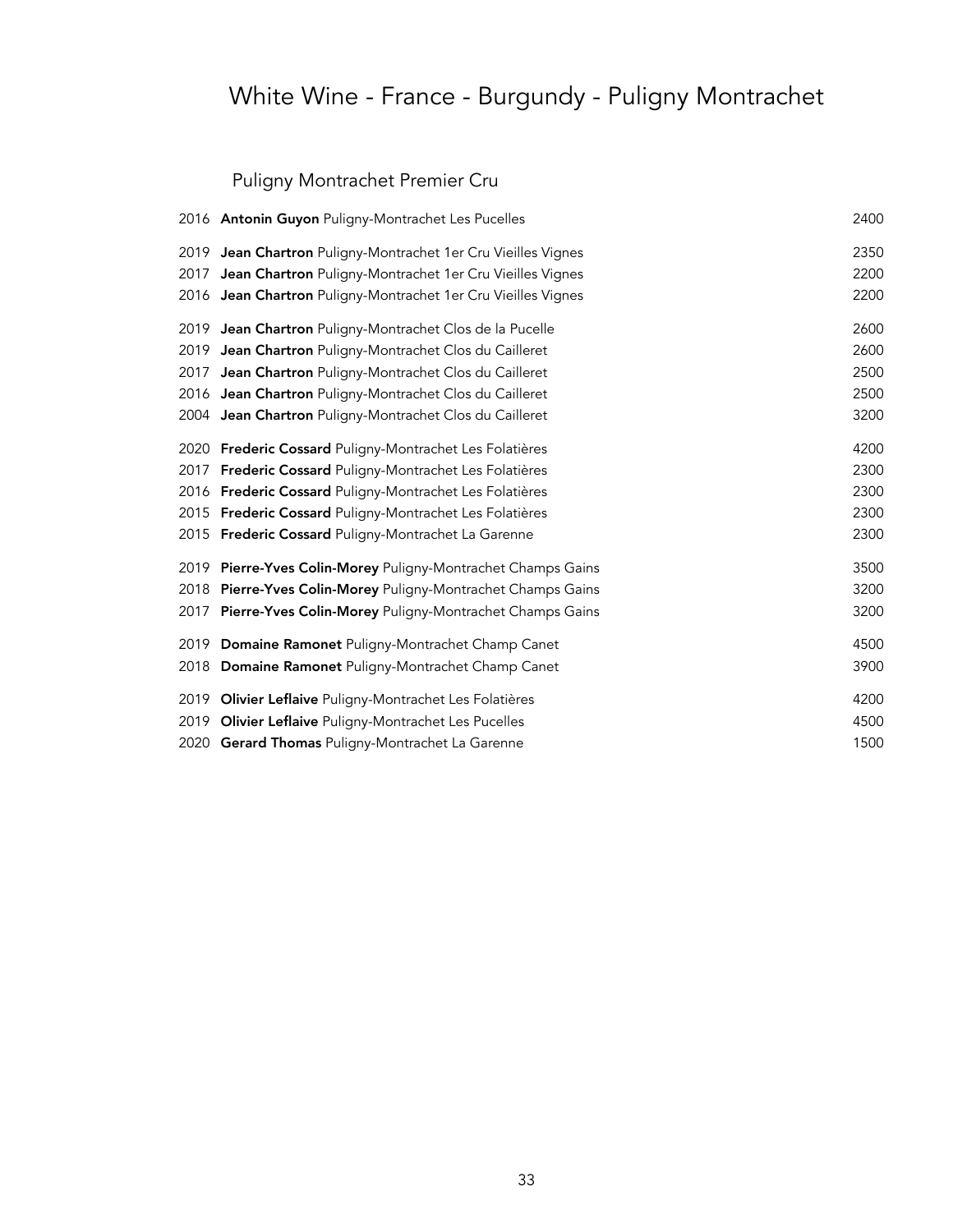### Puligny Montrachet Premier Cru

|      | 2019 Domaine Leflaive Puligny-Montrachet Clavoillon     | 3700 |
|------|---------------------------------------------------------|------|
| 2018 | Domaine Leflaive Puligny-Montrachet Clavoillon          | 3400 |
| 2017 | Domaine Leflaive Puligny-Montrachet Clavoillon          | 3200 |
|      | 2016 Domaine Leflaive Puligny-Montrachet Clavoillon     | 3000 |
| 2011 | Domaine Leflaive Puligny-Montrachet Clavoillon          | 3600 |
| 2010 | Domaine Leflaive Puligny-Montrachet Clavoillon          | 3600 |
|      | 2008 Domaine Leflaive Puligny-Montrachet Clavoillon     | 3500 |
|      | 2006 Domaine Leflaive Puligny-Montrachet Clavoillon     | 3400 |
|      | 2004 Domaine Leflaive Puligny-Montrachet Clavoillon     | 3600 |
| 2019 | Domaine Leflaive Puligny-Montrachet Les Folatières      | 5400 |
| 2018 | Domaine Leflaive Puligny-Montrachet Les Folatières      | 4700 |
| 2017 | Domaine Leflaive Puligny-Montrachet Les Folatières      | 4000 |
|      | 2016 Domaine Leflaive Puligny-Montrachet Les Folatières | 4000 |
|      | 2012 Domaine Leflaive Puligny-Montrachet Les Folatières | 4600 |
|      | 2008 Domaine Leflaive Puligny-Montrachet Les Folatières | 4700 |
|      | 2012 Domaine Leflaive Puligny-Montrachet Combettes      | 5200 |
| 2011 | Domaine Leflaive Puligny-Montrachet Combettes           | 4700 |
| 2010 | Domaine Leflaive Puligny-Montrachet Combettes           | 4900 |
|      | 2008 Domaine Leflaive Puligny-Montrachet Combettes      | 4900 |
| 2007 | Domaine Leflaive Puligny-Montrachet Combettes           | 4700 |
|      | 2004 Domaine Leflaive Puligny-Montrachet Combettes      | 4700 |
| 2019 | Domaine Leflaive Puligny-Montrachet Les Pucelles        | 7300 |
|      | 2018 Domaine Leflaive Puligny-Montrachet Les Pucelles   | 6000 |
| 2017 | Domaine Leflaive Puligny-Montrachet Les Pucelles        | 6000 |
|      | 2016 Domaine Leflaive Puligny-Montrachet Les Pucelles   | 6000 |
|      | 2005 Domaine Leflaive Puligny-Montrachet Les Pucelles   | 6800 |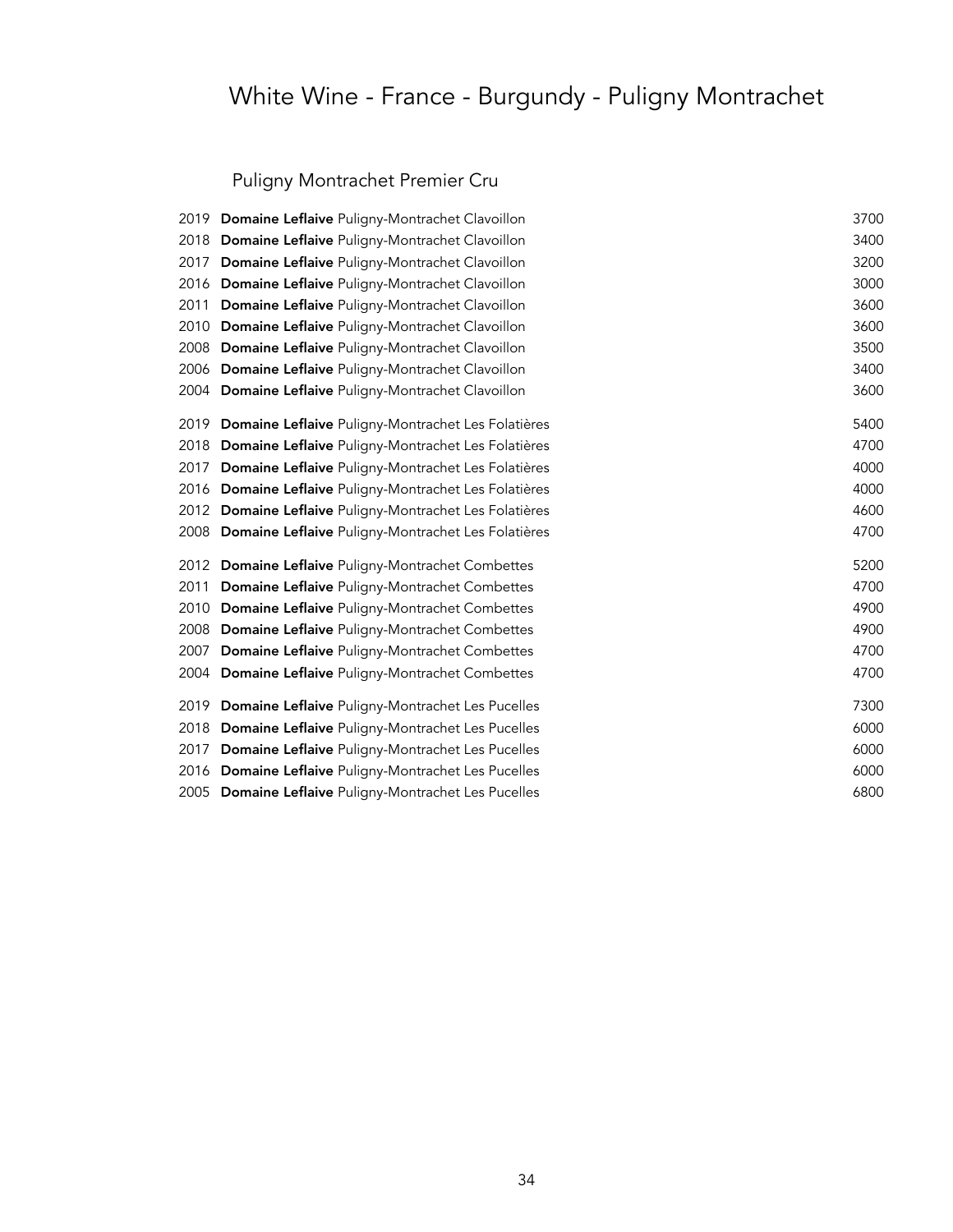### Puligny Montrachet Grand Cru

| 1999 | <b>Domaine Leflaive Montrachet *</b>               | 76000 |
|------|----------------------------------------------------|-------|
| 2019 | Domaine Leflaive Chevalier-Montrachet              | 17600 |
| 2018 | <b>Domaine Leflaive</b> Chevalier-Montrachet       | 16300 |
| 2017 | <b>Domaine Leflaive</b> Chevalier-Montrachet       | 14700 |
| 2014 | Domaine Leflaive Chevalier-Montrachet              | 14200 |
| 2012 | <b>Domaine Leflaive</b> Chevalier-Montrachet       | 12100 |
| 2003 | <b>Domaine Leflaive</b> Chevalier-Montrachet       | 12400 |
| 1997 | <b>Domaine Leflaive</b> Chevalier-Montrachet       | 16800 |
| 2019 | Domaine Leflaive Bâtard-Montrachet                 | 15200 |
| 2018 | Domaine Leflaive Bâtard-Montrachet                 | 12600 |
| 2017 | Domaine Leflaive Bâtard-Montrachet                 | 12900 |
| 2015 | <b>Domaine Leflaive</b> Bâtard-Montrachet          | 13400 |
| 2014 | Domaine Leflaive Bâtard-Montrachet                 | 11100 |
| 2012 | Domaine Leflaive Bâtard-Montrachet                 | 10200 |
| 2010 | Domaine Leflaive Bâtard-Montrachet                 | 14300 |
| 2004 | <b>Domaine Leflaive</b> Bâtard-Montrachet          | 10600 |
| 2019 | Domaine Leflaive Bienvenues-Bâtard-Montrachet      | 14000 |
| 2018 | Domaine Leflaive Bienvenues-Bâtard-Montrachet      | 12000 |
| 2017 | Domaine Leflaive Bienvenues-Bâtard-Montrachet      | 12000 |
| 2016 | Domaine Leflaive Bienvenues-Bâtard-Montrachet      | 10200 |
| 2014 | Domaine Leflaive Bienvenues-Bâtard-Montrachet      | 10700 |
|      | 2012 Domaine Leflaive Bienvenues-Bâtard-Montrachet | 10000 |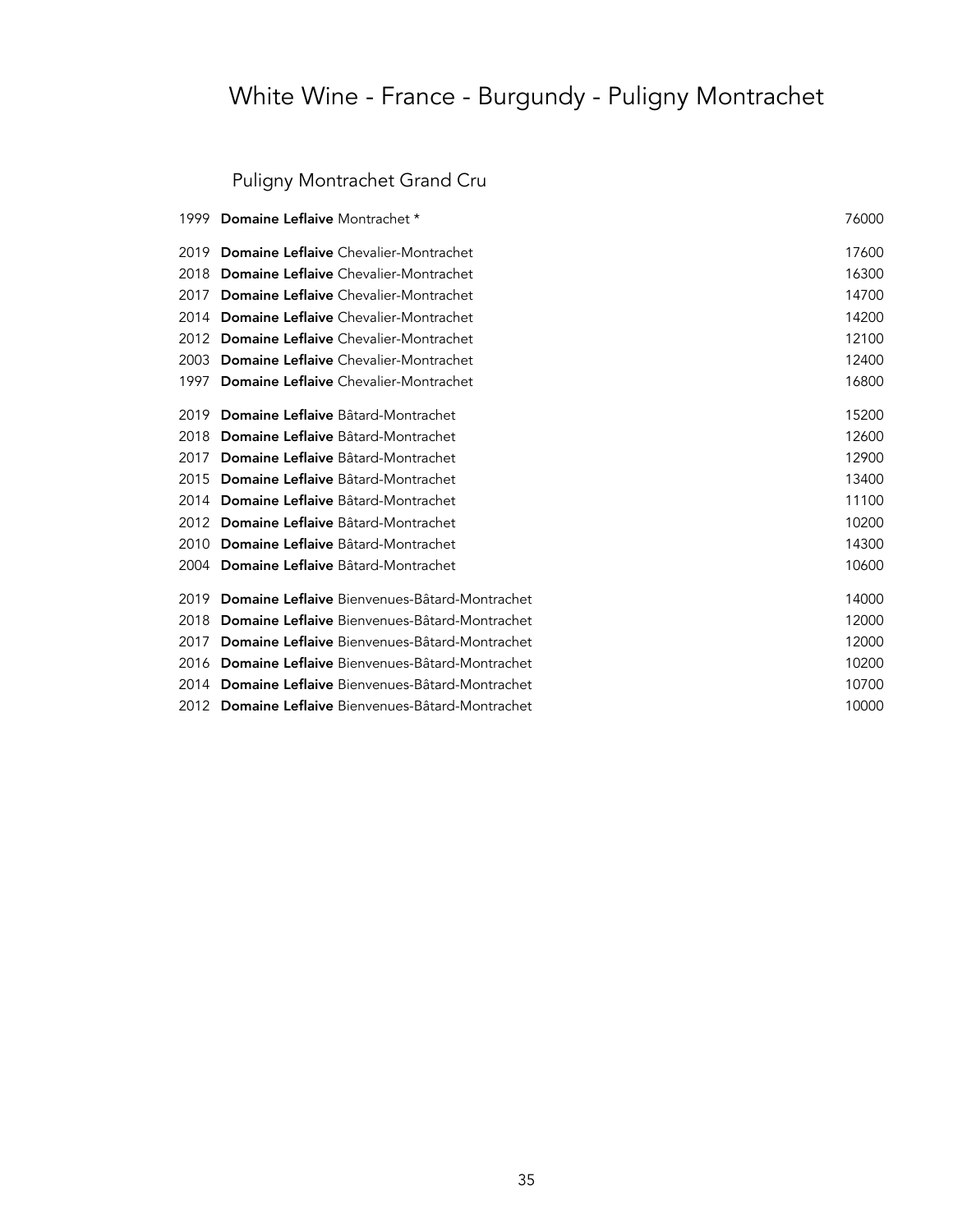### Puligny Montrachet Grand Cru

|      | 2015 Domaine de la Romanée-Conti Montrachet *     | 76000 |
|------|---------------------------------------------------|-------|
| 2013 | Jean Chartron Bâtard-Montrachet                   | 6500  |
|      | 2015 Domaine Ponsot Montrachet                    | 46000 |
|      | 2014 Domaine Ponsot Montrachet                    | 39000 |
|      | 2019 Comtes Lafon Montrachet                      | 37000 |
|      | 2018 Comtes Lafon Montrachet                      | 37000 |
|      | 2017 Comtes Lafon Montrachet                      | 31600 |
|      | 2012 Fontaine-Gagnard Montrachet                  | 15000 |
|      | 2016 Frederic Cossard Bâtard-Montrachet           | 7500  |
|      | 2018 Benjamin Leroux Bâtard-Montrachet 1500 ml    | 18000 |
| 2017 | Benjamin Leroux Bâtard-Montrachet 1500 ml         | 18000 |
| 2015 | Benjamin Leroux Bâtard-Montrachet                 | 9500  |
| 2019 | Olivier Leflaive Bâtard-Montrachet                | 14500 |
|      | 2019 Domaine Ramonet Bienvenues-Bâtard-Montrachet | 16500 |
|      | 2018 Domaine Ramonet Bienvenues-Bâtard-Montrachet | 13600 |
|      | 2018 Domaine Ramonet Bienvenues-Bâtard-Montrachet | 14100 |
|      | 2017 Domaine Ramonet Bienvenues-Bâtard-Montrachet | 14100 |
|      | 2016 Domaine Ramonet Bienvenues-Bâtard-Montrachet | 10600 |
|      | 2017 Domaine Pierre Morey Bâtard-Montrachet       | 5000  |
|      | 2016 Domaine Pierre Morey Bâtard-Montrachet       | 5000  |
|      | 2015 Domaine Pierre Morey Bâtard-Montrachet       | 7000  |
|      | 2014 Domaine Pierre Morey Bâtard-Montrachet       | 5000  |
|      | 2013 Domaine Pierre Morey Bâtard-Montrachet       | 5000  |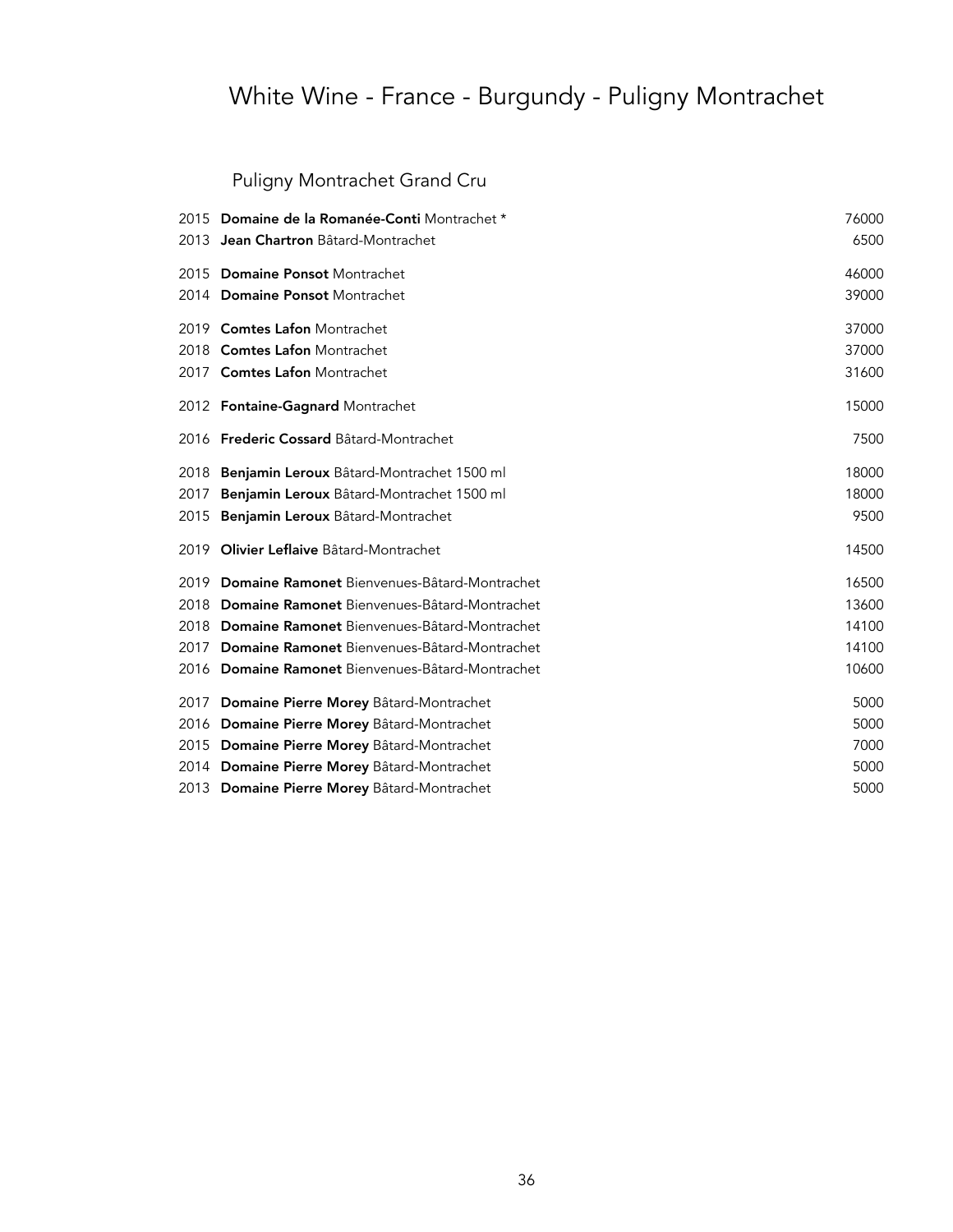# White Wine - France - Burgundy - Chassagne Montrachet

## Chassagne Montrachet Village

| 2019 Domaine Ramonet Chassagne Montrachet                         | 2100 |
|-------------------------------------------------------------------|------|
| 2018 Domaine Ramonet Chassagne Montrachet                         | 1950 |
| 2019 Caroline Morey Chassagne Montrachet Chambrées                | 1500 |
| 2018 Caroline Morey Chassagne Montrachet Chambrées                | 1500 |
| 2019 Pierre Yves Colin-Morey Chassagne Montrachet Vieilles Vignes | 2000 |
| 2018 Pierre Yves Colin-Morey Chassagne Montrachet Vieilles Vignes | 1850 |
| 2017 Pierre Yves Colin-Morey Chassagne Montrachet Vieilles Vignes | 1850 |
| 2018 Joseph Colin Chassagne Montrachet                            | 1600 |
| 2017 Joseph Colin Chassagne Montrachet                            | 1500 |
| 2018 Philippe Pacalet Chassagne Montrachet                        | 2200 |
| 2016 Philippe Pacalet Chassagne Montrachet                        | 2200 |
| 2015 Thierry Violot-Guillemard Chassagne Montrachet               | 1500 |
| 2018 Jean Chartron Chassagne Montrachet                           | 1750 |
| 2019 Chateau de la Maltroye Chassagne Montrachet                  | 1400 |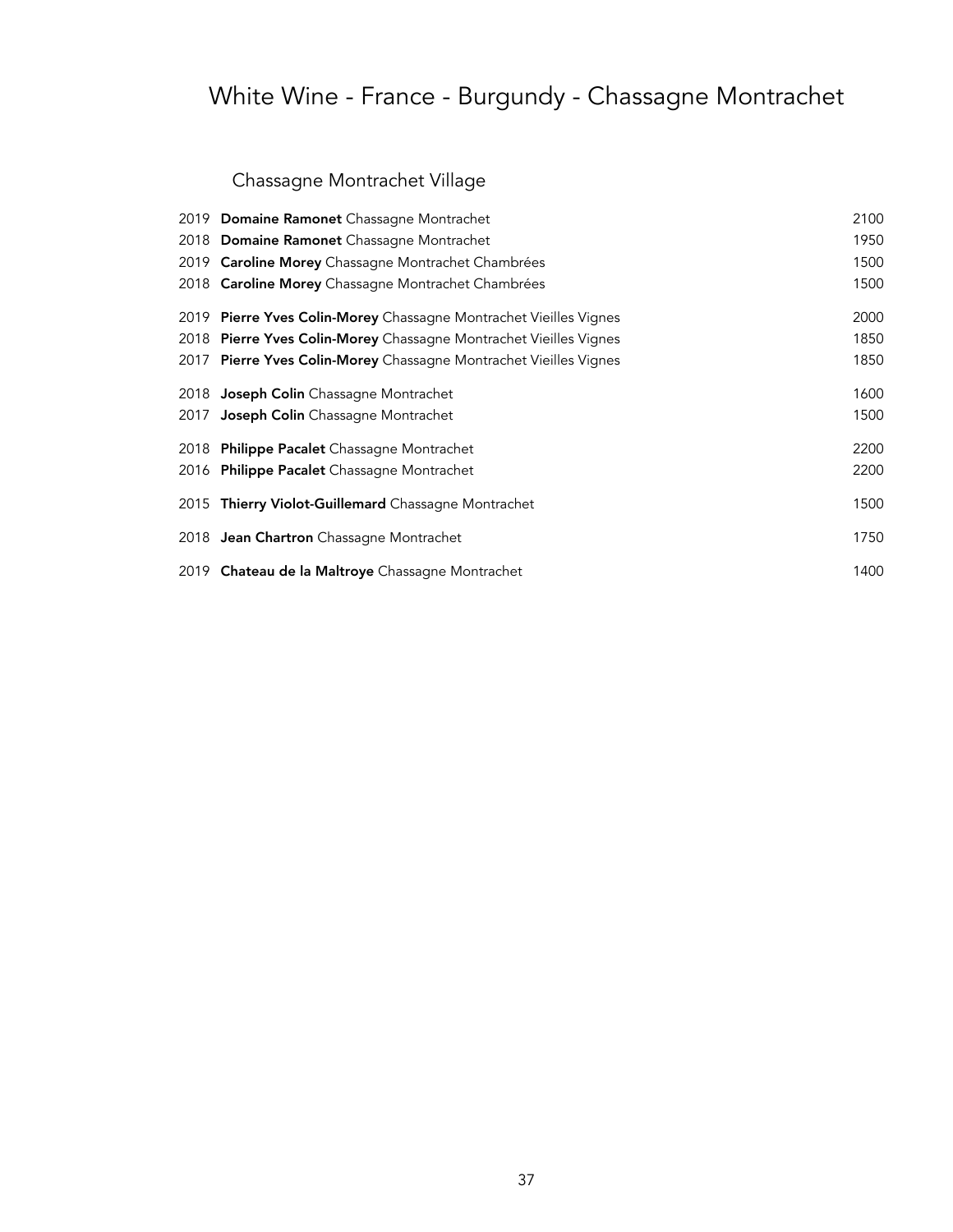# White Wine - France - Burgundy - Chassagne Montrachet

## Chassagne Montrachet Premier Cru

|      | 2018 Joseph Colin Caillerets                      | 2300 |
|------|---------------------------------------------------|------|
| 2017 | Joseph Colin Caillerets                           | 2200 |
| 2017 | Benjamin Leroux Abbaye de Morgeot                 | 1700 |
| 2019 | Benjamin Leroux Les Baudines                      | 1900 |
| 2017 | Benjamin Leroux Les Baudines                      | 1900 |
|      | 2016 Benjamin Leroux Les Baudines                 | 1900 |
| 2017 | Benjamin Leroux Tête du Clos                      | 2550 |
|      | 2016 Benjamin Leroux Tête du Clos                 | 2550 |
|      | 2015 Maison Harbour En Remilly                    | 2000 |
|      | 2013 Maison Harbour En Remilly                    | 2100 |
|      | 2018 Frederic Cossard Abbaye de Morgeot           | 2100 |
|      | 2019 Olivier Leflaive Clos Saint-Marc             | 2200 |
|      | 2018 Olivier Leflaive Clos Saint-Marc             | 2100 |
|      | 2019 Chateau de la Maltroye Les Chenevottes       | 1700 |
|      | 2019 Chateau de la Maltroye Les Grandes Ruchottes | 2250 |
|      | 2018 Albert Bichot Vide Bourse                    | 2300 |
|      | 2020 Gerard Thomas Les Chenevottes                | 1300 |
|      | 2019 Hubert Lamy Les Chaumées                     | 2700 |
|      | 2018 Domaine Ramonet Clos du Caillerets           | 3250 |
|      | 2019 Domaine Ramonet Morgeot                      | 2800 |
|      | 2018 Domaine Ramonet Morgeot                      | 2500 |
|      | 2017 Domaine Ramonet Morgeot                      | 2500 |
|      | 2016 Domaine Ramonet Morgeot                      | 2500 |
|      | 2019 Domaine Ramonet Les Grandes Ruchottes        | 5100 |
|      | 2018 Domaine Ramonet Les Grandes Ruchottes        | 4200 |
|      | 2019 Domaine Ramonet La Boudriotte                | 2800 |
|      | 2018 Domaine Ramonet La Boudriotte                | 2500 |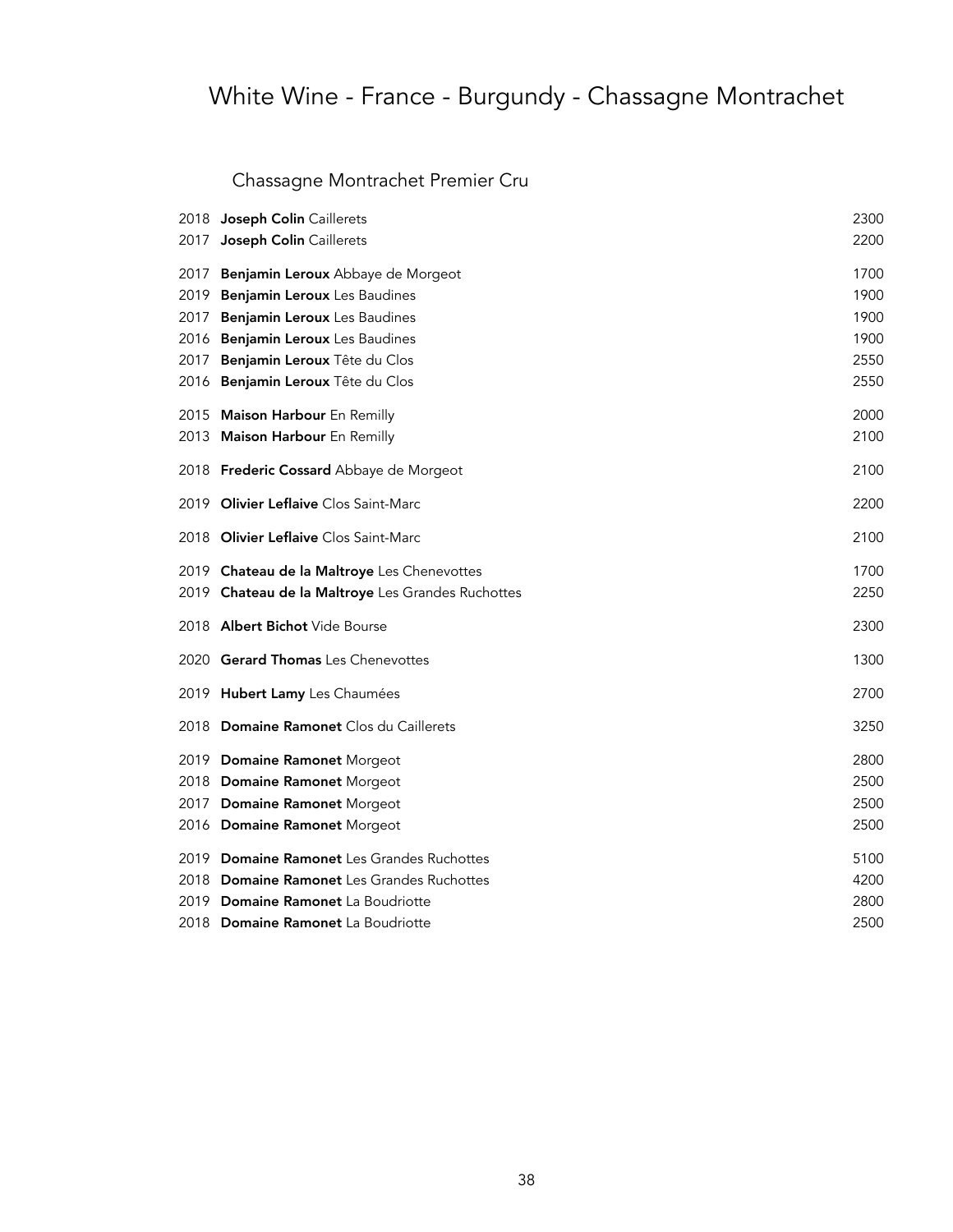# White Wine - France - Burgundy - Chassagne Montrachet

### Chassagne Montrachet Premier Cru

| 2019 Pierre-Yves Colin-Morey Morgeot | 2800 |
|--------------------------------------|------|
| 2018 Pierre-Yves Colin-Morey Morgeot | 2800 |
| 2017 Pierre-Yves Colin-Morey Morgeot | 2800 |
| 2017 Pierre-Yves Colin-Morey Morgeot | 2800 |
| 2018 Caroline Morey Les Champs-Gains | 2000 |
| 2017 Caroline Morey Les Champs-Gains | 2000 |
| 2019 Caroline Morey Les Vergers      | 2500 |
| 2018 Caroline Morey Les Vergers      | 2500 |
| 2017 Caroline Morey Les Vergers      | 2500 |
| 2017 Caroline Morey Les Chaumées     | 2500 |
| 2019 Caroline Morey Caillerets       | 2900 |
| 2018 Caroline Morey Caillerets       | 2900 |
| 2017 Caroline Morey Caillerets       | 2900 |
|                                      |      |

### Chassagne Montrachet Grand Cru

|  | 2019 Caroline Morey Criots-Bâtard-Montrachet | 12500 |
|--|----------------------------------------------|-------|
|--|----------------------------------------------|-------|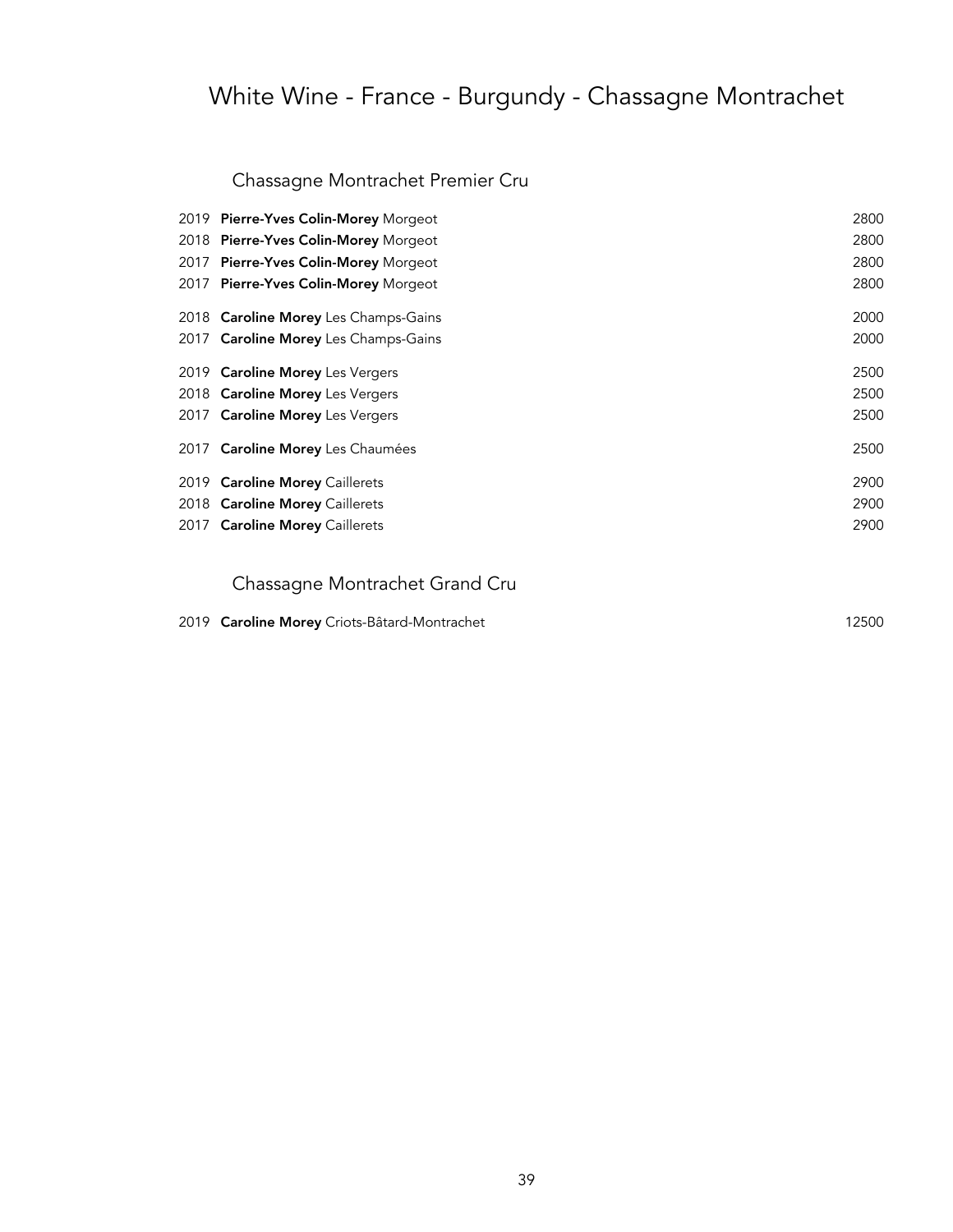## White Wine - France - Burgundy - Corton & Pernand Vergelesses

### Corton Charlemagne Grand Cru

|      | 2012 Coche-Dury Corton Charlemagne                    | 51000 |
|------|-------------------------------------------------------|-------|
|      | 2007 Coche-Dury Corton Charlemagne                    | 48000 |
| 2019 | Domaine Ponsot Corton Charlemagne                     | 7500  |
| 2018 | Domaine Ponsot Corton Charlemagne                     | 7000  |
| 2017 | Domaine Ponsot Corton Charlemagne                     | 5900  |
|      | 2016 Domaine Ponsot Corton Charlemagne                | 5600  |
| 2019 | Domaine Bonneau du Martray Corton Charlemagne         | 5400  |
| 2019 | Domaine Bonneau du Martray Corton Charlemagne 1500 ml | 10000 |
| 2018 | Domaine Bonneau du Martray Corton Charlemagne         | 5400  |
| 2017 | Domaine Bonneau du Martray Corton Charlemagne         | 4500  |
| 2016 | Domaine Bonneau du Martray Corton Charlemagne         | 4100  |
| 2016 | Domaine Bonneau du Martray Corton Charlemagne 1500 ml | 8200  |
| 2015 | Domaine Bonneau du Martray Corton Charlemagne         | 4000  |
| 2015 | Domaine Bonneau du Martray Corton Charlemagne 1500 ml | 8200  |
| 2013 | Domaine Bonneau du Martray Corton Charlemagne         | 3800  |
| 2008 | Domaine Bonneau du Martray Corton Charlemagne         | 5500  |
| 2000 | Domaine Bonneau du Martray Corton Charlemagne         | 5900  |
| 1999 | Domaine Bonneau du Martray Corton Charlemagne         | 5000  |
| 1998 | Domaine Bonneau du Martray Corton Charlemagne         | 5000  |
| 1993 | Domaine Bonneau du Martray Corton Charlemagne         | 5500  |
|      | 2018 Domaine de Montille Corton Charlemagne           | 3900  |
|      | 2015 Domaine de Montille Corton Charlemagne           | 4000  |
|      | 2012 Jean Chartron Corton Charlemagne                 | 4300  |
|      | 2007 Jean Chartron Corton Charlemagne                 | 4300  |

### Pernand Vergelesses

| 2018 Pierre-Yves Colin-Morey Les Combottes             | 1400 |
|--------------------------------------------------------|------|
| 2018 Pierre-Yves Colin-Morey Les Belles Filles         | 1400 |
| 2018 Pierre Yves Colin-Morey Premier Cru Sous Fretille | 1500 |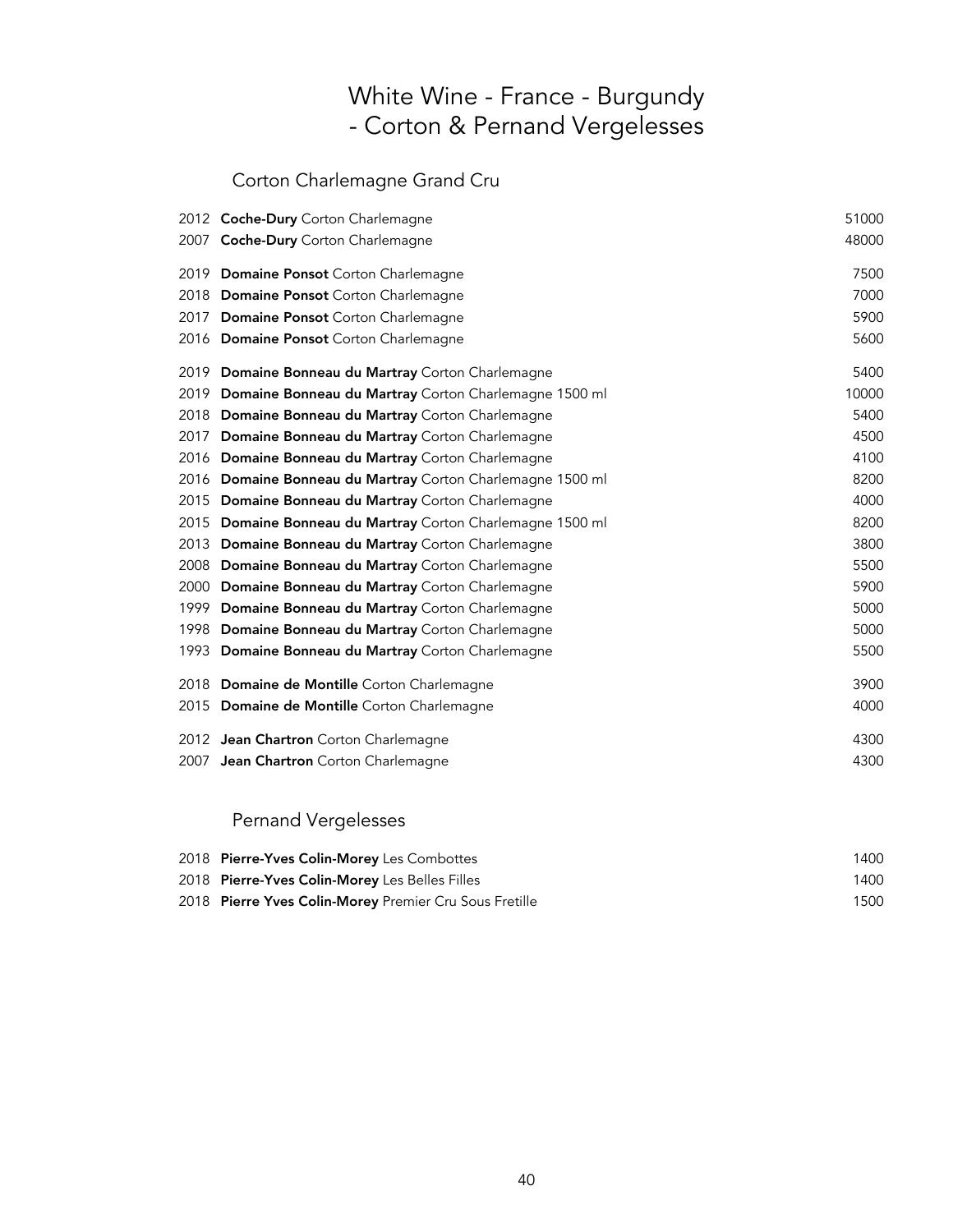# White Wine - France - Burgundy - Côte de Beaune

Saint Aubin

| 2017 Joseph Colin Saint Aubin 1er Cru En Remilly                           | 1500 |
|----------------------------------------------------------------------------|------|
| 2020 Gerard Thomas Saint Aubin 1er Cru La Chatenière                       | 1050 |
| 2020 Gerard Thomas Saint Aubin 1er Cru Les Murgers des Dents de Chien      | 1050 |
| 2020 Gerard Thomas Champ Tirant                                            | 750  |
| 2019 Hubert Lamy Saint Aubin 1er Cru Derrière Chez Edouard "Haute Densité" | 3900 |
| 2019 Hubert Lamy Saint Aubin 1er Cru En Remilly                            | 1700 |
| 2019 Hubert Lamy Saint Aubin 1er Cru Les Frionnes                          | 1300 |
| 2018 Hubert Lamy Saint Aubin 1er Cru En Remilly                            | 1600 |
| 2018 Hubert Lamy Saint Aubin 1er Cru Les Frionnes                          | 1200 |
| 2019 Pierre-Yves Colin-Morey Saint Aubin Le Blanc                          | 1650 |
| 2018 Pierre-Yves Colin-Morey Saint Aubin Le Blanc                          | 1650 |
| 2017 Pierre-Yves Colin-Morey Saint Aubin Le Blanc                          | 1650 |
| 2020 Pierre-Yves Colin-Morey Saint Aubin 1er Cru Les Champlots             | 1750 |
| 2019 Pierre-Yves Colin-Morey Saint Aubin 1er Cru Les Champlots             | 1750 |
| 2018 Pierre-Yves Colin-Morey Saint Aubin 1er Cru Les Champlots             | 1750 |
| 2020 Pierre-Yves Colin-Morey Saint Aubin 1er Cru Cuvée Marguerite          | 1700 |
| 2019 Pierre-Yves Colin-Morey Saint Aubin 1er Cru Cuvée Marguerite          | 1700 |
| 2018 Pierre-Yves Colin-Morey Saint Aubin 1er Cru Cuvée Marguerite          | 1700 |
| 2020 Pierre-Yves Colin-Morey Saint Aubin 1er Cru La Chatenière             | 1750 |
| 2019 Pierre-Yves Colin-Morey Saint Aubin 1er Cru La Chatenière             | 1750 |
| 2018 Pierre-Yves Colin-Morey Saint Aubin 1er Cru La Chatenière             | 1750 |
| 2020 Pierre-Yves Colin-Morey Saint Aubin 1er Cru En Remilly                | 1750 |
| 2019 Pierre-Yves Colin-Morey Saint Aubin 1er Cru En Remilly                | 1750 |
| 2017 Antoine Jobard Saint Aubin 1er Cru                                    | 1600 |
| 2018 Antoine Jobard Saint Aubin 1er Cru Derrière Chez Edouard              | 1600 |
| 2017 Christophe Jolivet Saint Aubin                                        | 950  |
| 2017 Le Grappin Saint Aubin En L'Ebaupin                                   | 1300 |
| 2019 Jean Chartron Saint Aubin 1er Cru Les Murgers des Dents de Chien      | 1500 |
| 2017 Jean Chartron Saint Aubin 1er Cru                                     | 1350 |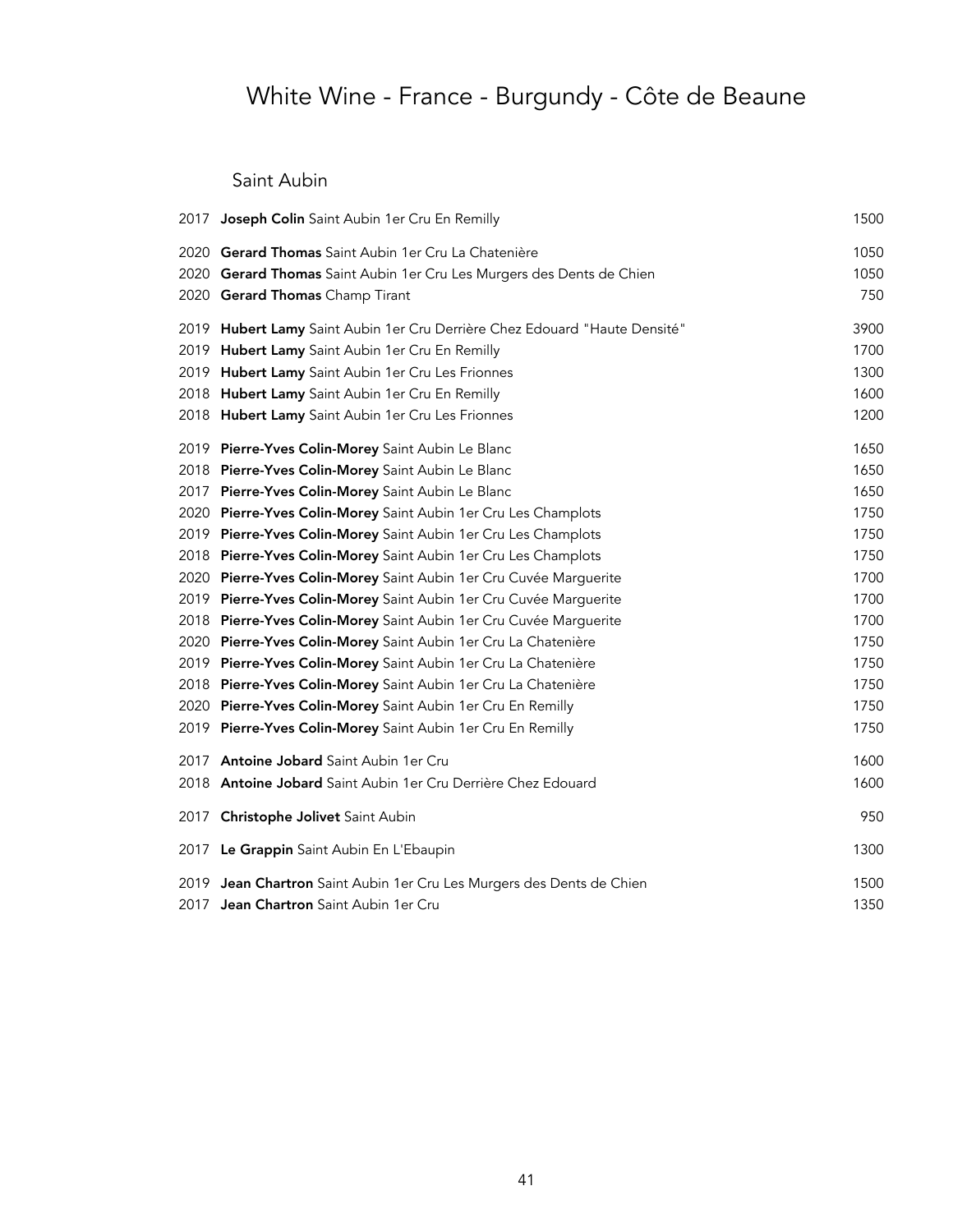# White Wine - France - Burgundy - Côte de Beaune

## Santenay

| 2017 Caroline Morey Santenay Les Cornières                  | 900  |
|-------------------------------------------------------------|------|
| 2015 <b>Bzikot</b> Santenay Le Chainey                      | 700  |
| 2020 Pierre-Yves Colin-Morey Santenay 1er Cru Les Gravières | 1100 |
| 2016 Maison Harbour Santenay 1er Cru Les Gravières          | 1000 |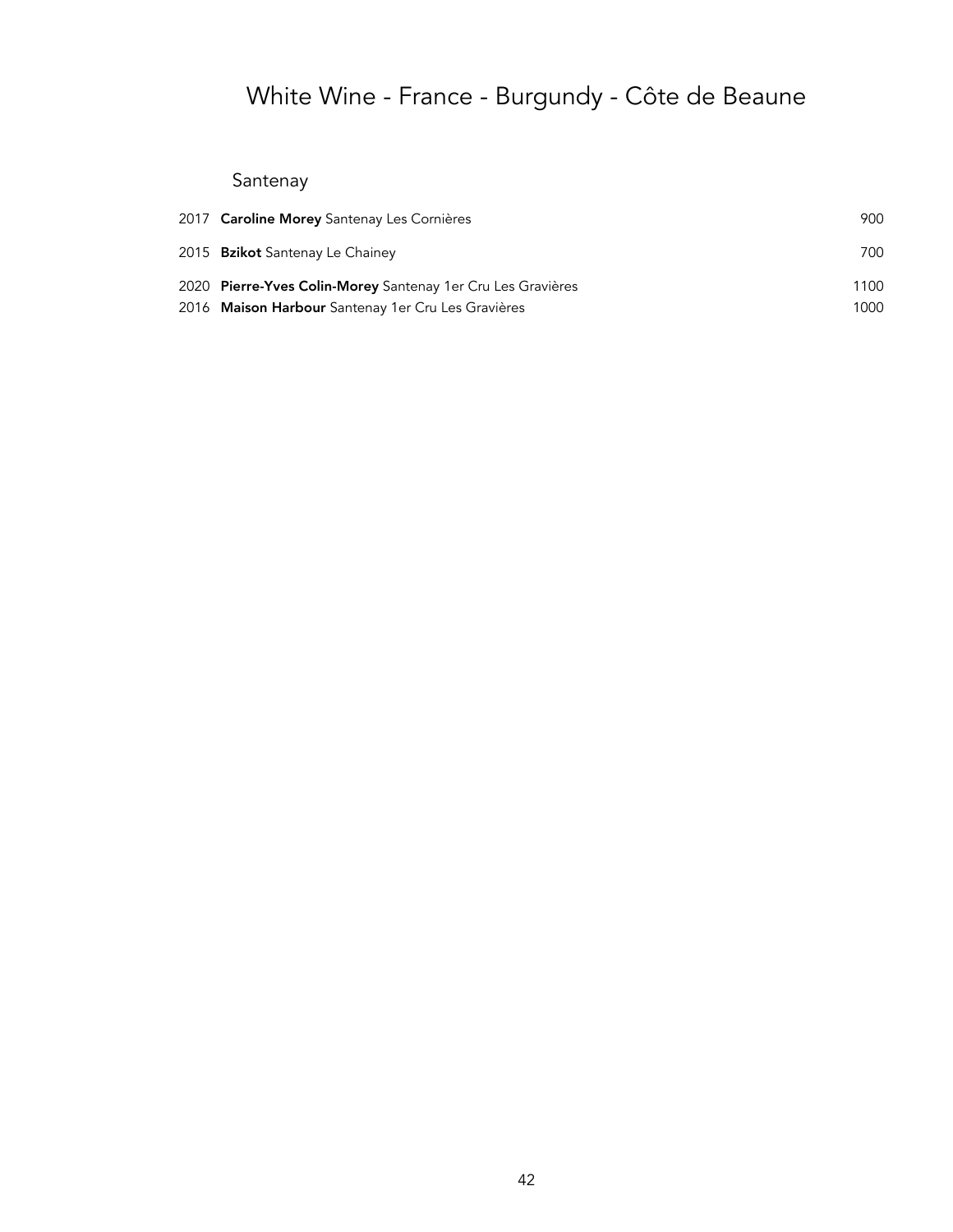# White Wine - France - Burgundy - Côte de Beaune

#### Saint Romain

|      | 2012 Sarnin Berrux Saint Romain                          | 900  |
|------|----------------------------------------------------------|------|
| 2019 | Domaine de Chassorney Saint Romain Combe Bazin           | 1150 |
| 2018 | Domaine de Chassorney Saint Romain Combe Bazin           | 1150 |
| 2017 | Domaine de Chassorney Saint Romain Combe Bazin           | 1150 |
|      | 2016 Domaine de Chassorney Saint Romain Combe Bazin      | 1150 |
| 2015 | Domaine de Chassorney Saint Romain Combe Bazin           | 1150 |
|      | 2013 Domaine de Chassorney Saint Romain Combe Bazin      | 1150 |
|      | 2019 Domaine Marc Rougeot Saint Romain Combe Bazin       | 1100 |
|      | <b>Beaune</b>                                            |      |
|      | 2016 Domaine du Pavillon Beaune 1er Cru Clos des Mouches | 1700 |
| 2017 | Caroline Morey Beaune 1er Cru Les Grèves                 | 1150 |
|      | 2011 Frederic Cossard Beaune Les Bressandes              | 1200 |
|      | 2017 Le Grappin Beaune 1er Cru Les Grèves                | 1300 |
|      | Hautes-Côtes de Beaune                                   |      |
|      | 2019 Pierre-Yves Colin-Morey Hautes Côtes de Beaune      | 950  |
|      | 2018 Pierre-Yves Colin-Morey Hautes Côtes de Beaune      | 950  |
|      | Auxey-Duresses                                           |      |
|      | 2015 Domaine Roulot Auxey Duresses                       | 2100 |
|      | 2020 Domaine de Chassorney Auxey Duresses Les Crais      | 1400 |
|      | 2014 Domaine de Chassorney Auxey Duresses Les Crais      | 1100 |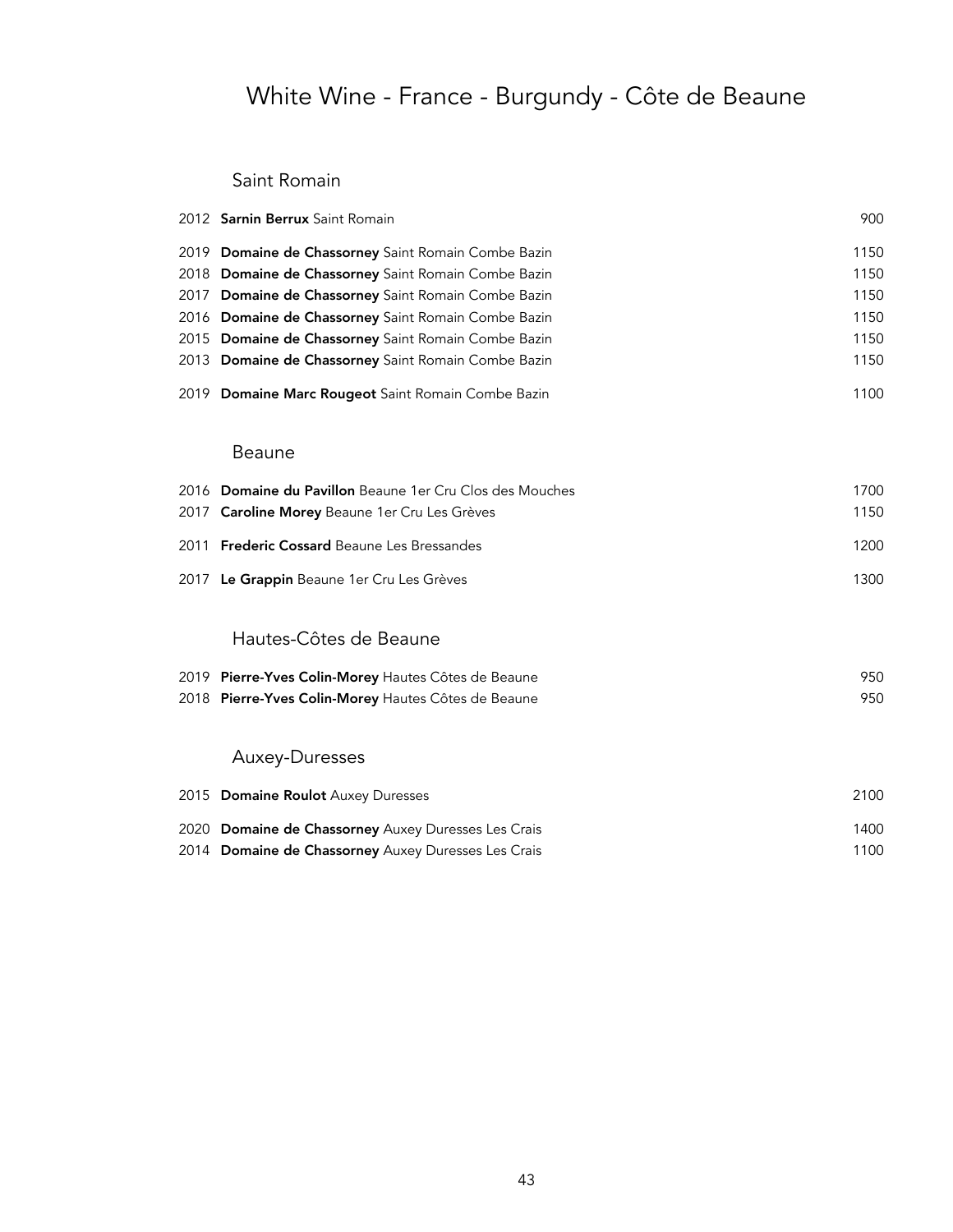# White Wine - France - Burgundy - Mâconnais & Beaujolais

## Pouilly Vinzelles

|     | 2012 Domaine La Soufrandière Pouilly Vinzelles Les Quartz | 1050 |
|-----|-----------------------------------------------------------|------|
|     | Mâcon Cruzille                                            |      |
|     | 2015 Guillot-Broux Mâcon Cruzille Les Genevrières         | 600  |
|     | 2014 Guillot-Broux Mâcon Cruzille Les Perrières           | 650  |
|     | <b>Beaujolais</b>                                         |      |
| NV. | <b>P-U-R</b> Beaujolais Blanc La Montagne Hard            | 700  |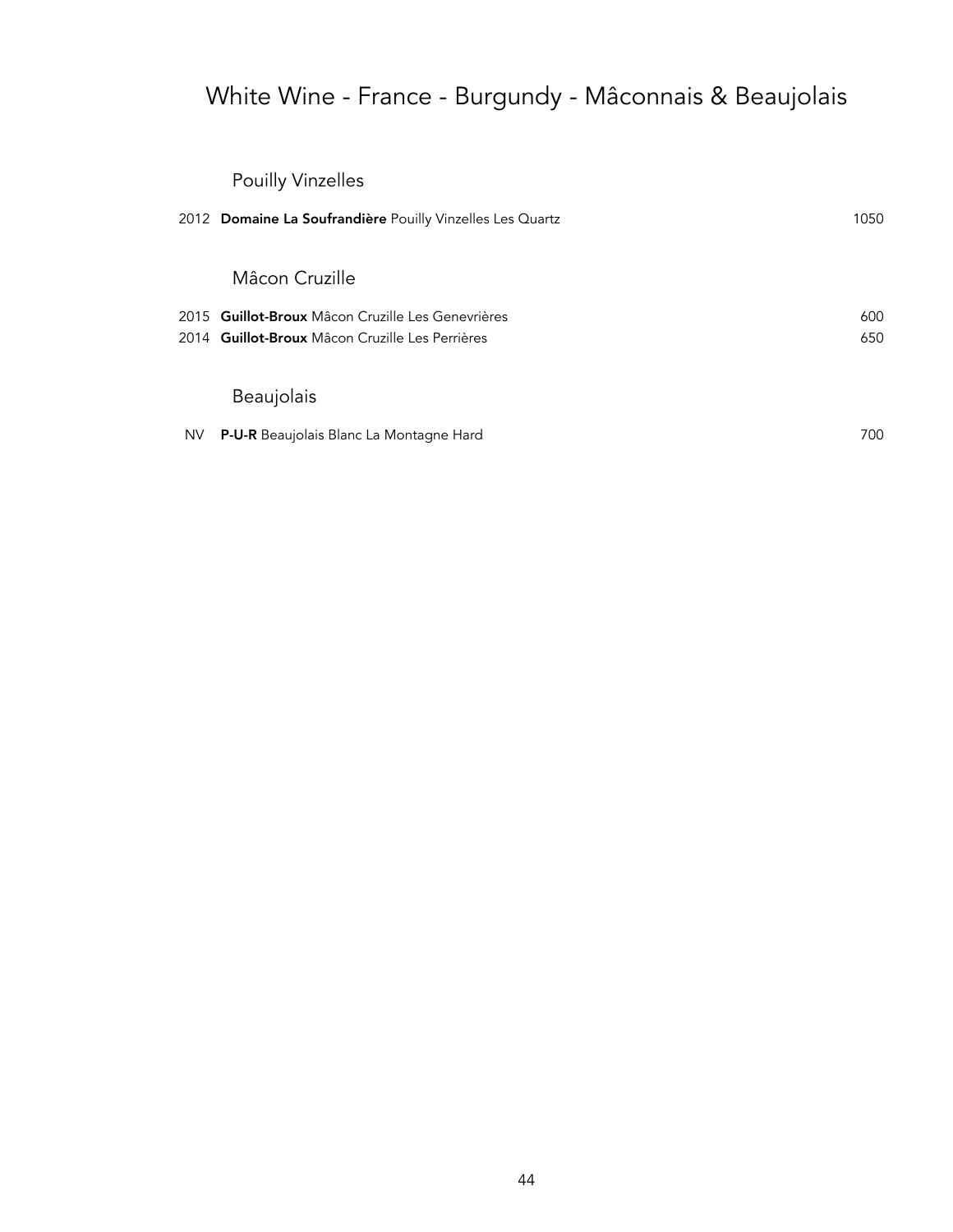### Muscadet Sèvre et Maine

| 2012 Château de la Gravelle Gorges             | 600  |
|------------------------------------------------|------|
| 2010 <b>Château de la Gravelle</b> Gorges      | 600  |
| 2002 <b>Bonnet-Huteau</b> L'Héritage           | 650  |
| 2013 Domaine de La Pepiere Monnières St Fiacre | 550  |
| 2015 Domaine de La Pepiere Clisson 1500 ml     | 1200 |

### Savennières

| 2016 Nicolas Joly La Coulée de Serrant | 1800 |
|----------------------------------------|------|
| 2012 Nicolas Joly La Coulée de Serrant | 1800 |
| 2004 Nicolas Joly La Coulée de Serrant | 1800 |
| 2003 Nicolas Joly La Coulée de Serrant | 1800 |
| 2015 Nicolas Joly Le Vieux Clos        | 1250 |
| 2015 Damien Laureau Le Bel Ouvrage     | 1300 |
| 2007 Damien Laureau Les Genets         | 800  |
|                                        |      |

#### Jasnières

|  | 2006 Jean-Pierre Robinot Juliette | 700 |
|--|-----------------------------------|-----|
|--|-----------------------------------|-----|

## Anjou

|      | 2017 La Ferme de La Sansonniere Vieilles Vignes des Blanderies | 1300 |
|------|----------------------------------------------------------------|------|
|      | 2016 La Ferme de La Sansonniere Vieilles Vignes des Blanderies | 1300 |
|      | 2015 La Ferme de La Sansonniere Vieilles Vignes des Blanderies | 1300 |
|      | 2012 La Ferme de La Sansonniere Vieilles Vignes des Blanderies | 1300 |
|      | 2018 La Ferme de La Sansonniere Les Fouchardes                 | 1100 |
|      | 2017 La Ferme de La Sansonniere Les Fouchardes                 | 1100 |
|      | 2018 La Ferme de La Sansonniere La Lune                        | 1000 |
|      | 2016 La Ferme de La Sansonniere La Lune                        | 1000 |
|      | 2016 La Ferme de La Sansonniere La Lune 1500 ml                | 1600 |
|      | 2003 La Ferme de La Sansonniere La Lune                        | 1200 |
|      | 2009 Gaëlle Berriau Virevolte                                  | 650  |
| 2009 | <b>Domaine des Griottes Caroline</b>                           | 950  |
|      | 2006 Didier Chaffardon Isidore                                 | 950  |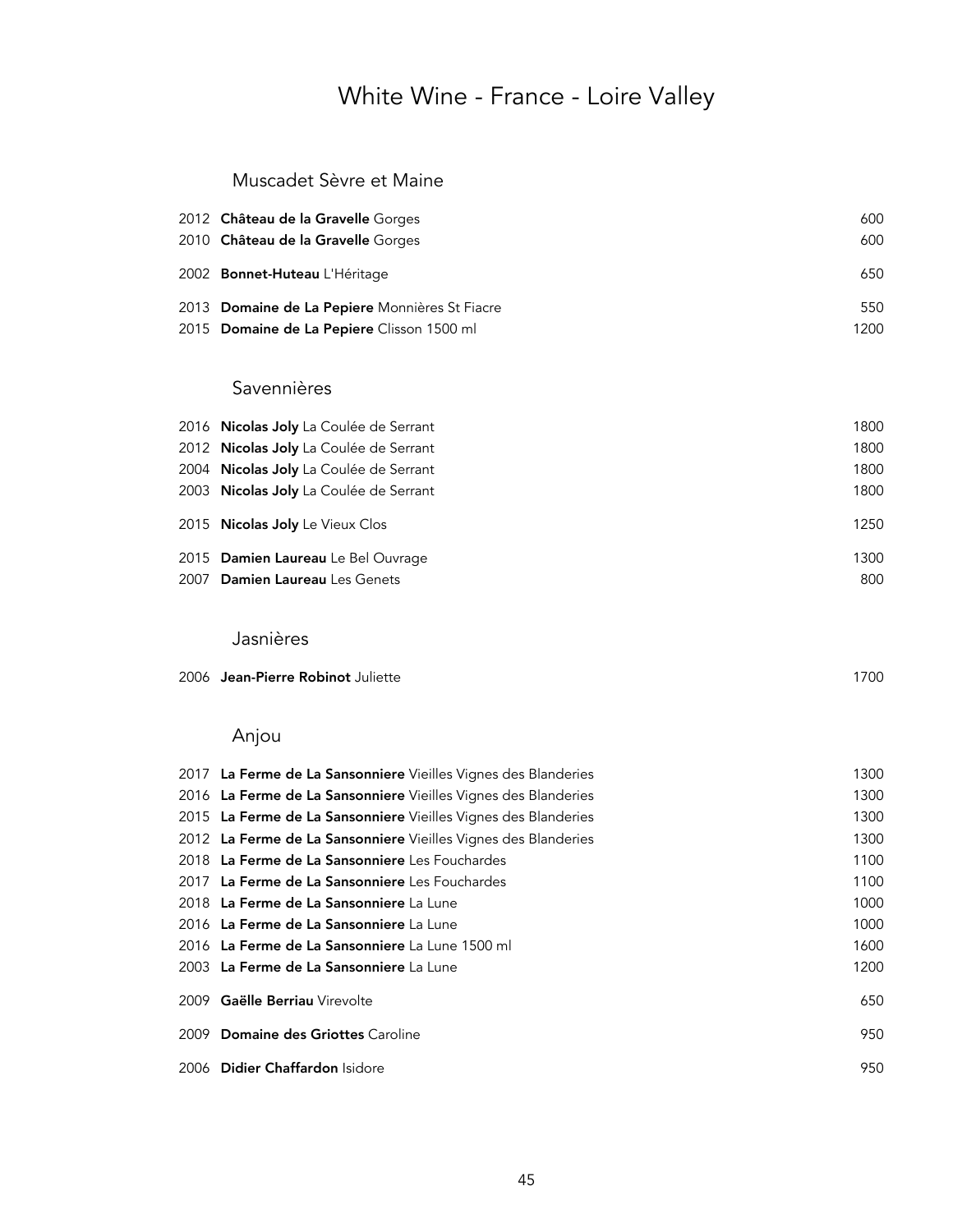### Saumur

|      | 2016 Clos Rougeard Brézé                  | 3200 |
|------|-------------------------------------------|------|
|      | 2015 Clos Rougeard Brézé                  | 3200 |
|      | 2014 Clos Rougeard Brézé                  | 3200 |
|      | 2013 Clos Rougeard Brézé                  | 3200 |
|      | 2011 Clos Rougeard Brézé                  | 5200 |
|      | 2016 Domaine du Collier La Charpentrie    | 1600 |
|      | 2015 Domaine du Collier La Charpentrie    | 1350 |
|      | 2014 Domaine du Collier La Charpentrie    | 1350 |
| 2020 | Domaine Guiberteau Saumur Blanc           | 700  |
|      | 2018 Domaine Guiberteau Saumur Blanc      | 700  |
|      | 2019 Domaine Guiberteau Clos de Guichaux  | 1100 |
|      | 2018 Domaine Guiberteau Clos de Guichaux  | 1100 |
|      | 2018 Domaine Guiberteau Brézé             | 1500 |
|      | 2017 Domaine Guiberteau Brézé             | 1500 |
|      | 2016 Domaine Guiberteau Brézé             | 1500 |
|      | 2016 Domaine Guiberteau Clos de Carmes    | 1800 |
|      | 2015 Domaine Guiberteau Clos de Carmes    | 1800 |
|      | 2016 Manoir de la Tête Rouge L'Enchentoir | 800  |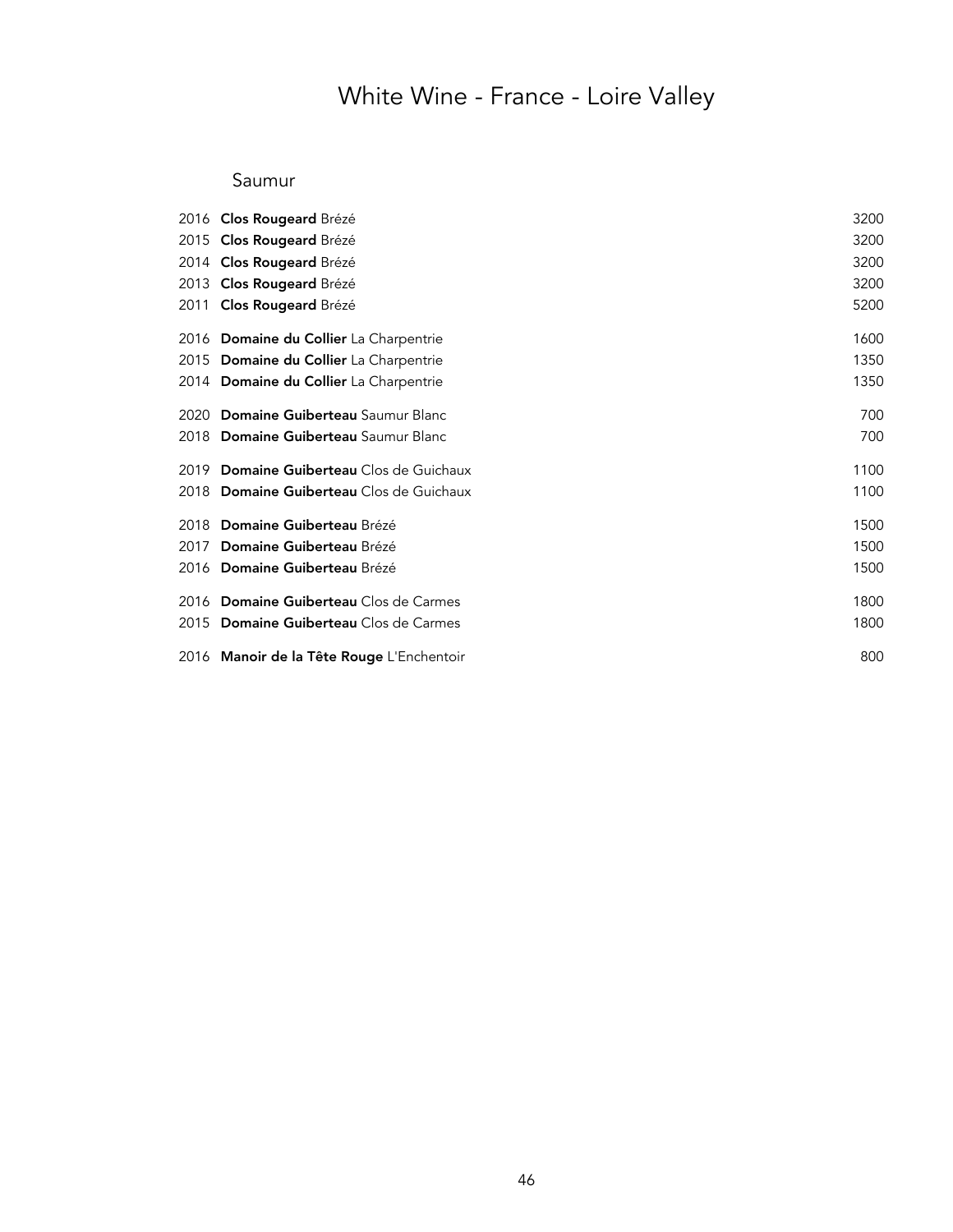## Vouvray

|      | 2016 Peter Hahn Clos de la Meslerie                        | 600  |
|------|------------------------------------------------------------|------|
|      | 2010 Francois Chidaine Baudoin                             | 1100 |
|      | 2019 Domaine Huet Clos du Bourg Sec                        | 900  |
|      | 2019 Domaine Huet Le Haut Lieu Sec                         | 700  |
|      | 2017 Domaine Huet Le Haut Lieu Sec                         | 700  |
|      | Montlouis sur Loire                                        |      |
|      | 2015 Xavier Weisskopf Le Rocher Des Violettes, la Negrette | 500  |
|      | 2020 Domaine Taille Aux Loups Clos de Mosny                | 900  |
|      | 2019 Domaine Taille Aux Loups Clos de Mosny                | 900  |
|      | 2019 Domaine Taille Aux Loups Les Hauts de Husseau         | 900  |
|      | Touraine                                                   |      |
| 2011 | Clos de Tue-Boeuf Le Petit Buisson                         | 550  |
|      | Soings en Sologne                                          |      |
|      | 2019 <b>Julien Courtois</b> Résonance                      | 1100 |
|      | 2019 Julien Courtois Originel                              | 1100 |
|      | 2018 Julien Courtois Originel 2eme                         | 1100 |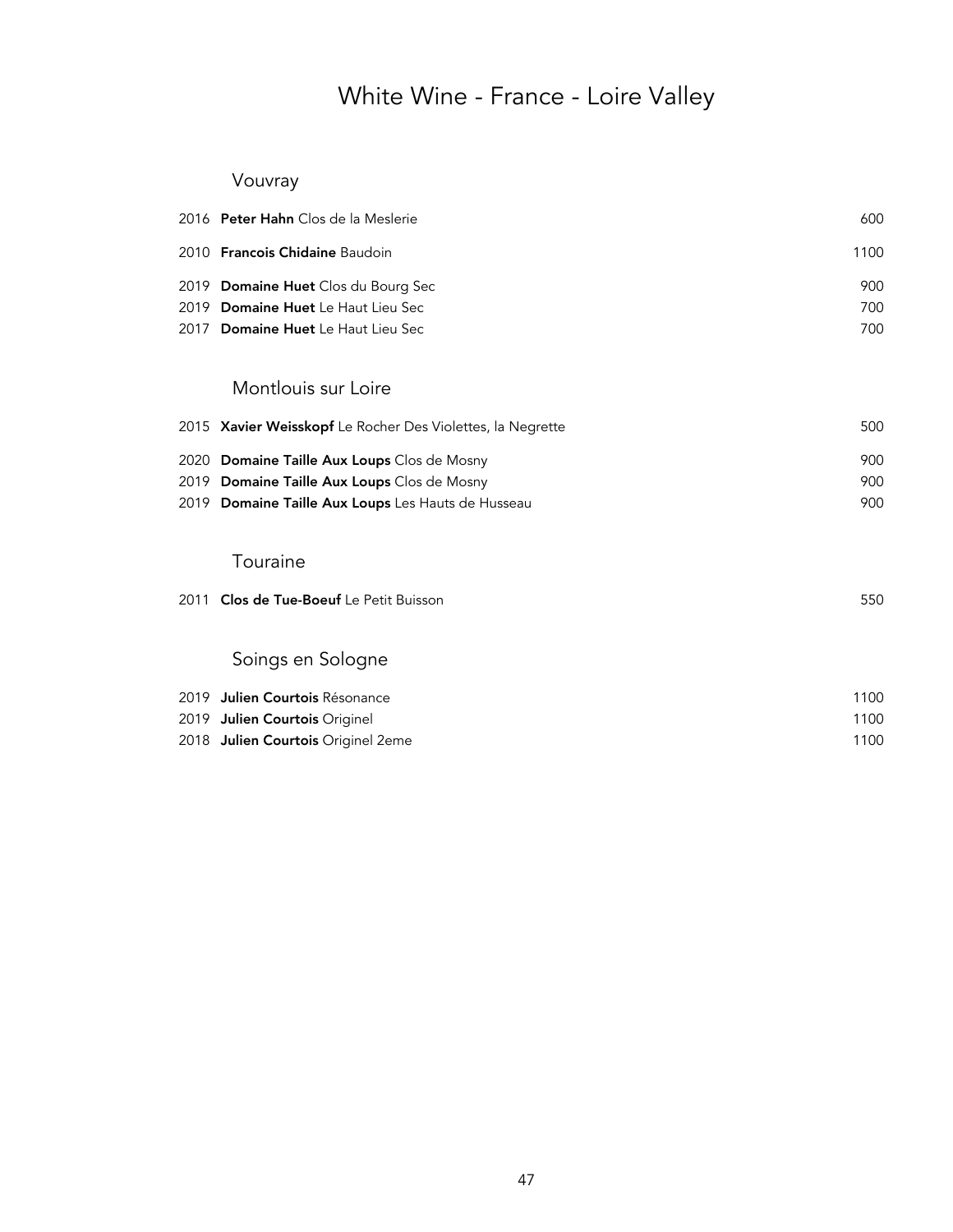#### Sancerre

|      | 2014 Domaine Vincent Gaudry A Mi-Chemin           | 2400 |
|------|---------------------------------------------------|------|
|      | 2013 Domaine Vincent Gaudry A Mi-Chemin           | 2400 |
| 2011 | Domaine Vincent Gaudry A Mi-Chemin                | 2400 |
|      | 2009 Domaine Vincent Gaudry A Mi-Chemin           | 2400 |
|      | 2016 Domaine Vincent Gaudry La Tournebride 375 ml | 400  |
|      | 2020 Pascal Cotat La Grande Côte                  | 1250 |
|      | 2018 Pascal Cotat La Grande Côte                  | 1250 |
|      | 2019 Pascal Cotat La Grande Côte Cuvée Laura      | 2200 |
| 2020 | Pascal Cotat Les Monts Damnées                    | 1350 |
|      | 2018 Pascal Cotat Les Monts Damnées               | 1350 |
|      | 2017 Pascal Cotat Les Monts Damnées 1500 ml       | 2700 |
|      | 2016 Pascal Cotat Les Monts Damnées               | 1350 |
| 2020 | <b>Domaine Vacheron</b> Sancerre                  | 800  |
| 2020 | Domaine Vacheron Les Romains                      | 1350 |
|      | 2014 Domaine Vacheron Les Romains 1500 ml         | 2700 |
|      | 2010 Domaine Vacheron Les Romains                 | 1350 |
| 2020 | Domaine Vacheron Le Paradis                       | 1350 |
|      | 2016 Domaine Vacheron Le Paradis                  | 1100 |
|      | 2014 Domaine Vacheron Le Paradis                  | 1300 |
| 2011 | Domaine Vacheron Le Paradis                       | 1350 |
|      | 2010 Domaine Vacheron Le Paradis                  | 1350 |
| 2020 | <b>Domaine Vacheron</b> Chambrates                | 1350 |
| 2015 | <b>Domaine Vacheron</b> Chambrates                | 1050 |
|      | 2014 Domaine Vacheron Chambrates                  | 1300 |
| 2013 | Domaine Vacheron Chambrates                       | 1300 |
| 2011 | <b>Domaine Vacheron</b> Chambrates                | 1350 |
|      | 2010 Domaine Vacheron Chambrates                  | 1350 |
|      | 2016 Domaine Vacheron L'Enclos XVI                | 2400 |
|      | 2015 Domaine Vacheron L'Enclos XV                 | 2400 |
|      | 2014 Domaine Vacheron L'Enclos XIV                | 2400 |
|      | 2020 Alphonse Mellot La Moussiere 375 ml          | 600  |
|      | 2016 Alphonse Mellot Edmond                       | 1250 |
|      | 2014 Lucien Crochet Cul de Beaujeu                | 1000 |
| 2021 | <b>Gerard Boulay Sancerre</b>                     | 650  |
| 2020 | Gerard Boulay Clos de Beaujeu                     | 1100 |
| 2020 | Gerard Boulay Les Monts Damnés                    | 1100 |
|      | 2020 Gerard Boulay La Cote                        | 1200 |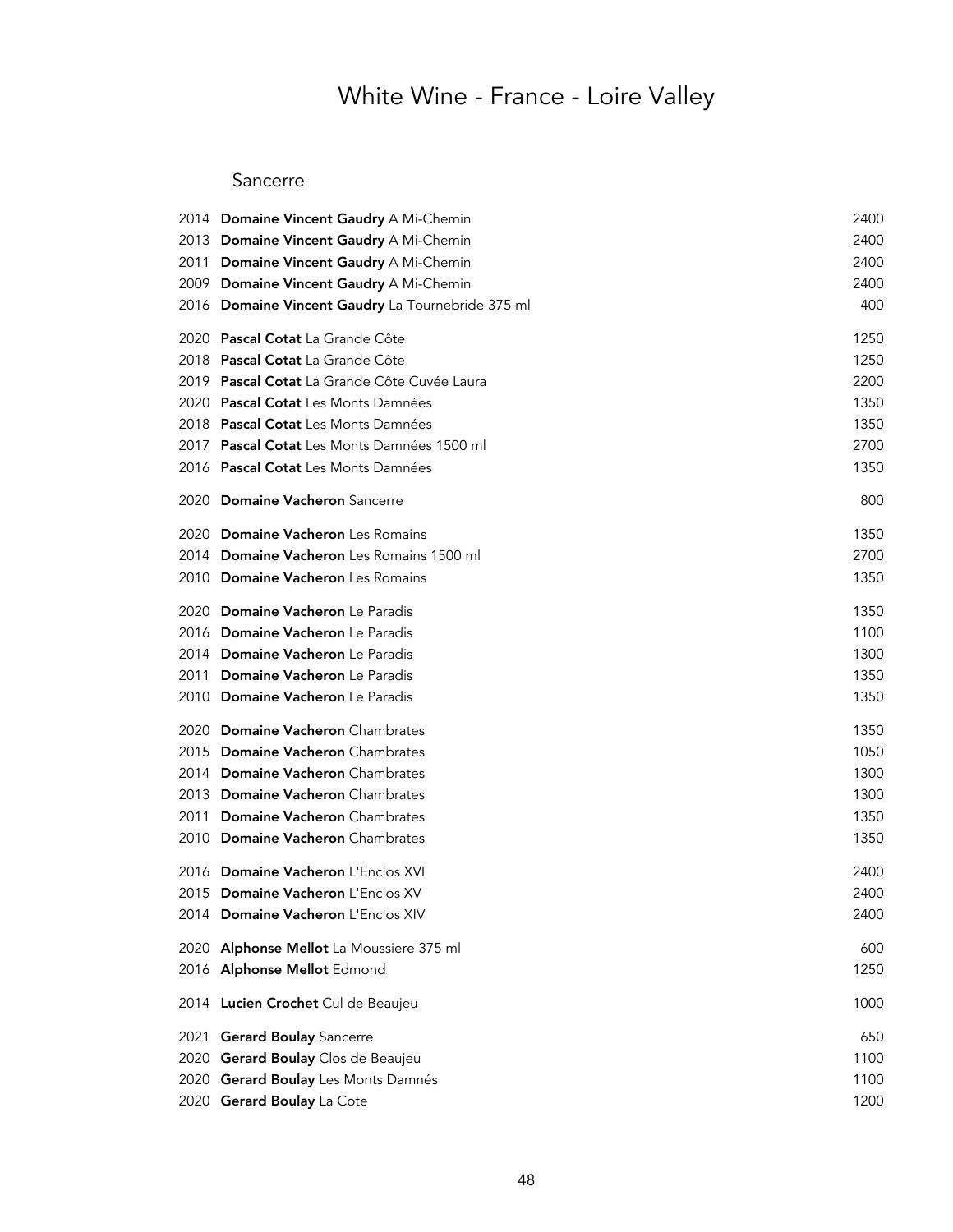### Sancerre

| 2019 Didier Dagueneau Le Mont Damné         | 2300 |
|---------------------------------------------|------|
| 2019 Didier Daqueneau Le Mont Damné 1500 ml | 4900 |
| 2018 Didier Dagueneau Le Mont Damné         | 2300 |
| 2017 Didier Dagueneau Le Mont Damné         | 2300 |
| 2016 Didier Daqueneau Le Mont Damné         | 2300 |
| 2016 Didier Daqueneau Le Mont Damné 1500 ml | 4900 |
| 2015 Didier Daqueneau Le Mont Damné         | 2200 |
| 2014 Didier Daqueneau Le Mont Damné         | 1900 |
| 2013 Didier Dagueneau Le Mont Damné         | 1900 |

## Pouilly Fumé

| 2019 | Didier Dagueneau Silex         | 2500  |
|------|--------------------------------|-------|
| 2019 | Didier Dagueneau Silex 1500 ml | 5200  |
| 2018 | Didier Dagueneau Silex         | 2400  |
| 2018 | Didier Dagueneau Silex 1500 ml | 5000  |
| 2017 | Didier Dagueneau Silex         | 2400  |
| 2016 | Didier Dagueneau Silex         | 2400  |
| 2016 | Didier Dagueneau Silex 1500 ml | 5000  |
| 2015 | Didier Dagueneau Silex         | 2500  |
| 2014 | Didier Dagueneau Silex 3000 ml | 8500  |
| 2010 | Didier Dagueneau Silex         | 3000  |
| 2001 | Didier Dagueneau Silex 1500 ml | 13000 |
| 2002 | Didier Dagueneau Silex         | 6300  |
| 2000 | Didier Dagueneau Silex         | 6800  |
| 1999 | Didier Dagueneau Silex 1500 ml | 10500 |
| 1998 | Didier Dagueneau Silex 1500 ml | 11000 |
| 1997 | Didier Dagueneau Silex         | 7000  |
| 1997 | Didier Dagueneau Silex 1500 ml | 13500 |
| 1997 | Didier Dagueneau Silex 3000 ml | 21000 |
| 1996 | Didier Dagueneau Silex         | 7400  |
| 1995 | Didier Dagueneau Silex         | 6900  |
| 1995 | Didier Dagueneau Silex 1500 ml | 12900 |
| 1994 | Didier Dagueneau Silex         | 7200  |
| 2019 | Didier Dagueneau Asteroide     | 13000 |
| 2015 | Didier Dagueneau Asteroide     | 12500 |
| 2014 | Didier Dagueneau Asteroide     | 12500 |
|      |                                |       |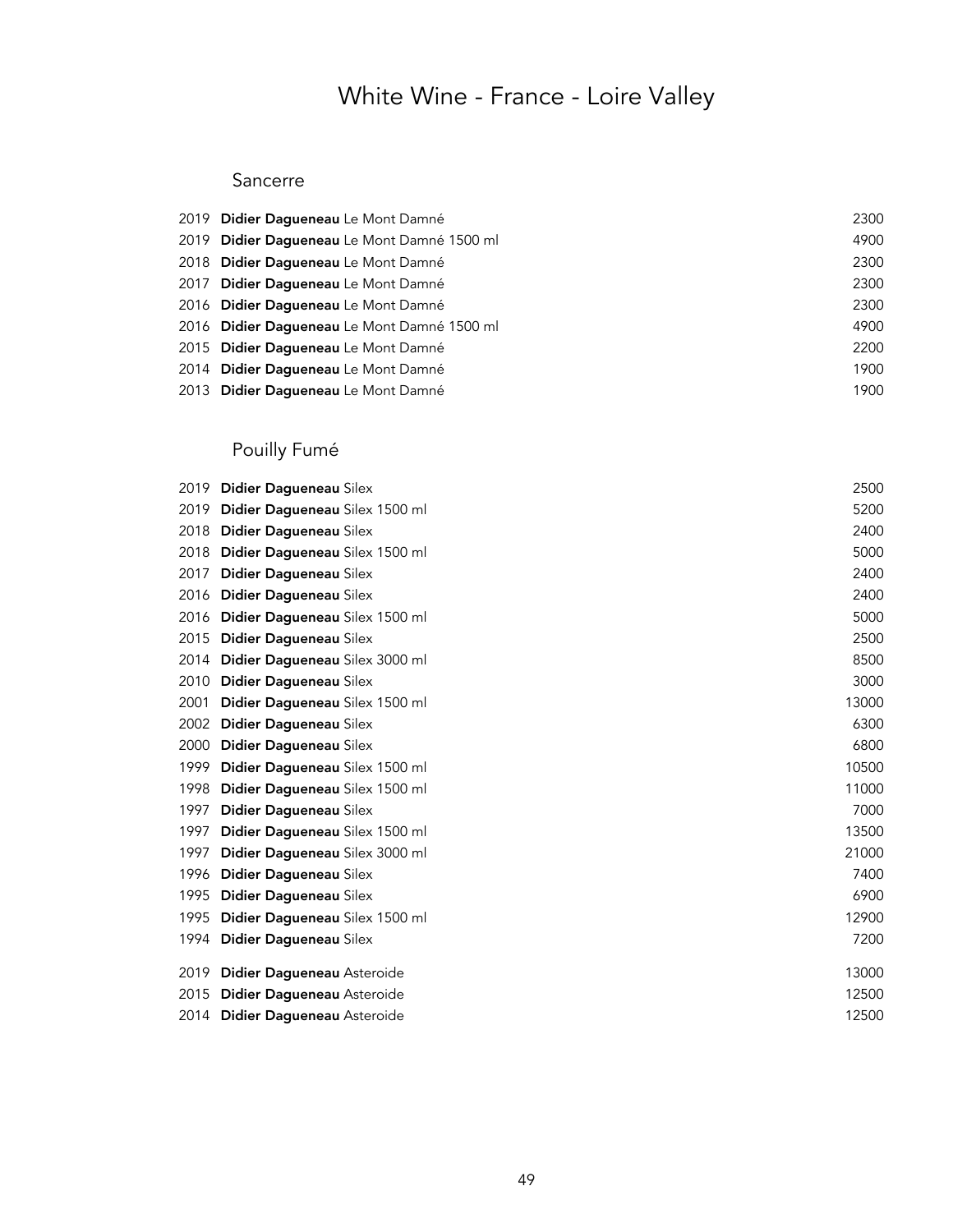## Pouilly Fumé

|      | 2019 Didier Dagueneau Pur Sang           | 2000  |
|------|------------------------------------------|-------|
|      | 2019 Didier Dagueneau Pur Sang 1500 ml   | 3900  |
|      | 2018 Didier Dagueneau Pur Sang           | 1900  |
|      | 2018 Didier Dagueneau Pur Sang 1500 ml   | 3800  |
|      | 2017 Didier Dagueneau Pur Sang           | 1900  |
|      | 2016 Didier Dagueneau Pur Sang           | 2000  |
|      | 2015 Didier Dagueneau Pur Sang           | 2000  |
| 2015 | Didier Dagueneau Pur Sang 3000 ml        | 7400  |
|      | 2014 Didier Dagueneau Pur Sang 3000 ml   | 6700  |
| 2005 | Didier Dagueneau Pur Sang                | 4300  |
|      | 2003 Didier Dagueneau Pur Sang 1500 ml   | 9500  |
|      | 1999 Didier Dagueneau Pur Sang 1500 ml   | 9700  |
|      | 1998 Didier Dagueneau Pur Sang 1500 ml   | 10600 |
|      | 1997 Didier Dagueneau Pur Sang 1500 ml   | 10200 |
| 1997 | Didier Dagueneau Pur Sang 3000 ml        | 15900 |
| 1996 | Didier Dagueneau Pur Sang                | 7000  |
|      | 1994 Didier Dagueneau Pur Sang           | 5500  |
|      | 2019 Didier Dagueneau Fume de Pouilly    | 1500  |
|      | 2018 Didier Dagueneau Fume de Pouilly    | 1500  |
|      | 2017 Didier Dagueneau Fume de Pouilly    | 1500  |
|      | 2016 Didier Dagueneau Fume de Pouilly    | 1500  |
|      | 2015 Didier Dagueneau Fume de Pouilly    | 1500  |
|      | 2014 Didier Dagueneau Fume de Pouilly    | 1500  |
|      | 2013 Didier Dagueneau Fume de Pouilly    | 1500  |
|      | 2019 Didier Dagueneau Buisson Renard     | 2100  |
| 2018 | Didier Dagueneau Buisson Renard          | 2100  |
|      | 2016 Didier Dagueneau Buisson Renard     | 2100  |
| 2015 | Didier Dagueneau Buisson Renard          | 2100  |
|      | 2012 Didier Dagueneau Buisson Renard     | 2100  |
| 2011 | <b>Michel Redde</b> Les Cornets          | 1000  |
|      | 2014 Domaine Alain Cailbourdin Triptyque | 1100  |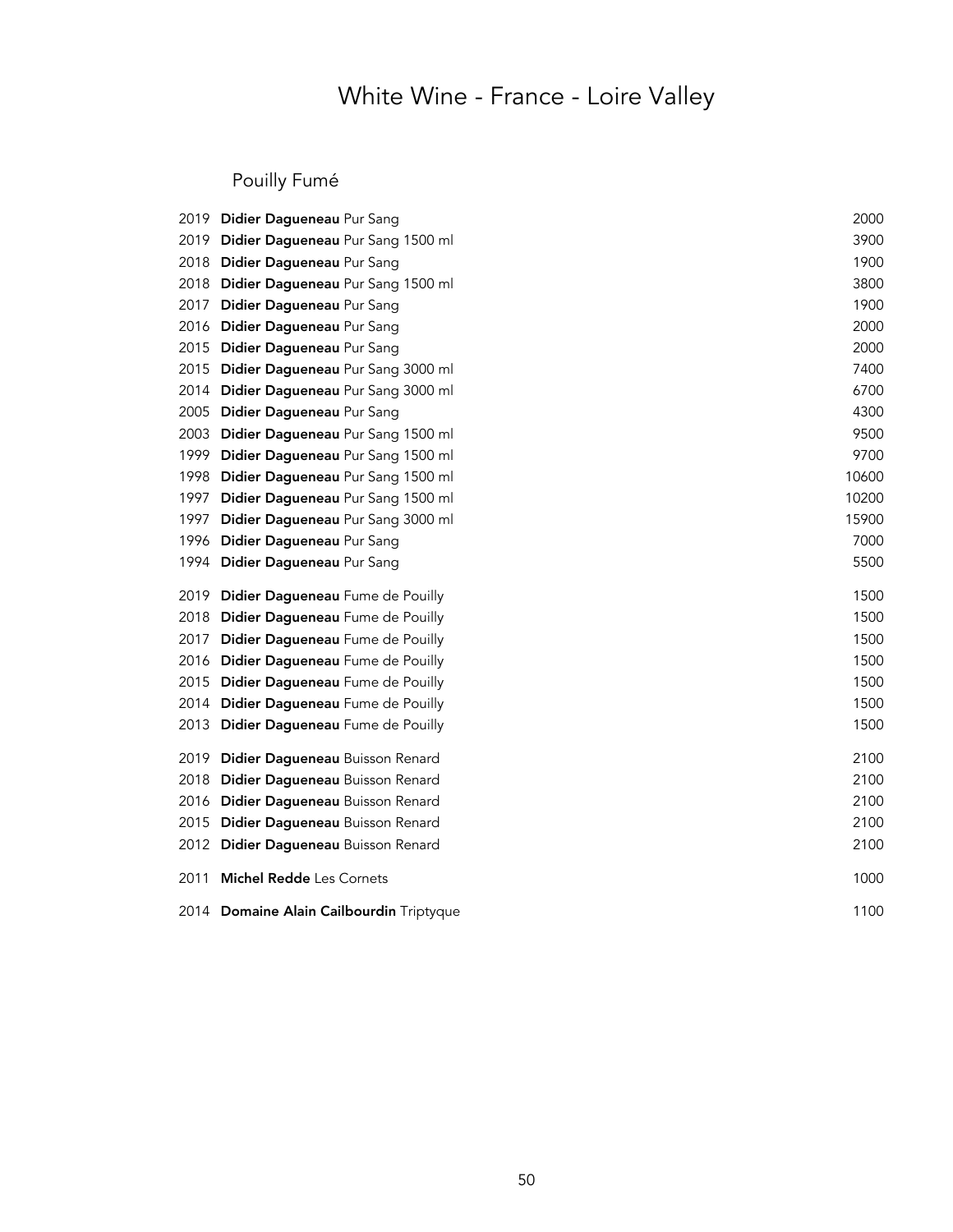## White Wine - France - Alsace

### Alsace

|      | 2012 F.E. Trimbach Riesling Clos Ste Hune                | 3700 |
|------|----------------------------------------------------------|------|
|      | 2008 F.E. Trimbach Riesling Clos Ste Hune                | 3500 |
|      | 2006 F.E. Trimbach Riesling Clos Ste Hune 1500 ml        | 6200 |
|      | 1999 F.E. Trimbach Riesling Clos Ste Hune                | 5000 |
|      | 2011 F.E. Trimbach Riesling Cuvée Frédéric Émile         | 1100 |
|      | 2008 F.E. Trimbach Riesling Cuvée Frédéric Émile         | 1600 |
|      | 2006 F.E. Trimbach Riesling Cuvée Frédéric Émile         | 1600 |
|      | 2005 F.E. Trimbach Riesling Cuvée Frédéric Émile 1500 ml | 3000 |
| 2014 | <b>Zind-Humbrecht</b> Riesling Brand Grand Cru           | 950  |
| 2010 | Zind-Humbrecht Riesling Brand Grand Cru                  | 1400 |
| 2003 | Zind-Humbrecht Riesling Brand Grand Cru 3000 ml          | 5000 |
| 1998 | Zind-Humbrecht Riesling Brand Grand Cru                  | 3400 |
| 1986 | Zind-Humbrecht Riesling Brand Grand Cru                  | 2800 |
| 2014 | Zind-Humbrecht Riesling Heimbourg                        | 1000 |
| 2003 | Zind-Humbrecht Riesling Clos Windsbuhl 3000 ml           | 4000 |
| 1997 | <b>Zind-Humbrecht Pinot Gris Clos Jebsal</b>             | 1300 |
|      | 1996 Zind-Humbrecht Pinot Gris Clos Jebsal 1500 ml       | 2500 |
| 1993 | <b>Zind-Humbrecht</b> Pinot Gris Clos Jebsal 1500 ml     | 2500 |
| 1988 | Zind-Humbrecht Pinot Gris Clos Jebsal                    | 1300 |
| 2009 | <b>Zind-Humbrecht</b> Pinot Gris Clos St. Urbain         | 1050 |
| 2001 | <b>Zind-Humbrecht</b> Pinot Gris Clos St. Urbain         | 1200 |
|      | 2016 Zind-Humbrecht Chardonnay Clos Windsbuhl            | 900  |
|      | 2009 Zind-Humbrecht Muscat Goldert Grand Cru             | 700  |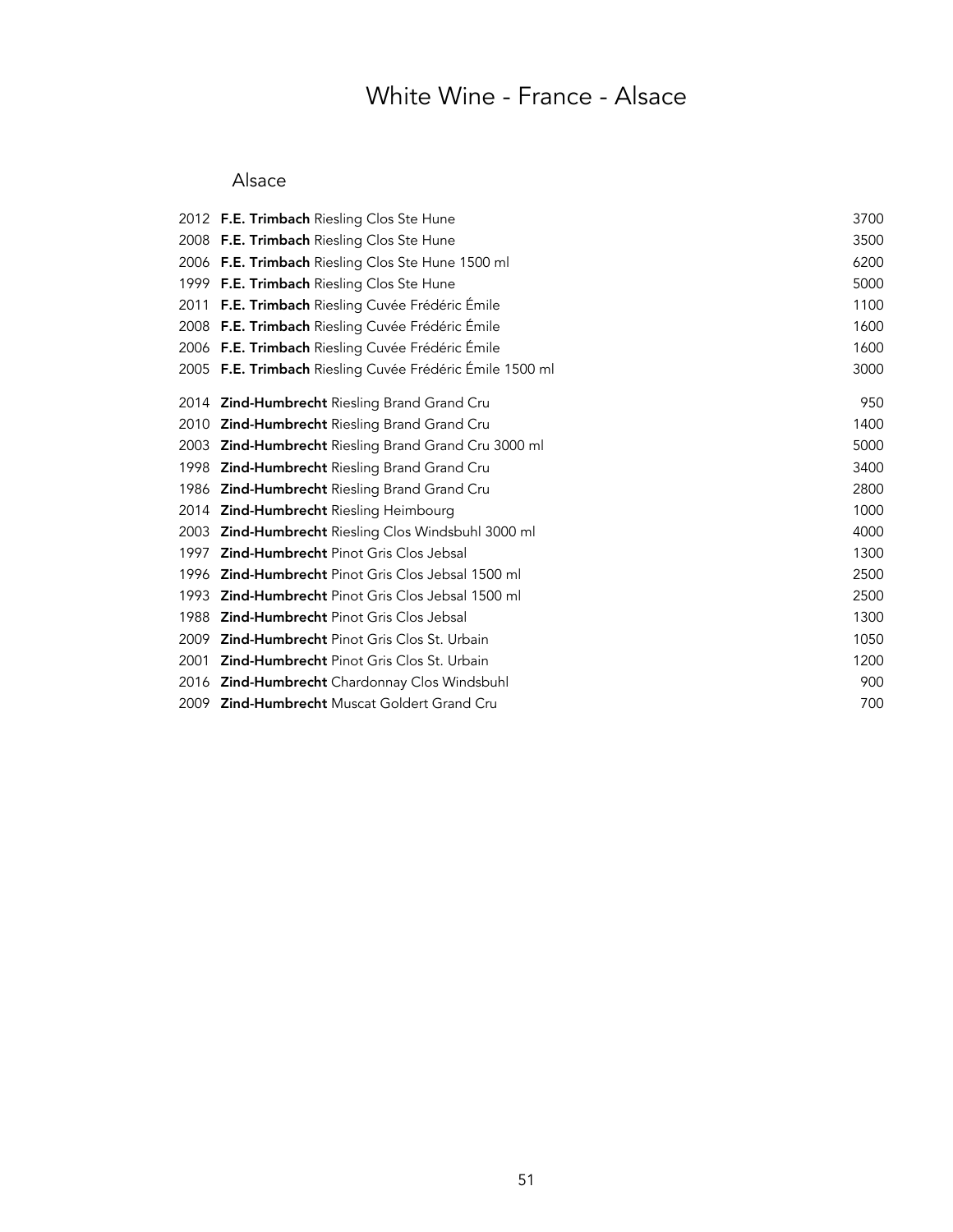## White Wine - France - Alsace

### Alsace

|     | 2009 Marc Kreydenweiss Riesling Kastelberg                 | 1300 |
|-----|------------------------------------------------------------|------|
|     | 2014 Marc Kreydenweiss Riesling Clos Rebberg               | 700  |
|     | 2015 Marc Kreydenweiss Pinot Gris Lerchenberg              | 800  |
|     | 2015 Marc Kreydenweiss Pinot Blanc La Fontaine Aux Enfants | 600  |
|     | 2012 <b>Josmeyer</b> Riesling Hengst Grand Cru             | 1000 |
|     | 2014 Josmeyer Pinot Gris Le Fromenteau                     | 500  |
|     | 2010 Josmeyer Pinot Gris Hengst Grand Cru                  | 1100 |
|     | 2017 Domaine Ostertag Riesling Muenchberg Grand Cru        | 1000 |
|     | 2017 Domaine Ostertag Pinot Gris Les Jardins               | 550  |
|     | 2012 Domaine Ostertag Pinot Gris Muenchberg A360P          | 1250 |
|     | 2018 Domaine Ostertag Sylvaner Vieilles Vignes             | 500  |
|     | 2013 Hugel Riesling Grossi Laue                            | 1300 |
|     | 2013 Marcel Deiss Schoenenbourg Grand Cru                  | 1500 |
| NV. | Jean-Marc Brignot Folk'n Klokk Gewürztraminer              | 800  |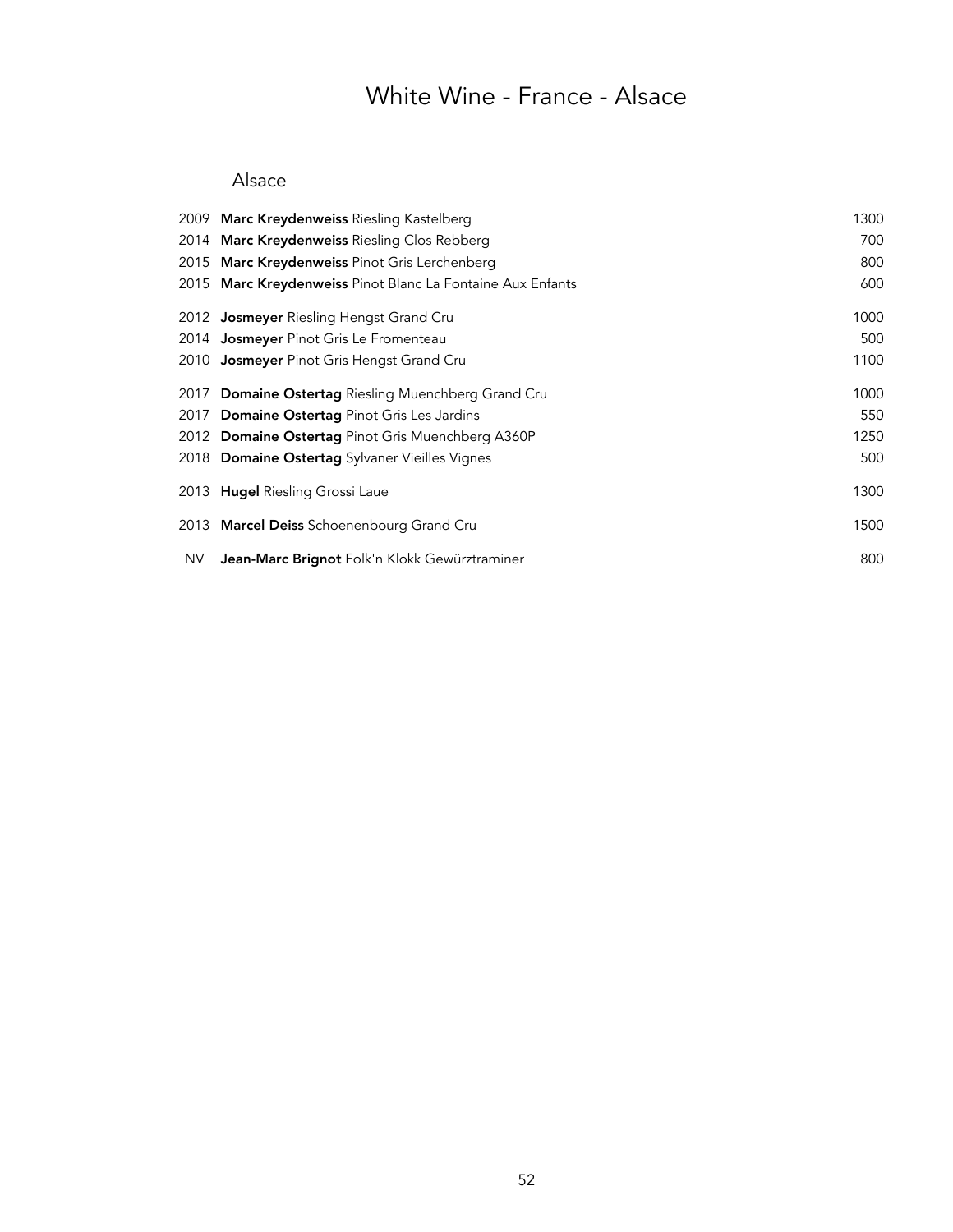## White Wine - France - Jura

### Arbois

| 2014 Domaine du Pelican Chardonnay                                  | 850  |
|---------------------------------------------------------------------|------|
| 2013 Domaine du Pelican Chardonnay                                  | 850  |
| 2015 Domaine du Pelican Savagnin                                    | 850  |
| 2014 Domaine du Pelican Savagnin                                    | 850  |
| 2016 Domaine André et Mireille Tissot Chardonnay Les Bruyeres       | 950  |
| 2015 Domaine Andre et Mireille Tissot Savagnin                      | 950  |
| 2013 Domaine Andre et Mireille Tissot Savagnin                      | 950  |
| 2003 Domaine Andre et Mireille Tissot Vin Jaune Les Bruyeres 620 ml | 1300 |
| 2017 Cavarodes Chardonnay Les Lumachelles Blanc                     | 750  |
| 2016 Cavarodes Chardonnay Guille Bouton                             | 1000 |
| 2015 Cavarodes Chardonnay Guille Bouton                             | 1000 |
| 2014 Cavarodes Chardonnay Guille Bouton                             | 1000 |
| 2007 Philippe Bornard L'Ivresse de Noe 500 ml                       | 800  |
| 2005 Philippe Bornard Vin Jaune 620 ml                              | 1450 |
| 2008 Gerard Villet Savagnin Ouillé                                  | 500  |
| 2015 Joseph Dorbon Cuvée des Moynes                                 | 800  |
| 2014 Joseph Dorbon Cuvée des Moynes                                 | 800  |
| 2009 Joseph Dorbon Vin Jaune 620 ml                                 | 1600 |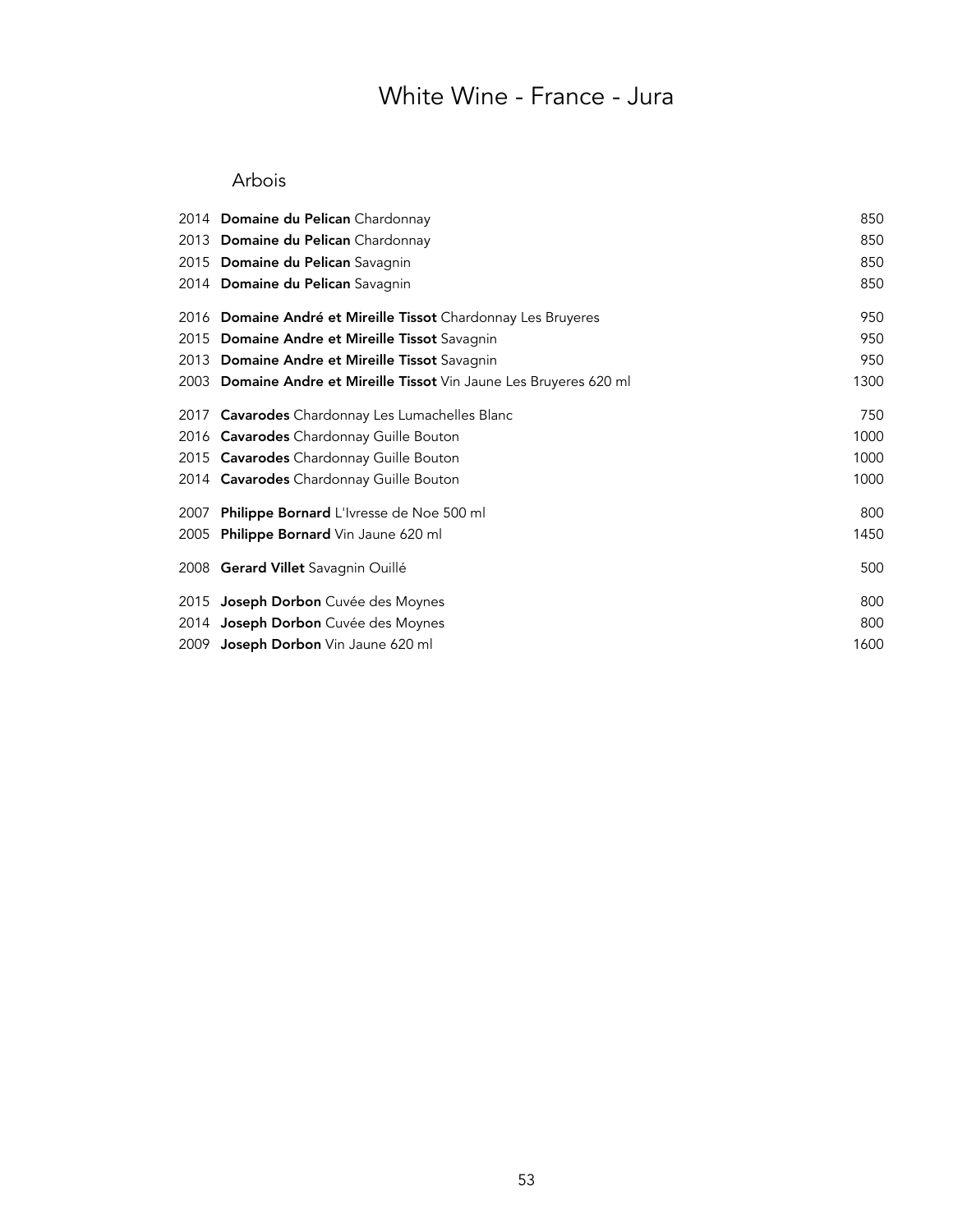## White Wine - France - Jura

### Côte de Jura

|      | 2019 Les Dolomies Savagnin Premice                                                  | 1000  |
|------|-------------------------------------------------------------------------------------|-------|
|      | 2016 Les Dolomies Savagnin Les Grandvaux                                            | 1000  |
|      | 2015 Les Dolomies Chardonnay Tero Liglio                                            | 850   |
|      | 2019 Les Dolomies Chardonnay Les Combes                                             | 900   |
|      | 2009 Les Dolomies Chardonnay Les Combes                                             | 900   |
|      | 2005 Buronfosse L'Attente Vin Jaune 620 ml                                          | 1300  |
|      | 2005 Chais du Vieux Bourg Vin Jaune 620 ml                                          | 1300  |
|      | 2016 Domaine Labet Chardonnay Les Champs Rouge                                      | 1150  |
|      | 2018 Domaine Labet Chardonnay En Billat                                             | 1350  |
|      | 2018 Domaine Labet Chardonnay En Chalasse                                           | 1250  |
|      | 2018 Domaine Labet Chardonnay Les Varrons                                           | 1250  |
|      | 2009 Domaine Labet Vin Jaune 620 ml                                                 | 1800  |
|      | 2016 Cavarodes Savagnin Ostrea Virgule                                              | 950   |
|      | 2015 Cavarodes Savagnin Ostrea Virgule                                              | 950   |
|      | 2011 Cavarodes Troisième Feuille                                                    | 800   |
|      | 2015 Anne et Jean-Francois Ganevat Chardonnay Les Chalasses Vieilles Vignes 1500 ml | 13000 |
|      | 2016 Anne et Jean-Francois Ganevat Chardonnay Grusse en Billat 1500 ml              | 12000 |
|      | 2016 Anne et Jean-Francois Ganevat Chardonnay Les Chamois du Paradis 1500 ml        | 12000 |
|      | 2017 Anne et Jean-Francois Ganevat Chardonnay Les Survivants 1500 ml                | 11000 |
| 2017 | Anne et Jean-Francois Ganevat Chardonnay Les Miraculés 1500 ml                      | 7000  |
|      | 2018 Anne et Jean-Francois Ganevat Chardonnay Arces 1500 ml                         | 4500  |
|      | 2017 Anne et Jean-Francois Ganevat Savagnin Les Rescapes 1500 ml                    | 14500 |
|      | 2017 Anne et Jean-Francois Ganevat Savagnin Les Résistants 1500 ml                  | 9000  |

#### Jura

|     | 2004 Jean-Marc Brignot Orion         | 3300 |
|-----|--------------------------------------|------|
| NV. | <b>Jean-Marc Brignot</b> Ca Va Gamin | 1400 |

## L'Étoile

| 2011 Domaine de Montbourgeau En Banode      | 700 |
|---------------------------------------------|-----|
| 2010 Domaine de Montbourgeau Cuvée Speciale | 700 |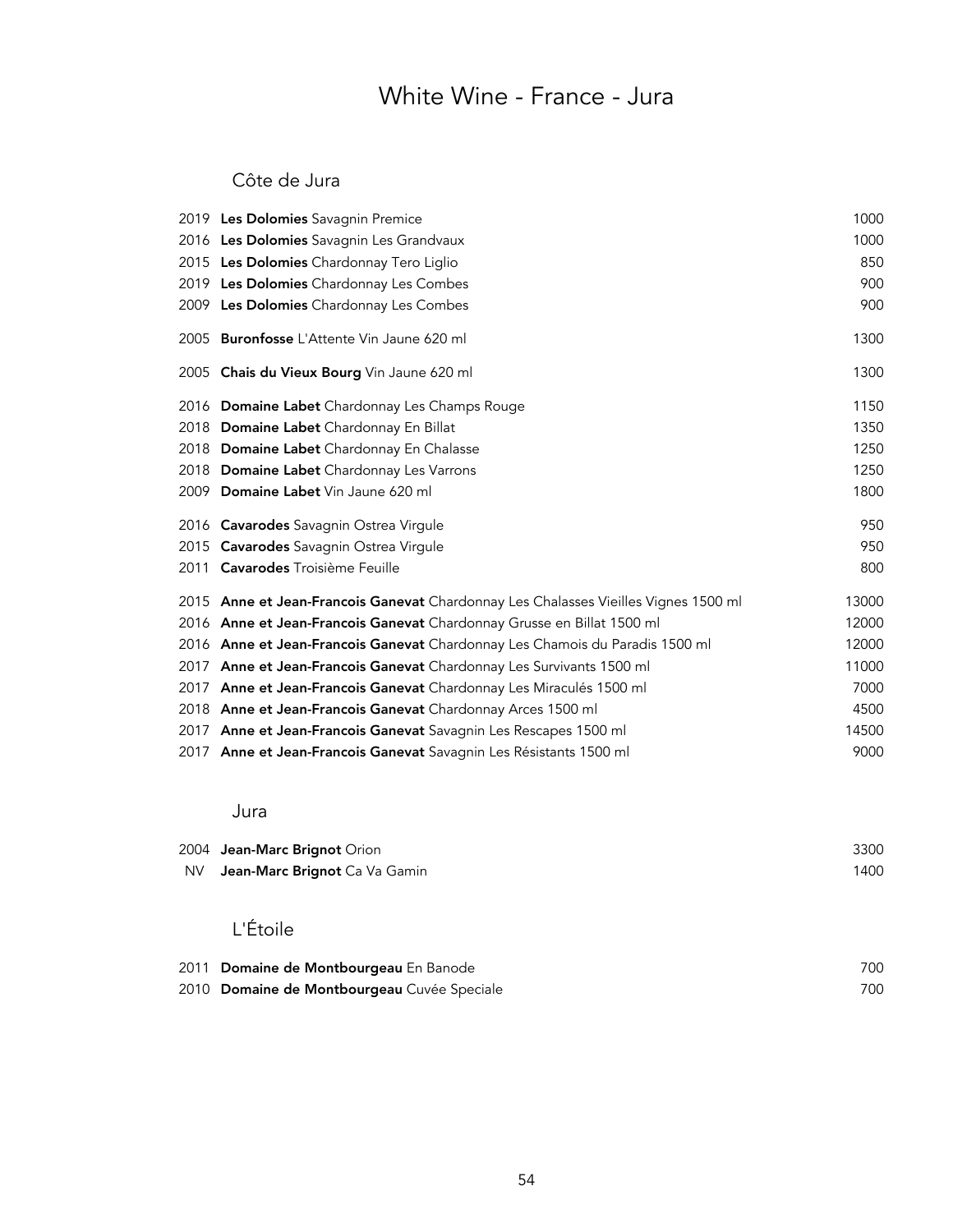## White Wine - France - Jura

### Franche Comté

| 2014 Georges Comte Chardonnay Les Pelerins     | 1250 |
|------------------------------------------------|------|
| 2012 Georges Comte Chardonnay Les Pelerins     | 1350 |
| 2009 Georges Comte Chardonnay Les Pelerins     | 1350 |
| 2008 Georges Comte Chardonnay Les Pelerins     | 1350 |
| 2009 Georges Comte Chardonnay Sur Roche Bonive | 1450 |

## White Wine - France - Savoie

#### Savoie

| 2017 Domaine des Ardoisieres Argile Blanc | 650  |
|-------------------------------------------|------|
| 2018 Domaine des Ardoisieres Schiste      | 1200 |
| 2018 Domaine des Ardoisieres Quartz       | 2300 |
| 2017 Domaine des Ardoisieres Quartz       | 2300 |
| 2011 Domaine Giachino Altesse             | 600  |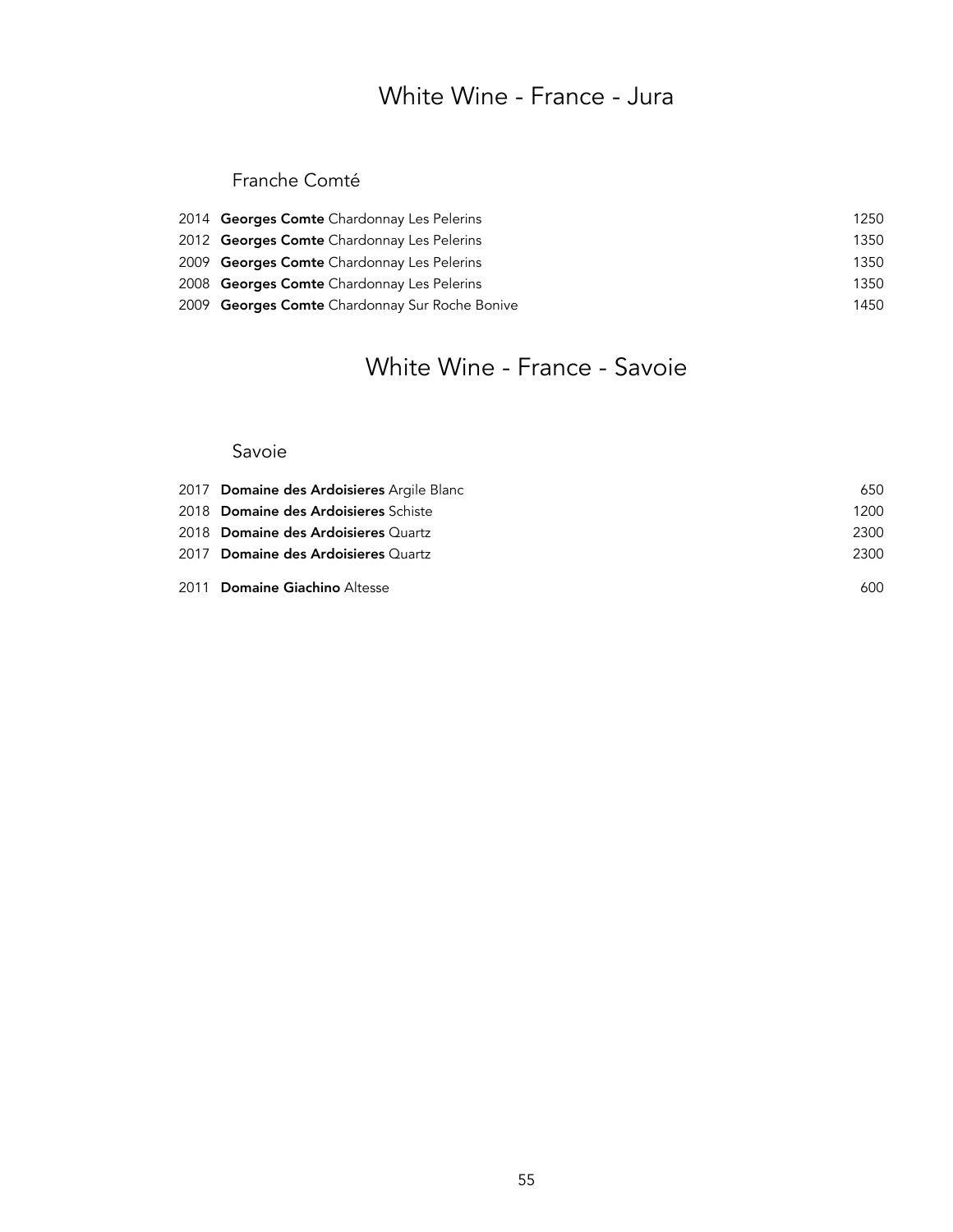## White Wine - France - Rhône

### Château Grillet

| 2018 Château-Grillet Château-Grillet | 6500 |
|--------------------------------------|------|
| 2016 Château-Grillet Château-Grillet | 6500 |
| 2015 Château-Grillet Château-Grillet | 5900 |
| 2014 Château-Grillet Château-Grillet | 5600 |
| 2013 Château-Grillet Château-Grillet | 5600 |
| 2012 Château-Grillet Château-Grillet | 5500 |
| 2010 Château-Grillet Château-Grillet | 5500 |

#### Condrieu

2019 M. Chapoutier Condrieu Invitare 1300

### Hermitage

| 2017 Marc Sorrel Hermitage Blanc                                  | 2200 |
|-------------------------------------------------------------------|------|
| 2017 Marc Sorrel Hermitage Blanc Les Rocoules                     | 3200 |
| 2012 Domaine Jean-Louis Chave Hermitage Blanc                     | 4700 |
| 2011 Domaine Jean-Louis Chave Hermitage Blanc                     | 4000 |
| 2017 Paul Jaboulet Aîné Hermitage Blac Le Chevalier de Sterimberg | 1600 |
| 2018 M. Chapoutier Hermitage Blanc Le Meal                        | 4900 |
| 2017 M. Chapoutier Hermitage Blanc Le Meal                        | 4000 |
| 2016 M. Chapoutier Hermitage Blanc Le Meal                        | 4000 |
| 2018 M. Chapoutier Hermitage Blanc De L'Orée                      | 5800 |
| 2017 M. Chapoutier Hermitage Blanc De L'Orée                      | 5800 |
| 2016 M. Chapoutier Hermitage Blanc De L'Orée                      | 5800 |
| 2017 M. Chapoutier Hermitage Blanc Chante-Alouette                | 2000 |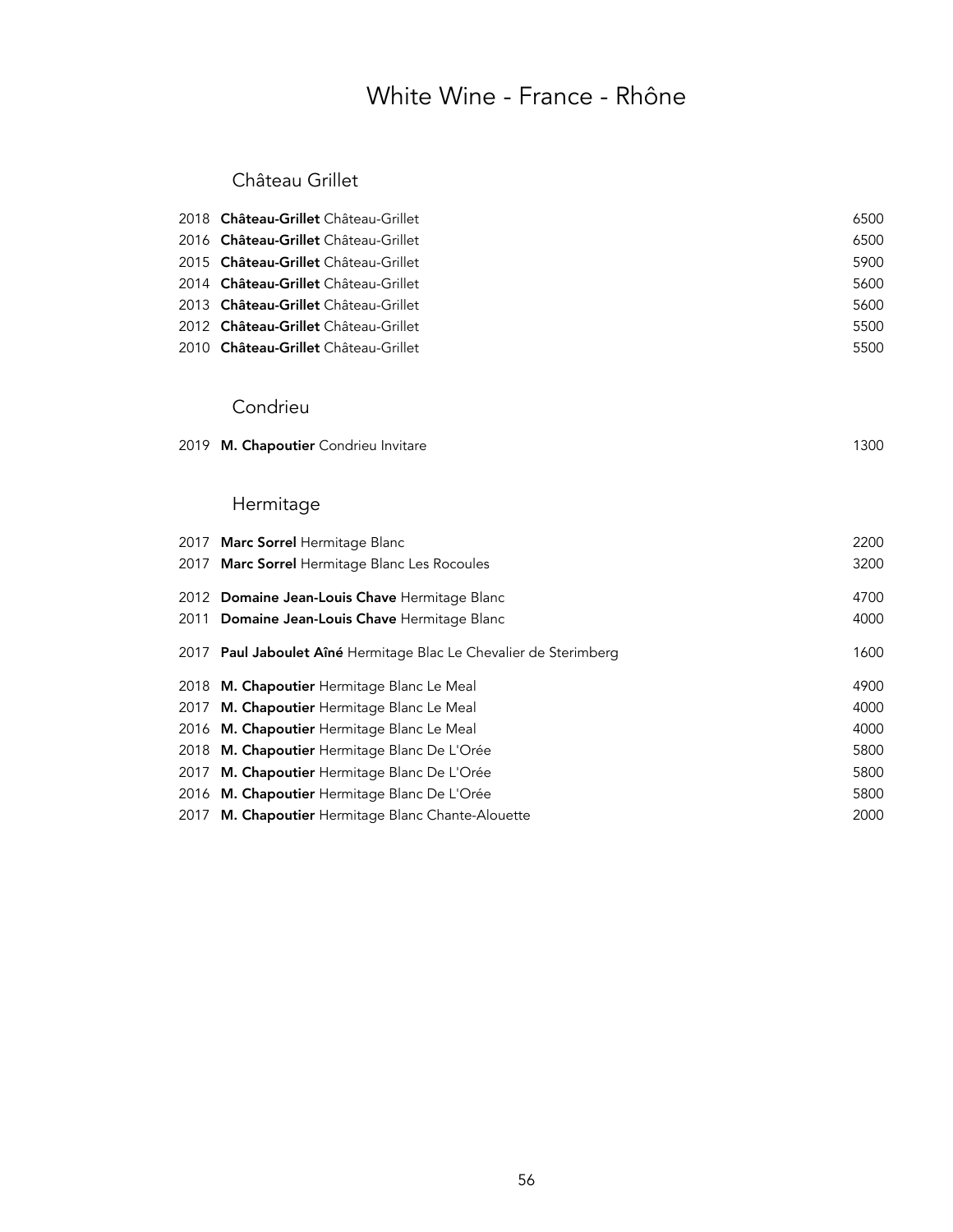### White Wine - France - Rhône

### Côte du Rhone

| 2019 <b>Jean Luc Jamet</b> Côtes du Rhône Blanc Couzou | 600  |
|--------------------------------------------------------|------|
| 2018 Jean Luc Jamet Côtes du Rhône Blanc Couzou        | 600  |
| 2017 Jean Luc Jamet Côtes du Rhône Blanc Couzou        | 600  |
| 2016 Château-Grillet Côtes du Rhône Blanc              | 1300 |
| 2013 L'Anglore Sels d'Argent                           | 600  |
|                                                        |      |

## Châteauneuf du Pape

| 2010 Chateau Rayas Châteauneuf du Pape Blanc                  | 5400 |
|---------------------------------------------------------------|------|
| 2009 Chateau Rayas Châteauneuf du Pape Blanc                  | 4800 |
| 2006 Chateau Rayas Châteauneuf du Pape Blanc                  | 4800 |
| 2005 Chateau Rayas Châteauneuf du Pape Blanc                  | 4800 |
| 2017 Raymond Usseglio Châteauneuf du Pape Blanc Roussanne Pur | 1500 |

## White Wine - France - Southern France

## Languedoc & Roussillon

| 2015 Leon Barral Pays d'Hérault Blanc       | 700  |
|---------------------------------------------|------|
| 2013 - <b>Matassa</b> Côtes Catalanes Blanc | 700  |
| 2012 Domaine de l'Elephant Rivesaltes       | 1050 |
| 2018 Gerard Bertrand Cigalus                | 800  |
|                                             |      |

#### Jurancon

| 2015 Didier Dagueneau Les Jardins de Babylone Sec | 1500 |
|---------------------------------------------------|------|
| 2014 Didier Daqueneau Les Jardins de Babylone Sec | 1100 |
|                                                   |      |

#### Provence

| 2018 Chateau Simone Palette Blanc | 200 |
|-----------------------------------|-----|
|-----------------------------------|-----|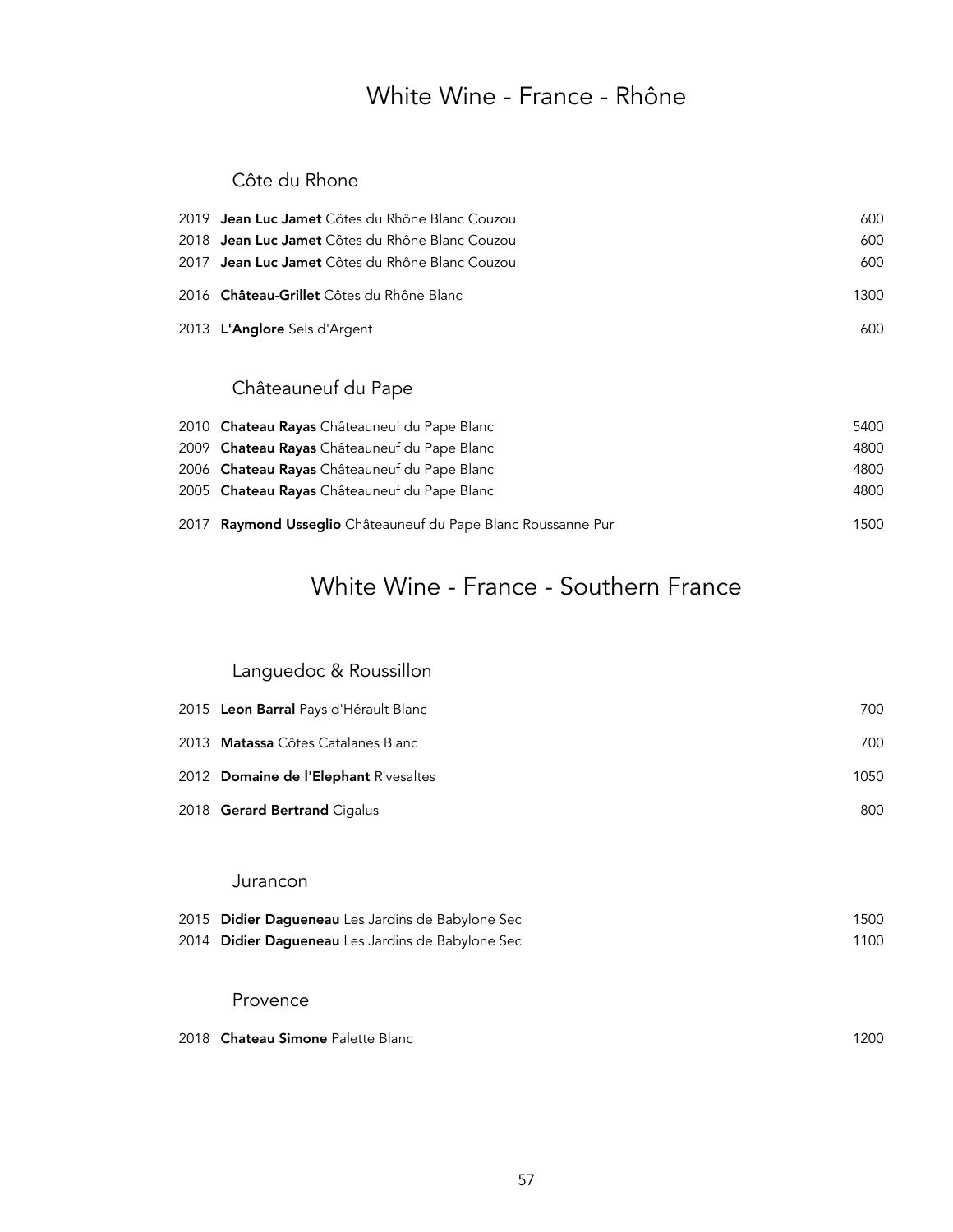## White Wine - France - Bordeaux

#### Bordeaux

| 2015 Château Palmer Vin Blanc de Palmer                   | 4600  |
|-----------------------------------------------------------|-------|
| 2011 Château Chateau Margaux Pavillon Blanc               | 4900  |
| 2010 Château Chateau Margaux Pavillon Blanc               | 5500  |
| 2016 Château Cheval Blanc Bordeaux Blanc                  | 3000  |
| 2015 Château Cheval Blanc Bordeaux Blanc                  | 2800  |
| 2014 Château Cheval Blanc Bordeaux Blanc                  | 2800  |
| 2016 Château d'Yquem Y Bordeaux Blanc                     | 5000  |
| Pessac Léognan                                            |       |
| 2015 Château La Clarté de Haut Brion Pessac Léognan Blanc | 2800  |
| 2014 Château La Clarté de Haut Brion Pessac Léognan Blanc | 2700  |
| 2010 Château La Mission Haut Brion Pessac Léognan Blanc   | 11900 |
| 1990 Couhins-Lurton Pessac Léognan Blanc                  | 1200  |
| Graves                                                    |       |
| 2008 Domaine de Chevalier Graves Blanc                    | 2400  |
| 1986 Château La Louviere Graves Blanc                     | 1200  |

## White Wine - France - Champagne

### Coteaux Champenois

| 2006 Andre Beaufort Ambonnay Blanc     | 1050 |
|----------------------------------------|------|
| 1996 Andre Beaufort Ambonnay Blanc     | 1400 |
| 2008 Larmandier-Bernier Cramant Nature | 1300 |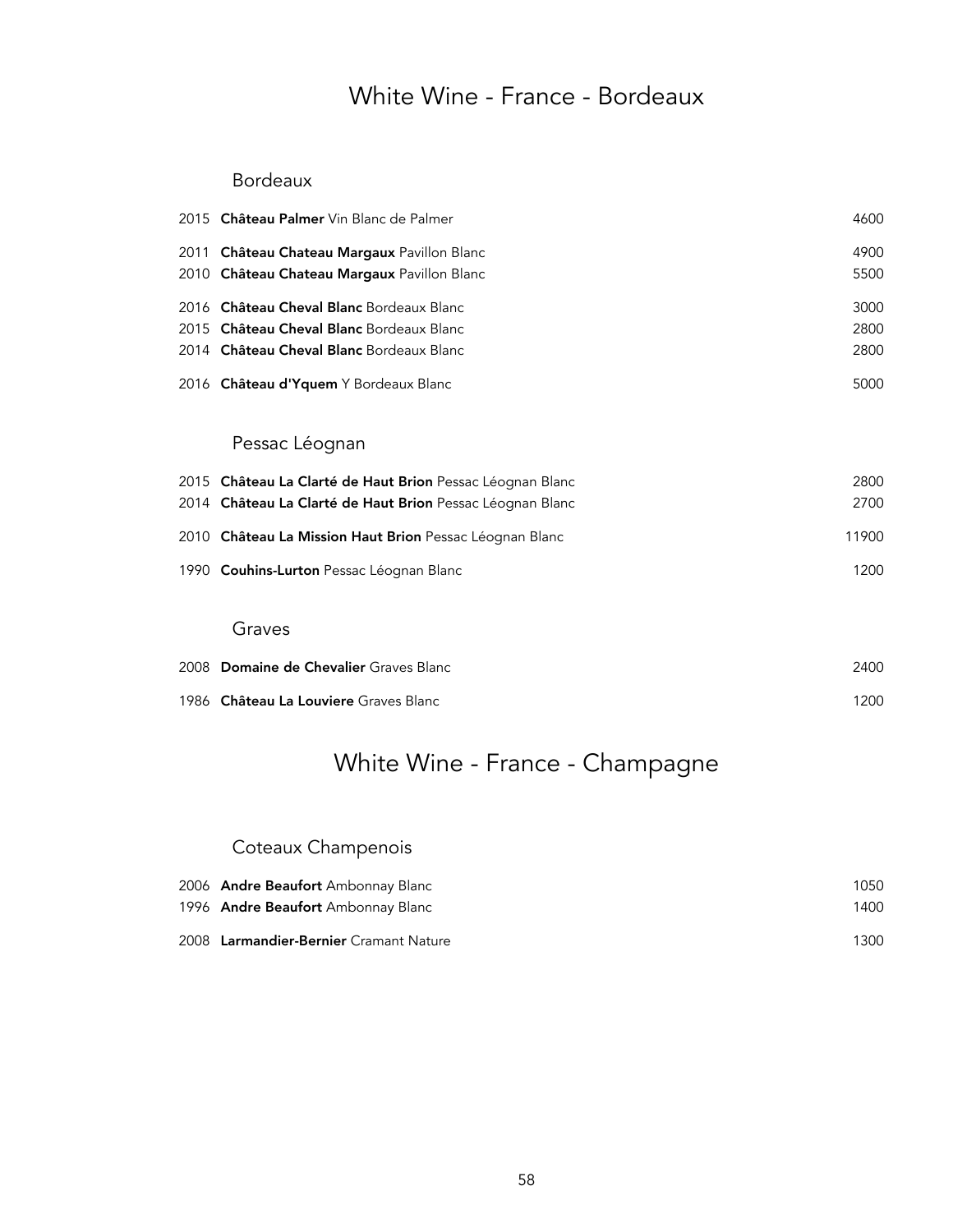# White Wine - Germany - Mosel

### Mosel

|      | 2019 Weingut Keller Riesling Trocken Piesport                         | 2000 |
|------|-----------------------------------------------------------------------|------|
|      | 2016 Immich-Batterieberg Riesling Enkircher Ellergrub                 | 1100 |
|      | 2016 Immich-Batterieberg Riesling Enkircher Batterieberg              | 1100 |
|      | 2012 Stein Riesling Spätlese Trocken Palmberg Terrassen Die Steinlaus | 800  |
|      | 2011 Stein Riesling Spätlese Trocken Palmberg Terrassen Die Steinlaus | 800  |
|      | 2014 Stein Riesling Alfer Holle 1900                                  | 900  |
|      | 2013 Stein Riesling Alfer Holle 1900                                  | 900  |
|      | 2012 Stein Riesling Alfer Holle 1900                                  | 900  |
|      | 2011 Stein Riesling Alfer Holle 1900                                  | 750  |
|      | 2015 Julian Haart Riesling Kabinett Schubertslay                      | 2200 |
|      | 2015 Julian Haart Riesling Wintricher                                 | 700  |
|      | 2014 Julian Haart Riesling Ohligsberg                                 | 1000 |
|      | 2020 Julian Haart Riesling Kabinett Goldtröpfchen                     | 700  |
|      | 2020 Julian Haart Riesling Kabinett Goldtröpfchen Alte Reben          | 1250 |
|      | 2019 Julian Haart Riesling Kabinett Goldtröpfchen                     | 1250 |
|      | 2014 Julian Haart Riesling Kabinett Goldtröpfchen                     | 1000 |
|      | 2013 Selbach-Oster Riesling Zeltinger Schlossberg Schmitt             | 1000 |
|      | 2013 Selbach-Oster Riesling Zeltinger Schlossberg Schmitt 375 ml      | 500  |
|      | 2012 Selbach-Oster Riesling Zeltinger Schlossberg Schmitt             | 1000 |
|      | 2012 Selbach-Oster Riesling Zeltinger Schlossberg Schmitt 375 ml      | 500  |
|      | 2010 Selbach-Oster Riesling Zeltinger Schlossberg Schmitt             | 1000 |
|      | 2008 Selbach-Oster Riesling Zeltinger Schlossberg Schmitt             | 1000 |
|      | 2017 Markus Molitor Riesling Spätlese Trocken Zeltinger Sonnenuhr     | 600  |
| 2016 | Markus Molitor Riesling Spätlese Zeltinger Sonnenuhr                  | 600  |
|      | 2008 Markus Molitor Riesling Spätlese Trocken Zeltinger Sonnenuhr #11 | 700  |
| 2003 | Markus Molitor Riesling Spätlese Zeltinger Sonnenuhr                  | 750  |
| 2016 | Markus Molitor Riesling Spätlese Kinheimer Rosenberg                  | 600  |
|      | 2015 Markus Molitor Pinot Blanc Trocken Wehlener Klosterberg***       | 1200 |
|      | 2015 Dr. H. Thanisch Riesling Kabinett Bernkasteler Doctor            | 800  |
|      | 2018 Martin Conrad Riesling Trocken Brauneberger Juffer Goldkapsel    | 900  |
|      | 2008 Dr. Hermann Riesling Kabinett Erdener Treppchen Herzlay          | 750  |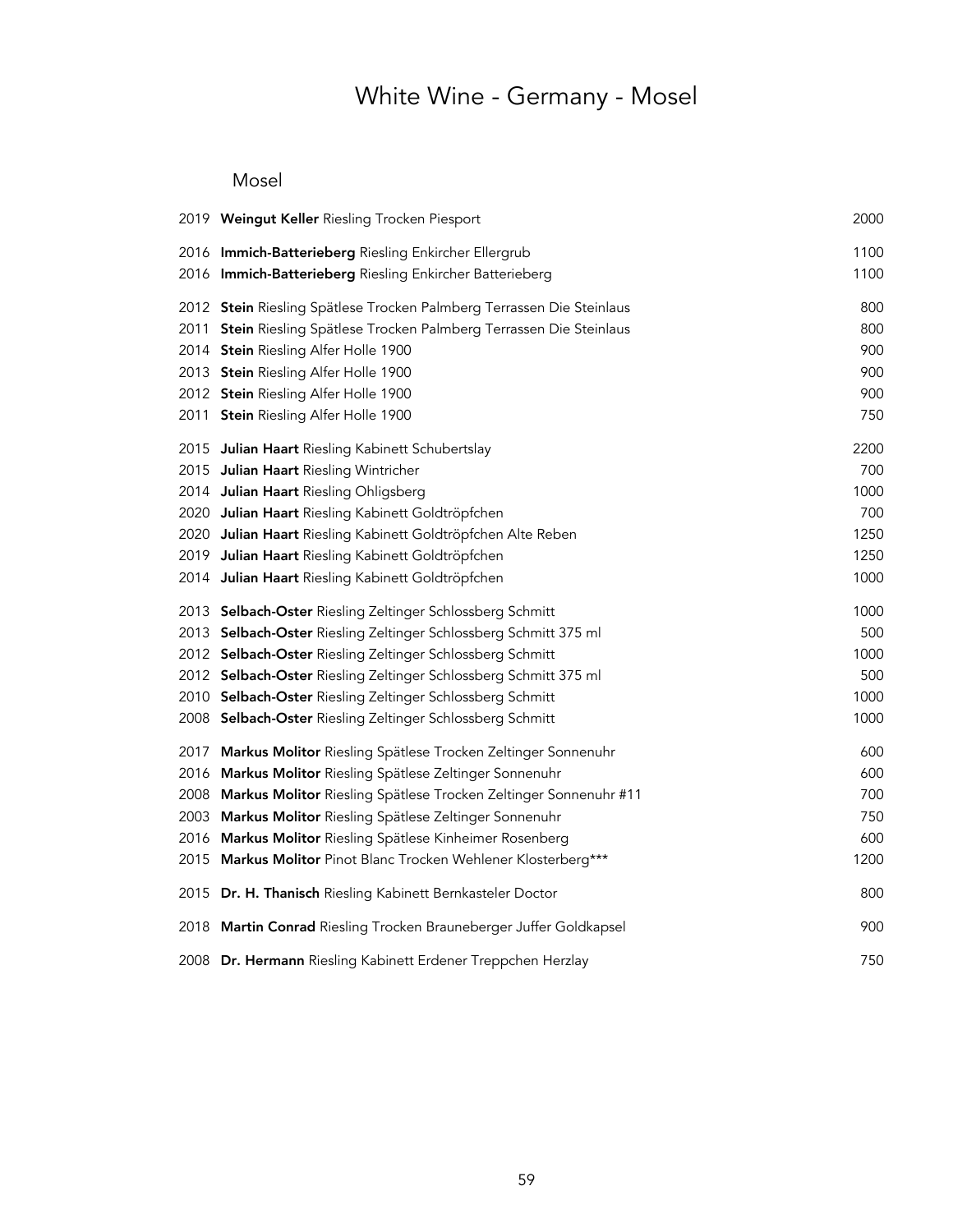# White Wine - Germany - Saar

### Saar

|      | 2018 Egon Muller Riesling Scharzhof                                 | 1200 |
|------|---------------------------------------------------------------------|------|
|      | 2017 Egon Muller Riesling Scharzhof                                 | 1100 |
|      | 2016 Egon Muller Riesling Scharzhof                                 | 1100 |
| 2020 | Egon Muller Riesling Kabinett Scharzhofberger                       | 2900 |
| 2019 | Egon Muller Riesling Kabinett Scharzhofberger                       | 2900 |
|      | 2018 Egon Muller Riesling Kabinett Scharzhofberger                  | 2500 |
|      | 2018 Egon Muller Riesling Kabinett Scharzhofberger 1500 ml          | 5000 |
| 2017 | Egon Muller Riesling Kabinett Scharzhofberger                       | 2500 |
|      | 2016 Egon Muller Riesling Kabinett Scharzhofberger                  | 2500 |
|      | 2015 Egon Muller Riesling Kabinett Scharzhofberger                  | 2500 |
|      | 2014 Egon Muller Riesling Kabinett Scharzhofberger                  | 2500 |
|      | 2013 Egon Muller Riesling Kabinett Scharzhofberger                  | 2500 |
|      | 2012 Egon Muller Riesling Kabinett Scharzhofberger                  | 2500 |
|      | 2018 Egon Muller Riesling Spätlese Scharzhofberger                  | 3600 |
| 2017 | Egon Muller Riesling Spätlese Scharzhofberger                       | 3500 |
|      | 2016 Egon Muller Riesling Spätlese Scharzhofberger                  | 3500 |
|      | 2015 Egon Muller Riesling Spätlese Scharzhofberger                  | 3500 |
|      | 2012 Egon Muller Riesling Spätlese Scharzhofberger                  | 3500 |
|      | 2007 Egon Muller Riesling Spätlese Scharzhofberger                  | 3500 |
|      | 2002 Egon Muller Riesling Spätlese Scharzhofberger                  | 4600 |
|      | 1996 Egon Muller Riesling Spätlese Scharzhofberger                  | 4600 |
|      | 1993 Egon Muller Riesling Spätlese Scharzhofberger                  | 4600 |
|      | 2018 Egon Muller Riesling Kabinett Wiltinger Braune Kupp            | 1300 |
|      | 2018 Egon Muller Riesling Spätlese Wiltinger Braune Kupp            | 2200 |
|      | 2015 Geltz-Zilliken Riesling GG Saarburger Rausch                   | 1200 |
|      | 2014 Geltz-Zilliken Riesling Kabinett Ockfener Bockstein            | 550  |
|      | 2015 Geltz-Zilliken Riesling Spätlese Saarburger Rausch             | 1600 |
|      | 2012 Geltz-Zilliken Riesling Spätlese Saarburger Rausch             | 800  |
|      | 2010 Geltz-Zilliken Riesling Spätlese Saarburger Rausch             | 1700 |
|      | 2014 Weinhof Herrenberg Riesling Loch Schodener Herrenberg Stoveler | 650  |
|      | 2014 Weinhof Herrenberg Riesling Loch Heerenbersch                  | 650  |
|      | 2014 Weinhof Herrenberg Riesling Spätlese Ockfener Bockstein        | 700  |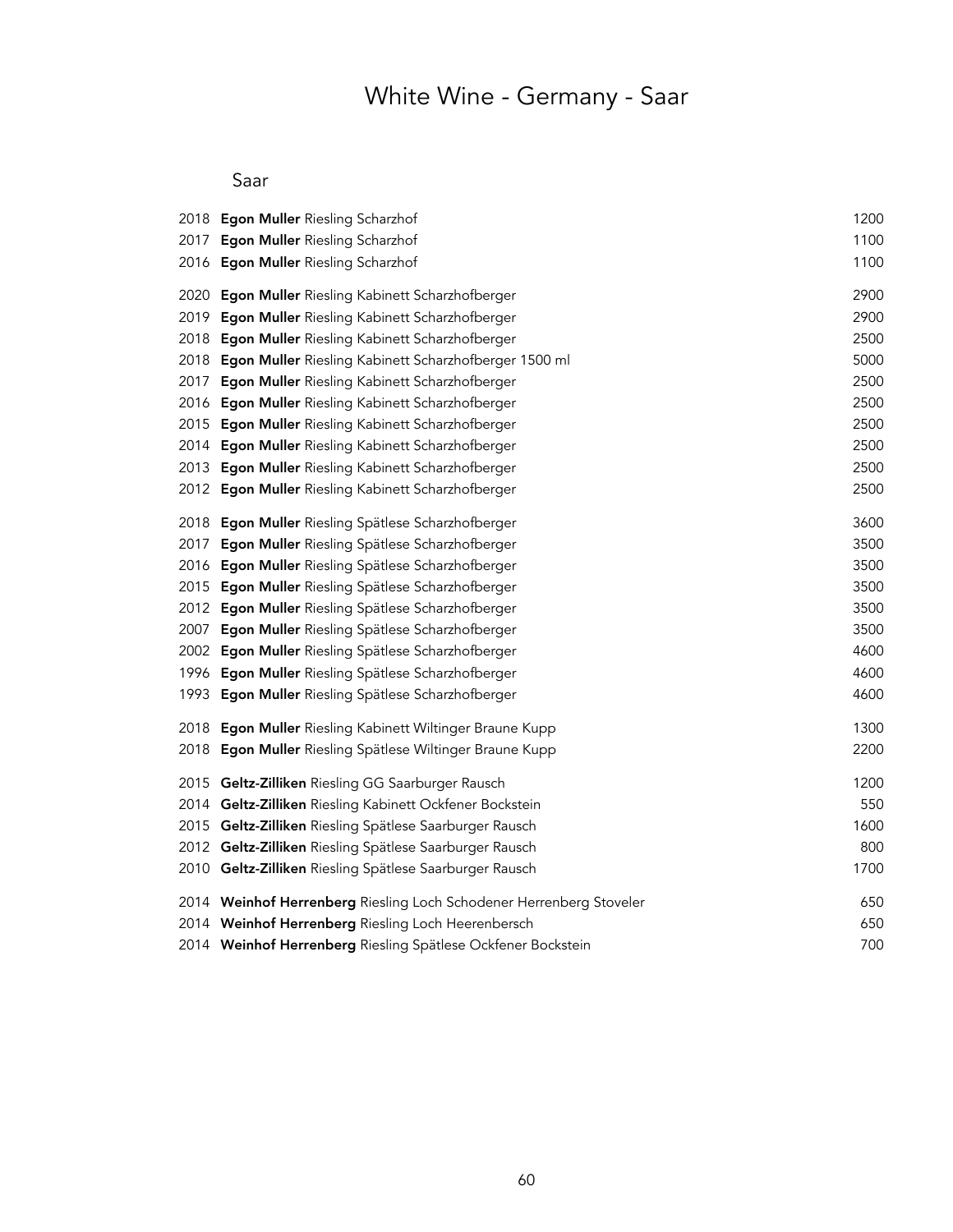# White Wine - Germany - Rheingau

## Rheingau

| 1997 Wegeler Riesling Spätlese Geisenheimer Rothenberg            | 700  |
|-------------------------------------------------------------------|------|
| 1997 Wegeler Riesling GG Winkeler Jesuitengarten                  | 800  |
| 1976 Graf von Kanitz Riesling Spätlese Lorcher Kapellenberg       | 1550 |
| 1976 Graf von Kanitz Riesling Spätlese Lorcher Schlossberg        | 1550 |
| 1976 Graf von Kanitz Riesling Spätlese Lorcher Pfaffenwies        | 1550 |
| 2017 Georg Breuer Riesling Terra Montosa                          | 600  |
| 2016 Schloss Johannisberg Spätlese Grunlack                       | 925  |
| 2013 Schloss Johannisberg Spätlese Grunlack                       | 925  |
| 2012 Schloss Johannisberg Spätlese Grunlack                       | 925  |
| 2015 Schloss Johannisberg Riesling EG Silberlack                  | 1250 |
| 2009 Schloss Johannisberg Riesling EG Silberlack                  | 1300 |
| 2015 Schloss Vollrads Riesling GG Schlossberg                     | 800  |
| 2015 Schloss Vollrads Riesling Alte Reben                         | 600  |
| 2012 Schloss Vollrads Riesling Alte Reben                         | 600  |
| 2015 Schloss Vollrads Riesling Spätlese                           | 600  |
| 2011 Schloss Vollrads Riesling EG                                 | 800  |
| 2010 Schloss Vollrads Riesling EG                                 | 800  |
| 2016 Leitz Riesling GG Rudesheimer Rosengarten                    | 1100 |
| 2016 Leitz Riesling GG Rudesheimer Berg Schlossberg Ehrenfels     | 1100 |
| 2015 Leitz Riesling GG Rudesheimer Berg Schlossberg Ehrenfels     | 1000 |
| 2011 Leitz Riesling Trocken Rudesheimer Berg Schlossberg          | 1100 |
| 2016 Leitz Riesling GG Rudesheimer Berk Kaisersteinfels Terrassen | 850  |
| 2011 Leitz Riesling Trocken Rudesheimer Berg Roseneck Katerloch   | 1100 |
| 2015 Leitz Riesling Spätlese Rudesheimer Berg Roseneck            | 600  |
| 2013 Leitz Riesling Spätlese Rudesheimer Berg Roseneck            | 600  |
|                                                                   |      |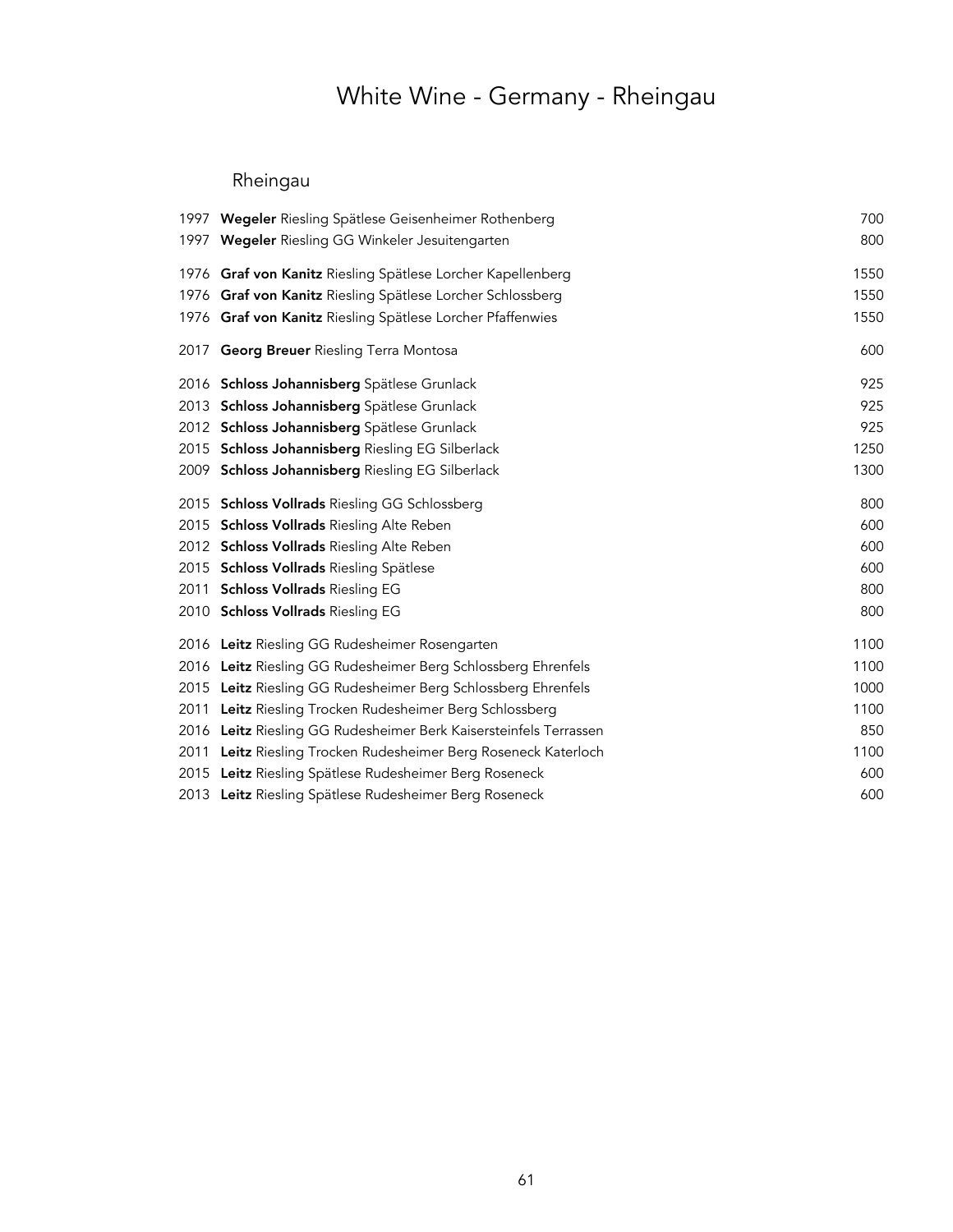# White Wine - Germany - Rheinhessen

### Rheinhessen

| 2018 Weingut Keller Riesling G-Max              | 25000 |
|-------------------------------------------------|-------|
| 2016 Weingut Keller Riesling G-Max              | 21000 |
| 2015 Weingut Keller Riesling G-Max              | 21000 |
| 2018 Weingut Keller Riesling GG Abtserde        | 4100  |
| 2017 Weingut Keller Riesling GG Abtserde        | 3900  |
| 2016 Weingut Keller Riesling GG Abtserde        | 3900  |
| 2015 Weingut Keller Riesling GG Abtserde        | 3900  |
| 2014 Weingut Keller Riesling GG Abtserde        | 5000  |
| 2012 Weingut Keller Riesling GG Abtserde        | 6000  |
| 2009 Weingut Keller Riesling GG Abtserde        | 7300  |
| 2007 Weingut Keller Riesling GG Abtserde        | 7300  |
| 2018 Weingut Keller Riesling GG Hubacker        | 2850  |
| 2017 Weingut Keller Riesling GG Hubacker        | 2850  |
| 2016 Weingut Keller Riesling GG Hubacker        | 2850  |
| 2012 Weingut Keller Riesling GG Hubacker        | 4000  |
| 2011 Weingut Keller Riesling GG Hubacker        | 4200  |
| 2009 Weingut Keller Riesling GG Hubacker        | 4500  |
| 2007 Weingut Keller Riesling GG Hubacker        | 4500  |
| 2018 Weingut Keller Riesling GG Kirschpiel      | 2850  |
| 2016 Weingut Keller Riesling GG Kirschpiel      | 2850  |
| 2012 Weingut Keller Riesling GG Kirschpiel      | 4000  |
| 2011 Weingut Keller Riesling GG Kirschpiel      | 4200  |
| 2009 Weingut Keller Riesling GG Kirschpiel      | 4500  |
| 2007 Weingut Keller Riesling GG Kirschpiel      | 4500  |
| 2018 Weingut Keller Riesling GG Hipping         | 4500  |
| 2016 Weingut Keller Riesling GG Hipping         | 4500  |
| 2018 Weingut Keller Riesling GG Morstein        | 5000  |
| 2016 Weingut Keller Riesling GG Morstein        | 4500  |
| 2006 Weingut Keller Riesling GG Morstein        | 10500 |
| 2017 Weingut Keller Riesling RR                 | 950   |
| 2016 Weingut Keller Riesling RR                 | 950   |
| 2020 Weingut Keller Riesling Von der Fels       | 700   |
| 2021 Weingut Keller Riesling Kabinett Limestone | 600   |
| 2017 Weingut Keller Riesling Kabinett Limestone | 600   |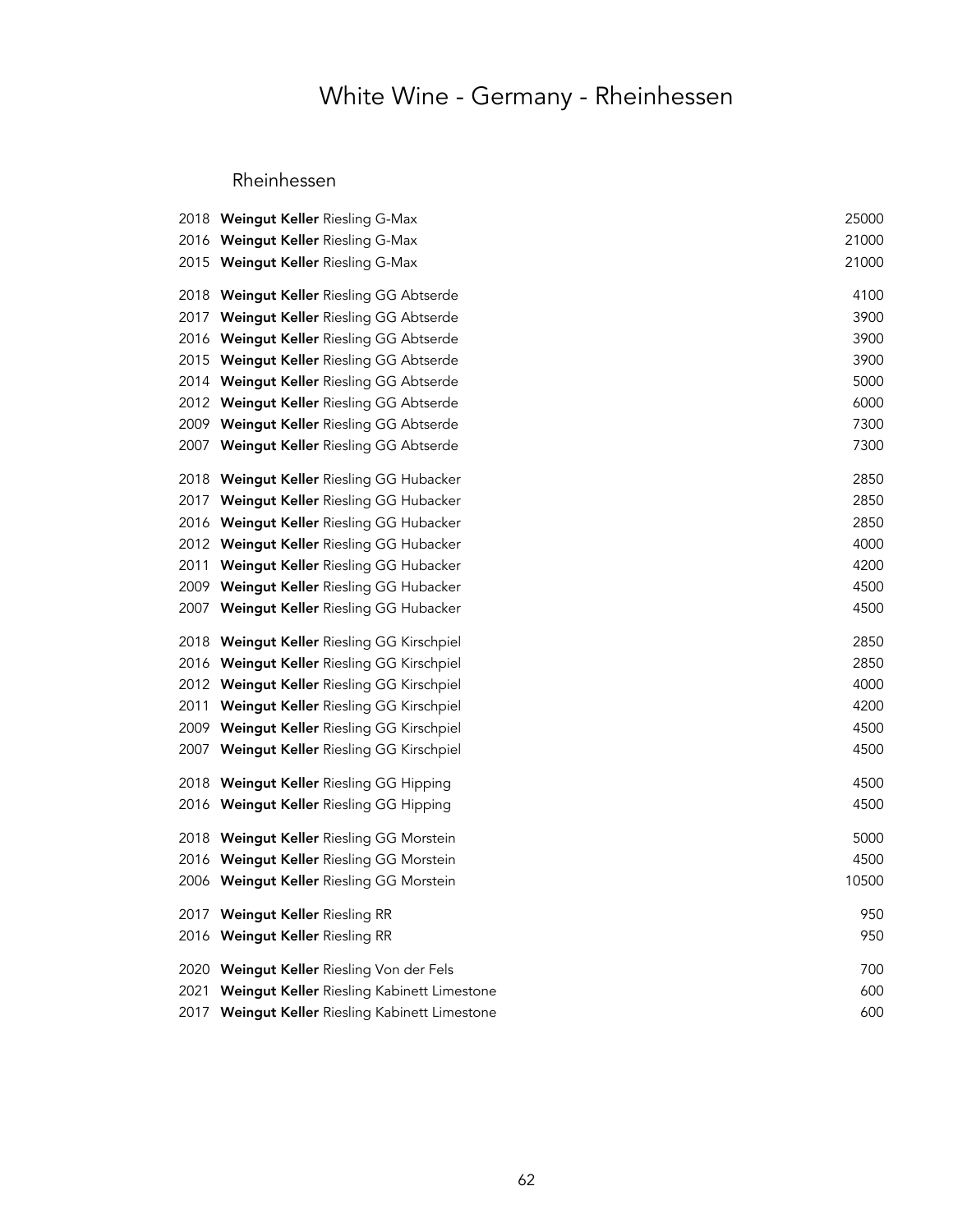# White Wine - Germany - Rheinhessen

#### Rheinhessen

|      | 2019 Weingut Keller Silvaner Freuervogel             | 1000 |
|------|------------------------------------------------------|------|
|      | 2021 Weingut Keller Silvaner Trocken                 | 500  |
|      | 2019 Weingut Keller Alte Reben                       | 1500 |
| 2021 | Weingut Keller Grauer Burgunder Vom Muscheligen Kalk | 600  |
|      | 2020 Weingut Wittmann Riesling GG Morstein           | 2000 |
|      | 2019 Weingut Wittmann Riesling GG Morstein           | 1900 |
|      | 2017 Weingut Wittmann Riesling GG Morstein           | 1900 |
|      | 2016 Weingut Wittmann Riesling GG Morstein           | 1900 |
|      | 2015 Weingut Wittmann Riesling GG Morstein 1500 ml   | 3200 |
|      | 2008 Weingut Wittmann Riesling GG Morstein           | 1000 |
|      | 2020 Weingut Wittmann Riesling GG Kirschpiel         | 1700 |
|      | 2019 Weingut Wittmann Riesling GG Kirschpiel         | 1700 |
|      | 2019 Weingut Wittmann Riesling GG Kirschpiel 1500 ml | 3200 |
|      | 2015 Weingut Wittmann Riesling GG Kirschpiel         | 1700 |
|      | 2011 Weingut Wittmann Riesling GG Kirschpiel         | 1900 |
|      | 2020 Weingut Wittmann Riesling GG Brunnenhauschen    | 1800 |
|      | 2019 Weingut Wittmann Riesling GG Brunnenhauschen    | 1800 |
|      | 2018 Weingut Wittmann Riesling GG Brunnenhauschen    | 1800 |
|      | 2017 Weingut Wittmann Riesling GG Brunnenhauschen    | 1900 |
|      | 2016 Weingut Wittmann Riesling GG Brunnenhauschen    | 1900 |
|      | 2015 Weingut Wittmann Riesling GG Brunnenhauschen    | 1900 |
|      | 2020 Weingut Wittmann Riesling GG Aulerde            | 1200 |
|      | 2019 Weingut Wittmann Riesling GG Aulerde            | 1200 |
|      | 2017 Weingut Wittmann Riesling GG Aulerde            | 1200 |
|      | 2020 Kühling-Gillot Riesling Nackenheim              | 500  |
| 2018 | Kühling-Gillot Riesling Nackenheim                   | 500  |
|      | 2020 Julian Haart Riesling Frauenberg                | 1250 |
|      | 2019 Julian Haart Riesling Frauenberg                | 1250 |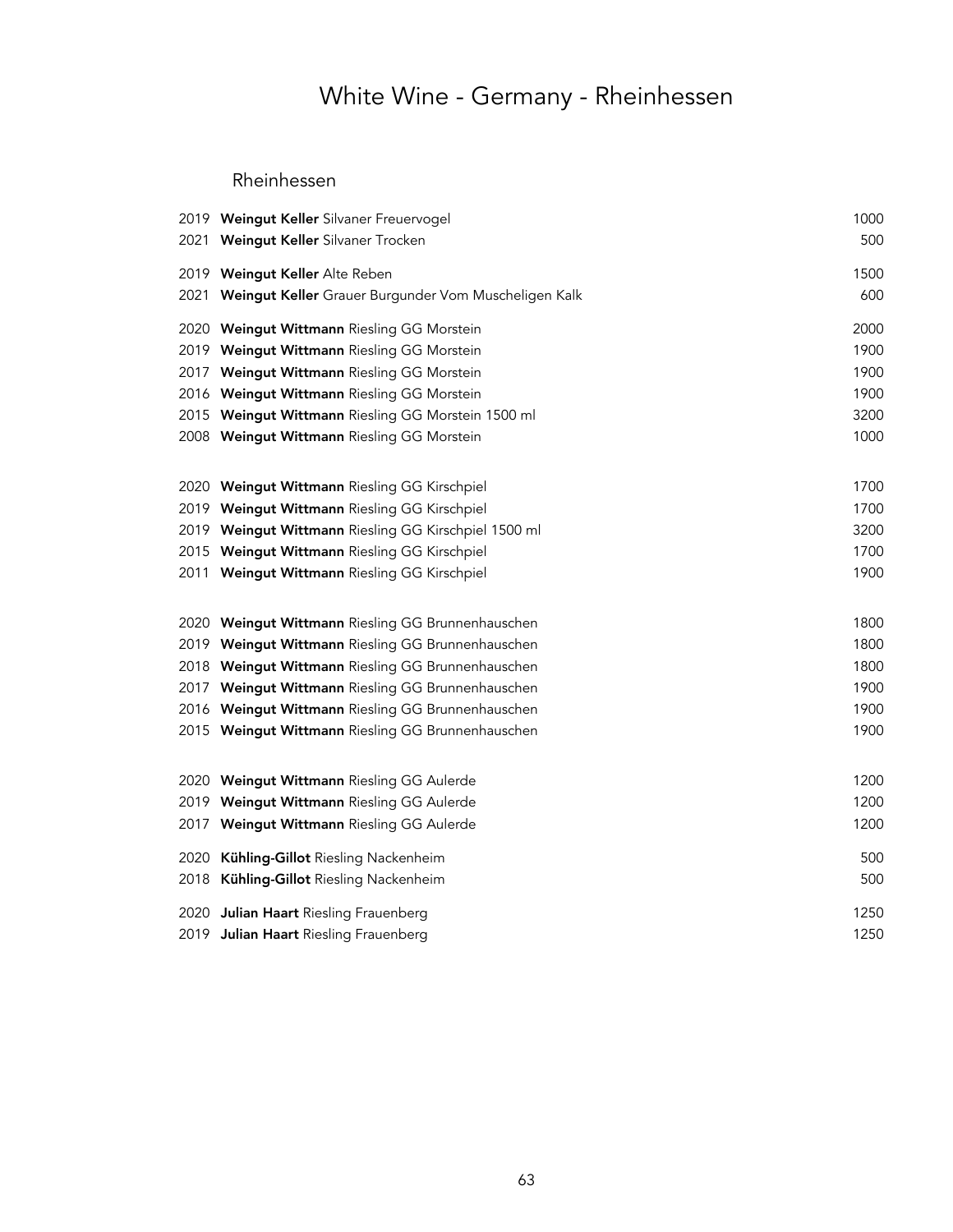# White Wine - Germany - Pfalz

### Pfalz

| 2009 Odinstal Auxerrois Trocken 350 N.N.        | 600  |
|-------------------------------------------------|------|
| 2016 Odinstal Riesling Muschelkalk              | 1100 |
| 2016 Odinstal Riesling Muschelkalk 1500 ml      | 2200 |
| 2017 Odinstal Riesling Muschelkalk 6000 ml      | 8800 |
| 2019 Odinstal Riesling Basalt 3000 ml           | 4400 |
| 2016 Odinstal Riesling Basalt                   | 1250 |
| 2016 Odinstal Riesling Basalt 6000 ml           | 8800 |
| 2014 Odinstal Riesling Basalt                   | 1250 |
| 2016 Odinstal Riesling Bundsandstein            | 1100 |
| 2016 Odinstal Riesling Bundsandstein 3000 ml    | 4200 |
| 2012 Odinstal Riesling Altenburg                | 1100 |
| 2013 Odinstal Riesling Altenburg 3000 ml        | 4400 |
| 2016 Rebholz Riesling Spätlese Bundsandstein    | 750  |
| 2015 Bürklin-Wolf Riesling Spätlese Hohenmorgen | 1200 |
| 2014 Bürklin-Wolf Riesling GG Gaisbohl          | 1400 |
| 2020 Weingut von Winning Riesling Forst         | 500  |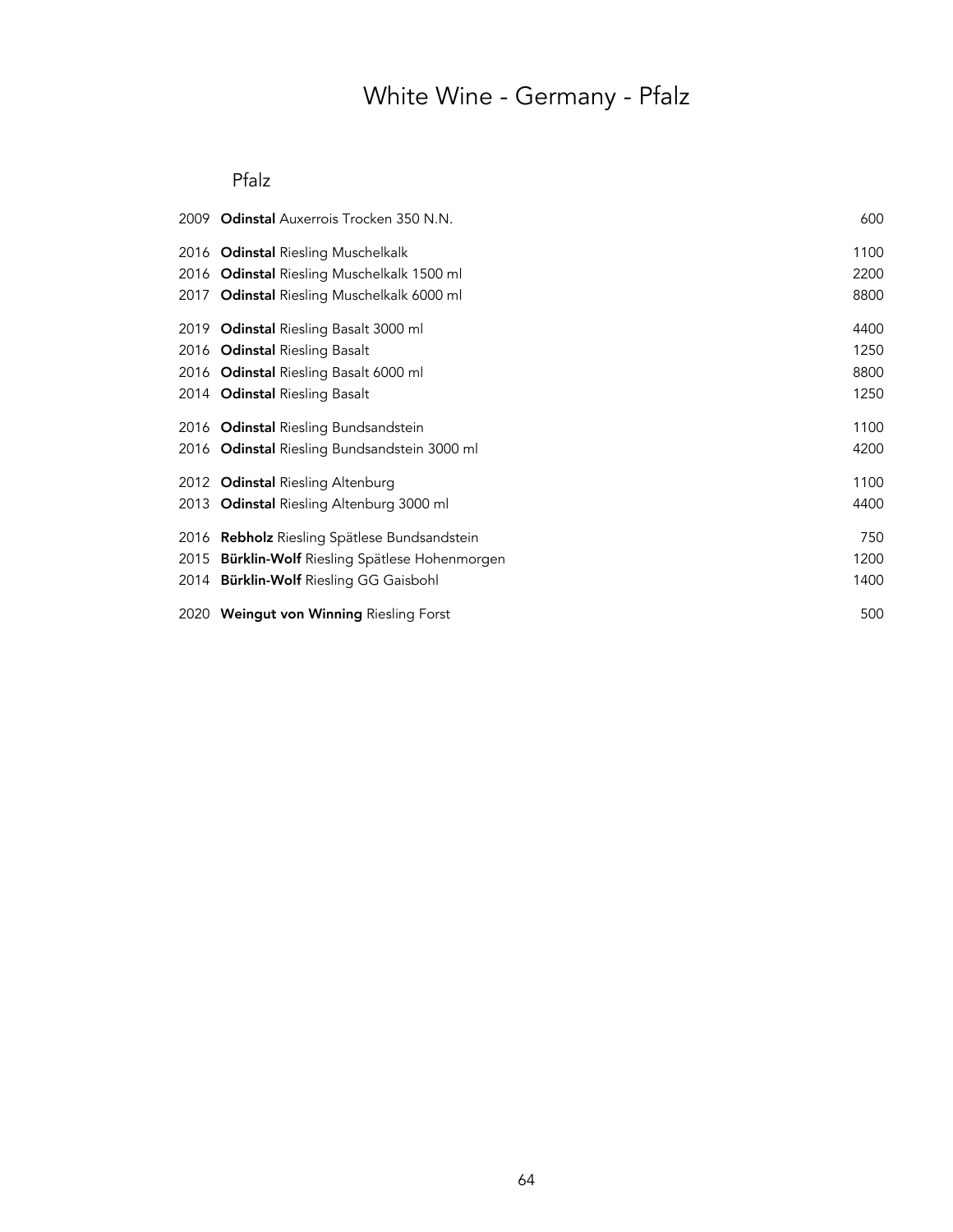# White Wine - Germany - Nahe & Sachsen

### Nahe

| 2016 Donnhoff Riesling GG Felsenberg                     | 1050 |
|----------------------------------------------------------|------|
| 2018 Schafer-Frohlich Riesling Trocken Vulkangestein     | 600  |
| 2017 <b>Schafer-Frohlich</b> Riesling GG Kupfergrube     | 1150 |
| 2017 Schafer-Frohlich Riesling GG Halenberg              | 1250 |
| 2017 Schäfer-Fröhlich Riesling GG Frühlingsplatzchen     | 1150 |
| 2017 Schäfer-Fröhlich Riesling GG Stromberg              | 1250 |
| 2020 <b>Schafer-Frohlich</b> Riesling Kabinett Felseneck | 600  |
| 2020 <b>Schafer-Frohlich</b> Riesling GG Felseneck       | 1700 |
| 2018 <b>Schafer-Frohlich</b> Riesling GG Felseneck       | 1400 |
| 2012 <b>Schafer-Frohlich</b> Riesling GG Felseneck       | 1400 |
|                                                          |      |

### Sachsen

| 2003 Weingut Klaus Zimmerling Grauerburgunder PKW "R" 500 ml | 525 |
|--------------------------------------------------------------|-----|
| 2009 Weinqut Klaus Zimmerling Kerner PKW "A" 500 ml          | 650 |
| 2009 Weingut Klaus Zimmerling Riesling PKW "A" 500 ml        | 950 |
| 2009 Weingut Klaus Zimmerling Riesling PKW "R" 500 ml        | 750 |
| 2007 Weingut Klaus Zimmerling Riesling PKW "R" 500 ml        | 650 |
| 2003 Weingut Klaus Zimmerling Riesling PKW "R" 500 ml        | 900 |
| 2009 Weingut Klaus Zimmerling Riesling PKW "A" 500 ml        | 650 |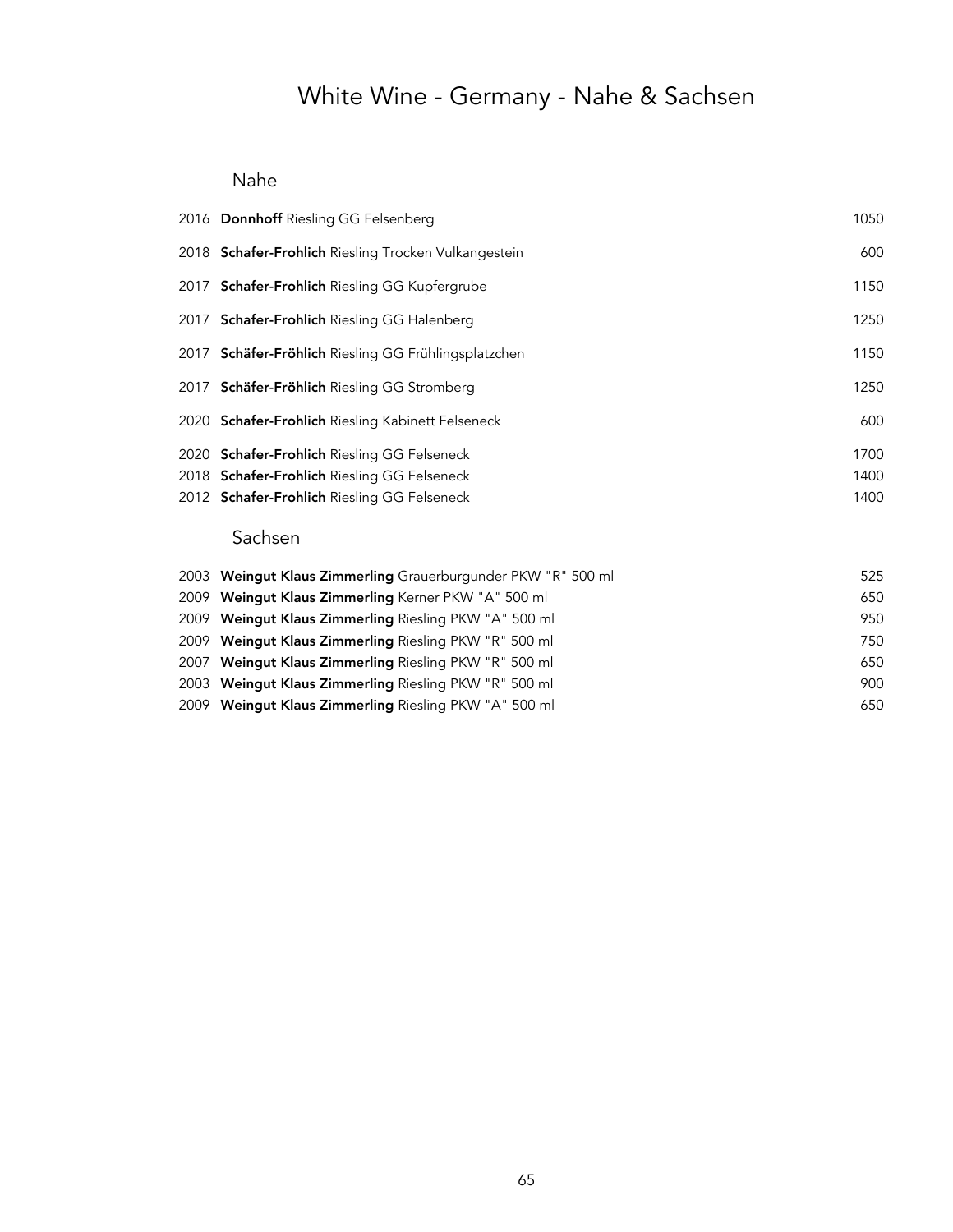## White Wine - Austria

### Wachau

|      | 2011 Emmerich Knoll Grüner Veltliner Smaragd Vinothekfüllung   | 1350 |
|------|----------------------------------------------------------------|------|
| 2010 | <b>Emmerich Knoll</b> Grüner Veltliner Smaragd Vinothekfüllung | 1300 |
| 2008 | Emmerich Knoll Grüner Veltliner Smaragd Vinothekfüllung        | 1600 |
| 2007 | Emmerich Knoll Grüner Veltliner Smaragd Vinothekfüllung        | 1600 |
|      | 2006 Emmerich Knoll Grüner Veltliner Smaragd Vinothekfüllung   | 1600 |
|      | 2014 Emmerich Knoll Riesling Smaragd Vinothekfüllung           | 1600 |
| 2011 | <b>Emmerich Knoll</b> Riesling Smaragd Vinothekfüllung         | 1600 |
| 2007 | <b>Emmerich Knoll</b> Riesling Smaragd Vinothekfüllung         | 2000 |
|      | 2006 Emmerich Knoll Riesling Smaragd Vinothekfüllung           | 2000 |
|      | 2008 Emmerich Knoll Riesling Smaragd Kellerberg                | 1600 |
|      | 2015 Franz Hirtzberger Grüner Veltliner Smaragd Axpoint        | 1050 |
|      | 2012 Franz Hirtzberger Grüner Veltliner Smaragd Honivogl       | 1500 |
|      | 2016 Franz Hirtzberger Riesling Smaragd Singerriedel           | 1500 |
|      | 2012 Franz Hirtzberger Riesling Smaragd Singerriedel           | 1350 |
|      | 2019 Weingut Peter Veyder-Malberg Grüner Veltliner Liebedich   | 800  |
| 2020 | Weingut Peter Veyder-Malberg Grüner Veltliner Hochrain         | 1200 |
| 2019 | Weingut Peter Veyder-Malberg Grüner Veltliner Hochrain         | 1200 |
|      | 2018 Weingut Peter Veyder-Malberg Riesling Buschenberg         | 2000 |
|      | 2019 Weingut Peter Veyder-Malberg Riesling Bruck               | 1200 |
| 2017 | Weingut Peter Veyder-Malberg Riesling Bruck                    | 1200 |
|      | 2015 Weingut Peter Veyder-Malberg Riesling Bruck               | 1200 |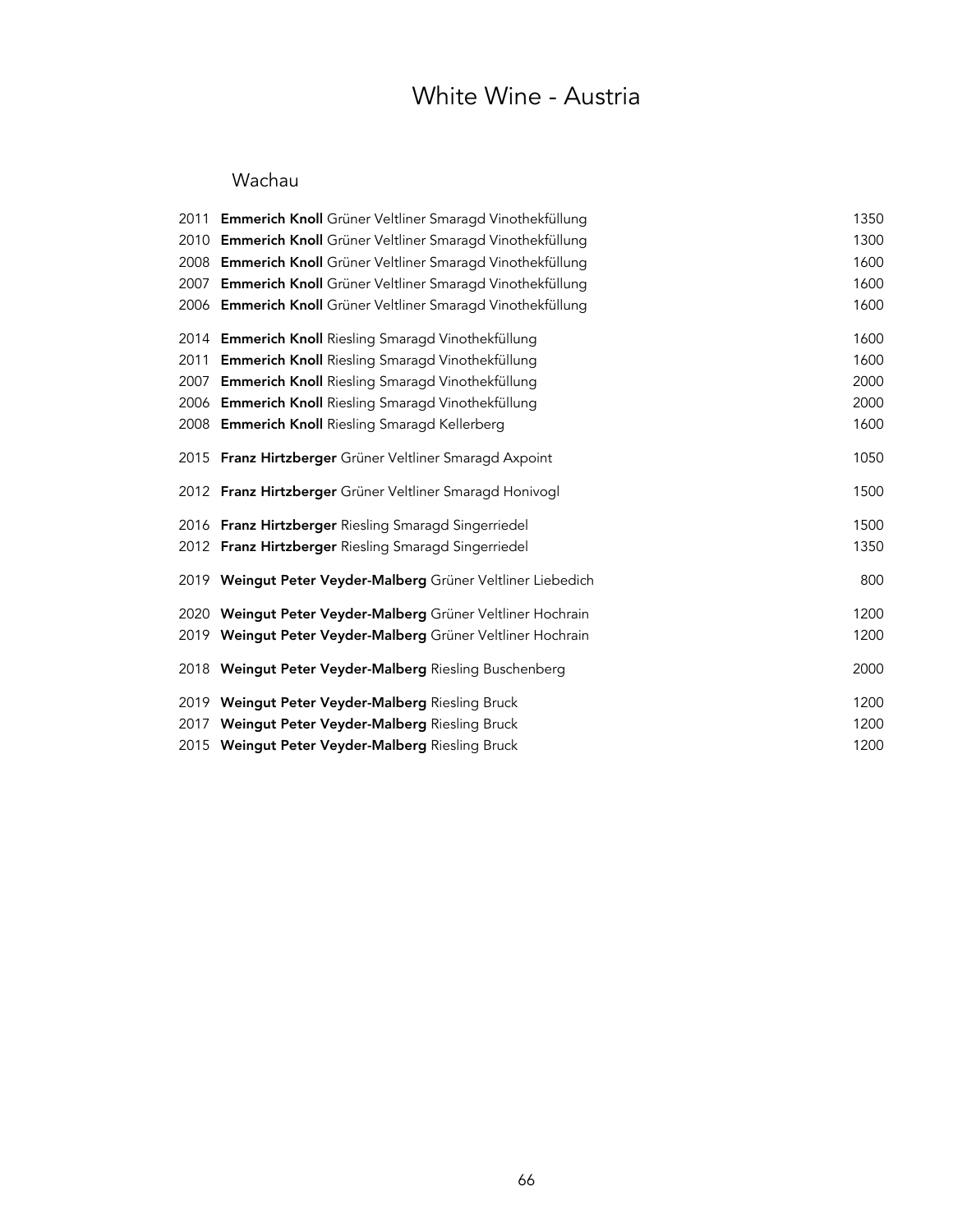## White Wine - Austria

### Wachau

| 2018 F.X. Pichler Grüner Veltliner Smaragd Ried Kellerberg | 1600 |
|------------------------------------------------------------|------|
| 2017 F.X. Pichler Grüner Veltliner Smaragd Ried Kellerberg | 1600 |
| 2017 F.X. Pichler Grüner Veltliner Smaragd M               | 1600 |
| 2018 F.X. Pichler Grüner Veltliner Smaragd Unendlich       | 3500 |
| 2017 F.X. Pichler Grüner Veltliner Smaragd Unendlich       | 3500 |
| 2018 F.X. Pichler Riesling Smaragd Ried Kellerberg         | 1650 |
| 2017 F.X. Pichler Riesling Smaragd Ried Kellerberg         | 1600 |
| 2015 F.X. Pichler Riesling Smaragd Loibner Oberhauser      | 900  |
| 2015 F.X. Pichler Riesling Smaragd Loibner Loibenberg      | 1300 |
| 2014 F.X. Pichler Riesling Smaragd Loibner Loibenberg      | 1300 |
| 2013 F.X. Pichler Riesling Smaragd M                       | 1600 |
| 2017 F.X. Pichler Riesling Smaragd Unendlich               | 3500 |
| 2016 F.X. Pichler Riesling Smaragd Unendlich               | 3500 |
| 2013 F.X. Pichler Riesling Smaragd Unendlich               | 3500 |
| 2017 F.X. Pichler Sauvignon Blanc Grosse Reserve           | 1600 |
| 2016 F.X. Pichler Sauvignon Blanc Grosse Reserve           | 1600 |
| 2015 F.X. Pichler Sauvignon Blanc Grosse Reserve           | 1600 |
| 2016 Prager Gruner Veltliner Smaragd Bodenstein            | 1200 |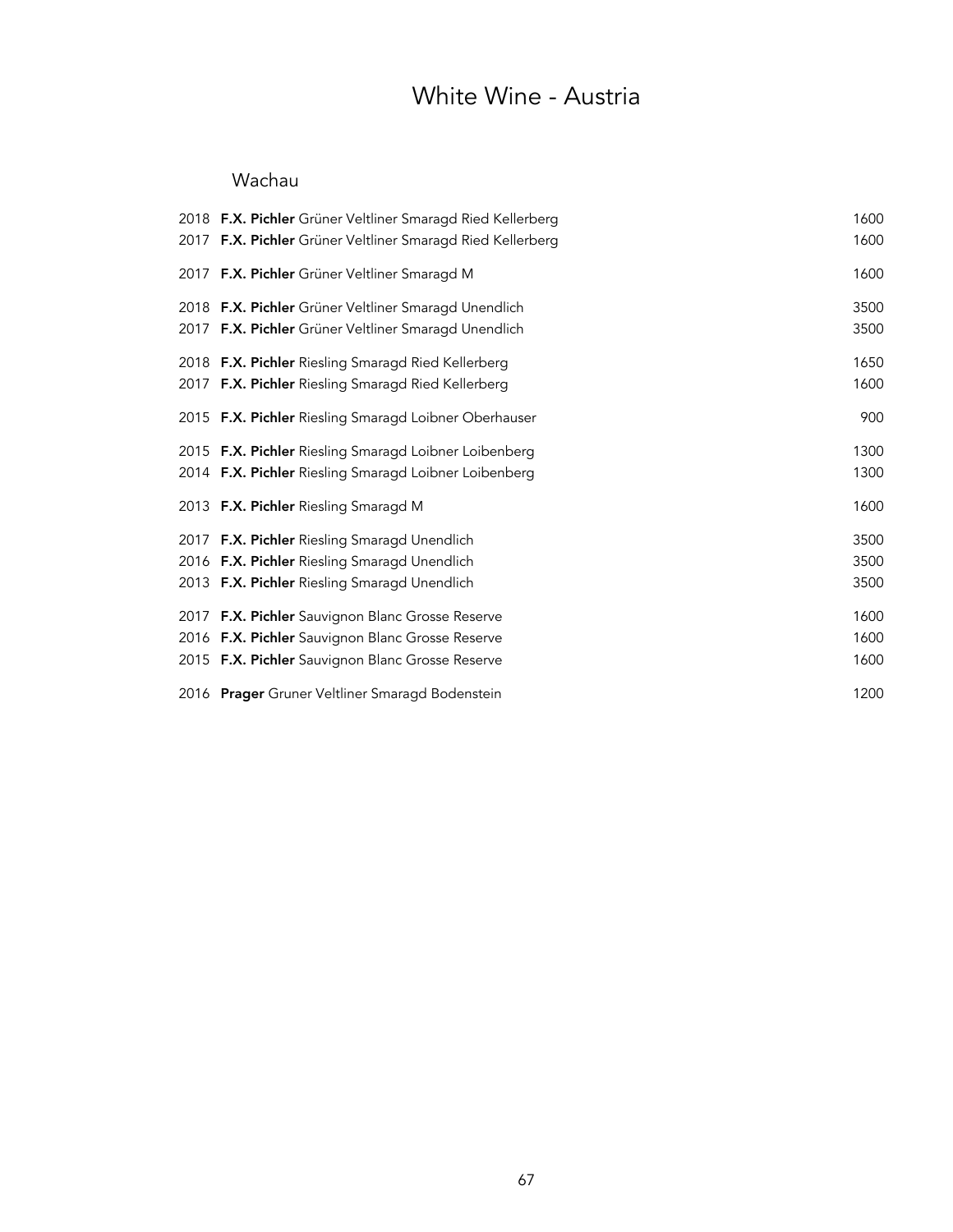## White Wine - Austria

## Kamptal

|      | 2018 Fred Loimer Riesling Loiserberg                                           | 700  |
|------|--------------------------------------------------------------------------------|------|
|      | 2015 Fred Loimer Riesling Seeberg                                              | 1100 |
|      | 2017 Fred Loimer Riesling Steinmassl                                           | 1100 |
|      | 2015 Fred Loimer Riesling Steinmassl                                           | 1100 |
|      | 2018 Fred Loimer Grüner Veltliner Käferberg                                    | 1200 |
|      | 2017 Fred Loimer Grüner Veltliner Käferberg                                    | 1200 |
|      | 2016 Fred Loimer Grüner Veltliner Speigel                                      | 1200 |
|      | 2013 Fred Loimer Grüner Veltliner Speigel                                      | 1200 |
| 2020 | Martin & Anna Arndorfer Gemischter Satz Von den Terrassen 1958                 | 1000 |
| 2019 | Martin & Anna Arndorfer Gemischter Satz Von den Terrassen 1958                 | 1000 |
| 2017 | Martin & Anna Arndorfer Gemischter Satz Von den Terrassen 1958                 | 1000 |
|      | 2016 Martin & Anna Arndorfer Gemischter Satz Von den Terrassen 1958            | 1000 |
|      | 2015 Martin & Anna Arndorfer Gemischter Satz Von den Terrassen 1958            | 1000 |
|      | 2015 Martin & Anna Arndorfer Roter Veltliner Von den Terrassen 1958            | 900  |
|      | 2012 <b>Martin &amp; Anna Arndorfer</b> Roter Veltliner Von den Terrassen 1958 | 800  |
|      |                                                                                |      |
|      | Wagram                                                                         |      |
|      | 2020 Bernhard Ott Grüner Veltliner Fass 4                                      | 500  |
|      |                                                                                |      |
|      | Neusiedlersee                                                                  |      |
|      |                                                                                |      |
|      | 2011 Tschida Laissez Faire                                                     | 1350 |
|      | 2012 Tschida Non-Tradition                                                     | 1350 |
|      | 2015 Moric Grüner Veltliner SG                                                 | 1650 |
|      | Steiermark                                                                     |      |
|      | 2015 Werlitsch Morillon "Vom Opok"                                             | 650  |
|      | 2010 Werlitsch Ex Vero II                                                      | 800  |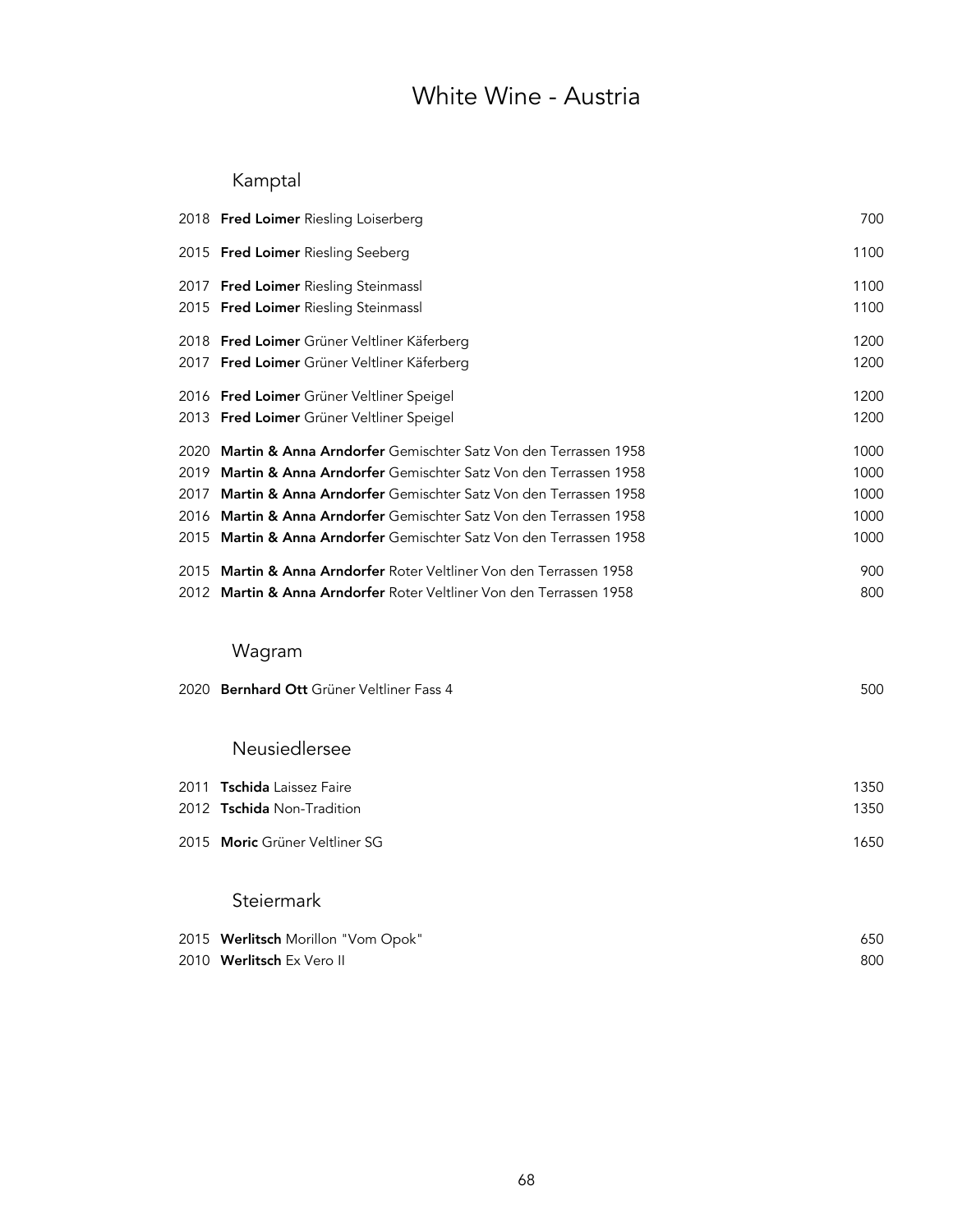# White Wine - Spain

| 2020 Eulogio Pomares Carralcoba                                                       | 750         |
|---------------------------------------------------------------------------------------|-------------|
| Ribeira Sacra                                                                         |             |
| 2019 Adega Damm Amandi Godello                                                        | 800         |
| <b>Bierzo</b>                                                                         |             |
| 2017 Raúl Pérez Godello Ultreia la Claudina                                           | 1300        |
| 2016 Raúl Pérez Godello Ultreia la Claudina                                           | 1300        |
| Rioja                                                                                 |             |
| 1986 Marques de Murrieta Castillo Ygay Gran Reserva                                   | 8900        |
| 2011 Lopez de Heredia Gravonia Crianza<br>2004 Lopez de Heredia Viña Tondonia Reserva | 600<br>1250 |
| Catalunya                                                                             |             |
| 2014 Costador Blanc de Varietat                                                       | 650         |
| Conca de Barberà                                                                      |             |
| 2015 Torres Milmanda                                                                  | 850         |
| 2011 Torres Milmanda                                                                  | 850         |
| Penedes                                                                               |             |
| 2016 Enric Soler Improvisació                                                         | 600         |
| Madrid                                                                                |             |
| 2016 4 Monos Albillo Real                                                             | 500         |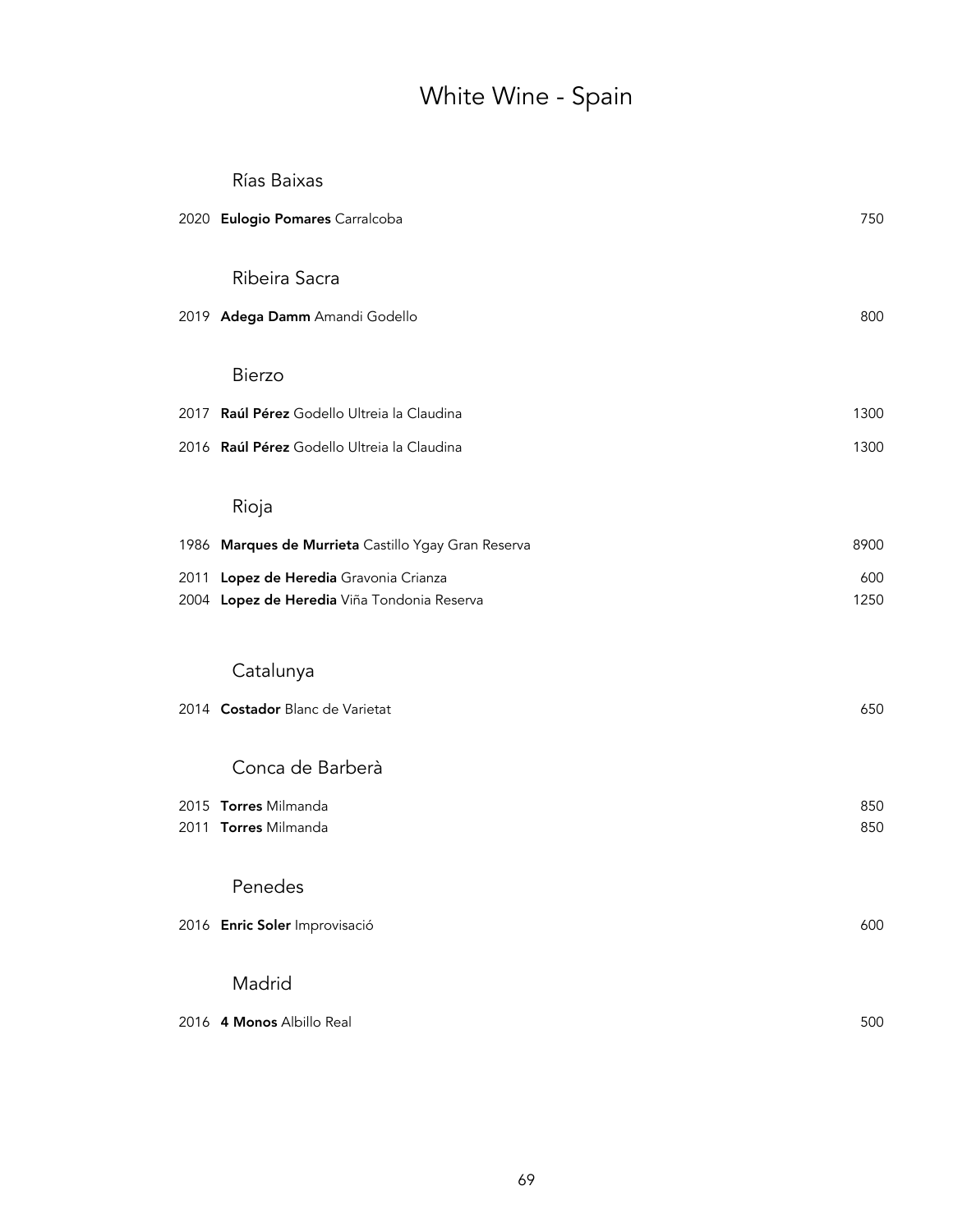# White Wine - Italy

### Südtirol

| 2017 <b>Tramin</b> Stoan                     | 650 |
|----------------------------------------------|-----|
| 2017 Tramin Pinot Grigio Unterebner          | 650 |
| 2017 <b>Tramin</b> Gewurztraminer Nussbaumer | 650 |

### Friuli-Venezia Giulia

|      | 2014 Le Due Terre Sacrisassi                  | 650  |
|------|-----------------------------------------------|------|
|      | 2012 Le Due Terre Sacrisassi                  | 650  |
| 2011 | Le Due Terre Sacrisassi                       | 650  |
|      | 2009 Le Due Terre Sacrisassi                  | 650  |
| 2017 | <b>Zidarich Vitvoska</b>                      | 800  |
| 2015 | <b>Zidarich</b> Vitvoska                      | 800  |
| 2020 | <b>Miani</b> Friuli Colli Orientali Bianco    | 1100 |
| 2018 | Miani Sauvignon Blanc                         | 900  |
| 2017 | Miani Sauvignon Blanc                         | 900  |
| 2016 | Miani Sauvignon Blanc Zitelle                 | 1400 |
| 2020 | Miani Sauvignon Blanc Saurint                 | 1700 |
| 2019 | Miani Sauvignon Blanc Saurint                 | 1600 |
| 2017 | Miani Chardonnay                              | 900  |
| 2020 | Miani Chardonnay Baracca                      | 1800 |
| 2020 | <b>Miani</b> Chardonnay Zitelle               | 1800 |
| 2019 | Miani Ribolla Gialla Pettarin                 | 1600 |
| 2017 | Miani Ribolla Gialla Pettarin                 | 1400 |
| 2016 | <b>Miani</b> Ribolla Gialla Pettarin          | 1400 |
| 2017 | Miani Malvasia La Mont di Zuc                 | 1500 |
| 2020 | <b>Nikolas Juretic</b> Vino Bianco            | 1350 |
| 2020 | <b>Nikolas Juretic</b> Tocai Friulano Montona | 1350 |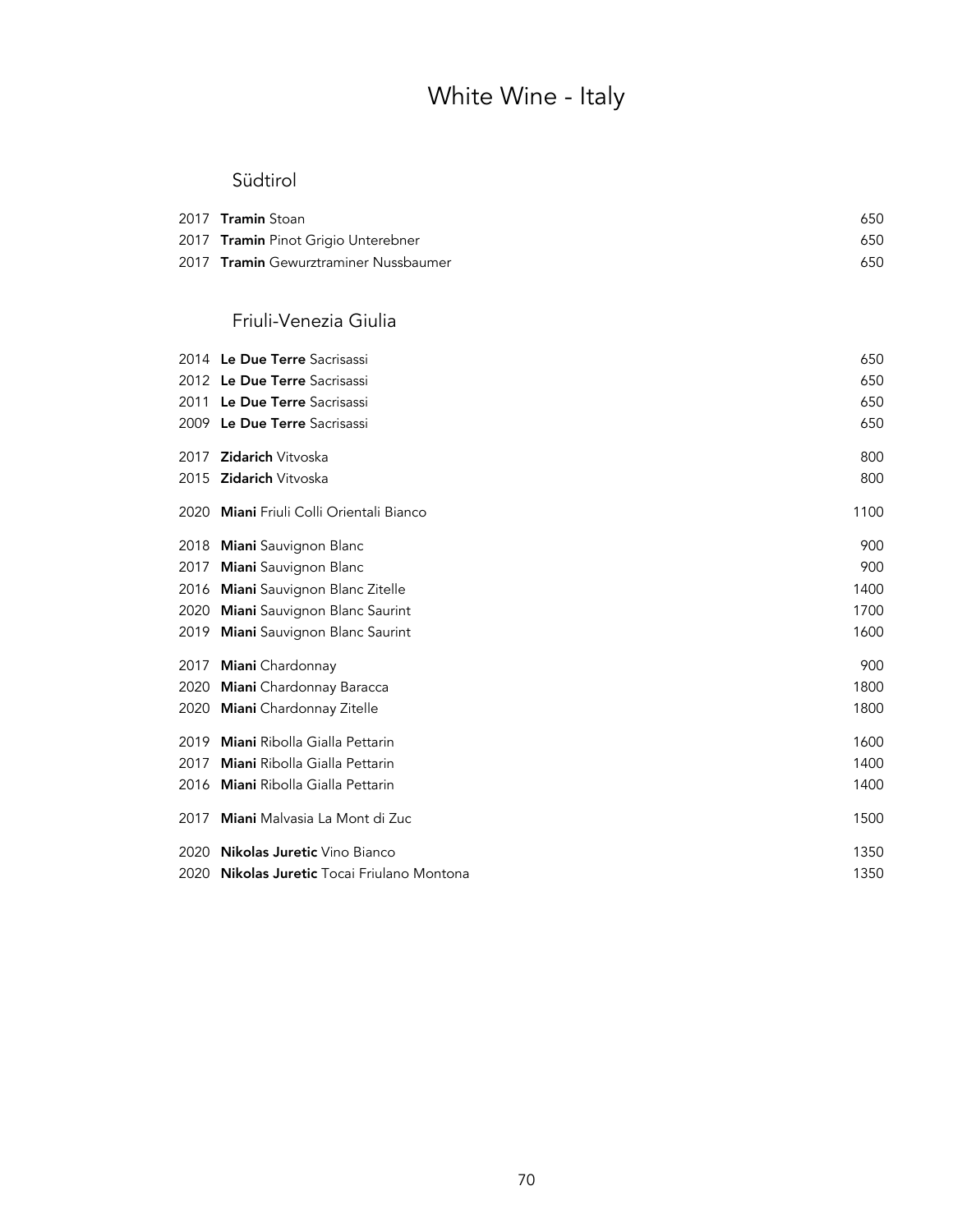# White Wine - Italy

### Piedmont

| 2019 <b>Roagna</b> Solea | 1550 |
|--------------------------|------|
| 2018 <b>Roagna</b> Solea | 1550 |
| 2017 <b>Roagna</b> Solea | 1350 |

## Tuscany

| 2017 Petrolo Boggina B 1500 ml              | 2200 |
|---------------------------------------------|------|
| 2017 Tenuta dell'Ornellaia Ornellaia Bianco | 3750 |
| 2013 Massa Vecchia Ariento                  | 800  |

### Emilia-Romagna

| 2020 La Tosa Malvasia Sorriso del Cielo | 600 |
|-----------------------------------------|-----|
| 2019 La Tosa Malvasia Sorriso del Cielo | 650 |
| 2018 La Tosa Malvasia Sorriso del Cielo | 650 |
| 2017 La Tosa Malvasia Sorriso del Cielo | 650 |
| 2015 La Tosa Malvasia Sorriso del Cielo | 750 |
| 2013 La Tosa Malvasia Sorriso del Cielo | 750 |
| 2010 La Tosa Malvasia Sorriso del Cielo | 750 |
| 2009 La Tosa Malvasia Sorriso del Cielo | 800 |

#### Abruzzo

## Sicily

| 2019 Federico Graziani Mareneve                                    | 1200 |
|--------------------------------------------------------------------|------|
| 2017 <b>Federico Graziani</b> Mareneve                             | 1550 |
| 2016 Frank Cornelissen Munjebel Bianco                             | 850  |
| 2015 Frank Cornelissen Munjebel Bianco                             | 850  |
| 2016 Tenuta delle Terre Nere Vigne Niche Santo Spirito Etna Bianco | 700  |
| 2011 Passopisciaro Guardiola                                       | 800  |
| 2016 Todaro Catarratto Ginestra                                    | 700  |
| 2019 Marco de Bartoli Grappoli del Grillo                          | 700  |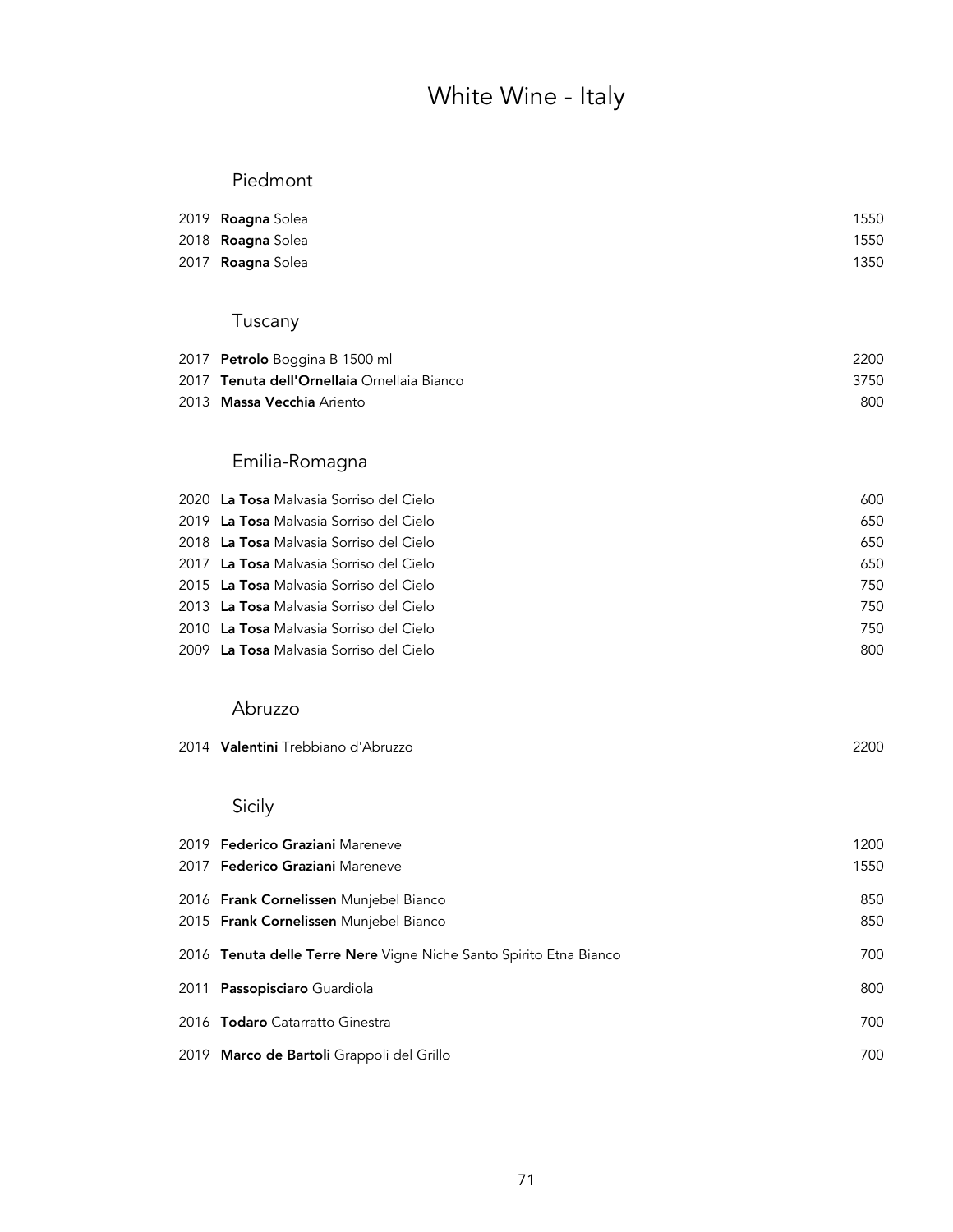## White Wine - Portugal

### Vinho Verde

| 2021 Anselmo Mendes Alvarinho Monção e Melgaço Muros Antigos | 400  |
|--------------------------------------------------------------|------|
| 2018 Anselmo Mendes Alvarinho Monção e Melgaço Muros Antigos | 400  |
|                                                              |      |
| Bairrada                                                     |      |
| 2016 <b>Filipa Pato</b> Nossa Calcario                       | 650  |
| 2016 F <b>ilipa Pato</b> Nossa Calcario 1500 ml              | 1300 |

### White Wine - Greece

### Santorini

| 2018 <b>Hatzidakis</b> Assytriko Cuvée No. 15 | 1100 |
|-----------------------------------------------|------|
| 2018 <b>Hatzidakis</b> Assytriko Nyxteri      | 1100 |

## White Wine - Denmark

## Sjælland

| 2021 Vejrhøj Vingård Solaris Styver | 600 |
|-------------------------------------|-----|
| 2020 Vejrhøj Vingård Solaris Styver | 600 |
| 2019 Vejrhøj Vingård Skilling       | 600 |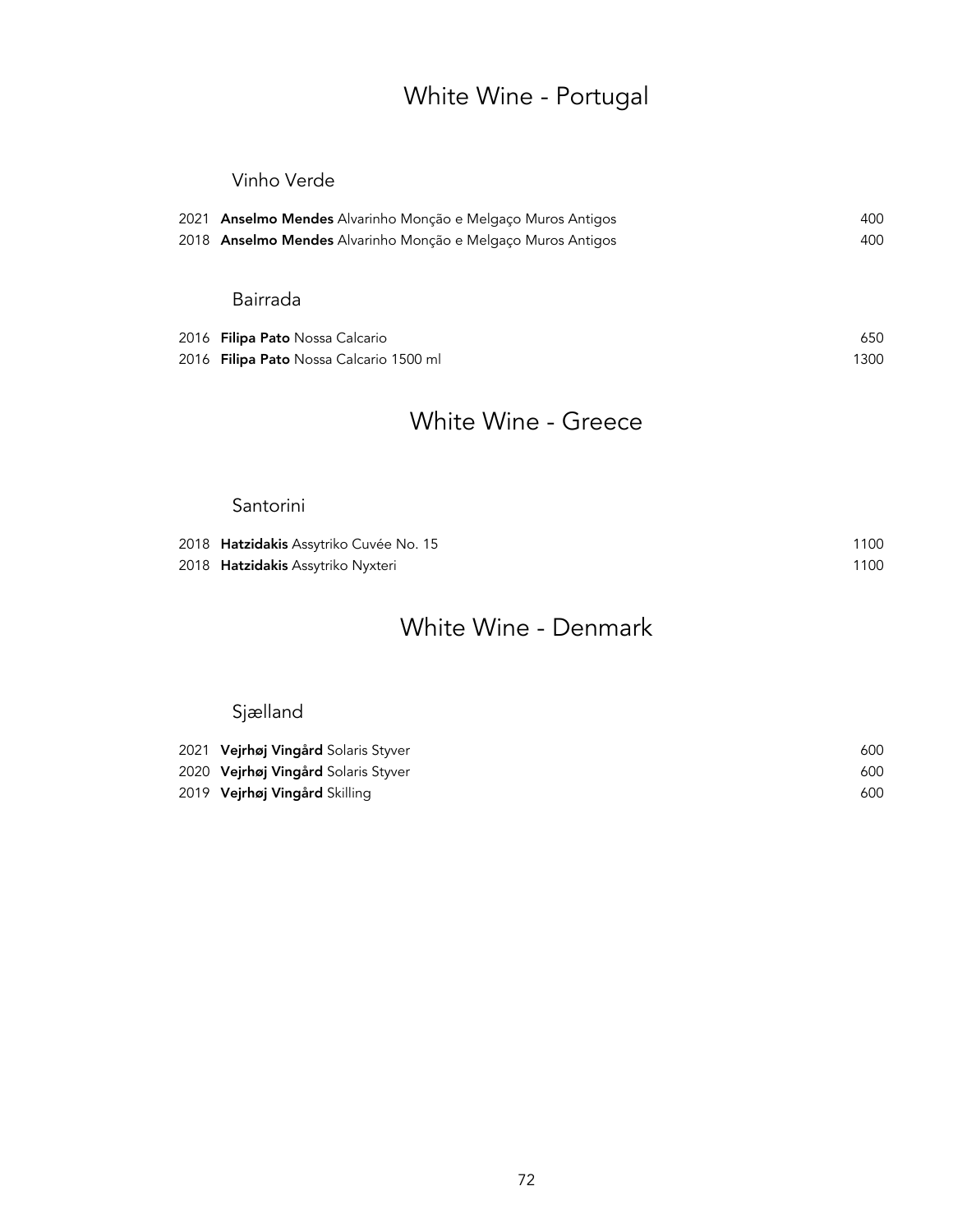### White Wine - Canada

### Niagara Escarpment

| 2013 Pearl Morissette Chardonnay Dix Neuvieme | 720 |
|-----------------------------------------------|-----|
| 2013 Pearl Morissette Chardonnay Métis Blanc  | 700 |
|                                               |     |

Short Hills Bench

2009 Henry of Pelham Riesling Reserve **500** Soulse 1, 1999 Soulse 1, 1999 Soulse 1, 1999 Soulse 1, 1999 Soulse 1

## White Wine - USA - New York

### Finger Lakes

| 2015 <b>Hermann J. Wiemer</b> Dry Riesling        | 850 |
|---------------------------------------------------|-----|
| 2014 Hermann J. Wiemer Dry Riesling               | 850 |
| 2014 <b>Hermann J. Wiemer</b> Dry Riesling 375 ml | 450 |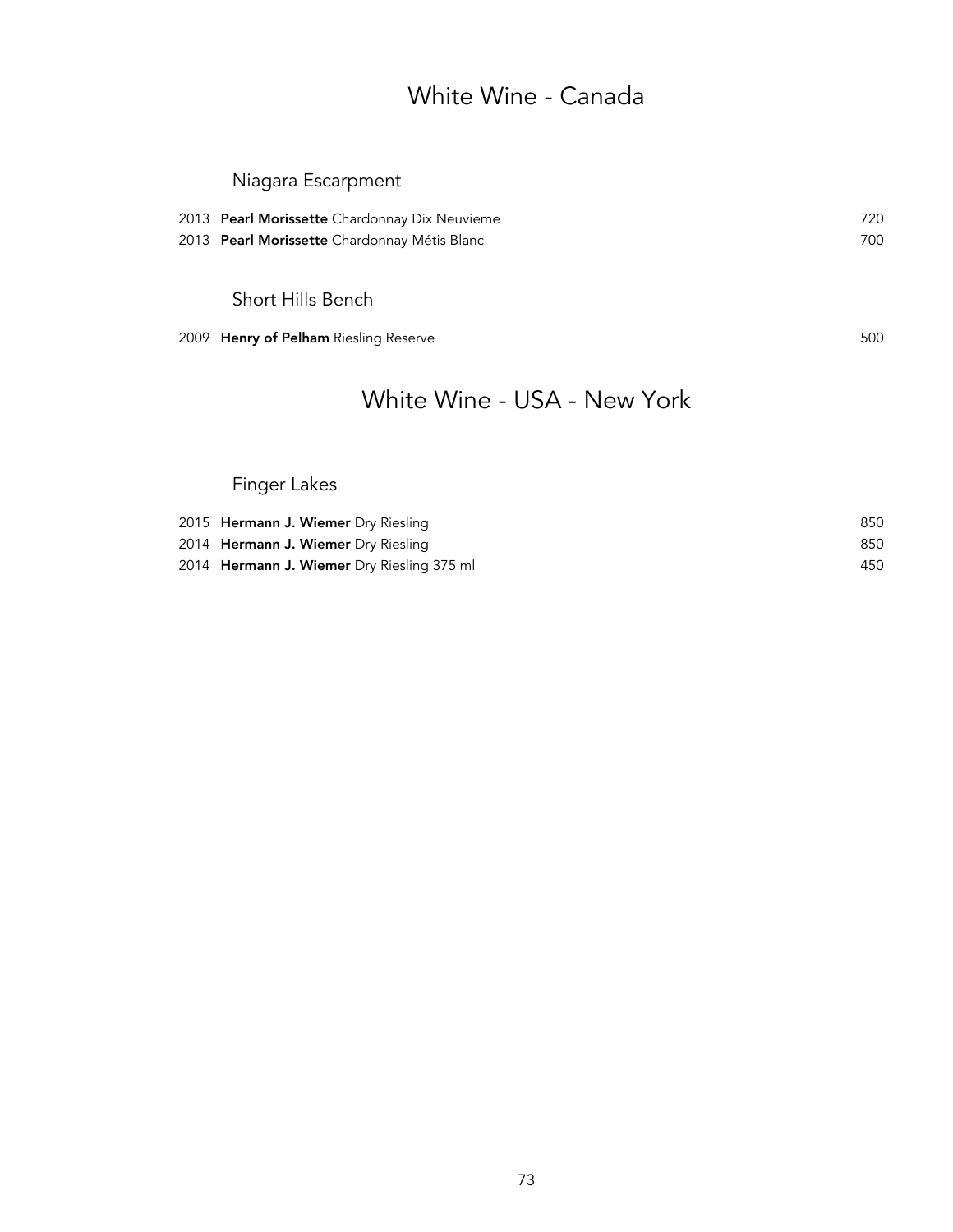## White Wine - USA - Oregon - Willamette Valley

Dundee Hills

|      | 2014 The Eyrie Vineyards Pinot Blanc               | 750  |
|------|----------------------------------------------------|------|
|      | 2014 The Eyrie Vineyards Pinot Gris                | 750  |
|      | 2004 The Eyrie Vineyards Pinot Gris Original Vines | 2900 |
|      | 1993 The Eyrie Vineyards Chardonnay Reserve        | 4800 |
|      | 1987 The Eyrie Vineyards Chardonnay                | 5800 |
|      |                                                    |      |
|      | Yamhill-Carlton                                    |      |
|      | 2014 Domaine Verdant Chardonnay Enchanteuse        | 1400 |
|      | 2015 Domaine Verdant Pinot Blanc Oregon Terroirs   | 900  |
|      |                                                    |      |
|      | Eola-Amity Hills                                   |      |
| 2017 | <b>Coriolis</b> Chardonnay                         | 1600 |
|      |                                                    |      |

## White Wine - USA - California - North Coast

### Anderson Valley

| 2016 Rivers-Marie Chardonnay Bearwallow Vineyard | 1100 |
|--------------------------------------------------|------|
| 2014 Rhys Chardonnay Anderson Valley             | 1100 |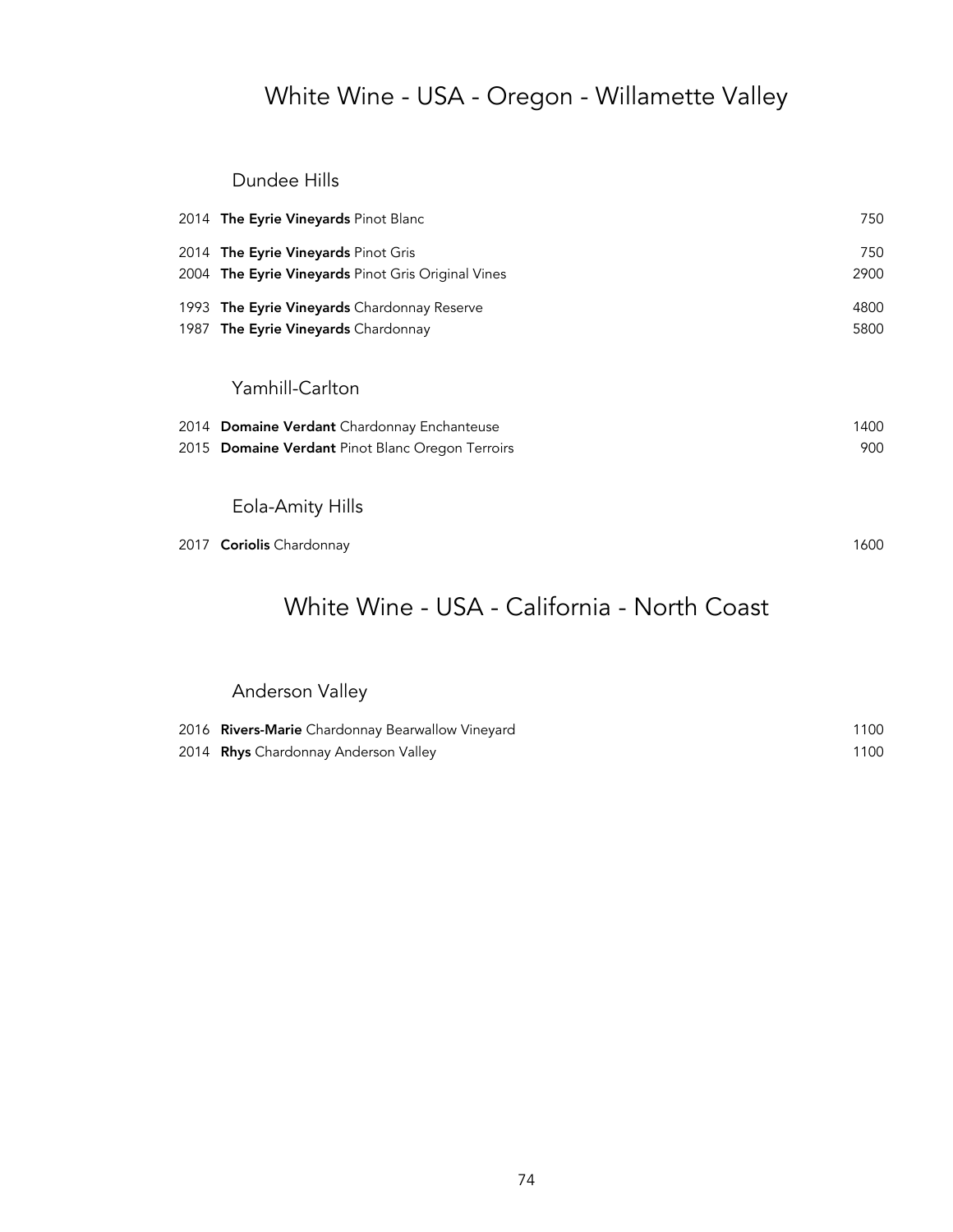#### Sonoma Coast

| 2017 <b>Aubert</b> Chardonnay                            | 1900 |
|----------------------------------------------------------|------|
| 2020 Aubert Chardonnay Park Avenue                       | 3200 |
| 2020 Aubert Chardonnay UV-SL                             | 2800 |
| 2019 Aubert Chardonnay UV-SL                             | 2600 |
| 2020 Aubert Chardonnay CIX                               | 3200 |
| 2019 Aubert Chardonnay CIX                               | 3000 |
| 2018 Aubert Chardonnay CIX                               | 3000 |
| 2020 Aubert Chardonnay Powder House                      | 3200 |
| 2019 Aubert Chardonnay Powder House                      | 3000 |
| 2018 Aubert Chardonnay Powder House                      | 3000 |
| 2020 Aubert Chardonnay Lauren Vineyard                   | 3800 |
| 2019 Aubert Chardonnay Lauren Vineyard                   | 3500 |
| 2018 Aubert Chardonnay Lauren Vineyard                   | 3500 |
| 2016 Aubert Chardonnay Lauren Vineyard                   | 3500 |
| 2014 Aubert Chardonnay Ritchie Vineyard                  | 2600 |
| 2013 Aubert Chardonnay Ritchie Vineyard                  | 2600 |
| 2014 Ceritas Chardonnay Charles Heintz Vineyard          | 1500 |
| 2019 Littorai Chardonnay Charles Heintz Vineyard         | 2200 |
| 2019 Littorai Chardonnay Charles Heintz Vineyard 1500 ml | 4500 |
| 2017 Littorai Chardonnay Charles Heintz Vineyard         | 1900 |
| 2017 Littorai Chardonnay Charles Heintz Vineyard 1500 ml | 4500 |
| 2016 Littorai Chardonnay Charles Heintz Vineyard         | 1900 |
| 2015 Littorai Chardonnay Charles Heintz Vineyard         | 1900 |
| 2019 Littorai Chardonnay B.A. Theriot Vineyard           | 2200 |
| 2019 Littorai Chardonnay B.A. Theriot Vineyard 1500 ml   | 4500 |
| 2018 Littorai Chardonnay B.A. Theriot Vineyard           | 2200 |
| 2017 Littorai Chardonnay B.A. Theriot Vineyard           | 2200 |
| 2017 Littorai Chardonnay B.A. Theriot Vineyard 1500 ml   | 4500 |
| 2016 Littorai Chardonnay B.A. Theriot Vineyard           | 2000 |
| 2015 Littorai Chardonnay B.A. Theriot Vineyard           | 2000 |
| 2012 Littorai Chardonnay B.A. Theriot Vineyard           | 2800 |
| 2016 Littorai Chenin Blanc The Haven Vineyard            | 1900 |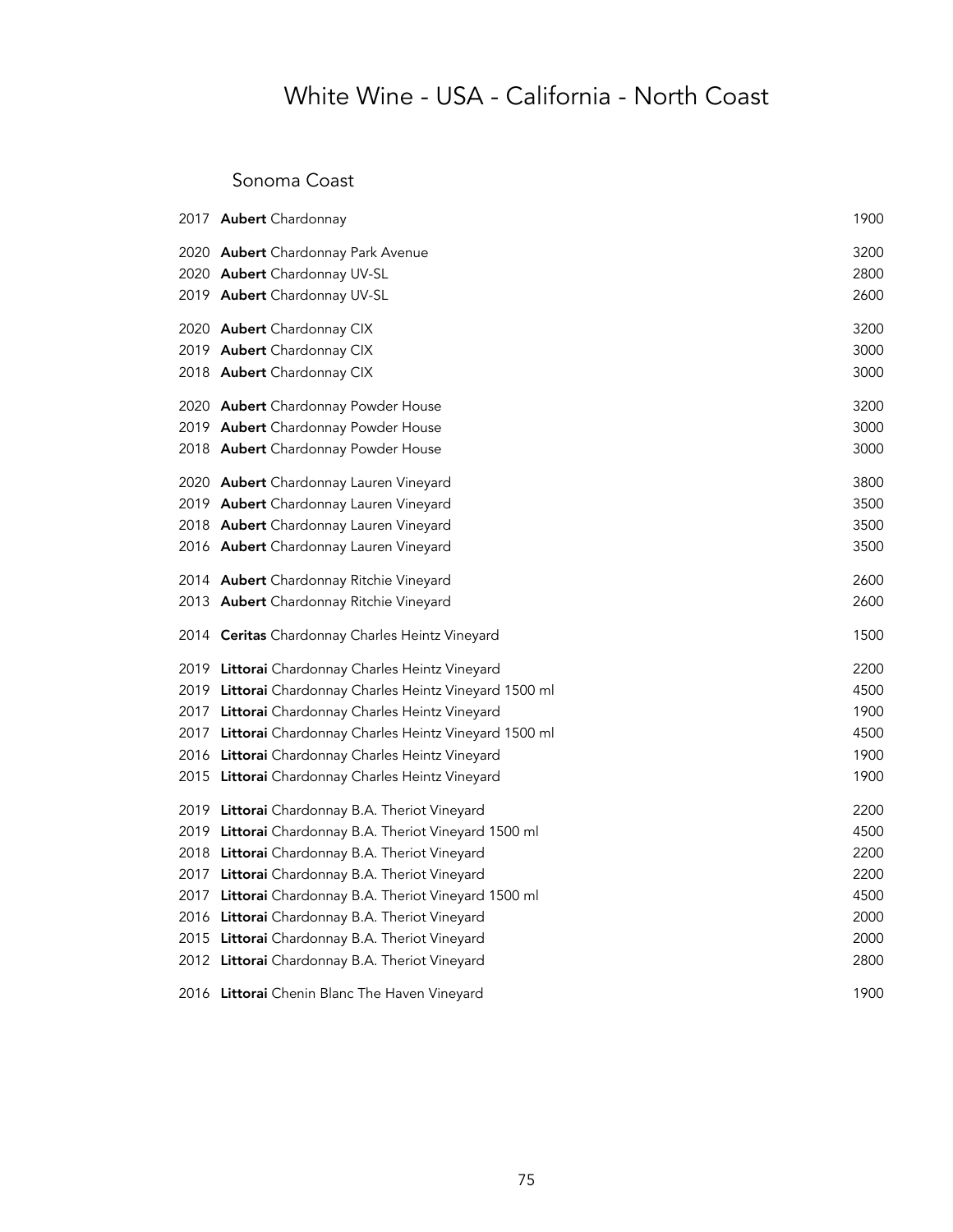#### Sonoma Coast

|      | 2019 Kistler Chardonnay Les Noisetiers           | 1500 |
|------|--------------------------------------------------|------|
|      | 2018 Kistler Chardonnay Les Noisetiers           | 1500 |
|      | 2017 Kistler Chardonnay Les Noisetiers           | 1500 |
|      | 2014 Kistler Chardonnay Durell Vineyard          | 2500 |
|      | 2005 Kistler Chardonnay Durell Vineyard          | 2200 |
|      | 2004 Kistler Chardonnay Durell Vineyard          | 2200 |
|      | 2015 Joseph Phelps Chardonnay Pastorale Vineyard | 1900 |
| 2014 | Joseph Phelps Chardonnay Pastorale Vineyard      | 1900 |
|      | 2013 Joseph Phelps Chardonnay Pastorale Vineyard | 1900 |
|      | 2010 Marcassin Estate Chardonnay                 | 6900 |
|      | 2006 Marcassin Estate Chardonnay                 | 6700 |
|      | 2016 Hirsch Estate Chardonnay                    | 1600 |
|      | 2012 Hirsch Estate Chardonnay                    | 1400 |
|      | 2012 Rivers-Marie Chardonnay Theriot Vineyard    | 1000 |
|      | <b>Russian River</b>                             |      |
|      | 2016 Merry Edwards Sauvignon Blanc               | 1100 |
|      | 2004 Kistler Chardonnay Vine Hill Vineyard       | 2000 |
|      | 1999 Kistler Chardonnay Vine Hill Vineyard       | 2000 |
|      | 2004 Kistler Chardonnay Dutton Ranch             | 2050 |
|      | 2003 Kistler Chardonnay Dutton Ranch             | 2050 |
|      | 2002 Kistler Chardonnay Dutton Ranch             | 2050 |
| 2001 | Kistler Chardonnay Dutton Ranch                  | 2050 |
| 2017 | Kistler Chardonnay Laguna Ridge Vineyard 1500 ml | 5800 |
| 2017 | Kistler Chardonnay Trenton Roadhouse Vineyard    | 3200 |
|      | 2019 Aubert Chardonnay Eastside Vineyard         | 2600 |
|      | 2018 Paul Hobbs Chardonnay                       | 1350 |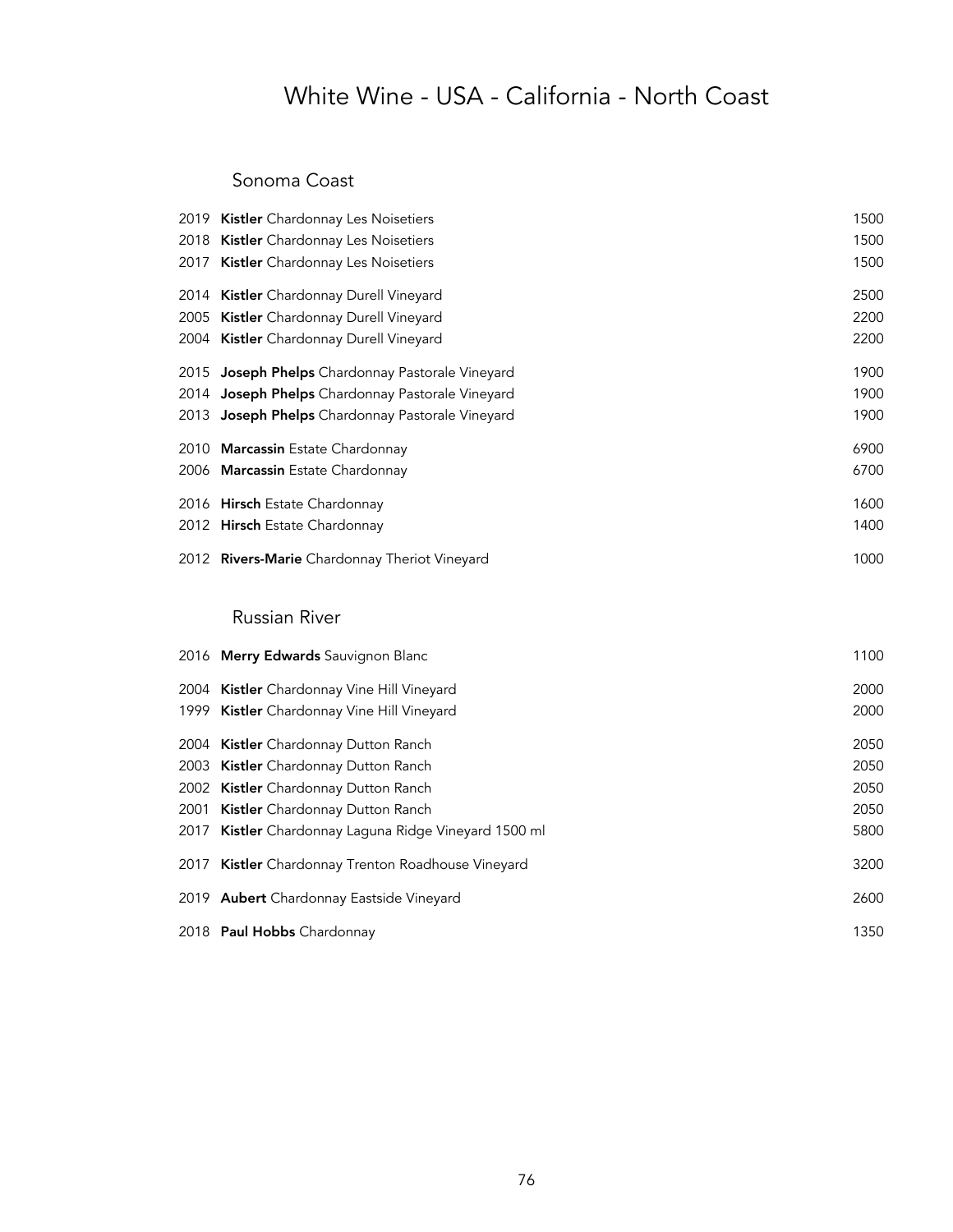### Sonoma Valley

| 2013 Kistler Chardonnay Kistler Vineyard | 2800 |
|------------------------------------------|------|
| 2003 Kistler Chardonnay Kistler Vineyard | 2100 |

#### Sonoma Mountain

| 2018 Kistler Chardonnay                                   | 1600 |
|-----------------------------------------------------------|------|
| 2014 Kistler Chardonnay McCrea Vineyard                   | 2200 |
| 2005 Kistler Chardonnay McCrea Vineyard                   | 2250 |
| 2004 Kistler Chardonnay McCrea Vineyard                   | 2100 |
| 2003 Kistler Chardonnay McCrea Vineyard                   | 2050 |
| 2001 Kistler Chardonnay McCrea Vineyard                   | 2000 |
| 2013 Paul Hobbs Chardonnay Richard Dinner Cuvée Augustina | 2700 |

#### Carneros

|      | 2020 Aubert Chardonnay Larry Hyde & Sons Vineyard   | 2800 |
|------|-----------------------------------------------------|------|
|      | 2019 Aubert Chardonnay Larry Hyde & Sons Vineyard   | 2600 |
|      | 2018 Aubert Chardonnay Larry Hyde & Sons Vineyard   | 2600 |
|      | 2017 Aubert Chardonnay Larry Hyde & Sons Vineyard   | 2600 |
|      | 2016 Aubert Chardonnay Larry Hyde & Sons Vineyard   | 2600 |
|      | 2015 Aubert Chardonnay Larry Hyde & Sons Vineyard   | 2600 |
|      | 2014 Aubert Chardonnay Larry Hyde & Sons Vineyard   | 2600 |
|      | 2013 Aubert Chardonnay Larry Hyde & Sons Vineyard   | 2600 |
|      | 2015 Shafer Vineyards Chardonnay Red Shoulder Ranch | 1250 |
|      | 2015 Hudson Vineyards Chardonnay Hudson Vineyard    | 1250 |
| 2001 | <b>Kistler</b> Chardonnay Hudson Vineyard           | 2000 |
|      | 2017 Kistler Chardonnay Hyde Vineyard               | 4000 |
|      | 2000 Kistler Chardonnay Hyde Vineyard               | 2100 |
|      | 1999 Kistler Chardonnay Hyde Vineyard               | 2100 |
|      |                                                     |      |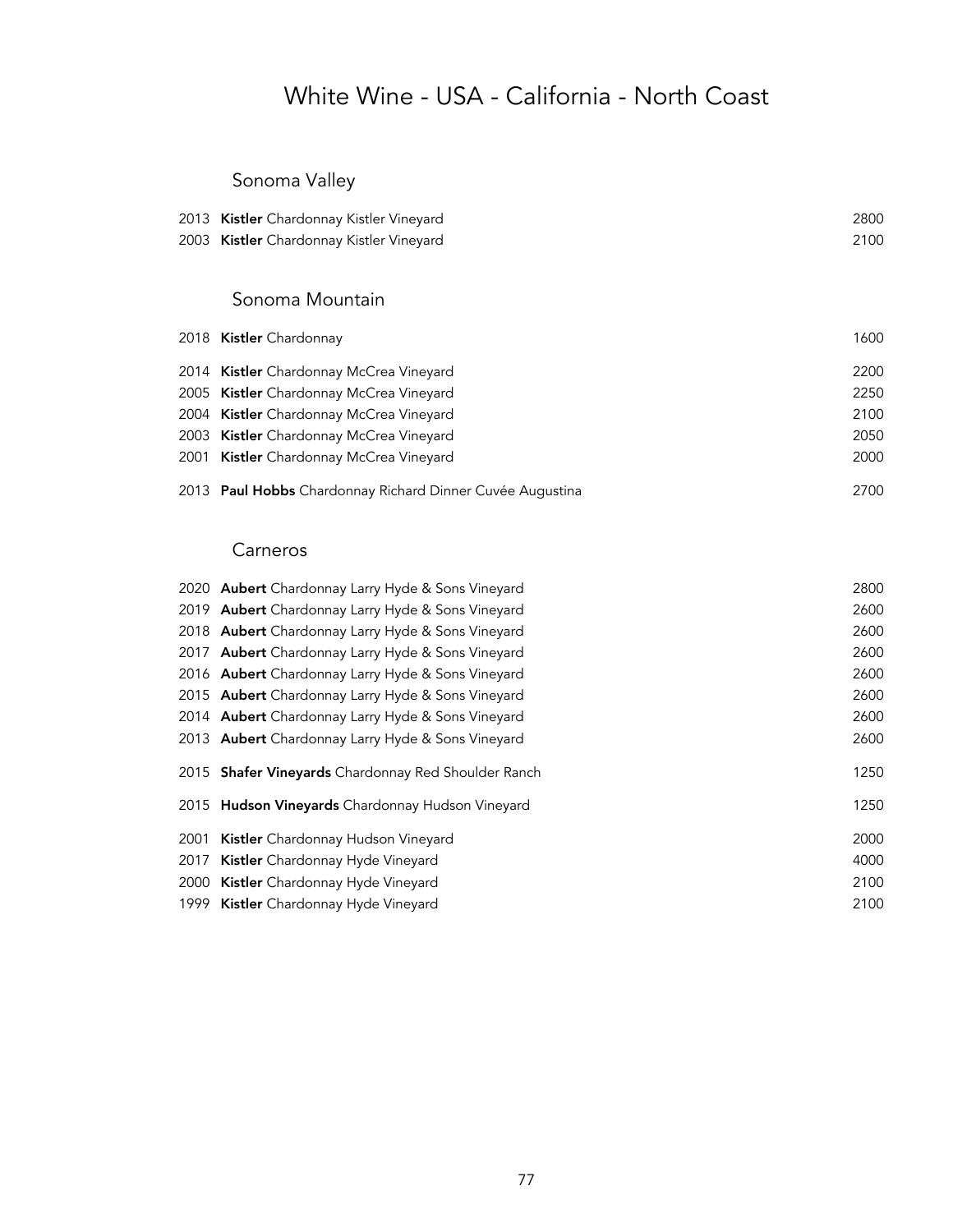Napa Valley

| 2018 Matthiasson Chardonnay Linda Vista Vineyard  | 1000 |
|---------------------------------------------------|------|
| 2014 Matthiasson Ribolla Gialla                   | 1150 |
| 2013 <b>Matthiasson</b> Ribolla Gialla            | 1150 |
| 2016 <b>Arnot-Roberts</b> Chardonnay Watson Ranch | 1150 |
| 2015 Arnot-Roberts Chardonnay Watson Ranch        | 1150 |
| 2015 <b>Kongsgaard</b> Chardonnay The Judge       | 8000 |
| 2014 <b>Kongsgaard</b> Chardonnay The Judge       | 8000 |
| 2013 Kongsgaard Chardonnay The Judge              | 8000 |
| 2009 Stony Hill Chardonnay                        | 840  |

### Oakville

| 2018 Screaming Eagle Sauvignon Blanc | 43000 |
|--------------------------------------|-------|
| 2017 Screaming Eagle Sauvignon Blanc | 43000 |
| 2016 Screaming Eagle Sauvignon Blanc | 43000 |
| 2015 Screaming Eagle Sauvignon Blanc | 40000 |
| 2013 Screaming Eagle Sauvignon Blanc | 51000 |
| 2012 Screaming Eagle Sauvignon Blanc | 46000 |
| 2011 Screaming Eagle Sauvignon Blanc | 43000 |
|                                      |       |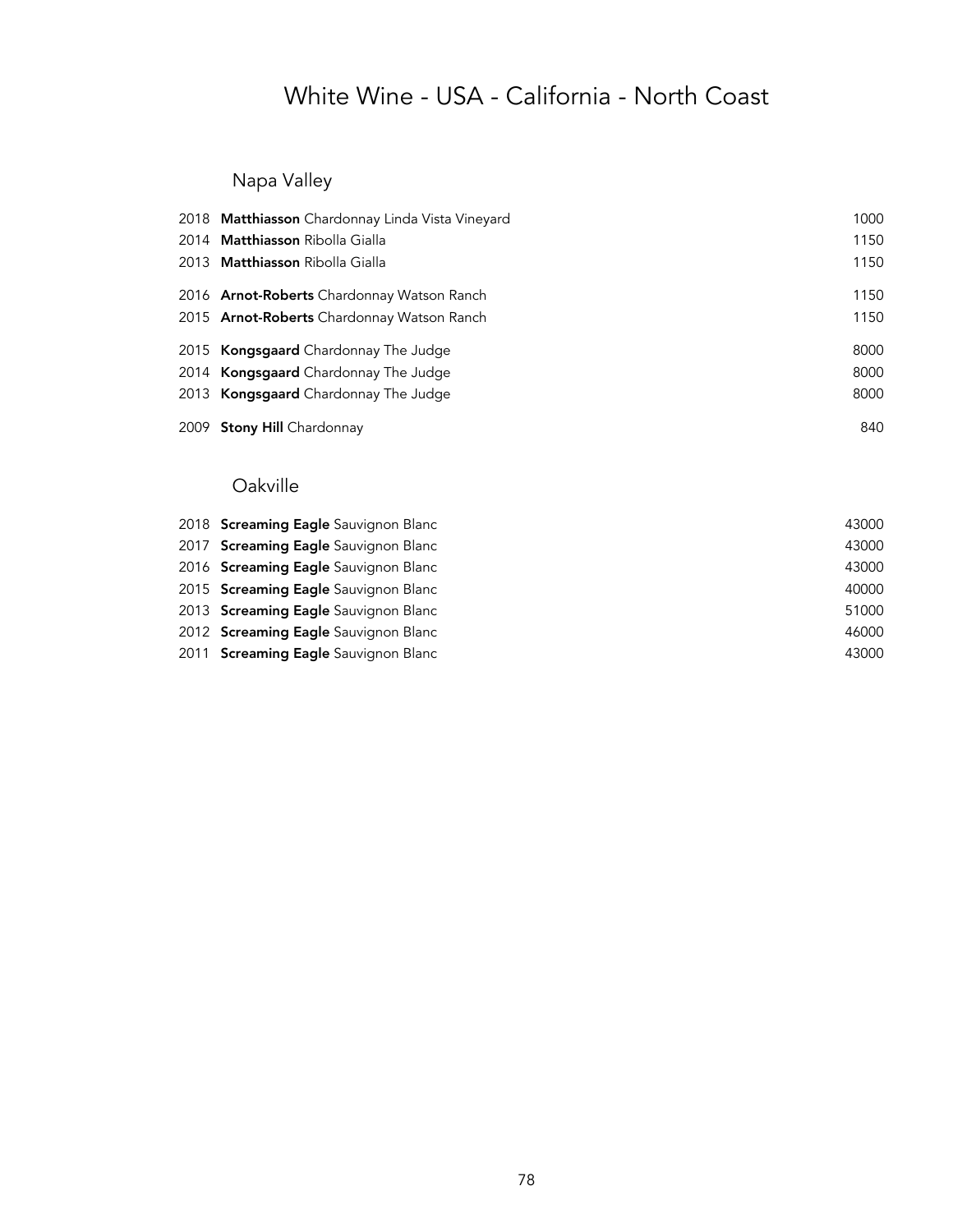### Calistoga

| 2019 Eisele Vineyard Sauvignon Blanc | 2300 |
|--------------------------------------|------|
| 2018 Eisele Vineyard Sauvignon Blanc | 2300 |
| 2016 Eisele Vineyard Sauvignon Blanc | 2300 |
| 2014 Eisele Vineyard Sauvignon Blanc | 2300 |
| 2013 Eisele Vineyard Sauvignon Blanc | 2000 |

#### Mount Veeder

|      | 2016 Mayacamas Chardonnay              | 1200 |
|------|----------------------------------------|------|
|      | 2015 Mayacamas Chardonnay              | 1200 |
|      | 2014 Mayacamas Chardonnay              | 1200 |
|      | 2013 Mayacamas Chardonnay The Terraces | 1900 |
| 1999 | Mayacamas Chardonnay 1500 ml           | 7500 |
| 1997 | Mayacamas Chardonnay 1500 ml           | 8000 |
|      | 2017 Pott Wines Viognier 20M3          | 1300 |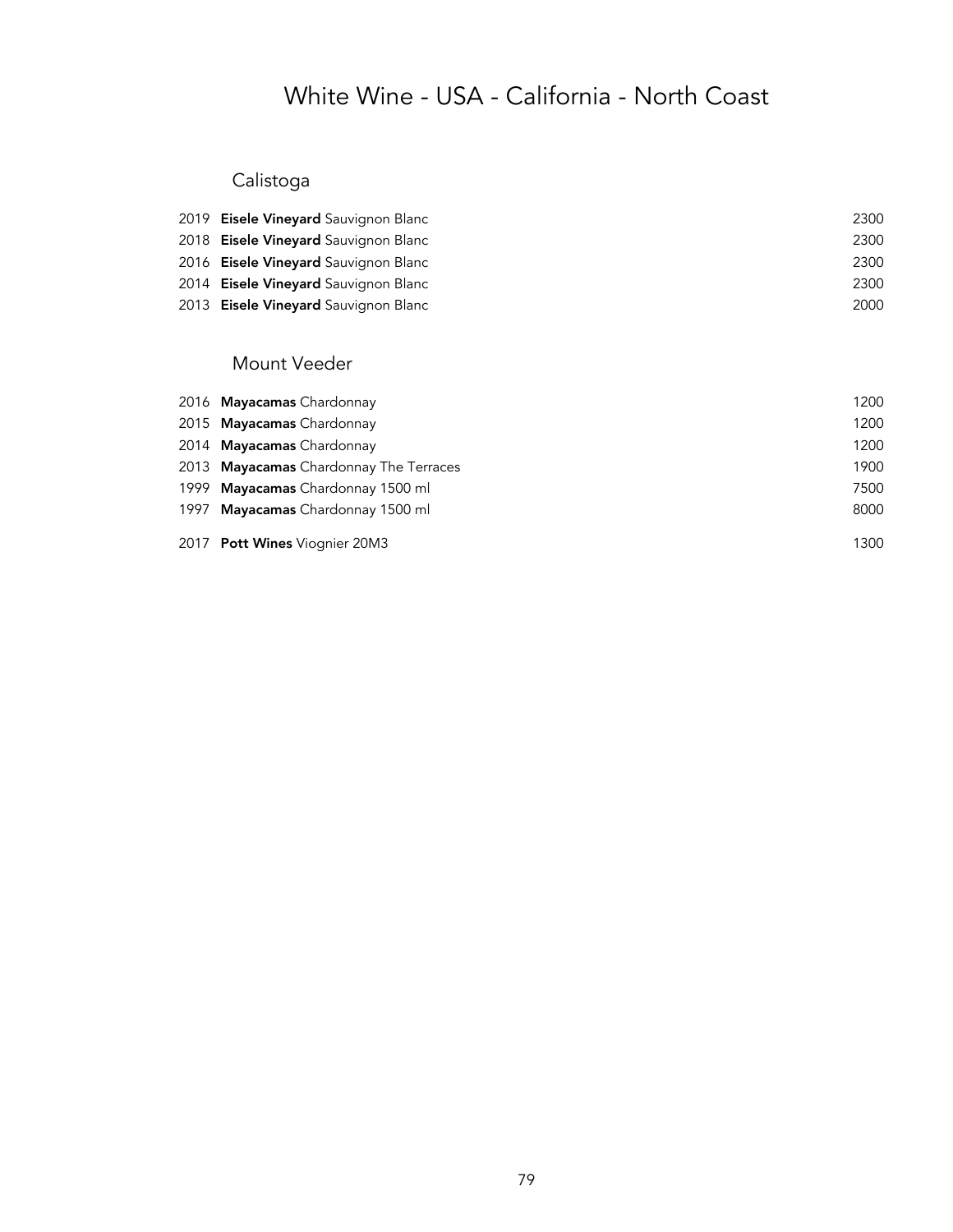## White Wine - USA - California - Central Coast

#### Santa Cruz Mountains

| 2016 Arnot-Roberts Chardonnay Trout Gulch         | 1100 |
|---------------------------------------------------|------|
| 2015 Arnot-Roberts Chardonnay Trout Gulch         | 1100 |
| 2016 Ceritas Chardonnay Peter Martin Ray Vineyard | 1650 |
| 2015 Ceritas Chardonnay Peter Martin Ray Vineyard | 1650 |
| 2014 Ceritas Chardonnay Peter Martin Ray Vineyard | 1500 |
| 2013 Ceritas Chardonnay Peter Martin Ray Vineyard | 1700 |
| 2016 Ceritas Chardonnay Trout Gulch               | 1500 |
| 2015 Ceritas Chardonnay Trout Gulch               | 1500 |
| 2013 Ceritas Chardonnay Pinnacle Vineyard         | 1700 |
| 2017 Mount Eden Chardonnay                        | 1800 |
| 2013 Mount Eden Chardonnay                        | 1900 |
| 2010 Mount Eden Chardonnay                        | 1600 |

#### Santa Barbara

| 2016 Whitcraft Winery Chardonnay Pence Ranch               | 1300 |
|------------------------------------------------------------|------|
| 2013 Sandhi Chardonnay Sanford & Benedict Vineyard         | 2000 |
| 2012 <b>Jonata</b> Flor de Jonata                          | 1000 |
| 2019 Racines Chardonnay Sanford & Benedict Vineyard        | 2300 |
| 2018 <b>Racines</b> Chardonnay Sanford & Benedict Vineyard | 2200 |
| 2017 Racines Chardonnay Sanford & Benedict Vineyard        | 2000 |
| 2018 Racines Chardonnay Bentrock Vineyard                  | 2150 |
| 2017 Racines Chardonnay Bentrock Vineyard                  | 2000 |
| 2019 Racines Chardonnay Wenzlau Vineyard                   | 2050 |
| 2018 Racines Chardonnay Wenzlau Vineyard                   | 1900 |

#### Central Coast

| 2012 <b>Sine Qua Non</b> In The Abstract | 4450 |
|------------------------------------------|------|
| 2012 Alban Estate Viognier               | 1000 |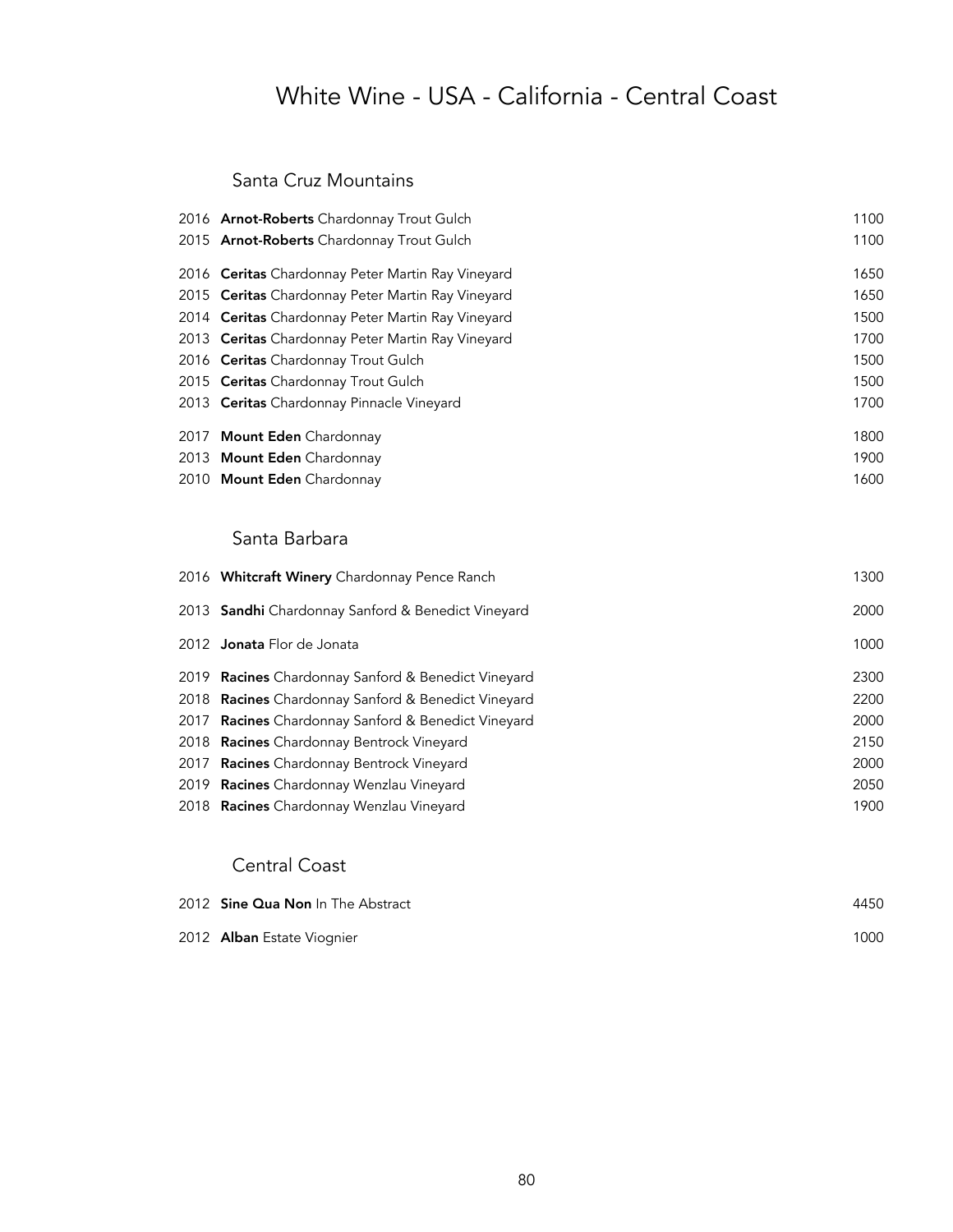## White Wine - New Zealand

#### Auckland

|      | 2006 Kumeu River Chardonnay Hunting Hill Vineyard          | 1100 |
|------|------------------------------------------------------------|------|
|      | 2020 Kumeu River Chardonnay Mate's Vineyard                | 1600 |
|      | 2017 Kumeu River Chardonnay Mate's Vineyard                | 1450 |
|      | Martinborough                                              |      |
| 2011 | Dry River Riesling                                         | 850  |
|      | Marlborough                                                |      |
|      | 2015 Seresin Sauvignon Blanc Marama                        | 750  |
|      | 2018 Greywacke Wild Sauvignon Blanc                        | 500  |
|      | 2015 Dog Point Vineyard Sauvignon Blanc Section 94 1500 ml | 1500 |
|      | 2015 Dog Point Vineyard Chardonnay                         | 750  |
|      |                                                            |      |
|      | North Canterbury                                           |      |
|      | $201\ell$ Dall Uill Chardenasu                             | ∩∩רר |

| 1850 |
|------|
| 1850 |
| 1850 |
|      |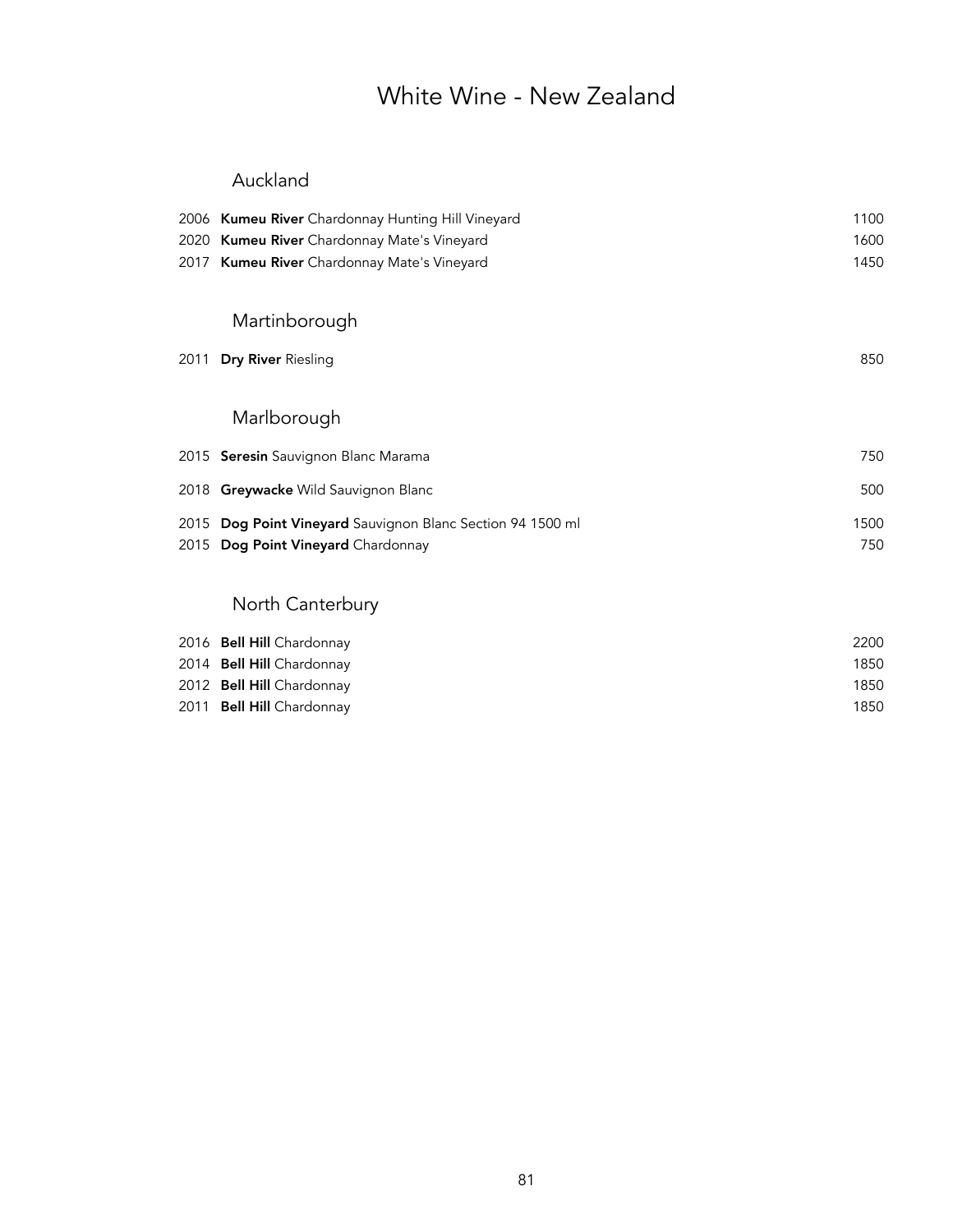## White Wine - Australia & South America

### Eden Valley

| 2015 Henschke Riesling Julius               | 1100 |
|---------------------------------------------|------|
| 2013 Henschke Chardonnay Lenswood Croft     | 1100 |
|                                             |      |
| Yarra Valley                                |      |
| 2014 Yarra Yering Semillon Dry White No. 1  | 750  |
| 2018 Yarra Yering Chardonnay                | 1450 |
| 2014 Yarra Yering Chardonnay                | 1350 |
| 2013 Yarra Yering Chardonnay                | 1350 |
|                                             |      |
| Geelong                                     |      |
| 2017 By Farr Chardonnay By Farr             | 1250 |
| 2016 By Farr Chardonnay Three Oaks Vineyard | 1250 |
| 2017 By Farr Chardonnay Côte Vineyard       | 1950 |
| 2016 By Farr Chardonnay Côte Vineyard       | 1950 |
| 2021 Ochota Barrels Chardonnay "Stint"      | 1000 |

## White Wine - South America

Maule - Chile

| 2020 Garage Wine Co. Semillon Isidore Vineyard                 | 1100 |
|----------------------------------------------------------------|------|
|                                                                |      |
| Patagonia - Argentina                                          |      |
| 2020 <b>Bodega Chacra</b> Chardonnay by J-M Roulot & P. Incisa | 1700 |
| 2019 <b>Bodega Chacra</b> Chardonnay by J-M Roulot & P. Incisa | 1700 |
| 2018 <b>Bodega Chacra</b> Chardonnay by J-M Roulot & P. Incisa | 1700 |
|                                                                |      |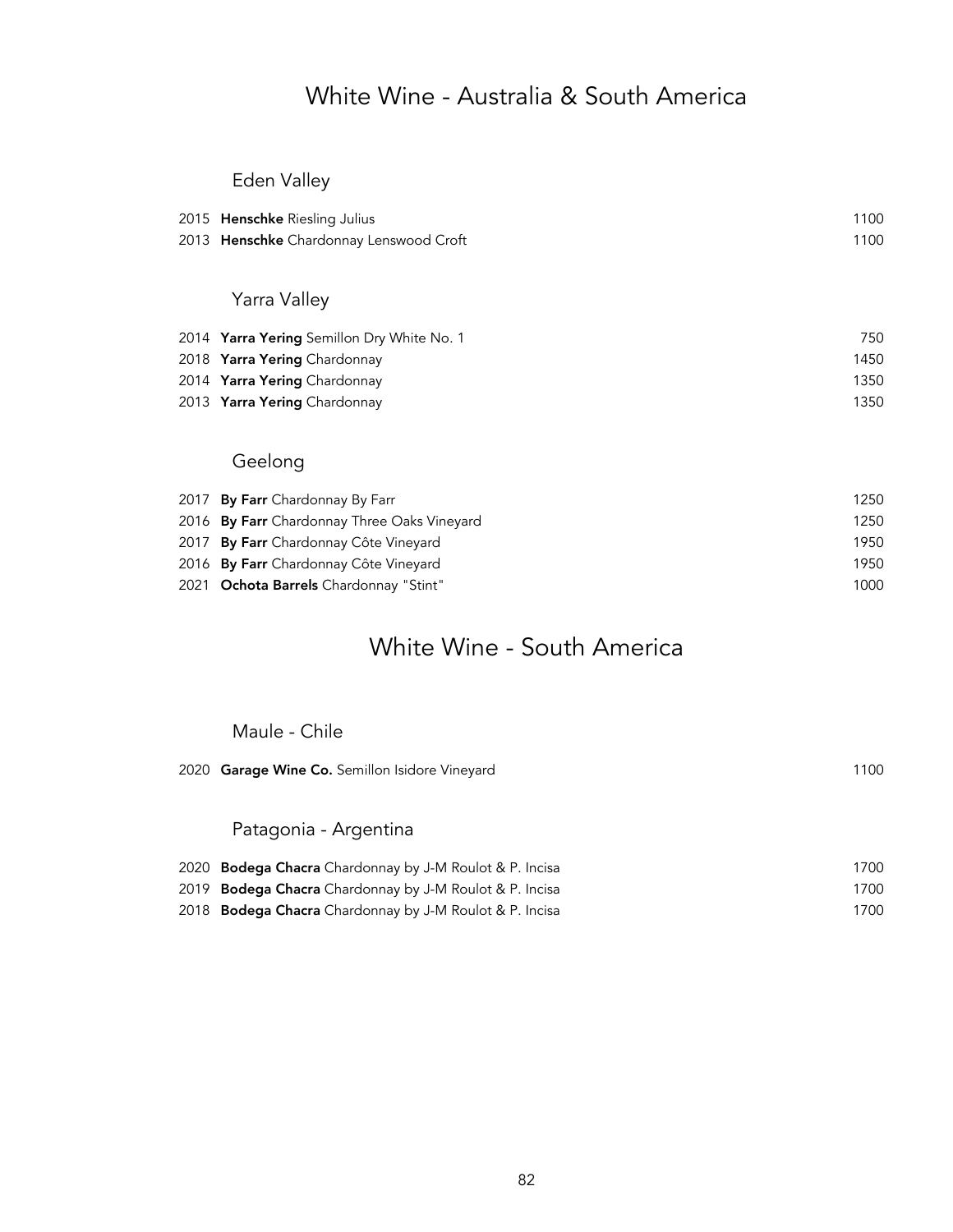## White Wine - South Africa

#### Swartland

|      | 2019 Sadie Family Wines Kokerboom                | 1250 |
|------|--------------------------------------------------|------|
|      | 2018 Sadie Family Wines Kokerboom                | 1250 |
|      | 2016 Sadie Family Wines Kokerboom                | 1050 |
|      | 2019 Sadie Family Wines Palladius                | 2000 |
|      | 2018 Sadie Family Wines Palladius                | 1850 |
| 2017 | Sadie Family Wines Palladius                     | 1750 |
| 2017 | Sadie Family Wines Palladius 1500 ml             | 3700 |
|      | 2016 Sadie Family Wines Palladius                | 1700 |
|      | 2016 Sadie Family Wines Palladius 1500 ml        | 3500 |
|      | 2016 Sadie Family Wines Palladius 3000 ml        | 6400 |
|      | 2015 Sadie Family Wines Palladius                | 1700 |
|      | 2014 Sadie Family Wines Palladius                | 1700 |
|      | 2020 Sadie Family Wines Chenin Blanc Mev Kirsten | 2400 |
|      | 2016 Sadie Family Wines Chenin Blanc Mev Kirsten | 2400 |
|      | 2020 Sadie Family Wines Semillon T. Voetpad      | 1300 |
| 2018 | Sadie Family Wines Semillon T. Voetpad           | 1250 |
|      | 2016 Sadie Family Wines Semillon T. Voetpad      | 1050 |
|      | 2019 Sadie Family Wines Skerpioen                | 1050 |
|      | Citrusdal Mountain                               |      |
| 2020 | Sadie Family Wines Chenin Blanc Skurfberg        | 1300 |
|      | Malker Ray                                       |      |

#### Walker Bay

| 2020 Hamilton Russell Chardonnay | 1200 |
|----------------------------------|------|
|                                  |      |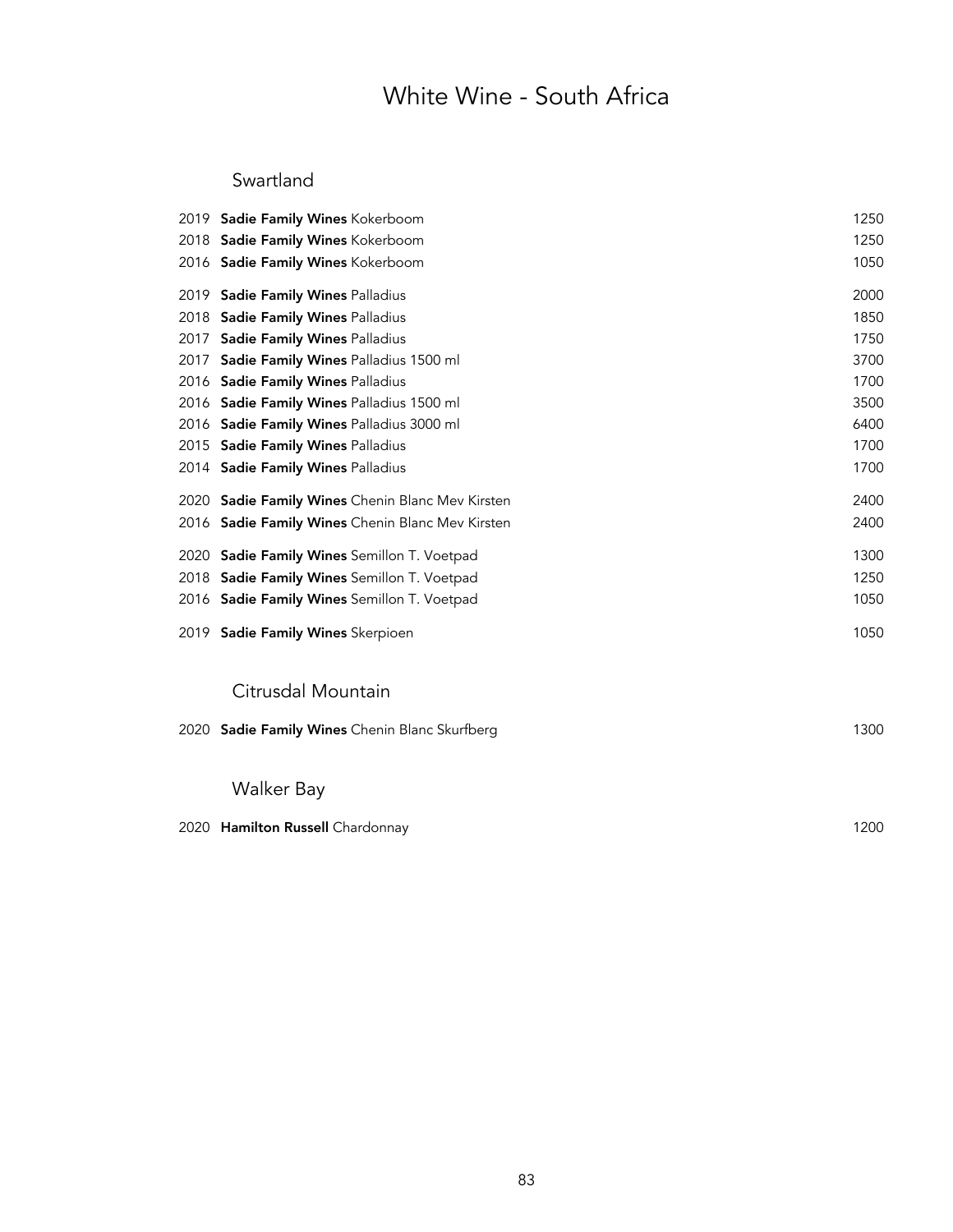## Orange Wine - France

Saint-Joseph

2015 Domaine des Miquettes Madloba 800 and 1992 and 1993 and 1993 and 1993 and 1993 and 1993 and 1993 and 1993 and 1993 and 1993 and 1993 and 1993 and 1993 and 1993 and 1993 and 1993 and 1993 and 1993 and 1993 and 1993 and

## Orange Wine - Germany

#### Mosel

2017 Susanne Conrad Riesling Schalentier 1350

## Orange Wine - Austria

#### **Steiermark**

| 2012 Werlitsch Amphorwein                               | 1000 |
|---------------------------------------------------------|------|
| 2019 Werlitsch Gluck                                    | 900  |
| 2018 Weingut Maria & Sepp Muster Erde                   | 1200 |
| 2017 Weingut Maria & Sepp Muster Sauvignon Blanc Grafin | 1000 |
| 2017 Andreas Tscheppe Hirschkafer                       | 1300 |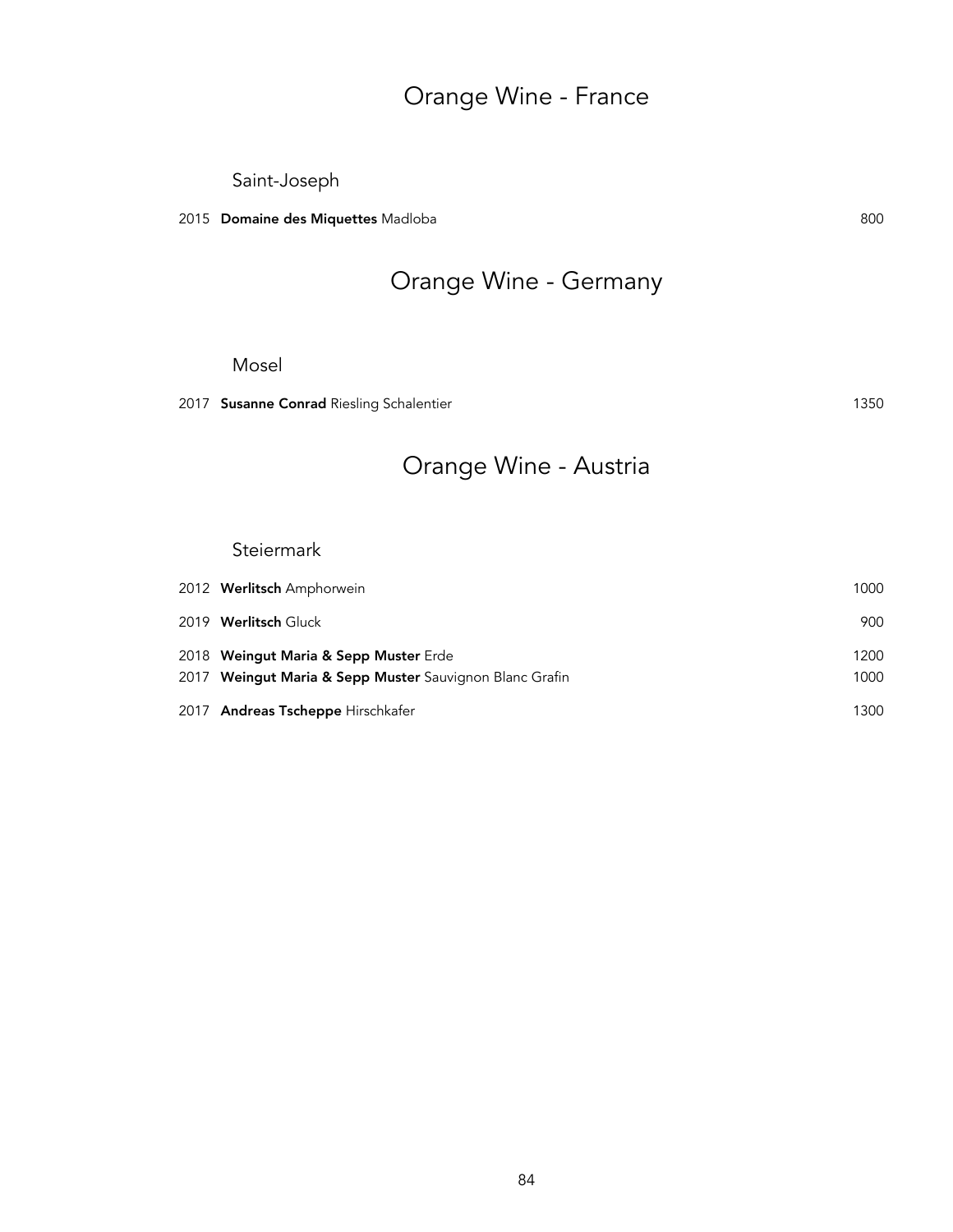## Orange Wine - Italy

#### Friuli-Venezia Giulia

| 2012 Dario Princic Trebez Selezione      | 1100 |
|------------------------------------------|------|
| 2013 Dario Princic Trebez                | 850  |
| 2011 Dario Princic Trebez                | 850  |
| 2010 Dario Princic Trebez                | 850  |
| 2009 Dario Princic Trebez                | 900  |
| 2008 Dario Princic Favola                | 1600 |
| 2014 Bressan Carat                       | 700  |
| 2015 <b>Bressan</b> Pinot Grigio         | 700  |
| 2017 <b>Zidarich</b> Vitovska Kamen      | 1100 |
| 2009 <b>Zidarich</b> Vitvoska Collezione | 2000 |

#### Emilia-Romagna

|  | 2017 Denavolo Dinavolino | 500 |
|--|--------------------------|-----|
|--|--------------------------|-----|

#### Umbria

| 2015 Paolo Bea Santa Chiara    | 900  |
|--------------------------------|------|
| 2010 Paolo Bea Santa Chiara    | 900  |
| 2012 <b>Paolo Bea</b> Arboreus | 1200 |
| 2011 <b>Paolo Bea</b> Arboreus | 1100 |

## Orange Wine - Slovenia

#### Primorska

| 2004 Cotar Malvazjia       |      |
|----------------------------|------|
| Goriška Brda               |      |
| 2006 Klinec Rebula Ortodox | 2000 |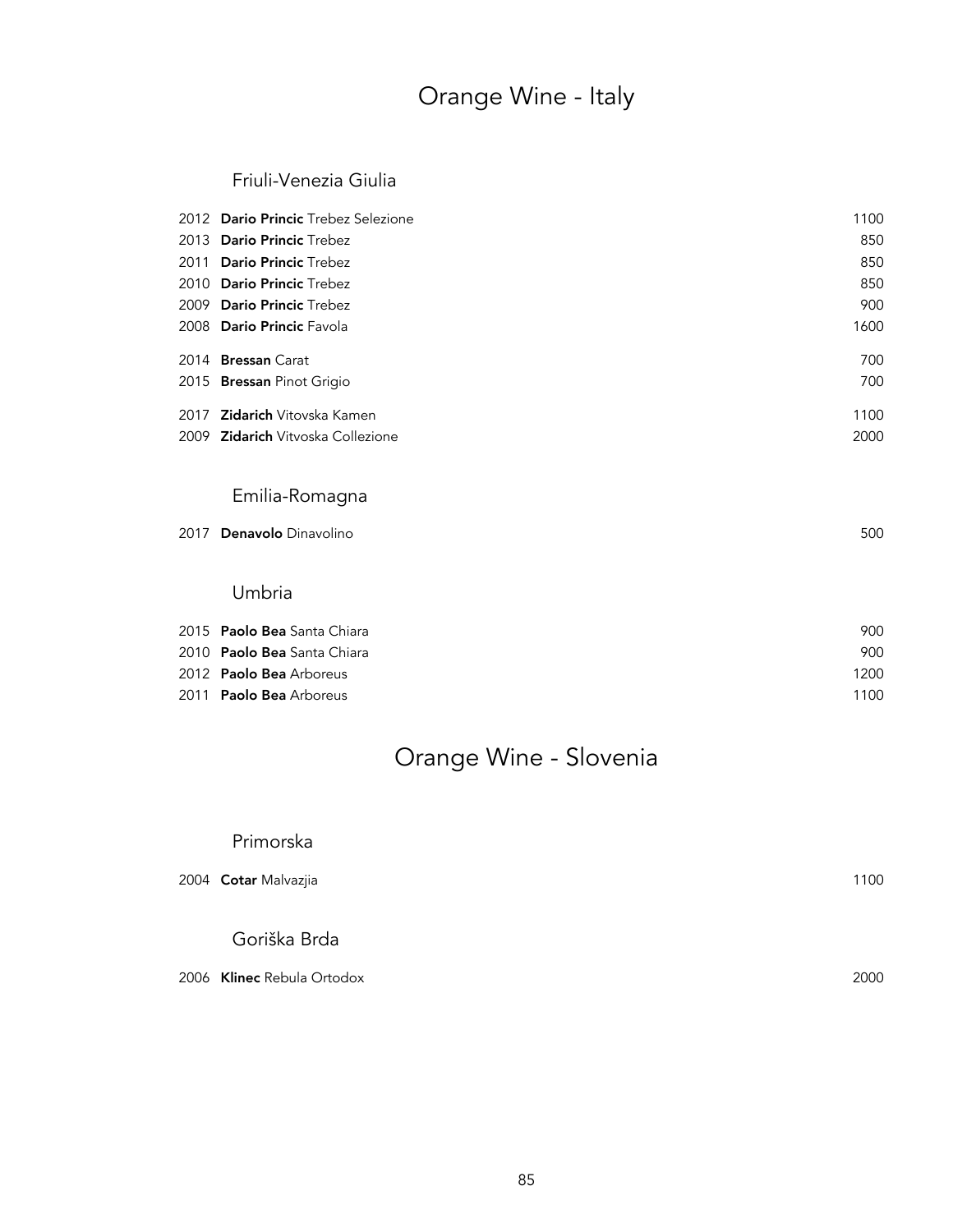## Rosé Wine - France

#### Sancerre

| 2020 Pascal Cotat Chavignol Rosé    | 1000 |
|-------------------------------------|------|
| 2018 Pascal Cotat Chavignol Rosé    | 1000 |
| 2017 Pascal Cotat Chavignol Rosé    | 1000 |
| 2016 Pascal Cotat Chavignol Rosé    | 1000 |
| 2015 Pascal Cotat Chavignol Rosé    | 1000 |
| 2018 Vacheron Sancerre Rosé         | 650  |
| Tavel                               |      |
| 2020 L'Anglore Chemin de la Brune   | 800  |
| 2014 L'Anglore Chemin de la Brune   | 700  |
| 2020 L'Anglore Tavel                | 700  |
| 2017 L'Anglore Tavel                | 700  |
| 2016 L'Anglore Tavel                | 700  |
| 2014 L'Anglore Tavel                | 700  |
| Palette                             |      |
| 2018 Chateau Simone Palette Rosé    | 1200 |
| Bandol                              |      |
| 2017 Domaine Tempier Bandol Rosé    | 600  |
| Languedoc                           |      |
| 2018 Gerard Bertrand La Sauvageonne | 650  |
| 2018 Gerard Bertrand Clos du Temple | 4000 |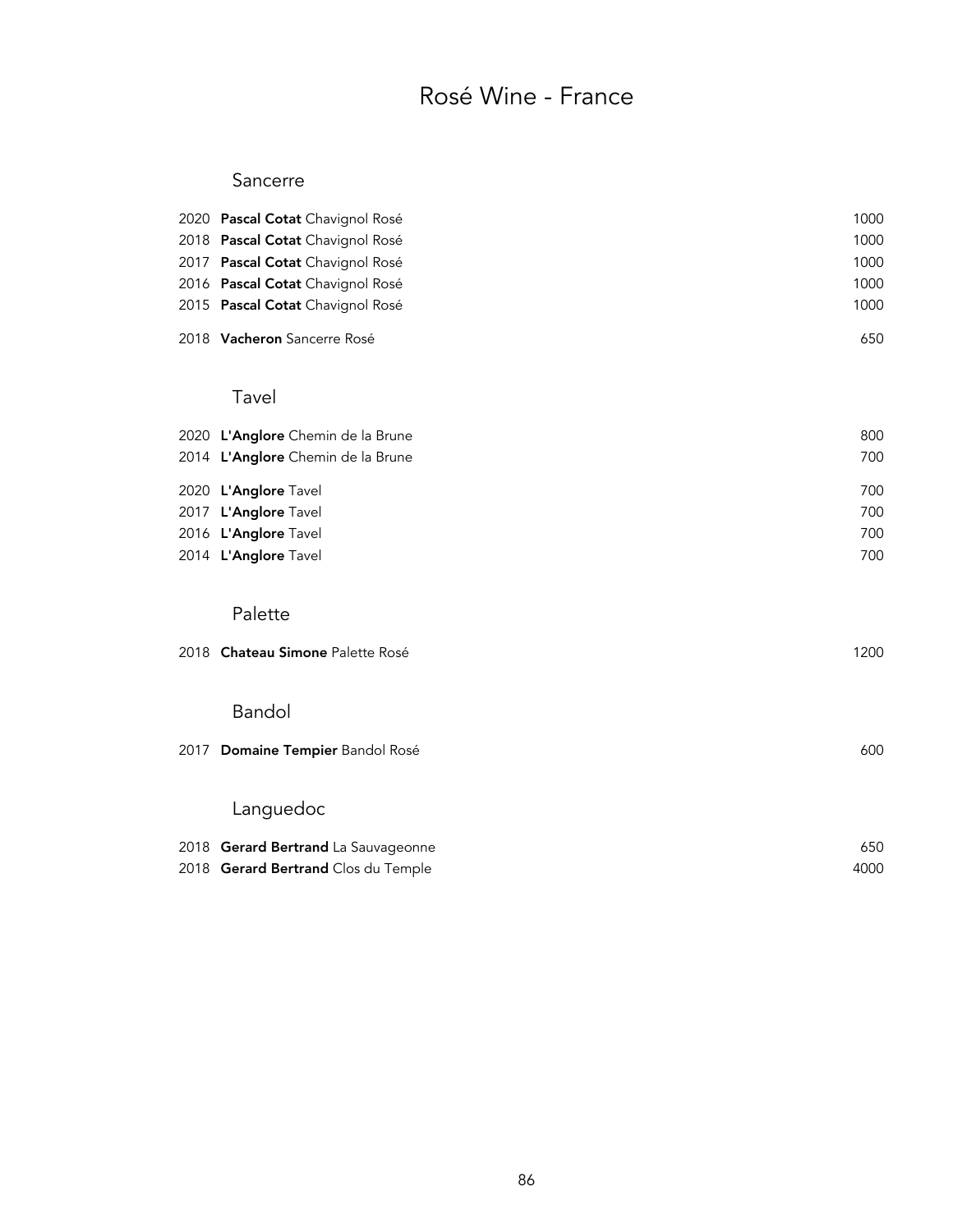## Rosé Wine - Italy

#### Sicily

2016 Frank Cornelissen Susucaru Rosato 550

# Rosé Wine - Spain

| Rioja                                                            |     |
|------------------------------------------------------------------|-----|
| Bodegas R. Lopez de Heredia Viña Tondonia Reserva Rosado<br>2010 | 650 |
|                                                                  |     |
| Penedes                                                          |     |
| 2016 Vinyes Singulars Sumoll Rosato i Xarello                    | 600 |
| 2015 Els Jelipins Vi de Taula Rosé                               | 800 |
|                                                                  |     |

## Rosé Wine - Denmark

### Sjælland

| 2021 Vejrhøj Vingård Klipping Rosé | 600 |
|------------------------------------|-----|
| 2020 Vejrhøj Vingård Klipping Rosé | 600 |
| 2019 Vejrhøj Vingård Klipping Rosé | 600 |
| 2018 Vejrhøj Vingård Klipping Rosé | 600 |

### Rosé Wine - USA

#### California

| 2018 <b>Arnot-Roberts</b> Touriga Nacional Rosé | 800  |
|-------------------------------------------------|------|
| 2015 <b>Matthiasson</b> Rosé                    | 800  |
| 2017 POP 300 Pinot Noir Rosé To Kalon Vineyard  | 1200 |
| 2016 POP 300 Pinot Noir Rosé To Kalon Vineyard  | 1200 |
| 2015 POP 300 Pinot Noir Rosé To Kalon Vineyard  | 1050 |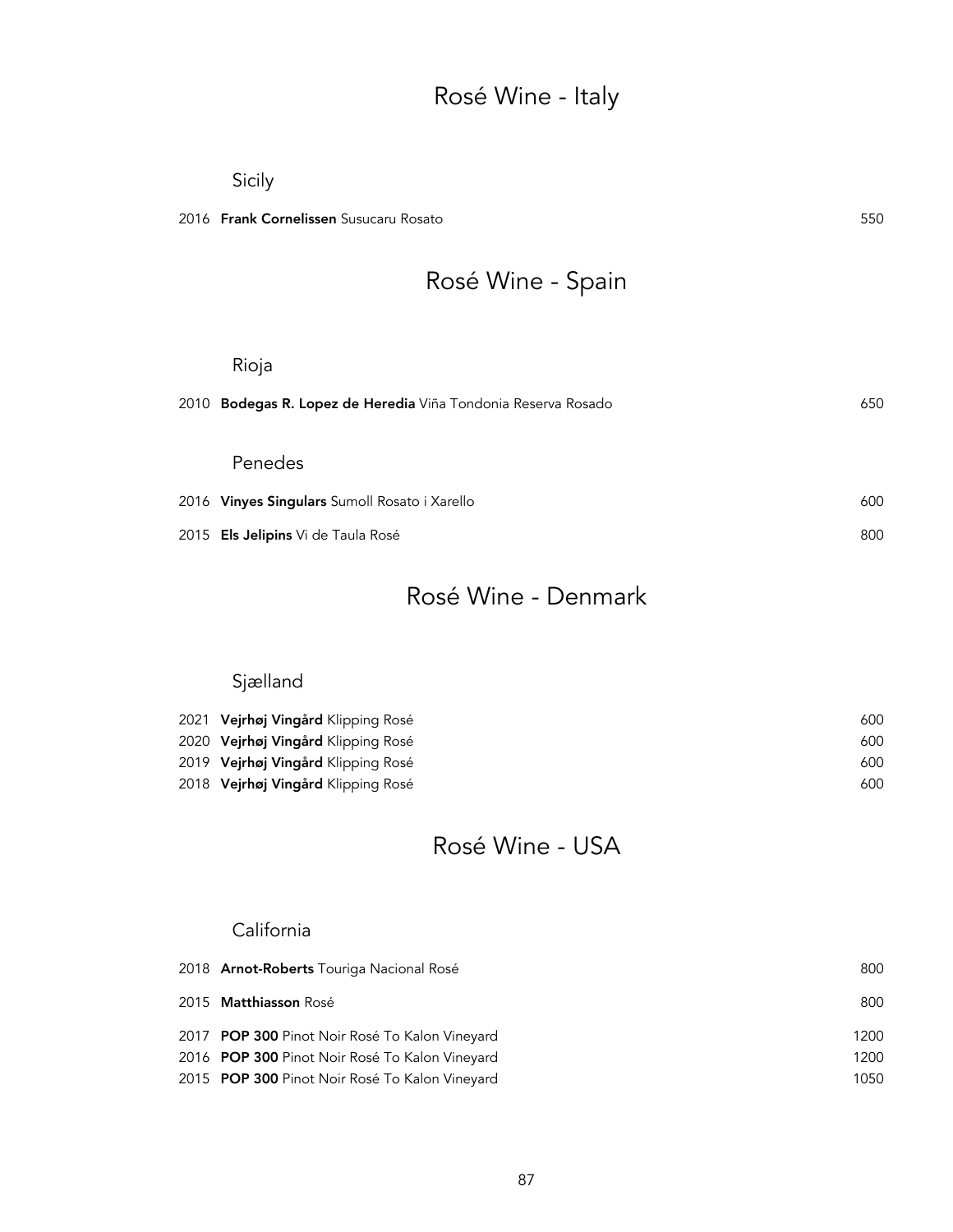## Bourgogne

| 2017 Domaine Arlaud Bourgogne Rouge Roncevie                         | 650  |
|----------------------------------------------------------------------|------|
| 2014 Domaine Arlaud Bourgogne Rouge Roncevie                         | 650  |
| 2008 Bernard Van Berg Bourgogne Rouge Le Sang Rouge de la Terre      | 2800 |
| 2017 Benjamin Leroux Bourgogne Rouge                                 | 650  |
| 2016 Benjamin Leroux Bourgogne Rouge                                 | 650  |
| 2015 Benjamin Leroux Bourgogne Rouge                                 | 650  |
| 2017 Frederic Cossard Bourgogne Rouge Bedeau                         | 800  |
| 2018 Arnaud Ente Bourgogne Rouge                                     | 1250 |
| 2017 Domaine Francois Millet Bourgogne Rouge Les Rues                | 1000 |
| 2019 Domaine Ponsot Bourgogne Rouge Cuvée du Pinson                  | 1150 |
| 2018 Domaine Ponsot Bourgogne Rouge Cuvée du Pinson                  | 1150 |
| 2019 Domaine Petit-Roy Bourgogne Rouge De Sousa                      | 900  |
| 2018 Domaine Petit-Roy Bourgogne Rouge De Sousa                      | 950  |
| 2019 Domaine Petit-Roy Bourgogne Rouge Les Lormes                    | 700  |
| 2018 Domaine Petit-Roy Bourgogne Hautes Côtes de Beaune              | 650  |
| 2017 Domaine Perrot-Minot Bourgogne Rouge Grevieres des Chaponnieres | 1050 |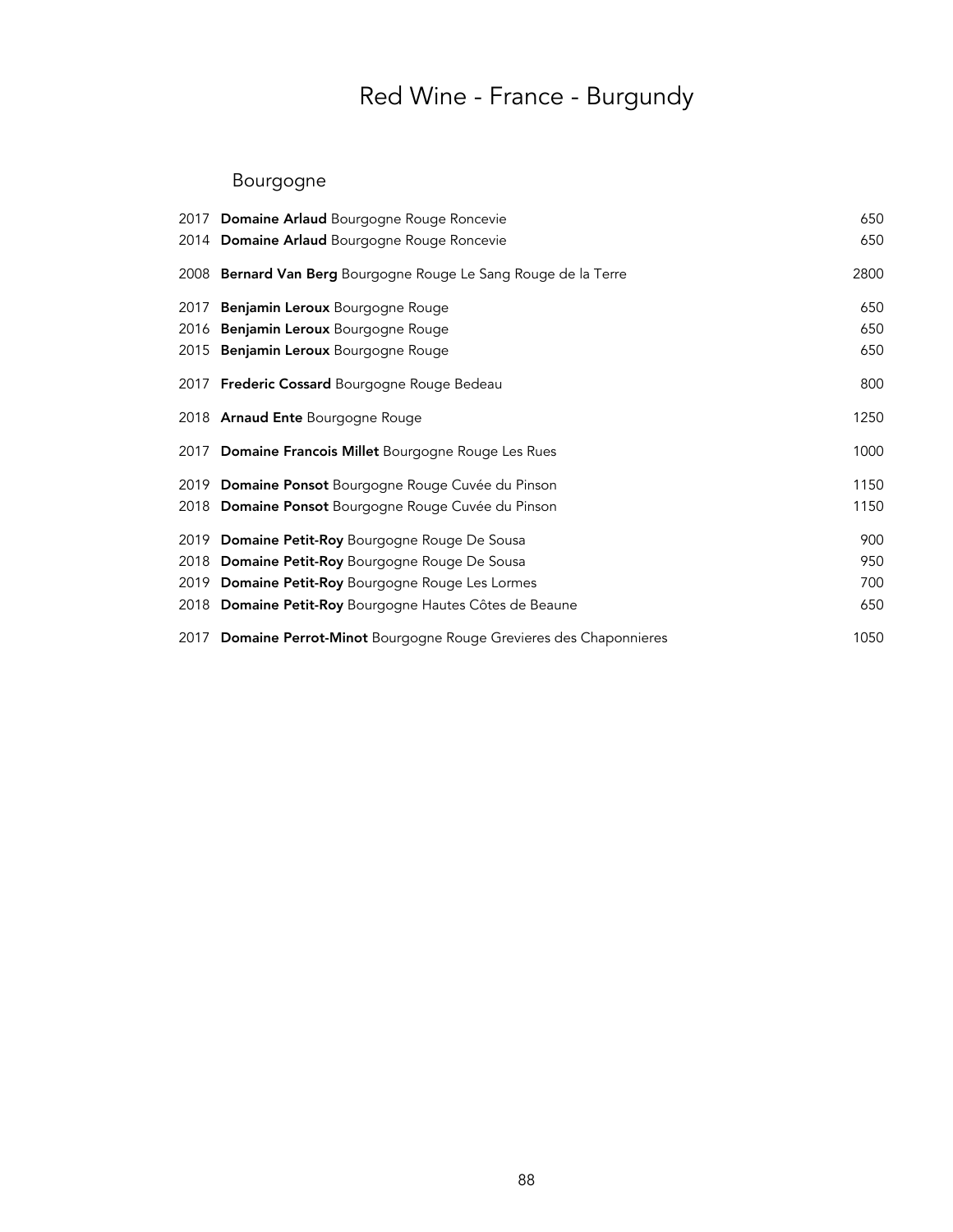### Bourgogne

|      | 2018 Bruno Clavelier Bourgogne Passe-Tout-Grains                   | 600  |
|------|--------------------------------------------------------------------|------|
|      | 2019 Bruno Clavelier Bourgogne Passe-Tout-Grains                   | 600  |
|      | 2018 Bruno Clavelier Bourgogne Rouge Champs d'Argent               | 800  |
|      | 2019 Bruno Clavelier Bourgogne Rouge Champs d'Argent               | 800  |
|      | 2019 Arnoux-Lachaux Bourgogne Rouge                                | 2000 |
|      | 2019 Domaine Jean Grivot Bourgogne Rouge                           | 950  |
|      | 2020 Jean-Marie Berrux Bourgogne Rouge Nondegu                     | 850  |
| 2019 | Sylvain Cathiard Bourgogne Rouge Hautes Côtes de Nuits Aux Chaumes | 1600 |
|      | Côte de Nuits-Villages                                             |      |
|      | 2012 Yann Durieux Côte de Nuits-Villages Les 1er Ponts             | 2200 |
|      | 2019 Thomas Dam Côte de Nuits-Villages                             | 900  |
| 2018 | <b>Thomas Dam</b> Côte de Nuits-Villages                           | 800  |
|      | 2017 Thomas Dam Côte de Nuits-Villages                             | 700  |

| 2020 Charles Lachaux Côte de Nuits-Villages Aux Montagnes | 6000 |
|-----------------------------------------------------------|------|
|                                                           |      |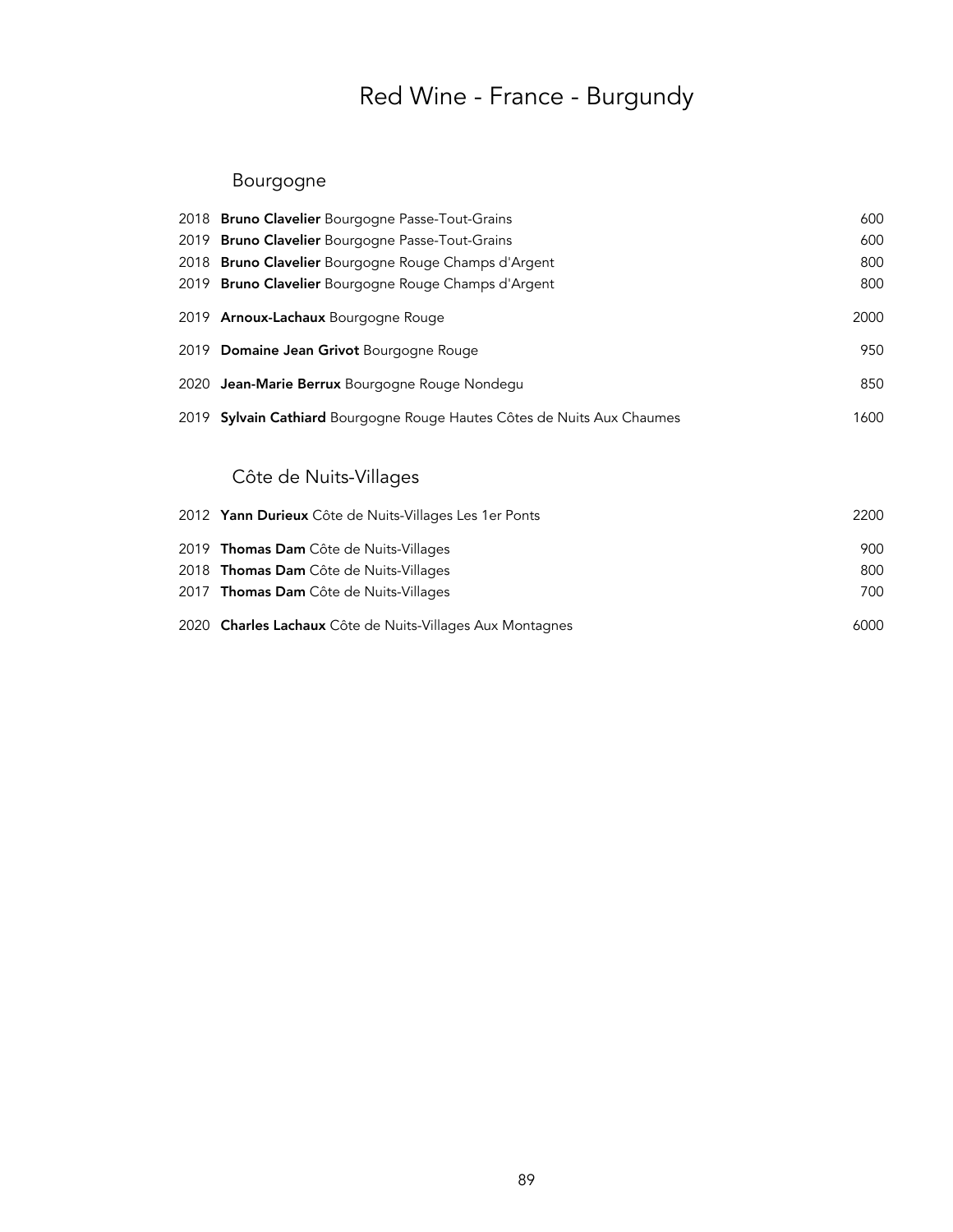## Gevrey Chambertin

|      | 2017 Domaine Trapet Gevrey Chambertin Ostrea                     | 1900 |
|------|------------------------------------------------------------------|------|
|      | 2009 Domaine Trapet Gevrey Chambertin Ostrea                     | 2000 |
|      | 2019 Domaine Arlaud Gevrey Chambertin                            | 1200 |
|      | 2018 Domaine Arlaud Gevrey Chambertin                            | 1200 |
|      | 2017 Domaine Arlaud Gevrey Chambertin                            | 1200 |
|      | 2016 Domaine Arlaud Gevrey Chambertin                            | 1200 |
| 2019 | Philippe Pacalet Gevrey Chambertin                               | 1700 |
| 2019 | Philippe Pacalet Gevrey Chambertin 1500 ml                       | 3400 |
| 2017 | Philippe Pacalet Gevrey Chambertin                               | 1700 |
| 2017 | Philippe Pacalet Gevrey Chambertin 1500 ml                       | 3400 |
| 2016 | Philippe Pacalet Gevrey Chambertin                               | 1600 |
| 2016 | Philippe Pacalet Gevrey Chambertin 1500 ml                       | 3200 |
|      | 2019 Domaine Armand Rousseau Gevrey-Chambertin 375 ml            | 2500 |
|      | 2019 Domaine Armand Rousseau Gevrey-Chambertin                   | 4500 |
|      | 2017 Domaine Armand Rousseau Gevrey Chambertin                   | 2600 |
|      | 2016 Domaine Armand Rousseau Gevrey Chambertin                   | 2600 |
|      | 2018 Frederic Cossard Gevrey Chambertin Les Genevières           | 2300 |
|      | 2017 Frederic Cossard Gevrey Chambertin Les Genevières           | 2300 |
| 2017 | Maison Harbour Gevrey Chambertin Pressonnier                     | 1450 |
| 2017 | Maison Harbour Gevrey Chambertin La Justice                      | 1450 |
| 2016 | Maison Harbour Gevrey Chambertin La Justice                      | 1450 |
| 2015 | Maison Harbour Gevrey Chambertin La Justice                      | 1450 |
| 2013 | Maison Harbour Gevrey Chambertin La Justice                      | 1550 |
|      | 2019 Domaine Perrot-Minot Gevrey Chambertin Justice des Seuvrées | 3000 |
|      | 2017 Domaine Perrot-Minot Gevrey Chambertin Justice des Seuvrées | 2800 |
|      | 2017 Domaine Francois Millet Gevrey Chambertin                   | 2000 |
|      | 2019 Sylvain Cathiard Gevrey Chambertin                          | 2600 |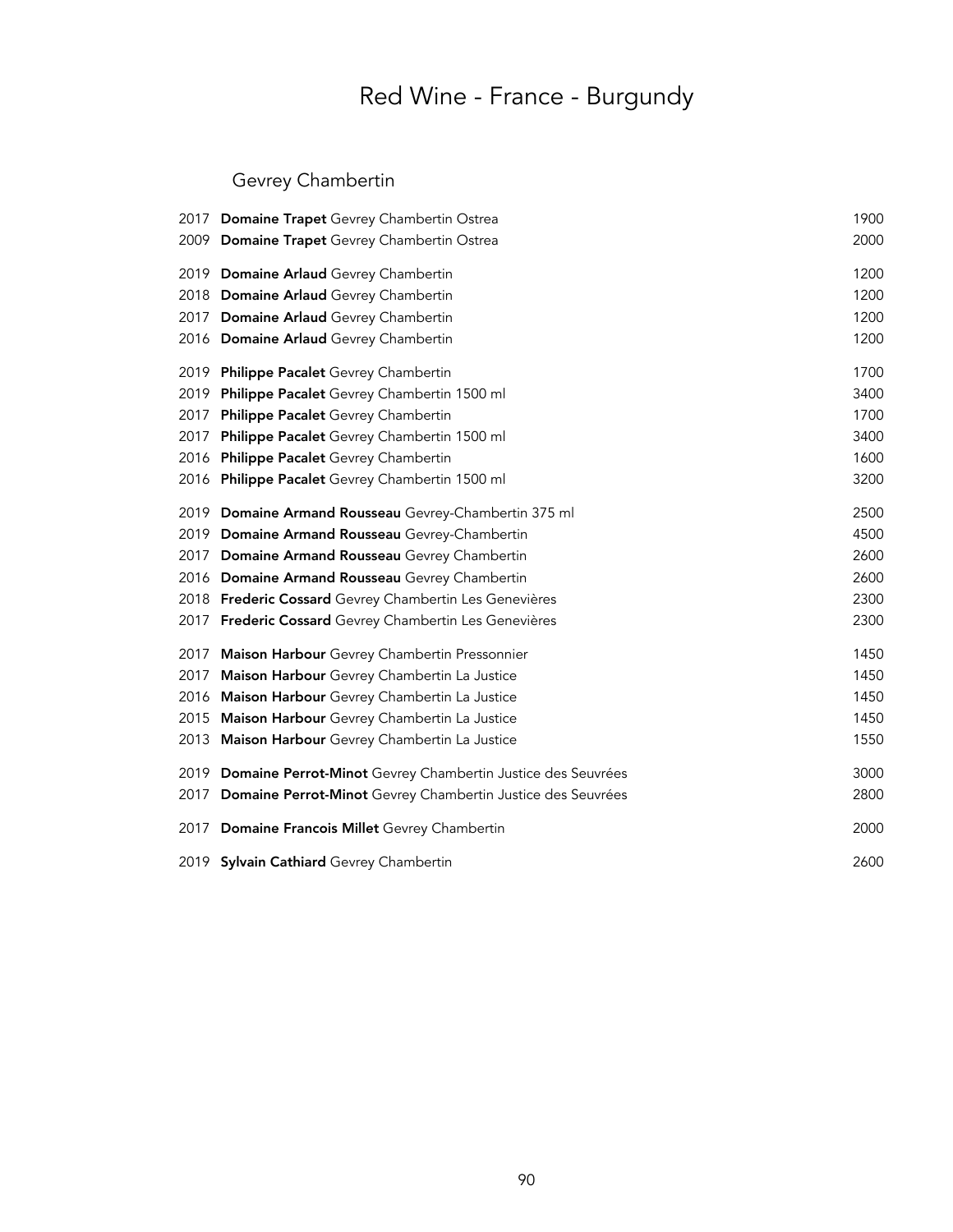## Gevrey Chambertin Premier Cru

|      | 2013 Domaine Trapet Gevrey Chambertin Alea                            | 2300  |
|------|-----------------------------------------------------------------------|-------|
| 2019 | Domaine Armand Rousseau Gevrey-Chambertin Clos Saint-Jacques          | 19000 |
| 2017 | <b>Domaine Armand Rousseau</b> Gevrey Chambertin Clos Saint Jacques   | 15200 |
| 2016 | Domaine Armand Rousseau Gevrey Chambertin Clos Saint Jacques          | 15200 |
| 2013 | Domaine Armand Rousseau Gevrey Chambertin Clos Saint Jacques          | 15200 |
| 2012 | Domaine Armand Rousseau Gevrey Chambertin Clos Saint Jacques          | 16000 |
| 1997 | Domaine Armand Rousseau Gevrey Chambertin Clos Saint Jacques          | 12000 |
| 1995 | Domaine Armand Rousseau Gevrey Chambertin Clos Saint Jacques 1500 ml  | 32000 |
| 2019 | <b>Domaine Armand Rousseau</b> Gevrey-Chambertin Lavaux Saint-Jacques | 9000  |
| 2016 | Domaine Armand Rousseau Gevrey Chambertin Lavaux Saint Jacques        | 4800  |
| 2019 | <b>Domaine Armand Rousseau</b> Gevrey-Chambertin Les Cazetiers        | 9000  |
| 2017 | Domaine Armand Rousseau Gevrey Chambertin Les Cazetiers               | 4800  |
| 2019 | <b>Domaine Dujac</b> Gevrey Chambertin Aux Combottes                  | 3700  |
| 2018 | Domaine Dujac Gevrey Chambertin Aux Combottes                         | 3500  |
| 2017 | <b>Domaine Dujac</b> Gevrey Chambertin Aux Combottes                  | 3500  |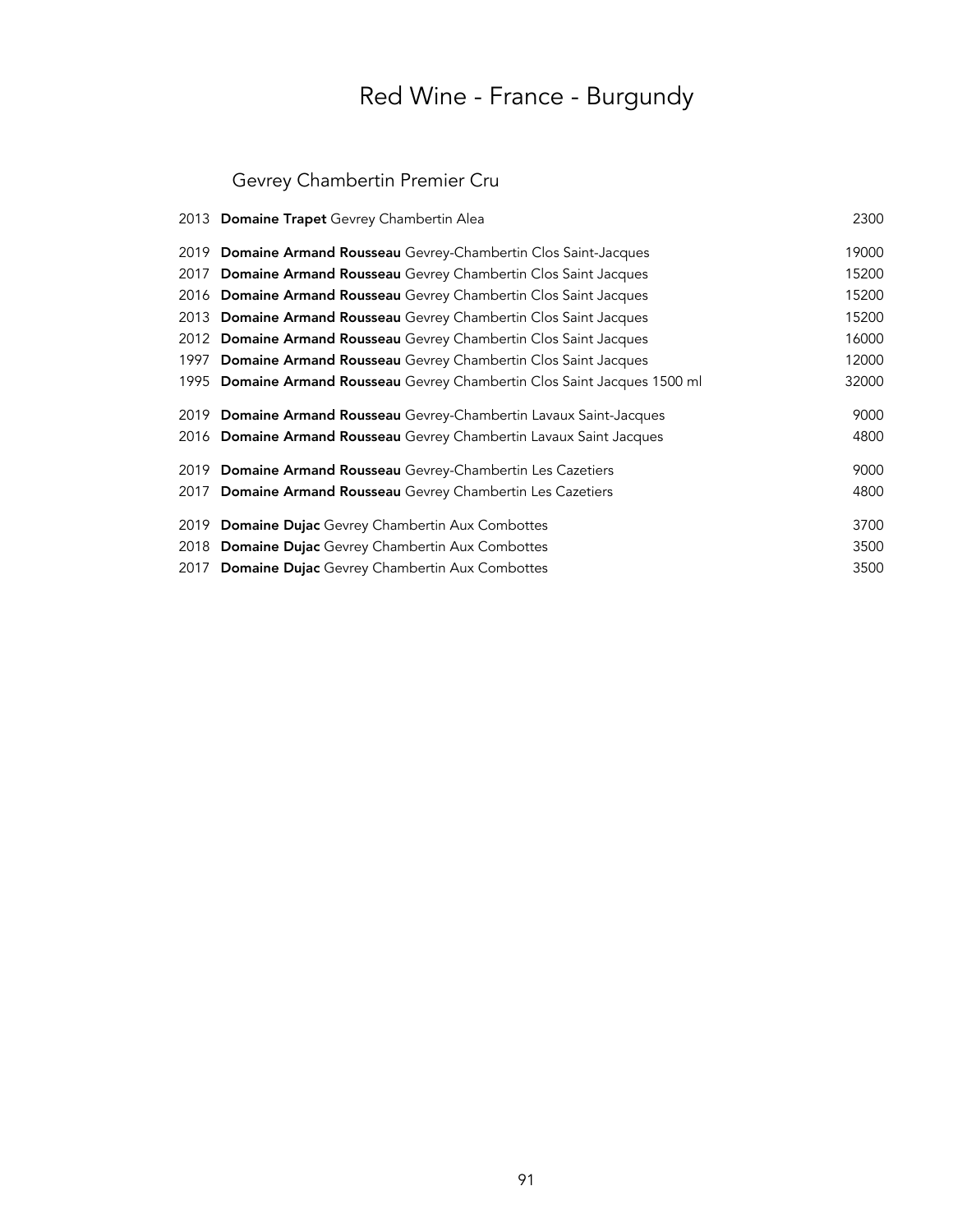## Gevrey Chambertin Grand Cru

|      | 2016 Domaine Armand Rousseau Mazis Chambertin                        | 7500  |
|------|----------------------------------------------------------------------|-------|
|      | 2006 Domaine Armand Rousseau Mazis Chambertin                        | 8000  |
|      | 2019 Domaine Armand Rousseau Ruchottes Chambertin Clos des Ruchottes | 14000 |
|      | 2016 Domaine Armand Rousseau Ruchottes Chambertin Clos des Ruchottes | 8900  |
|      | 2006 Domaine Armand Rousseau Charmes Chambertin                      | 8000  |
|      | 2005 Domaine Armand Rousseau Charmes Chambertin                      | 9300  |
|      | 2016 Domaine Armand Rousseau Clos de Bèze                            | 23000 |
|      | 2015 Domaine Armand Rousseau Clos de Bèze                            | 21000 |
| 2011 | Domaine Armand Rousseau Clos de Bèze                                 | 18200 |
|      | 2006 Domaine Armand Rousseau Clos de Bèze                            | 18200 |
|      | 2016 Domaine Armand Rousseau Chambertin                              | 24000 |
|      | 2012 Domaine Armand Rousseau Chambertin                              | 19100 |
|      | 2006 Domaine Armand Rousseau Chambertin                              | 20300 |
|      | 2005 Domaine Armand Rousseau Chambertin                              | 35000 |
|      | 2019 Christophe Roumier Ruchottes Chambertin                         | 10500 |
|      | 2010 Christophe Roumier Ruchottes Chambertin                         | 12900 |
|      | 2018 Domaine Arlaud Charmes Chambertin                               | 4300  |
|      | 2019 Domaine Arlaud Charmes Chambertin                               | 4300  |
|      | 2014 Domaine Arlaud Charmes Chambertin                               | 3600  |
|      | 2005 Domaine Dujac Chambertin *                                      | 49000 |
|      | 2019 <b>Arnoux-Lachaux</b> Latricières Chambertin                    | 17000 |
|      | 2015 Domaine Trapet Latricières Chambertin                           | 4500  |
|      | 2016 Domaine Trapet Chambertin                                       | 8500  |
|      | 2013 Domaine Trapet Chambertin                                       | 5000  |
|      | 2010 Domaine Trapet Chambertin                                       | 9900  |
|      | 2007 Domaine Trapet Chambertin                                       | 9900  |
|      | 1999 Domaine Trapet Chambertin                                       | 7000  |
|      | 1998 Domaine Trapet Chambertin                                       | 6500  |
|      | 2015 Domaine Trapet Chambertin                                       | 4500  |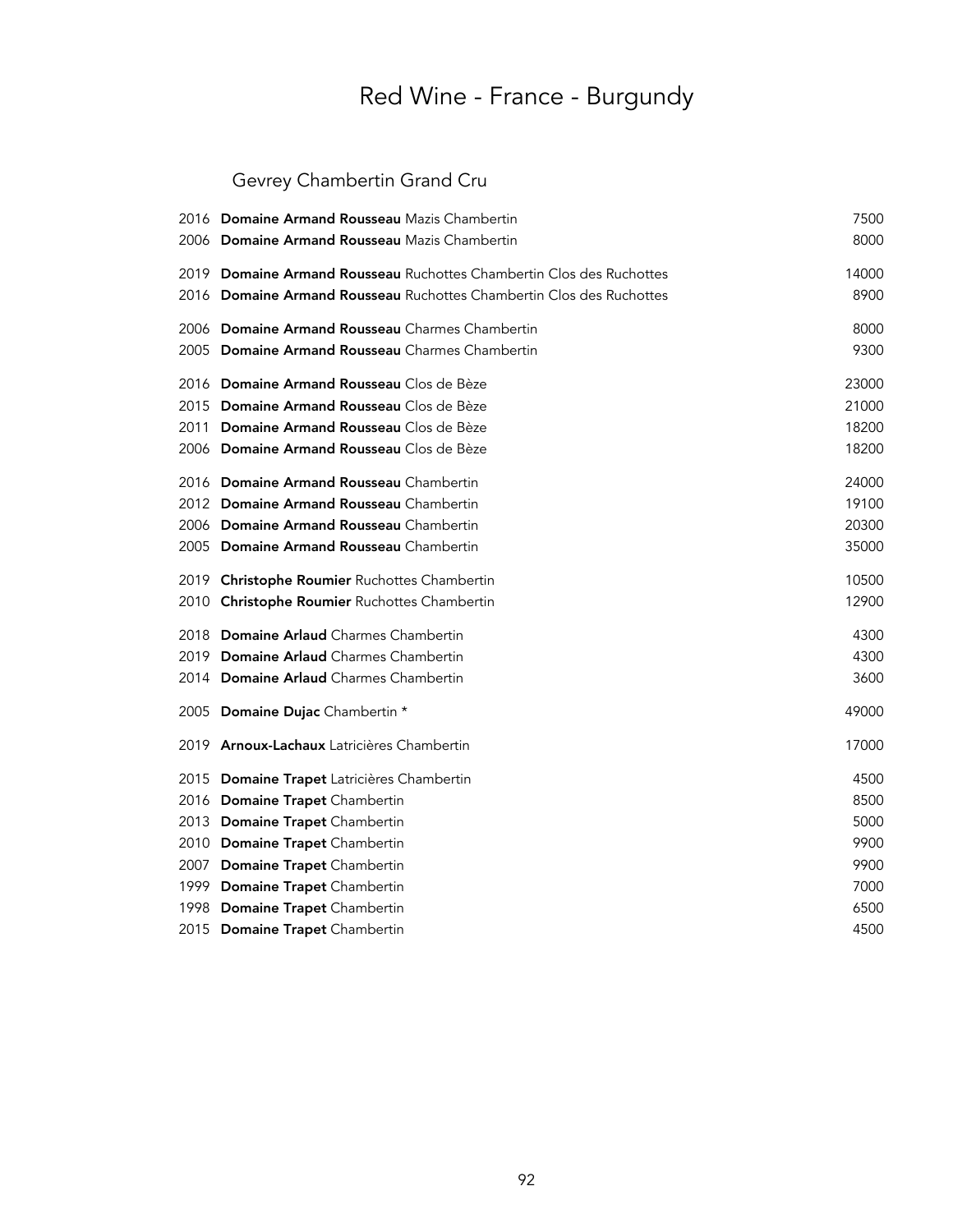## Gevrey Chambertin Grand Cru

| 2019 Domaine Ponsot Charmes Chambertin Cuvée des Merles      | 7500   |
|--------------------------------------------------------------|--------|
| 2018 Domaine Ponsot Charmes Chambertin Cuvée des Merles      | 6800   |
| 2017 Domaine Ponsot Charmes Chambertin Cuvée des Merles      | 5800   |
| 2016 Domaine Ponsot Charmes Chambertin Cuvée des Merles      | 5800   |
| 2015 Domaine Ponsot Charmes Chambertin Cuvée des Merles      | 5800   |
| 2014 Domaine Ponsot Clos de Bèze                             | 10150  |
| 2017 Domaine Ponsot Chambertin                               | 17500  |
| 2015 Domaine Ponsot Chambertin Cuvée Vieilles Vignes         | 17280  |
| 2014 Domaine Ponsot Chambertin Cuvée Vieilles Vignes         | 17280  |
| 2019 Domaine Ponsot Chapelle Chambertin                      | 8000   |
| 2018 Domaine Ponsot Chapelle Chambertin                      | 7900   |
| 2017 Domaine Ponsot Chapelle Chambertin                      | 6800   |
| 2016 Domaine Ponsot Chapelle Chambertin                      | 6300   |
| 2015 Domaine Ponsot Chapelle Chambertin                      | 6300   |
| 2014 Domaine Ponsot Chapelle Chambertin                      | 5200   |
| 2013 Domaine Ponsot Chapelle Chambertin                      | 8000   |
| 2012 Domaine Ponsot Chapelle Chambertin                      | 8000   |
| 2010 Domaine Ponsot Chapelle Chambertin                      | 10200  |
| 2015 Domaine Ponsot Griotte Chambertin                       | 5500   |
| 2014 Domaine Ponsot Griotte Chambertin                       | 5500   |
| 2017 Domaine Ponsot Mazis Chambertin                         | 12300  |
| 2014 Domaine Robert Groffier Clos de Bèze                    | 7900   |
| 2009 Domaine Leroy Chambertin *                              | 129000 |
| 2007 Domaine Leroy Latricières Chambertin                    | 50000  |
| 2014 Domaine Perrot-Minot Chambertin Vieilles Vignes         | 7850   |
| 2017 Domaine Perrot-Minot Charmes Chambertin Vieilles Vignes | 8250   |
| 2014 Domaine Perrot-Minot Charmes Chambertin                 | 4350   |
| 2011 Domaine Perrot-Minot Charmes Chambertin Vieilles Vignes | 4000   |
| 2008 Domaine Perrot-Minot Charmes Chambertin Vieilles Vignes | 4450   |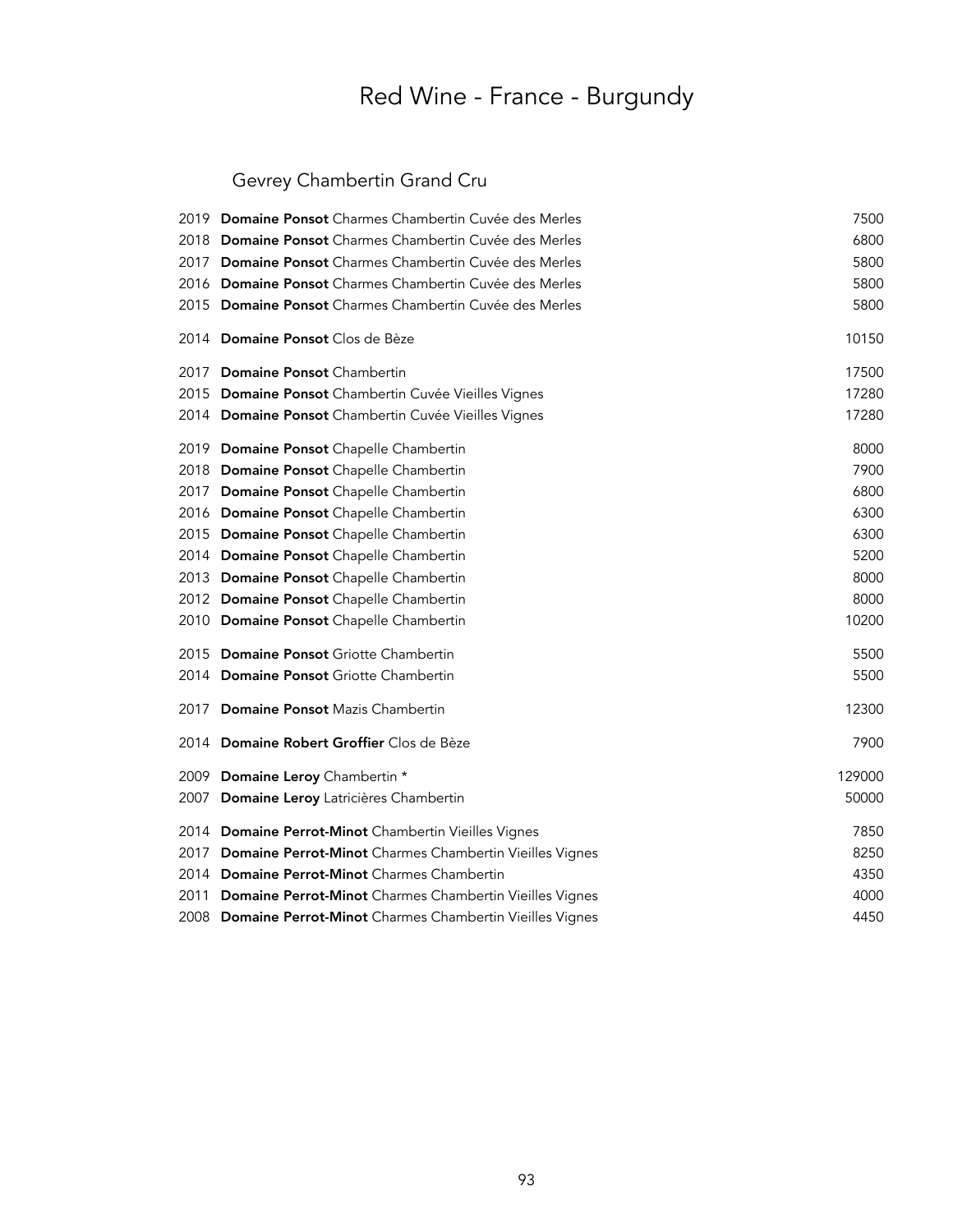### Morey-Saint-Denis

|      | 2019 Domaine Arlaud Morey-Saint-Denis            | 1250  |
|------|--------------------------------------------------|-------|
|      | 2018 Domaine Arlaud Morey-Saint-Denis            | 1250  |
|      | 2017 Domaine Arlaud Morey-Saint-Denis            | 1250  |
|      | 2016 Domaine Arlaud Morey-Saint-Denis            | 1250  |
|      | 2015 Domaine Arlaud Morey-Saint-Denis            | 1250  |
|      | 2017 Domaine Arlaud Morey-Saint-Denis 1500 ml    | 2700  |
|      | 2016 Domaine Arlaud Morey-Saint-Denis 1500 ml    | 2700  |
|      | 2014 Domaine Arlaud Morey-Saint-Denis            | 1250  |
|      | 2013 Domaine Arlaud Morey-Saint-Denis Clos Salon | 1250  |
|      | Morey-Saint-Denis Premier Cru                    |       |
|      | 2017 Domaine Arlaud Les Milandes 1500 ml         | 3250  |
|      | 2016 Domaine Arlaud Les Milandes 1500 ml         | 3250  |
|      | 2015 Domaine Arlaud Aux Cheseaux                 | 1450  |
|      | 2013 Domaine Arlaud Aux Cheseaux                 | 1200  |
|      | 2020 <b>Frederic Cossard</b> Monts Luisants      | 2700  |
|      | 2019 Domaine Perrot-Minot La Riotte              | 4100  |
|      | Morey-Saint-Denis Grand Cru                      |       |
|      | 2006 Domaine Armand Rousseau Clos de la Roche    | 8200  |
|      | 1996 Domaine Armand Rousseau Clos de la Roche    | 8900  |
|      | 2019 Domaine Dujac Clos de la Roche              | 6400  |
|      | 2018 Domaine Dujac Clos de la Roche              | 6100  |
|      | 2017 Domaine Dujac Clos de la Roche              | 5800  |
|      | 2008 Domaine Leroy Clos de la Roche              | 33000 |
| 2017 | Benjamin Leroux Clos de la Roche 1500 ml         | 14500 |
| 2016 | Benjamin Leroux Clos de la Roche 1500 ml         | 14500 |
| 2017 | Benjamin Leroux Clos Saint Denis                 | 4900  |
| 2016 | Benjamin Leroux Clos Saint Denis                 | 4900  |
| 2015 | Benjamin Leroux Clos Saint Denis                 | 5700  |
| 2011 | Benjamin Leroux Clos Saint Denis                 | 4000  |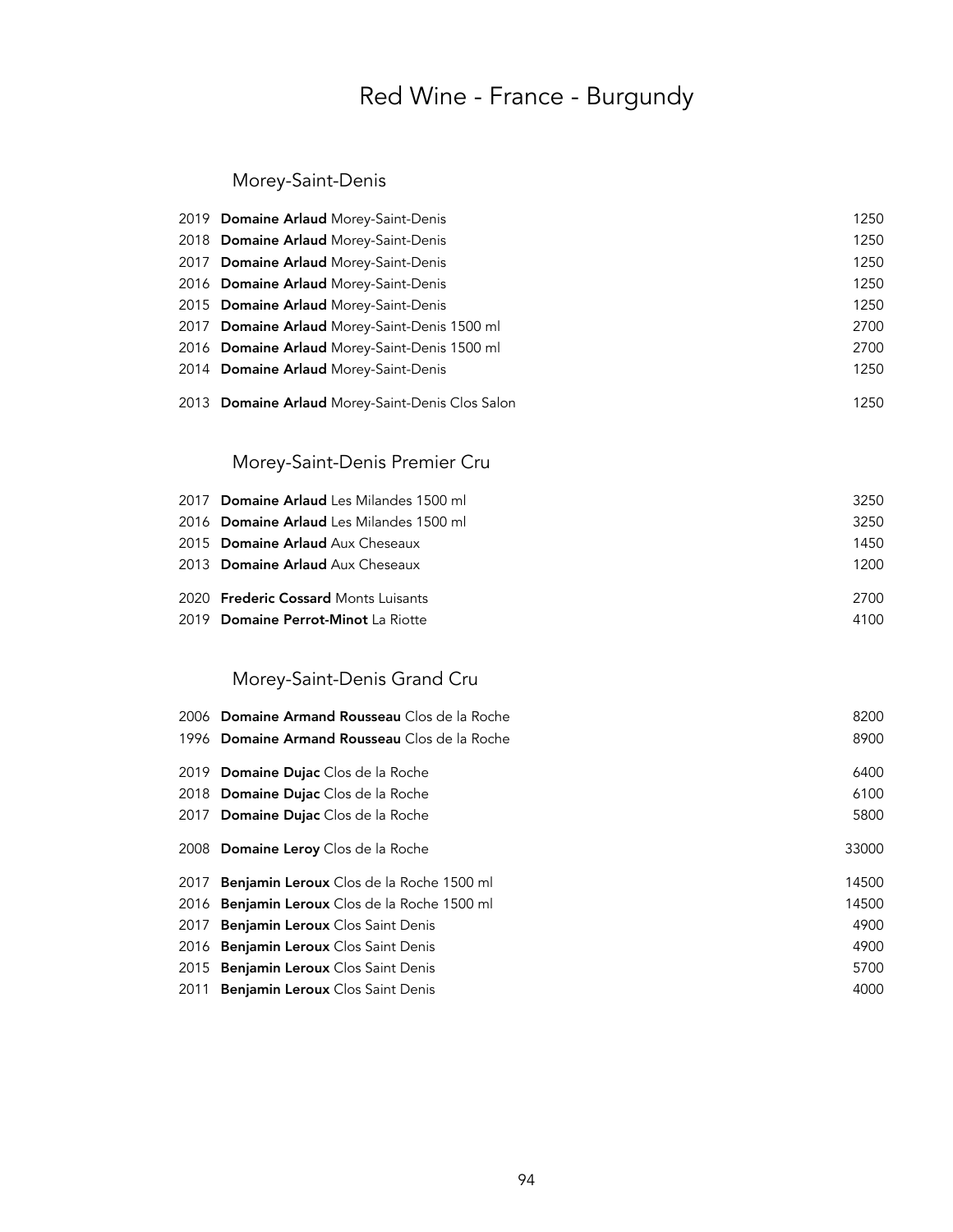## Morey-Saint-Denis Grand Cru

| Domaine Ponsot Clos de la Roche Cuvée Vieilles Vignes        | 11500                                                                                                                   |
|--------------------------------------------------------------|-------------------------------------------------------------------------------------------------------------------------|
| <b>Domaine Ponsot</b> Clos de la Roche Cuvée Vieilles Vignes | 12600                                                                                                                   |
| Domaine Ponsot Clos de la Roche Cuvée Vieilles Vignes        | 11600                                                                                                                   |
| <b>Domaine Ponsot</b> Clos de la Roche Cuvée Vieilles Vignes | 11200                                                                                                                   |
| Domaine Ponsot Clos de la Roche Cuvée Vieilles Vignes        | 11200                                                                                                                   |
| <b>Domaine Ponsot</b> Clos de la Roche Cuvée Vieilles Vignes | 8400                                                                                                                    |
| Domaine Ponsot Clos de la Roche Cuvée Vieilles Vignes        | 11500                                                                                                                   |
| Domaine Ponsot Clos de la Roche Cuvée Vieilles Vignes        | 12500                                                                                                                   |
| Domaine Ponsot Clos de la Roche Cuvée Vieilles Vignes        | 12500                                                                                                                   |
| Domaine Ponsot Clos de la Roche Cuvée Vieilles Vignes        | 11200                                                                                                                   |
| Domaine Ponsot Clos de la Roche Cuvée Vieilles Vignes        | 8000                                                                                                                    |
| Domaine Ponsot Clos de la Roche Cuvée Vieilles Vignes        | 8000                                                                                                                    |
| Domaine Ponsot Clos de la Roche Cuvée Vieilles Vignes        | 19300                                                                                                                   |
| <b>Domaine Ponsot</b> Clos de la Roche Cuvée Vieilles Vignes | 8000                                                                                                                    |
| Domaine Ponsot Clos de la Roche Cuvée Vieilles Vignes        | 10100                                                                                                                   |
| Domaine Ponsot Clos de la Roche Cuvée Vieilles Vignes        | 8900                                                                                                                    |
| <b>Domaine Ponsot</b> Clos de la Roche Cuvée Vieilles Vignes | 15200                                                                                                                   |
| Domaine Ponsot Clos de la Roche Cuvée Vieilles Vignes        | 8400                                                                                                                    |
| Domaine Ponsot Clos de la Roche Cuvée Vieilles Vignes        | 8400                                                                                                                    |
| Domaine Ponsot Clos Saint Denis Cuvée Très Vieilles Vignes   | 15100                                                                                                                   |
|                                                              | 15100                                                                                                                   |
| 2016<br>2006                                                 | 2019<br>2015<br>2014<br>2012<br>2005<br>1997<br>2015<br>2014 Domaine Ponsot Clos Saint Denis Cuvée Très Vieilles Vignes |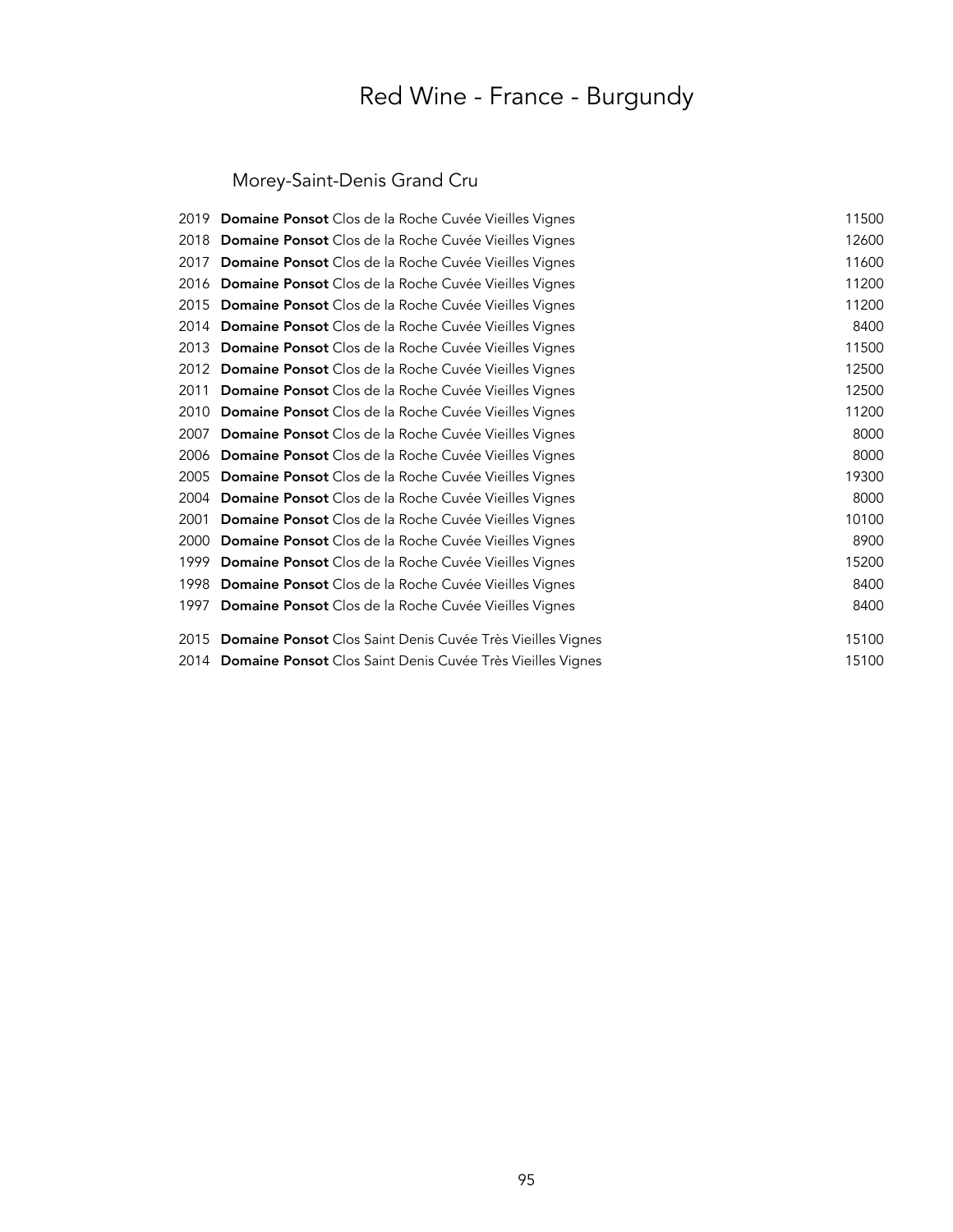## Chambolle-Musigny

| 2016 Domaine Perrot-Minot Chambolle Musigny Vieilles Vignes | 2300 |
|-------------------------------------------------------------|------|
| 2014 Lou Dumont Chambolle Musigny                           | 1200 |
| 2017 Domaine Arlaud Chambolle Musigny 1500 ml               | 2800 |
| 2016 Domaine Arlaud Chambolle Musigny                       | 1300 |
| 2016 Domaine Arlaud Chambolle Musigny 1500 ml               | 2800 |
| 2015 Domaine Arlaud Chambolle Musigny 1500 ml               | 2800 |
| 2020 Frederic Cossard Chambolle Musigny Les Herbues         | 2500 |
| 2019 Frederic Cossard Chambolle Musigny Les Herbues         | 2250 |
| 2018 Frederic Cossard Chambolle Musigny Les Herbues         | 2250 |
| 2017 Frederic Cossard Chambolle Musigny Les Herbues         | 2250 |
| 2016 Frederic Cossard Chambolle Musigny Les Herbues         | 2250 |
| 2015 Frederic Cossard Chambolle Musigny                     | 2250 |
| 2013 Frederic Cossard Chambolle Musigny                     | 2250 |
| 2019 Domaine Comte Georges de Vogüé Chambolle Musigny       | 4000 |
| 2017 Domaine Comte Georges de Vogüé Chambolle Musigny       | 3900 |
| 2014 Domaine Comte Georges de Vogüé Chambolle Musigny       | 4200 |
| 2019 Jacques-Frédéric Mugnier Chambolle Musigny             | 4000 |
| 2018 Jacques-Frédéric Mugnier Chambolle Musigny             | 2700 |
| 2019 Arnoux-Lachaux Chambolle-Musigny                       | 9000 |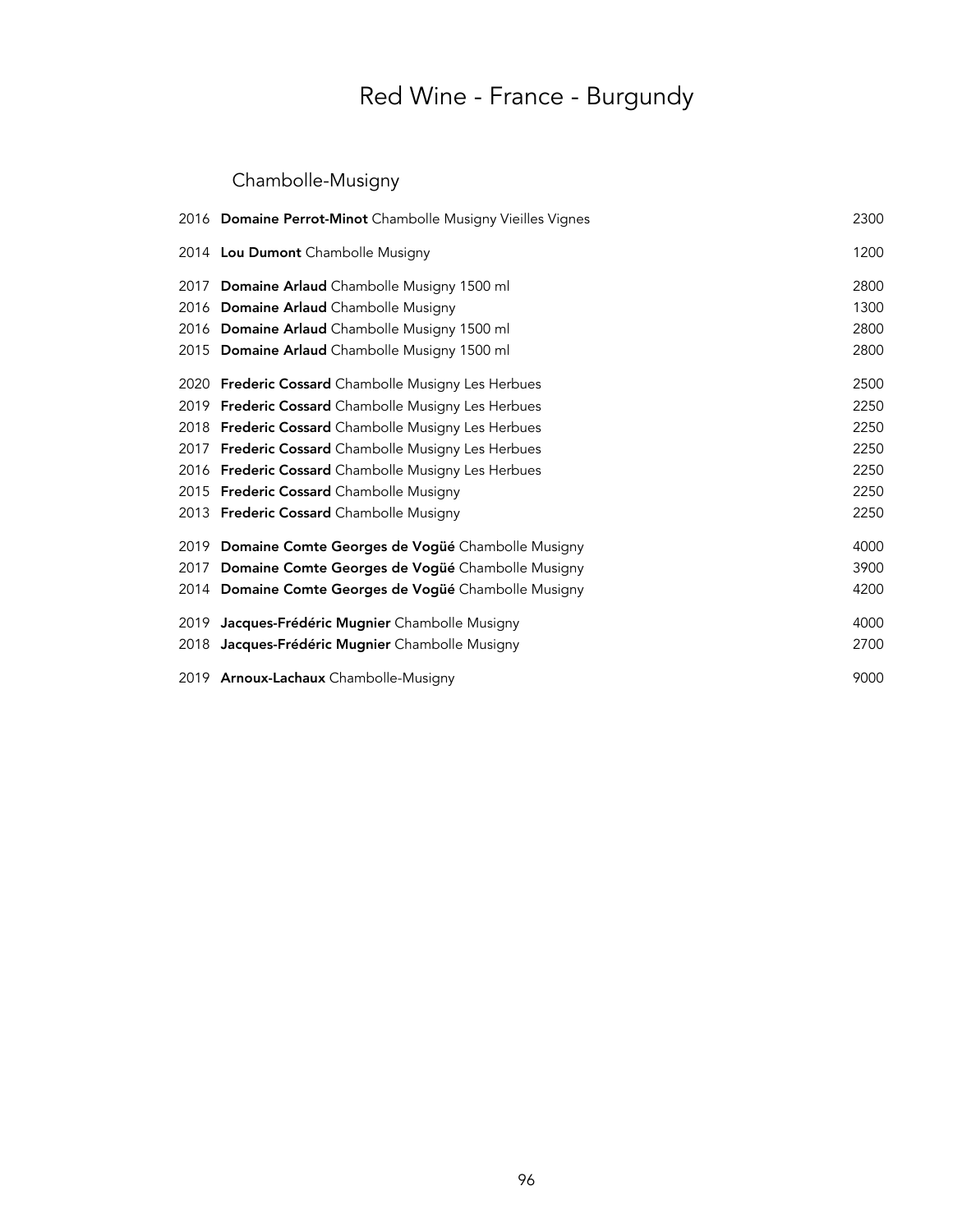### Chambolle Musigny Premier Cru

|      | 2019 Georges Roumier Les Cras                      | 4500  |
|------|----------------------------------------------------|-------|
| 2018 | Georges Roumier Les Cras                           | 4200  |
| 2017 | Georges Roumier Les Cras                           | 4200  |
| 2019 | Philippe Pacalet Chambolle-Musigny 1er Cru         | 3300  |
| 2019 | Philippe Pacalet Chambolle-Musigny 1er Cru 1500 ml | 6600  |
| 2017 | Philippe Pacalet Chambolle-Musigny 1er Cru         | 3300  |
| 2017 | Philippe Pacalet Chambolle-Musigny 1er Cru 1500 ml | 6600  |
|      | 2014 Domaine Robert Groffier Les Amoureuses        | 6500  |
|      | 2014 Domaine Robert Groffier Les Hauts Doix        | 4400  |
|      | 2014 Domaine Robert Groffier Les Sentiers          | 4900  |
|      | 2009 Domaine Leroy Les Charmes                     | 52000 |
|      | 2012 Frederic Magnien Les Charmes                  | 1500  |
|      | 2019 Domaine Perrot-Minot La Combe d'Oreveau ULTRA | 8500  |
|      |                                                    |       |
|      | 2015 Domaine Perrot-Minot La Combe d'Oreveau ULTRA | 6000  |
|      | 2014 Domaine Perrot-Minot La Combe d'Oreveau ULTRA | 6500  |
|      | 2012 Domaine Perrot-Minot La Combe d'Oreveau ULTRA | 5600  |
|      | 2012 Bruno Clavelier La Combe d'Orveaux            | 4500  |
|      | 2013 Bruno Clavelier La Combe d'Orveaux            | 4500  |
|      | 2018 Bruno Clavelier La Combe d'Orveaux            | 4500  |
|      | 2019 Bruno Clavelier La Combe d'Orveaux            | 4500  |
|      | 2018 Bruno Clavelier Les Noirots                   | 3800  |
|      | 2019 Bruno Clavelier Les Noirots                   | 3800  |
|      | 2015 Gerard Mugneret Les Charmes                   | 3800  |
|      | 2017 Gerard Mugneret Les Charmes                   | 3600  |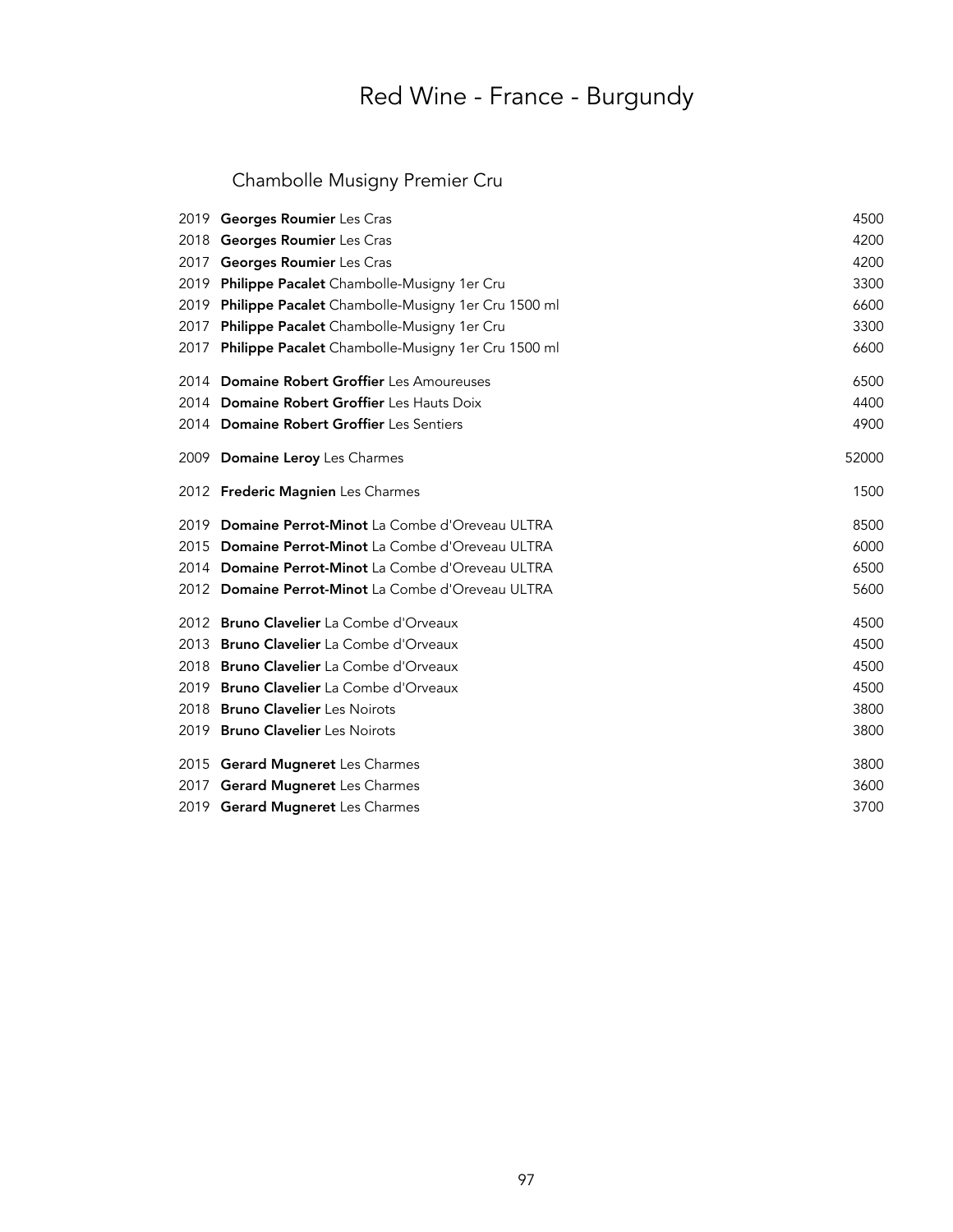## Chambolle Musigny Premier Cru

| 2019 Domaine Comte Georges de Vogüé Chambolle-Musigny 1er Cru    | 5500  |
|------------------------------------------------------------------|-------|
| Domaine Comte Georges de Vogüé Chambolle-Musigny 1er Cru<br>2017 | 5200  |
| 2014 Domaine Comte Georges de Vogüé Chambolle-Musigny 1er Cru    | 4900  |
| 2013 Domaine Comte Georges de Vogüé Chambolle-Musigny 1er Cru    | 4600  |
| 2017 Domaine Comte Georges de Vogüé Les Amoureuses               | 10300 |
| 2014 Domaine Comte Georges de Vogüé Les Amoureuses               | 10100 |
| 2001 Domaine Comte Georges de Vogüé Les Amoureuses               | 11500 |
| 1999 Domaine Comte Georges de Vogüé Les Amoureuses               | 21300 |
| 1998 Domaine Comte Georges de Vogüé Les Amoureuses               | 16700 |
| 1996 Domaine Comte Georges de Vogüé Les Amoureuses               | 18400 |
| 1993 Domaine Comte Georges de Vogüé Les Amoureuses               | 24600 |
| 1991 Domaine Comte Georges de Vogüé Les Amoureuses               | 19300 |
|                                                                  |       |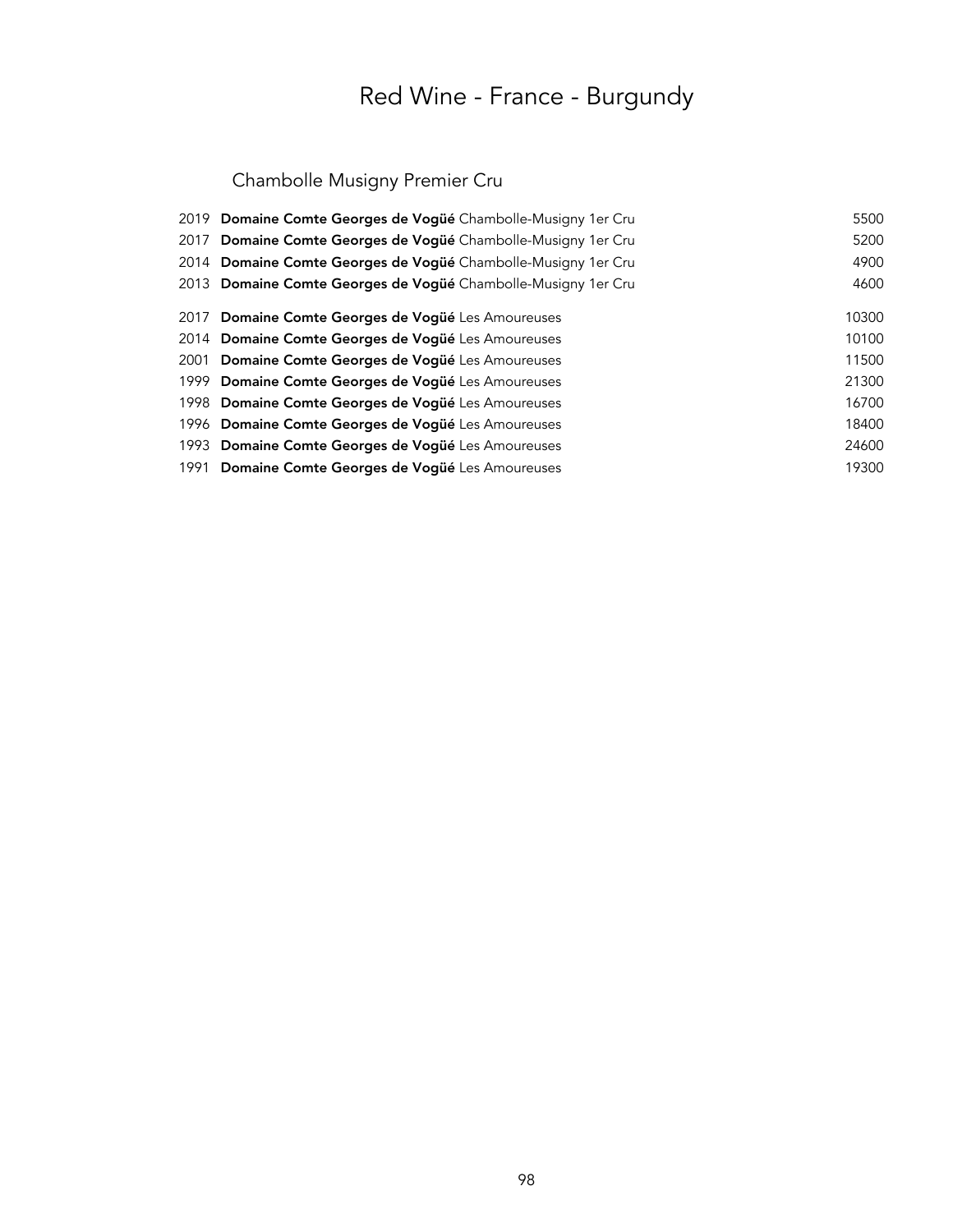## Chambolle Musigny Grand Cru

|      | 2017 Domaine Comte Georges de Vogüé Bonnes Mares            | 9100  |
|------|-------------------------------------------------------------|-------|
|      | 2016 Domaine Comte Georges de Vogüé Bonnes Mares            | 12000 |
|      | 2015 Domaine Comte Georges de Vogüé Bonnes Mares            | 11000 |
|      | 2014 Domaine Comte Georges de Vogüé Bonnes Mares            | 8500  |
|      | 2013 Domaine Comte Georges de Vogüé Bonnes Mares            | 7500  |
|      | 2003 Domaine Comte Georges de Vogüé Bonnes Mares            | 9500  |
|      | 2002 Domaine Comte Georges de Vogüé Bonnes Mares            | 10500 |
| 2001 | Domaine Comte Georges de Vogüé Bonnes Mares                 | 10000 |
|      | 2000 Domaine Comte Georges de Vogüé Bonnes Mares            | 10000 |
|      | 2019 Domaine Comte Georges de Vogüé Musigny Vieilles Vignes | 14500 |
|      | 2017 Domaine Comte Georges de Vogüé Musigny Vieilles Vignes | 14000 |
|      | 2016 Domaine Comte Georges de Vogüé Musigny Vieilles Vignes | 16000 |
|      | 2015 Domaine Comte Georges de Vogüé Musigny Vieilles Vignes | 18000 |
|      | 2014 Domaine Comte Georges de Vogüé Musigny Vieilles Vignes | 10900 |
|      | 2013 Domaine Comte Georges de Vogüé Musigny Vieilles Vignes | 9500  |
|      | 2012 Domaine Comte Georges de Vogüé Musigny Vieilles Vignes | 9500  |
| 2010 | Domaine Comte Georges de Vogüé Musigny Vieilles Vignes      | 13500 |
|      | 2009 Domaine Comte Georges de Vogüé Musigny Vieilles Vignes | 16900 |
|      | 2008 Domaine Comte Georges de Vogüé Musigny Vieilles Vignes | 13200 |
| 2007 | Domaine Comte Georges de Vogüé Musigny Vieilles Vignes      | 13100 |
|      | 2006 Domaine Comte Georges de Vogüé Musigny Vieilles Vignes | 14300 |
|      | 2005 Domaine Comte Georges de Vogüé Musigny Vieilles Vignes | 24900 |
|      | 2004 Domaine Comte Georges de Vogüé Musigny Vieilles Vignes | 17400 |
|      | 2003 Domaine Comte Georges de Vogüé Musigny Vieilles Vignes | 18000 |
|      | 2002 Domaine Comte Georges de Vogüé Musigny Vieilles Vignes | 22000 |
| 2001 | Domaine Comte Georges de Vogüé Musigny Vieilles Vignes      | 16000 |
|      | 1999 Domaine Comte Georges de Vogüé Musigny Vieilles Vignes | 17200 |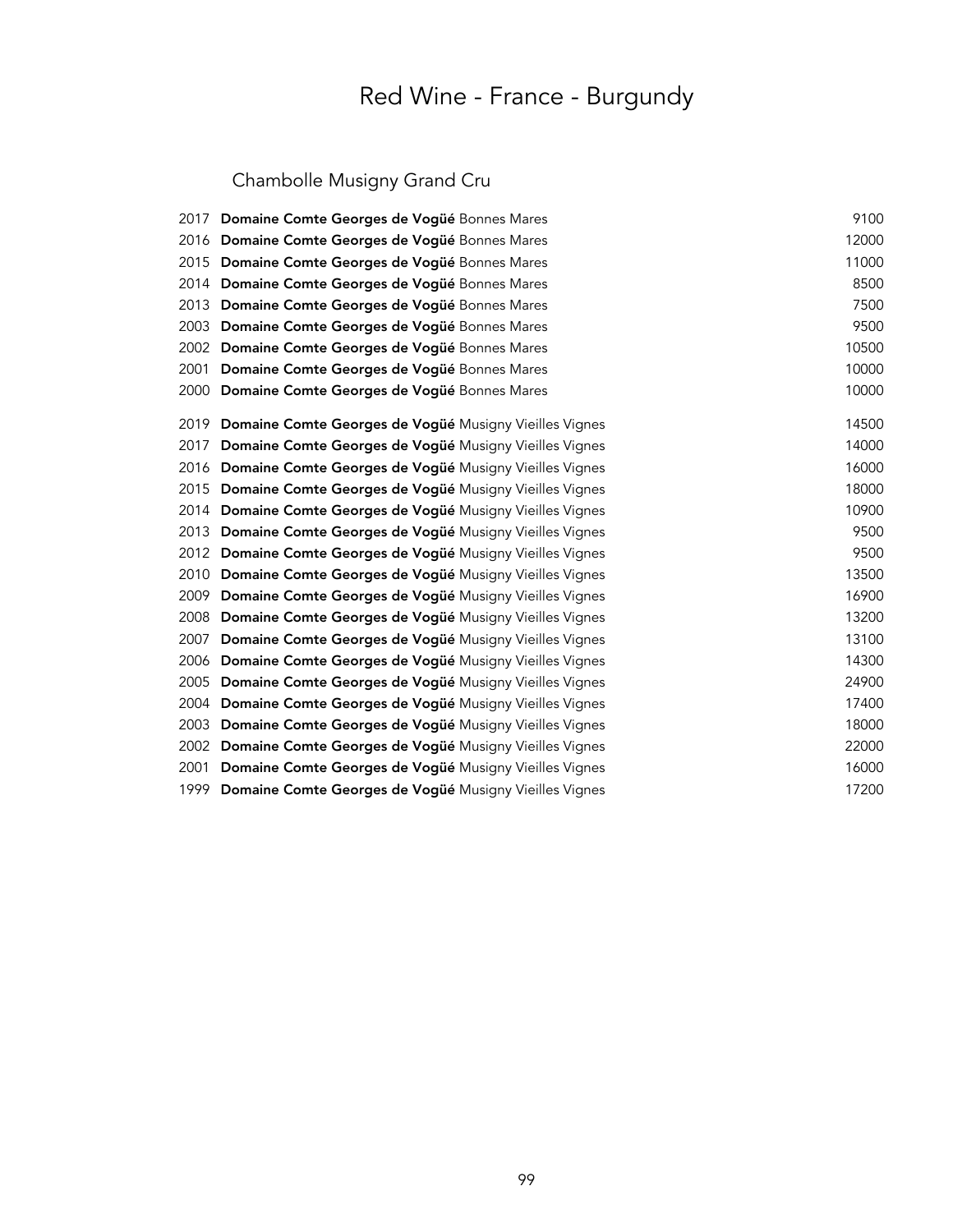## Chambolle Musigny Grand Cru

|      | 2014 Jacques-Frédéric Mugnier Musigny       | 25000  |
|------|---------------------------------------------|--------|
| 2013 | Jacques-Frédéric Mugnier Musigny            | 23400  |
| 2009 | Jacques-Frédéric Mugnier Musigny            | 25500  |
| 2008 | Jacques-Frédéric Mugnier Musigny            | 19900  |
| 2007 | Jacques-Frédéric Mugnier Musigny            | 14000  |
| 2006 | Jacques-Frédéric Mugnier Musigny            | 14000  |
| 2005 | Jacques-Frédéric Mugnier Musigny            | 36000  |
| 2003 | Jacques-Frédéric Mugnier Musigny            | 13200  |
| 2002 | Jacques-Frédéric Mugnier Musigny            | 29000  |
| 2001 | Jacques-Frédéric Mugnier Musigny            | 20200  |
| 2000 | Jacques-Frédéric Mugnier Musigny            | 16500  |
| 2019 | Benjamin Leroux Bonnes Mares 1500 ml        | 14500  |
| 2015 | <b>Frederic Cossard Bonnes Mares</b>        | 9600   |
| 2014 | <b>Domaine Robert Groffier Bonnes Mares</b> | 6500   |
| 2019 | Domaine Dujac Bonnes Mares                  | 7200   |
| 2018 | Domaine Dujac Bonnes Mares                  | 6800   |
| 2016 | <b>Domaine Dujac Bonnes Mares</b>           | 7100   |
| 2010 | <b>Maison Louis Jadot Musigny</b>           | 16900  |
| 2005 | <b>Maison Louis Jadot Musigny</b>           | 23900  |
| 2019 | Georges Roumier Bonnes Mares                | 14000  |
| 2018 | Georges Roumier Bonnes Mares                | 13600  |
| 2017 | <b>Georges Roumier Bonnes Mares</b>         | 13000  |
| 2016 | Georges Roumier Bonnes Mares                | 13000  |
| 2000 | Georges Roumier Musigny *                   | 140000 |
|      | 1995 Georges Roumier Musigny *              | 175000 |
| 2007 | Domaine Leroy Musigny *                     | 230000 |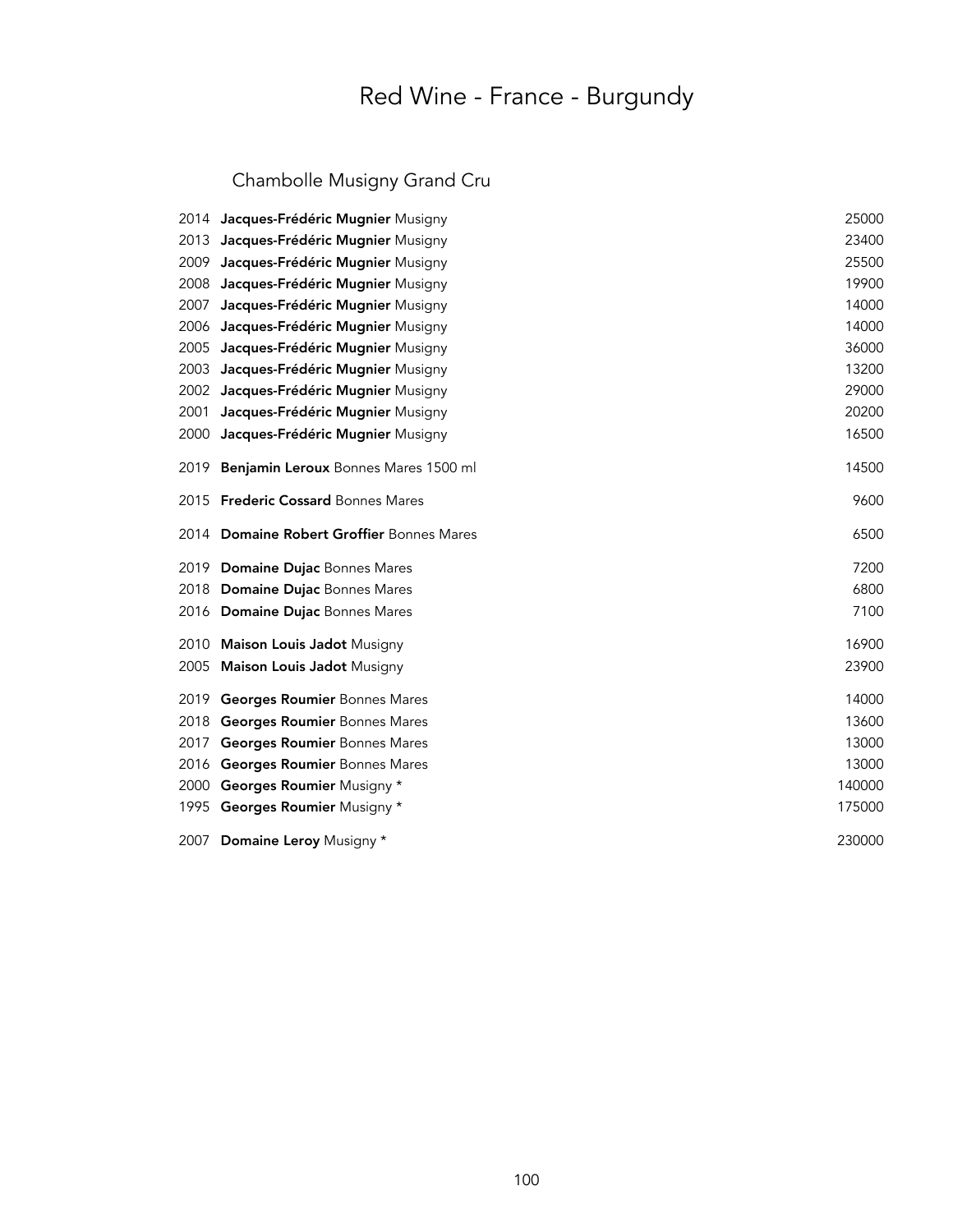## Vougeot Grand Cru

| 2013 Domaine Prieuré Roch Clos de Vougeot                 | 7800  |
|-----------------------------------------------------------|-------|
| 2009 Domaine Leroy Clos de Vougeot                        | 39000 |
| 2008 Domaine Leroy Clos de Vougeot                        | 32000 |
| 2007 Domaine Leroy Clos de Vougeot                        | 35000 |
| 2017 <b>Benjamin Leroux</b> Clos de Vougeot               | 4000  |
| 2016 <b>Benjamin Leroux</b> Clos de Vougeot               | 4000  |
| 2019 Domaine Ponsot Clos de Vougeot Cuvée Vieilles Vignes | 10000 |
| 2018 Domaine Ponsot Clos de Vougeot Cuvée Vieilles Vignes | 10300 |
| 2017 Domaine Ponsot Clos de Vougeot Cuvée Vieilles Vignes | 7900  |
| 2016 Domaine Ponsot Clos de Vougeot Cuvée Vieilles Vignes | 7300  |
| 2015 Domaine Ponsot Clos de Vougeot Cuvée Vieilles Vignes | 7300  |
| 2014 Domaine Ponsot Clos de Vougeot Cuvée Vieilles Vignes | 7300  |
| 2019 Domaine Jean Grivot Clos de Vougeot                  | 5000  |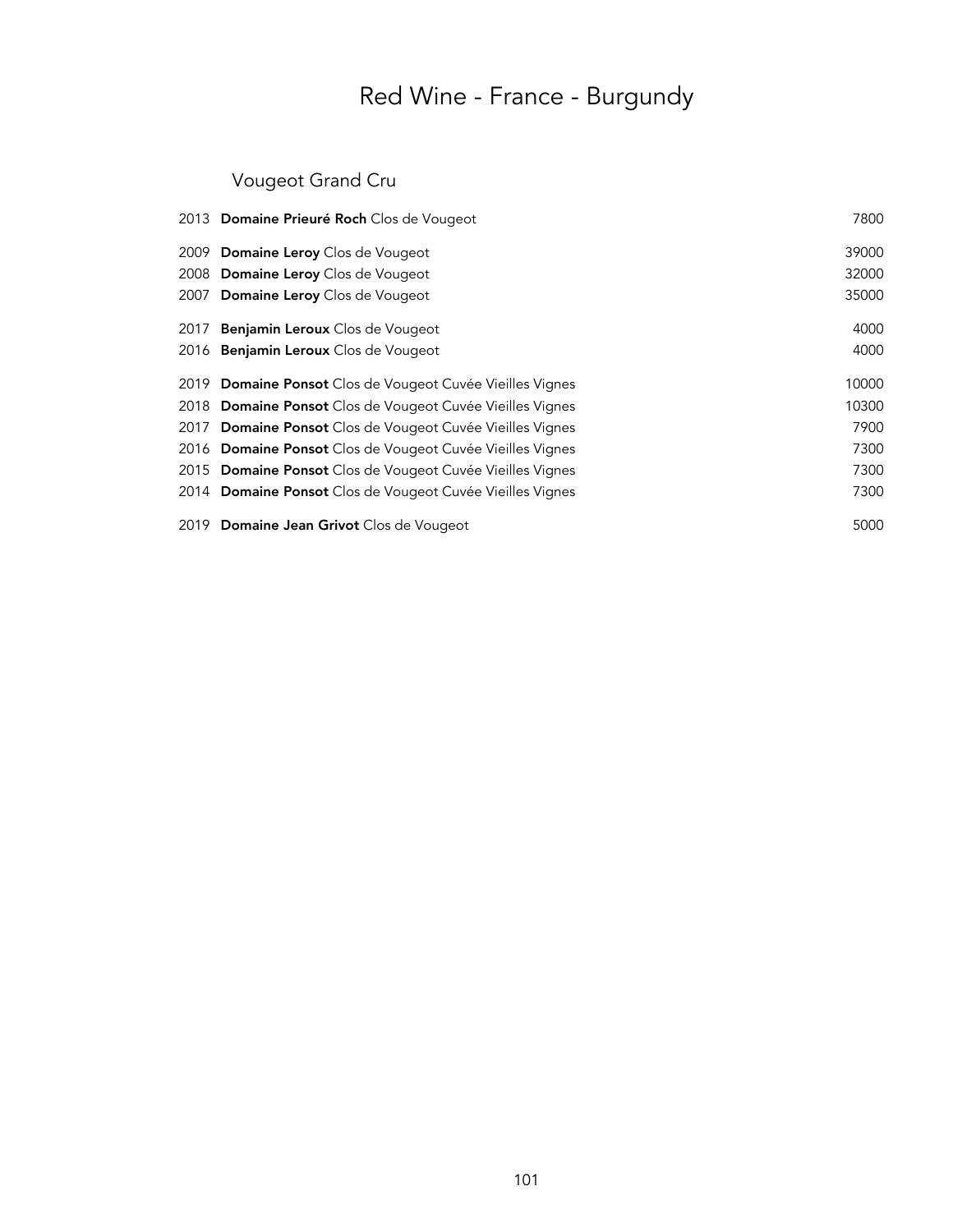## Flagey Echezéaux Grand Cru

| 2018 | Domaine de la Romanée-Conti Grands Echézeaux | 19500  |
|------|----------------------------------------------|--------|
| 2017 | Domaine de la Romanée-Conti Grands Echézeaux | 19500  |
| 2018 | Domaine de la Romanée-Conti Echézeaux        | 15600  |
| 2017 | Domaine de la Romanée-Conti Echézeaux        | 15600  |
| 2015 | Domaine de la Romanée-Conti Echézeaux        | 19900  |
| 2014 | Domaine de la Romanée-Conti Echézeaux        | 18900  |
| 2005 | Domaine de la Romanée-Conti Echézeaux        | 26800  |
| 1999 | Domaine de la Romanée-Conti Echézeaux        | 26900  |
| 2019 | Philippe Pacalet Echezéaux                   | 6400   |
| 2019 | Philippe Pacalet Echezéaux 1500 ml           | 12800  |
| 2017 | Philippe Pacalet Echezéaux                   | 5200   |
| 2017 | Philippe Pacalet Echezéaux 1500 ml           | 10400  |
| 2016 | Philippe Pacalet Echézeaux                   | 5200   |
| 2016 | Philippe Pacalet Echezéaux 1500 ml           | 10400  |
| 2019 | Benjamin Leroux Echézeaux                    | 5000   |
| 2017 | Benjamin Leroux Echézeaux                    | 5000   |
| 2016 | Benjamin Leroux Echézeaux                    | 5000   |
| 2015 | Benjamin Leroux Echézeaux                    | 5700   |
| 2018 | Domaine du Comte Liger-Belair Echézeaux      | 16300  |
| 2017 | Domaine du Comte Liger-Belair Echézeaux      | 10300  |
| 2017 | Domaine Ponsot Echézeaux                     | 9000   |
|      | 2019 Gerard Mugneret Echézeaux               | 5000   |
|      | 2018 Gerard Mugneret Echézeaux               | 5000   |
|      | 2015 Gerard Mugneret Echézeaux               | 5000   |
|      | 2019 Arnoux-Lachaux Echezéaux                | 25000  |
| 2019 | Domaine Jean Grivot Echezéaux                | 8000   |
|      | 1976 Henri Jayer Echézeaux *                 | 128900 |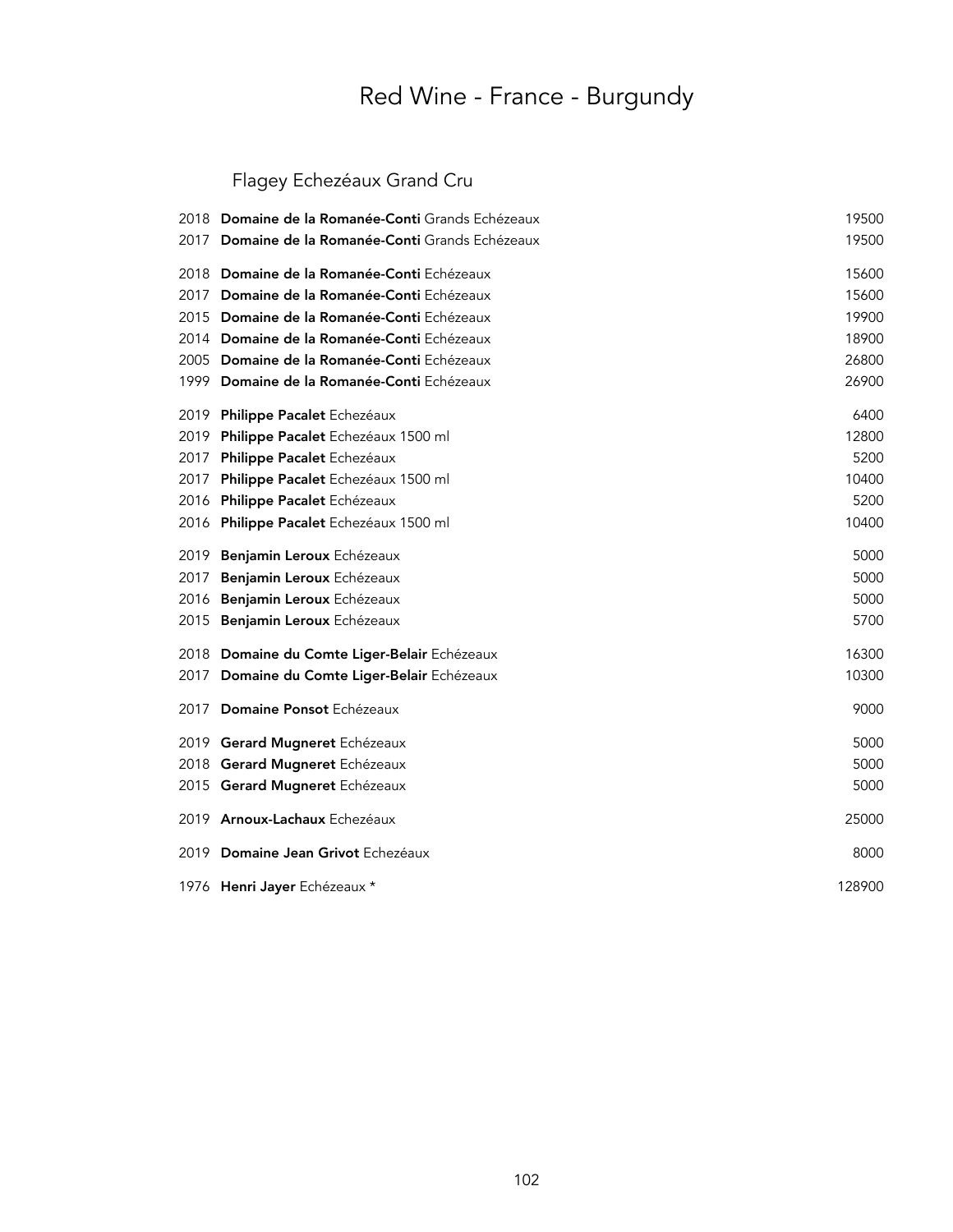#### Vosne Romanée

| 2019 Cyprien Arlaud Vosne Romanée Aux Réas                       | 1900  |
|------------------------------------------------------------------|-------|
| 2018 Domaine Arlaud Vosne Romanée Aux Réas                       | 1900  |
| 2017 Domaine Arlaud Vosne Romanée Aux Réas                       | 1500  |
| 2016 Domaine Arlaud Vosne Romanée Aux Réas                       | 1500  |
| 2013 La Maison Romane Vosne Romanée Aux Réas                     | 1800  |
| 2014 Jean Bizot Vosne-Romanée                                    | 17300 |
| 2011 Prieuré Roch Vosne Romanée Le Clos Goillotte                | 10500 |
| 2006 Prieuré Roch Vosne Romanée Le Clos Goillotte                | 10500 |
| 2011 Prieuré Roch Vosne Romanée Les Hautes Mazières              | 5200  |
| 2002 Prieuré Roch Vosne Romanée Le Clous                         | 7200  |
| 2020 Frederic Cossard Vosne Romanée Les Champs Perdrix           | 2550  |
| 2019 Frederic Cossard Vosne Romanée Les Champs Perdrix           | 2350  |
| 2018 Frederic Cossard Vosne Romanée Les Champs Perdrix           | 2500  |
| 2017 Frederic Cossard Vosne Romanée Les Champs Perdrix           | 2350  |
| 2016 Frederic Cossard Vosne Romanée Les Champs Perdrix           | 2350  |
| 2014 Frederic Cossard Vosne Romanée Les Champs Perdrix           | 2350  |
| 2013 Frederic Cossard Vosne Romanée Les Champs Perdrix           | 2350  |
| 2019 Domaine Perrot-Minot Vosne Romanée Champs Perdrix V.V.      | 3900  |
| 2017 Domaine Perrot-Minot Vosne Romanée Champs Perdrix V.V.      | 3600  |
| 2016 Domaine Perrot-Minot Vosne Romanée Champs Perdrix V.V.      | 3050  |
| 2012 Domaine du Comte Liger-Belair Vosne Romanée Clos du Château | 7300  |
| 2010 Domaine du Comte Liger-Belair Vosne Romanée Clos du Château | 7500  |
| 2008 Domaine du Comte Liger-Belair Vosne Romanée Clos du Château | 6700  |
| 2013 Domaine du Comte Liger-Belair Vosne Romanée La Colombière   | 6200  |
| 2007 Domaine du Comte Liger-Belair Vosne Romanée La Colombière   | 6000  |
| 2019 Arnoux-Lachaux Vosne Romanée                                | 10000 |
| 2019 Domaine Jean Grivot Vosne Romanée                           | 1700  |
| 2019 Domaine Jean Grivot Vosne Romanée Bossière                  | 2000  |
| 2015 Gerard Mugneret Vosne Romanée                               | 1800  |
| 2017 Gerard Mugneret Vosne Romanée                               | 1600  |
| 2019 Gerard Mugneret Vosne-Romanée Cuvee Quatrain                | 1600  |
| 2017 Gerard Mugneret Vosne Romanée Precolombière                 | 1700  |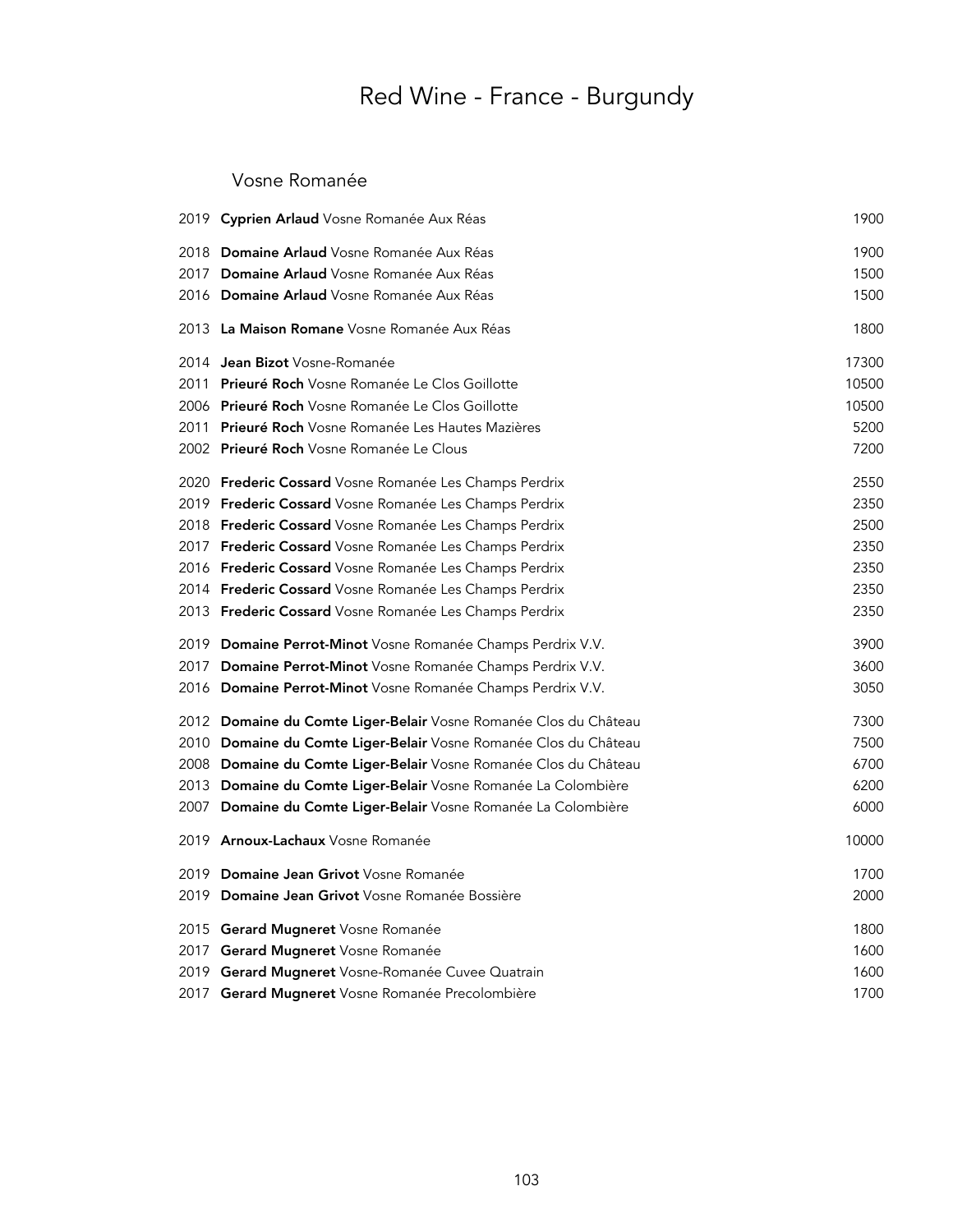#### Vosne Romanée Premier Cru

|      | 2013 Emmanuel Rouget Cros Parantoux           | 15500 |
|------|-----------------------------------------------|-------|
|      | 2010 Emmanuel Rouget Cros Parantoux           | 23900 |
|      | 2008 Emmanuel Rouget Cros Parantoux           | 23200 |
|      | 2002 Domaine Meo Camuzet Cros Parantoux       | 23900 |
|      | 2019 Domaine Dujac Les Beaux Monts            | 4200  |
|      | 2018 Domaine Dujac Les Beaux Monts            | 4100  |
| 2017 | Domaine Dujac Les Beaux Monts                 | 4000  |
|      | 2016 Domaine Dujac Les Beaux Monts            | 4000  |
|      | 2012 Domaine Dujac Les Beaux Monts            | 7200  |
| 2017 | Benjamin Leroux Aux Dessus des Malconsorts    | 7800  |
| 2016 | Benjamin Leroux Aux Dessus des Malconsorts    | 7800  |
| 2015 | Benjamin Leroux Aux Dessus des Malconsorts    | 3900  |
|      | 2015 Sylvain Cathiard En Orveaux              | 5500  |
|      | 2019 Bruno Clavelier Aux Brûlées              | 3700  |
|      | 2018 Bruno Clavelier Aux Brûlées              | 3900  |
|      | 2019 Bruno Clavelier La Combe Brûlée V.V.     | 2500  |
|      | 2018 Bruno Clavelier La Combe Brûlée V.V.     | 2500  |
|      | 2019 Bruno Clavelier Les Beaux Monts          | 4000  |
|      | 2018 Bruno Clavelier Les Beaux Monts          | 4000  |
|      | 2019 Gerard Mugneret Aux Brûlées              | 4500  |
|      | 2018 Gerard Mugneret Aux Brûlées              | 4100  |
|      | 2015 Gerard Mugneret Aux Brûlées              | 4500  |
|      | 2019 Gerard Mugneret Les Suchots              | 3300  |
|      | 2018 Gerard Mugneret Les Suchots              | 3300  |
|      | 2017 Gerard Mugneret Les Suchots              | 3300  |
|      | 2015 Gerard Mugneret Les Suchots              | 3300  |
|      | 2019 Arnoux-Lachaux Les Chaumes               | 17000 |
|      | 2019 Arnoux-Lachaux Aux Reignots              | 26000 |
|      | 2019 <b>Arnoux-Lachaux</b> Les Grands Suchots | 17000 |
|      | 2019 Arnoux-Lachaux Hauts Mazières            | 7000  |
|      | 2019 Domaine Jean Grivot Aux Brûlées          | 5300  |
| 2019 | <b>Domaine Jean Grivot Les Beaux Monts</b>    | 4700  |
| 2019 | Domaine Jean Grivot Les Chaumes               | 3400  |
| 2019 | Domaine Jean Grivot Aux Reignots              | 6200  |
| 2019 | Domaine Jean Grivot Les Rouges                | 3600  |
| 2019 | Domaine Jean Grivot Les Suchots               | 6000  |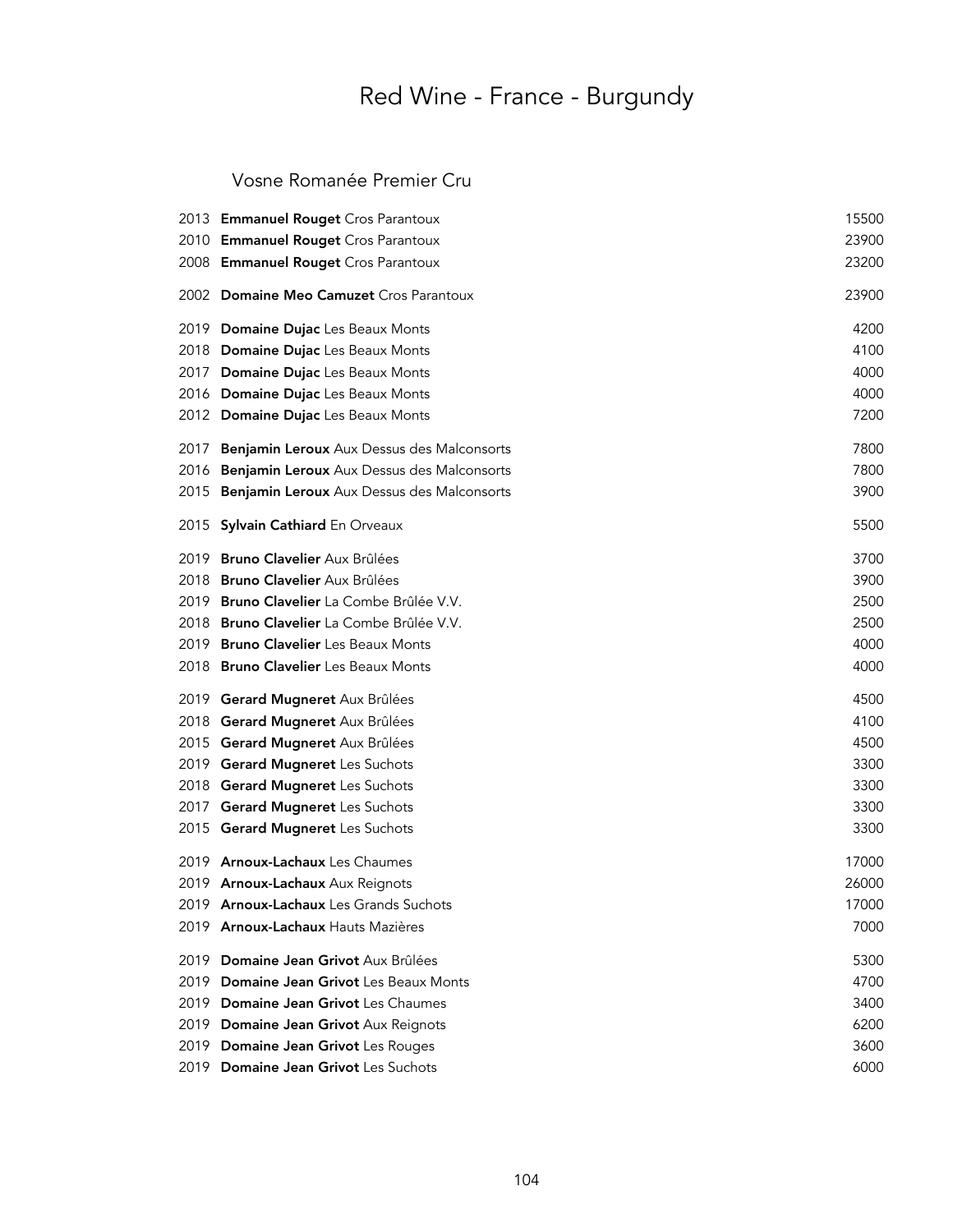#### Vosne Romanée Premier Cru

| 2008 Domaine du Comte Liger-Belair Les Suchots      | 8900  |
|-----------------------------------------------------|-------|
| 2006 Domaine du Comte Liger-Belair Les Suchots      | 8500  |
| 2018 Domaine du Comte Liger-Belair Aux Reignots     | 12400 |
| 2010 Domaine du Comte Liger-Belair Aux Reignots     | 17000 |
| 2019 Domaine du Comte Liger-Belair Les Petits Monts | 11200 |
| 2018 Domaine du Comte Liger-Belair Les Petits Monts | 9850  |
| 2009 Domaine Leroy Les Beaux Monts                  | 34000 |
| 2008 Domaine Leroy Les Beaux Monts                  | 47000 |
| 1990 Domaine Leroy Les Beaux Monts                  | 45000 |

### Vosne Romanée Grand Cru

| 2008 Domaine Leroy Romanée Saint Vivant         | 35000 |
|-------------------------------------------------|-------|
| 2008 Domaine Leroy Richebourg                   | 48000 |
| 2018 Domaine du Comte Liger-Belair La Romanée   | 78600 |
| 2017 Domaine du Comte Liger-Belair La Romanée   | 49000 |
| 2014 Domaine du Comte Liger-Belair La Romanée   | 38400 |
| 2013 Domaine du Comte Liger-Belair La Romanée   | 34000 |
| 2012 Domaine du Comte Liger-Belair La Romanée   | 38900 |
| 2010 Domaine du Comte Liger-Belair La Romanée * | 55000 |
| 2005 Domaine du Comte Liger-Belair La Romanée * | 75000 |
| 2003 Bouchard Pere & Fils La Romanée            | 19900 |
| 1999 Bouchard Pere & Fils La Romanée            | 21900 |
| 2005 Domaine Dujac Romanée Saint Vivant         | 29100 |
| 2019 Domaine Jean Grivot Richebourg             | 25000 |
| 1999 Domaine Jean Grivot Richebourg             | 31000 |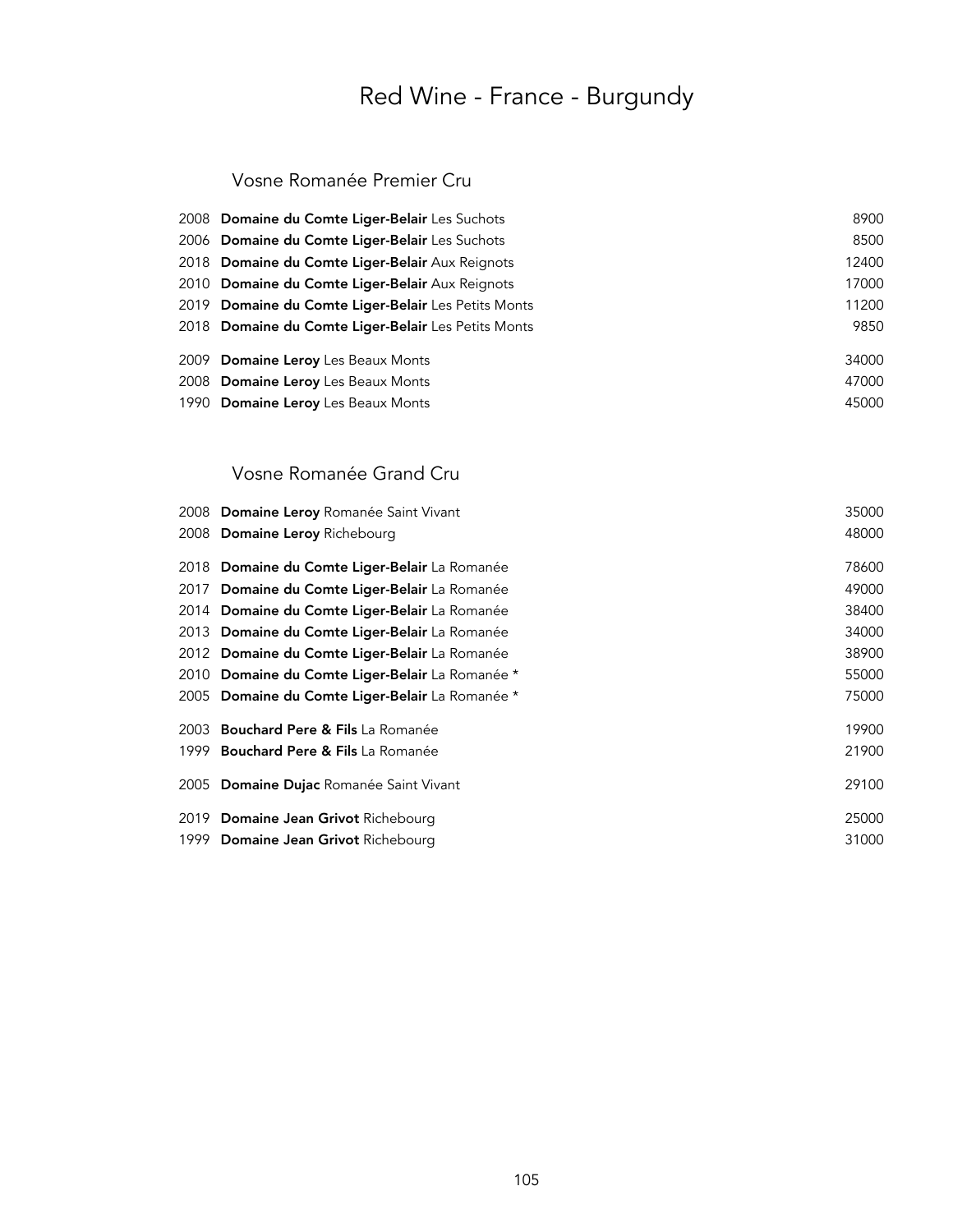Vosne Romanée Grand Cru

| 2015  | Domaine de la Romanée-Conti Romanée Conti *      | 165000 |
|-------|--------------------------------------------------|--------|
| 2014  | Domaine de la Romanée-Conti Romanée Conti *      | 121000 |
| 2011  | Domaine de la Romanée-Conti Romanée Conti *      | 126000 |
| 2005  | Domaine de la Romanée-Conti Romanée Conti *      | 279000 |
| 1989  | Domaine de la Romanée-Conti Romanée Conti *      | 189000 |
| 2017  | Domaine de la Romanée-Conti La Tâche             | 42000  |
| 2016  | Domaine de la Romanée-Conti La Tâche             | 42000  |
| 2015  | Domaine de la Romanée-Conti La Tâche             | 43000  |
| 2014  | Domaine de la Romanée-Conti La Tâche             | 33400  |
| 2013  | Domaine de la Romanée-Conti La Tâche             | 31900  |
| 2011  | Domaine de la Romanée-Conti La Tâche             | 29000  |
| 2009  | Domaine de la Romanée-Conti La Tâche             | 39500  |
| 2005  | Domaine de la Romanée-Conti La Tâche *           | 75000  |
| 1998  | Domaine de la Romanée-Conti La Tâche             | 33900  |
| 1997  | Domaine de la Romanée-Conti La Tâche             | 31000  |
| 1996  | Domaine de la Romanée-Conti La Tâche             | 41900  |
| 1990  | Domaine de la Romanée-Conti La Tâche *           | 75000  |
| 1989. | Domaine de la Romanée-Conti La Tâche             | 33900  |
| 2019  | Domaine de la Romanée-Conti Romanée-Saint-Vivant | 35000  |
| 2018  | Domaine de la Romanée-Conti Romanée Saint Vivant | 30300  |
| 2017  | Domaine de la Romanée-Conti Romanée Saint Vivant | 30300  |
| 2016  | Domaine de la Romanée-Conti Romanée Saint Vivant | 29600  |
| 2015  | Domaine de la Romanée-Conti Romanée Saint Vivant | 28000  |
| 2014  | Domaine de la Romanée-Conti Romanée Saint Vivant | 24900  |
| 2013  | Domaine de la Romanée-Conti Romanée Saint Vivant | 21900  |
| 2011  | Domaine de la Romanée-Conti Romanée Saint Vivant | 21000  |
| 2006  | Domaine de la Romanée-Conti Romanée Saint Vivant | 21000  |
| 2005  | Domaine de la Romanée-Conti Romanée Saint Vivant | 35900  |
| 2000  | Domaine de la Romanée-Conti Romanée Saint Vivant | 24900  |
| 1999  | Domaine de la Romanée-Conti Romanée Saint Vivant | 33000  |
| 1996  | Domaine de la Romanée-Conti Romanée Saint Vivant | 29900  |
|       | 2019 Domaine de la Romanée-Conti Richebourg      | 34000  |
| 2017  | Domaine de la Romanée-Conti Richebourg           | 29800  |
| 2016  | Domaine de la Romanée-Conti Richebourg           | 29200  |
| 2015  | Domaine de la Romanée-Conti Richebourg           | 31200  |
| 2014  | Domaine de la Romanée-Conti Richebourg           | 27500  |
| 2011  | Domaine de la Romanée-Conti Richebourg           | 32100  |
| 2002  | Domaine de la Romanée-Conti Richebourg           | 43600  |
| 2001  | Domaine de la Romanée-Conti Richebourg           | 33200  |
| 1996  | Domaine de la Romanée-Conti Richebourg           | 38400  |
| 1990  | Domaine de la Romanée-Conti Richebourg *         | 68000  |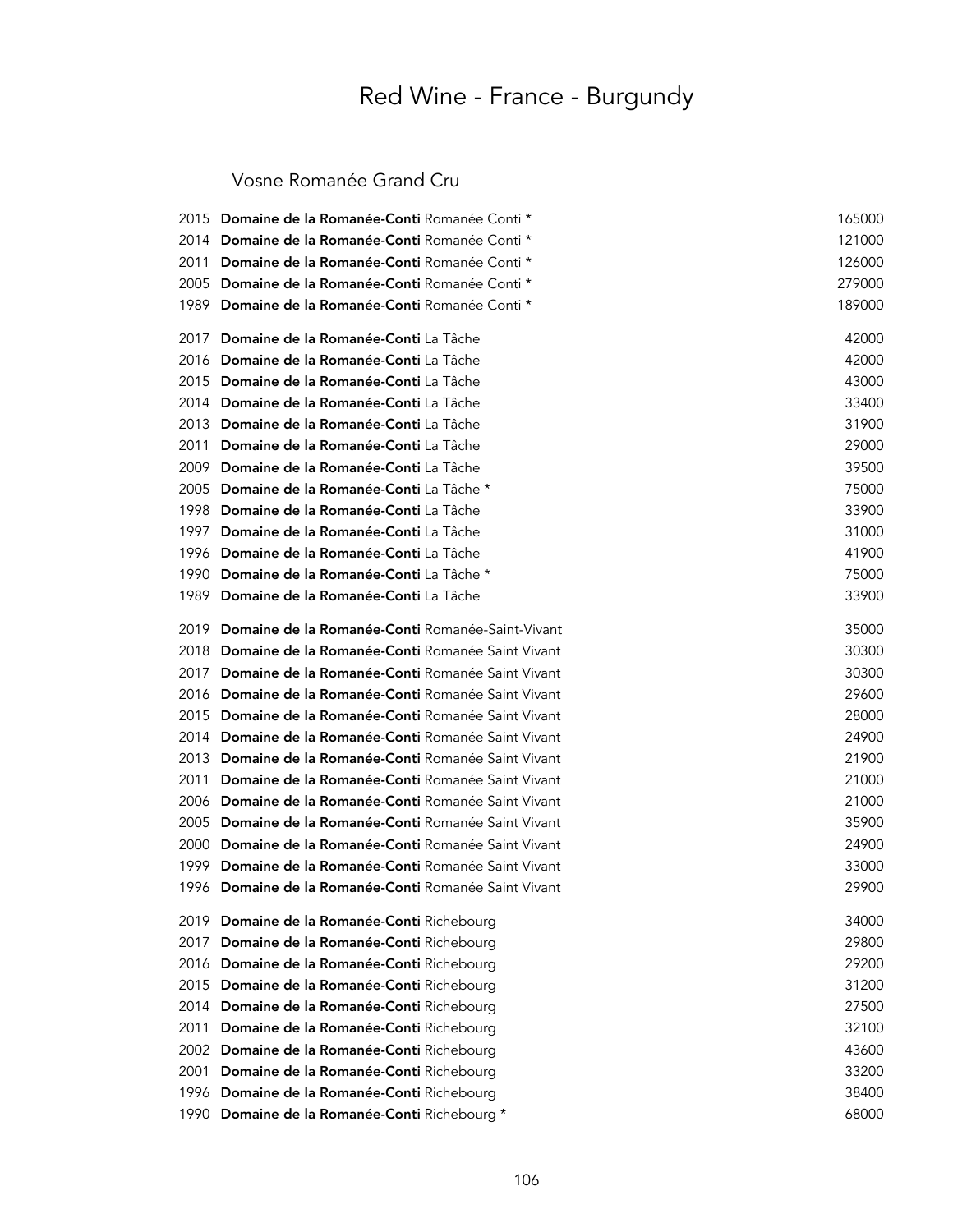### Nuits-Saint-Georges

| 2019 Arnoux-Lachaux Nuits Saint Georges                     | 9000 |
|-------------------------------------------------------------|------|
| 2020 Charles Lachaux Nuits Saint Georges Le Petit Charmotte | 5000 |
| 2019 Sylvain Cathiard Nuits Saint Georges                   | 2150 |
| 2019 Frederic Cossard Nuits Saint Georges Les Damodes       | 2000 |
| 2018 Frederic Cossard Nuits Saint Georges Les Damodes       | 2000 |
| 2017 Frederic Cossard Nuits Saint Georges Les Damodes       | 2000 |
| 2016 Frederic Cossard Nuits Saint Georges Les Damodes       | 2000 |
| 2014 Frederic Cossard Nuits Saint Georges Les Damodes       | 2000 |
|                                                             |      |

### Nuits-Saint-Georges Premier Cru

| 2019 Arnoux-Lachaux Clos des Corvées Pagets | 17000 |
|---------------------------------------------|-------|
| 2019 Arnoux-Lachaux Les Procès              | 15000 |
| 2019 Arnoux-Lachaux Les Poisets             | 10000 |
| 2015 Gerard Mugneret Aux Boudots            | 3800  |
| 2018 Gerard Mugneret Aux Cras               | 3400  |
| 2019 Gerard Mugneret Aux Cras               | 3400  |
| 2013 Philippe Pacalet Aux Argillas          | 2000  |
| 2017 Christophe Jolivet Roncière            | 1500  |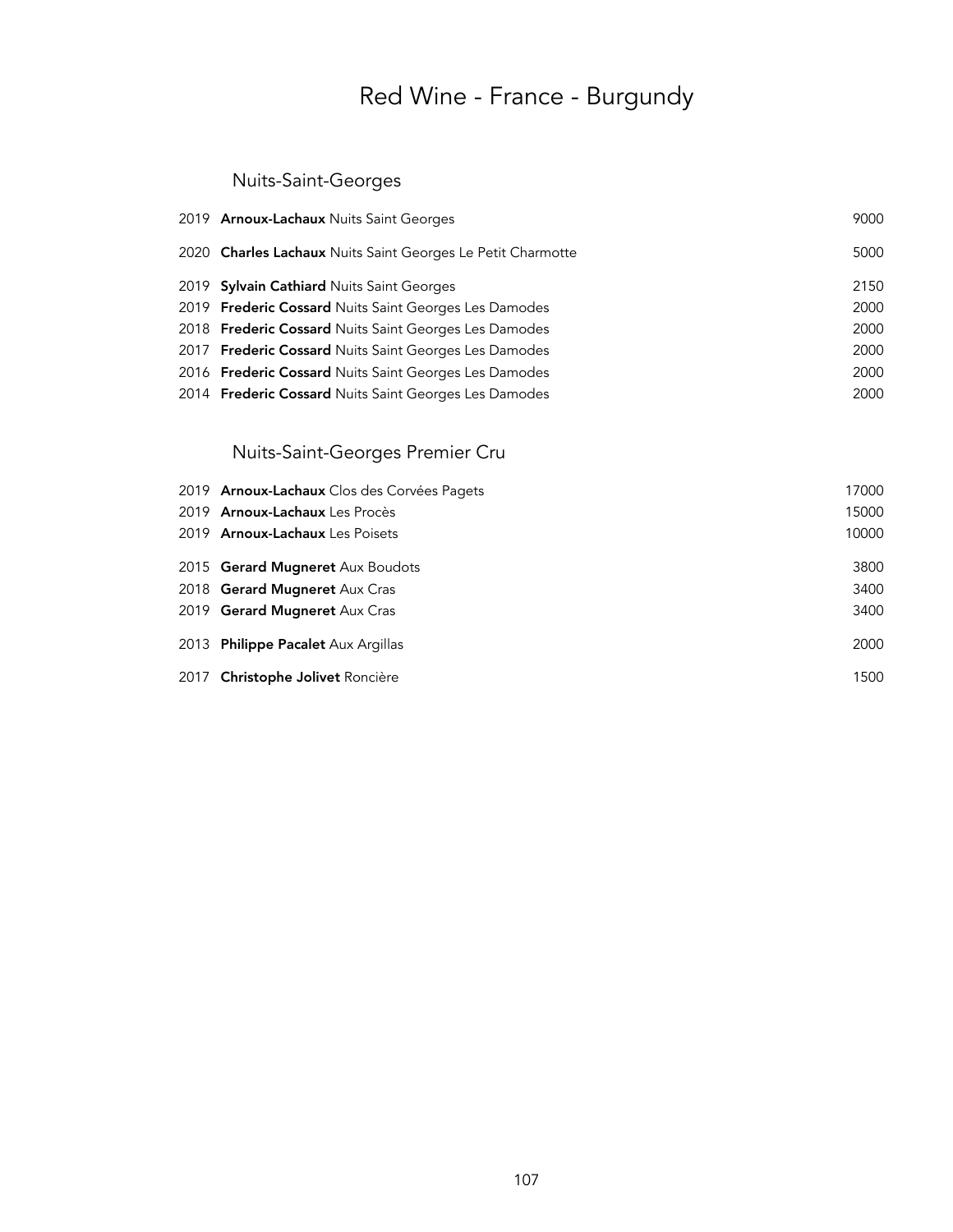### Nuits-Saint-Georges Premier Cru

|      | 2013 Domaine du Comte Liger-Belair Clos des Grands Vignes<br>2010 Domaine du Comte Liger-Belair Aux Cras | 5300<br>10500 |
|------|----------------------------------------------------------------------------------------------------------|---------------|
|      | 2019 Benjamin Leroux Aux Thorey                                                                          | 2400          |
|      | 2015 Benjamin Leroux Aux Thorey                                                                          | 2700          |
| 2019 | Domaine Perrot-Minot La Richemone V.V. ULTRA                                                             | 8100          |
| 2017 | Domaine Perrot-Minot La Richemone V.V. ULTRA                                                             | 7600          |
|      | 2014 Domaine Perrot-Minot La Richemone V.V. ULTRA                                                        | 4500          |
|      | 2010 Domaine Perrot-Minot La Richemone V.V.                                                              | 3200          |
|      | 2009 Domaine Perrot-Minot La Richemone V.V. ULTRA                                                        | 4100          |
|      | 2007 Domaine Perrot-Minot La Richemone V.V.                                                              | 2900          |
| 2019 | Jacques-Frédéric Mugnier Clos de la Maréchale                                                            | 2600          |
| 2019 | Jacques-Frédéric Mugnier Clos de la Maréchale 1500 ml                                                    | 5200          |
| 2018 | Jacques-Frédéric Mugnier Clos de la Maréchale                                                            | 2600          |
| 2017 | Jacques-Frédéric Mugnier Clos de la Maréchale                                                            | 2600          |
|      | 2019 Domaine Jean Grivot Aux Boudots                                                                     | 3800          |
|      | 2019 Domaine Jean Grivot Les Pruliers                                                                    | 3150          |
|      | 2019 Domaine Jean Grivot Roncière                                                                        | 3150          |
|      | 2019 Domaine Jean Grivot Les Charmois                                                                    | 1700          |
|      | 2019 Domaine Jean Grivot Les Lavières                                                                    | 1700          |
|      | 2018 Bruno Clavelier Aux Cras                                                                            | 3450          |
|      | 2019 Bruno Clavelier Aux Cras                                                                            | 3450          |
|      | 2008 Domaine Leroy Aux Boudots                                                                           | 25000         |
|      | 2007 Domaine Leroy Aux Vignerondes                                                                       | 24000         |
|      | 2011 Prieuré Roch Clos des Corvées                                                                       | 10000         |
|      | 2006 Prieuré Roch Clos des Corvées                                                                       | 10000         |
|      | 2005 Prieuré Roch Clos des Corvées                                                                       | 12000         |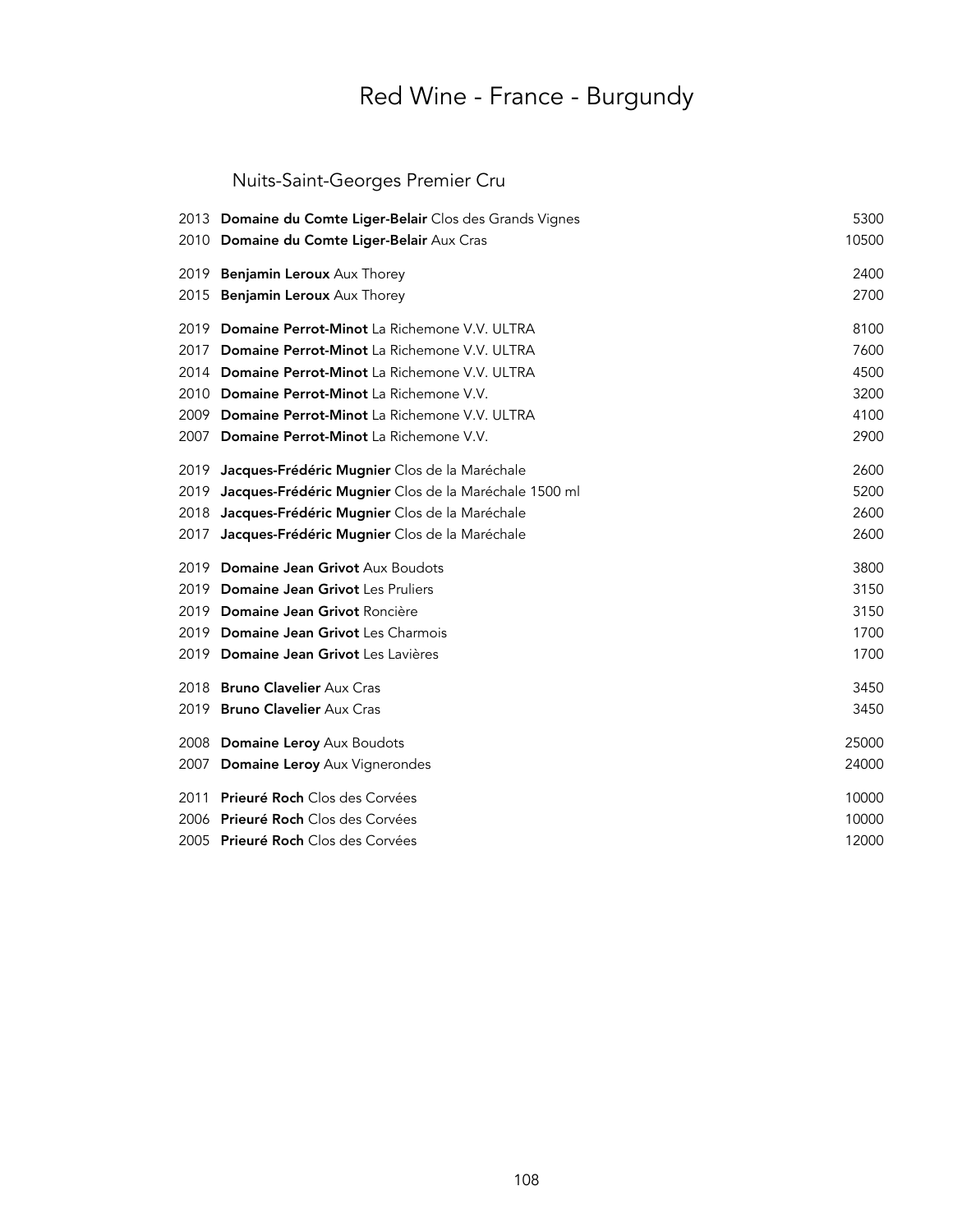### Aloxe-Corton

| 2019 <b>Claire Naudin</b> Aloxe-Corton | 1300 |
|----------------------------------------|------|
| 2014 <b>Claire Naudin</b> Aloxe-Corton | 1300 |

### Corton Grand Cru

|      | 2019 Domaine Ponsot Corton Bressandes       | 6800  |
|------|---------------------------------------------|-------|
| 2018 | <b>Domaine Ponsot</b> Corton Bressandes     | 6800  |
| 2017 | <b>Domaine Ponsot</b> Corton Bressandes     | 6000  |
| 2016 | <b>Domaine Ponsot</b> Corton Bressandes     | 5000  |
|      | 2015 Domaine Ponsot Corton Bressandes       | 5000  |
|      | 2014 Domaine Ponsot Corton Bressandes       | 5000  |
|      | 2019 Domaine Ponsot Corton Cuvée du Bourdon | 6800  |
| 2018 | Domaine Ponsot Corton Cuvée du Bourdon      | 6000  |
|      | 2017 Domaine Ponsot Corton Cuvée du Bourdon | 5500  |
|      | 2016 Domaine Ponsot Corton Cuvée du Bourdon | 4800  |
|      | 2015 Domaine Ponsot Corton Cuvée du Bourdon | 4800  |
|      | 2014 Domaine Ponsot Corton Cuvée du Bourdon | 4800  |
|      | 2018 Domaine de la Romanee-Conti Corton     | 15000 |
|      | 2017 Domaine de la Romanee-Conti Corton     | 15000 |
|      | 2016 Domaine de la Romanee-Conti Corton     | 15000 |
|      | 2014 Domaine de la Romanee-Conti Corton     | 15000 |
|      | 2019 Bruno Clavelier Corton Le Rognet       | 4000  |
|      | 2018 Bruno Clavelier Corton Le Rognet       | 4000  |

## Savigny-Les-Beaune

| 2017 Christophe Jolivet Savigny Les Beaune Les Gollardes    | 700  |
|-------------------------------------------------------------|------|
| 2017 Domaine de Chassorney Savigny Les Beaune Les Gollardes | 1200 |

### Beaune Premier Cru

| 2017 Caroline Morey Les Grèves   | 1300 |
|----------------------------------|------|
| 2017 Le Grappin Les Boucherottes | 1300 |
| 2016 Le Grappin Les Boucherottes | 1300 |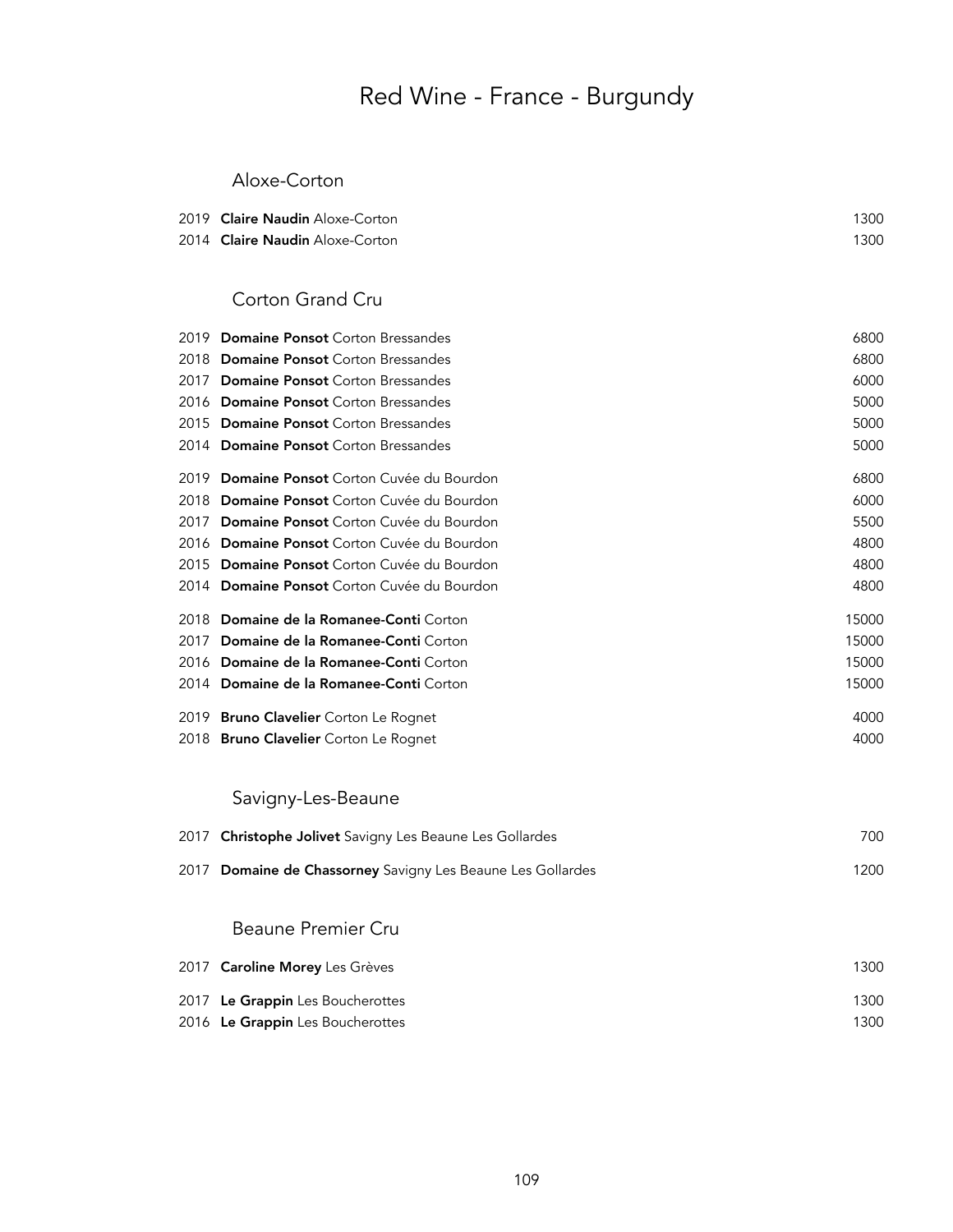#### Pommard

| 2008 Domaine Leroy Pommard Les Vignots           | 27000 |
|--------------------------------------------------|-------|
| 2019 Domaine Marc Rougeot Pommard Clos des Roses | 1500  |
| 2019 Thomas Dam Pomm'r                           | 1350  |
| <b>Pommard Premier Cru</b>                       |       |
| 2015 Thierry Violot-Guillemard Epenots           | 1700  |
| 2015 Thierry Violot-Guillemard Rugiens           | 1700  |
| 2015 Domaine du Comte Armand Clos des Epenaux    | 3200  |
| 2015 Domaine Pierre Morey Les Grands Epenots     | 1800  |
| 2009 Domaine Pierre Morey Les Grands Epenots     | 1800  |
| 2007 Domaine Pierre Morey Les Grands Epenots     | 1750  |
| 2014 Launay-Horiot Clos Blanc                    | 1600  |
| 2017 Maison Harbour Les Chanlins                 | 1650  |
| 2014 Maison Harbour Les Chanlins                 | 1750  |
| 2020 Domaine de Chassorney Les Pezzerolles       | 2200  |
| 2019 Domaine de Chassorney Les Pezzerolles       | 2200  |
| 2018 Domaine de Chassorney Les Pezzerolles       | 2200  |
| 2018 Coche-Dury Hospices de Beaune Epenots       | 7500  |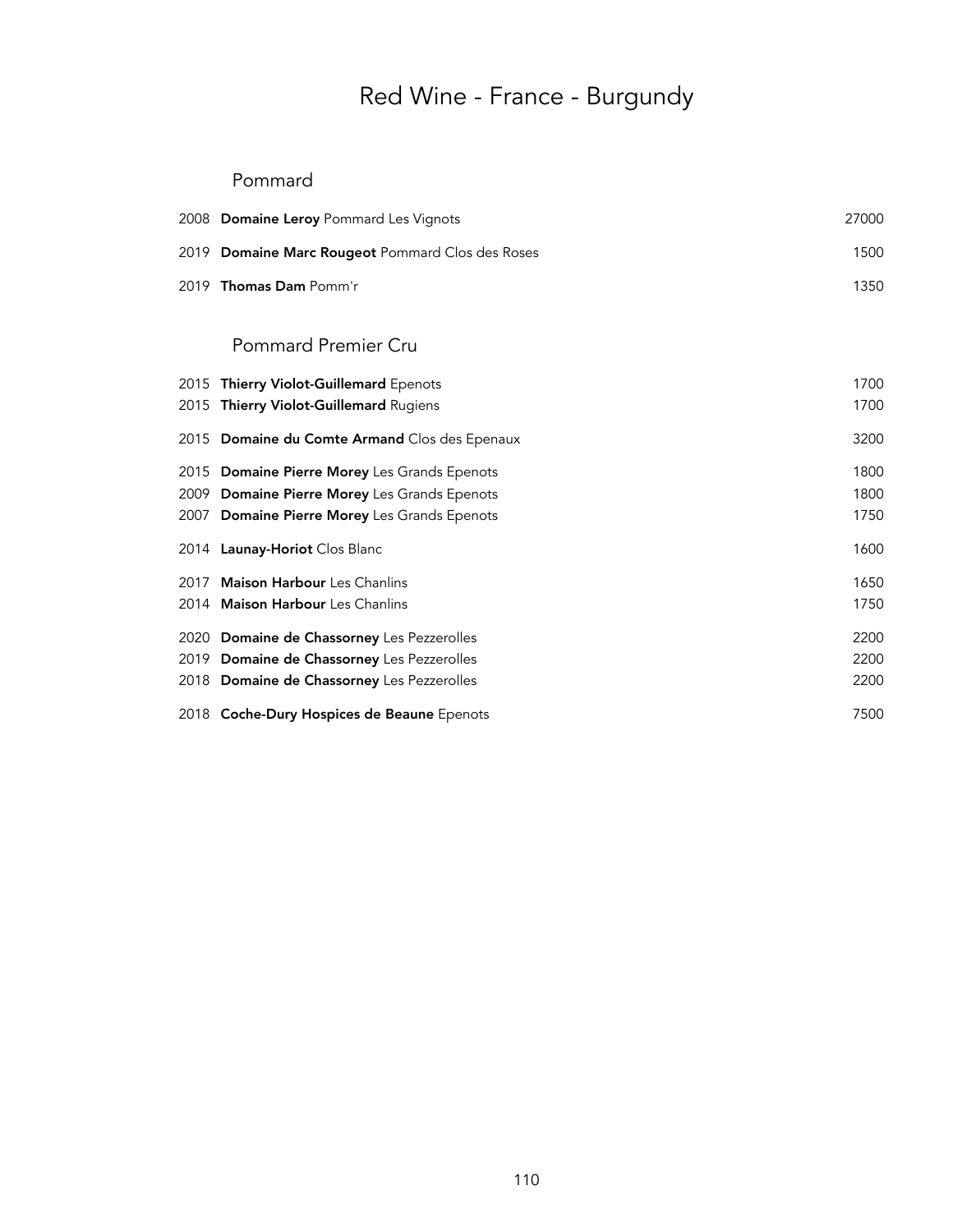## Volnay

| 2019 Comtes Lafon Volnay          | 2200 |
|-----------------------------------|------|
| 2018 Comtes Lafon Volnay          | 2200 |
| 2017 Comtes Lafon Volnay          | 1800 |
| 2014 Domaine de Chassorney Volnay | 1200 |
| 2013 Domaine de Chassorney Volnay | 1200 |

## Volnay Premier Cru

| 2018 <b>Arnaud Ente</b> Volnay Les Santenots du Milieu | 3400 |
|--------------------------------------------------------|------|
| 2011 Arnaud Ente Volnay Les Santenots du Milieu        | 2500 |
| 2017 Domaine Pierre Morey Les Santenots                | 2100 |
| 2011 Domaine Pierre Morey Les Santenots                | 2100 |
| 2010 Domaine Pierre Morey Les Santenots                | 2100 |
| 2019 Benjamin Leroux Clos Cave des Ducs                | 2000 |
| 2017 Benjamin Leroux Clos Cave des Ducs                | 2000 |
| 2015 Benjamin Leroux Clos Cave des Ducs                | 2300 |
| 2015 Benjamin Leroux Les Mitans                        | 2050 |
| 2018 Coche-Dury Hospices de Beaune Muteau              | 6800 |
| 2019 Domaine Marc Rougeot Les Santenots                | 1900 |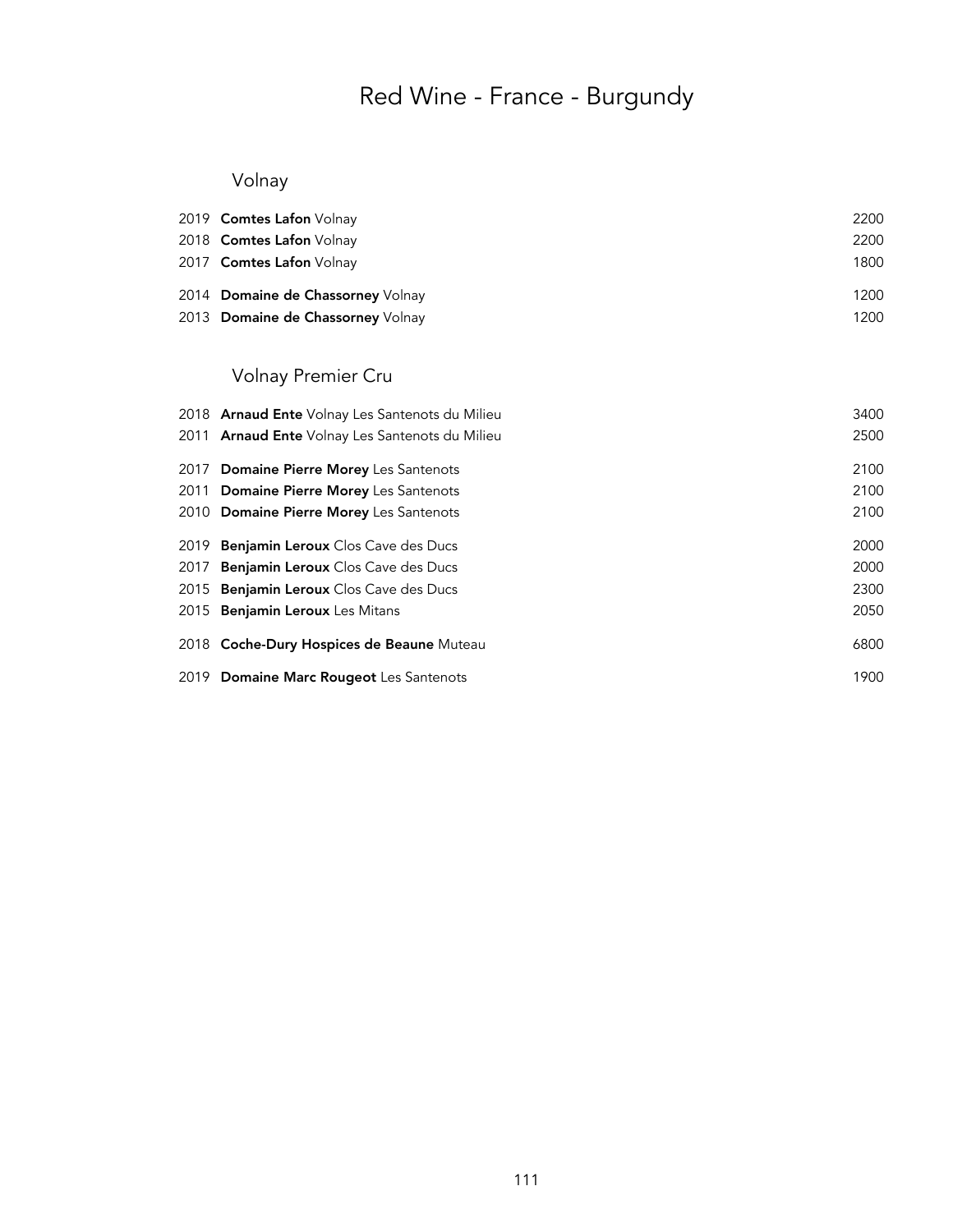## Volnay Premier Cru

|      | 2019 Marquis d'Angerville Clos des Ducs          | 6000 |
|------|--------------------------------------------------|------|
| 2016 | Marquis d'Angerville Clos des Ducs               | 5300 |
| 2015 | Marquis d'Angerville Clos des Ducs               | 5000 |
| 2014 | Marquis d'Angerville Clos des Ducs               | 4200 |
| 2014 | Marquis d'Angerville Clos des Ducs 1500 ml       | 8500 |
| 2013 | Marquis d'Angerville Clos des Ducs               | 4200 |
| 2013 | Marquis d'Angerville Clos des Ducs 1500 ml       | 9900 |
| 2012 | Marquis d'Angerville Clos des Ducs 1500 ml       | 9900 |
| 2011 | Marquis d'Angerville Clos des Ducs               | 4200 |
| 2010 | Marquis d'Angerville Clos des Ducs               | 6000 |
| 2009 | Marquis d'Angerville Clos des Ducs               | 5400 |
| 2008 | Marquis d'Angerville Clos des Ducs               | 4500 |
| 2006 | Marquis d'Angerville Clos des Ducs               | 4800 |
| 2005 | Marquis d'Angerville Clos des Ducs               | 6000 |
| 2003 | Marquis d'Angerville Clos des Ducs               | 3900 |
| 1997 | Marquis d'Angerville Clos des Ducs 375 ml        | 2400 |
| 2003 | Marquis d'Angerville Taillepieds                 | 2800 |
| 1999 | Marquis d'Angerville Taillepieds                 | 6000 |
| 1995 | Marquis d'Angerville Taillepieds                 | 4600 |
| 2010 | Marquis d'Angerville Caillerets                  | 3300 |
|      | 2016 Marquis d'Angerville Champans               | 3500 |
|      | 2019 Comtes Lafon Volnay Champans                | 3800 |
|      | 2018 Comtes Lafon Volnay Champans                | 3700 |
|      | 2017 Comtes Lafon Volnay Champans                | 2950 |
|      | 2014 Comtes Lafon Volnay Champans                | 2600 |
|      | 2019 Comtes Lafon Volnay Les Santenots du Milieu | 3000 |
|      | 2018 Comtes Lafon Volnay Les Santenots du Milieu | 2950 |
|      | 2017 Comtes Lafon Volnay Les Santenots du Milieu | 2950 |
|      | 2014 Comtes Lafon Volnay Les Santenots du Milieu | 2600 |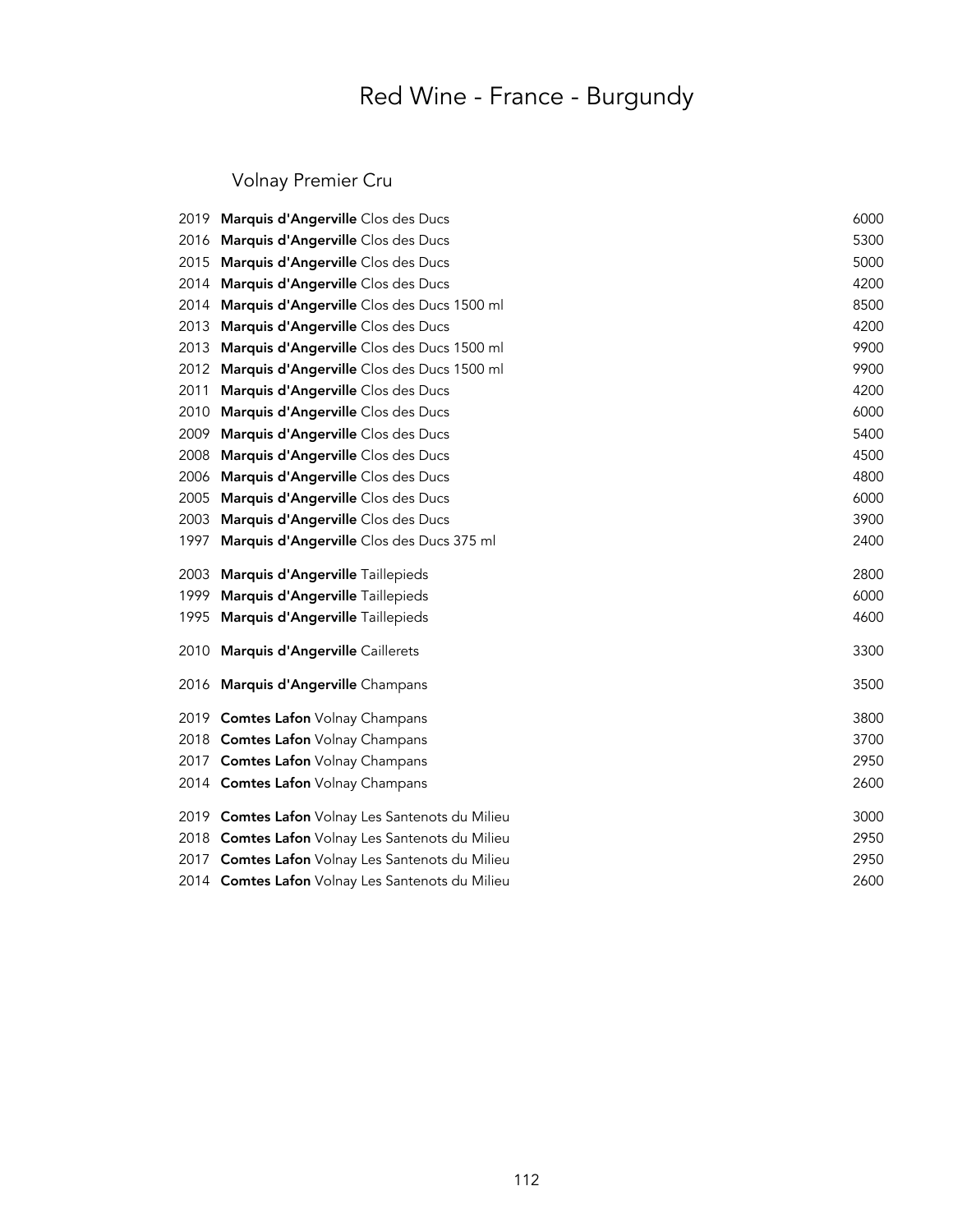#### Saint-Romain

|      | 2015 Domaine de Chassorney Saint-Romain Sous Roche          | 1000 |
|------|-------------------------------------------------------------|------|
|      |                                                             |      |
|      | Auxey-Duresses                                              |      |
|      | 2018 Coche-Dury Auxey-Duresses                              | 1600 |
|      | 2017 Coche-Dury Auxey-Duresses                              | 1600 |
|      | 2013 Domaine de Chassorney Auxey Duresses Les Crais         | 1200 |
|      |                                                             |      |
|      | Monthelie Premier Cru                                       |      |
|      | 2019 Comtes Lafon Les Duresses                              | 1700 |
|      | 2018 Comtes Lafon Les Duresses                              | 1600 |
|      | 2017 Comtes Lafon Les Duresses                              | 1500 |
|      | Chassagne-Montrachet Premier Cru                            |      |
|      | 2017 Caroline Morey Les Champs Gain                         | 1500 |
|      | 2007 Domaine Ramonet Clos de la Boudriotte                  | 2400 |
|      | 2006 Domaine Ramonet Clos de la Boudriotte                  | 2400 |
|      | 2000 Domaine Ramonet Morgeot Rouge                          | 2750 |
|      | Santenay                                                    |      |
|      | 2019 Caroline Morey Santenay Les Cornières                  | 1000 |
|      | 2019 Caroline Morey Santenay 1er Cru La Comme Rouge         | 1150 |
| 2017 | Caroline Morey Santenay 1er Cru La Comme Rouge              | 900  |
|      | 2019 Pierre-Yves Colin-Morey Santenay 1er Cru Les Gravières | 1000 |
|      |                                                             |      |
|      | Maranges                                                    |      |

2007 Domaine des Equipages Maranges 1000 and 1000 and 1000 and 1000 and 1000 and 1000 and 1000 and 1000 and 1000 and 1000 and 1000 and 1000 and 1000 and 1000 and 1000 and 1000 and 1000 and 1000 and 1000 and 1000 and 1000 a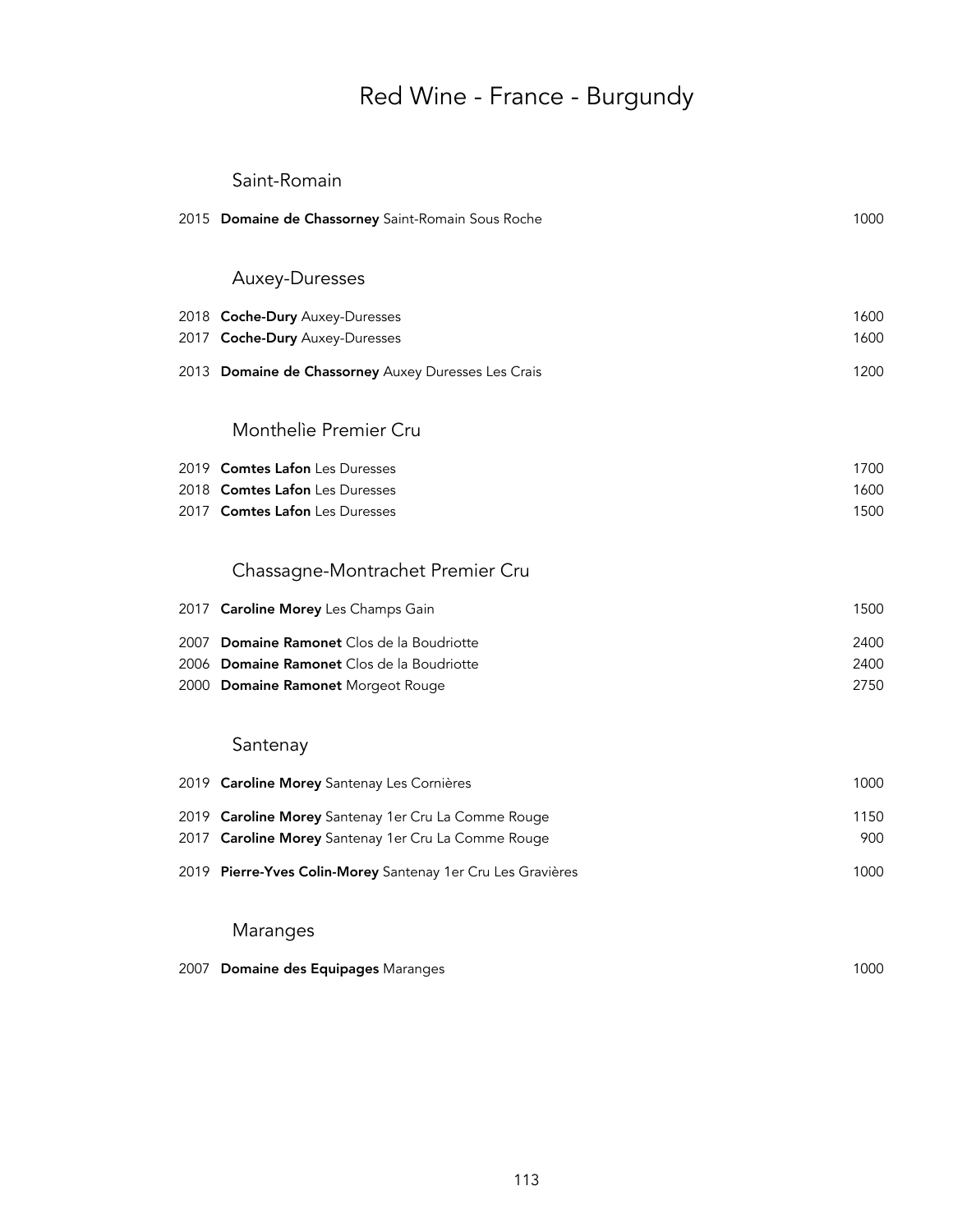## Red Wine - France - Beaujolais

#### Saint-Amour

#### 2017 Dutraive Saint-Amour Clos du Chapitre 700 and 700 and 700 and 700 and 700 and 700 and 700 and 700 and 700

#### Fleurie

| 2020 Domaine de La Grand Cour Clos de la Grand'Cour                            | 700  |
|--------------------------------------------------------------------------------|------|
| 2020 Domaine de La Grand Cour Clos de la Grand'Cour 1500 ml                    | 1500 |
| 2019 Domaine de La Grand Cour Clos de la Grand'Cour                            | 700  |
| 2017 Domaine de La Grand Cour Lieux-dits "La Grand Cour - Les Deduits"         | 700  |
| 2017 Domaine de La Grand Cour Lieux-dits "La Grand Cour - Les Deduits" 1500 ml | 1400 |
| 2019 Domaine de La Grand Cour Cuvée Vieilles Vignes "Champagne"                | 850  |
| 2019 Domaine de La Grand Cour Cuvée Vieilles Vignes "Le Clos"                  | 850  |
| 2016 Domaine de La Grand Cour Cuvée Vieilles Vignes "Tous Ensemble"            | 680  |
| 2013 Domaine Metrat & Fils La Roilette                                         | 500  |

### Morgon

| 2018 Marcel Lapierre Morgon                               | 600  |
|-----------------------------------------------------------|------|
| 2017 Marcel Lapierre Morgon                               | 600  |
| 2016 Marcel Lapierre Morgon                               | 600  |
| 2016 Marcel Lapierre Morgon 1500 ml                       | 1100 |
| 2015 Marcel Lapierre Morgon Cuvée Marcel Lapierre 1500 ml | 1500 |

#### **Brouilly**

| 2019 Domaine de La Grand Cour Brouilly Vieilles Vignes         | 850  |
|----------------------------------------------------------------|------|
| 2018 Domaine de La Grand Cour Brouilly Vieilles Vignes         | 850  |
| 2017 Domaine de La Grand Cour Brouilly Vieilles Vignes         | 700  |
| 2017 Domaine de La Grand Cour Brouilly Vieilles Vignes 1500 ml | 1300 |

### Côte de Brouilly

| 2015 France Gonzalvez Côte de Brouilly | 550 |
|----------------------------------------|-----|
|                                        |     |
| Beaujolais                             |     |
| 2016 France Gonzalvez Beaujolais .G    | 450 |
| 2014 France Gonzalvez Beaujolais .G    | 900 |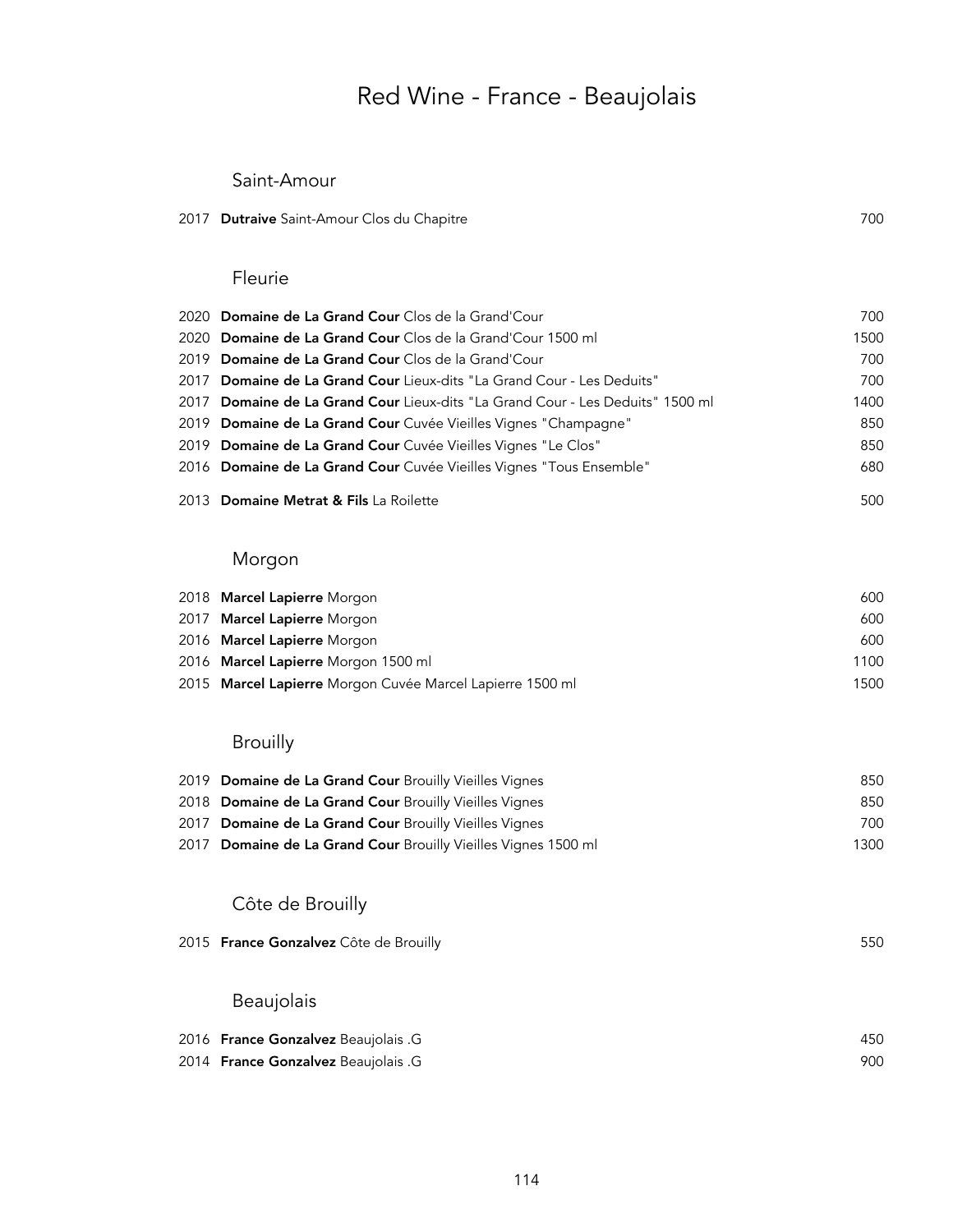## Saint Estèphe

| 2012 Château Cos d'Estournel 2. Cru            | 4000   |
|------------------------------------------------|--------|
| 2010 Château Cos d'Estournel 2. Cru            | 6900   |
| 2009 Château Cos d'Estournel 2. Cru            | 6300   |
| 2005 Château Cos d'Estournel 2. Cru            | 5700   |
| 2005 Château Cos d'Estournel 2. Cru 18000 ml * | 129900 |
| 2005 Château Cos d'Estournel 2. Cru 375 ml     | 3200   |
| 1996 Château Cos d'Estournel 2. Cru            | 4600   |
| 1990 Château Cos d'Estournel 2. Cru            | 6500   |
| 1989 Château Cos d'Estournel 2. Cru            | 5200   |
| 2000 Château Montrose 2. Cru                   | 4300   |
| 2000 Château Montrose 2. Cru 1500 ml           | 11300  |
| 1990 Château Montrose 2. Cru                   | 14000  |

### Paulliac

| 17300                                                                                                                                                                                                                                                                                                                                                                                                                                                                                                                                                                              |
|------------------------------------------------------------------------------------------------------------------------------------------------------------------------------------------------------------------------------------------------------------------------------------------------------------------------------------------------------------------------------------------------------------------------------------------------------------------------------------------------------------------------------------------------------------------------------------|
| 20900                                                                                                                                                                                                                                                                                                                                                                                                                                                                                                                                                                              |
| 20800                                                                                                                                                                                                                                                                                                                                                                                                                                                                                                                                                                              |
| 33900                                                                                                                                                                                                                                                                                                                                                                                                                                                                                                                                                                              |
| 15000                                                                                                                                                                                                                                                                                                                                                                                                                                                                                                                                                                              |
| 44900                                                                                                                                                                                                                                                                                                                                                                                                                                                                                                                                                                              |
|                                                                                                                                                                                                                                                                                                                                                                                                                                                                                                                                                                                    |
| 6900                                                                                                                                                                                                                                                                                                                                                                                                                                                                                                                                                                               |
| 8900                                                                                                                                                                                                                                                                                                                                                                                                                                                                                                                                                                               |
| 8900                                                                                                                                                                                                                                                                                                                                                                                                                                                                                                                                                                               |
| 5900                                                                                                                                                                                                                                                                                                                                                                                                                                                                                                                                                                               |
| 5700                                                                                                                                                                                                                                                                                                                                                                                                                                                                                                                                                                               |
| 2014 Château Lafite-Rothschild 1. Cru<br>2010 Château Lafite-Rothschild 1. Cru<br>2003 Château Lafite-Rothschild 1. Cru<br>2000 Château Lafite-Rothschild 1. Cru<br>1998 Château Lafite-Rothschild 1. Cru<br>1982 Château Lafite-Rothschild 1. Cru<br>2010 Château Carruades de Lafite Château Carruades de Lafite<br>2005 Château Carruades de Lafite Château Carruades de Lafite<br>2003 Château Carruades de Lafite Château Carruades de Lafite<br>1996 Château Carruades de Lafite Château Carruades de Lafite<br>1995 Château Carruades de Lafite Château Carruades de Lafite |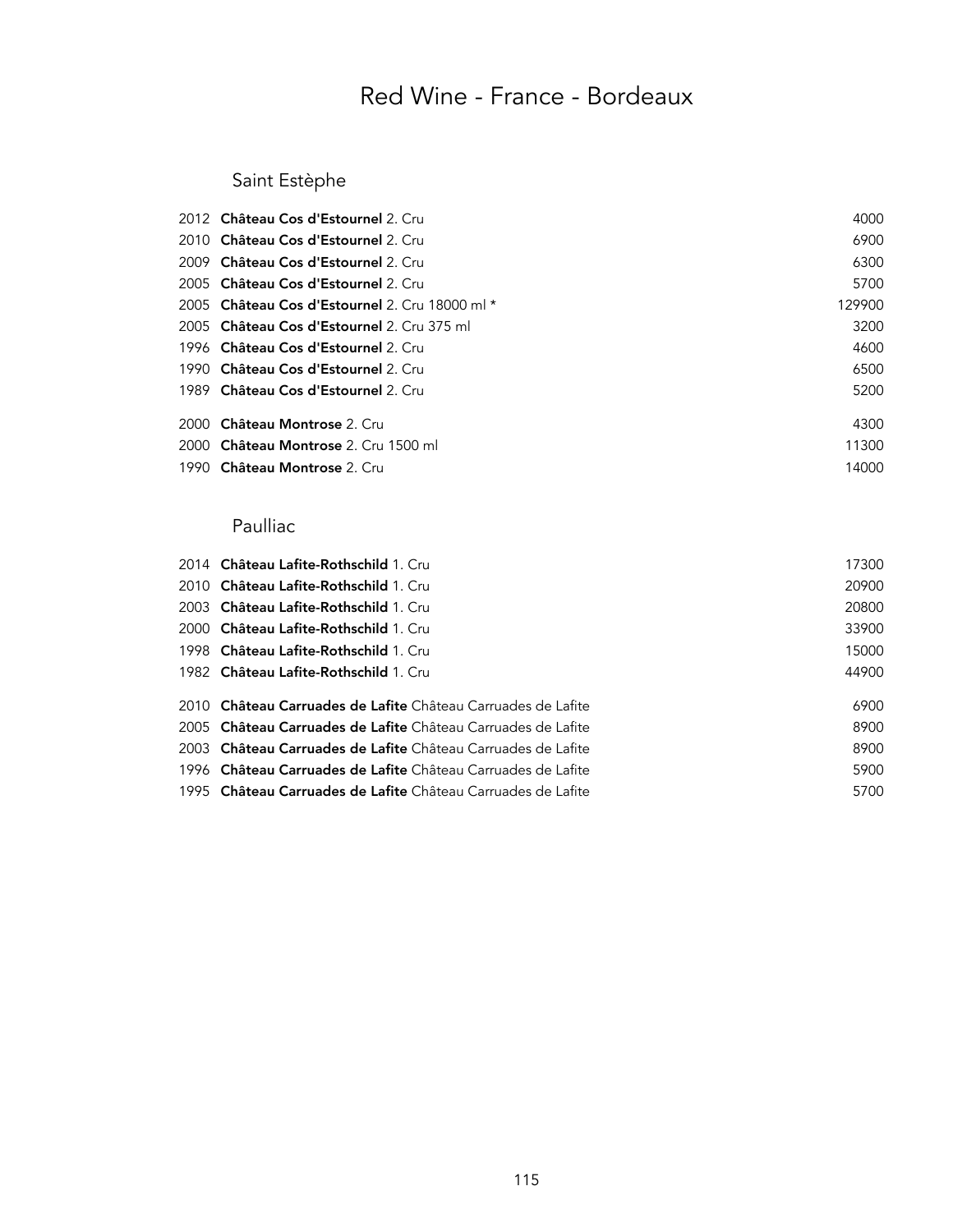### Paulliac

| 2017 | Château Mouton-Rothschild 1. Cru                                      | 14500 |
|------|-----------------------------------------------------------------------|-------|
| 2015 | Château Mouton-Rothschild 1. Cru                                      | 14500 |
| 2014 | <b>Château Mouton-Rothschild 1. Cru</b>                               | 12000 |
| 2012 | <b>Château Mouton-Rothschild 1. Cru</b>                               | 12500 |
| 2010 | Château Mouton-Rothschild 1. Cru                                      | 22300 |
| 2006 | <b>Château Mouton-Rothschild 1. Cru</b>                               | 18600 |
| 2004 | Château Mouton-Rothschild 1. Cru                                      | 11300 |
| 2003 | <b>Château Mouton-Rothschild 1. Cru</b>                               | 13600 |
| 2000 | Château Mouton-Rothschild 1. Cru                                      | 33900 |
| 2001 | Château Mouton-Rothschild 1. Cru                                      | 11300 |
| 1999 | Château Mouton-Rothschild 1. Cru                                      | 10200 |
| 1996 | <b>Château Mouton-Rothschild 1. Cru</b>                               | 10600 |
| 1990 | Château Mouton-Rothschild 1. Cru                                      | 9900  |
| 1988 | <b>Château Mouton-Rothschild 1. Cru</b>                               | 10000 |
| 1982 | <b>Château Mouton-Rothschild 1. Cru</b>                               | 27000 |
| 1970 | Château Mouton-Rothschild 1. Cru                                      | 11300 |
| 1899 | Château Mouton-Rothschild 1. Cru *                                    | 99000 |
| 2006 | Château Mouton Rothschild Le Petit Mouton de Mouton Rothschild        | 6300  |
| 2005 | <b>Château Mouton Rothschild</b> Le Petit Mouton de Mouton Rothschild | 6500  |
| 1990 | Château Lynch-Bages 5. Cru                                            | 7200  |
| 1989 | Château Lynch-Bages 5. Cru 1500 ml                                    | 15600 |
|      | 1978 Château Lynch-Bages 5. Cru 3000 ml                               | 14200 |
| 2010 | Château Pichon-Longueville Baron 2. Cru                               | 5600  |
|      | 2005 Château Pichon-Longueville Baron 2. Cru 6000 ml                  | 24500 |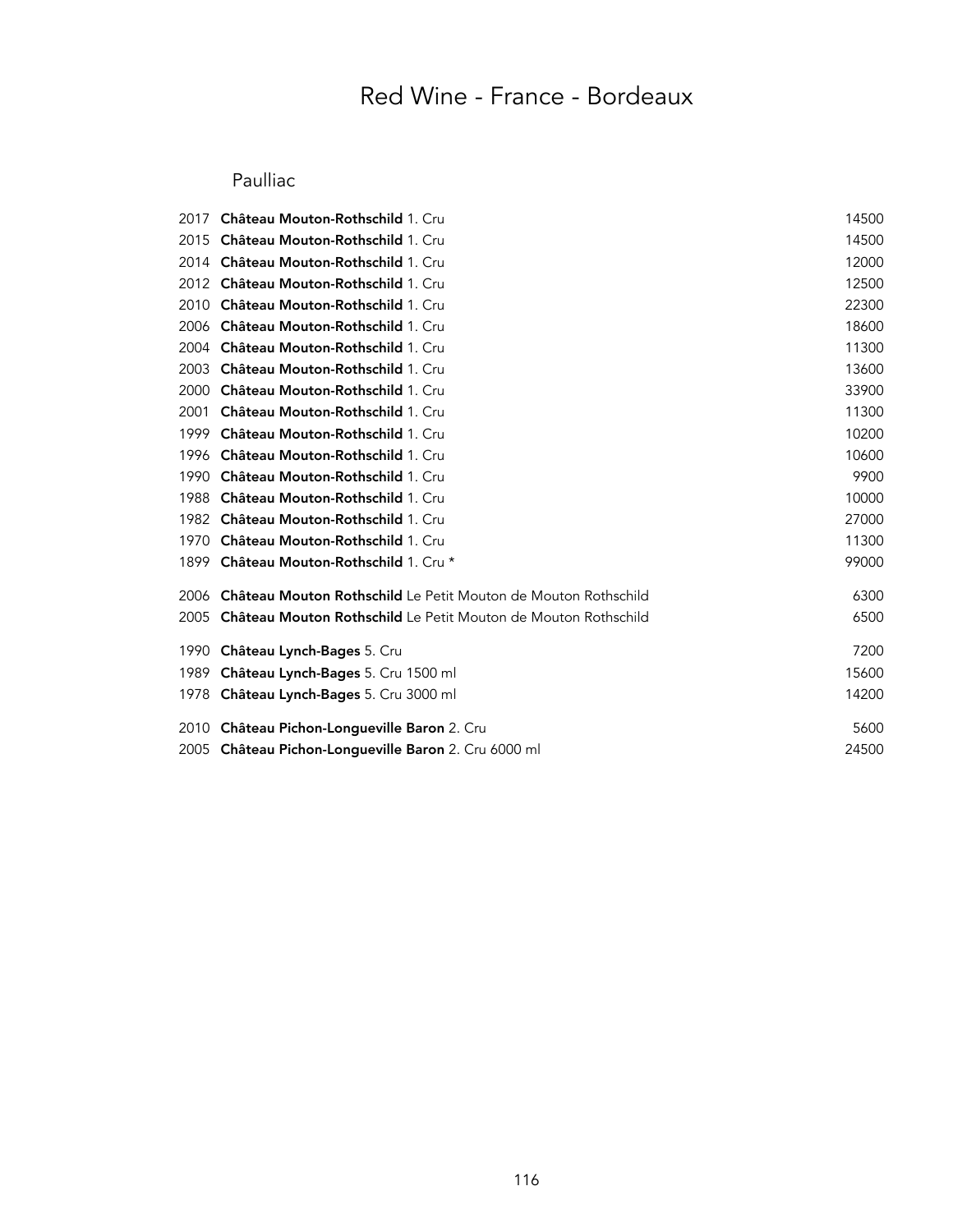### Paulliac

| 2006 | Château Latour 1. Cru                           | 15000 |
|------|-------------------------------------------------|-------|
| 2005 | <b>Château Latour</b> 1. Cru 3000 ml            | 55000 |
| 2004 | Château Latour 1. Cru                           | 12200 |
| 2003 | Château Latour 1. Cru                           | 19000 |
| 2002 | Château Latour 1. Cru                           | 10900 |
| 2001 | Château Latour 1. Cru 3000 ml                   | 52900 |
| 2001 | Château Latour 1. Cru                           | 10000 |
| 2000 | Château Latour 1. Cru                           | 19300 |
| 1999 | <b>Château Latour 1. Cru</b>                    | 9900  |
| 1996 | Château Latour 1. Cru                           | 12500 |
| 1995 | <b>Château Latour 1. Cru</b>                    | 11300 |
| 1990 | Château Latour 1. Cru                           | 12600 |
| 1982 | Château Latour 1. Cru                           | 29900 |
|      | 1964 Château Latour 1. Cru                      | 36000 |
|      | 1961 Château Latour 1. Cru *                    | 72000 |
| 2015 | Château Latour Château Les Forts de Latour      | 6300  |
|      | 2012 Château Latour Château Les Forts de Latour | 6100  |
|      | 2010 Château Latour Château Les Forts de Latour | 6800  |
| 2009 | Château Latour Château Les Forts de Latour      | 4900  |
| 2005 | Château Latour Château Les Forts de Latour      | 5800  |
| 2003 | Château Latour Château Les Forts de Latour      | 5900  |
| 2000 | Château Latour Château Les Forts de Latour      | 5900  |
|      | 1996 Château Latour Château Les Forts de Latour | 4800  |
|      | 1990 Château Latour Château Les Forts de Latour | 6200  |
| 2014 | Château Pontet-Canet 5. Cru                     | 2500  |
| 2013 | Château Pontet-Canet 5. Cru                     | 2500  |
|      | 2012 Château Pontet-Canet 5. Cru                | 2700  |
| 2011 | Château Pontet-Canet 5. Cru                     | 3400  |
| 2010 | Château Pontet-Canet 5. Cru 1500 ml             | 14000 |
| 2010 | Château Pontet-Canet 5. Cru                     | 6000  |
|      | 2009 Château Pontet-Canet 5. Cru                | 6000  |
|      | 2008 Château Pontet-Canet 5. Cru                | 2800  |
|      | 2007 Château Pontet-Canet 5. Cru                | 2800  |
|      | 2006 Château Pontet-Canet 5, Cru                | 2800  |
|      | 2004 Château Pontet-Canet 5. Cru                | 3800  |
|      | 2003 Château Pontet-Canet 5. Cru                | 3400  |
|      | 2000 Château Pontet-Canet 5. Cru                | 3400  |
|      | 1996 Château Pontet-Canet 5. Cru 6000 ml        | 19900 |
|      |                                                 |       |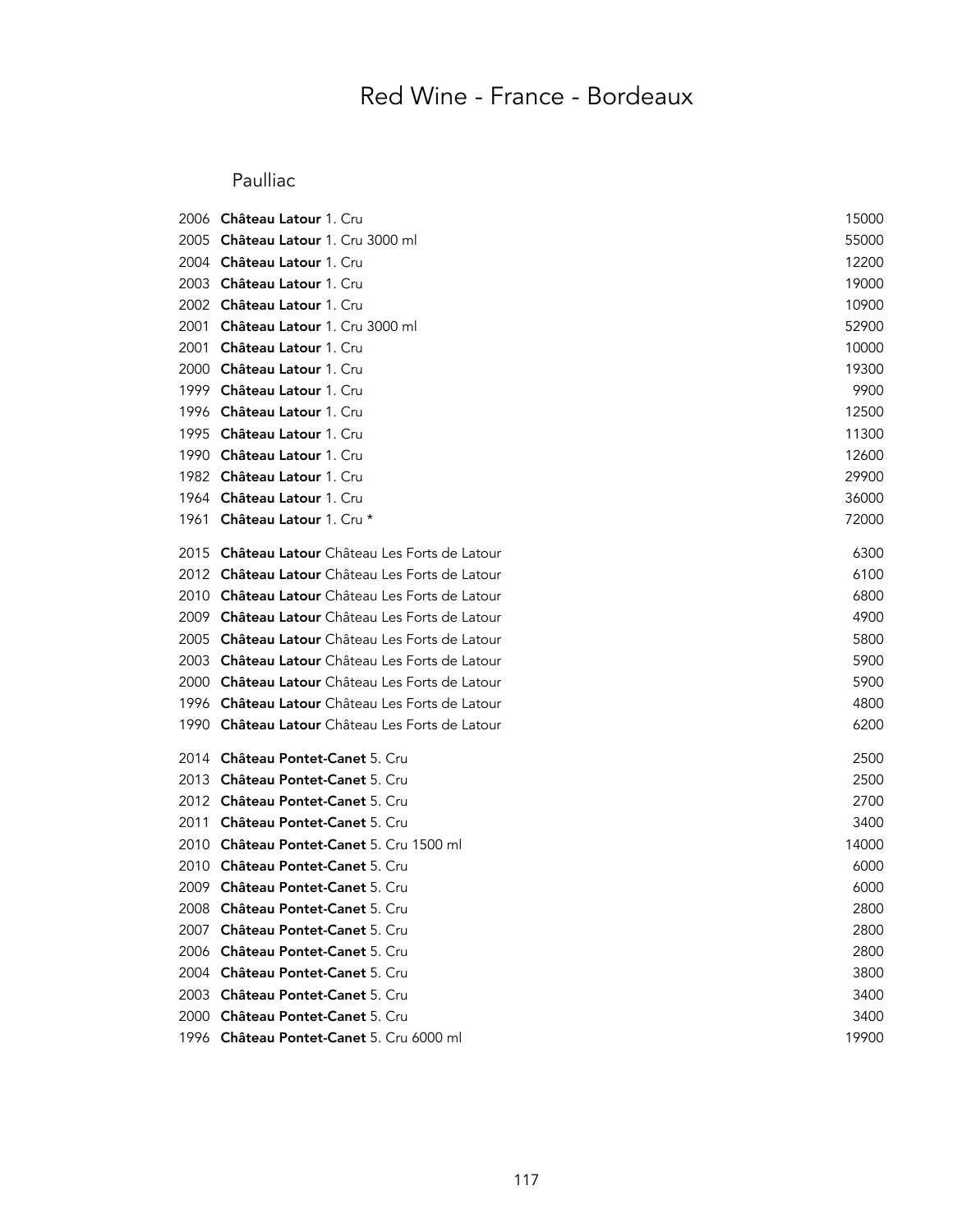#### Saint Julien

|      | 2009 Château Léoville-Poyferré 2. Cru          | 6400  |
|------|------------------------------------------------|-------|
|      | 1989 Château Léoville-Poyferré 2. Cru          | 4600  |
| 2010 | Château Ducru-Beaucaillou 2. Cru               | 6000  |
| 2009 | <b>Château Ducru-Beaucaillou</b> 2. Cru        | 7900  |
| 2004 | Château Ducru-Beaucaillou 2. Cru               | 3800  |
|      | 2003 Château Ducru-Beaucaillou 2. Cru          | 3600  |
| 2008 | <b>Château Léoville-Las Cases 2. Cru</b>       | 3900  |
|      | 2006 Château Léoville-Las Cases 2. Cru         | 5500  |
|      | 1996 Château Léoville-Las Cases 2. Cru 6000 ml | 89000 |
| 2005 | Château Gruaud Larose 2. Cru                   | 5400  |
| 2001 | Château Gruaud Larose 2. Cru                   | 4500  |
|      | 1996 Château Gruaud Larose 2. Cru              | 5400  |
| 1989 | <b>Château Gruaud Larose 2. Cru</b>            | 6800  |
|      | 1982 Château Gruaud-Larose 2. Cru 3000 ml      | 32900 |
|      | 1966 Château Gruaud-Larose 2. Cru              | 6300  |
|      | 1989 <b>Château Talbot</b> 4. Cru              | 3200  |

## Margaux

|      | 2016 Château Palmer 3. Cru                                 | 7600  |
|------|------------------------------------------------------------|-------|
| 2014 | Château Palmer 3. Cru                                      | 5500  |
| 2010 | <b>Château Palmer 3. Cru</b>                               | 9900  |
| 2009 | Château Palmer 3. Cru                                      | 9800  |
| 2009 | Chateau Palmer 3. Cru 1500 ml                              | 21600 |
| 2008 | Château Palmer 3. Cru                                      | 5800  |
| 2005 | Château Palmer 3. Cru                                      | 10100 |
| 2003 | Château Palmer 3. Cru                                      | 5600  |
| 1996 | <b>Château Palmer</b> 3. Cru                               | 5600  |
| 1989 | <b>Château Palmer</b> 3. Cru                               | 10100 |
| 1988 | Château Palmer 3. Cru 1500 ml                              | 10900 |
| 1986 | Château Palmer 3. Cru                                      | 5300  |
| 1985 | Château Palmer 3. Cru                                      | 5100  |
| 1971 | <b>Château Palmer</b> 3. Cru                               | 8900  |
| 1967 | Château Palmer 3. Cru                                      | 11000 |
| 1961 | Château Palmer 3. Cru *                                    | 76900 |
| 2016 | Château Palmer Alter Ego de Palmer                         | 2000  |
| 2006 | Château Palmer Alter Ego de Palmer 1500 ml                 | 3800  |
| NV   | <b>Château Palmer Historical XIXth Century Wine (2016)</b> | 7200  |
| NV   | <b>Château Palmer Historical XIXth Century Wine (2010)</b> | 7200  |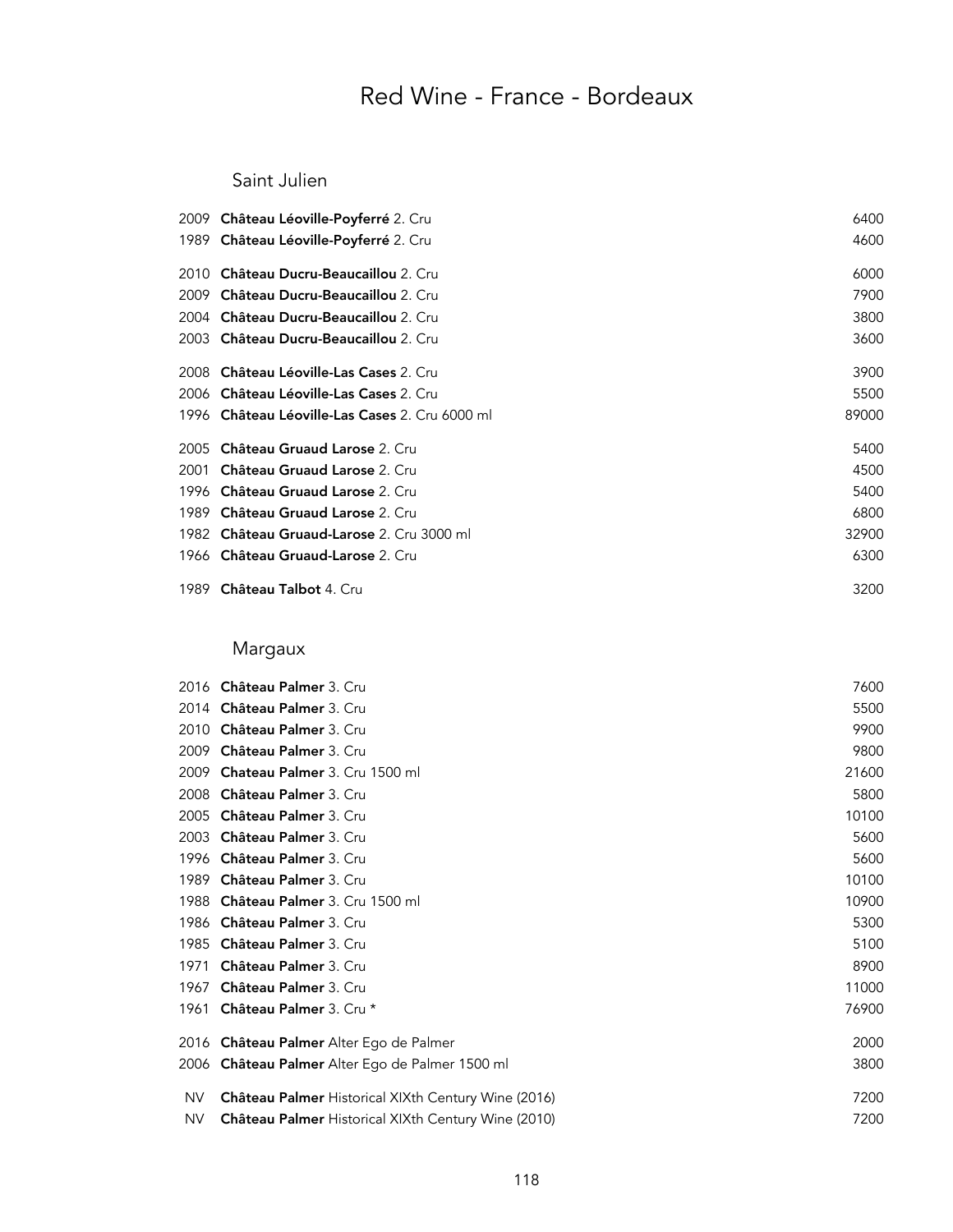### Margaux

|      | 2017 Château Margaux 1. Cru                                      | 12300 |
|------|------------------------------------------------------------------|-------|
|      | 2014 Château Margaux 1. Cru                                      | 13100 |
|      | 2010 Château Margaux 1. Cru                                      | 19500 |
|      | 2008 Château Margaux 1. Cru                                      | 13400 |
|      | 2003 Château Margaux 1. Cru                                      | 13600 |
|      | 2001 Château Margaux 1. Cru                                      | 10900 |
|      | 2000 Château Margaux 1. Cru                                      | 15500 |
|      | 1996 Château Margaux 1. Cru                                      | 12500 |
|      | 1990 Château Margaux 1. Cru                                      | 14300 |
|      | 1961 Château Margaux 1. Cru *                                    | 39000 |
|      | 2009 Château Margaux Pavillion Rouge du Château Margaux          | 5400  |
|      | 2000 Château Margaux Pavillion Rouge du Château Margaux          | 5500  |
|      | 1990 Château Margaux Pavillion Rouge du Château Margaux          | 5600  |
|      | Haut-Médoc                                                       |       |
| 2007 | Château Cantemerle 5. Cru 375 ml                                 | 900   |
|      | Pessac Léognan                                                   |       |
|      | 2014 Château Haut-Brion 1. Cru                                   | 11200 |
| 2005 | Château Haut-Brion 1. Cru                                        | 16900 |
|      | 2003 Château Haut-Brion 1. Cru                                   | 10000 |
|      | 2000 Château Haut-Brion 1. Cru                                   | 12900 |
| 1999 | Château Haut-Brion 1. Cru                                        | 8900  |
| 1989 | Château Haut-Brion 1. Cru                                        | 33900 |
| 2005 | Château Haut-Brion Château Bahans Haut-Brion                     | 5400  |
|      | 2015 Château La Mission Haut-Brion Château La Mission Haut-Brion | 9500  |
|      | 2014 Château La Mission Haut-Brion Château La Mission Haut-Brion | 5400  |
|      | 2012 Château La Mission Haut-Brion Château La Mission Haut-Brion | 7200  |
|      | 2003 Château La Mission Haut-Brion Château La Mission Haut-Brion | 8200  |

| 1998 Château La Mission Haut-Brion Château La Mission Haut-Brion | 7900 |
|------------------------------------------------------------------|------|
| 2015 Château La Mission Haut-Brion La Chapelle de La Mission     | 2500 |

Château de Fieuzal Crus Classés 1250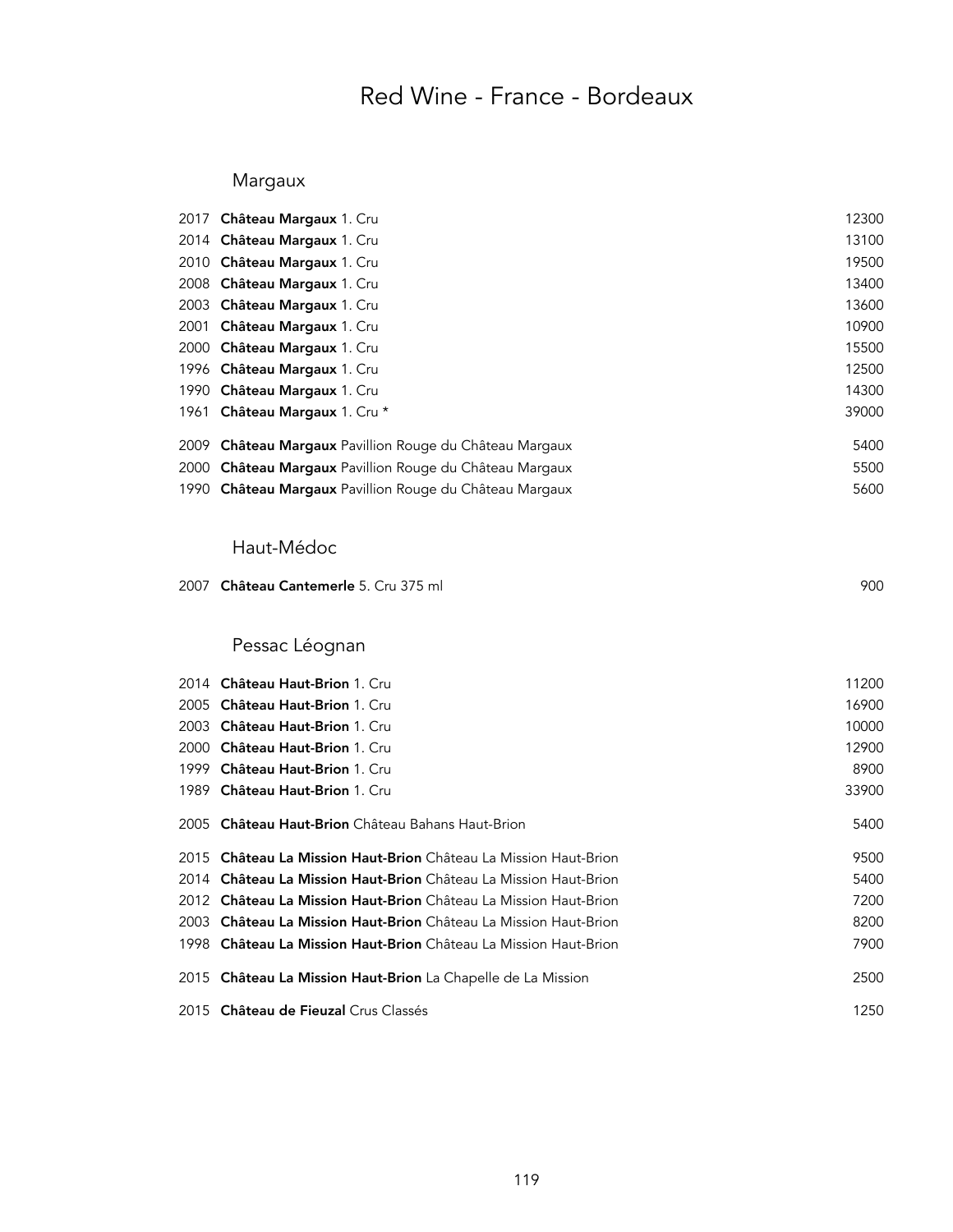#### Pomerol

|      | 2016 Petrus Petrus                                   | 41000  |
|------|------------------------------------------------------|--------|
|      | 2015 Petrus Petrus                                   | 41000  |
|      | 2014 Petrus Petrus                                   | 34000  |
|      | 2013 Petrus Petrus                                   | 26900  |
|      | 2012 Petrus Petrus                                   | 36000  |
|      | 2011 Petrus Petrus                                   | 36000  |
|      | 2007 Petrus Petrus                                   | 52300  |
|      | 2005 Petrus Petrus *                                 | 55000  |
|      | 2004 Petrus Petrus                                   | 56700  |
|      | 2000 Petrus Petrus 1500 ml *                         | 168000 |
|      | 1999 Petrus Petrus                                   | 46900  |
|      | 1997 Petrus Petrus                                   | 25900  |
|      | 1986 Petrus Petrus                                   | 41900  |
|      | 1984 Petrus Petrus                                   | 30400  |
|      | 1982 Petrus Petrus *                                 | 110000 |
|      | 1970 Petrus Petrus *                                 | 63000  |
|      | 1947 Petrus Petrus 1500 ml *                         | 349000 |
|      | 1990 Château La Fleur-Petrus Château La Fleur-Petrus | 7100   |
|      | 2018 Château Trotanoy Château Trotanoy               | 6500   |
|      | 2016 Château Trotanoy Château Trotanoy               | 6100   |
|      | 2015 Château Trotanoy Château Trotanoy               | 5900   |
|      | 2014 Château Trotanoy Château Trotanoy               | 4200   |
|      | 2013 Château Trotanoy Château Trotanoy               | 3000   |
|      | 2012 Château Trotanoy Château Trotanoy               | 4500   |
| 2011 | Château Trotanoy Château Trotanoy                    | 3300   |
|      | 2009 Château Trotanoy Château Trotanoy               | 6100   |
|      | 2007 Château Trotanoy Château Trotanoy               | 3900   |
|      | 2004 Château Trotanoy Château Trotanoy               | 5400   |
|      | 2003 Château Trotanoy Château Trotanoy               | 4300   |
|      | 2006 Château Trotanoy Château La Providence          | 1450   |
|      | 2016 Le Pin Le Pin                                   | 75000  |
|      | 2015 Le Pin Le Pin                                   | 72300  |
|      | 2006 Le Pin Le Pin                                   | 45300  |
|      | 2005 Le Pin Le Pin                                   | 69800  |
|      | 1988 Le Pin Le Pin                                   | 41200  |
|      | 1987 Le Pin Le Pin                                   | 43700  |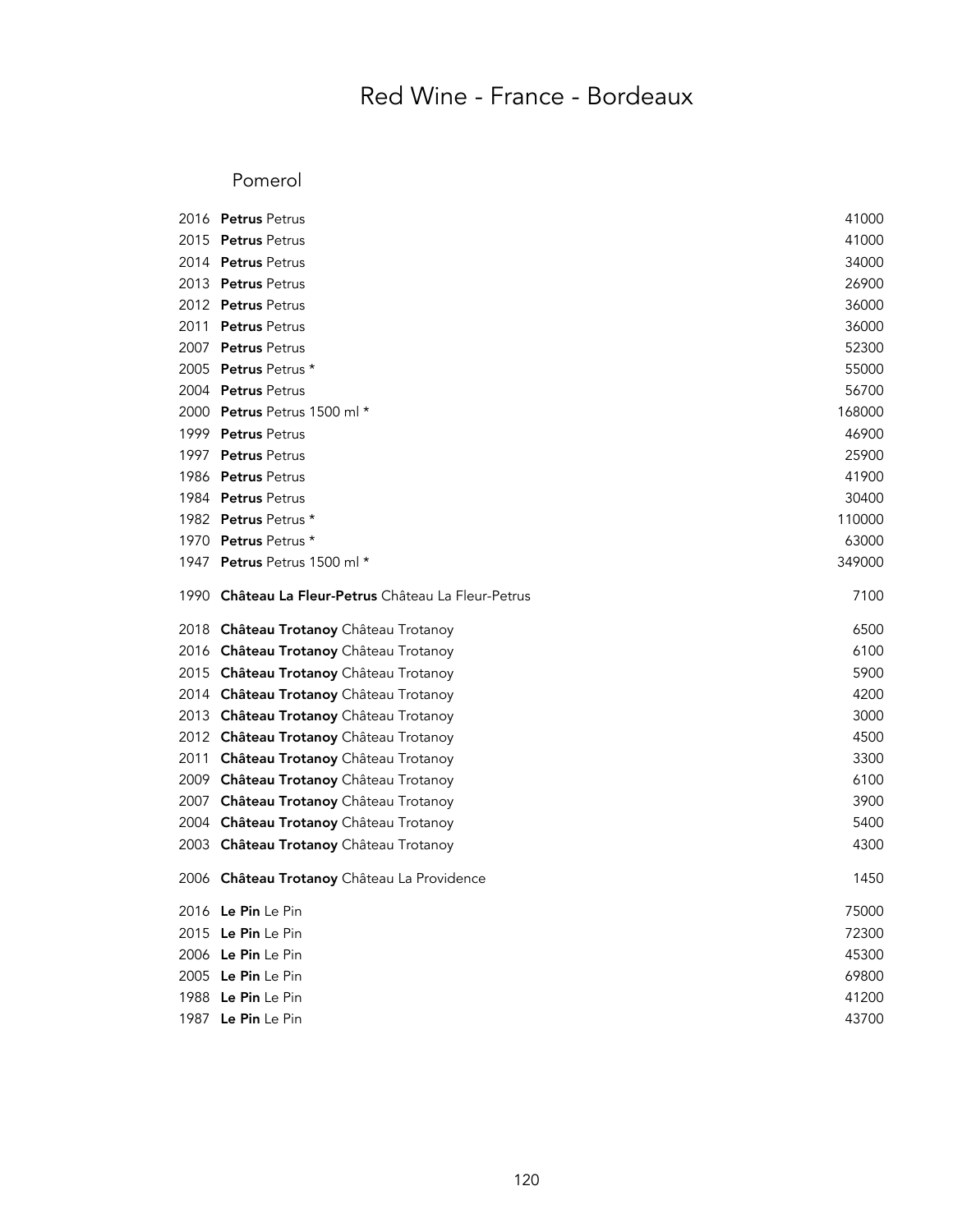#### Pomerol

| 1990 Château Lafleur Château Lafleur                    | 32300 |
|---------------------------------------------------------|-------|
| 1997 Château Lafleur Château Lafleur                    | 9000  |
| 2016 <b>Château Lafleur</b> Pensées de Lafleur          | 4500  |
| 2015 <b>Château Lafleur</b> Pensées de Lafleur          | 4300  |
| 2014 <b>Château Lafleur</b> Pensées de Lafleur          | 3400  |
| 2013 Château Lafleur Pensées de Lafleur                 | 3200  |
| 2011 <b>Château Lafleur</b> Pensées de Lafleur          | 3300  |
| 2010 Château Le Gay Château Le Gay                      | 5700  |
| 2010 Château Le Gay Château La Fleur de Gay             | 2900  |
| 2010 Vieux Château Certan Vieux Château Certan          | 7500  |
| 2009 <b>Vieux Château Certan</b> Vieux Château Certan   | 7400  |
| 2000 Château L'Eglise-Clinet Château L'Eglise-Clinet    | 9000  |
| 2009 <b>Château Gazin</b> Château Gazin                 | 2900  |
| 1985 Château Gazin Château Gazin                        | 2700  |
| 2004 <b>Château Certan de May</b> Château Certan de May | 1350  |
| 1999 Château Certan de May Château Certan de May        | 2000  |
| 1996 Château Certan de May Château Certan de May        | 2300  |

### Saint Emilion Cru Classe

| 2012 Château Rocheyron                       | 3000 |
|----------------------------------------------|------|
| 2011 Château Rocheyron 1500 ml               | 6500 |
| 2011 Château Rocheyron                       | 3200 |
| 2011 Château Rocheyron La Fleur de Rocheyron | 1500 |
| 2010 Château Rocheyron La Fleur de Rocheyron | 1550 |
| 1997 Château Beauséjour Château Beauséjour   | 1000 |
| 2007 Château Belair Château Belair           | 1100 |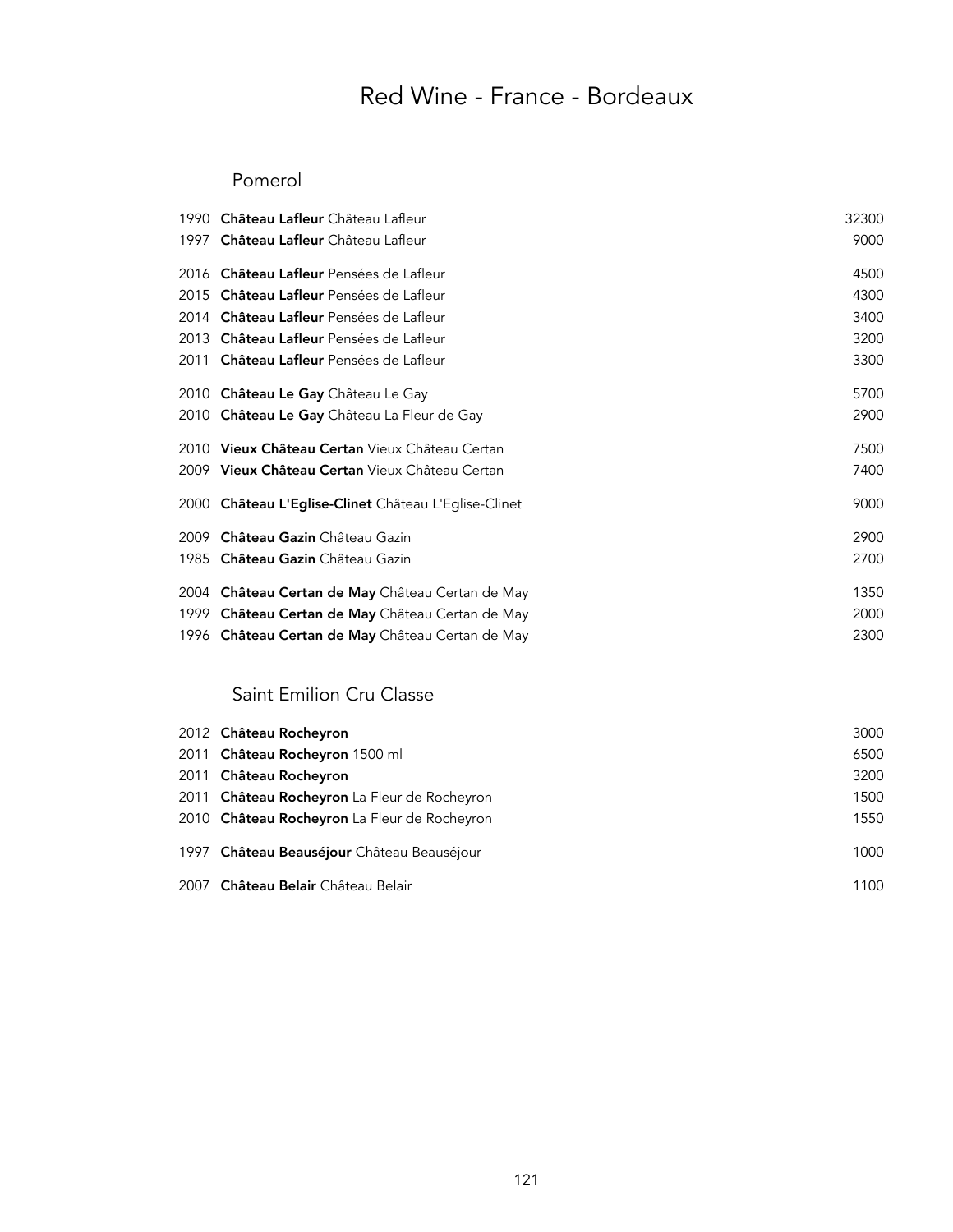### Saint Emilion Grand Cru Classe A

|      | 2014 Château Cheval Blanc Château Cheval Blanc    | 10900 |
|------|---------------------------------------------------|-------|
| 2012 | Château Cheval Blanc Château Cheval Blanc         | 15900 |
| 2006 | Château Cheval Blanc Château Cheval Blanc         | 14900 |
| 2000 | Château Cheval Blanc Château Cheval Blanc         | 19900 |
| 1999 | Château Cheval Blanc Château Cheval Blanc         | 9900  |
| 1998 | Château Cheval Blanc Château Cheval Blanc         | 11900 |
| 1996 | Château Cheval Blanc Château Cheval Blanc 3000 ml | 31300 |
| 1990 | Château Cheval Blanc Château Cheval Blanc         | 23900 |
| 1989 | Château Cheval Blanc Château Cheval Blanc         | 12900 |
| 1983 | Château Cheval Blanc Château Cheval Blanc         | 12900 |
| 1975 | Château Cheval Blanc Château Cheval Blanc         | 13900 |
| 1970 | Château Cheval Blanc Château Cheval Blanc         | 14000 |
| 1929 | Château Cheval Blanc Château Cheval Blanc *       | 59000 |
| 2011 | <b>Château Cheval Blanc</b> Le Petit Cheval       | 4700  |
| 2009 | <b>Château Cheval Blanc</b> Le Petit Cheval       | 6100  |
| 2007 | Château Ausone Château Ausone                     | 13900 |
| 2005 | Château Ausone Château Ausone                     | 25500 |
| 1989 | Château Ausone Château Ausone                     | 12900 |
|      | 2003 Château Angélus Château Angélus              | 7600  |
| 1990 | <b>Château Angélus</b> Château Angélus            | 14900 |
| 2000 | Château Pavie Château Pavie                       | 11800 |
| 2000 | Château Pavie Château Pavie 1500 ml               | 25000 |
| 1990 | Château Pavie Château Pavie                       | 6000  |
|      |                                                   |       |

### Saint Emilion Grand Cru Classe B

| 1964 Château Canon Château Canon                   | 10500 |
|----------------------------------------------------|-------|
| 1985 Château La Graffeliére Château La Graffeliére | 2000  |
|                                                    |       |

### Bordeaux

| 2014 <b>Chateau Le Puy</b> Emilien | 1800 |
|------------------------------------|------|
|------------------------------------|------|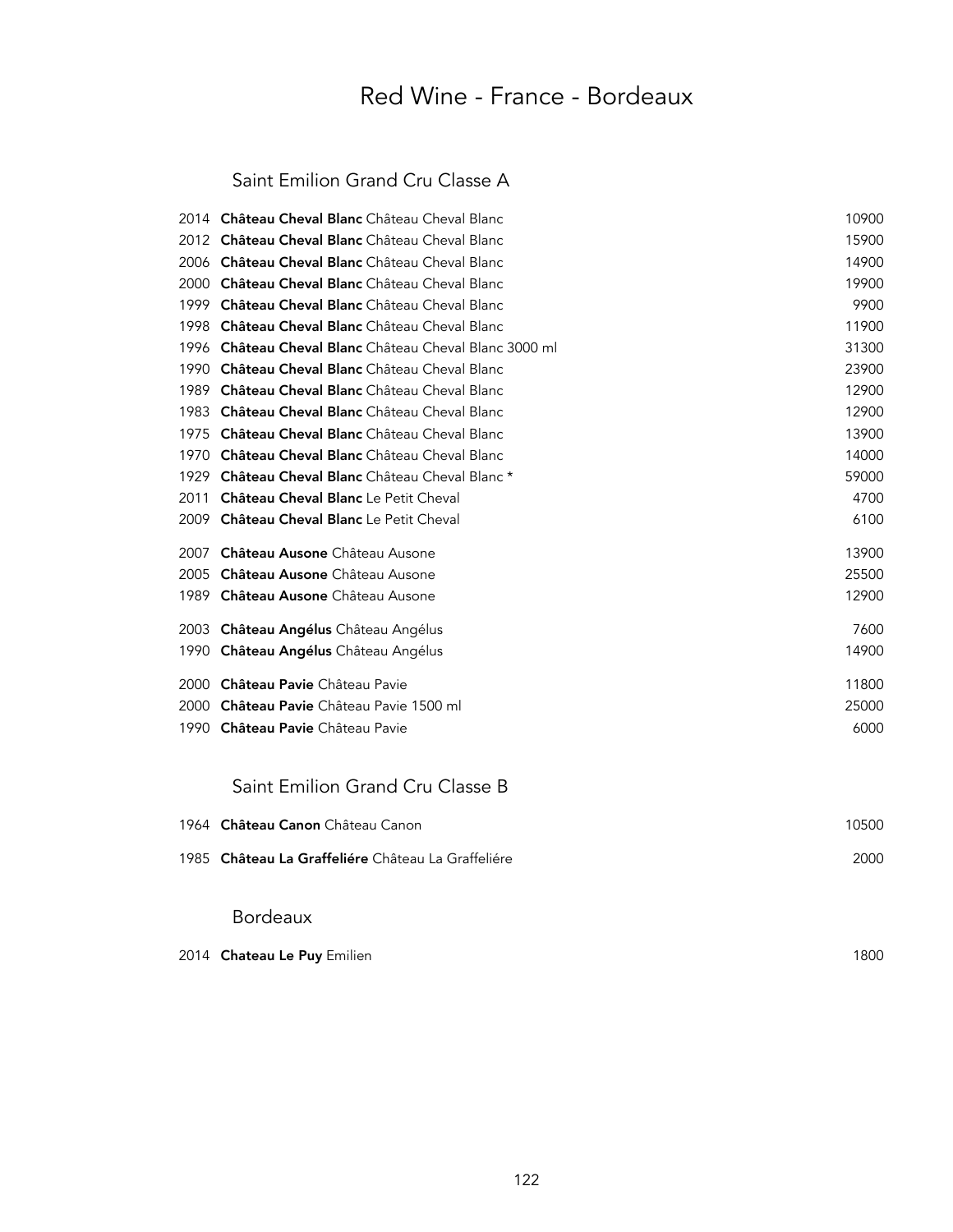### Côte-Rôtie

|      | 2010 E. Guigal La Landonne | 8000  |
|------|----------------------------|-------|
|      | 2009 E. Guigal La Landonne | 7800  |
| 2008 | E. Guigal La Landonne      | 7800  |
| 2004 | E. Guigal La Landonne      | 8000  |
| 2003 | E. Guigal La Landonne      | 11900 |
| 2001 | E. Guigal La Landonne      | 8500  |
| 2000 | E. Guigal La Landonne      | 8200  |
| 1999 | E. Guigal La Landonne      | 10900 |
| 1998 | E. Guigal La Landonne      | 11200 |
| 1997 | E. Guigal La Landonne      | 8600  |
| 1996 | E. Guigal La Landonne      | 8200  |
| 1995 | E. Guigal La Landonne      | 2800  |
| 1994 | E. Guigal La Landonne      | 8400  |
| 2011 | E. Guigal La Turque        | 7900  |
| 2010 | E. Guigal La Turque        | 12000 |
| 2009 | E. Guigal La Turque        | 8200  |
| 2008 | E. Guigal La Turque        | 7900  |
| 2003 | E. Guigal La Turque        | 14000 |
| 2000 | E. Guigal La Turque        | 8200  |
| 1999 | E. Guigal La Turque        | 14000 |
| 1998 | E. Guigal La Turque        | 9000  |
| 1996 | E. Guigal La Turque        | 7800  |
| 2011 | E. Guigal La Mouline       | 7900  |
| 2010 | E. Guigal La Mouline       | 11900 |
| 2009 | E. Guigal La Mouline       | 8900  |
| 2008 | E. Guigal La Mouline       | 8000  |
| 2003 | E. Guigal La Mouline       | 11900 |
| 2002 | E. Guigal La Mouline       | 7500  |
| 2001 | E. Guigal La Mouline       | 7600  |
| 1999 | E. Guigal La Mouline       | 11900 |
| 1997 | E. Guigal La Mouline       | 8800  |
| 1996 | E. Guigal La Mouline       | 8800  |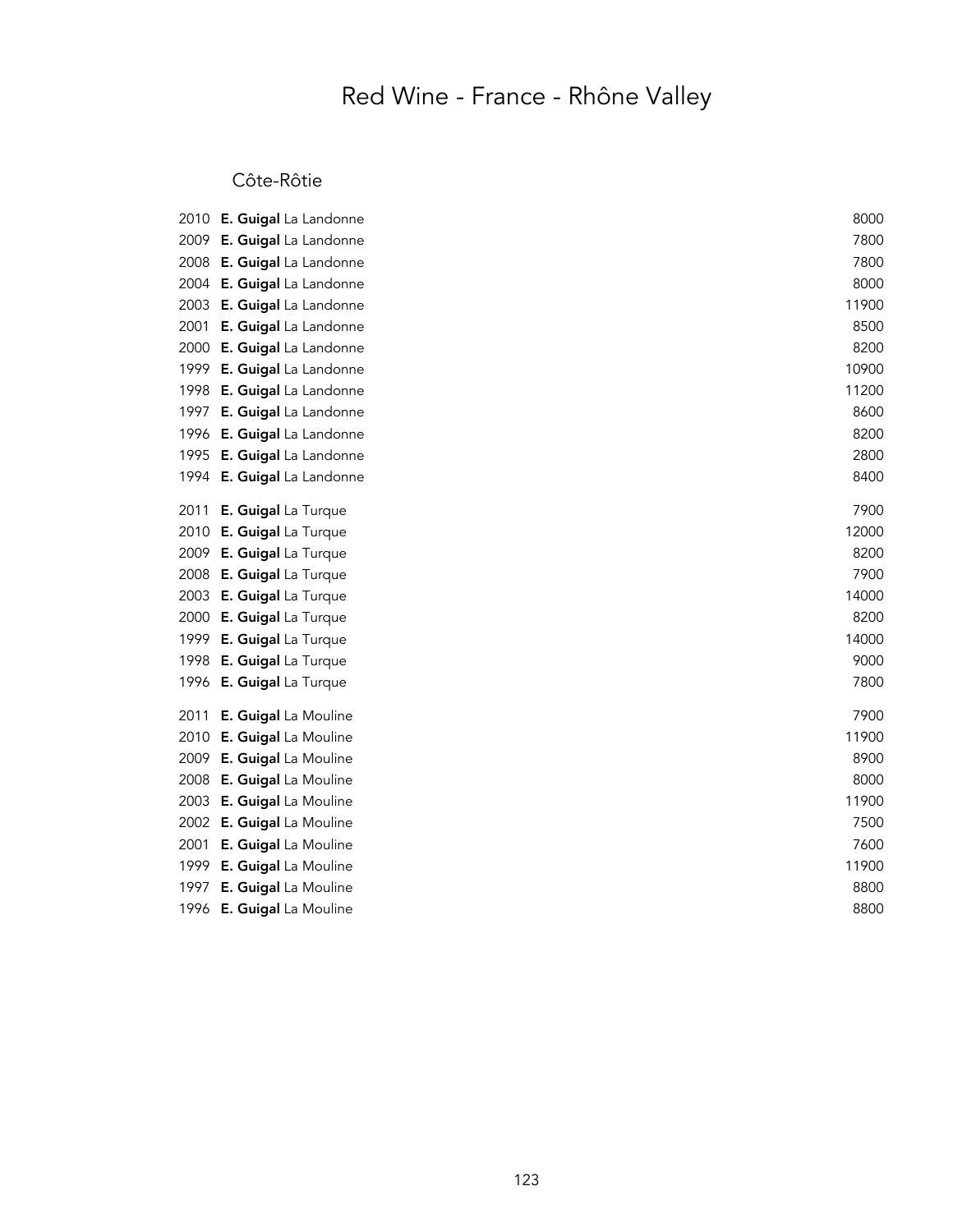### Côte-Rôtie

|      | 2014 Jean-Michel Stephan Côte Rôtie            | 1200  |
|------|------------------------------------------------|-------|
|      | 2013 Jean-Michel Stephan Côte Rôtie            | 1200  |
| 2015 | Jean-Michel Stephan Côte Rôtie V.V. En Coteaux | 2400  |
| 2011 | Jean-Michel Stephan Côte Rôtie V.V. En Coteaux | 2400  |
| 2013 | Jean-Michel Stephan Côteaux de Bassenon        | 1700  |
| 2008 | Jean-Michel Stephan Côteaux de Bassenon        | 1900  |
|      | 2006 Jean-Michel Stephan Côteaux de Bassenon   | 1900  |
| 2015 | Jean-Michel Stephan Côteaux de Tupin           | 1900  |
|      | 2013 Jean-Michel Stephan Côteaux de Tupin      | 1900  |
| 2018 | Jean-Luc Jamet Côte Rôtie Terrasses            | 1850  |
| 2017 | Jean-Luc Jamet Côte Rôtie Terrasses            | 1700  |
|      | 2016 Jean-Luc Jamet Côte Rôtie Terrasses       | 1600  |
|      | 2015 Jean-Luc Jamet Côte Rôtie Terrasses       | 1600  |
| 2017 | Domaine Jamet Côte Rôtie 375 ml                | 1100  |
| 2017 | Domaine Jamet Côte Rôtie                       | 2050  |
|      | 2016 Domaine Jamet Côte Rôtie 375 ml           | 1100  |
|      | 2016 Domaine Jamet Côte Rôtie                  | 1850  |
| 2015 | Domaine Jamet Côte Rôtie                       | 1800  |
|      | 2014 Domaine Jamet Côte Rôtie                  | 1500  |
|      | 2014 Domaine Jamet Côte Rôtie 375 ml           | 4600  |
| 2013 | Domaine Jamet Côte Rôtie 375 ml                | 1100  |
| 1999 | Domaine Jamet Côte Rôtie                       | 4600  |
| 2017 | Domaine Jamet Côte Rôtie Côte Brune            | 4000  |
|      | 2014 Domaine Jamet Côte Rôtie Côte Brune       | 3200  |
|      | 2012 Domaine Jamet Côte Rôtie Côte Brune       | 7900  |
| 2011 | Domaine Jamet Côte Rôtie Côte Brune            | 7800  |
| 2006 | Domaine Jamet Côte Rôtie Côte Brune            | 7600  |
| 1999 | Domaine Jamet Côte Rôtie Côte Brune            | 14800 |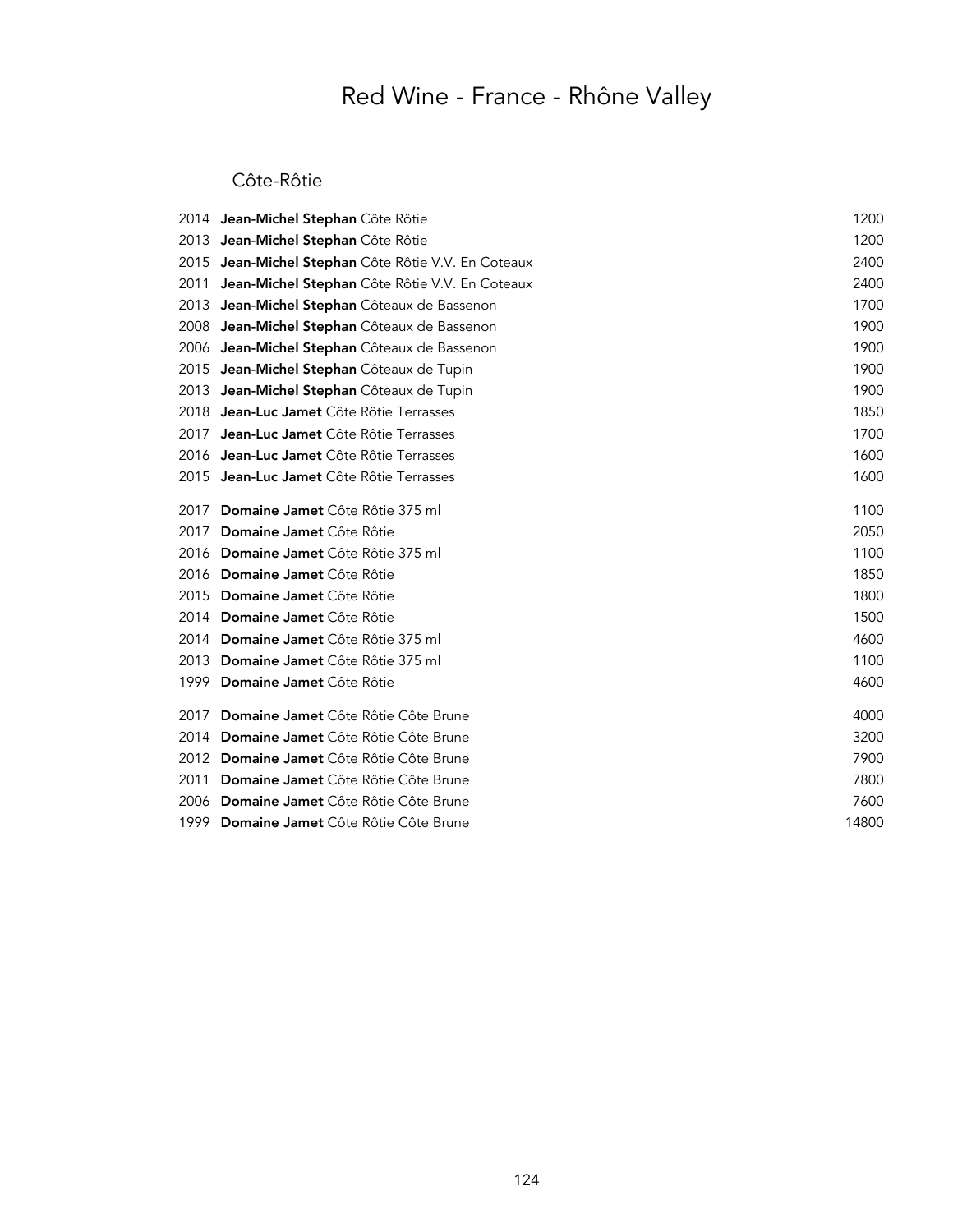#### Côte-Rôtie

|      | 2015 Michel & Stephane Ogier Côte Rôtie Réserve                       | 2000  |
|------|-----------------------------------------------------------------------|-------|
| 2014 | Michel & Stephane Ogier Côte Rôtie Réserve                            | 1600  |
| 2013 | Michel & Stephane Ogier Côte Rôtie Réserve                            | 1900  |
| 2012 | Michel & Stephane Ogier Côte Rôtie Réserve                            | 1900  |
| 2011 | Michel & Stephane Ogier Côte Rôtie Réserve 1500 ml                    | 3100  |
| 2010 | Michel & Stephane Ogier Côte Rôtie Réserve                            | 2200  |
|      | 2010 Michel & Stephane Ogier Côte Rôtie Réserve 1500 ml               | 4400  |
|      | 2015 Michel & Stephane Ogier Côte Rôtie La Belle Héléne               | 6100  |
| 2013 | Michel & Stephane Ogier Côte Rôtie La Belle Héléne                    | 5900  |
| 2013 | <b>Michel &amp; Stephane Ogier</b> Côte Rôtie La Belle Héléne 1500 ml | 11900 |
| 2012 | Michel & Stephane Ogier Côte Rôtie La Belle Héléne                    | 5900  |
| 2012 | Michel & Stephane Ogier Côte Rôtie La Belle Héléne 1500 ml            | 11900 |
| 2011 | Michel & Stephane Ogier Côte Rôtie La Belle Héléne                    | 5900  |
| 2010 | Michel & Stephane Ogier Côte Rôtie La Belle Héléne                    | 7900  |
| 2009 | Michel & Stephane Ogier Côte Rôtie La Belle Héléne                    | 8900  |
| 2009 | <b>Michel &amp; Stephane Ogier</b> Côte Rôtie La Belle Héléne 1500 ml | 17900 |
|      | 1999 Michel & Stephane Ogier Côte Rôtie La Belle Héléne               | 12000 |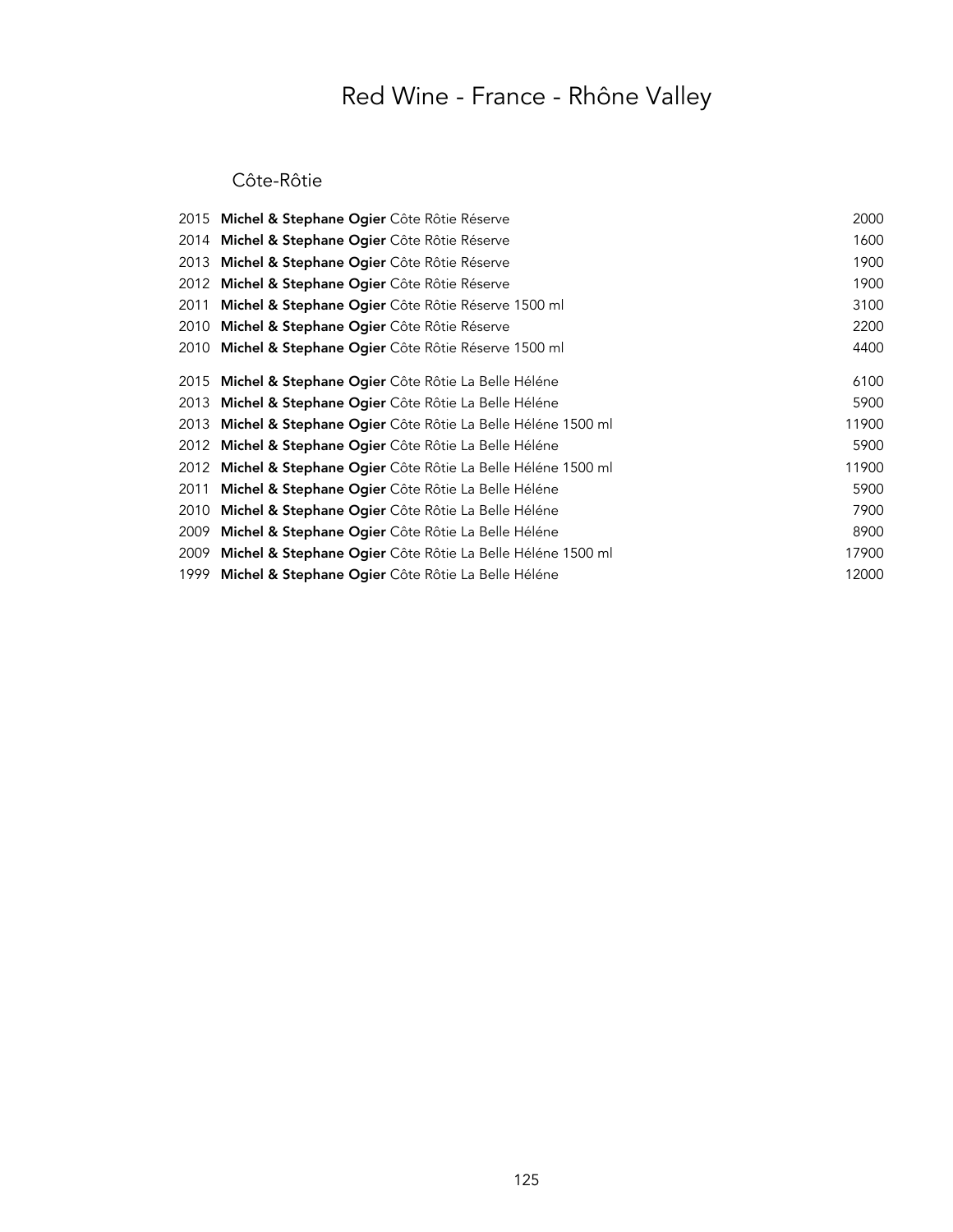#### Côte-Rôtie

| 2013 Domaine Gerard Côte Rôtie                         | 1300 |
|--------------------------------------------------------|------|
| 1985 <b>Paul Jaboulet Aîné</b> Côte Rôtie Les Jumelles | 3000 |
| 1962 Paul Jaboulet Aîné Côte Rôtie Les Jumelles        | 6400 |

### Hermitage

|      | 2012 Paul Jaboulet Aîné Hermitage La Chappelle     | 4000  |
|------|----------------------------------------------------|-------|
| 2009 | Paul Jaboulet Aîné Hermitage La Chappelle          | 4500  |
| 2007 | Paul Jaboulet Aîné Hermitage La Chappelle          | 2900  |
| 2003 | Paul Jaboulet Aîné Hermitage La Chappelle          | 2900  |
| 1998 | Paul Jaboulet Aîné Hermitage La Chappelle 1500 ml  | 6000  |
| 1997 | Paul Jaboulet Aîné Hermitage La Chappelle 1500 ml  | 6500  |
| 1991 | Paul Jaboulet Aîné Hermitage La Chappelle          | 5000  |
| 1990 | Paul Jaboulet Aîné Hermitage La Chappelle          | 14900 |
| 1983 | Paul Jaboulet Aîné Hermitage La Chappelle          | 6200  |
| 2009 | Domaine Jean-Louis Chave Ermitage Cuvée Cathelin * | 88900 |
| 2003 | Domaine Jean-Louis Chave Ermitage Cuvée Cathelin * | 96900 |
| 1998 | Domaine Jean-Louis Chave Ermitage Cuvée Cathelin * | 83900 |
| 2012 | Domaine Jean-Louis Chave Hermitage                 | 5300  |
| 2011 | Domaine Jean-Louis Chave Hermitage                 | 4000  |
| 2010 | Domaine Jean-Louis Chave Hermitage                 | 11800 |
| 2009 | Domaine Jean-Louis Chave Hermitage                 | 11800 |
| 2008 | Domaine Jean-Louis Chave Hermitage                 | 4200  |
| 2005 | Domaine Jean-Louis Chave Hermitage                 | 7200  |
| 2001 | Domaine Jean-Louis Chave Hermitage                 | 5900  |
| 2010 | E. Guigal Hermitage Ex-Voto                        | 6900  |
| 2009 | E. Guigal Hermitage Ex-Voto                        | 7700  |
| 2011 | M. Chapoutier Ermitage Pavillon                    | 8700  |
|      | 2010 Dard & Ribo Hermitage                         | 1900  |
| 2017 | Marc Sorrel Hermitage                              | 2400  |
| 2017 | Marc Sorrel Hermitage Le Gréal                     | 3400  |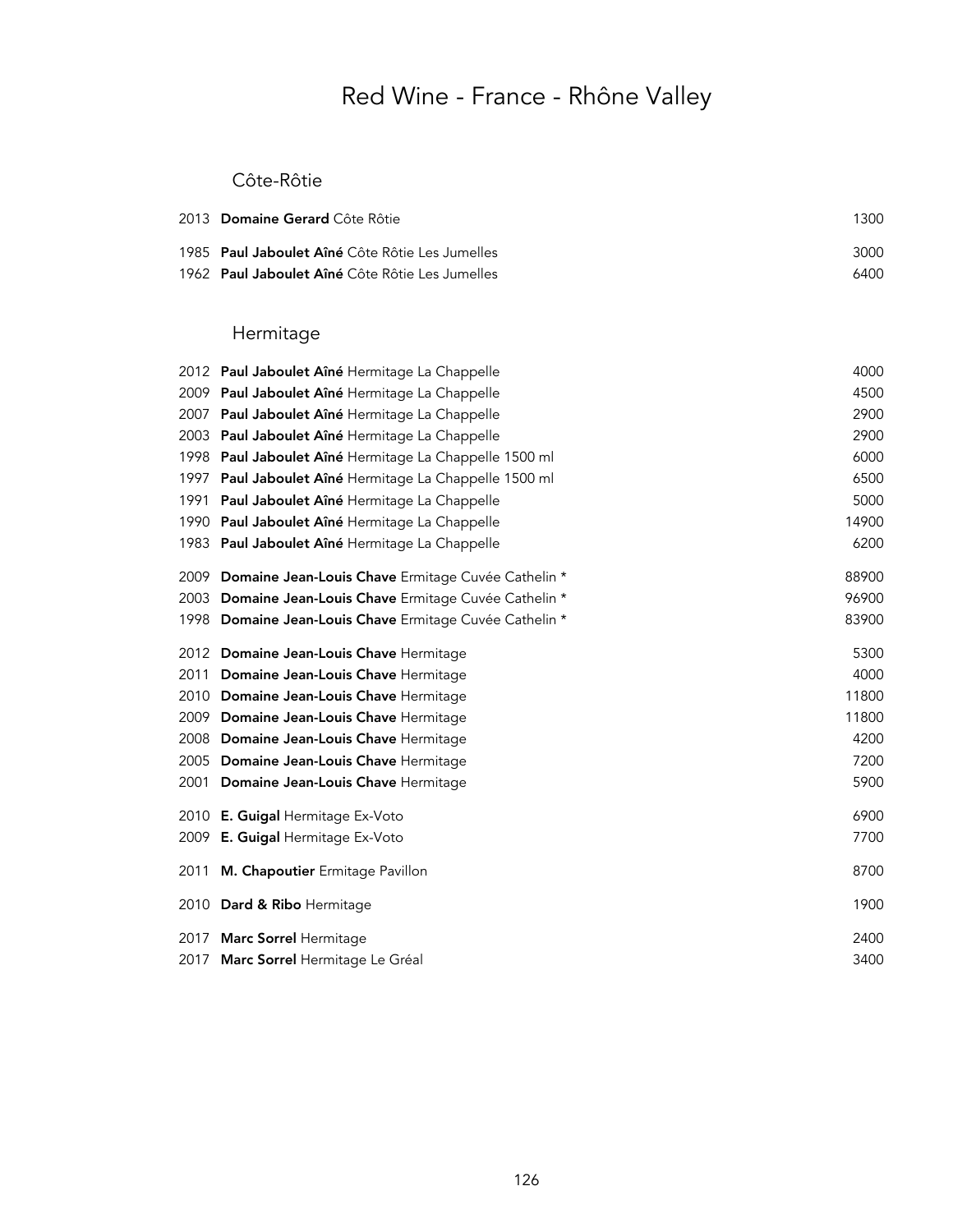## Crozes Hermitage

|  | 2017 <b>Marc Sorrel</b> Crozes Hermitage | 650 |
|--|------------------------------------------|-----|
|--|------------------------------------------|-----|

#### Cornas

|      | 2013 Domaine A. Clape Cornas                  | 2600 |
|------|-----------------------------------------------|------|
|      | 2012 Domaine A. Clape Cornas                  | 2900 |
|      | 2011 Domaine A. Clape Cornas                  | 2600 |
|      | 2016 Domaine du Coulet Cornas Brise Cailloux  | 1300 |
|      | 2015 Domaine du Coulet Cornas Brise Cailloux  | 1300 |
|      | 2014 Domaine du Coulet Cornas Brise Cailloux  | 1300 |
| 2011 | Domaine du Coulet Cornas Billes Noires        | 500  |
| 2010 | <b>Domaine du Coulet</b> Cornas Billes Noires | 1500 |
|      | 2009 Domaine du Coulet Cornas Gore 1500 ml    | 5000 |
|      | 2015 Alain Voge Cornas Les Chailles           | 900  |
|      | 2015 Alain Voge Cornas Les Vielles Vignes     | 1200 |
|      | 2015 Alain Voge Cornas V.V. Fontaines         | 2100 |
|      | 2015 Alain Voge Cornas V.V. Fontaines 1500 ml | 4300 |
| 2019 | <b>Thomas Dam Cornas</b>                      | 1300 |
| 2018 | <b>Thomas Dam</b> Cornas                      | 1300 |
| 2017 | <b>Thomas Dam Cornas</b>                      | 1300 |
|      | 2016 <b>Thomas Dam</b> Cornas                 | 1300 |
|      | 1990 Paul Jaboulet Aîné Cornas 1500 ml        | 7800 |
|      | 1974 <b>Paul Jaboulet Aîné</b> Cornas         | 2700 |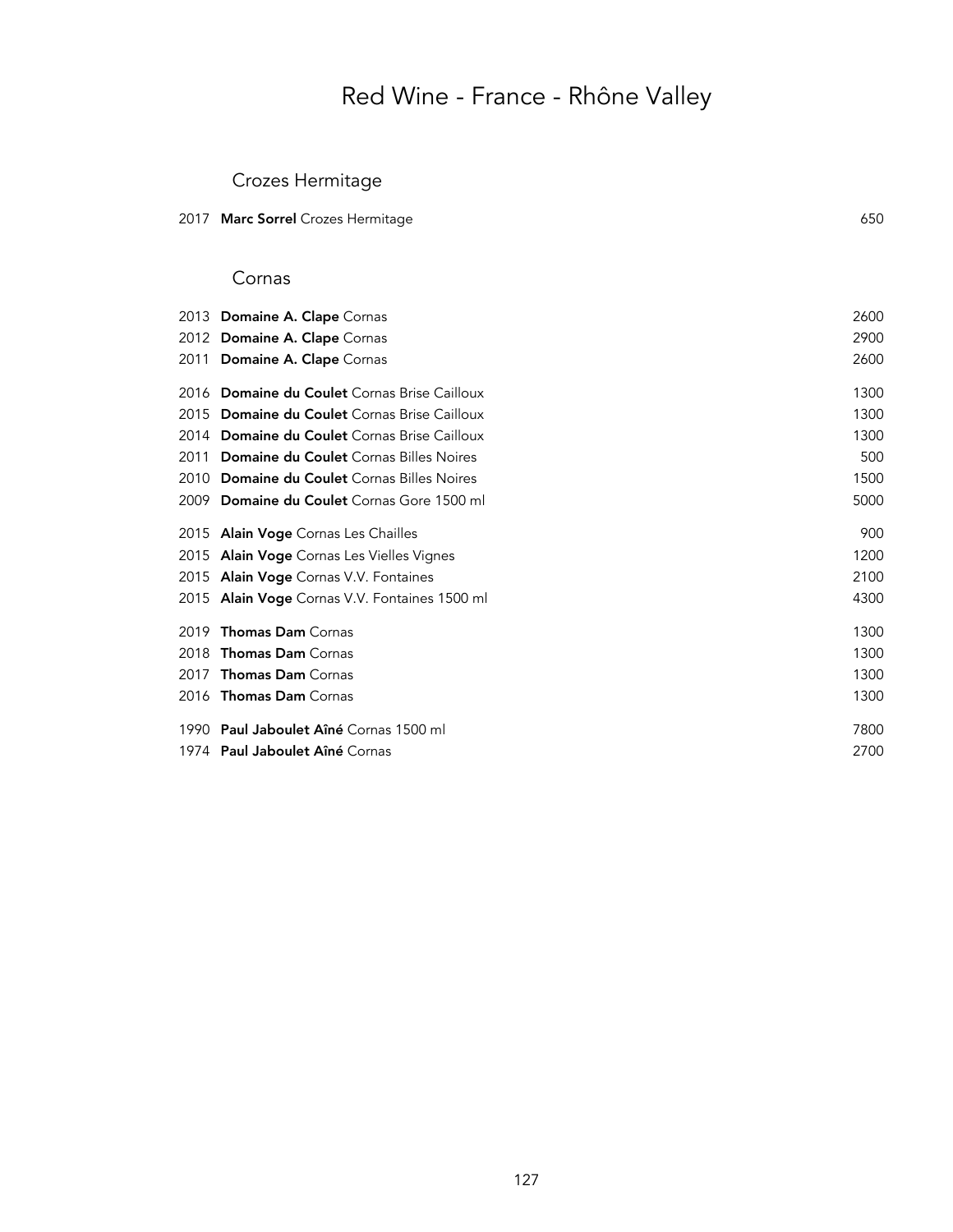## Châteauneuf-du-Pape

|      | 2010 Chateau Rayas Châteauneuf-du-Pape                                 | 7300 |
|------|------------------------------------------------------------------------|------|
|      | 2009 Chateau Rayas Châteauneuf-du-Pape                                 | 7300 |
|      | 2008 Chateau Rayas Châteauneuf-du-Pape                                 | 6500 |
|      | 2007 Chateau Rayas Châteauneuf-du-Pape                                 | 7300 |
|      | 2006 Chateau Rayas Châteauneuf-du-Pape                                 | 6500 |
|      | 2004 Chateau Rayas Châteauneuf-du-Pape                                 | 7800 |
|      | 2009 Chateau Rayas Châteauneuf-du-Pape Pignan de Rayas                 | 3000 |
| 2007 | Chateau Rayas Châteauneuf-du-Pape Pignan de Rayas                      | 2900 |
|      | 2006 Chateau Rayas Châteauneuf-du-Pape Pignan de Rayas                 | 2900 |
|      | 2005 Chateau Rayas Châteauneuf-du-Pape Pignan de Rayas                 | 2900 |
|      | 2004 Chateau Rayas Châteauneuf-du-Pape Pignan de Rayas                 | 2900 |
|      | 2015 Chateau de Beaucastel CnP Hommage Jacques Perrin                  | 9500 |
|      | 2014 Chateau de Beaucastel CnP Hommage Jacques Perrin                  | 9500 |
|      | 2013 Chateau de Beaucastel CnP Hommage Jacques Perrin                  | 9500 |
|      | 2012 Chateau de Beaucastel CnP Hommage Jacques Perrin                  | 9500 |
| 2011 | Chateau de Beaucastel CnP Hommage Jacques Perrin                       | 9500 |
|      | 2004 Chateau de Beaucastel CnP Hommage Jacques Perrin                  | 9500 |
|      | 2009 Château de Beaucastel Châteauneuf-du-Pape                         | 2300 |
|      | 2015 Domaine du Vieux Telegraphe Châteauneuf-du-Pape Telegramme 375 ml | 750  |
|      | 2014 Henri Bonneau Châteauneuf-du-Pape Réserve des Celestins           | 7000 |
|      | 2012 Henri Bonneau Châteauneuf-du-Pape Réserve des Celestins           | 7000 |
| 2011 | Henri Bonneau Châteauneuf-du-Pape Réserve des Celestins                | 7000 |
|      | 2009 Henri Bonneau Châteauneuf-du-Pape Réserve des Celestins           | 6700 |
|      | 2005 Henri Bonneau Châteauneuf-du-Pape Réserve des Celestins           | 9600 |
|      | 2014 Henri Bonneau Châteauneuf-du-Pape Cuvée Marie Beurrier            | 4300 |
|      | 2013 Henri Bonneau Châteauneuf-du-Pape Cuvée Marie Beurrier            | 4300 |
|      | 2011 Henri Bonneau Châteauneuf-du-Pape Cuvée Marie Beurrier            | 3500 |
|      | 2008 Henri Bonneau Châteauneuf-du-Pape Cuvée Marie Beurrier            | 3500 |
|      | 2014 Henri Bonneau Châteauneuf-du-Pape                                 | 3000 |
|      | 2013 Henri Bonneau Châteauneuf-du-Pape                                 | 3000 |
|      | 2011 Henri Bonneau Châteauneuf-du-Pape                                 | 3000 |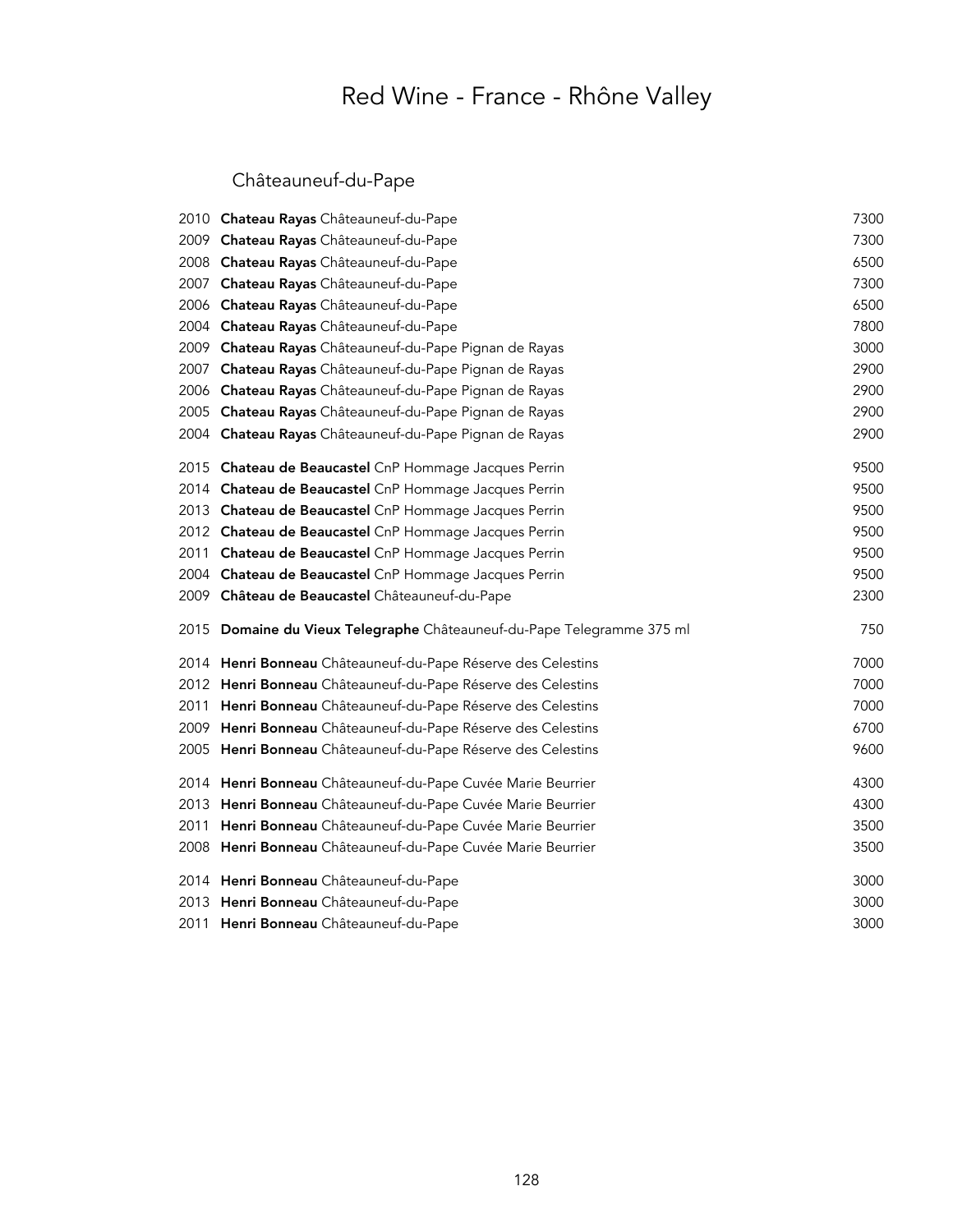## Châteauneuf-du-Pape

| 2015 Domaine Raymond Usseglio Châteauneuf-du-Pape Cuvée Imperiale        | 1300 |
|--------------------------------------------------------------------------|------|
| 2014 Domaine Saint-Prefert Châteauneuf-du-Pape Collection Charles Giraud | 1800 |
| 2014 Domaine Isabel Ferrando Châteauneuf-du-Pape Colombis                | 1000 |
| 2015 Domaine du Pegau Châteauneuf-du-Pape Cuvée Reservée                 | 1200 |
| 2012 Domaine du Pegau Châteauneuf-du-Pape Cuvée Reservée                 | 1300 |
| 2017 Domaine Porte Rouge Châteauneuf-du-Pape                             | 600  |
| 1978 Paul Jaboulet Aîné Châteauneuf-du-Pape Les Cedres                   | 3600 |
| 2019 Clos Saint-Jean Châteauneuf-du-Pape                                 | 1000 |
| 2019 Clos Saint-Jean Châteauneuf-du-Pape Deus-Ex Machina                 | 2200 |
| 2019 Clos Saint-Jean Châteauneuf-du-Pape La Combe des Fous               | 2200 |
|                                                                          |      |

### Côte du Rhône

|      | 2018 <b>Jean-Luc Jamet</b> Côtes du Rhône L'Enclave   | 600  |
|------|-------------------------------------------------------|------|
|      | 2016 Jean-Luc Jamet Côtes du Rhône L'Enclave          | 500  |
|      | 2009 Chateau de Fonsalette Côtes du Rhône             | 2100 |
| 2007 | Chateau de Fonsalette Côtes du Rhône                  | 2100 |
|      | 2005 Chateau de Fonsalette Côtes du Rhône             | 2300 |
|      | 2004 Chateau de Fonsalette Côtes du Rhône Cuvée Syrah | 2400 |
|      | 2000 Chateau de Fonsalette Côtes du Rhône Cuvée Syrah | 3600 |
| NV.  | <b>Henri Bonneau</b> Les Rouliers                     | 1050 |
| NV.  | Henri Bonneau Les Rouliers 1500 ml                    | 2100 |
|      | 2011 Andrea Calek Babiole                             | 500  |
|      | 2011 P-U-R Ardèche Marne Bleue                        | 600  |
|      | 2013 L'Anglore Lirac                                  | 750  |
|      | 2013 L'Anglore Véjade                                 | 650  |
|      | 2015 Gourt de Mautens IGP Vaucluse                    | 1100 |

## Vacqueyras

| 2008 Chateau des Tours Vacqueyras | 3300 |
|-----------------------------------|------|
| 1998 Chateau des Tours Vacqueyras | 3300 |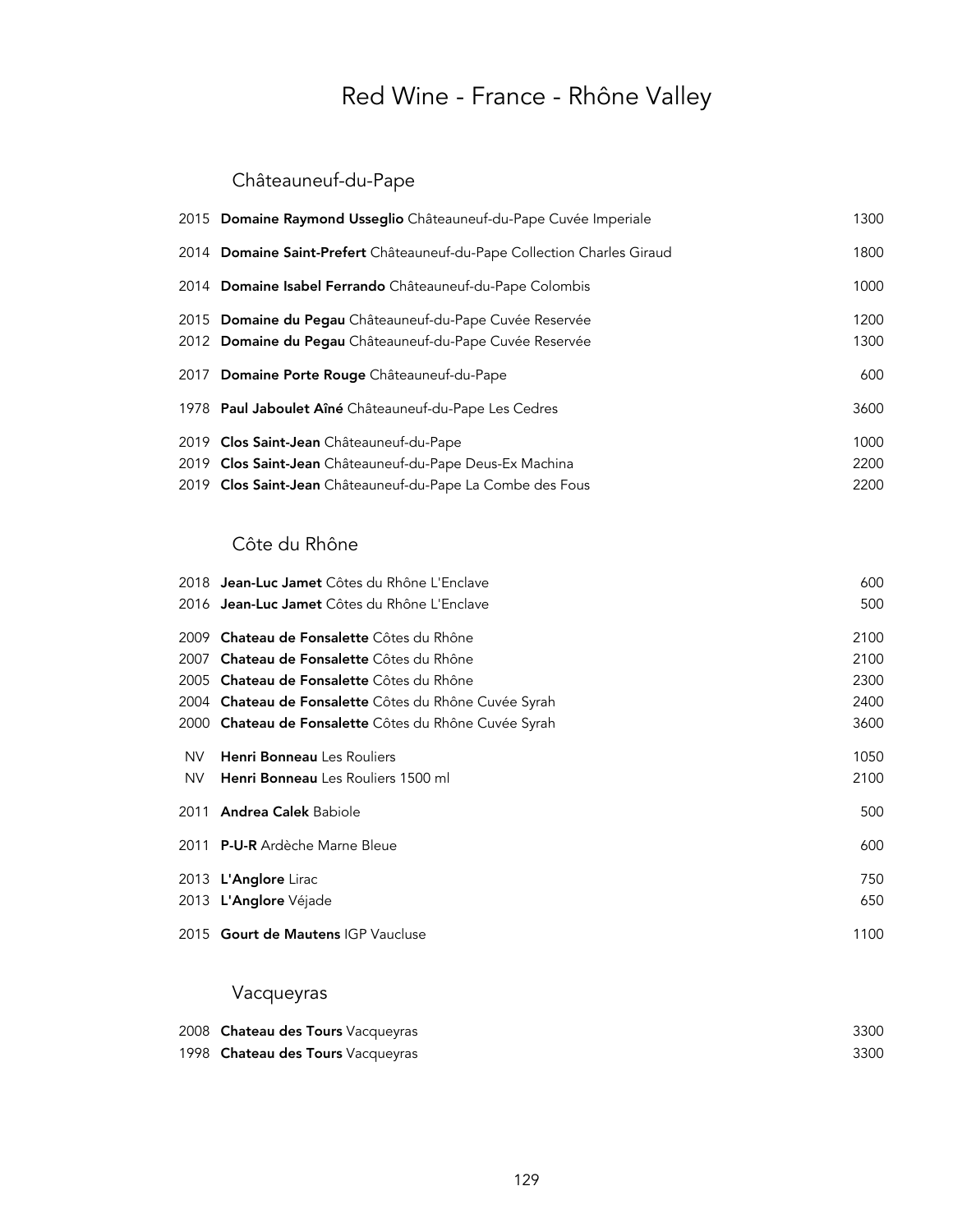## Red Wine - France - Loire

## Saumur-Champigny

|      | 2016 Clos Rougeard Saumur Champigny Le Clos    | 3000  |
|------|------------------------------------------------|-------|
| 2015 | Clos Rougeard Saumur Champigny Le Clos         | 2900  |
|      | 2014 Clos Rougeard Saumur Champigny Le Clos    | 2900  |
| 2013 | <b>Clos Rougeard</b> Saumur Champigny Le Clos  | 2900  |
|      | 2012 Clos Rougeard Saumur Champigny Le Clos    | 5400  |
| 2011 | Clos Rougeard Saumur Champigny Le Clos         | 4700  |
| 2008 | <b>Clos Rougeard</b> Saumur Champigny Le Clos  | 4400  |
| 2007 | <b>Clos Rougeard</b> Saumur Champigny Le Clos  | 4300  |
|      | 2016 Clos Rougeard Saumur Champigny Les Poyeux | 3800  |
| 2015 | Clos Rougeard Saumur Champigny Les Poyeux      | 3700  |
| 2014 | Clos Rougeard Saumur Champigny Les Poyeux      | 3700  |
| 2011 | Clos Rougeard Saumur Champigny Les Poyeux      | 3700  |
|      | 2008 Clos Rougeard Saumur Champigny Les Poyeux | 7400  |
|      | 2016 Clos Rougeard Saumur Champigny Le Bourg   | 4600  |
| 2015 | Clos Rougeard Saumur Champigny Le Bourg        | 4500  |
| 2014 | Clos Rougeard Saumur Champigny Le Bourg        | 4500  |
| 2013 | Clos Rougeard Saumur Champigny Le Bourg        | 4500  |
| 2011 | Clos Rougeard Saumur Champigny Le Bourg        | 10900 |
| 2008 | Clos Rougeard Saumur Champigny Le Bourg        | 8500  |
|      |                                                |       |

### Saumur

| 2019 Domaine Guiberteau Saumur Rouge            | 750  |
|-------------------------------------------------|------|
| 2018 Domaine Guiberteau Saumur Les Chapaudaises | 1000 |
| 2017 Domaine Guiberteau Saumur Les Chapaudaises | 1000 |
| 2018 Domaine Guiberteau Saumur Les Arboises     | 1500 |
| 2017 Domaine Guiberteau Saumur Les Arboises     | 1500 |
| 2016 Domaine Guiberteau Saumur Les Arboises     | 1500 |
| 2015 Domaine Guiberteau Saumur Les Arboises     | 1500 |
| 2014 Domaine Guiberteau Saumur Les Arboises     | 1500 |
| 2016 Domaine du Collier Saumur La Ripaille      | 1350 |
| 2016 Domaine du Collier Saumur La Charpenterie  | 1600 |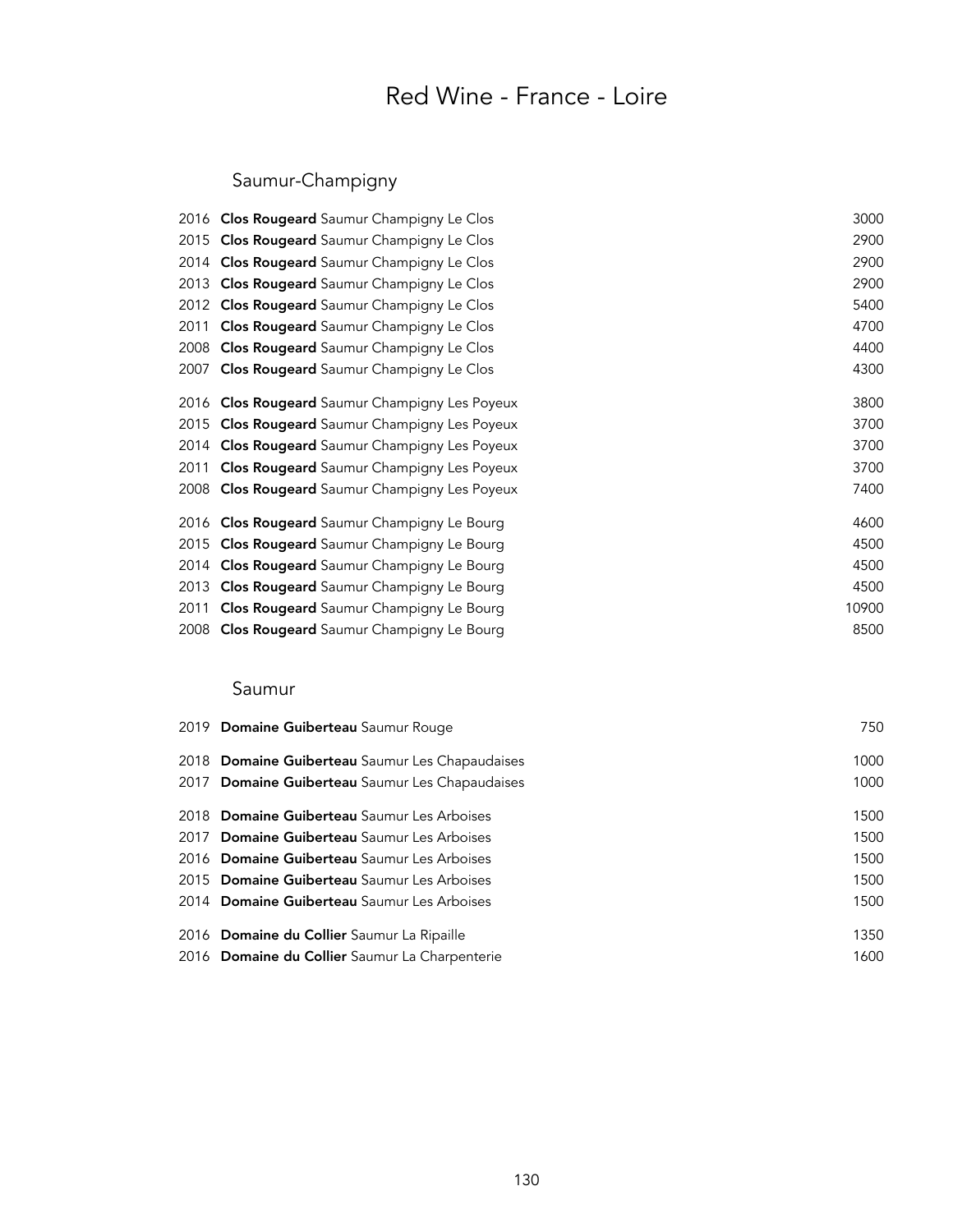## Red Wine - France - Loire

### Chinon

|     | 2015 Domaine de L'R Chinon Les Folies de Noyer Vert                                              | 500        |
|-----|--------------------------------------------------------------------------------------------------|------------|
|     | 2014 Château de Coulaine Chinon Clos de Tupernay<br>2012 Château de Coulaine Chinon Les Picasses | 600<br>900 |
|     | 2010 Domaine de Pallus Chinon Grand Vin de Pallus                                                | 1200       |
|     | Jasnières                                                                                        |            |
|     | 2013 Jean-Pierre Robinot Cuvée Camille Rouge                                                     | 1850       |
|     | 2011 Jean-Pierre Robinot Cuvée Camille Rouge                                                     | 1850       |
|     | 2009 Jean-Pierre Robinot Cuvée Camille Rouge                                                     | 1700       |
|     | 2005 Jean-Pierre Robinot Cuvée Camille Rouge                                                     | 1700       |
|     | 2014 Jean-Pierre Robinot Nocturne                                                                | 900        |
|     | Sancerre                                                                                         |            |
|     | 2007 Domaine Vacheron Sancerre Belle Dames                                                       | 1100       |
|     | 2006 Domaine Vacheron Sancerre Belle Dames                                                       | 1100       |
|     | 2003 Vincent Pinard Sancerre Charlouise                                                          | 1100       |
|     | Soings en Sologne                                                                                |            |
|     | 2019 Julien Courtois Gamay 100%                                                                  | 1000       |
|     | 2019 Julien Courtois Gamay Elements                                                              | 1000       |
|     | 2019 Julien Courtois Gascon, Gamay & Côt "Ancestral"                                             | 1000       |
|     | Touraine                                                                                         |            |
|     | 2010 Puzelat KO In Cot We Trust 1500 ml                                                          | 1100       |
| NV. | Olivier Cousin Yamag (2016)                                                                      | 900        |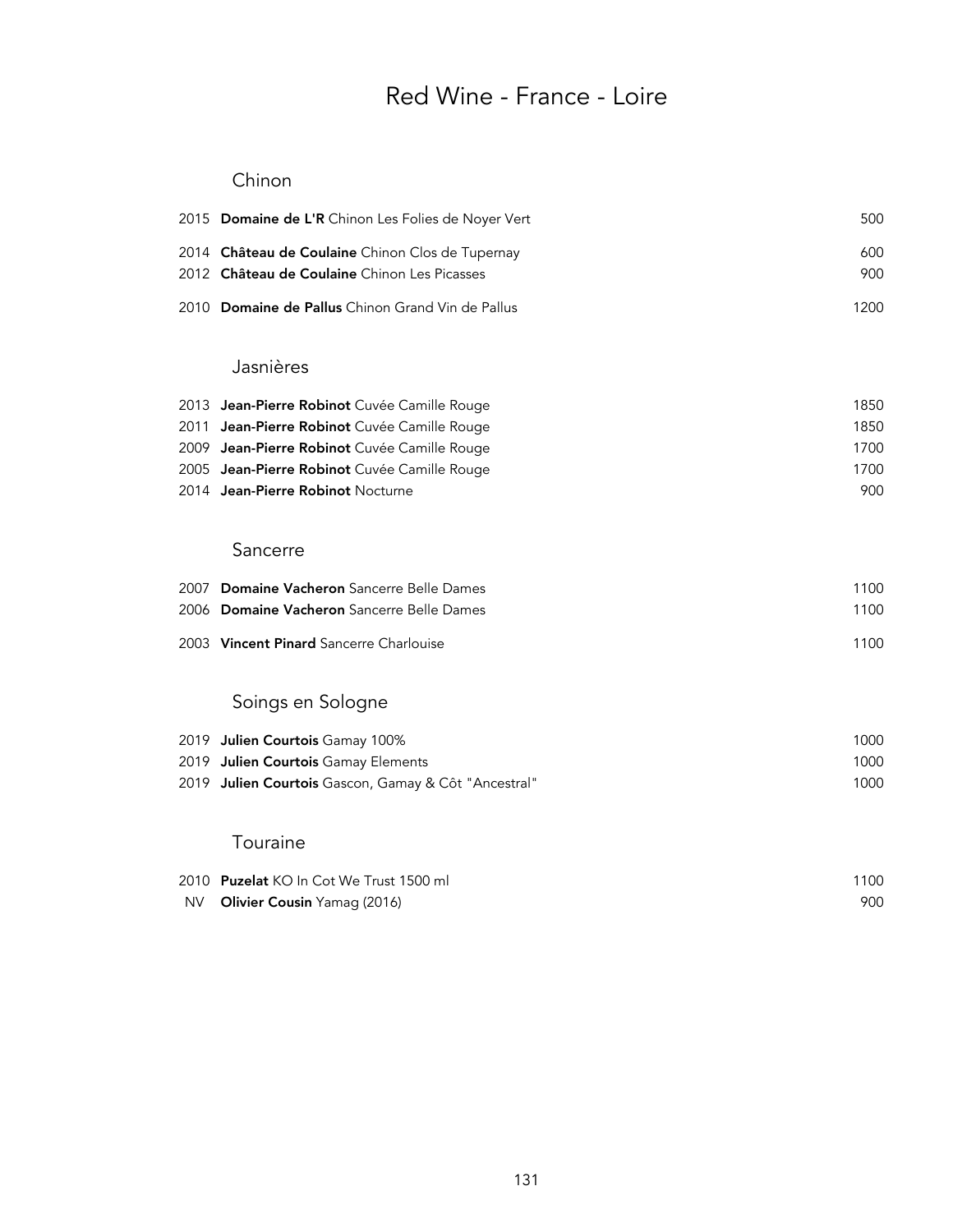## Red Wine - France - Jura

#### Jura

| 2011 <b>Cavarodes</b> Vin de Pays de Franche Comté                      | 600  |
|-------------------------------------------------------------------------|------|
| 2015 Allante M. & Boulanger C. Amalgamé                                 | 900  |
| 2012 Allante M. & Boulanger C. Amalgamé                                 | 900  |
| 2019 Anne et Jean-Francois Ganevat Gamay La Croix des Batailles 1500 ml | 3000 |
| 2019 Anne et Jean-Francois Ganevat Gamay Cuvée Madelon 1500 ml          | 3500 |
| 2019 Anne et Jean-Francois Ganevat Syrah La Bibine 1500 ml              | 3000 |

#### Côtes du Jura

| 2016 Cavarodes Pinot Noir Les Lumachelles                                         | 800  |
|-----------------------------------------------------------------------------------|------|
| 2015 <b>Buronfosse</b> Pinot Noir Les Soupois                                     | 700  |
| 2020 Les Dolomies Pinot Noir La Cabane                                            | 900  |
| 2017 Les Dolomies Pinot Noir La Cabane                                            | 900  |
| 2014 Les Dolomies Trousseau En Rolion                                             | 900  |
| 2020 Les Dolomies Trousseau Bordel C'est Bon                                      | 1000 |
| 2019 Domaine Labet Métis                                                          | 1250 |
| 2015 Domaine Labet Métis                                                          | 900  |
| 2016 Domaine Labet Poulsard Sur Charriere                                         | 900  |
| 2017 Domaine Labet Pinot Noir Les Varrons                                         | 1200 |
| 2016 Domaine Labet Pinot Noir Les Varrons                                         | 1100 |
| 2019 Anne et Jean-Francois Ganevat Pinot Noir Les Grands Teppes 1500 ml           | 9000 |
| 2018 Anne et Jean-Francois Ganevat Poulsard Les Chalasses Vieilles Vignes 1500 ml | 7500 |
| 2019 Anne et Jean-Francois Ganevat Poulsard Cuvée de l'Enfant Terrible 1500 ml    | 7000 |
| 2019 Anne et Jean-Francois Ganevat Trousseau Plein Sud 1500 ml                    | 9500 |
| 2019 Anne et Jean-Francois Ganevat Trousseau Les Corvées 1500 ml                  | 4500 |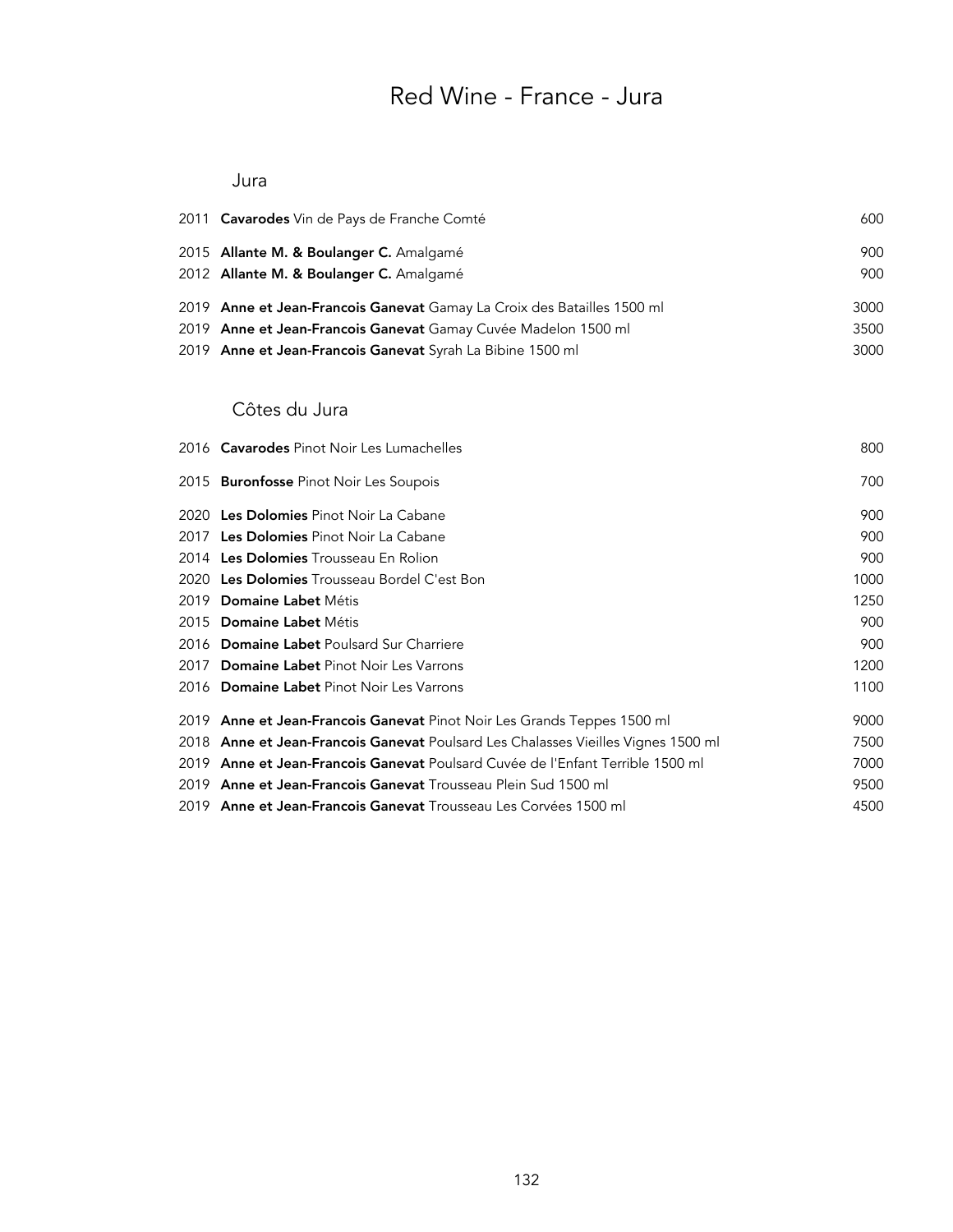## Red Wine - France - Jura & Savoie

### Arbois

| 2015 Domaine Andre et Mireille Tissot Arbois Rouge DD | 700 |
|-------------------------------------------------------|-----|
| 2013 Gerard Villet Cuvee Tradition                    | 650 |
| 2014 Philippe Bornard L'Aide Memoire                  | 900 |
| 2014 Philippe Bornard Le Garde-Corps                  | 900 |
| 2018 Cavarodes Trousseau Messagelin                   | 950 |
| 2017 <b>Cavarodes</b> Trousseau Messagelin            | 850 |
| 2016 Cavarodes Trousseau Messagelin                   | 850 |
| 2018 Cavarodes Poulsard de Chemenot                   | 800 |
| 2016 Cavarodes Poulsard de Chemenot                   | 800 |
| 2015 Cavarodes Poulsard de Chemenot                   | 800 |
| 2012 Cavarodes Poulsard de Chemenot                   | 700 |
| 2011 Cavarodes Poulsard des Gruyères                  | 700 |
| 2011 Domaine de Saint Pierre Pinot Noir Saint Pierre  | 800 |
| 2017 Joseph Dorbon Trousseau                          | 750 |
| 2016 Joseph Dorbon Trousseau                          | 650 |
| 2015 Joseph Dorbon Trousseau                          | 650 |
| 2013 Joseph Dorbon Trousseau                          | 650 |
| 2016 Joseph Dorbon Les Bernardines Vieilles Vignes    | 650 |

#### Savoie

| 2017 Domaine des Ardoisieres Argile Rouge | 700  |
|-------------------------------------------|------|
| 2017 Domaine des Ardoisieres Amethyste    | 1800 |
| 2011 Domaine Giachino Persan              | 650  |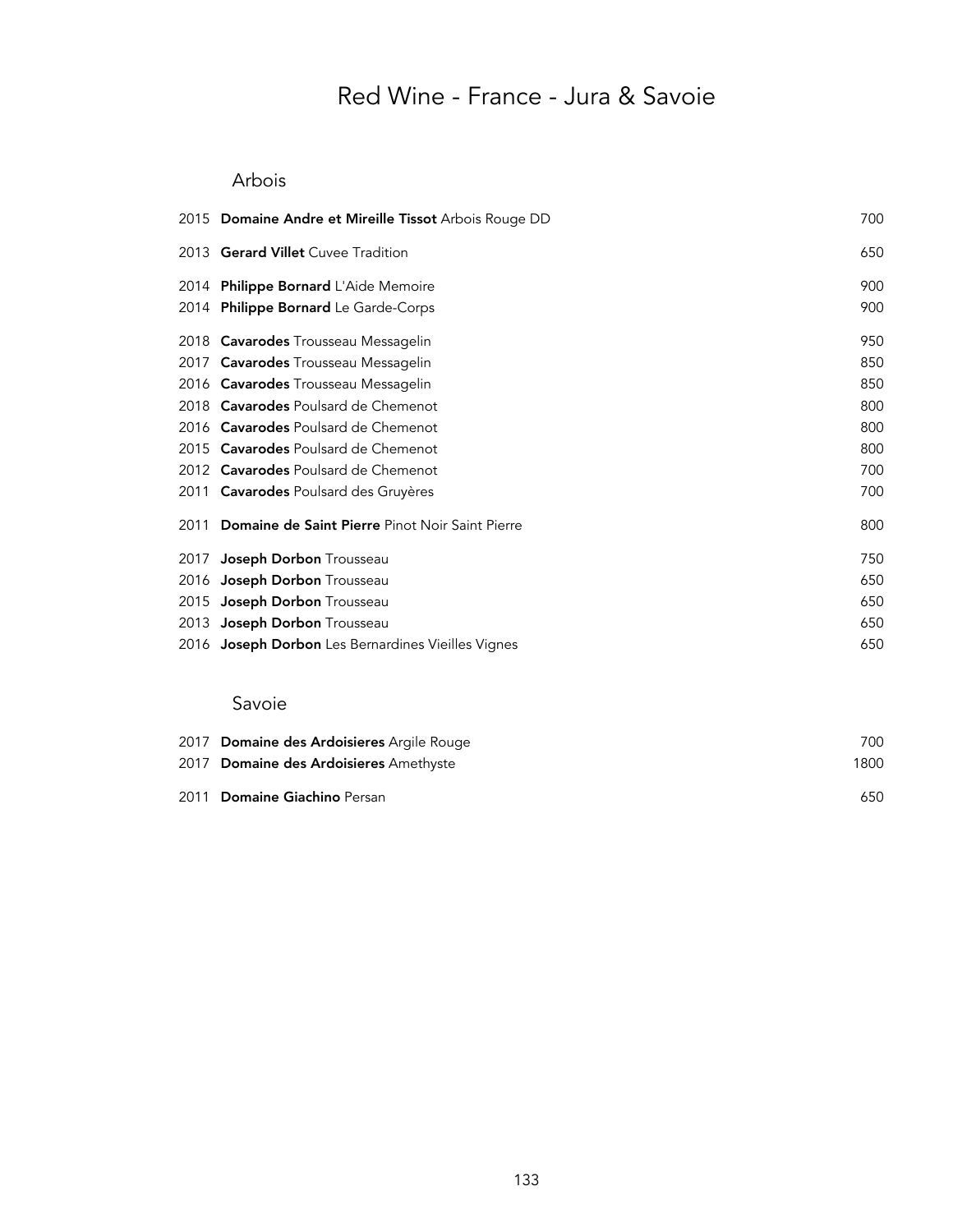## Red Wine - France - Languedoc, Southwest & Champagne

### Languedoc & Rousillon

| 2011 <b>Matassa</b> Voodou | 1000 |
|----------------------------|------|
| 2008 Matassa Romanissa     | 800  |
| 2005 Matassa Matassa Rouge | 1000 |
| 2014 Leon Barral Valinière | 1000 |

#### Minervois

| 2016 Gerard Bertrand Le Viala          | 1200 |
|----------------------------------------|------|
| 2016 Gerard Bertrand Clos d'Ora        | 5200 |
| 2015 <b>Gerard Bertrand</b> Clos d'Ora | 4200 |
| 2014 Gerard Bertrand Clos d'Ora        | 4500 |
| 2013 Gerard Bertrand Clos d'Ora        | 4500 |
| 2012 Gerard Bertrand Clos d'Ora        | 4500 |

#### Provence

| 2018 Chateau Simone Rouge        | 1200 |
|----------------------------------|------|
| 2015 <b>Chateau Simone</b> Rouge | 1200 |
|                                  |      |

### Coteaux Champenois

| 2006 Andre Beaufort Ambonnay (2006) | 950 |
|-------------------------------------|-----|
| NV <b>Franck Pascal</b> Confiance   | 950 |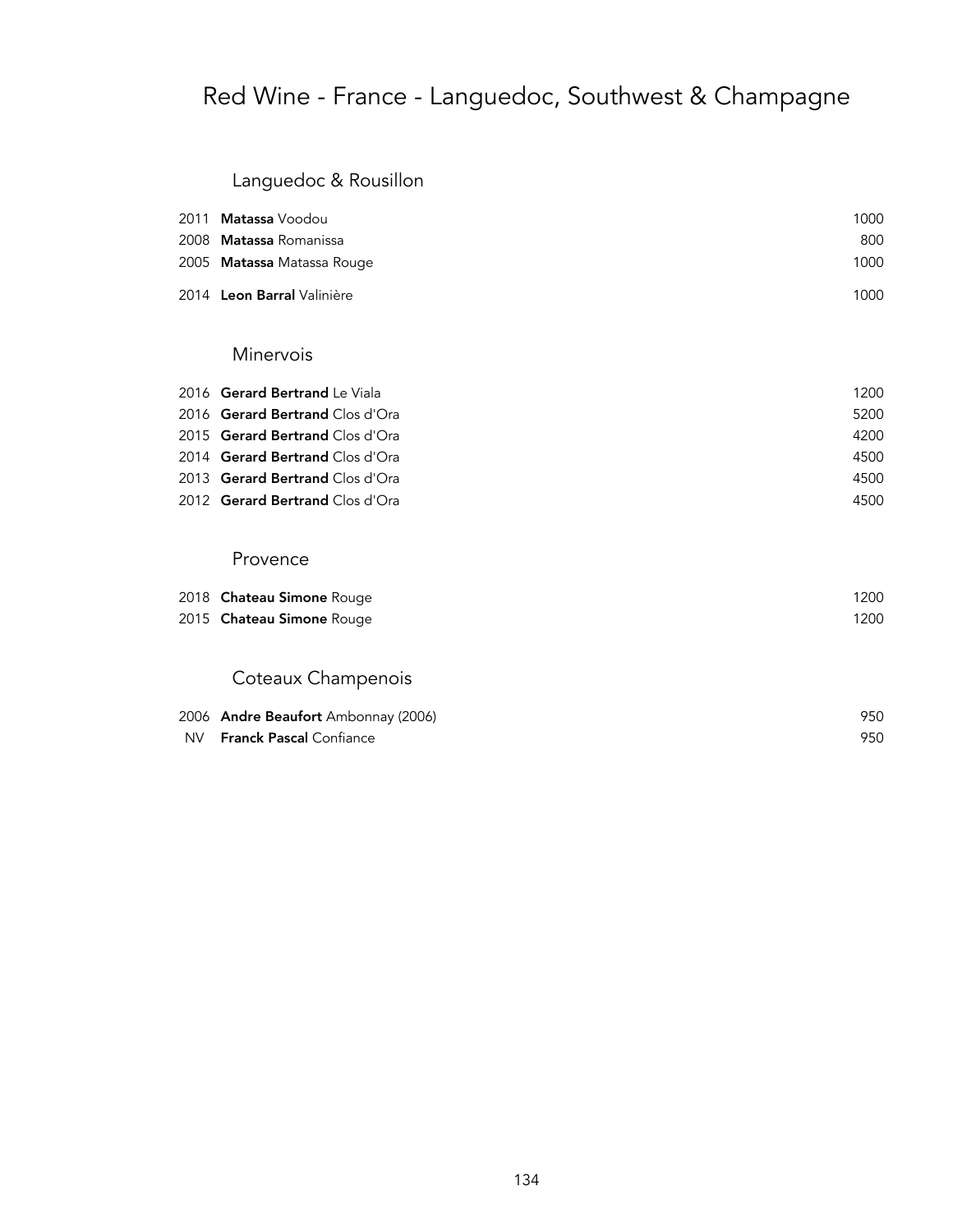# Red Wine - Spain - La Rioja

### Rioja

| 2004 | La Rioja Alta Viña Ardanza         | 3300  |
|------|------------------------------------|-------|
| 2001 | La Rioja Alta Viña Ardanza         | 4200  |
| 1994 | La Rioja Alta Viña Ardanza         | 4350  |
| 1989 | La Rioja Alta Viña Ardanza         | 4600  |
| 2007 | La Rioja Alta Gran Reserva 904     | 2300  |
| 2001 | La Rioja Alta Gran Reserva 904     | 5500  |
| 1998 | La Rioja Alta Gran Reserva 904     | 3300  |
| 1997 | La Rioja Alta Gran Reserva 904     | 3300  |
| 2005 | La Rioja Alta Gran Reserva 890     | 3000  |
| 2004 | La Rioja Alta Gran Reserva 890     | 3000  |
| 2001 | La Rioja Alta Gran Reserva 890     | 8500  |
| 1995 | La Rioja Alta Gran Reserva 890     | 5900  |
| 1981 | La Rioja Alta Gran Reserva 890     | 8900  |
| 2011 | Bodegas Roda Roda I                | 1150  |
| 2007 | Bodegas Roda Roda   1500 ml        | 2600  |
| 2007 | Bodegas Roda Roda I                | 1150  |
| 1997 | Bodegas Roda Roda   6000 ml        | 10900 |
| 1996 | <b>Bodegas Roda</b> Roda I 6000 ml | 9900  |
| 2016 | <b>Bodegas Roda</b> Cirsion        | 4000  |
| 2015 | <b>Bodegas Roda</b> Cirsion        | 4000  |
| 2012 | <b>Bodegas Roda</b> Cirsion        | 4000  |
| 2011 | <b>Bodegas Roda</b> Cirsion        | 4000  |
| 2010 | <b>Bodegas Roda</b> Cirsion        | 4000  |
| 2009 | <b>Bodegas Roda</b> Cirsion        | 4000  |
| 2007 | <b>Bodegas Roda</b> Cirsion        | 4000  |
| 2006 | <b>Bodegas Roda</b> Cirsion        | 4000  |
| 2005 | <b>Bodegas Roda</b> Cirsion        | 4000  |
| 2001 | <b>Bodegas Roda</b> Cirsion        | 3800  |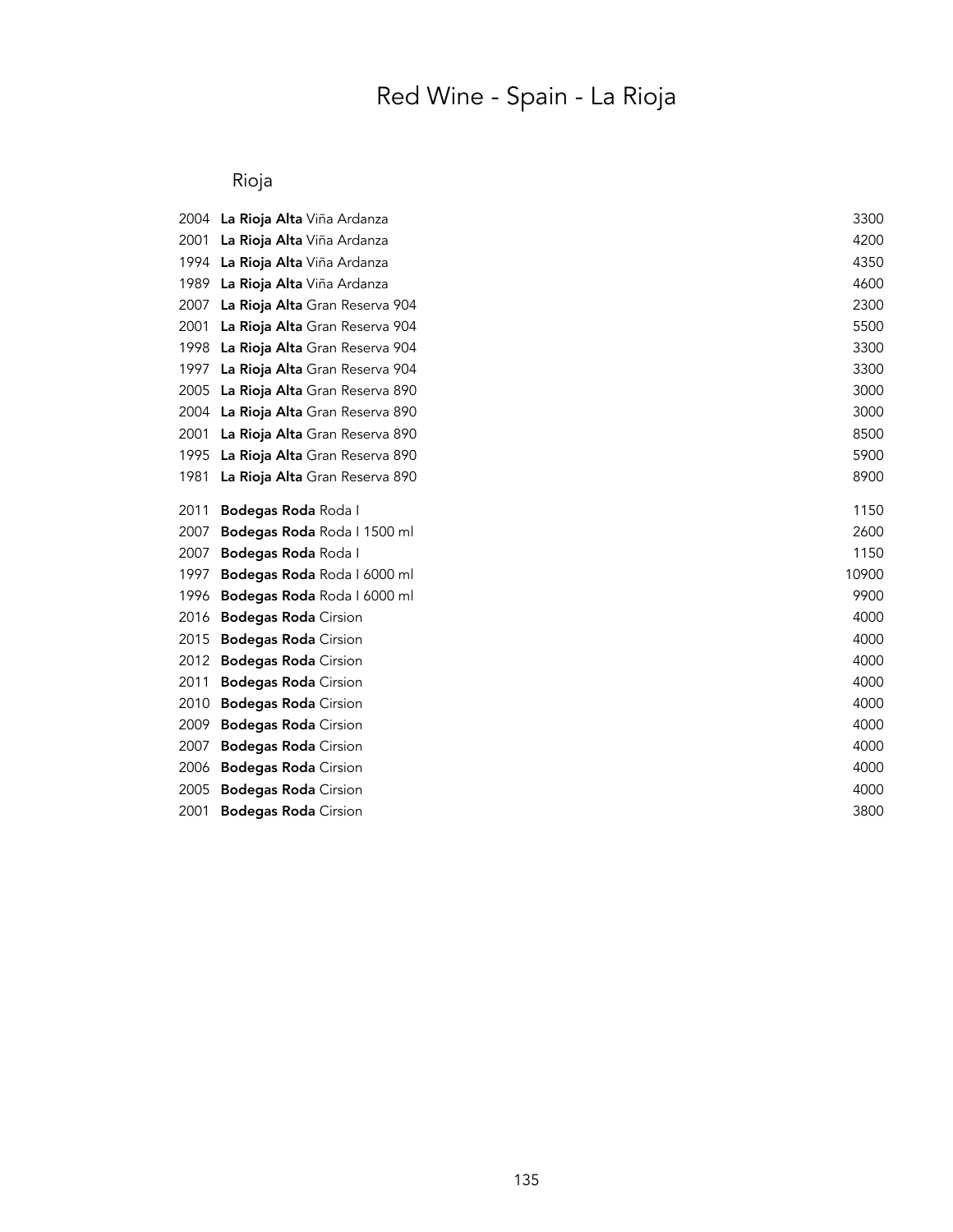# Red Wine - Spain - Rioja

### Rioja

|      | 2008 Lopez de Heredia Viña Bosconia Reserva           | 600   |
|------|-------------------------------------------------------|-------|
| 2007 | Lopez de Heredia Viña Tondonia Reserva 375 ml         | 400   |
| 2007 | Lopez de Heredia Viña Tondonia Reserva                | 800   |
| 2007 | Lopez de Heredia Viña Tondonia Reserva 1500 ml        | 1600  |
| 2006 | <b>Lopez de Heredia</b> Viña Tondonia Reserva         | 800   |
| 2005 | Lopez de Heredia Viña Tondonia Reserva 375 ml         | 400   |
| 1995 | Lopez de Heredia Viña Tondonia Gran Reserva           | 2500  |
|      | 1980 Lopez de Heredia Viña Tondonia Gran Reserva      | 3800  |
| 2009 | <b>Marques de Murrieta</b> Castillo Ygay Gran Reserva | 2100  |
| 1987 | Marques de Murrieta Castillo Ygay Gran Reserva        | 3500  |
| 1970 | Marques de Murrieta Castillo Ygay Gran Reserva        | 6000  |
| 1968 | Marques de Murrieta Castillo Ygay Gran Reserva        | 9500  |
| 1964 | Marques de Murrieta Castillo Ygay Gran Reserva        | 11500 |
| 1959 | <b>Marques de Murrieta</b> Castillo Ygay Gran Reserva | 13400 |
|      | 2014 Marques de Murrieta Dalmau Reserva               | 1400  |
| 2013 | Marques de Murrieta Dalmau Reserva                    | 1250  |
| 2012 | Marques de Murrieta Dalmau Reserva                    | 1250  |
| 1995 | Marques de Murrieta Dalmau Reserva                    | 3200  |
|      | 2009 Remelluri La Granja Gran Reserva                 | 1120  |
| 2007 | Benjamin Romeo Carmen Gran Reserva                    | 1950  |
| 2014 | Benjamin Romeo Contador                               | 6000  |
| 2000 | Benjamin Romeo Contador                               | 7900  |
|      | 2005 <b>Artadi</b> Pagos Viejos                       | 1700  |
|      | 2011 Artadi El Carretil                               | 3050  |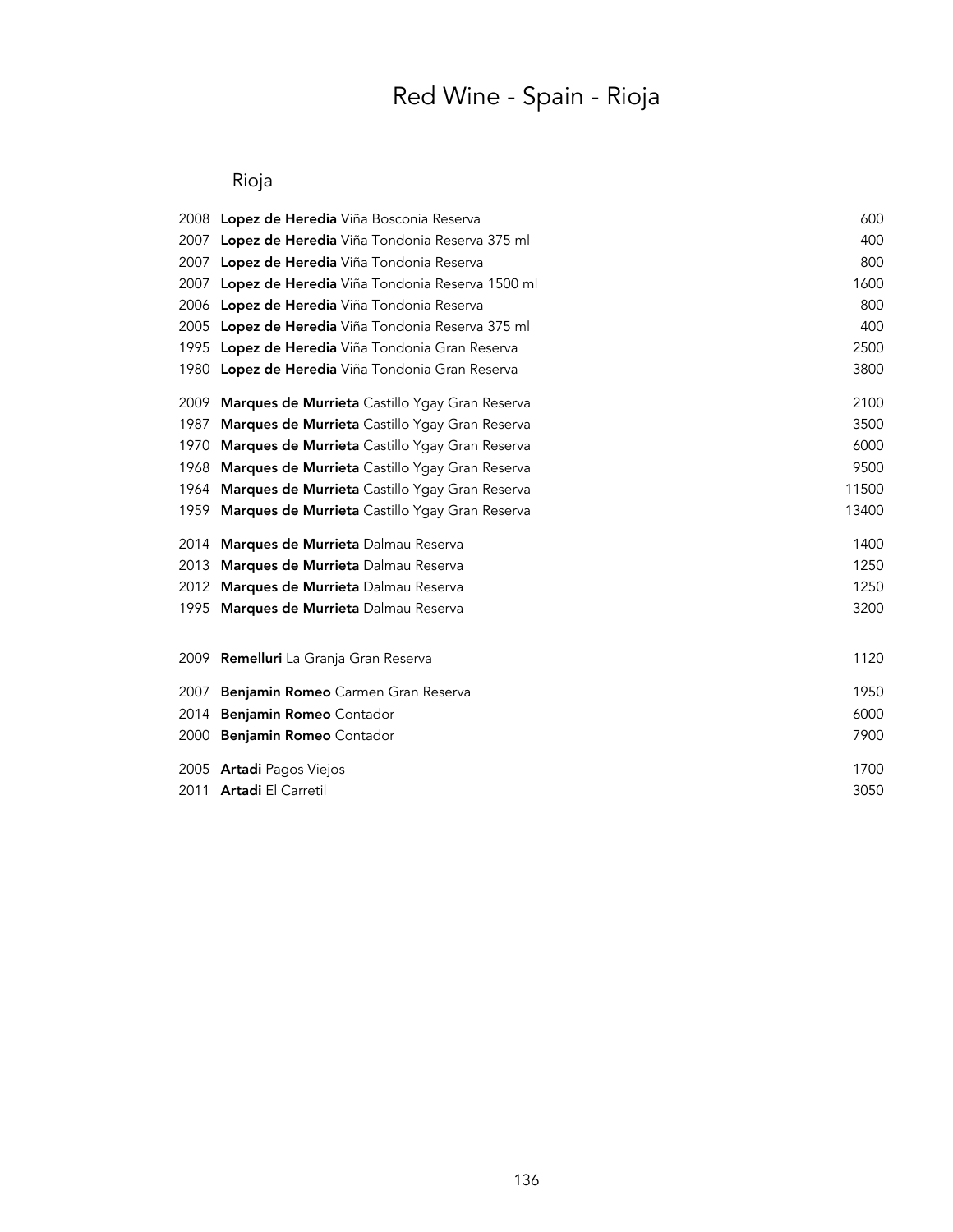# Red Wine - Spain - Castilla y León

### Ribera del Duero

| <b>NV</b> | Vega Sicilia Unico Reserva Especial (2017)    | 6000  |
|-----------|-----------------------------------------------|-------|
| 2007      | Vega Sicilia Unico                            | 5800  |
|           | 2004 Vega Sicilia Unico                       | 6000  |
|           | 2000 Vega Sicilia Unico                       | 7500  |
|           | 1998 Vega Sicilia Unico                       | 8000  |
|           | 1985 Vega Sicilia Unico                       | 9300  |
|           | 1974 Vega Sicilia Unico                       | 15600 |
|           | 1967 Vega Sicilia Unico                       | 15600 |
|           | 1960 Vega Sicilia Unico                       | 14300 |
|           | 1957 Vega Sicilia Unico                       | 14900 |
|           | 2008 Vega Sicilia Valbuena 5°                 | 2800  |
|           | 2005 Vega Sicilia Valbuena 5°                 | 4000  |
|           | 2004 Vega Sicilia Valbuena 5°                 | 4200  |
|           | 2001 Vega Sicilia Valbuena 5°                 | 4200  |
|           | 2000 Vega Sicilia Valbuena 5°                 | 4200  |
|           | 1996 Vega Sicilia Valbuena 5°                 | 4200  |
| 2011      | Dominio de Pingus Pingus                      | 13900 |
| 2010      | Dominio de Pingus Pingus                      | 13900 |
| 2009      | Dominio de Pingus Pingus                      | 15400 |
| 2006      | Dominio de Pingus Pingus                      | 13900 |
| 2004      | Dominio de Pingus Pingus                      | 26900 |
| 2003      | Dominio de Pingus Pingus                      | 15600 |
| 1999      | Dominio de Pingus Pingus                      | 15400 |
| 1995      | Dominio de Pingus Pingus                      | 24900 |
|           | 2014 Dominio de Pingus Flor de Pingus         | 3150  |
| 2014      | Dominio de Pingus Flor de Pingus - SO2        | 3150  |
| 2013      | Dominio de Pingus Flor de Pingus              | 3150  |
|           | 2012 Dominio de Pingus Flor de Pingus         | 3150  |
|           | 2012 Dominio de Pingus Flor de Pingus 1500 ml | 6200  |
|           | 2012 Dominio de Pingus Flor de Pingus - SO2   | 3150  |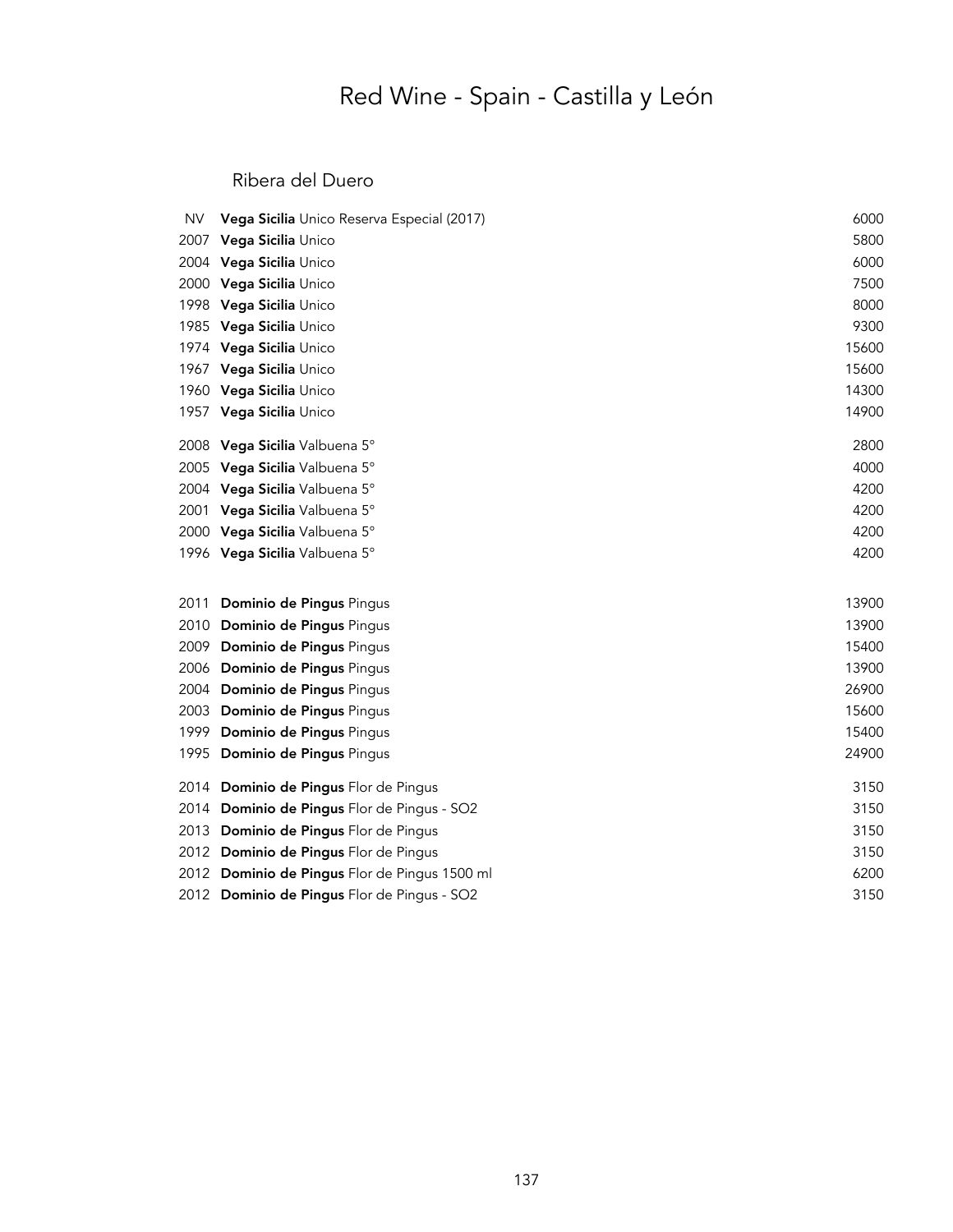# Red Wine - Spain - Castilla y León

#### Toro

| 2010 Bodega Numanthia Termanthia      | 4000  |
|---------------------------------------|-------|
| 2010 Teso la Monja Teso la Monja      | 14900 |
| Sardon del Duero                      |       |
| 2006 Quinta Sardónia Quinta Sardónia  | 1900  |
| <b>Bierzo</b>                         |       |
| 2016 Raúl Pérez Ultreia del Valtuille | 1100  |
| 2016 Raúl Pérez La Vitoriana          | 650   |
| 2016 Raúl Pérez El Rapolao            | 650   |

# Red Wine - Spain - Madrid

#### Madrid

2016 4 Monos Danza del Viento La Isilla 700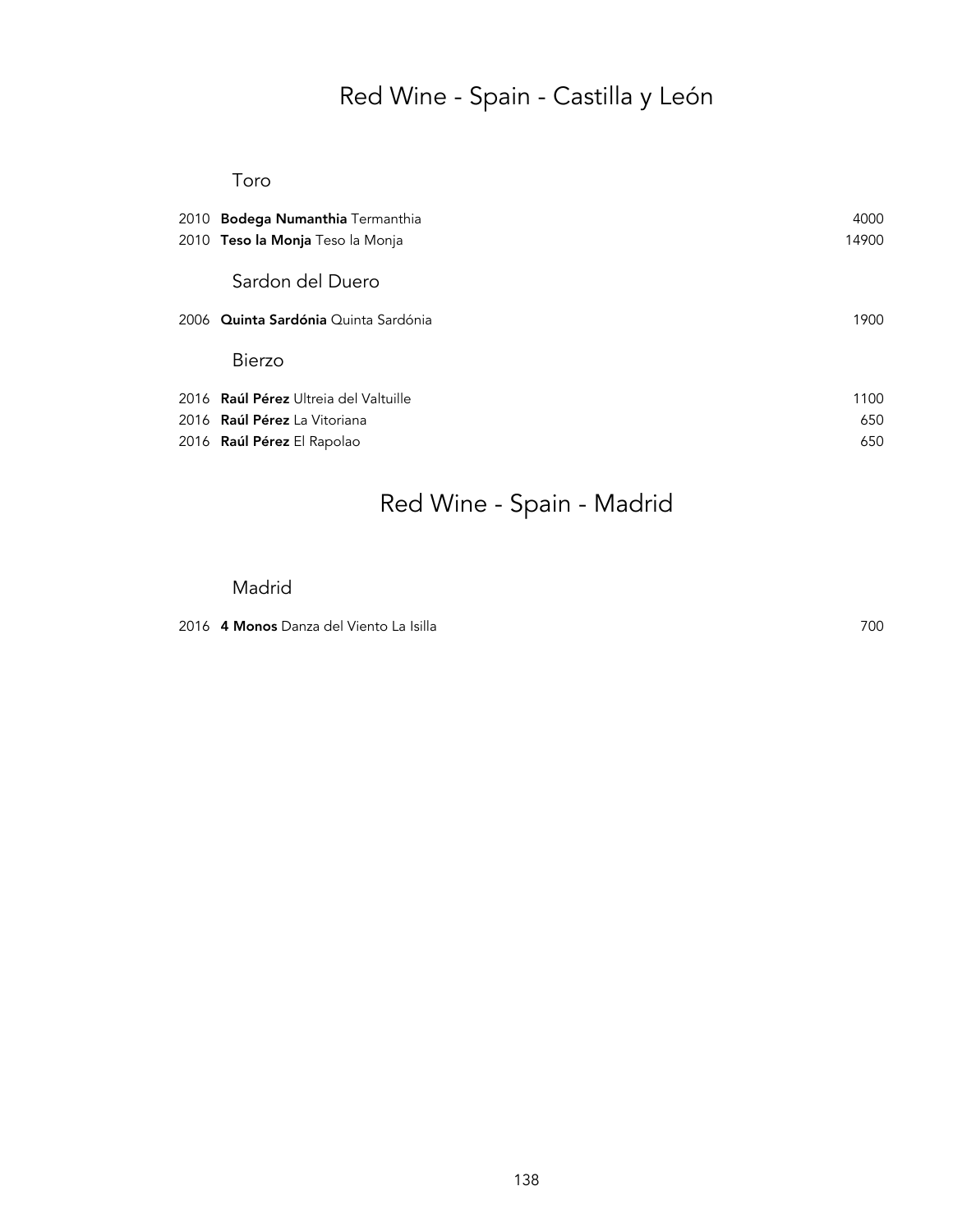# Red Wine - Spain - Catalunya

### Priorat

| 2015 | <b>Alvaro Palacios L'Ermita</b>        | 17000 |
|------|----------------------------------------|-------|
|      | 2014 Alvaro Palacios L'Ermita          | 17000 |
|      | 2012 Alvaro Palacios L'Ermita          | 12000 |
| 2011 | Alvaro Palacios L'Ermita               | 12000 |
|      | 2006 Alvaro Palacios L'Ermita          | 12000 |
| 2010 | <b>Terroir al Limit Dits del Terra</b> | 1400  |
| 2010 | <b>Terroir al Limit Arbossar</b>       | 1400  |
| 2007 | Terroir al Limit Les Manyes            | 5200  |
| 2008 | <b>Terroir al Limit Les Tosses</b>     | 5200  |
| 2007 | <b>Terroir al Limit Les Tosses</b>     | 5200  |
| 2011 | <b>Familia Nin Ortiz Nit de Nin</b>    | 1300  |
| 2010 | Familia Nin Ortiz Nit de Nin           | 1300  |
|      | 2015 Clos Mogador Clos Mogador         | 1300  |
|      | 2014 <b>Clos Mogador</b> Clos Mogador  | 1300  |
| 2011 | La Vinya del Vuit Vila de Gratallops   | 1800  |
| 2005 | La Vinya del Vuit Vila de Gratallops   | 2000  |
| 1999 | <b>Mas Martinet Clos Martinet</b>      | 1800  |
| 1998 | <b>Mas Martinet Clos Martinet</b>      | 2000  |
| 2013 | Dei Scala Cartoixa                     | 1100  |
|      | 2012 Dei Scala Masdeu                  | 1950  |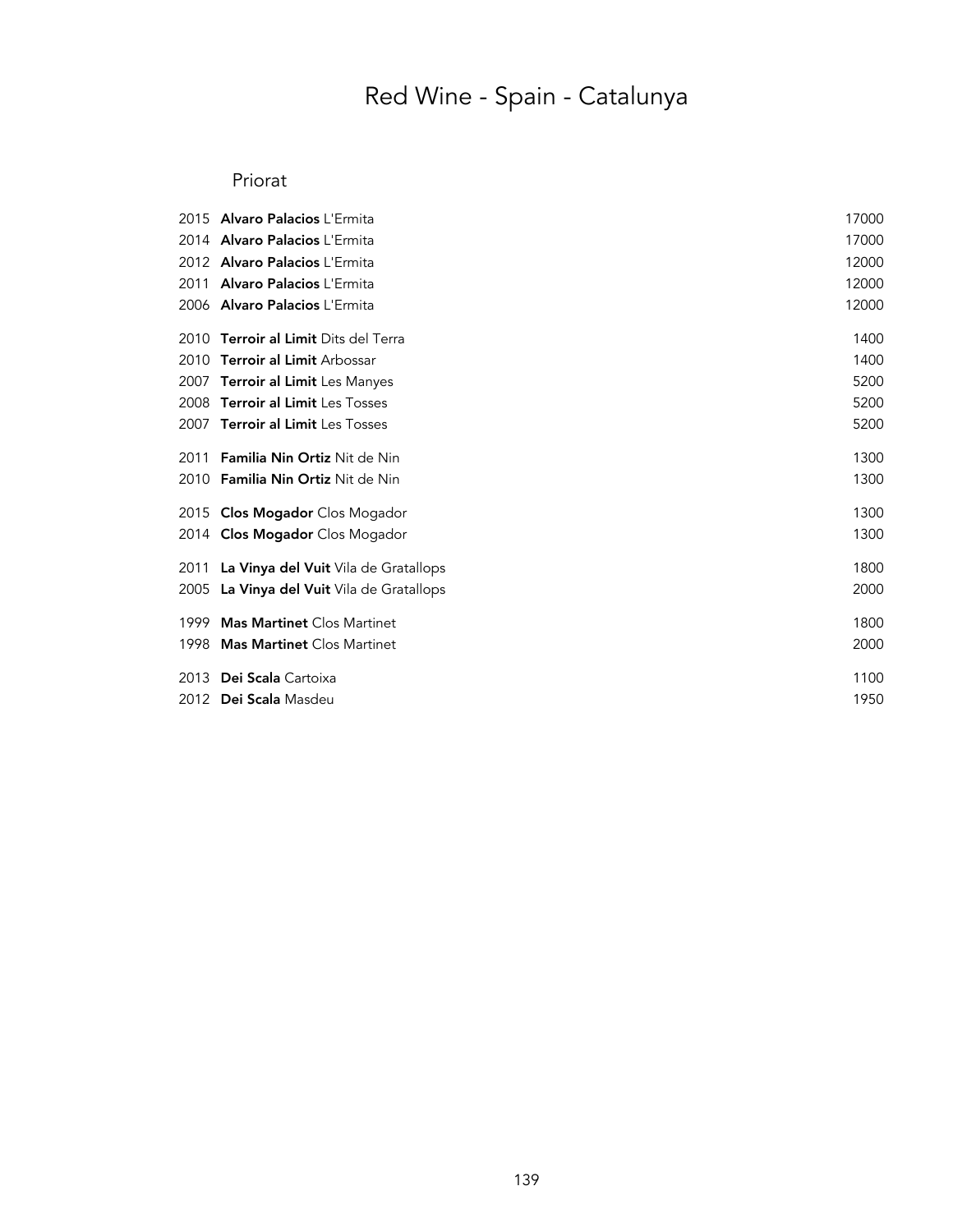# Red Wine - Spain - Catalunya

### Penedès

|      | 2013 Els Jelipins Vi de Taula      | 1100 |
|------|------------------------------------|------|
| 2010 | Els Jelipins Vi de Taula           | 1100 |
| 2009 | Els Jelipins Vi de Taula           | 1100 |
|      | 2016 Torres Mas La Plana 1500 ml   | 4200 |
|      | 2015 Torres Mas La Plana           | 1350 |
| 2011 | <b>Torres</b> Mas La Plana         | 1350 |
| 2010 | <b>Torres</b> Mas La Plana         | 1350 |
|      | 2009 Torres Mas La Plana           | 1300 |
| 2008 | Torres Mas La Plana                | 1300 |
| 2007 | <b>Torres</b> Mas La Plana         | 1400 |
| 2007 | Torres Mas La Plana 1500 ml        | 4200 |
| 2005 | <b>Torres</b> Mas La Plana         | 1300 |
|      | 1989 <b>Torres</b> Mas La Plana    | 2100 |
| 1987 | Torres Mas La Plana 1500 ml        | 4200 |
|      | Conca de Barberá                   |      |
|      | 2015 Torres Grans Muralles         | 1800 |
|      | 2010 Torres Grans Muralles         | 2300 |
|      | 2004 Torres Grans Muralles         | 2800 |
|      | 1998 <b>Torres</b> Grans Muralles  | 2800 |
|      | 1997 Torres Grans Muralles 1500 ml | 5000 |
|      | Ribiera Sacra                      |      |
| 2017 | Raúl Pérez El Pecado               | 1100 |
| 2017 | Raúl Pérez La Penitencia           | 1100 |
|      | 2019 Adega Damm Pombeiras          | 750  |
| 2019 | Adega Damm Capitana                | 700  |
| 2019 | Adega Damm Cabaña de Cazoga        | 1900 |
| 2019 | Adega Damm Carreira                | 3200 |
| 2019 | Adega Damm Clos Ladredo            | 2400 |
| 2019 | Adega Damm Cazoga                  | 900  |
| 2019 | Adega Damm Cazoga Especial         | 2400 |
|      | 2019 Adega Damm Seoane             | 650  |

2019 Adega Damm Amandi Seoane Baja Mencía **800** animala a seo analism a seo analism a seo analism a seo analism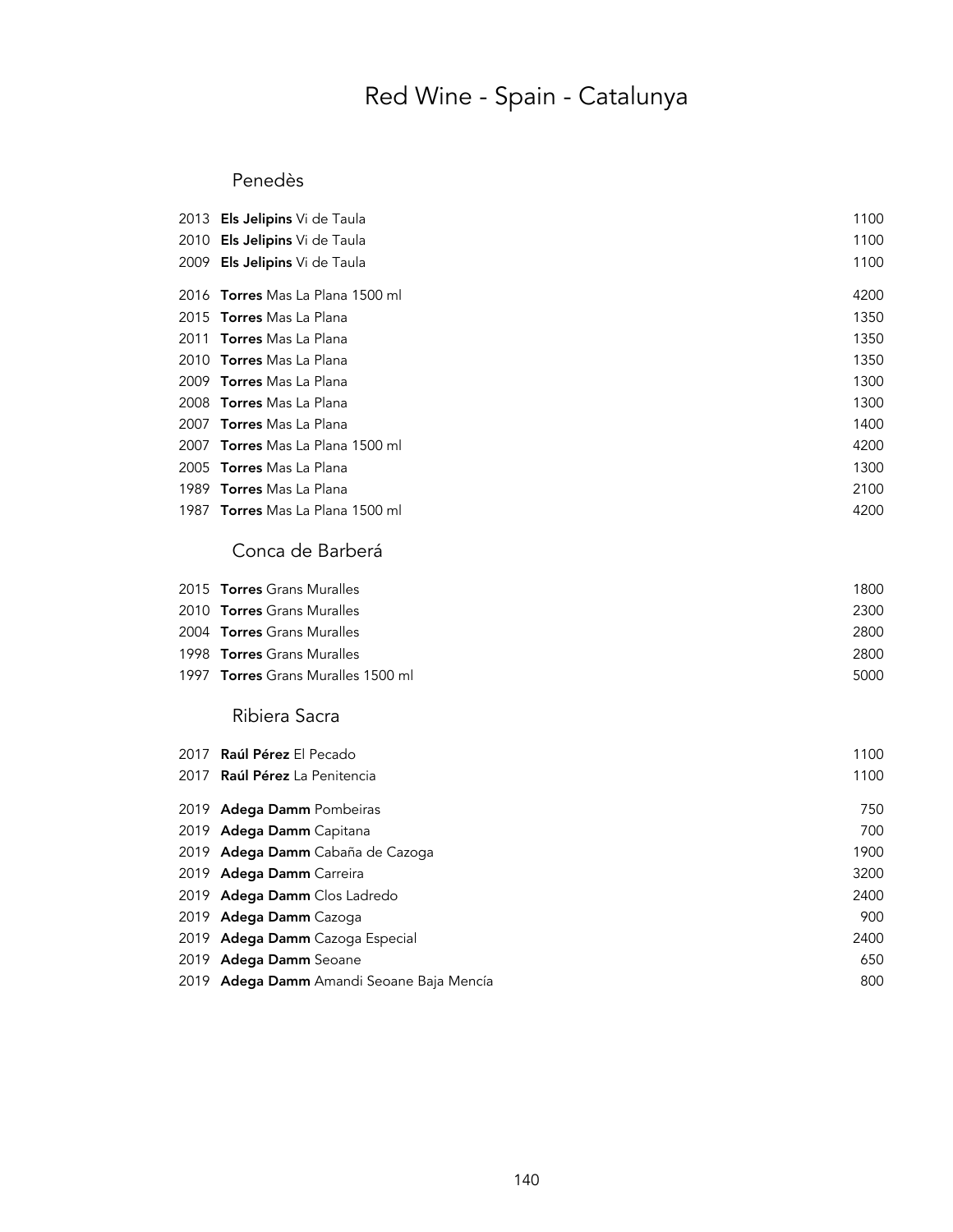### Regional Barolo

|      | 2009 <b>Fratelli Brovia</b> Barolo     | 1100  |
|------|----------------------------------------|-------|
| 2017 | <b>Bartolo Mascarello Barolo</b>       | 2900  |
|      | 2016 Bartolo Mascarello Barolo 1500 ml | 6500  |
|      | 2016 <b>Bartolo Mascarello</b> Barolo  | 2900  |
|      | 2015 <b>Bartolo Mascarello</b> Barolo  | 2900  |
|      | 2014 <b>Bartolo Mascarello</b> Barolo  | 2900  |
|      | 2013 <b>Bartolo Mascarello</b> Barolo  | 2900  |
|      | 2012 <b>Bartolo Mascarello Barolo</b>  | 2900  |
|      | 2010 Icardi Barolo Parej 12000 ml      | 14200 |

## Serralunga d´Alba

| 2017 | Giacomo Conterno Barolo Ceretta               | 4500 |
|------|-----------------------------------------------|------|
| 2016 | Giacomo Conterno Barolo Ceretta               | 4500 |
| 2015 | Giacomo Conterno Barolo Ceretta               | 4200 |
| 2014 | Giacomo Conterno Barolo Ceretta               | 4200 |
| 2013 | Giacomo Conterno Barolo Ceretta               | 4200 |
| 2012 | Giacomo Conterno Barolo Ceretta               | 4200 |
| 2017 | Giacomo Conterno Barolo Francia               | 4700 |
| 2016 | Giacomo Conterno Barolo Francia               | 4700 |
| 2016 | Giacomo Conterno Barolo Francia 1500 ml       | 9400 |
| 2015 | Giacomo Conterno Barolo Francia               | 4200 |
| 2015 | Giacomo Conterno Barolo Francia 1500 ml       | 8900 |
| 2012 | Giacomo Conterno Barolo Francia               | 4000 |
| 2011 | Giacomo Conterno Barolo Francia               | 4000 |
| 2009 | Giacomo Conterno Barolo Francia 1500 ml       | 8200 |
| 2017 | Giacomo Conterno Barolo Arione                | 4700 |
| 2016 | Giacomo Conterno Barolo Arione                | 4700 |
| 2016 | <b>Giacomo Conterno</b> Barolo Arione 1500 ml | 9400 |
| 2015 | Giacomo Conterno Barolo Arione                | 4200 |
| 2015 | <b>Giacomo Conterno</b> Barolo Arione 1500 ml | 8900 |
| 2010 | <b>Elio Altare Barolo Ceretta</b>             | 2800 |
| 2009 | <b>Elio Altare Barolo Ceretta</b>             | 2800 |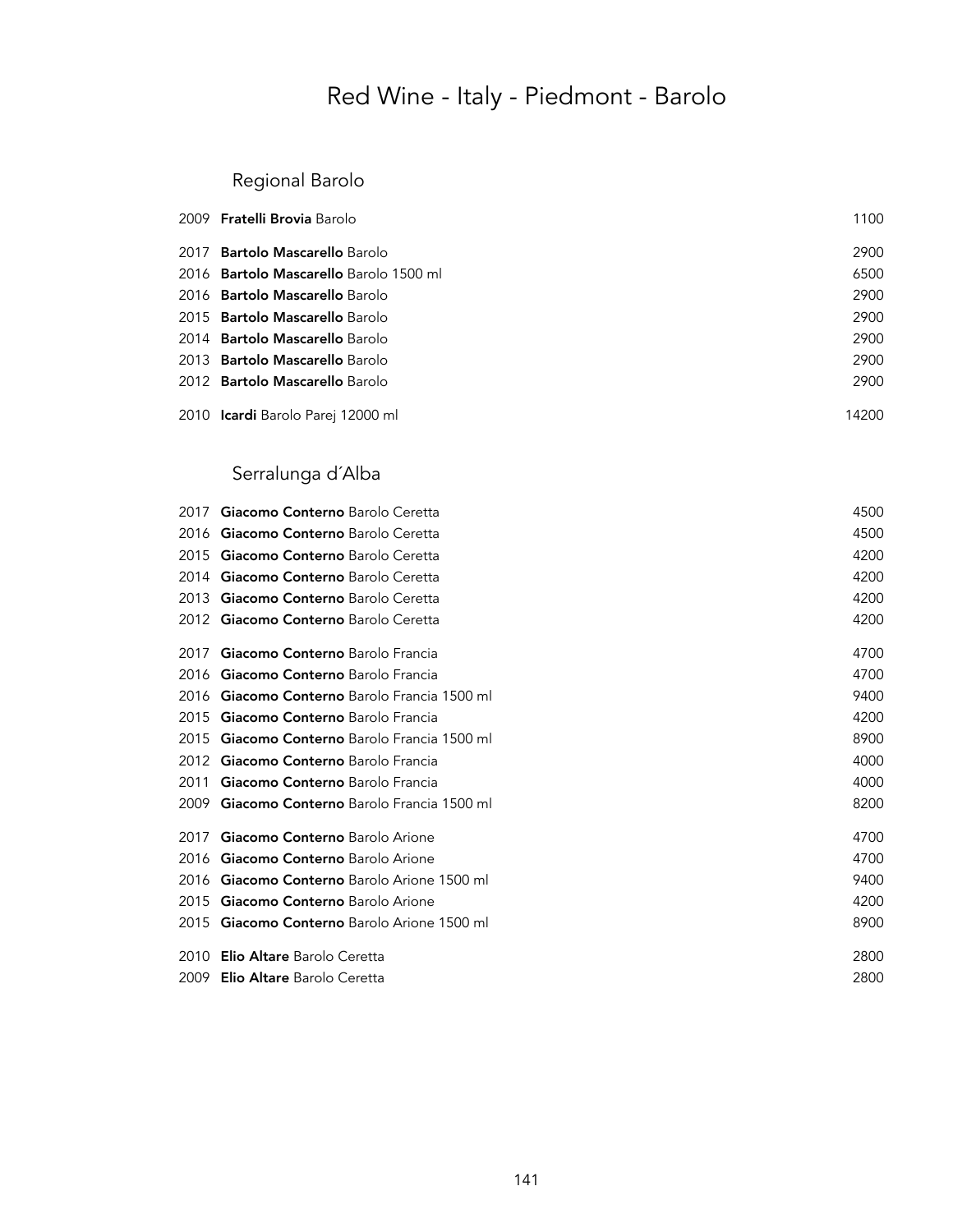### Monforte d´Alba

| 2015 Giacomo Conterno Barolo Monfortino                | 14600 |
|--------------------------------------------------------|-------|
| 2014 <b>Giacomo Conterno</b> Barolo Monfortino         | 14600 |
| 2014 Giacomo Conterno Barolo Monfortino 1500 ml        | 29200 |
| 2013 Giacomo Conterno Barolo Monfortino                | 12800 |
| 2013 <b>Giacomo Conterno</b> Barolo Monfortino 1500 ml | 26700 |
| 2010 Giacomo Conterno Barolo Monfortino                | 14200 |
| 2008 Giacomo Conterno Barolo Monfortino                | 10300 |
| 2008 Giacomo Conterno Barolo Monfortino 1500 ml        | 21000 |
| 1964 Giacomo Conterno Barolo                           | 9000  |
| 1961 Giacomo Conterno Barolo                           | 12000 |
| 1958 <b>Angelo Gaja</b> Barolo Etichetta Nera          | 14000 |
| 2013 A&G Fantino Disobedient (Barolo Bussia)           | 1400  |
| 2013 A&G Fantino Barolo Riserva Cascina Dardi - Bussia | 1600  |

### La Morra

|      | 2012 Elio Altare Barolo Unoperuno                                 | 5900 |
|------|-------------------------------------------------------------------|------|
| 2011 | <b>Elio Altare</b> Barolo Unoperuno                               | 5700 |
| 2011 | <b>Elio Altare Barolo Brunate</b>                                 | 2900 |
| 2013 | <b>Elio Altare Barolo Arborina</b>                                | 1900 |
| 2012 | Elio Altare Barolo Arborina 1500 ml                               | 3500 |
| 2012 | Elio Altare Barolo Arborina                                       | 2100 |
| 2011 | Elio Altare Barolo Arborina                                       | 1900 |
| 2012 | <b>Elio Altare Barolo</b>                                         | 1250 |
| 2011 | <b>Elio Altare Barolo</b>                                         | 1600 |
|      | 2010 Scarpa Barolo Tettimorra                                     | 2000 |
| 2009 | <b>Scarpa</b> Barolo Tettimorra                                   | 2000 |
| 2004 | <b>Scarpa</b> Barolo Tettimorra                                   | 2400 |
| 2001 | <b>Scarpa</b> Barolo Tettimorra                                   | 2400 |
| 1987 | <b>Scarpa</b> Barolo Tettimorra                                   | 2800 |
|      | 1962 Scarpa Barolo Tettimorra                                     | 4500 |
|      | 2016 Giulia Negri Barolo Marassio                                 | 2100 |
| 2010 | <b>Aurelio Settimo</b> Barolo Rocche dell'Annunziata              | 1150 |
|      | 2009 <b>Aurelio Settimo</b> Barolo Rocche dell'Annunziata Riserva | 1450 |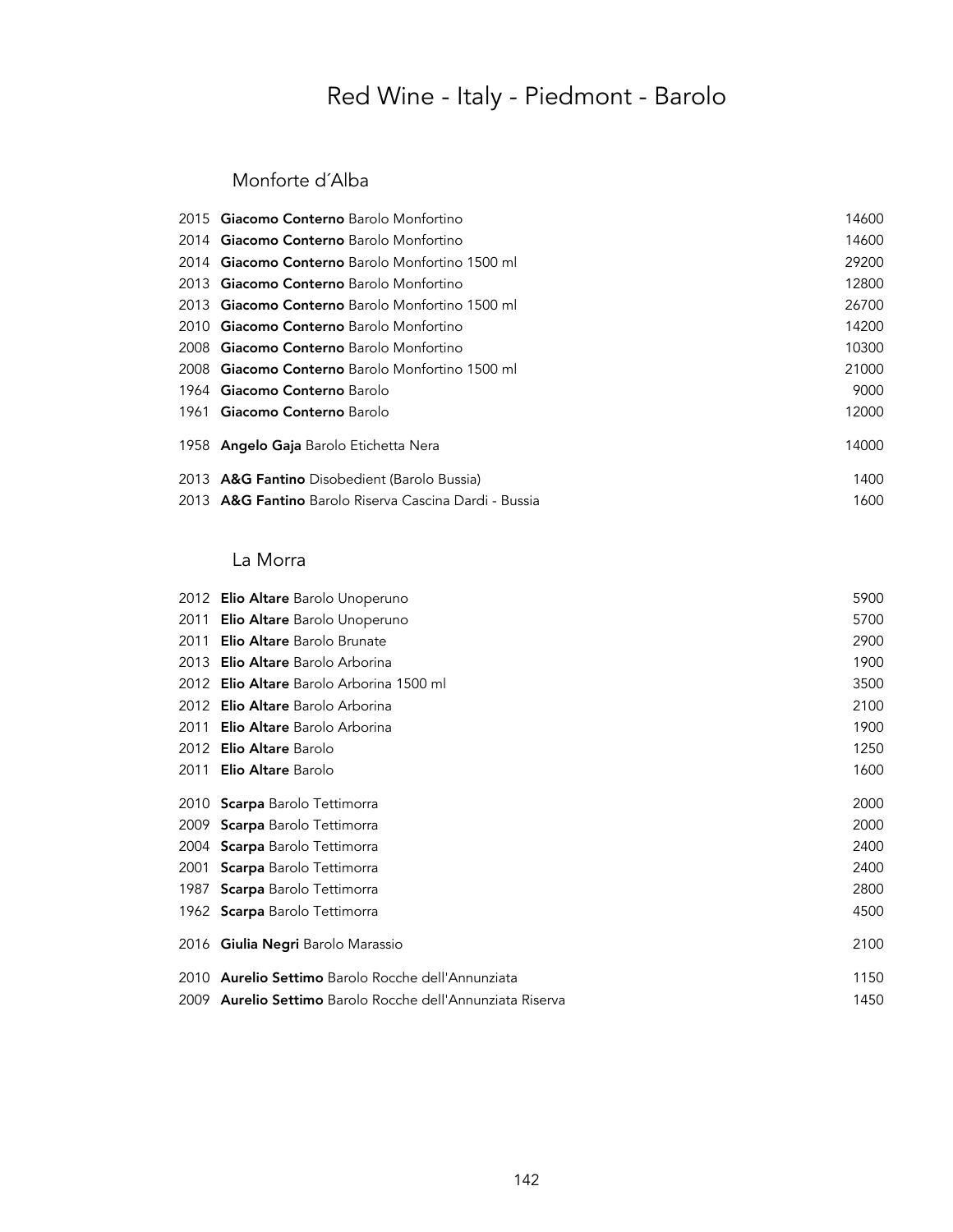#### La Morra

|      | 2016 Roberto Voerzio Barolo del Comune di La Morra                           | 2300 |
|------|------------------------------------------------------------------------------|------|
| 2013 | <b>Roberto Voerzio Barolo Brunate</b>                                        | 4600 |
| 2015 | <b>Roberto Voerzio</b> Barolo Brunate                                        | 4600 |
| 2012 | <b>Roberto Voerzio</b> Barolo Brunate                                        | 4000 |
| 2017 | <b>Roberto Voerzio Barolo Brunate</b>                                        | 3800 |
| 2017 | <b>Roberto Voerzio Barolo Brunate</b>                                        | 4600 |
|      | 2014 Roberto Voerzio Barolo Cerequio                                         | 4600 |
|      | 2013 Roberto Voerzio Barolo Cerequio                                         | 4000 |
| 2015 | Roberto Voerzio Barolo Cerequio                                              | 4000 |
| 2013 | Roberto Voerzio Barolo Rocche dell'Annunziata Torriglione 1500 ml            | 8000 |
| 2011 | Roberto Voerzio Barolo Rocche dell'Annunziata Torriglione 1500 ml            | 8000 |
| 2017 | Roberto Voerzio Barolo Rocche dell'Annunziata                                | 4600 |
| 2015 | Roberto Voerzio Barolo Rocche dell'Annunziata                                | 4600 |
| 2014 | Roberto Voerzio Barolo Rocche dell'Annunziata                                | 4000 |
|      | 2012 Roberto Voerzio Barolo Rocche dell'Annunziata                           | 3800 |
| 2017 | Roberto Voerzio Barolo Rocche dell'Annunziata                                | 4600 |
|      | 2015 Roberto Voerzio Barolo La Serra                                         | 4600 |
|      | 2014 Roberto Voerzio Barolo La Serra                                         | 4000 |
| 2017 | <b>Roberto Voerzio Fossati</b>                                               | 4600 |
| 2015 | <b>Roberto Voerzio Fossati</b>                                               | 4600 |
| 2008 | Roberto Voerzio Barolo Riserva Fossati                                       | 4200 |
| 2007 | <b>Roberto Voerzio</b> Barolo Riserva Fossati                                | 4200 |
|      | 2010 Lorenzo Accomasso Barolo                                                | 7800 |
| 2001 | Lorenzo Accomasso Barolo Rocche                                              | 9000 |
|      | 2007 Lorenzo Accomasso Barolo Riserva Rocche                                 | 8300 |
|      | 2008 Lorenzo Accomasso Barolo Riserva Rocche                                 | 8800 |
|      | 2013 Lorenzo Accomasso Barolo Riserva Rocche dell'Annunziata Vigna Rocchette | 7000 |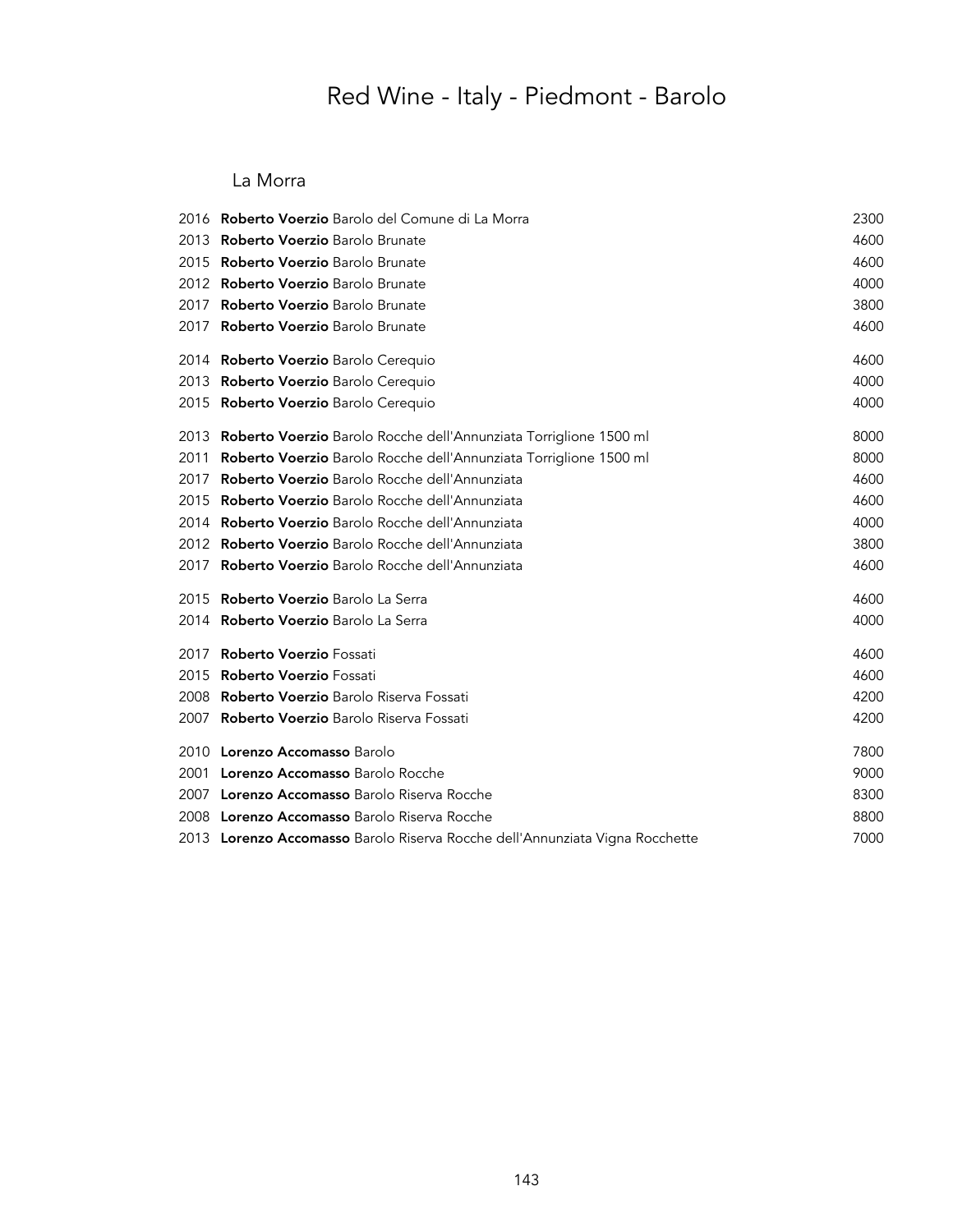### Castiglione Falletto

|      | 2016 <b>Roagna</b> Barolo Pira                                  | 1900 |
|------|-----------------------------------------------------------------|------|
| 2015 | <b>Roagna</b> Barolo Pira                                       | 1900 |
| 2013 | <b>Roagna</b> Barolo Pira                                       | 1700 |
| 2013 | <b>Roagna</b> Barolo Pira 1500 ml                               | 3500 |
| 2012 | <b>Roagna</b> Barolo Pira                                       | 1550 |
| 2011 | Roagna Barolo Pira                                              | 1400 |
|      | 2016 <b>Roagna</b> Barolo Pira Vecchie Viti                     | 4000 |
|      | 2015 <b>Roagna</b> Barolo Pira Vecchie Viti                     | 3500 |
| 2015 | <b>Roagna</b> Barolo Pira Vecchie Viti 1500 ml                  | 3500 |
| 2012 | <b>Roagna</b> Barolo Pira Vecchie Viti                          | 3500 |
| 2011 | <b>Roagna</b> Barolo Pira Vecchie Viti                          | 3500 |
|      | 2008 <b>Roagna</b> Barolo Pira Vecchie Viti                     | 3500 |
|      | 2006 <b>Fratelli Brovia</b> Barolo Villero                      | 1800 |
|      | 2009 <b>Fratelli Brovia</b> Barolo Villero                      | 1650 |
|      | 2016 <b>Fratelli Brovia</b> Barolo Villero                      | 1650 |
|      | 2009 Fratelli Brovia Barolo Rocche                              | 1600 |
|      | 2009 Fratelli Brovia Barolo Garblet Sue                         | 1600 |
|      | 2016 Fratelli Brovia Barolo Garblet Sue                         | 1900 |
|      | 2015 <b>Bruno Giacosa</b> Barolo Le Rocche del Falletto         | 4100 |
|      | 2014 Bruno Giacosa Barolo Falletto                              | 3950 |
|      | 2013 <b>Bruno Giacosa</b> Barolo Le Rocche del Falletto         | 3950 |
|      | 2012 <b>Bruno Giacosa</b> Barolo Riserva Le Rocche del Falletto | 7000 |

### Barolo (Commune)

| 2004 Camerano Barolo                                 | 1900 |
|------------------------------------------------------|------|
| 1998 Camerano Barolo                                 | 2500 |
| 2015 <b>Roagna</b> Barolo                            | 1900 |
| 2013 <b>Roagna</b> Barolo                            | 1850 |
| 2006 <b>E. Pira di Chiara Boschis</b> Barolo Cannubi | 2400 |
| 2005 <b>E. Pira di Chiara Boschis</b> Barolo Cannubi | 2400 |
| 2013 <b>Roberto Voerzio</b> Barolo Sarmassa 1500 ml  | 8000 |
| 2012 <b>Roberto Voerzio</b> Barolo Sarmassa 1500 ml  | 7600 |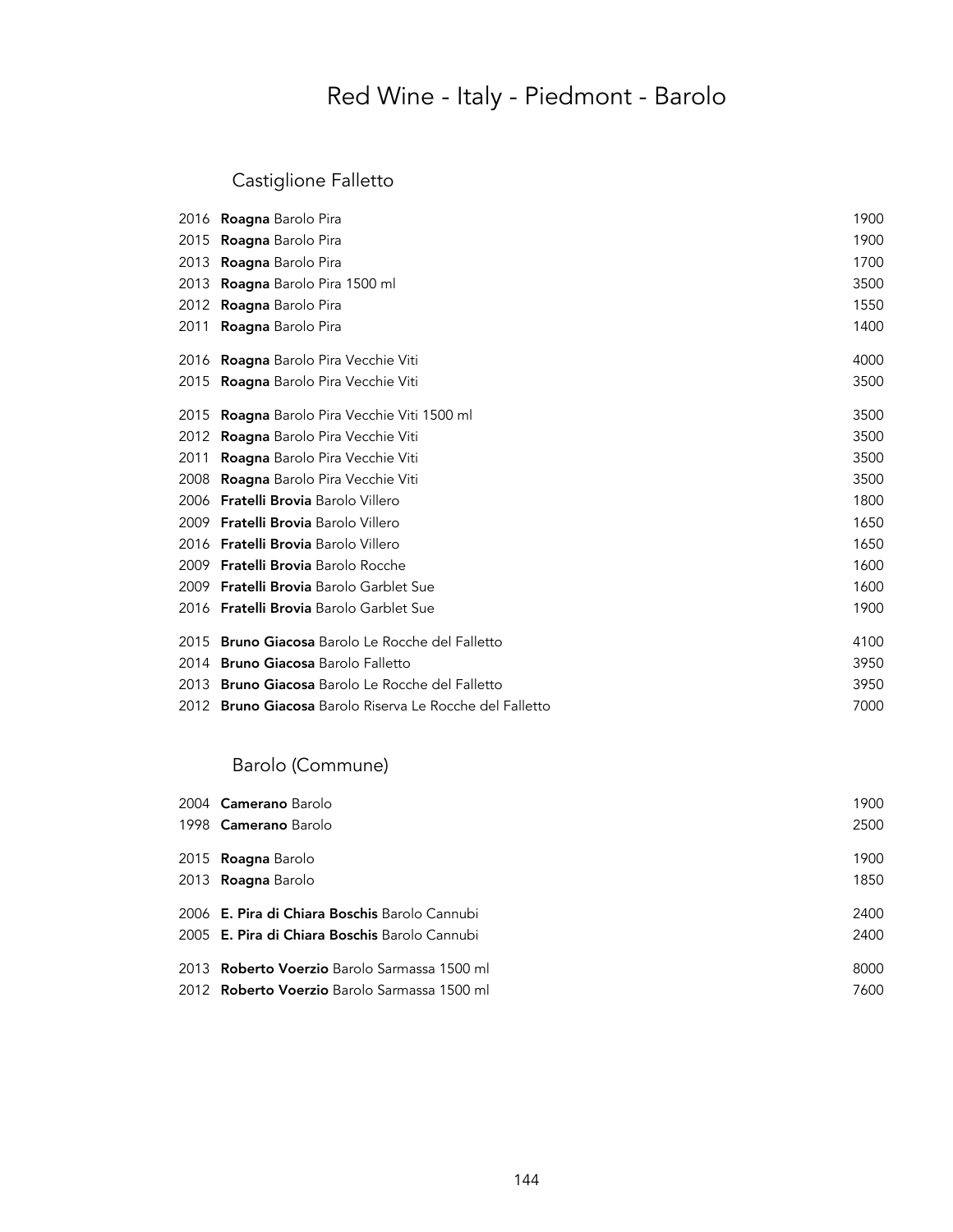#### Barbaresco

| 1999 Angelo Gaja Barbaresco                       | 5900  |
|---------------------------------------------------|-------|
| 1998 Angelo Gaja Barbaresco                       | 6000  |
| 1995 <b>Angelo Gaja</b> Barbaresco 1500 ml        | 12900 |
| 1983 Angelo Gaja Barbaresco                       | 6300  |
| 1982 Angelo Gaja Barbaresco                       | 6500  |
| 1974 <b>Angelo Gaja</b> Barbaresco                | 7400  |
| 1971 <b>Angelo Gaja</b> Barbaresco                | 8000  |
| 1967 Angelo Gaja Barbaresco                       | 8000  |
| 1965 Angelo Gaja Barbaresco                       | 6200  |
| 1961 Angelo Gaja Barbaresco                       | 13300 |
| 1967 <b>Angelo Gaja</b> Barbaresco Infernot       | 14000 |
| 1961 Angelo Gaja Barbaresco Etichetta Nera        | 17400 |
| 1958 <b>Angelo Gaja</b> Barbaresco Etichetta Nera | 17900 |
| 2011 <b>Icardi</b> Barbaresco Montubert           | 1000  |
| 2011 Icardi Barbaresco Montubert 3000 ml          | 2700  |
| 2011 <b>Fabio Gea</b> Barbaresco                  | 1600  |
| 2015 <b>Bruno Giacosa</b> Barbaresco Asili        | 3150  |
| 2012 <b>Bruno Giacosa</b> Barbaresco Asili        | 3150  |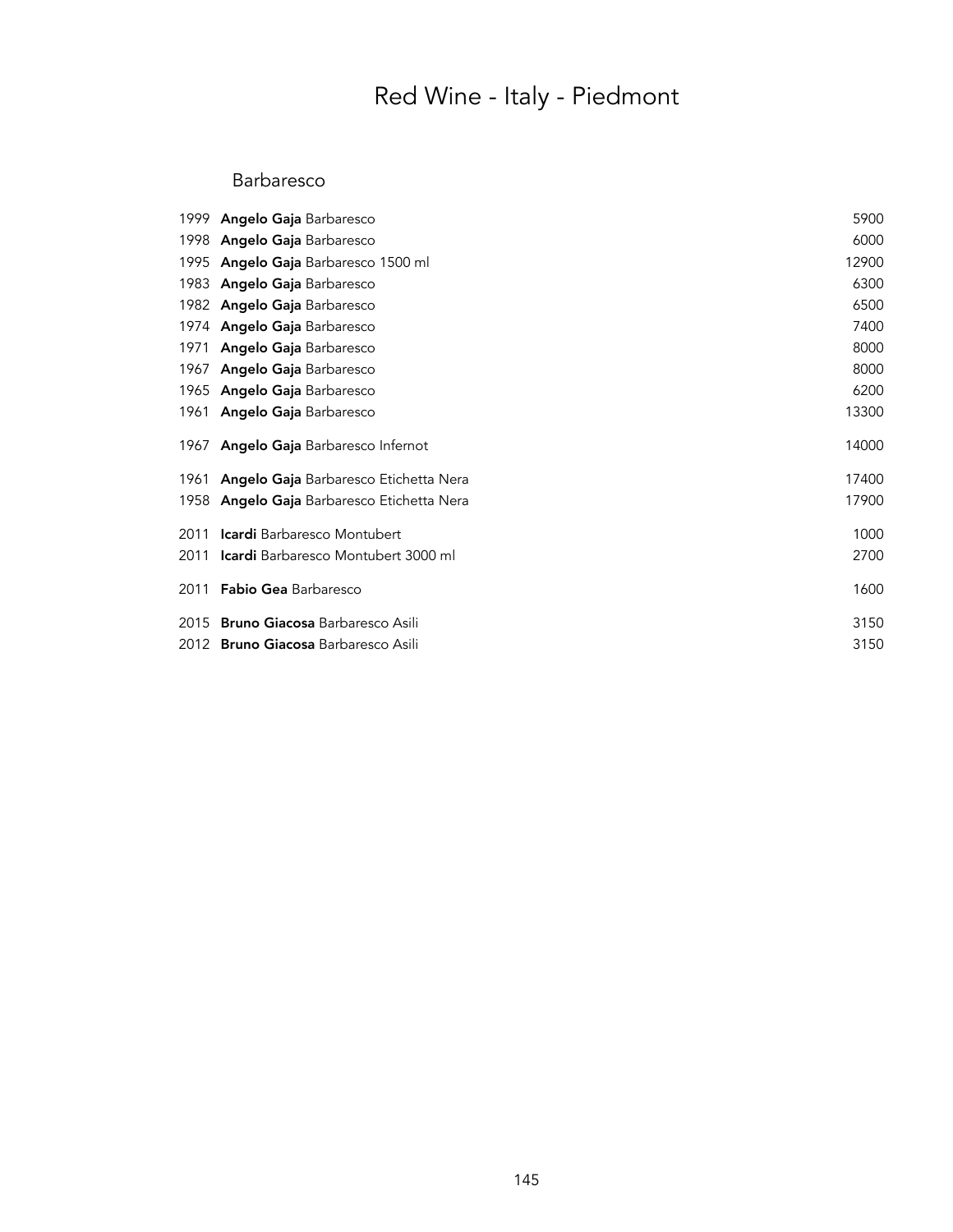# Red Wine - Italy - Piedmont - Barbaresco

### Barbaresco

|      | 2015 <b>Roagna</b> Barbaresco Albesani        | 1900  |
|------|-----------------------------------------------|-------|
| 2012 | Roagna Barbaresco Asili Vecchie Viti          | 2900  |
|      | 2008 Roagna Barbaresco Asili Vecchie Viti     | 3800  |
| 2013 | Roagna Barbaresco Montefico Vecchie Viti      | 3600  |
|      | 2012 Roagna Barbaresco Montefico Vecchie Viti | 3600  |
|      | 2016 <b>Roagna</b> Barbaresco Pajé            | 2000  |
| 2015 | Roagna Barbaresco Pajé                        | 1800  |
| 2013 | Roagna Barbaresco Pajé                        | 1800  |
| 2015 | Roagna Barbaresco Pajé Vecchie Viti           | 3600  |
| 2013 | Roagna Barbaresco Pajé Vecchie Viti           | 3600  |
| 2012 | Roagna Barbaresco Pajé Vecchie Viti           | 3600  |
| 2010 | Roagna Barbaresco Pajé Vecchie Viti           | 3600  |
|      | 2008 Roagna Barbaresco Pajé Vecchie Viti      | 3600  |
| 2010 | Roagna Barbaresco Crichët Pajé                | 12000 |
| 2008 | Roagna Barbaresco Crichët Pajé                | 10000 |
| 2007 | Roagna Barbaresco Crichët Pajé                | 10000 |
|      | 2013 Scarpa Barbaresco Tettineive             | 1800  |
| 2009 | <b>Scarpa</b> Barbaresco Tettineive           | 1800  |
| 2008 | <b>Scarpa</b> Barbaresco Tettineive           | 1800  |
|      | 2006 Scarpa Barbaresco Tettineive             | 1800  |
| 2001 | <b>Scarpa</b> Barbaresco Tettineive           | 2600  |
|      | 1974 Scarpa Barbaresco Podere Barberis        | 4000  |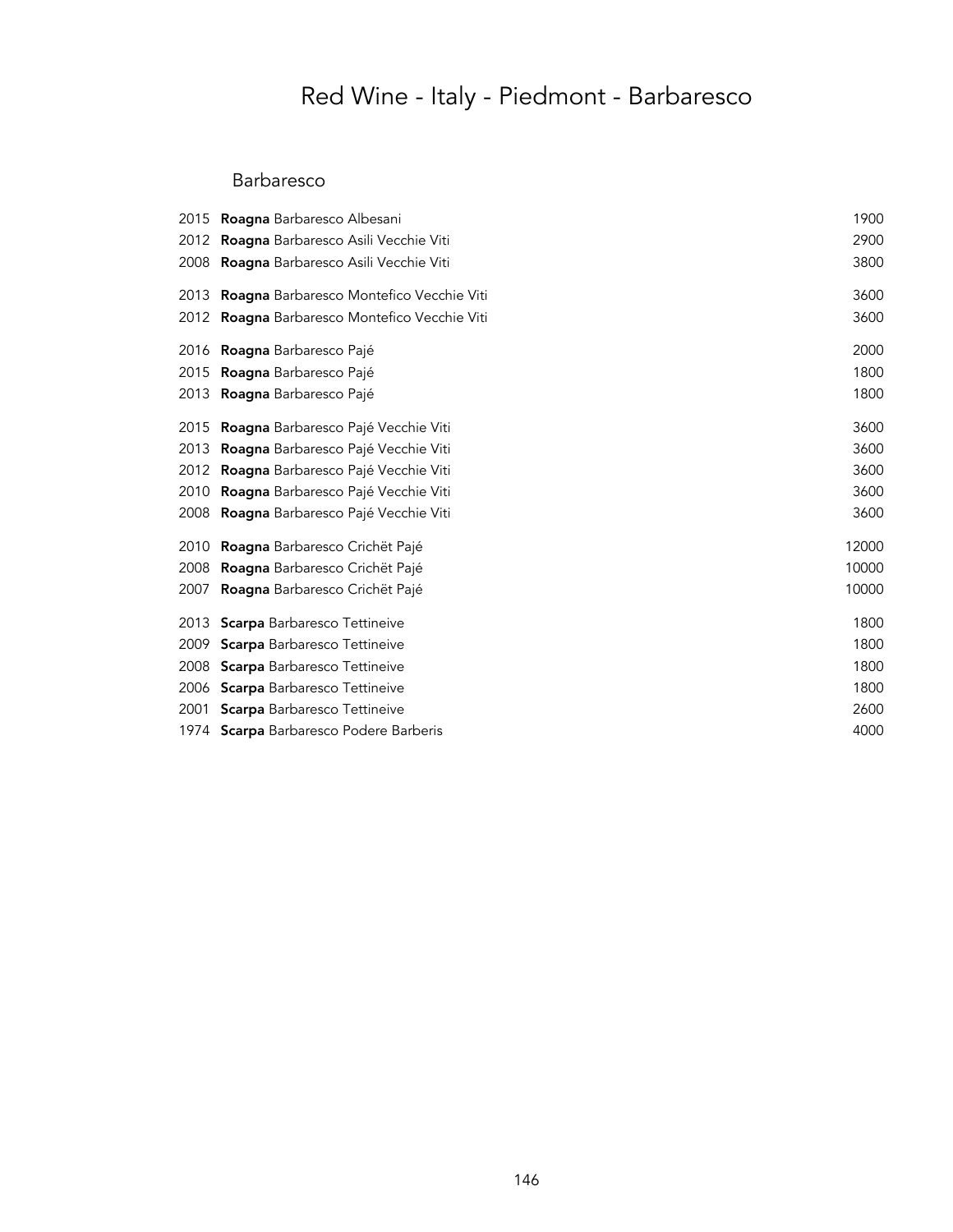### Langhe Nebbiolo

|      | 2010 Angelo Gaja Lanche Sori San Lorenzo 1500 ml | 19900 |
|------|--------------------------------------------------|-------|
|      | 2010 Angelo Gaja Langhe Sperss                   | 5600  |
|      | 2010 Angelo Gaja Langhe Sperss 6000 ml           | 33900 |
|      | 2004 Angelo Gaja Langhe Sperss                   | 6200  |
|      | 1998 Angelo Gaja Langhe Sperss                   | 6800  |
|      | 1997 Angelo Gaja Langhe Sperss                   | 8900  |
| 1997 | Angelo Gaja Langhe Sperss 1500 ml                | 17800 |
| 1997 | Angelo Gaja Langhe Sperss 3000 ml                | 32000 |
|      | 2012 Elio Altare Langhe La Villa                 | 1300  |
|      | 2012 Elio Altare Langhe Larigi                   | 1300  |
|      | Dolcetto d'Alba                                  |       |
| 2017 | Roagna Dolcetto d'Alba                           | 450   |
| 2017 | <b>Bruno Giacosa Dolcetto d'Alba</b>             | 450   |
|      | 2016 Roberto Voerzio Dolcetto d'Alba             | 400   |
|      | Barbera d'Asti                                   |       |
| 2011 | Scarpa Barbera d'Asti La Bogliona                | 1150  |
|      | 2009 Scarpa Barbera d'Asti La Bogliona           | 1000  |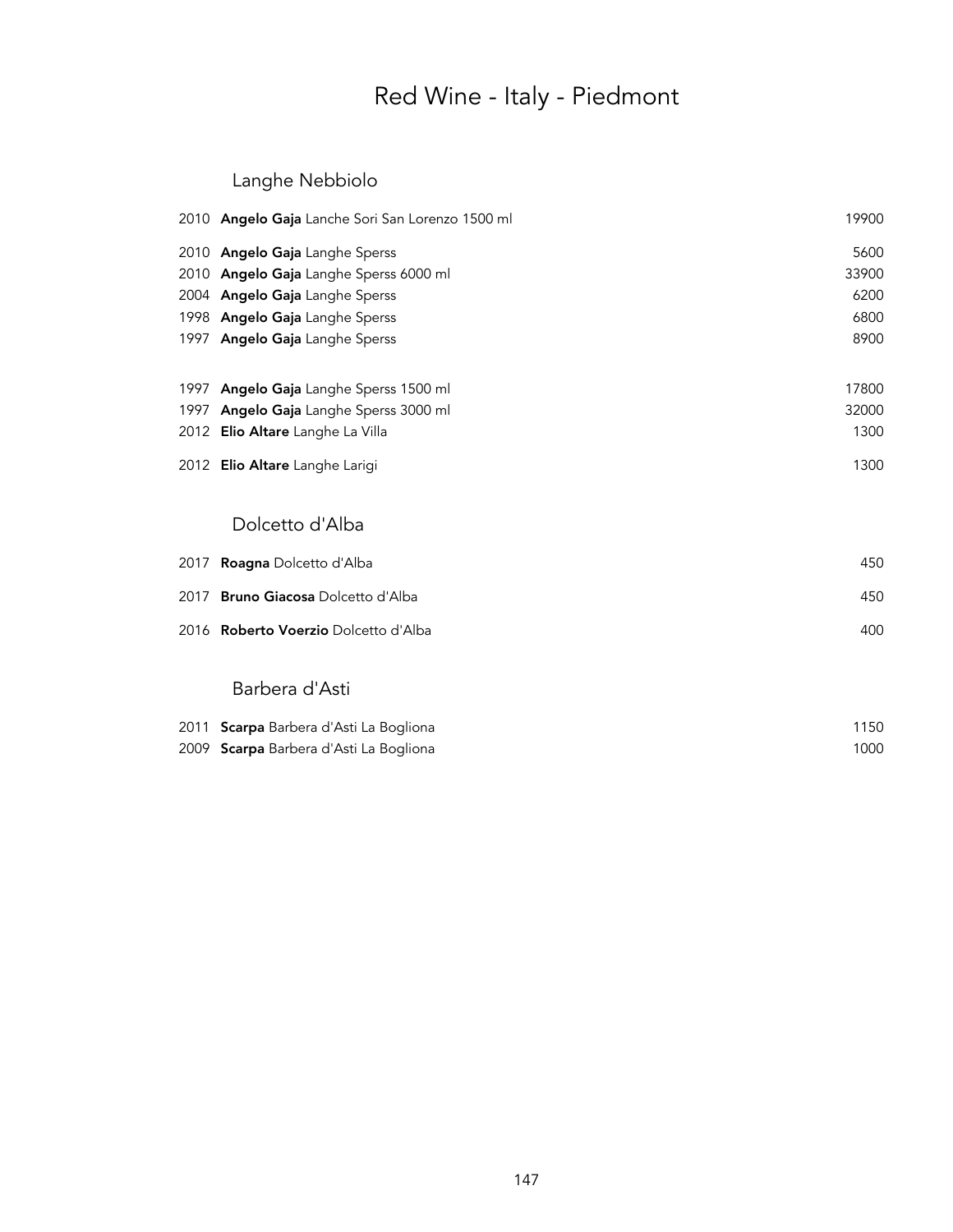#### Barbera d'Alba

|       | 2019 Giacomo Conterno Barbera d'Alba Vigna Francia                   | 1300 |
|-------|----------------------------------------------------------------------|------|
|       | 2018 Giacomo Conterno Barbera d'Alba Vigna Francia                   | 1300 |
| 2017  | Giacomo Conterno Barbera d'Alba Vigna Francia                        | 1200 |
| 2016  | Giacomo Conterno Barbera d'Alba Vigna Francia                        | 1200 |
| 2016  | Giacomo Conterno Barbera d'Alba Vigna Francia 1500 ml                | 2400 |
| 2015  | Giacomo Conterno Barbera d'Alba Vigna Francia                        | 1000 |
|       | 2015 Giacomo Conterno Barbera d'Alba Vigna Francia 1500 ml           | 2100 |
|       | 2014 Giacomo Conterno Barbera d'Alba Vigna Francia                   | 1000 |
|       | 2014 Giacomo Conterno Barbera d'Alba Vigna Francia 1500 ml           | 2100 |
|       | 2013 Giacomo Conterno Barbera d'Alba Vigna Francia                   | 1000 |
|       | 2013 Giacomo Conterno Barbera d'Alba Vigna Francia 1500 ml           | 1900 |
|       | 2012 Giacomo Conterno Barbera d'Alba Vigna Francia                   | 1000 |
| 2019  | Giacomo Conterno Barbera d'Alba Ceretta                              | 1350 |
| 2018  | Giacomo Conterno Barbera d'Alba Ceretta                              | 1350 |
| 2017  | Giacomo Conterno Barbera d'Alba Ceretta                              | 1350 |
|       | 2016 Giacomo Conterno Barbera d'Alba Ceretta                         | 1350 |
|       | 2015 Giacomo Conterno Barbera d'Alba Ceretta                         | 1300 |
|       | 2014 Giacomo Conterno Barbera d'Alba Ceretta                         | 1300 |
|       | 2013 Giacomo Conterno Barbera d'Alba Ceretta                         | 1250 |
| 2015  | <b>Roberto Voerzio</b> Barbera d'Alba Il Cerretto                    | 750  |
| 2013. | Roberto Voerzio Barbera d'Alba Pozzo dell'Annunziata Riserva 1500 ml | 4800 |
| 2019  | <b>Bartolo Mascarello</b> Barbera d'Alba                             | 900  |
| 2018  | <b>Bartolo Mascarello</b> Barbera d'Alba                             | 900  |
| 2017  | Bartolo Mascarello Barbera d'Alba                                    | 800  |
|       | 2016 Bartolo Mascarello Barbera d'Alba                               | 800  |
|       | 2014 Bartolo Mascarello Barbera d'Alba                               | 800  |
|       | 2016 Bruno Giacosa Barbera d'Alba                                    | 750  |
|       | 2015 Bruno Giacosa Barbera d'Alba                                    | 750  |
|       | 2014 E. Pira di Chiara Boschis Barbera d'Alba                        | 650  |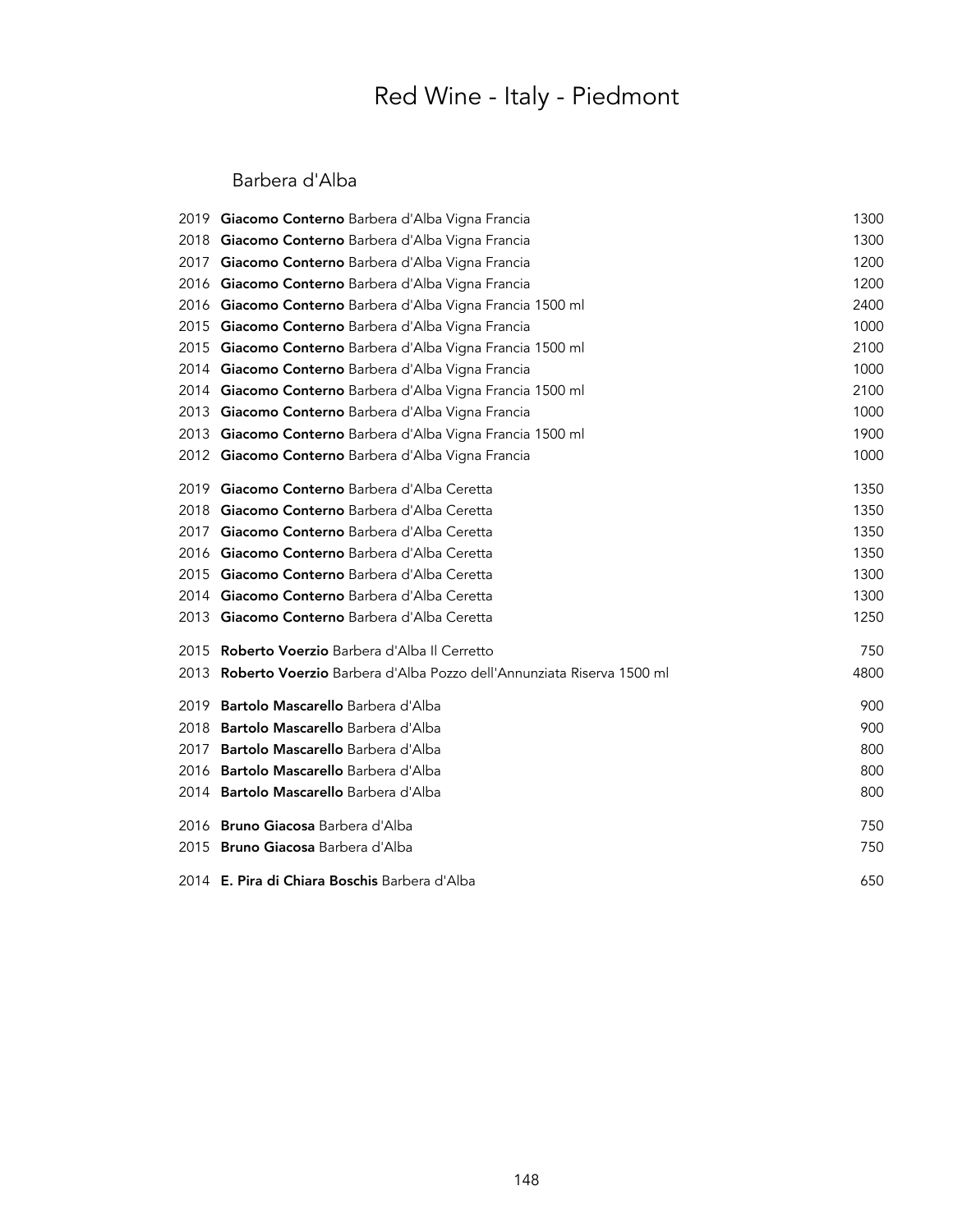#### Ghemme

| 2015 <b>Rovellotti</b> Ghemme Chioso dei Pomi 375 ml            | 550  |
|-----------------------------------------------------------------|------|
| 2015 <b>Rovellotti</b> Ghemme Chioso dei Pomi                   | 1100 |
| 2014 <b>Rovellotti</b> Ghemme Chioso dei Pomi                   | 1100 |
| 2013 <b>Rovellotti</b> Ghemme Chioso dei Pomi 375 ml            | 550  |
| 1999 <b>Rovellotti</b> Ghemme Chioso dei Pomi 1500 ml           | 2800 |
| 1998 <b>Rovellotti</b> Ghemme Chioso dei Pomi 1500 ml           | 3100 |
| 1997 <b>Rovellotti</b> Ghemme Chioso dei Pomi 1500 ml           | 3400 |
| 2015 <b>Rovellotti</b> Ghemme Riserva Costa del Salmino         | 1400 |
| 2013 <b>Rovellotti</b> Ghemme Riserva Costa del Salmino         | 1400 |
| 1999 <b>Rovellotti</b> Ghemme Riserva Costa del Salmino         | 1800 |
| 1999 <b>Rovellotti</b> Ghemme Riserva Costa del Salmino 1500 ml | 3400 |
| 1998 <b>Rovellotti</b> Ghemme Riserva Costa del Salmino         | 2200 |
| 1998 <b>Rovellotti</b> Ghemme Riserva Costa del Salmino 1500 ml | 3600 |
|                                                                 |      |

### **Gattinara**

| 2018 | <b>Nervi-Conterno</b> Gattinara                      | 1500 |
|------|------------------------------------------------------|------|
| 2017 | <b>Nervi-Conterno</b> Gattinara                      | 1150 |
| 2017 | <b>Nervi-Conterno</b> Gattinara 1500 ml              | 2500 |
| 2015 | <b>Nervi-Conterno</b> Gattinara                      | 1150 |
| 2015 | Nervi-Conterno Gattinara 1500 ml                     | 2500 |
| 2014 | <b>Nervi-Conterno</b> Gattinara                      | 900  |
|      | 2014 Nervi-Conterno Gattinara 1500 ml                | 1800 |
|      | 2016 Nervi-Conterno Gattinara Valferana              | 2200 |
|      | 2016 Nervi-Conterno Gattinara Valferana 1500 ml      | 4500 |
| 2014 | <b>Nervi-Conterno</b> Gattinara Valferana            | 2200 |
| 2014 | <b>Nervi-Conterno</b> Gattinara Valferana 1500 ml    | 4500 |
| 2013 | <b>Nervi-Conterno</b> Gattinara Valferana            | 1000 |
| 2013 | <b>Nervi-Conterno</b> Gattinara Valferana 1500 ml    | 2000 |
| 2016 | <b>Nervi-Conterno</b> Gattinara Molsino              | 2200 |
| 2016 | <b>Nervi-Conterno</b> Gattinara Molsino 1500 ml      | 4500 |
| 2014 | <b>Nervi-Conterno</b> Gattinara Molsino              | 2200 |
| 2014 | <b>Nervi-Conterno</b> Gattinara Molsino 1500 ml      | 4500 |
|      | 2013 <b>Nervi-Conterno</b> Gattinara Molsino 1500 ml | 2600 |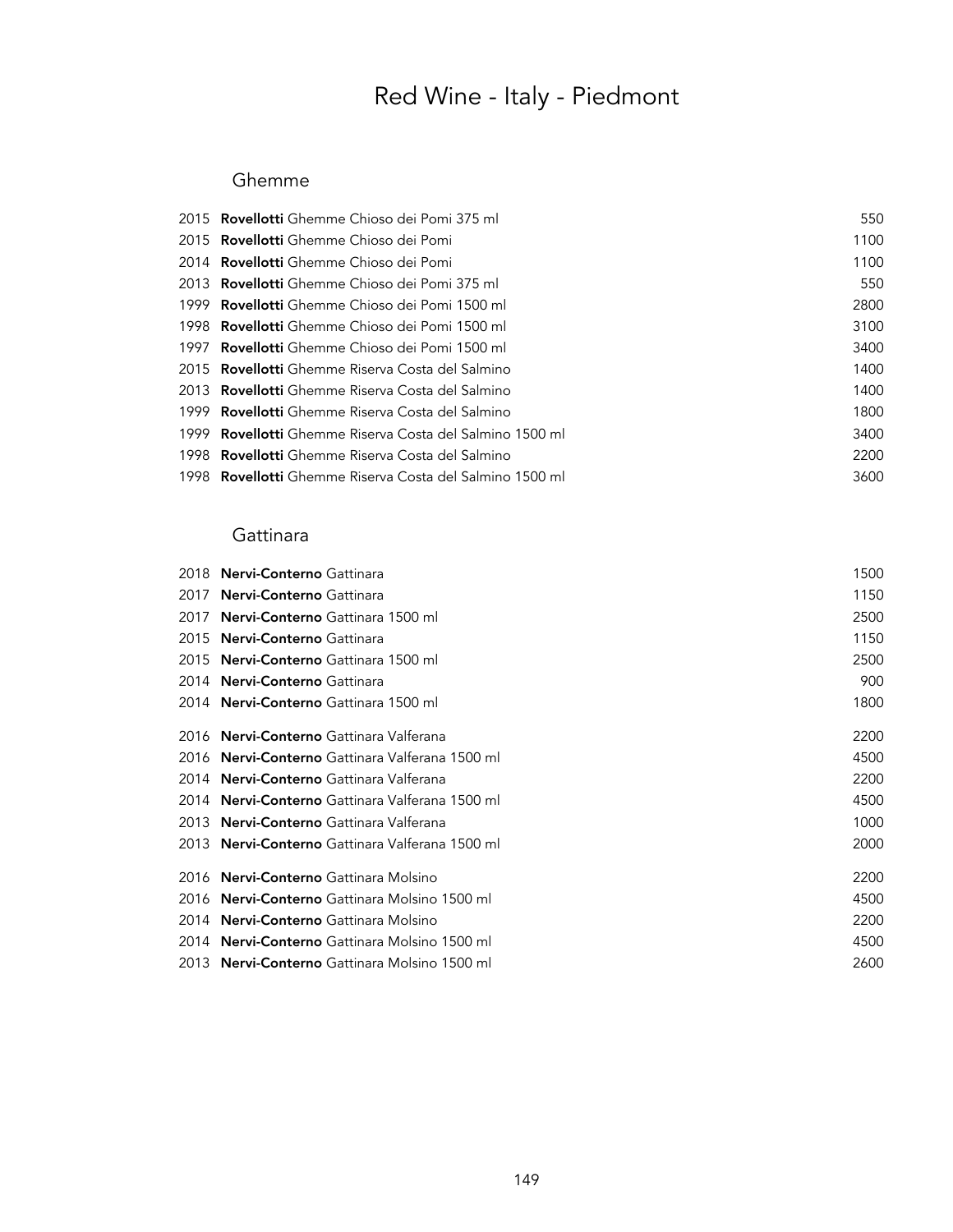### Bolgheri

| 2017 | Tenuta dell'Ornellaia Masseto                      | 14500 |
|------|----------------------------------------------------|-------|
| 2014 | Tenuta dell'Ornellaia Masseto                      | 12400 |
| 2013 | Tenuta dell'Ornellaia Masseto                      | 11900 |
| 2012 | Tenuta dell'Ornellaia Masseto                      | 11200 |
| 2011 | Tenuta dell'Ornellaia Masseto                      | 11200 |
| 2010 | Tenuta dell'Ornellaia Masseto                      | 13500 |
| 2009 | Tenuta dell'Ornellaia Masseto                      | 11400 |
| 2007 | Tenuta dell'Ornellaia Masseto                      | 14200 |
| 2006 | Tenuta dell'Ornellaia Masseto                      | 16500 |
| 2005 | Tenuta dell'Ornellaia Masseto                      | 14100 |
| 2003 | Tenuta dell'Ornellaia Masseto                      | 13700 |
| 2001 | Tenuta dell'Ornellaia Masseto                      | 17900 |
| 2000 | Tenuta dell'Ornellaia Masseto                      | 13400 |
| 1998 | Tenuta dell'Ornellaia Masseto                      | 17900 |
| 1997 | Tenuta dell'Ornellaia Masseto                      | 16000 |
| 2016 | Tenuta dell'Ornellaia Ornellaia                    | 3600  |
| 2016 | <b>Tenuta dell'Ornellaia</b> Ornellaia La Tensione | 3600  |
| 2009 | Tenuta dell'Ornellaia Ornellaia                    | 4200  |
| 2000 | Tenuta dell'Ornellaia Ornellaia                    | 5000  |
| 1998 | Tenuta dell'Ornellaia Ornellaia 3000 ml            | 15900 |
|      | 1994 Tenuta dell'Ornellaia Ornellaia 3000 ml       | 12000 |
|      | 2012 Grattamacco Bolgheri Rosso                    | 1600  |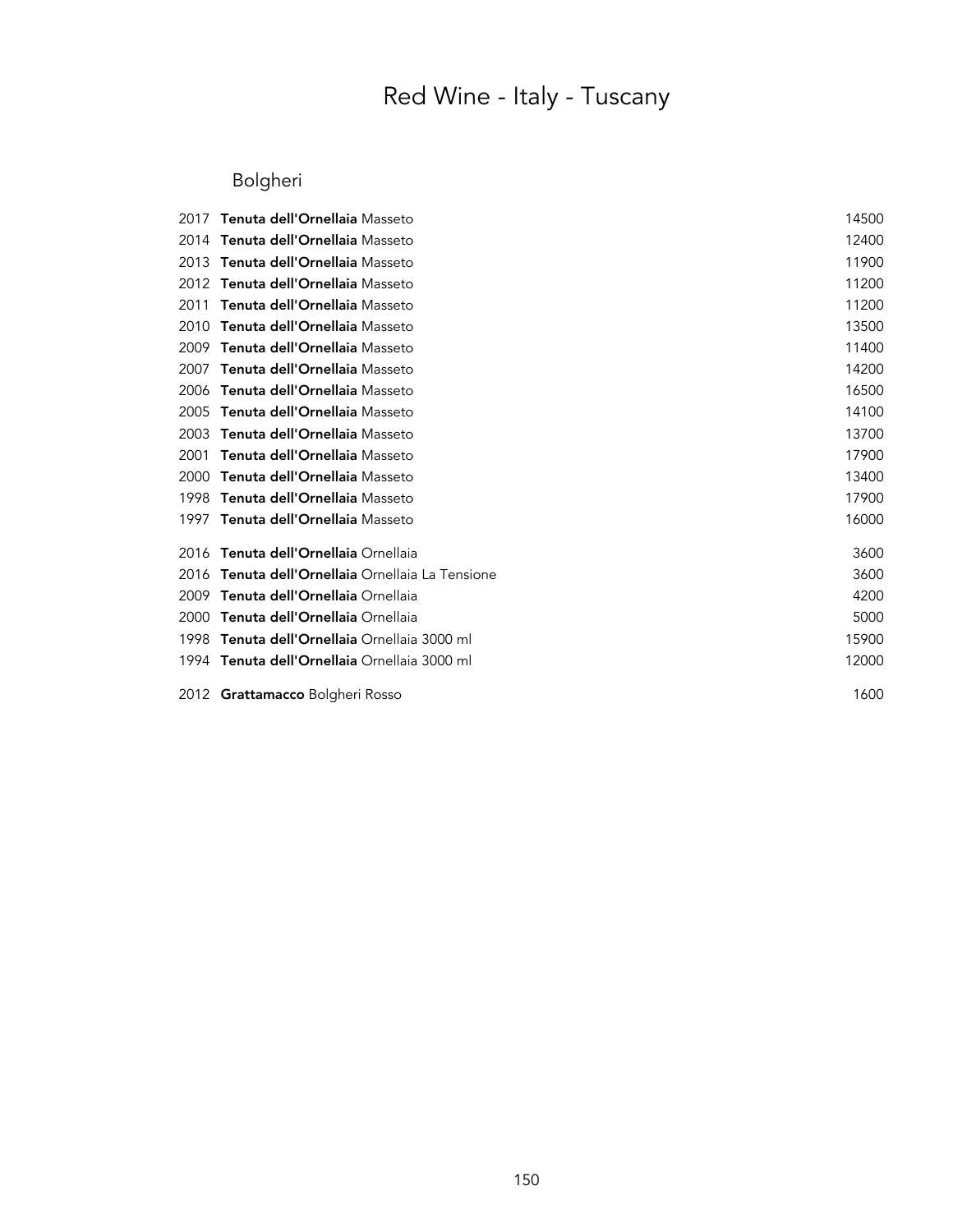### Bolgheri

| 2017 | <b>Tenuta San Guido</b> Sassicaia 375 ml  | 2500  |
|------|-------------------------------------------|-------|
| 2017 | Tenuta San Guido Sassicaia                | 5000  |
| 2016 | <b>Tenuta San Guido</b> Sassicaia 375 ml  | 2900  |
| 2016 | Tenuta San Guido Sassicaia                | 5800  |
| 2016 | <b>Tenuta San Guido</b> Sassicaia 1500 ml | 11600 |
| 2015 | Tenuta San Guido Sassicaia                | 5200  |
| 2014 | <b>Tenuta San Guido</b> Sassicaia         | 4200  |
| 2013 | <b>Tenuta San Guido</b> Sassicaia 375 ml  | 3000  |
| 2013 | <b>Tenuta San Guido</b> Sassicaia         | 6000  |
| 2011 | Tenuta San Guido Sassicaia                | 3450  |
| 2010 | Tenuta San Guido Sassicaia                | 4150  |
| 2004 | Tenuta San Guido Sassicaia                | 5250  |
| 2000 | <b>Tenuta San Guido</b> Sassicaia 375 ml  | 2600  |
| 1998 | <b>Tenuta San Guido</b> Sassicaia 375 ml  | 5600  |
| 1997 | <b>Tenuta San Guido</b> Sassicaia 375 ml  | 4100  |
| 1992 | <b>Tenuta San Guido</b> Sassicaia         | 4500  |
| 1991 | Tenuta San Guido Sassicaia                | 5850  |
| 1987 | Tenuta San Guido Sassicaia                | 6300  |
| 1986 | <b>Tenuta San Guido</b> Sassicaia         | 5900  |
|      |                                           |       |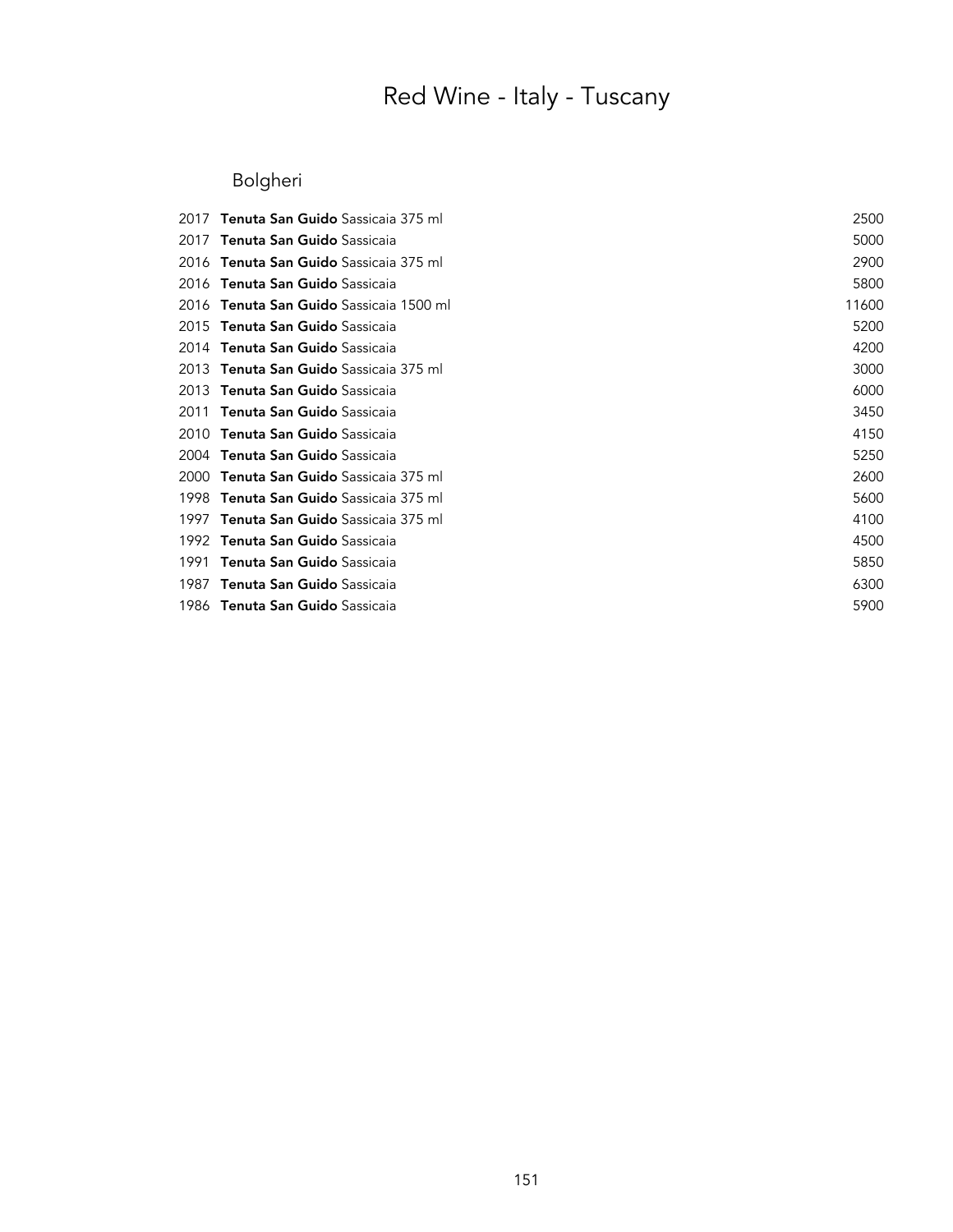#### Chianti

| 2014 | Marchesi Antinori Solaia                             | 4900 |
|------|------------------------------------------------------|------|
| 2000 | Marchesi Antinori Solaia                             | 4900 |
| 1999 | Marchesi Antinori Solaia                             | 4800 |
| 1997 | Marchesi Antinori Solaia                             | 5000 |
| 1993 | Marchesi Antinori Solaia                             | 4900 |
| 1991 | Marchesi Antinori Solaia                             | 4800 |
| 1986 | Marchesi Antinori Solaia                             | 4800 |
| 1985 | Marchesi Antinori Solaia                             | 7600 |
|      | 2014 Marchesi Antinori Tignanello                    | 1600 |
|      | 1986 Marchesi Antinori Tignanello                    | 3000 |
| 1983 | Marchesi Antinori Tignanello                         | 3000 |
| 1983 | <b>Marchesi Antinori</b> Tignanello 1500 ml          | 7600 |
| 2017 | Montevertine Pian del Ciampolo                       | 550  |
| 2018 | <b>Montevertine</b> Montevertine                     | 1300 |
| 2016 | <b>Montevertine</b> Montevertine                     | 1100 |
| 2016 | Montevertine Le Pergole Torte                        | 2000 |
| 2018 | Montevertine La Pergole Torte                        | 2200 |
|      | 2012 Fontodi Chianti Classico 375 ml                 | 500  |
|      | 2013 <b>Fontodi</b> Chianti Classico Vigna del Sorbo | 1700 |
|      | 2013 Fontodi Flacianello della Pieve                 | 2200 |
|      | 2013 Pontodi Flacianello della Pieve 1500 ml         | 4500 |
|      | 2012 Fontodi Flaccianello della Pieve                | 2200 |
| 2011 | <b>Casa Emma</b> Chianti Classico Riserva            | 2200 |
|      | 1995 Castell'in Villa Chianti Classico Riserva       | 1200 |
|      | 2013 Capannelle Chianti Classico Gran Selezione      | 1000 |
|      | 2013 Capannelle 50/50 IGT                            | 3000 |
|      | 2016 Il Caggio Chianti Classico Gran Selezione IPSUS | 5500 |
|      | 2015 Il Caggio Chianti Classico Gran Selezione IPSUS | 5500 |
| 2018 | Mazzei Chianti Classico Gran Selezione Badiola       | 1300 |
|      | 2018 Tenuta di Carleone Il Guercio                   | 1100 |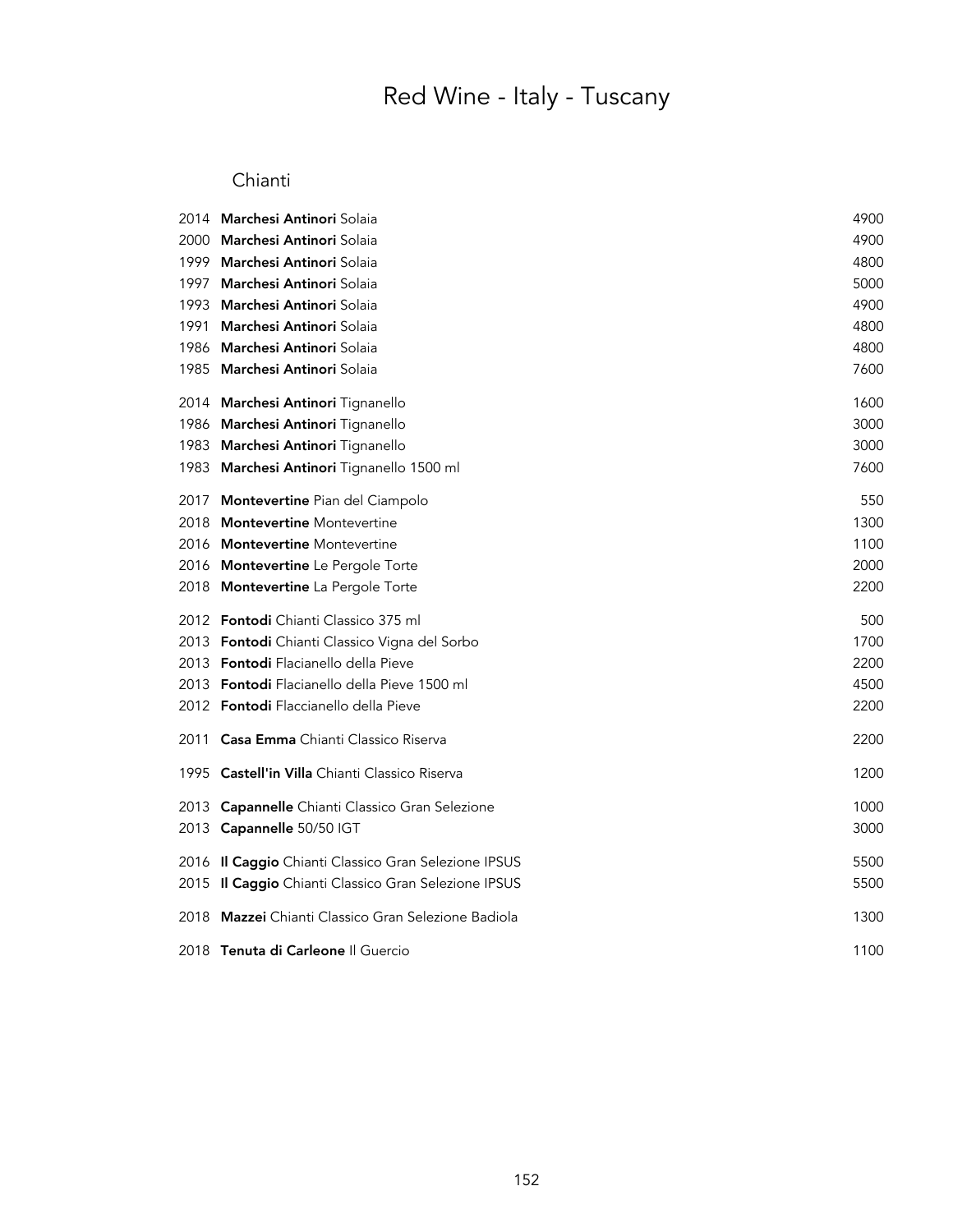#### Montalcino

| 2017 | Case Basse di Gianfranco Soldera Soldera                                     | 10000 |
|------|------------------------------------------------------------------------------|-------|
|      | 2016 Case Basse di Gianfranco Soldera Soldera                                | 9900  |
|      | 2015 Case Basse di Gianfranco Soldera Soldera                                | 9900  |
|      | 2014 Case Basse di Gianfranco Soldera Soldera                                | 9900  |
|      | 2013 Case Basse di Gianfranco Soldera Soldera                                | 9900  |
| 2013 | Case Basse di Gianfranco Soldera Soldera 1500 ml                             | 34900 |
| 2012 | Case Basse di Gianfranco Soldera Soldera                                     | 9900  |
| 2011 | Case Basse di Gianfranco Soldera Soldera                                     | 9900  |
| 2009 | Case Basse di Gianfranco Soldera Soldera                                     | 9900  |
| 2008 | Case Basse di Gianfranco Soldera Soldera                                     | 9900  |
|      | 2006 Case Basse di Gianfranco Soldera Soldera                                | 17600 |
|      | 2004 Case Basse di Gianfranco Soldera Brunello di Montalcino Riserva         | 22000 |
|      | 2004 Case Basse di Gianfranco Soldera Brunello di Montalcino Riserva 1500 ml | 56400 |
|      | 1999 Case Basse di Gianfranco Soldera Brunello di Montalcino                 | 17200 |
| 1990 | Case Basse di Gianfranco Soldera Brunello di Montalcino Riserva              | 34600 |
| 2015 | Biondi-Santi Brunello di Montalcino                                          | 3200  |
| 2011 | Biondi-Santi Brunello di Montalcino                                          | 3000  |
| 1988 | Biondi-Santi Brunello di Montalcino                                          | 5300  |
| 1981 | Biondi-Santi Brunello di Montalcino                                          | 5300  |
| 1974 | Biondi-Santi Brunello di Montalcino                                          | 6100  |
| 2013 | <b>Biondi-Santi</b> Brunello di Montalcino Riserva                           | 10200 |
| 2013 | Biondi-Santi Brunello di Montalcino Riserva 1500 ml                          | 20400 |
| 1970 | Biondi-Santi Brunello di Montalcino Riserva                                  | 7500  |
| 1969 | Biondi-Santi Brunello di Montalcino Riserva                                  | 10200 |
| 1968 | Biondi-Santi Brunello di Montalcino Riserva                                  | 9100  |
|      | 2016 Stella di Campalto Rosso di Montalcino                                  | 2200  |
|      | 2014 Stella di Campalto Rosso di Montalcino                                  | 2000  |
| 2013 | Stella di Campalto Rosso di Montalcino                                       | 1650  |
|      | 2012 Stella di Campalto Rosso di Montalcino                                  | 1650  |
|      | 2015 Stella di Campalto Brunello di Montalcino Amore                         | 3300  |
|      | 2012 <b>Stella di Campalto</b> Brunello di Montalcino Riserva                | 3000  |
|      | 2011 Stella di Campalto Brunello di Montalcino Riserva                       | 3000  |
| 2010 | Stella di Campalto Brunello di Montalcino Riserva                            | 3000  |
| 2019 | Canalicchio di Sopra Rosso di Montalcino                                     | 800   |
| 2016 | Canalicchio di Sopra Brunello di Montalcino                                  | 2000  |
| 2015 | Canalicchio di Sopra Brunello di Montalcino Riserva                          | 3400  |
| 2016 | Canalicchio di Sopra Brunello di Montalcino Cassacia                         | 3400  |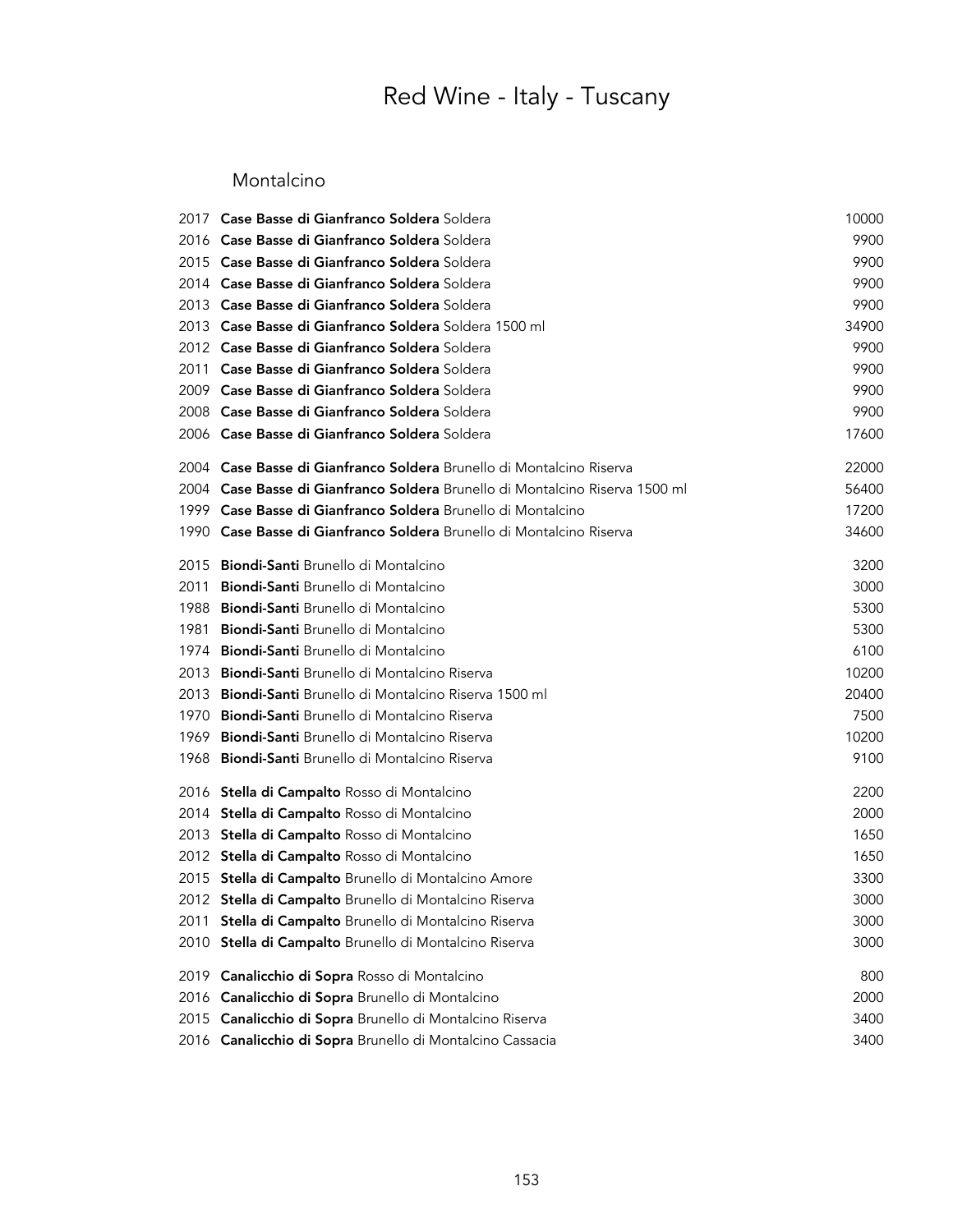#### Montalcino

|      | 2016 Il Marroneto Rosso di Montalcino                                                 | 900   |
|------|---------------------------------------------------------------------------------------|-------|
|      | 2016 Il Marroneto Brunello di Montalcino                                              | 1550  |
|      | 2016 Il Marroneto Brunello di Montalcino 1500 ml                                      | 3500  |
|      | 2015 Il Marroneto Brunello di Montalcino                                              | 1550  |
|      | 2015 <b>Il Marroneto</b> Brunello di Montalcino 1500 ml                               | 3500  |
|      | 2014 Il Marroneto Brunello di Montalcino                                              | 1550  |
|      | 2013 Il Marroneto Brunello di Montalcino                                              | 1550  |
|      | 2012 Il Marroneto Brunello di Montalcino                                              | 1500  |
| 2011 | <b>Il Marroneto</b> Brunello di Montalcino                                            | 1650  |
| 2009 | Il Marroneto Brunello di Montalcino                                                   | 1900  |
|      | 2008 Il Marroneto Brunello di Montalcino                                              | 2500  |
| 2005 | <b>Il Marroneto</b> Brunello di Montalcino                                            | 2000  |
|      | 2004 Il Marroneto Brunello di Montalcino                                              | 2500  |
|      | 2003 Il Marroneto Brunello di Montalcino                                              | 2000  |
|      | 2016 Il Marroneto Brunello di Montalcino Madonna della Grazie                         | 4100  |
|      | 2016 Il Marroneto Brunello di Montalcino Madonna della Grazie 1500 ml                 | 8200  |
|      | 2015 <b>Il Marroneto</b> Brunello di Montalcino Madonna della Grazie                  | 3800  |
|      | 2013 Il Marroneto Brunello di Montalcino Madonna della Grazie                         | 3400  |
|      | 2013 I <b>l Marroneto</b> Brunello di Montalcino Madonna della Grazie Riserva 1500 ml | 16000 |
|      | 2012 Il Marroneto Brunello di Montalcino Madonna della Grazie                         | 2950  |
|      | 2011 Il Marroneto Brunello di Montalcino Madonna della Grazie                         | 4100  |
|      | 2010 Il Marroneto Brunello di Montalcino Madonna della Grazie                         | 9000  |
|      | 2009 <b>Il Marroneto</b> Brunello di Montalcino Madonna della Grazie                  | 1900  |
|      | 2008 Il Marroneto Brunello di Montalcino Madonna della Grazie                         | 4350  |
| 2007 | <b>Il Marroneto</b> Brunello di Montalcino Madonna della Grazie                       | 4100  |
| 2006 | <b>Il Marroneto</b> Brunello di Montalcino Madonna della Grazie                       | 3000  |
|      | 2005 <b>Il Marroneto</b> Brunello di Montalcino Madonna della Grazie                  | 3000  |
|      | 2007 <b>Valdicava</b> Bruenllo di Montalcino Riserva Madonna del Piano 1500 ml        | 6900  |
|      | 2016 Salicutti Rosso di Montalcino                                                    | 1000  |
|      | 2013 Salicutti Brunello di Montalcino                                                 | 1900  |
|      | 2008 Casa Emma Brunello di Montalcino                                                 | 1500  |
|      | 2007 Poggio di Sotto Brunello di Montalcino Riserva                                   | 6500  |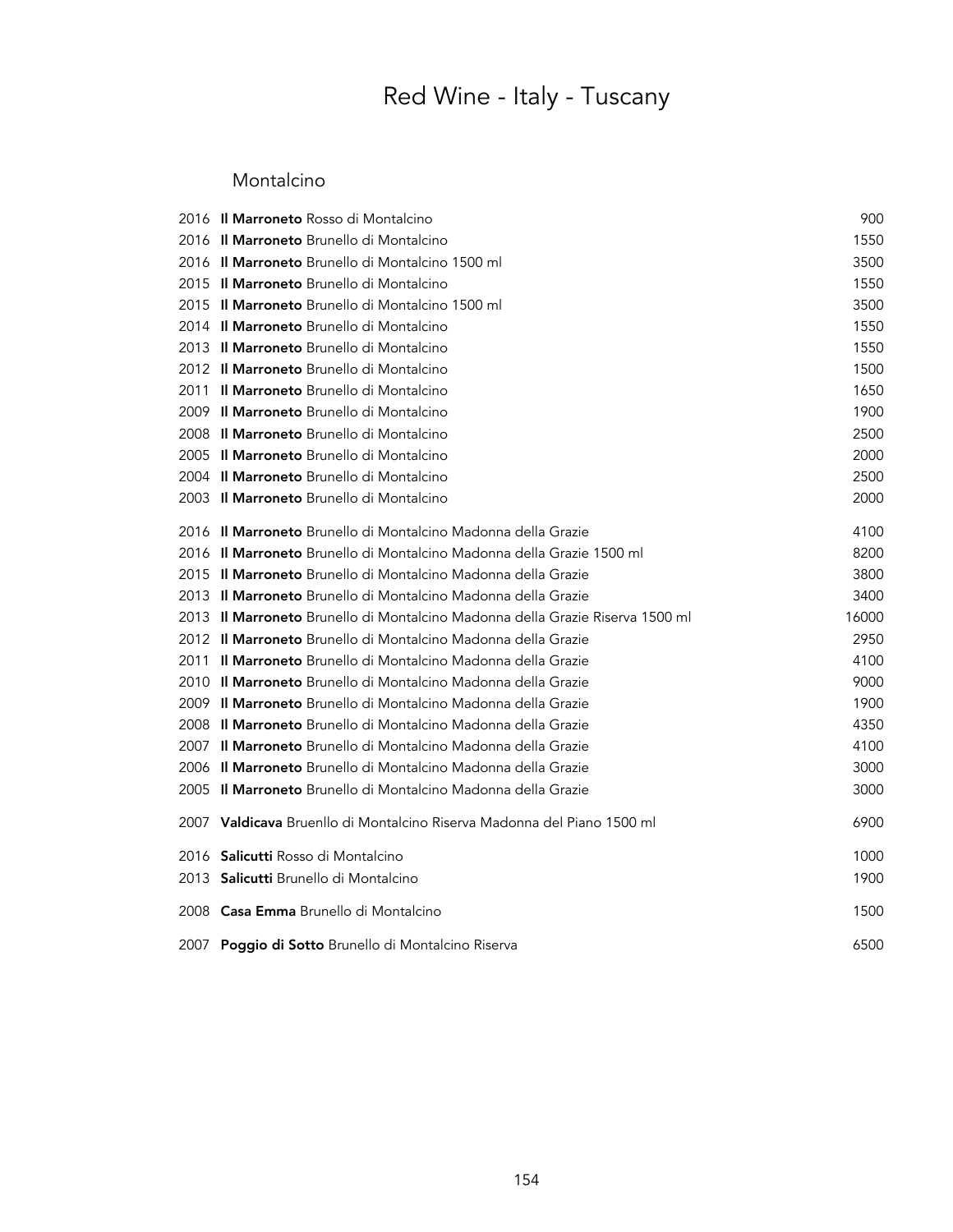#### Maremma

| 2010 Monteverro Rosso         | 2500 |
|-------------------------------|------|
| 2010 Monteverro Rosso 1500 ml | 5000 |
| 2008 Monteverro Rosso 1500 ml | 5000 |

### Valdarno di Sopra

| 2015 Il Carnasciale Ottantadue               | 650  |
|----------------------------------------------|------|
| 2018 Il Carnasciale Carnasciale              | 1100 |
| 2016 Il Carnasciale Carnasciale              | 1100 |
| 2015 Il Carnasciale Carnasciale              | 1100 |
| 2013 Il Carnasciale Carnasciale              | 1100 |
| 2017 Il Carnasciale Il Caberlot Sommelleria  | 2600 |
| 2017 Il Carnasciale Il Caberlot 1500 ml      | 5200 |
| 2015 Il Carnasciale Il Caberlot 1500 ml      | 5200 |
| 2014 Il Carnasciale Il Caberlot 1500 ml      | 5200 |
| 2013 Il Carnasciale Il Caberlot 1500 ml      | 5200 |
| 2012 Il Carnasciale Il Caberlot 1500 ml      | 5200 |
| 2011 Il Carnasciale Il Caberlot 1500 ml      | 5200 |
| 2010 Il Carnasciale Il Caberlot 1500 ml      | 5200 |
| 2007 Il Carnasciale Il Caberlot 1500 ml      | 6200 |
| 2006 Il Carnasciale Il Caberlot 1500 ml      | 6200 |
| 2006 <b>Petrolo</b> Galatrona Merlot 1500 ml | 6200 |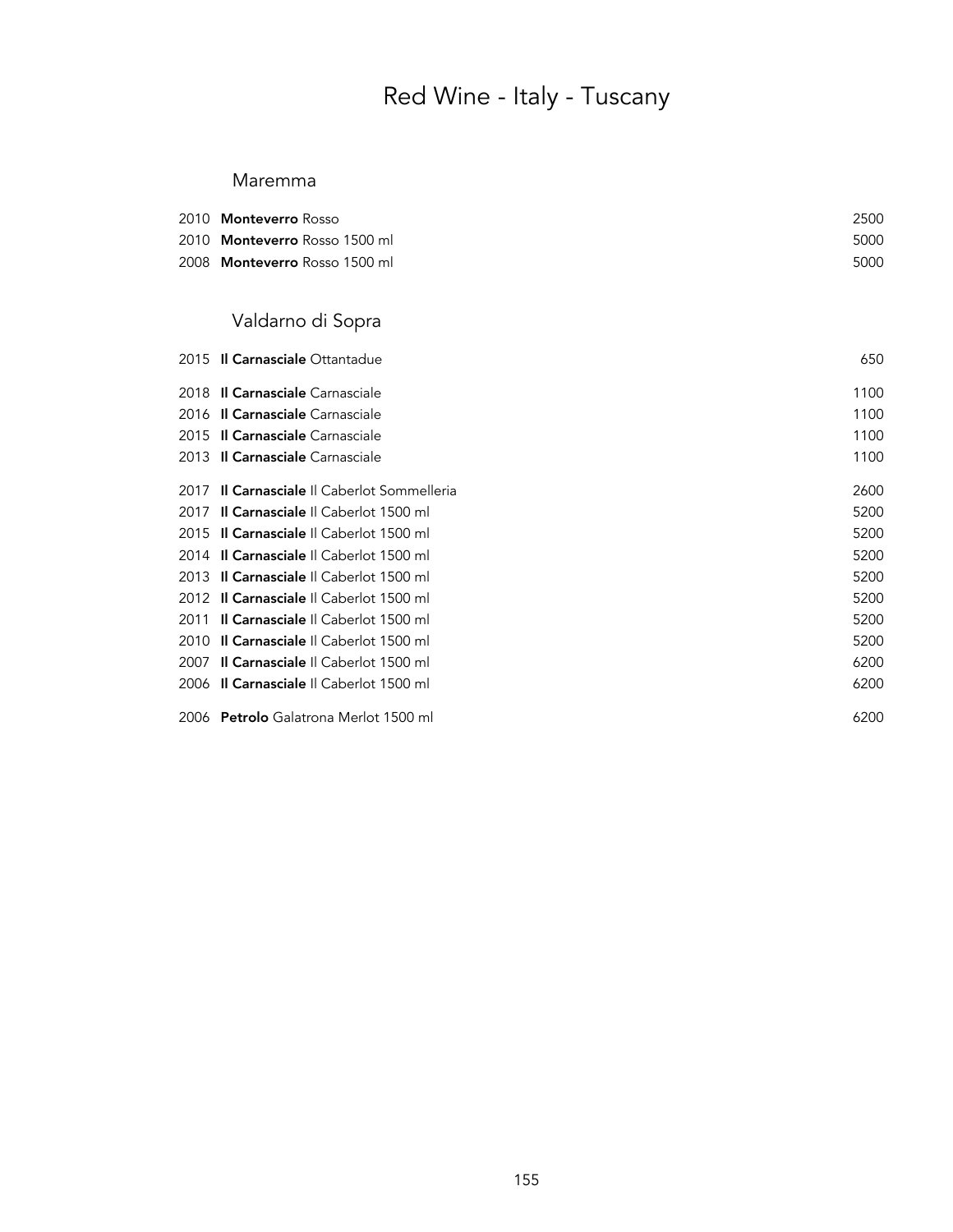## Red Wine - Italy - Friuli, Veneto, Umbria, Abruzzo & Puglia

#### Friuli

| 2013 Bressan Schioppettino | 800  |
|----------------------------|------|
| 2004 Bressan Pignal        | 1500 |
| 2016 <b>Miani</b> Rosso    | 1600 |
| 2015 Miani Rosso           | 1600 |
| 2018 Miani Merlot          | 2200 |
| 2016 Miani Refosco         | 1600 |
| 2016 Miani Refosco Cossut  | 2100 |

### Valpolicella

| 1983 Bertani Amarone della Valpolicella Classico              | 3200 |
|---------------------------------------------------------------|------|
| 1981 Bertani Amarone della Valpolicella Classico              | 3200 |
| 1978 Bertani Amarone della Valpolicella Classico              | 3200 |
| 1976 <b>Bertani</b> Amarone della Valpolicella Classico       | 3200 |
| 1974 Bertani Amarone della Valpolicella Classico              | 5100 |
| 1968 <b>Bertani</b> Amarone della Valpolicella Classico       | 5100 |
|                                                               |      |
| 2007 Giuseppe Quintarelli Amarone della Valpolicella Classico | 4300 |
| 2003 Giuseppe Quintarelli Amarone della Valpolicella Classico | 5500 |
| 2005 Giuseppe Quintarelli Rosso del Bepi                      | 3500 |
| 2002 Giuseppe Quintarelli Rosso del Bepi                      | 2500 |
| 2012 Giuseppe Quintarelli Primofiore 1500 ml                  | 2900 |
|                                                               |      |

#### Umbria

| 2011 Paolo Bea San Valentino       | 1100 |
|------------------------------------|------|
| 2009 <b>Paolo Bea</b> Rosso de Veo | 1200 |
| 2009 <b>Paolo Bea</b> Pagliaro     | 1450 |

#### Abruzzo

| 2012 Valentini Montepulciano d'Abruzzo | 5300 |
|----------------------------------------|------|
|                                        |      |

### Puglia

| 650 |
|-----|
|     |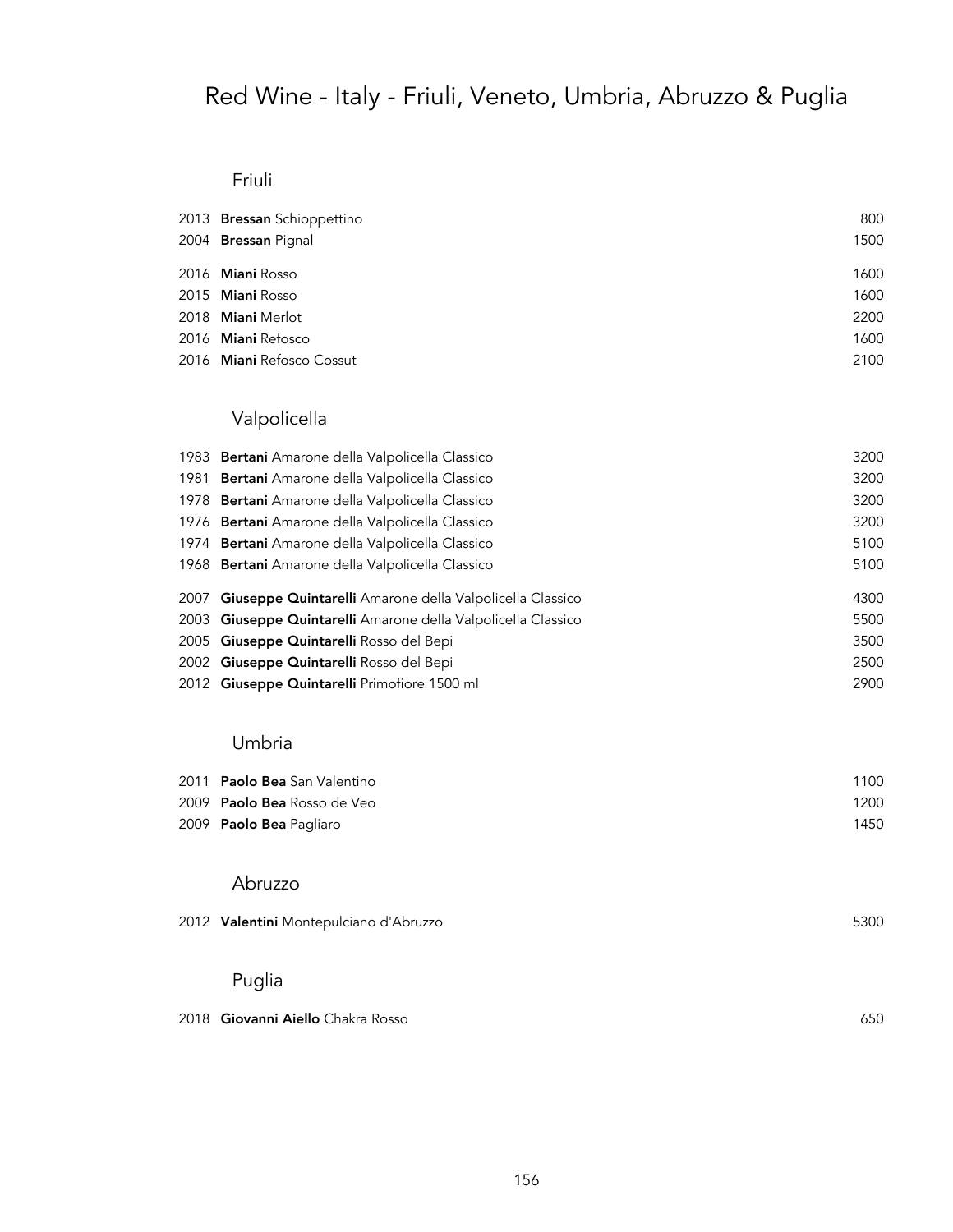# Red Wine - Italy - Sicily

#### Etna

|      | 2019 <b>Federico Graziani</b> Etna Rosso                    | 750  |
|------|-------------------------------------------------------------|------|
|      | 2018 <b>Federico Graziani</b> Etna Rosso di Mezzo           | 1550 |
| 2019 | <b>Federico Graziani</b> Etna Rosso di Mezzo                | 1200 |
|      | 2019 <b>Federico Graziani</b> Profumo di Vulcano            | 2200 |
|      | 2017 Federico Graziani Etna Rosso Profumo di Vulcano        | 2400 |
| 2017 | Federico Graziani Etna Rosso Profumo di Vulcano 1500 ml     | 5200 |
|      | 2016 <b>Federico Graziani</b> Etna Rosso Profumo di Vulcano | 3300 |
|      | 2015 <b>Federico Graziani</b> Etna Rosso Profumo di Vulcano | 2800 |
|      | 2014 Federico Graziani Etna Rosso Profumo di Vulcano        | 3300 |
|      | 2013 Federico Graziani Etna Rosso Profumo di Vulcano        | 2800 |
|      | 2012 Federico Graziani Etna Rosso Profumo di Vulcano        | 3100 |
|      | 2011 <b>Federico Graziani</b> Etna Rosso Profumo di Vulcano | 3100 |
|      | 2020 Frank Cornelissen Susucaru Rosso                       | 550  |
|      | 2020 Frank Cornelissen Munjebel                             | 850  |
|      | 2017 Frank Cornelissen Munjebel                             | 850  |
|      | 2016 Frank Cornelissen Munjebel                             | 850  |
|      | 2015 Frank Cornelissen Munjebel                             | 850  |
|      | 2018 Frank Cornelissen Munjebel CS                          | 1200 |
|      | 2016 Frank Cornelissen Munjebel CS                          | 1200 |
|      | 2015 Frank Cornelissen Munjebel CS                          | 1200 |
|      | 2014 Frank Cornelissen Munjebel CS                          | 1200 |
|      | 2016 Frank Cornelissen Munjebel VA                          | 1200 |
|      | 2015 Frank Cornelissen Munjebel VA                          | 1200 |
|      | 2014 Frank Cornelissen Munjebel VA                          | 1200 |
|      | 2018 Frank Cornelissen Munjebel MC                          | 1300 |
|      | 2016 Frank Cornelissen Munjebel MC                          | 1200 |
|      | 2014 Frank Cornelissen Munjebel MC                          | 1200 |
|      | 2018 Frank Cornelissen Munjebel BB                          | 2000 |
|      | 2015 Frank Cornelissen Magma                                | 3800 |
|      | 2014 Frank Cornelissen Magma                                | 3800 |
|      | 2009 Passopisciaro Contrada Porcaria                        | 1600 |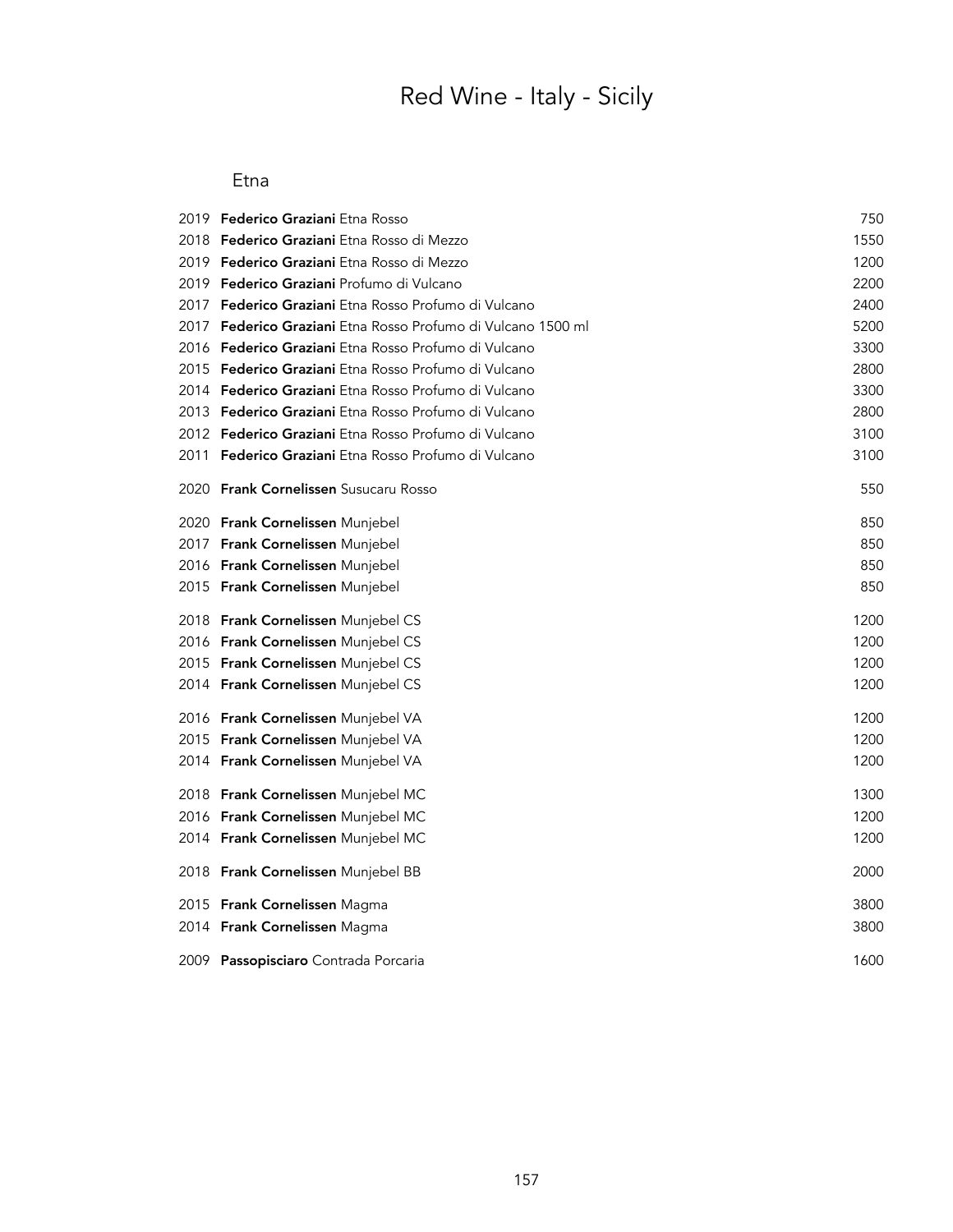# Red Wine - Italy - Sicily

#### Siracusa

| 2012 Vinding Montecarrubo Rosso di Sicilia Il Carrubo | 700 |
|-------------------------------------------------------|-----|
| Vittoria                                              |     |
| 2019 Arianna Occhipinti SP68                          | 550 |
| 2018 Arianna Occhipinti SP68                          | 550 |
| 2015 <b>Cos</b> Pithos Rosso                          | 700 |
| 2011 Cos Cerasuolo di Vittoria Delle Fontane          | 900 |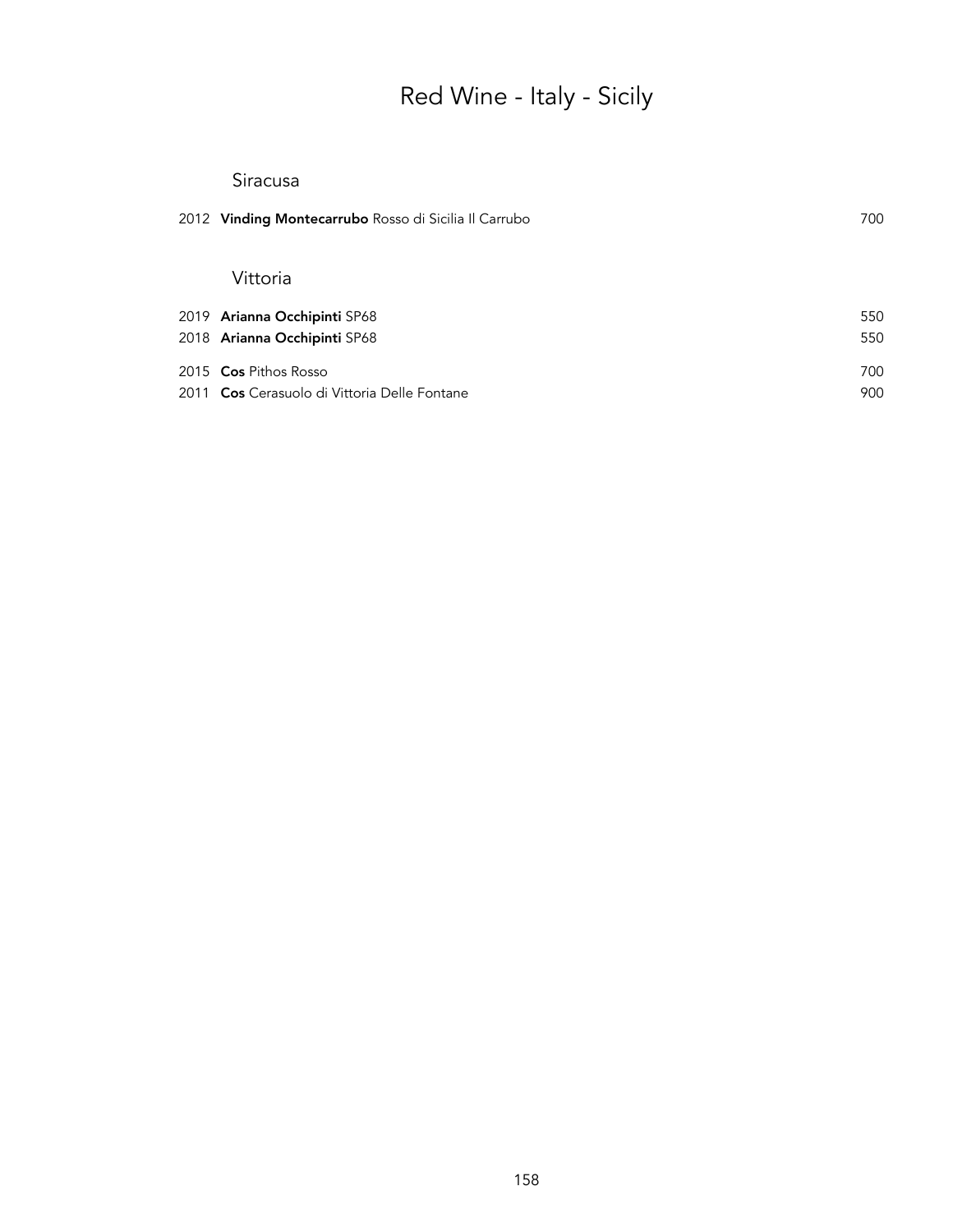## Red Wine - Portugal

### Alentejo

| 2011 | Herdade do Mouchão Ponte das Canas              | 500  |
|------|-------------------------------------------------|------|
|      | Douro                                           |      |
| 2018 | <b>Quinta do Crasto</b> Vinha Maria Teresa      | 3850 |
| 2017 | <b>Quinta do Crasto</b> Vinha Maria Teresa      | 3300 |
|      | 2016 Quinta do Crasto Vinha Maria Teresa        | 3300 |
|      | 2015 <b>Quinta do Crasto</b> Vinha Maria Teresa | 3300 |
|      | 2016 Quinta do Crasto Vinha da Ponte            | 3300 |
| 2015 | Quinta do Crasto Vinha da Ponte                 | 3300 |
|      | 2014 Quinta do Crasto Vinha da Ponte            | 3000 |
|      | 2012 Quinta do Crasto Vinha da Ponte            | 3000 |
|      | 2014 Quinta do Crasto Douro Reserva             | 600  |
|      | Bairrada                                        |      |
|      | 2016 Filipa Pato Post-Quercas 1000 ml           | 600  |

**Filipa Pato** Territorio Vivo 500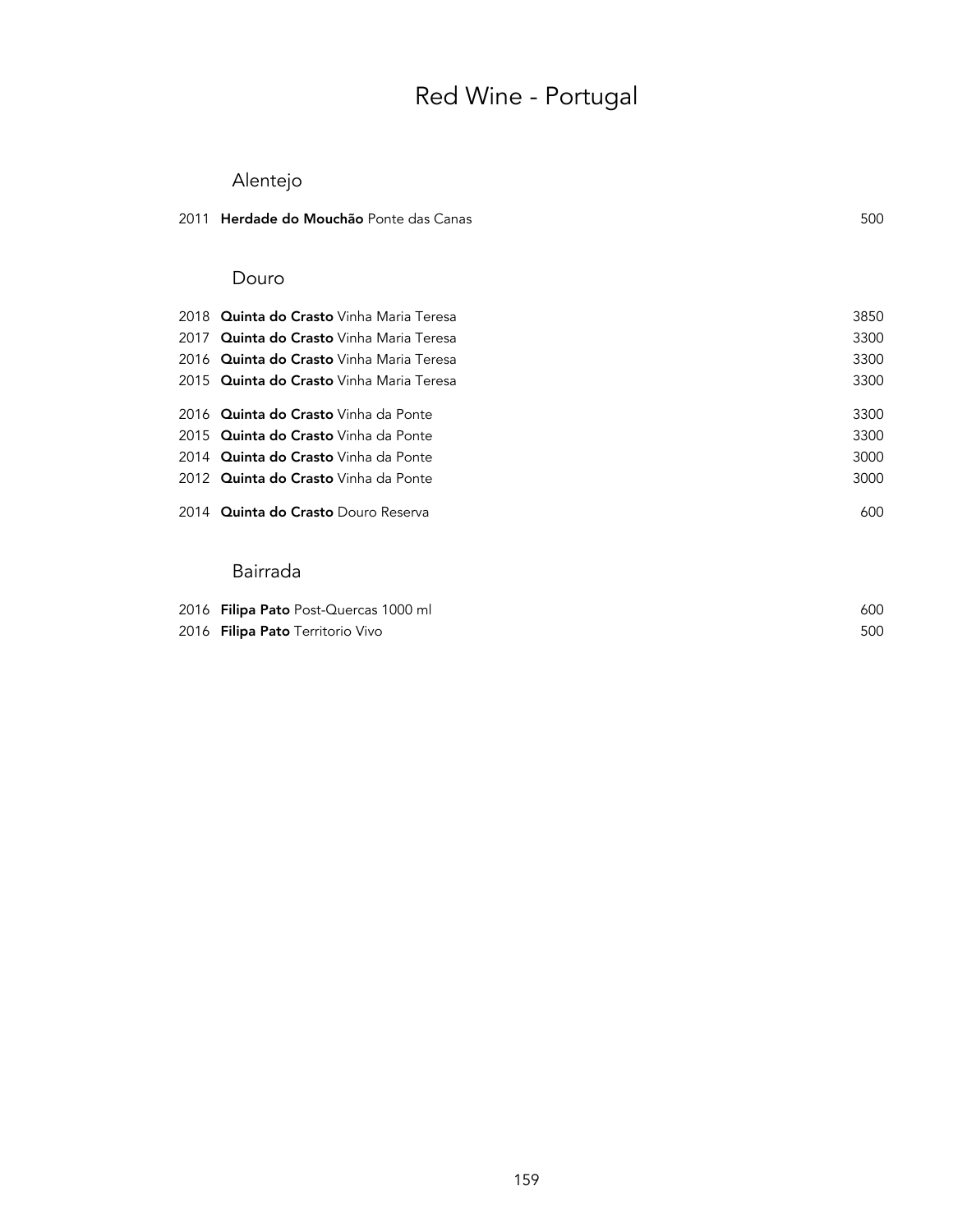## Red Wine - Germany

#### Ahr

| 2016 Meyer-Näkel Spätburgunder S                     | 950  |
|------------------------------------------------------|------|
| 2014 Meyer-Näkel Spätburgunder Neuenahrer Sonnenberg | 1250 |
| 2014 Meyer-Näkel Spätburgunder Dernauer Pfarrwingert | 1500 |
| 2014 Meyer-Näkel Spätburgunder Kräuterberg           | 1800 |

#### Rheinhessen

| 2019 | Keller Spätburgunder Reserve            | 1500  |
|------|-----------------------------------------|-------|
| 2017 | Keller Spätburgunder S                  | 900   |
|      | 2016 Keller Spätburgunder S             | 900   |
|      | 2014 Keller Spätburgunder S             | 900   |
| 2017 | Keller Spätburgunder GG Morstein        | 13000 |
|      | 2018 Keller Spätburgunder GG Bürgel     | 2000  |
| 2017 | Keller Spätburgunder GG Bürgel          | 1450  |
|      | 2016 Keller Spätburgunder GG Bürgel     | 1450  |
|      | 2015 Keller Spätburgunder GG Bürgel     | 1450  |
|      | 2014 Keller Spätburgunder GG Bürgel     | 1300  |
|      | 2018 Keller Spätburgunder GG Frauenberg | 2000  |
| 2017 | Keller Spätburgunder GG Frauenberg      | 1900  |
|      | 2016 Keller Spätburgunder GG Frauenberg | 1900  |
|      | 2015 Keller Spätburgunder GG Frauenberg | 1800  |
|      | 2014 Keller Spätburgunder GG Frauenberg | 1600  |

### Rheingau

| 2009 Krone Assmanhausen Höllenberg | 900  |
|------------------------------------|------|
| 2008 Krone Assmanhausen Höllenberg | 900  |
| 2008 Krone Juwel                   | 1300 |
| 2007 Krone Juwel                   | 1300 |

#### Mosel

|  |  | 2015 Markus Molitor Pinot Noir Brauneberger Klostergarten*** | 1850 |
|--|--|--------------------------------------------------------------|------|
|--|--|--------------------------------------------------------------|------|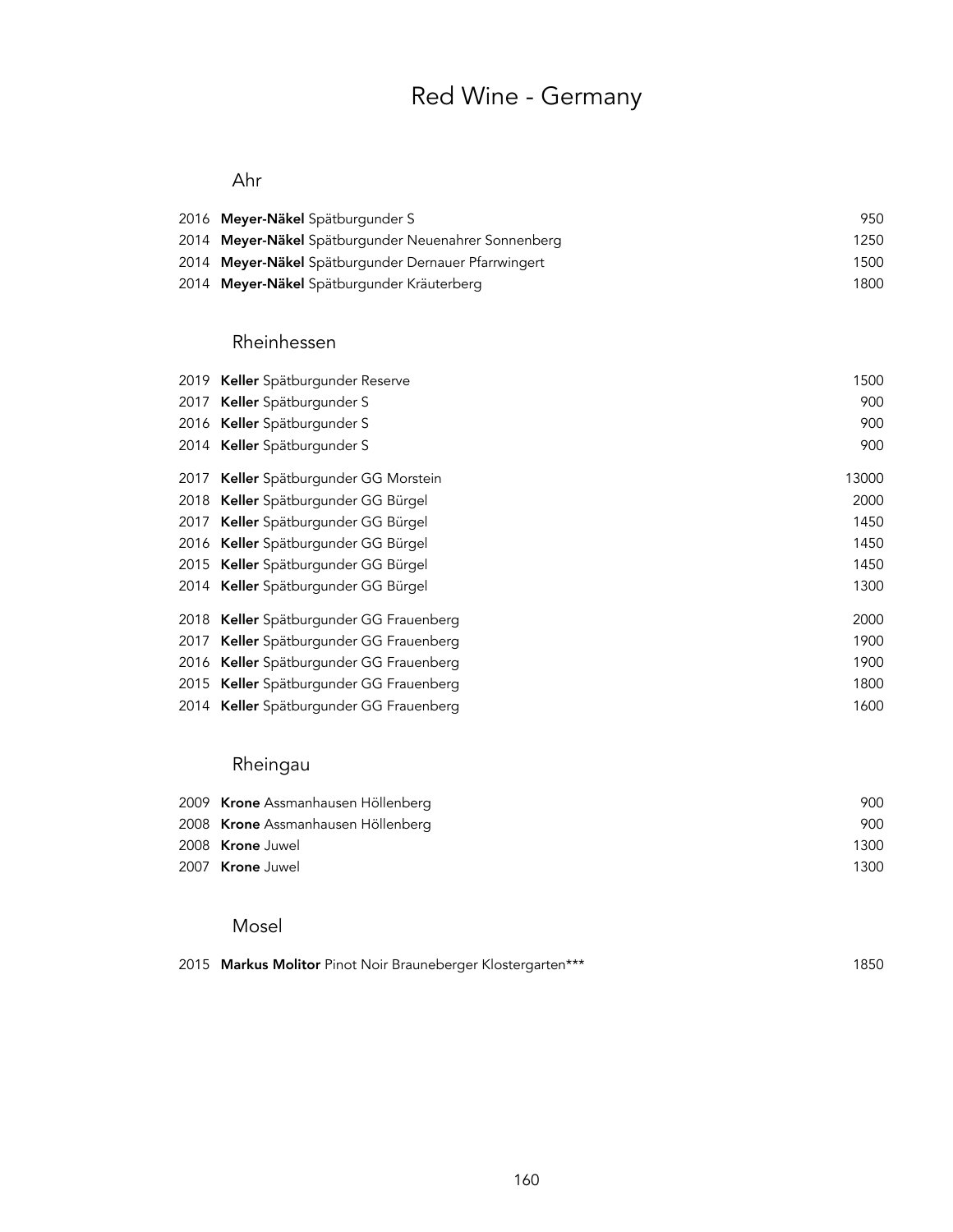### Red Wine - Austria

#### Neusiedlersee

| 2011 Gut Oggau Josefine ohne Schwefel                    | 850  |
|----------------------------------------------------------|------|
| 2009 Christian Tschida Bläufrankisch Felsenstein 1500 ml | 2500 |
| Mittelburgenland                                         |      |
| 2012 Moric Bläufrankisch Lutzmanns Burg Alte Reben       | 1750 |

2012 Moric Bläufrankisch Necken Markt Alte Reben 1750

### Red Wine - Lebanon

#### Ghazir

| 2012 <b>Chateau Musar</b> Chateau Musar | 950  |
|-----------------------------------------|------|
| 2011 Chateau Musar Chateau Musar        | 950  |
| 2004 <b>Chateau Musar</b> Chateau Musar | 950  |
| 2003 <b>Chateau Musar</b> Chateau Musar | 950  |
| 2002 Chateau Musar Chateau Musar        | 950  |
| 1999 Chateau Musar Chateau Musar        | 1050 |
| 1998 Chateau Musar Chateau Musar        | 1100 |
| 1997 Chateau Musar Chateau Musar        | 1200 |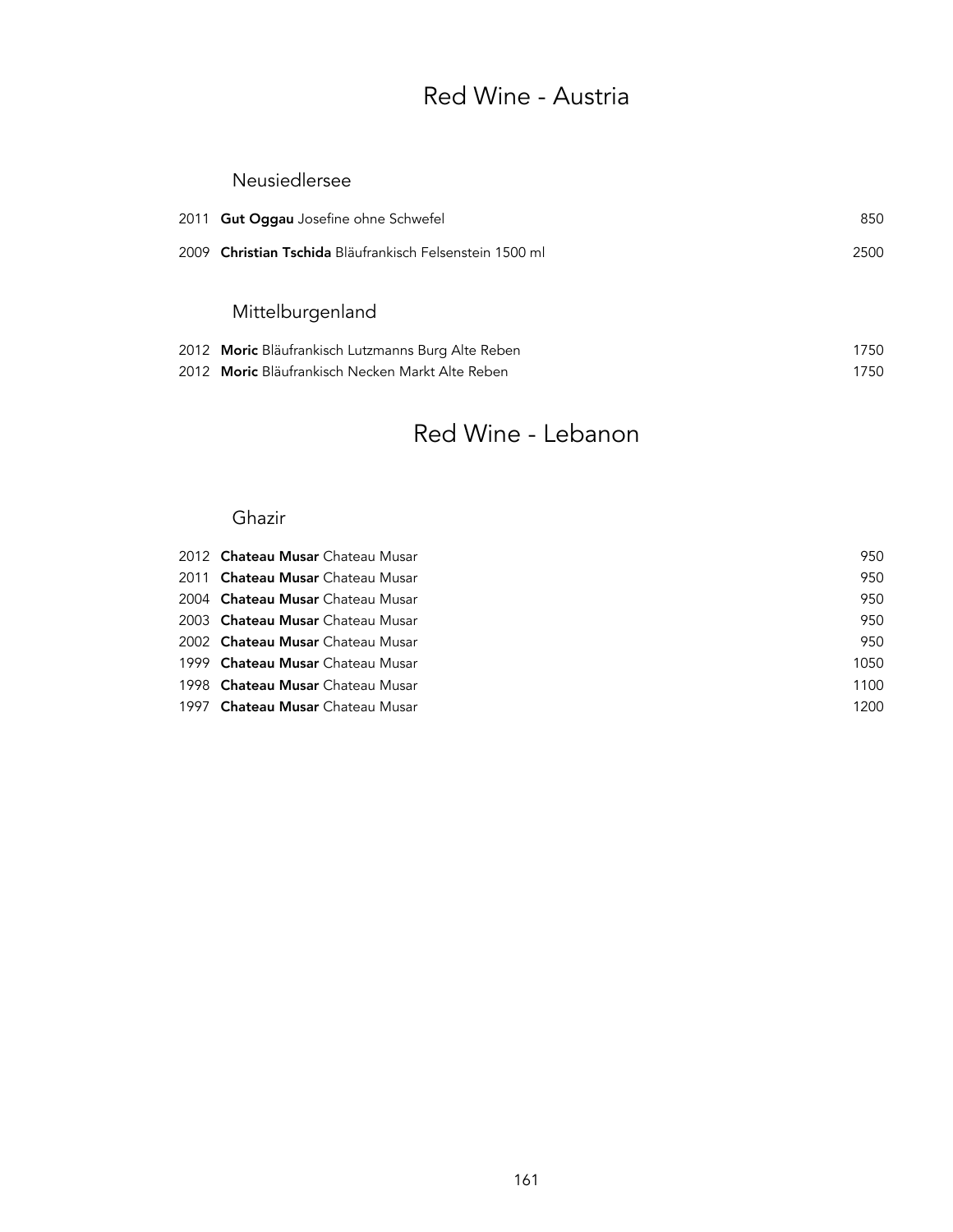## Red Wine - Greece

#### Santorini

| 2013<br>2011 | 2016 <b>Hatzidakis</b> Mavrotragano<br>Hatzidakis Mavrotragano<br>Hatzidakis Mavrotragano | 1150<br>1200<br>1200 |
|--------------|-------------------------------------------------------------------------------------------|----------------------|
|              | Crete                                                                                     |                      |
| 2004         | Domaine Economou Sitia Liatiko & Mandilaria                                               | 1000                 |
| 1999         | Domaine Economou Sitia Liatiko & Mandilaria                                               | 1000                 |
| 1998         | Domaine Economou Sitia Liatiko & Mandilaria                                               | 1000                 |
|              | Naoussa                                                                                   |                      |
| 2014         | <b>Thymiopoulos</b> Young Vines Xinomavro                                                 | 500                  |
| 2013         | Thymiopoulos Gi & Uranos Xinomavro                                                        | 750                  |
|              | Mavrodaphne Cephalonia                                                                    |                      |
|              | 2018 Sclavos Monambeles                                                                   | 650                  |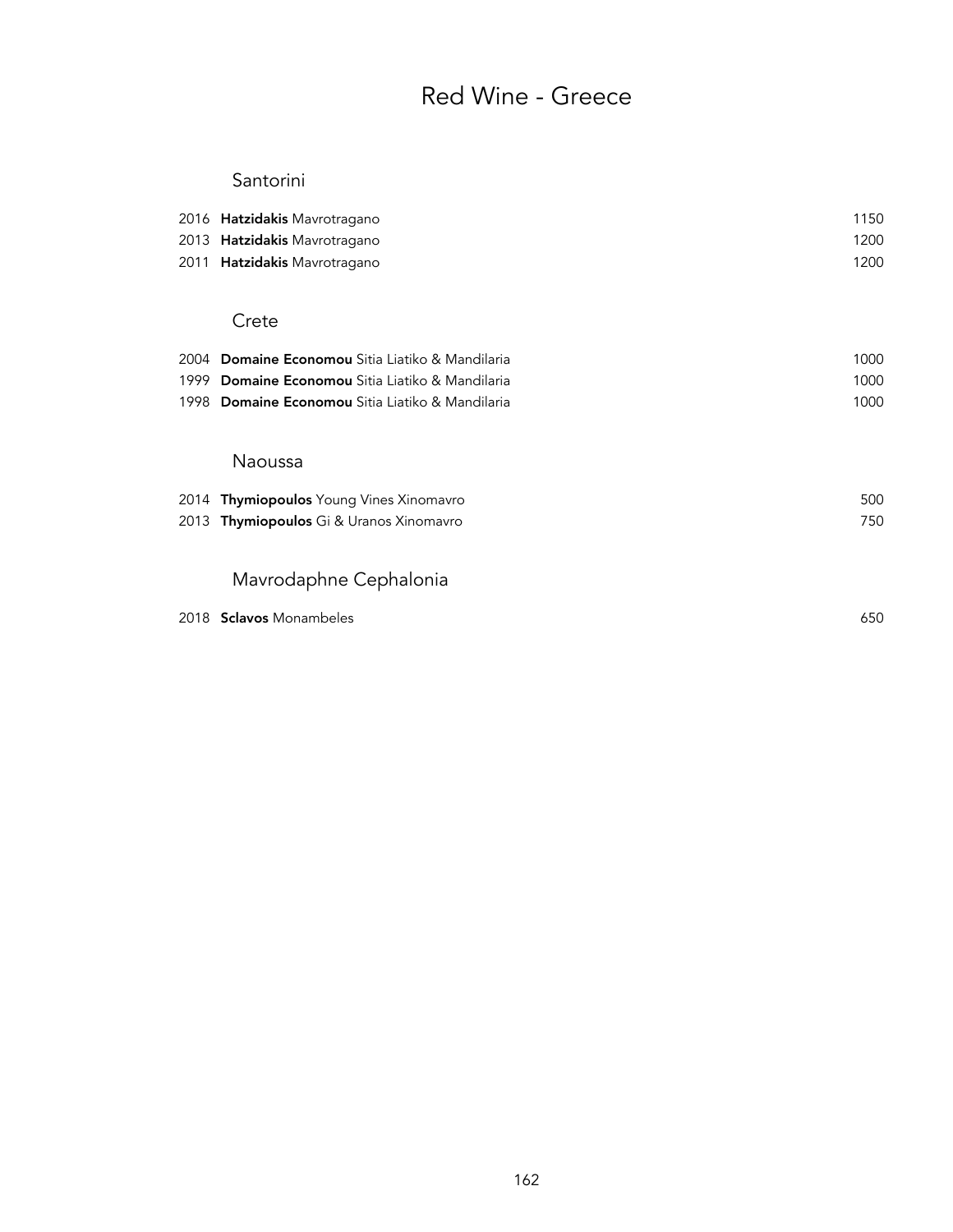## Red Wine - USA - Oregon

#### Dundee Hills

|      | 2019 Thomas Pinot Noir                                     | 2500  |
|------|------------------------------------------------------------|-------|
|      | 2014 Thomas Pinot Noir                                     | 2000  |
|      | 2014 Thomas Pinot Noir 1500 ml                             | 4000  |
|      | 2012 Thomas Pinot Noir 1500 ml                             | 3000  |
|      | 2014 The Eyrie Vineyards Original Vines Pinot Noir         | 1900  |
|      | 2013 The Eyrie Vineyards Original Vines Pinot Noir         | 1950  |
|      | 2012 The Eyrie Vineyards Original Vines Pinot Noir 1500 ml | 3700  |
| 1990 | The Eyrie Vineyards South Block Pinot Noir                 | 9200  |
| 1987 | The Eyrie Vineyards South Block Pinot Noir                 | 9850  |
|      | 1985 The Eyrie Vineyards South Block Pinot Noir 1500 ml    | 17900 |
|      | 1998 The Eyrie Vineyards Willamette Valley Pinot Noir      | 3800  |
| 1996 | <b>The Eyrie Vineyards</b> Willamette Valley Pinot Noir    | 6300  |
| 1990 | <b>The Eyrie Vineyards</b> Willamette Valley Pinot Noir    | 4900  |
|      | 1989 The Eyrie Vineyards Willamette Valley Pinot Noir      | 4900  |
| 2015 | <b>The Eyrie Vineyards</b> Eyrie Pinot Noir                | 1100  |
| 2013 | The Eyrie Vineyards Out Crop Pinot Noir                    | 1200  |
|      | 1986 The Eyrie Vineyards BBI Reserve Pinot Noir            | 7500  |
|      | 1985 The Eyrie Vineyards Pinot Meunier                     | 6600  |

#### Yamhill-Carlton

| 2015 Domaine Verdant La Follesse  | 1500 |
|-----------------------------------|------|
| 2015 Domaine Verdant Quintessence | 1300 |
| 2014 Domaine Verdant Quintessence | 1300 |
| 2013 Domaine Verdant Quintessence | 1300 |
| 2012 Domaine Verdant Quintessence | 1300 |
| 2011 Domaine Verdant Quintessence | 1300 |
| 2010 Domaine Verdant Tryptique    | 1400 |

### Eola Amity Hills

| 2013 Evening Land Pinot Noir                    | 1500 |
|-------------------------------------------------|------|
| 2017 <b>Antica Terra</b> Antikythera Pinot Noir | 3200 |
| 2015 Antica Terra Antikythera Pinot Noir        | 3200 |
| 2014 Antica Terra Antikythera Pinot Noir        | 3200 |
| 2018 <b>Antica Terra</b> Ceras Pinot Noir       | 3000 |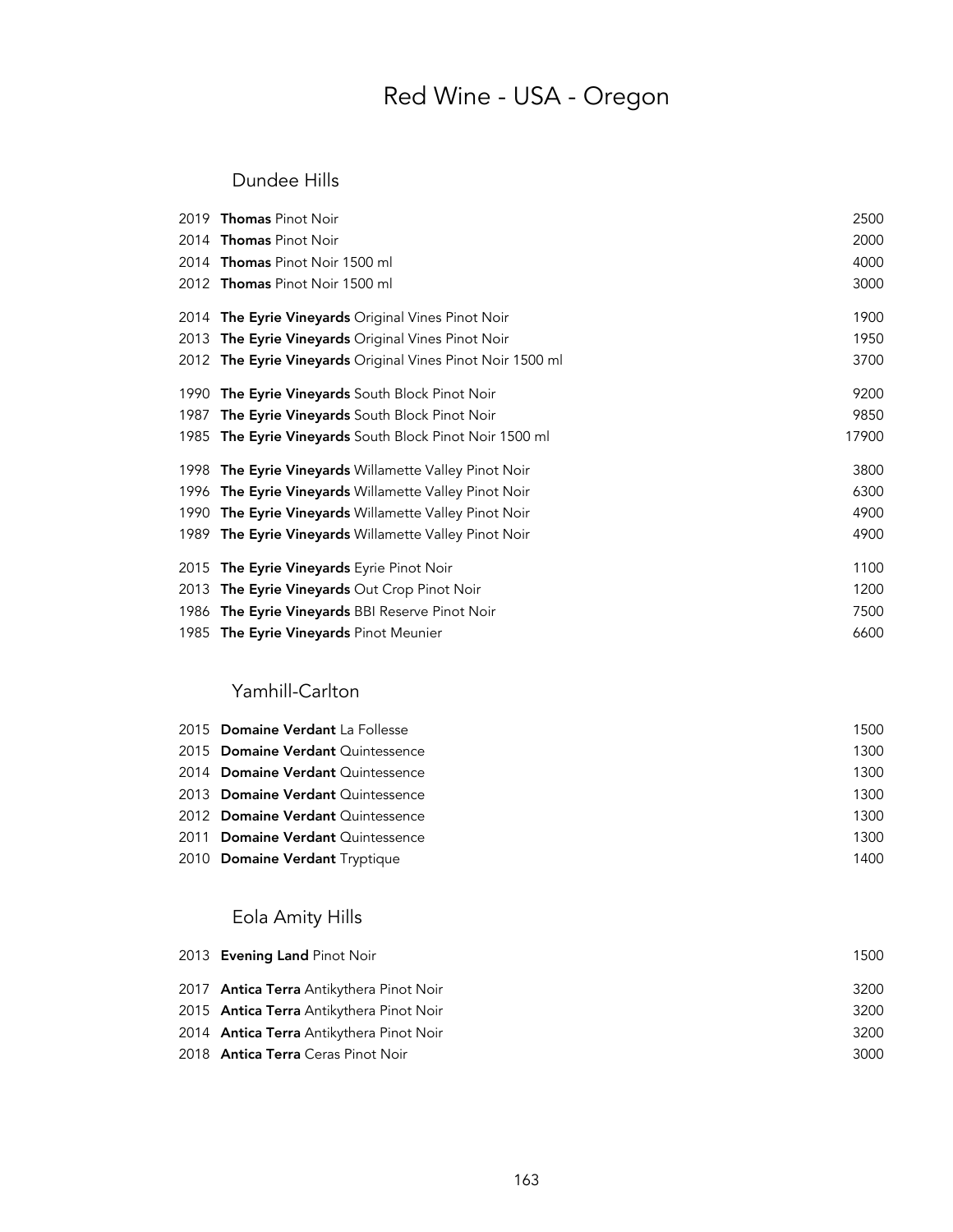## Red Wine - USA - Washington

### Walla Walla Valley

|      | 2017 Cayuse God Only Knows Grenache                     | 3000 |
|------|---------------------------------------------------------|------|
|      | 2013 Cayuse God Only Knows Grenache                     | 2700 |
|      | 2013 Cayuse God Only Knows Grenache                     | 2700 |
|      | 2012 Cayuse God Only Knows Grenache                     | 2400 |
|      | 2014 Cayuse En Cerise Syrah                             | 2100 |
|      | 2013 Cayuse En Cerise Syrah                             | 2100 |
|      | 2014 Cayuse En Chamberlin Syrah                         | 2400 |
|      | 2013 Cayuse Cailloux Syrah                              | 2100 |
|      | 2014 Cayuse Bionic Frog Syrah                           | 3200 |
|      | 2013 Cayuse Bionic Frog Syrah                           | 2600 |
|      | 2013 Cayuse Wallah Wallah Special Reserve #5 1500 ml    | 6000 |
|      | 2016 Horsepower The Tribe Vineyard Syrah                | 3400 |
|      | 2016 Horsepower The Tribe Vineyard Syrah 1500 ml        | 8900 |
|      | 2015 Horsepower The Tribe Vineyard Syrah                | 3600 |
|      | 2014 Horsepower The Tribe Vineyard Syrah                | 3600 |
|      | 2014 Horsepower The Tribe Vineyard Syrah 1500 ml        | 8900 |
| 2013 | <b>Horsepower</b> The Tribe Vineyard Syrah              | 3200 |
|      | 2013 <b>Horsepower</b> The Tribe Vineyard Syrah 1500 ml | 8900 |
|      | 2012 Horsepower The Tribe Vineyard Syrah 1500 ml        | 8900 |
|      | 2011 Horsepower The Tribe Vineyard Syrah 1500 ml        | 8900 |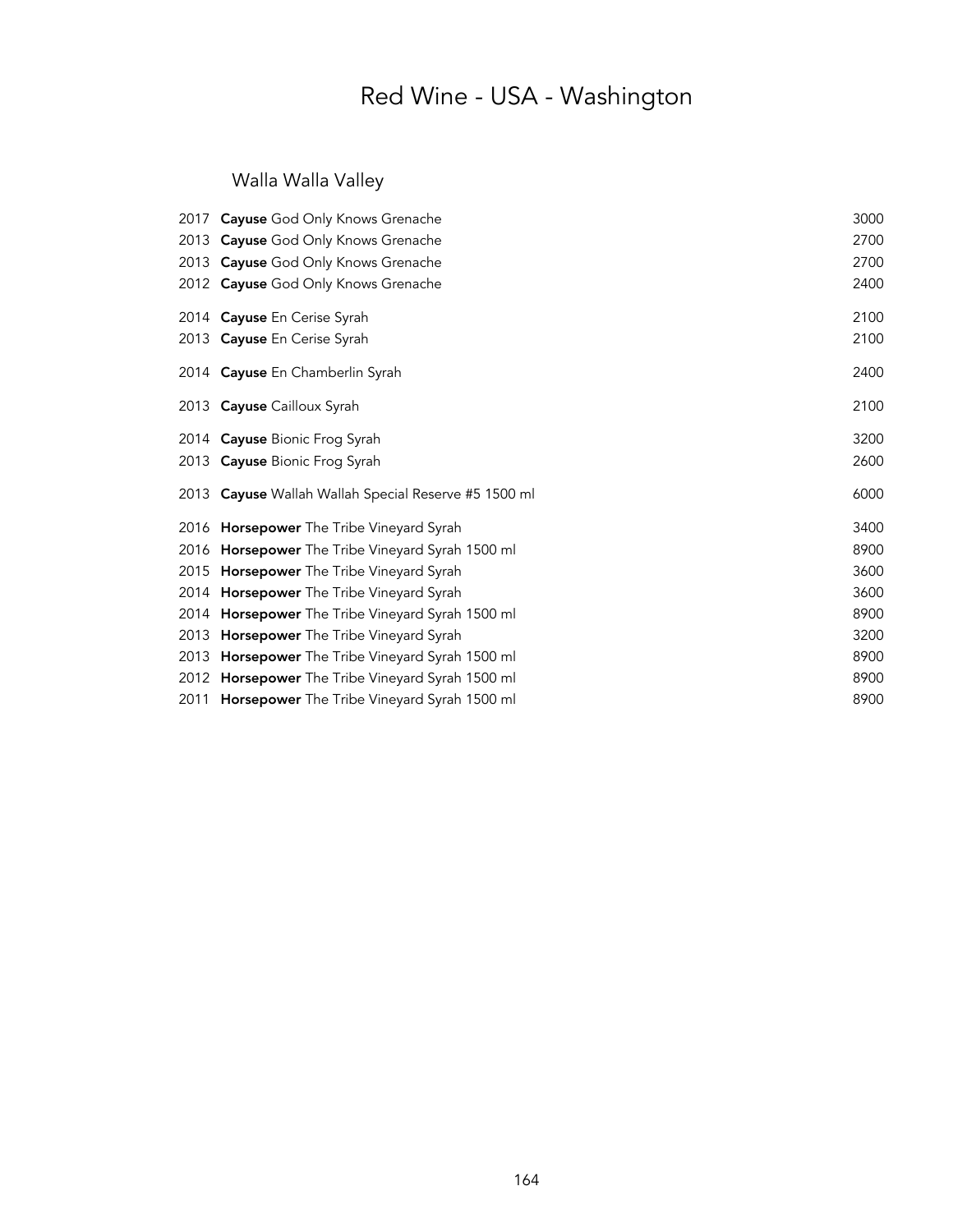### Calistoga

|      | 2018 Araujo Eisele Cabernet Sauvignon                    | 10500 |
|------|----------------------------------------------------------|-------|
|      | 2015 Eisele Vineyard Eisele Cabernet Sauvignon           | 11000 |
|      | 2014 Eisele Vineyard Eisele Cabernet Sauvignon           | 11000 |
|      | 2013 Araujo Eisele Cabernet Sauvignon                    | 11000 |
|      | 2012 Araujo Eisele Cabernet Sauvignon                    | 9200  |
|      | 2012 Araujo Eisele Cabernet Sauvignon 1500 ml            | 19000 |
|      | 2012 Araujo Eisele Cabernet Sauvignon 3000 ml            | 33000 |
| 2011 | Araujo Eisele Cabernet Sauvignon                         | 7400  |
| 2011 | Araujo Eisele Cabernet Sauvignon 1500 ml                 | 15400 |
| 2011 | Araujo Eisele Cabernet Sauvignon 3000 ml                 | 29900 |
| 2010 | Araujo Eisele Cabernet Sauvignon                         | 7700  |
|      | 2012 Araujo Eisele Syrah                                 | 4000  |
|      | 2012 Araujo Eisele Syrah 1500 ml                         | 7800  |
|      | 2011 Araujo Eisele Syrah                                 | 3600  |
| 2017 | Eisele Altagracia                                        | 3000  |
|      | 2015 Eisele Vineyard Altagracia                          | 2900  |
|      | 2014 Eisele Vineyard Altagracia                          | 2900  |
|      | 2013 Araujo Altagracia                                   | 2800  |
|      | 2012 Araujo Altagracia                                   | 2800  |
| 2011 | Araujo Altagracia                                        | 2800  |
|      | 2010 Araujo Altagracia                                   | 2800  |
| 2011 | Larkmead Estate Cabernet Sauvignon 375 ml                | 1200  |
|      | 2010 Larkmead Premiere Napa Valley Cabernet Sauvignon    | 10000 |
|      | 2012 Rivers-Marie Panek Cabernet Sauvignon               | 1700  |
|      | 2009 Chateau Montelena Estate Cabernet Sauvignon 6000 ml | 17400 |
|      | 2002 Chateau Montelena Estate Cabernet Sauvignon         | 3200  |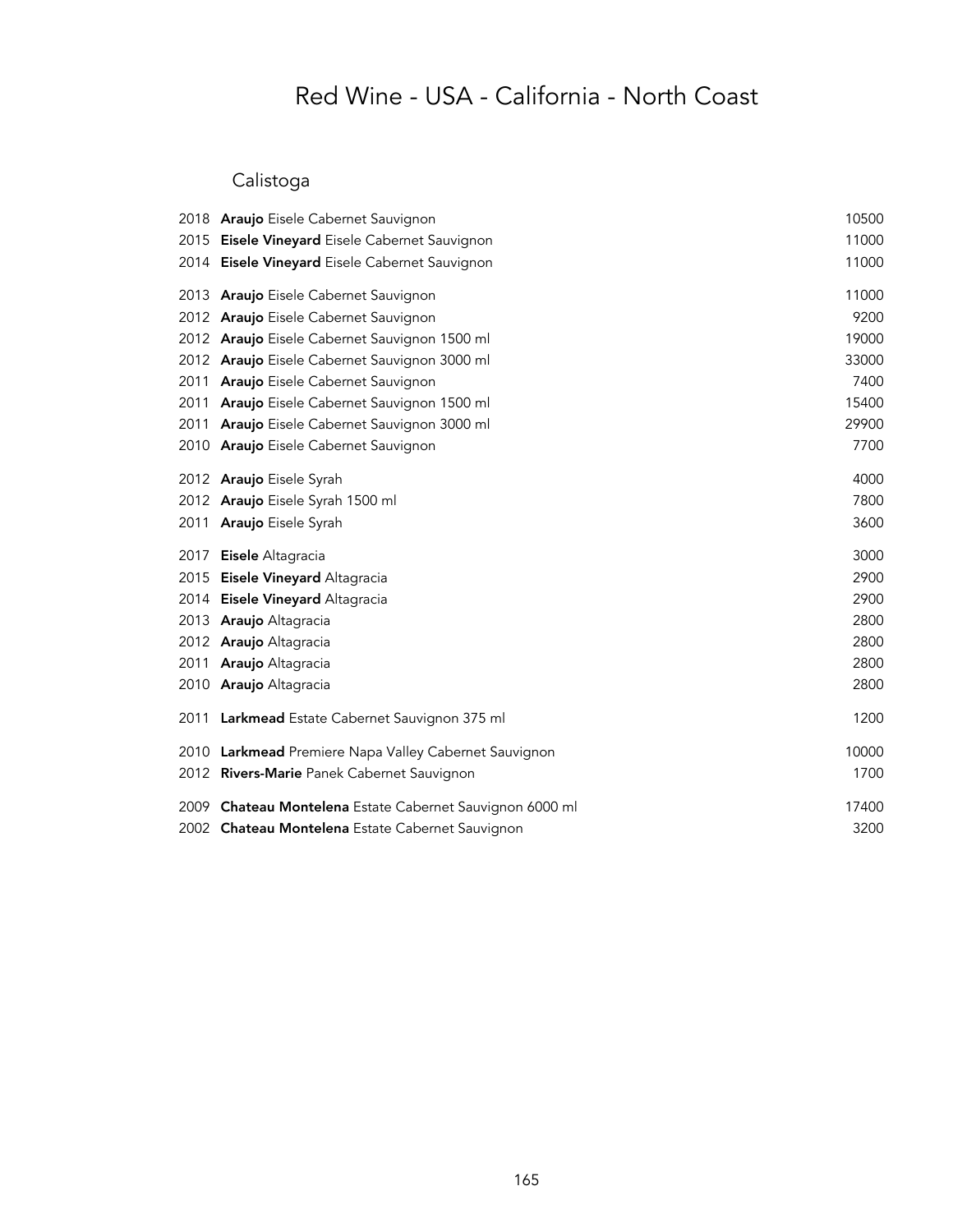#### Howell Mountain

|      | 1993 Dunn Vineyards Petite Sirah                               | 4000  |
|------|----------------------------------------------------------------|-------|
|      | 2012 Dunn Vineyards Trailer Vineyard Cabernet Sauvignon        | 8000  |
|      | 2017 Dunn Vineyards Napa Valley Cabernet Sauvignon             | 2300  |
|      | 2015 Dunn Vineyards Napa Valley Cabernet Sauvignon             | 2300  |
|      | 2014 Dunn Vineyards Napa Valley Cabernet Sauvignon             | 2300  |
|      | 1998 Dunn Vineyards Napa Valley Cabernet Sauvignon             | 2750  |
|      | 2014 Dunn Vineyards Howell Mountain Cabernet Sauvignon         | 2500  |
|      | 2012 Dunn Vineyards Howell Mountain Cabernet Sauvignon         | 2500  |
| 2011 | Dunn Vineyards Howell Mountain Cabernet Sauvignon              | 2200  |
| 2011 | Dunn Vineyards Howell Mountain Cabernet Sauvignon 1500 ml      | 6900  |
| 2011 | Dunn Vineyards Howell Mountain Cabernet Sauvignon 5000 ml      | 28000 |
| 2010 | Dunn Vineyards Howell Mountain Cabernet Sauvignon 1500 ml      | 6900  |
|      | 2000 Dunn Vineyards Howell Mountain Cabernet Sauvignon         | 2950  |
|      | 1998 Dunn Vineyards Howell Mountain Cabernet Sauvignon 1500 ml | 9000  |
|      | 2012 O'Shaughnessy Howell Mountain Cabernet Sauvignon          | 2400  |
|      | 2011 O'Shaughnessy Howell Mountain Cabernet Sauvignon          | 2400  |
|      | 2010 Abreu Howell Mountain Cabernet Sauvignon                  | 8000  |
|      | 1991 Beringer Howell Mountain Merlot                           | 2000  |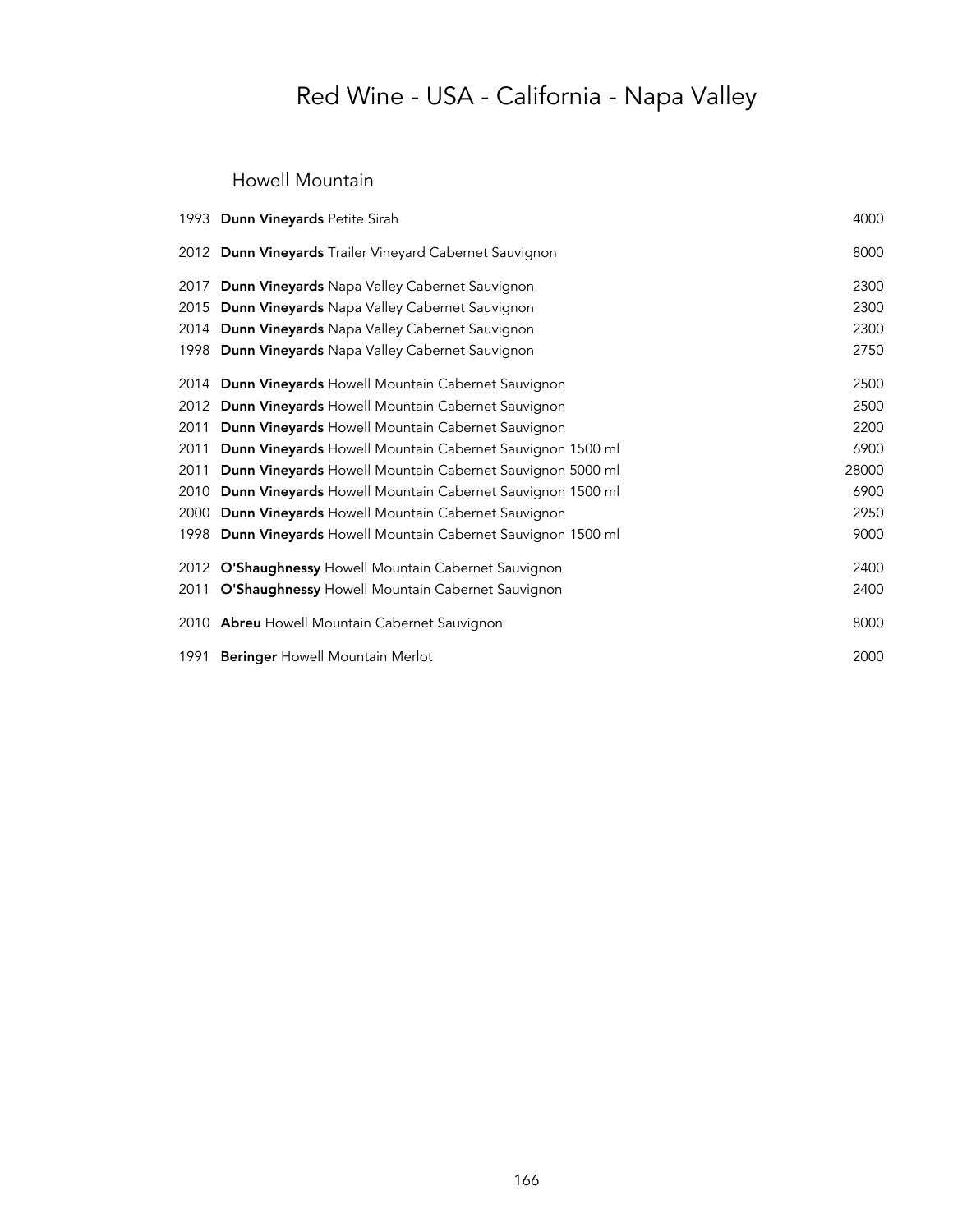#### St. Helena

|      | 2015 Spottswoode Cabernet Sauvignon              | 3400 |
|------|--------------------------------------------------|------|
| 2014 | Spottswoode Cabernet Sauvignon                   | 3400 |
| 2013 | Spottswoode Cabernet Sauvignon                   | 3400 |
|      | 1992 Beringer Private Reserve Cabernet Sauvignon | 3400 |
| 1990 | Beringer Private Reserve Cabernet Sauvignon      | 3400 |
| 2014 | Joseph Phelps Insignia Cabernet Sauvignon        | 4800 |
| 2013 | Joseph Phelps Insignia Cabernet Sauvignon        | 4800 |
| 2012 | Joseph Phelps Insignia Cabernet Sauvignon        | 4800 |
| 2011 | Joseph Phelps Insignia Cabernet Sauvignon        | 3800 |
| 2010 | Joseph Phelps Insignia Cabernet Sauvignon        | 3900 |
| 2009 | Joseph Phelps Insignia Cabernet Sauvignon        | 3900 |
| 2008 | Joseph Phelps Insignia Cabernet Sauvignon        | 4700 |
| 2006 | Joseph Phelps Insignia Cabernet Sauvignon        | 3900 |
| 2005 | Joseph Phelps Insignia Cabernet Sauvignon        | 4800 |
|      | 2002 Joseph Phelps Insignia Cabernet Sauvignon   | 8000 |
|      | 2010 Abreu Rothwell Hyde Cabernet Sauvignon      | 2700 |
|      | 2010 Abreu Thorevilos Cabernet Sauvignon         | 8900 |
|      | 2013 Schrader LPV Beckstoffer Las Piedras        | 6000 |
|      | 2012 Schrader LPV Beckstoffer Las Piedras        | 6000 |
|      | 2013 Forman Forman Cabernet Sauvignon            | 1950 |
|      | 1995 Seavey Seavey Estate Cabernet Sauvignon     | 3500 |
|      | 2018 Corison Helios Cabernet Franc               | 2200 |
|      | 1999 Corison Acappella Petit Syrah               | 2500 |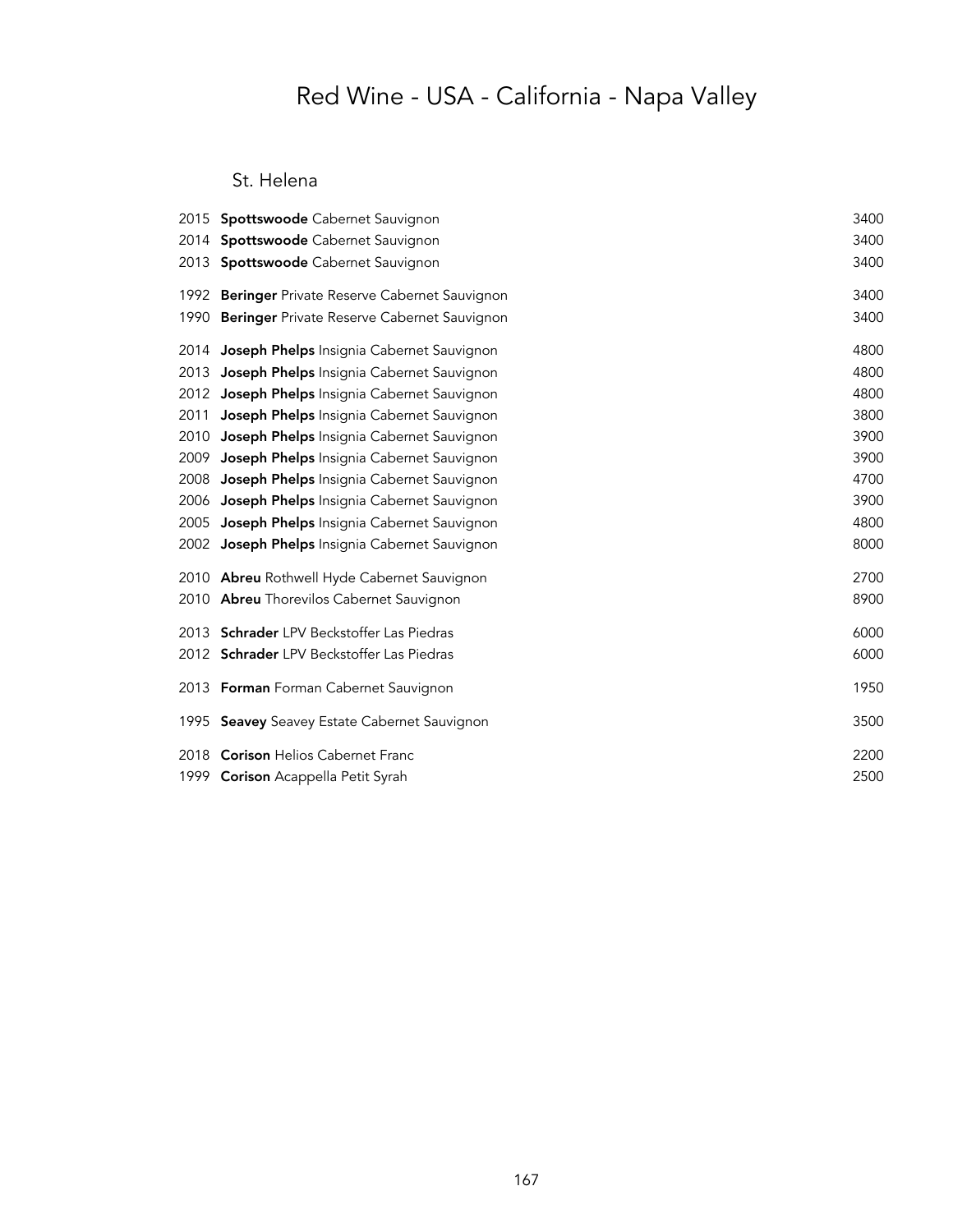#### St. Helena

| 2014 <b>Corison</b> Sunbasket Vineyards Cabernet Sauvignon | 3800 |
|------------------------------------------------------------|------|
| 2017 Corison Kronos Vineyard Cabernet Sauvignon            | 4100 |
| 2014 <b>Corison</b> Kronos Vineyard Cabernet Sauvignon     | 4100 |
| 2014 Corison Kronos Vineyard Cabernet Sauvignon 1500 ml    | 7600 |
| 2013 Corison Kronos Vineyard Cabernet Sauvignon            | 3900 |
| 2011 Corison Kronos Vineyard Cabernet Sauvignon            | 3800 |
| 2009 Corison Kronos Vineyard Cabernet Sauvignon            | 3900 |
| 2008 Corison Kronos Vineyard Cabernet Sauvignon            | 4100 |
| 2007 Corison Kronos Vineyard Cabernet Sauvignon            | 4200 |
| 2006 Corison Kronos Vineyard Cabernet Sauvignon            | 4700 |
| 2005 Corison Kronos Vineyard Cabernet Sauvignon            | 4900 |
| 2004 <b>Corison</b> Kronos Vineyard Cabernet Sauvignon     | 5300 |
| 2003 Corison Kronos Vineyard Cabernet Sauvignon            | 5900 |
| 2002 Corison Kronos Vineyard Cabernet Sauvignon            | 6000 |
| 2000 Corison Kronos Vineyard Cabernet Sauvignon            | 6200 |
| 1998 Corison Kronos Vineyard Cabernet Sauvignon            | 6500 |
| 1997 Corison Kronos Vineyard Cabernet Sauvignon            | 7500 |
| 2017 Corison Cabernet Sauvignon                            | 2400 |
| 2015 <b>Corison</b> Cabernet Sauvignon                     | 2400 |
| 2014 Corison Cabernet Sauvignon                            | 2400 |
| 2012 Corison Cabernet Sauvignon                            | 2400 |
| 2012 <b>Corison</b> Cabernet Sauvignon 375 ml              | 1200 |
| 2011 Corison Cabernet Sauvignon                            | 2000 |
| 2010 Corison Cabernet Sauvignon                            | 2000 |
| 2009 Corison Cabernet Sauvignon                            | 3400 |
| 2008 <b>Corison</b> Cabernet Sauvignon                     | 3500 |
| 2007 <b>Corison</b> Cabernet Sauvignon                     | 3600 |
| 2006 Corison Cabernet Sauvignon                            | 3000 |
| 2005 <b>Corison</b> Cabernet Sauvignon                     | 3700 |
| 2004 Corison Cabernet Sauvignon                            | 3800 |
| 2003 <b>Corison</b> Cabernet Sauvignon                     | 3900 |
| 2002 <b>Corison</b> Cabernet Sauvignon                     | 4000 |
| 2001 Corison Cabernet Sauvignon                            | 4100 |
| 2000 Corison Cabernet Sauvignon                            | 4200 |
| 1998 Corison Cabernet Sauvignon                            | 4800 |
| 1997 <b>Corison</b> Cabernet Sauvignon                     | 5700 |
| 1996 Corison Cabernet Sauvignon                            | 6100 |
| 1989 Corison Cabernet Sauvignon                            | 8000 |
|                                                            |      |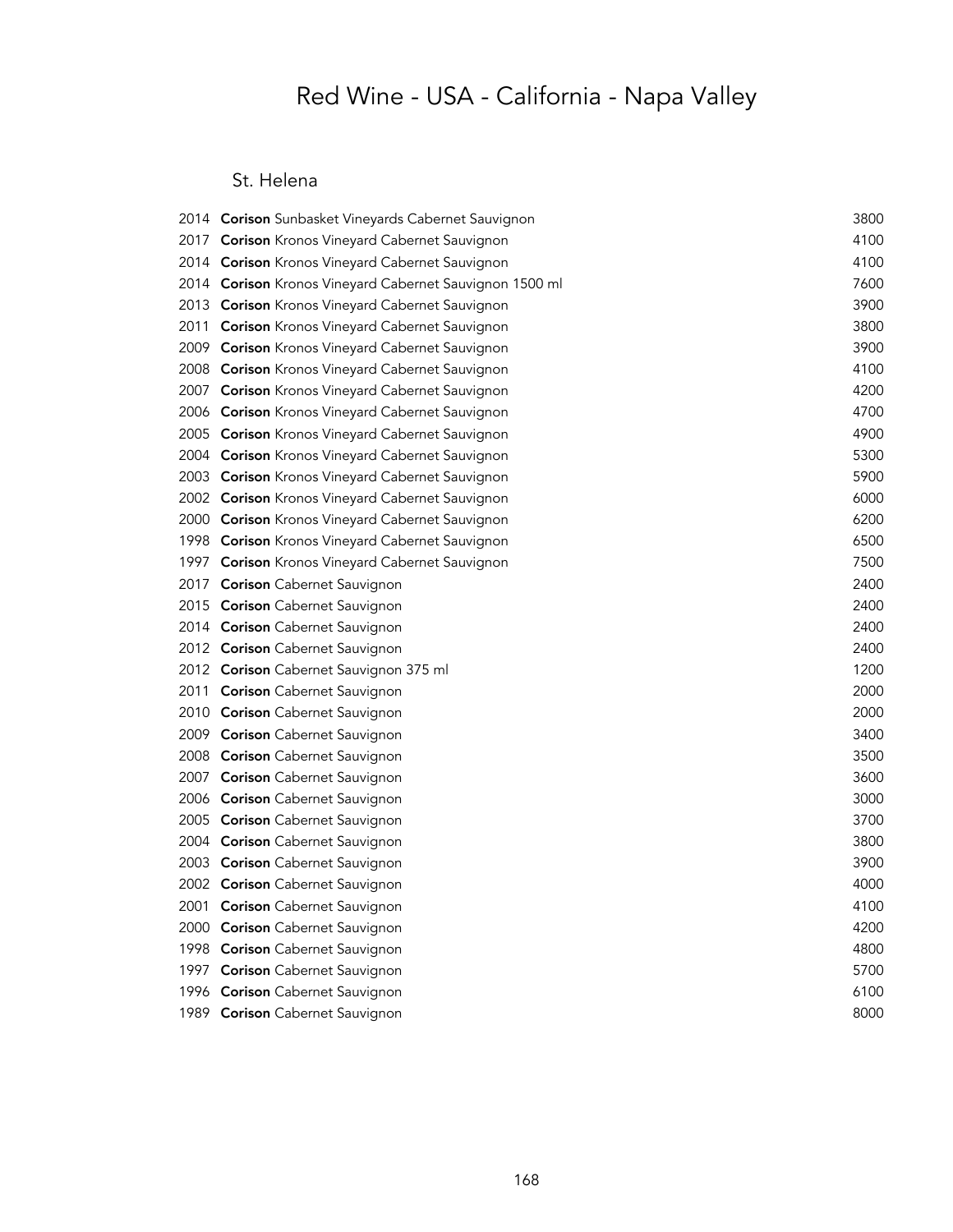### Oakville

|      | 2019 Screaming Eagle Screaming Eagle                   | 42000  |
|------|--------------------------------------------------------|--------|
|      | 2018 Screaming Eagle Screaming Eagle                   | 38000  |
|      | 2016 Screaming Eagle Screaming Eagle                   | 38000  |
|      | 2015 Screaming Eagle Screaming Eagle                   | 36000  |
|      | 2014 Screaming Eagle Screaming Eagle                   | 34000  |
|      | 2013 Screaming Eagle Screaming Eagle                   | 32000  |
|      | 2012 Screaming Eagle Screaming Eagle                   | 32900  |
| 2011 | <b>Screaming Eagle Screaming Eagle</b>                 | 38000  |
|      | 2009 Screaming Eagle Screaming Eagle                   | 45000  |
|      | 2008 Screaming Eagle Screaming Eagle                   | 45000  |
|      | 2006 Screaming Eagle Screaming Eagle                   | 49000  |
|      | 1999 Screaming Eagle Screaming Eagle                   | 49000  |
|      | 1998 Screaming Eagle Screaming Eagle                   | 44000  |
|      | 1992 Screaming Eagle Screaming Eagle 1500 ml *         | 399999 |
|      | 2018 Screaming Eagle The Flight                        | 18500  |
|      | 2016 Screaming Eagle The Flight                        | 18500  |
|      | 2015 Screaming Eagle The Flight                        | 17000  |
|      | 2014 Screaming Eagle Second Flight                     | 14200  |
|      | 2013 Screaming Eagle Second Flight                     | 14200  |
|      | 2012 Screaming Eagle Second Flight                     | 13900  |
|      | 2011 Screaming Eagle Second Flight                     | 8600   |
|      | 2009 Screaming Eagle Second Flight                     | 8900   |
| 2007 | <b>Screaming Eagle Second Flight</b>                   | 8900   |
| 2011 | Dalla Valle Maya                                       | 5300   |
|      | 1994 Dalla Valle Maya                                  | 8600   |
|      | 1992 Dalla Valle Maya                                  | 8600   |
| 2011 | Dalla Valle Dalla Valle Cabernet Sauvignon             | 2100   |
| 1993 | Dalla Valle Dalla Valle Cabernet Sauvignon             | 4000   |
|      | 2012 Heitz Cellar Martha's Vineyard Cabernet Sauvignon | 4800   |
| 2010 | Heitz Cellar Martha's Vineyard Cabernet Sauvignon      | 4900   |
| 2009 | Heitz Cellar Martha's Vineyard Cabernet Sauvignon      | 4900   |
| 2006 | Heitz Cellar Martha's Vineyard Cabernet Sauvignon      | 4600   |
|      | 2005 Heitz Cellar Martha's Vineyard Cabernet Sauvignon | 4700   |
|      | 1978 Heitz Cellar Fay Vineyard Cabernet Sauvignon      | 3400   |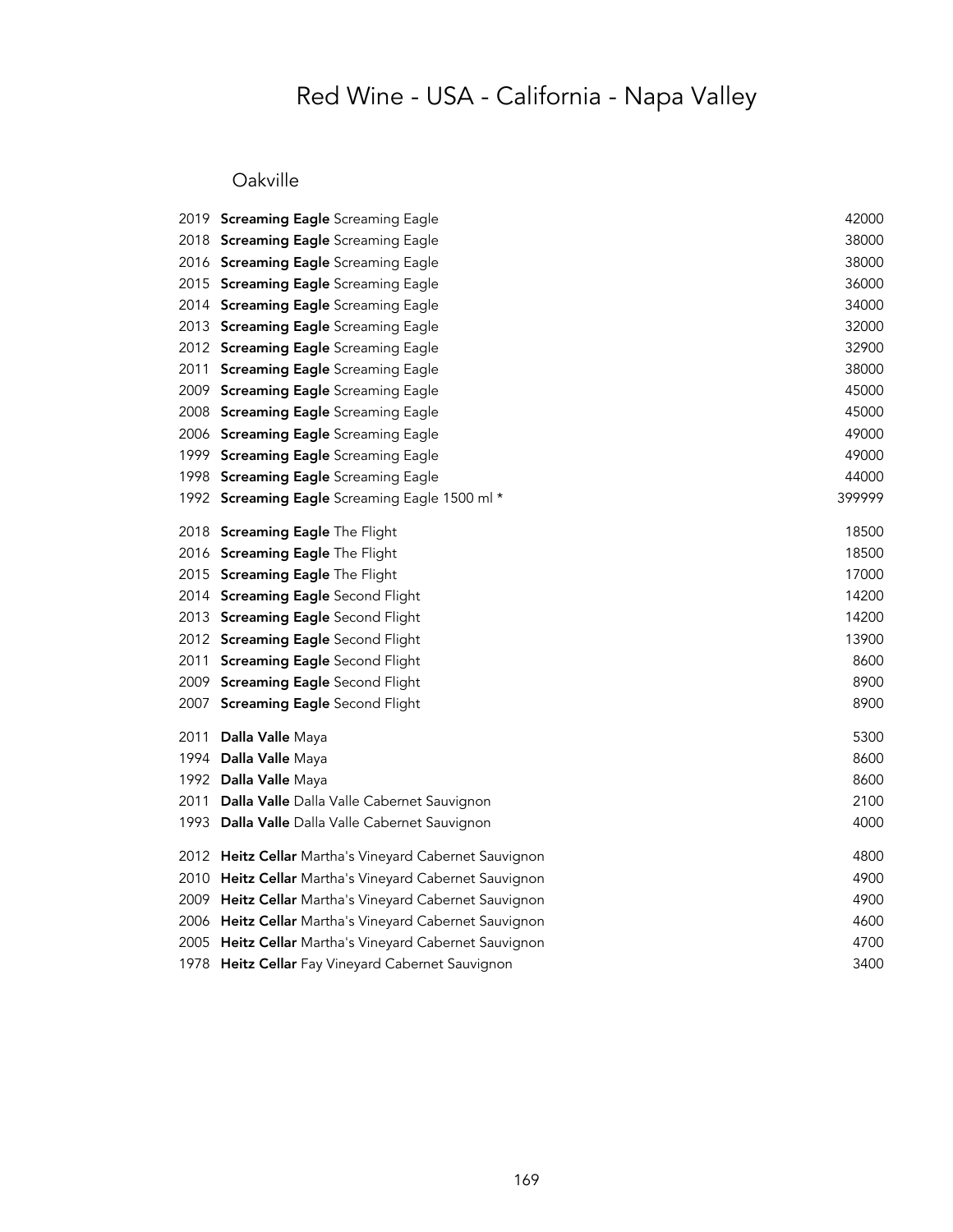### Oakville

|      | 2013 Harlan Estate Promontory                         | 11900 |
|------|-------------------------------------------------------|-------|
|      | 2012 Harlan Estate Promontory                         | 11900 |
|      | 2011 Harlan Estate Harlan Estate                      | 11900 |
| 2007 | Harlan Estate Harlan Estate                           | 21300 |
|      | 2004 Harlan Estate Harlan Estate                      | 14600 |
|      | 2004 Harlan Estate Harlan Estate 1500 ml              | 26900 |
|      | 2003 Harlan Estate Harlan Estate                      | 11200 |
|      | 2002 Harlan Estate Harlan Estate                      | 17400 |
|      | 1999 Harlan Estate Harlan Estate                      | 12900 |
|      | 1996 Harlan Estate Harlan Estate                      | 16400 |
|      | 1992 Harlan Estate Harlan Estate                      | 19400 |
| 2011 | Harlan Estate The Maiden                              | 5200  |
|      | 2009 Harlan Estate The Maiden                         | 6300  |
|      | 2013 Schrader Old Sparky 1500 ml                      | 19900 |
|      | 2013 Schrader CCS Beckstoffer To Kalon                | 11000 |
|      | 2012 Schrader CCS Beckstoffer To Kalon                | 11000 |
| 2011 | Schrader CCS Beckstoffer To Kalon                     | 11000 |
|      | 2010 Schrader CCS Beckstoffer To Kalon                | 11000 |
|      | 2009 Schrader CCS Beckstoffer To Kalon                | 11000 |
|      | 2013 Schrader RBS Beckstoffer To Kalon                | 6000  |
|      | 2012 Schrader RBS Beckstoffer To Kalon                | 6000  |
|      | 2011 Schrader RBS Beckstoffer To Kalon                | 10500 |
|      | 2010 Schrader RBS Beckstoffer To Kalon                | 10500 |
|      | 2009 Schrader RBS Beckstoffer To Kalon                | 10500 |
|      | 2013 Schrader T6 Beckstoffer To Kalon                 | 6000  |
|      | 2012 Schrader T6 Beckstoffer To Kalon                 | 7000  |
|      | 1998 Schrader Upper Block Gaudeamus Vineyard          | 4700  |
|      | 2004 Joseph Phelps Backus Vineyard Cabernet Sauvignon | 5000  |
|      | 2002 Joseph Phelps Backus Vineyard Cabernet Sauvignon | 5700  |
|      | 1995 Joseph Phelps Backus Vineyard Cabernet Sauvignon | 6200  |
|      | 2010 Ovid Proprietary Cabernet Sauvignon              | 3300  |
|      | 2012 Ovid Experiment L2.2                             | 3300  |
|      | 2012 Ovid Experiment V6.2                             | 3300  |
|      | 2012 Continuum Continuum                              | 4500  |
| 2011 | Continuum Continuum                                   | 4500  |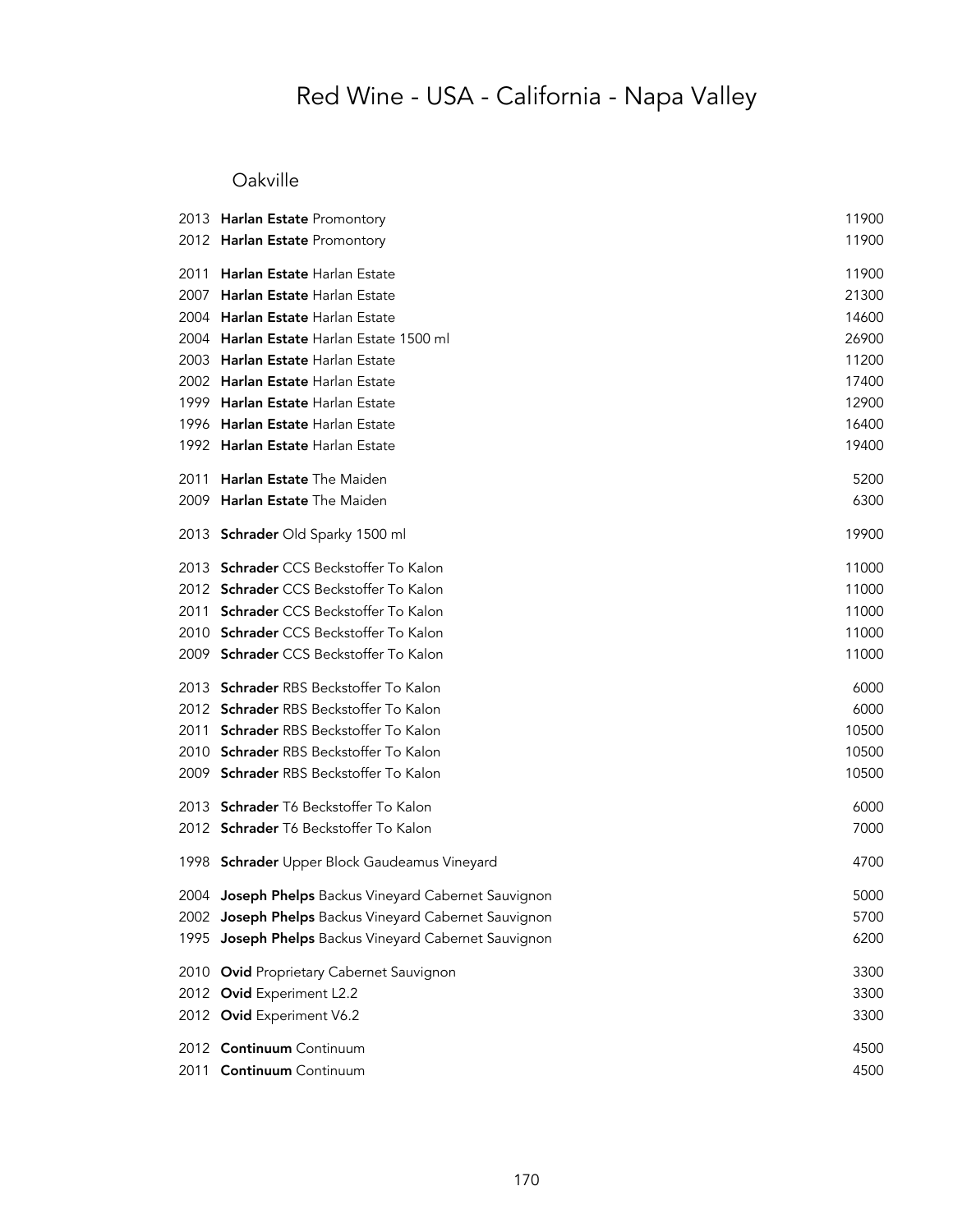### Oakville

|           | 2015 Opus One Opus One                    | 7000 |
|-----------|-------------------------------------------|------|
|           | 2014 Opus One Opus One                    | 7000 |
|           | 2013 Opus One Opus One                    | 6400 |
|           | 2012 Opus One Opus One                    | 6900 |
|           | 2011 Opus One Opus One                    | 7000 |
|           | 2010 Opus One Opus One                    | 7000 |
|           | 2009 Opus One Opus One                    | 7000 |
|           | 2008 Opus One Opus One                    | 9000 |
|           | 2007 Opus One Opus One                    | 9000 |
|           | 2006 Opus One Opus One                    | 9000 |
|           | 2005 Opus One Opus One                    | 9000 |
|           | 2003 Opus One Opus One                    | 8200 |
|           | 2002 Opus One Opus One                    | 8400 |
| 2001      | Opus One Opus One                         | 8300 |
|           | 2000 Opus One Opus One                    | 8200 |
| 1999      | Opus One Opus One                         | 8200 |
|           | 1996 Opus One Opus One                    | 7900 |
|           | 1994 Opus One Opus One                    | 7900 |
| 1991      | Opus One Opus One                         | 7200 |
| 1983      | Opus One Opus One                         | 8200 |
| 1982      | Opus One Opus One                         | 9000 |
| <b>NV</b> | Opus One] Overture                        | 3400 |
| 1977      | <b>Robert Mondavi</b> Cabernet Sauvignon  | 3900 |
| 1986      | Robert Mondavi Cabernet Sauvignon Reserve | 5500 |
| 1981      | Robert Mondavi Cabernet Sauvignon Reserve | 5500 |
| 1976      | Robert Mondavi Cabernet Sauvignon Reserve | 5500 |
| 1974      | Robert Mondavi Cabernet Sauvignon Reserve | 5500 |
|           | 2006 Bond Pluribus                        | 8400 |
| 2005      | <b>Bond Pluribus</b>                      | 8400 |
|           | 2004 Bond Pluribus                        | 8400 |
| 2003      | <b>Bond Pluribus</b>                      | 7500 |
|           | 2006 Bond Vecina                          | 8400 |
| 2005      | <b>Bond</b> Vecina                        | 8400 |
|           | 2004 Bond Vecina                          | 8400 |
| 2006      | <b>Bond</b> St. Eden                      | 8500 |
|           | 2004 Bond Melbury                         | 8300 |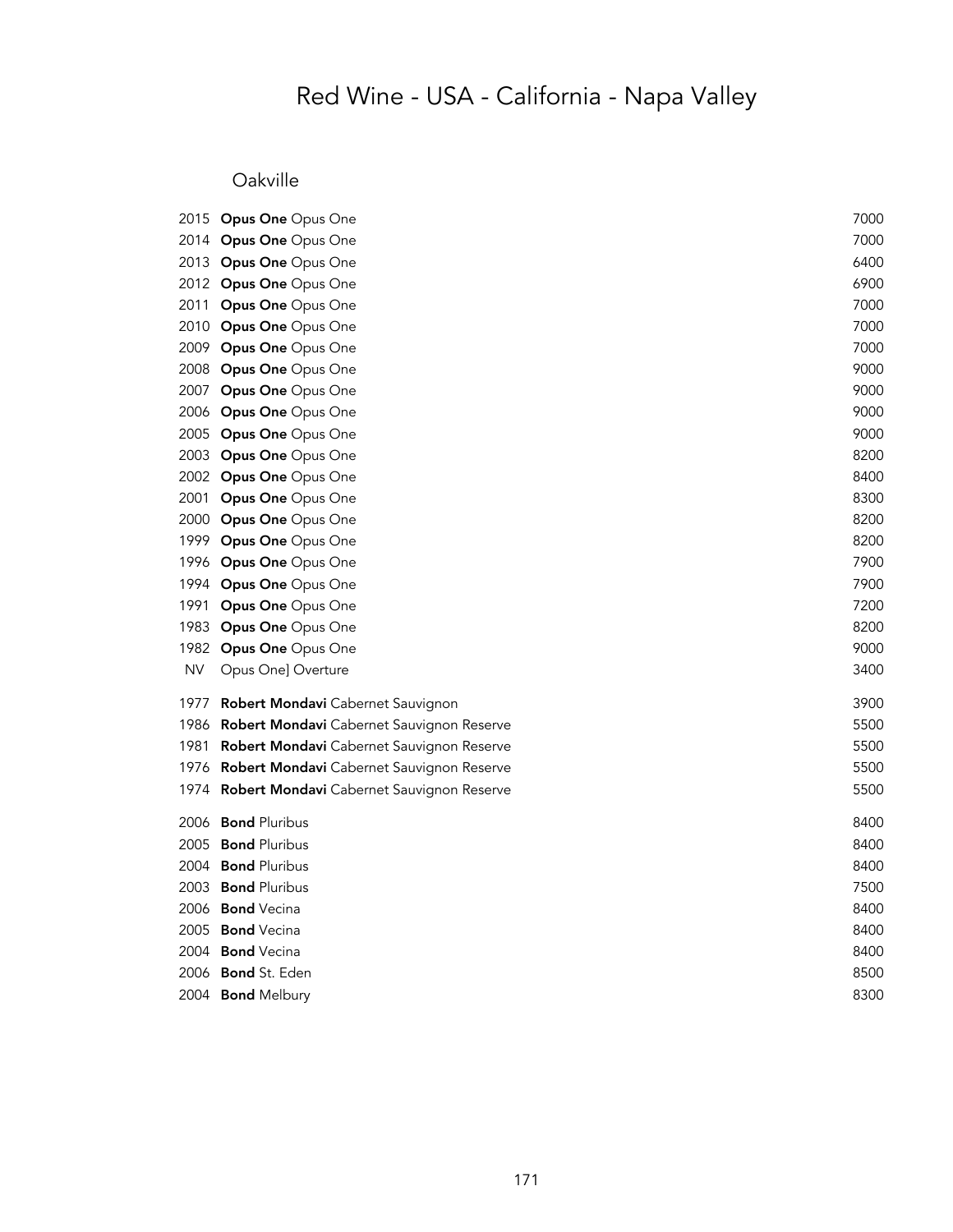### Mount Veeder

| 2013. | Mayacamas Mayacamas Cabernet Sauvignon                     | 2900  |
|-------|------------------------------------------------------------|-------|
| 2012  | Mayacamas Mayacamas Cabernet Sauvignon                     | 2900  |
| 2009  | Mayacamas Mayacamas Cabernet Sauvignon                     | 2900  |
| 2008  | Mayacamas Mayacamas Cabernet Sauvignon                     | 3350  |
| 2007  | Mayacamas Mayacamas Cabernet Sauvignon                     | 3350  |
| 2006  | Mayacamas Mayacamas Cabernet Sauvignon                     | 3350  |
| 2005  | Mayacamas Mayacamas Cabernet Sauvignon                     | 3800  |
| 2004  | Mayacamas Mayacamas Cabernet Sauvignon 375 ml              | 1900  |
| 2004  | Mayacamas Mayacamas Cabernet Sauvignon                     | 3800  |
| 2003  | Mayacamas Mayacamas Cabernet Sauvignon 375 ml              | 1900  |
| 2003  | Mayacamas Mayacamas Cabernet Sauvignon                     | 3800  |
| 2002  | Mayacamas Mayacamas Cabernet Sauvignon 375 ml              | 1900  |
| 2002  | Mayacamas Mayacamas Cabernet Sauvignon                     | 3800  |
| 2001  | Mayacamas Mayacamas Cabernet Sauvignon 375 ml              | 2050  |
| 2001  | Mayacamas Mayacamas Cabernet Sauvignon                     | 4100  |
| 2000  | Mayacamas Mayacamas Cabernet Sauvignon 375 ml              | 2050  |
| 2000  | Mayacamas Mayacamas Cabernet Sauvignon                     | 4100  |
| 1999  | Mayacamas Mayacamas Cabernet Sauvignon 375 ml              | 2050  |
| 1999  | Mayacamas Mayacamas Cabernet Sauvignon                     | 4100  |
| 1998  | Mayacamas Mayacamas Cabernet Sauvignon 375 ml              | 2050  |
| 1998  | Mayacamas Mayacamas Cabernet Sauvignon                     | 4100  |
| 1996  | Mayacamas Mayacamas Cabernet Sauvignon 375 ml              | 2700  |
| 1996  | Mayacamas Mayacamas Cabernet Sauvignon                     | 5400  |
| 1995  | Mayacamas Mayacamas Cabernet Sauvignon                     | 5400  |
| 1994  | Mayacamas Mayacamas Cabernet Sauvignon                     | 6300  |
| 1993  | Mayacamas Mayacamas Cabernet Sauvignon                     | 6300  |
| 1990  | Mayacamas Mayacamas Cabernet Sauvignon                     | 7200  |
| 1989  | Mayacamas Mayacamas Cabernet Sauvignon                     | 7200  |
| 1988  | Mayacamas Mayacamas Cabernet Sauvignon                     | 7200  |
| 1987  | Mayacamas Mayacamas Cabernet Sauvignon                     | 8300  |
| 1986  | Mayacamas Mayacamas Cabernet Sauvignon                     | 7200  |
| 1982  | Mayacamas Mayacamas Cabernet Sauvignon                     | 7200  |
|       | 2008 O'Shaughnessy Mount Veeder Cabernet Sauvignon 3000 ml | 19900 |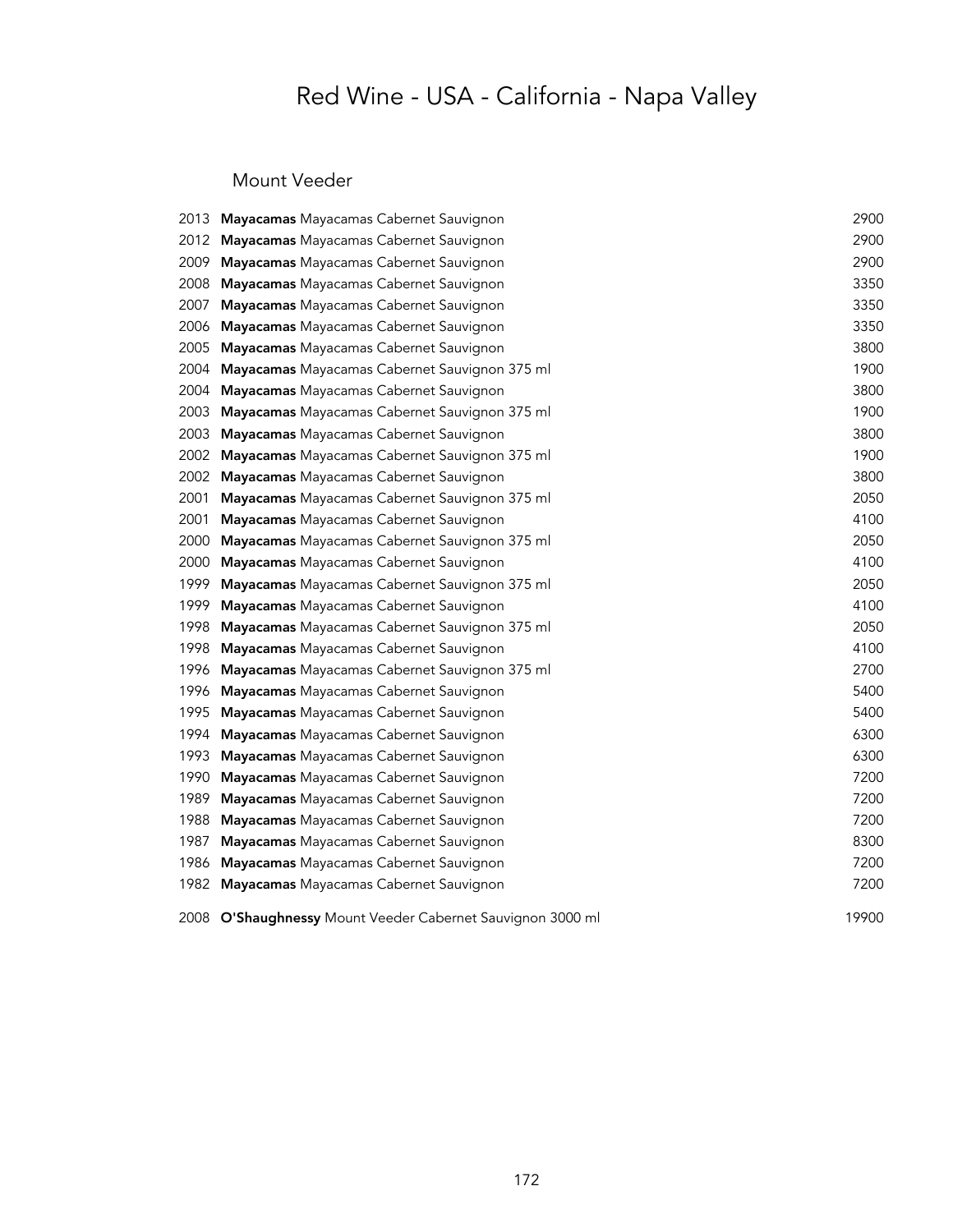#### Rutherford

|      | 1980 <b>Beaulieu Vineyard</b> Georges Latour Private Reserve Cabernet Sauvignon | 4700  |
|------|---------------------------------------------------------------------------------|-------|
|      | 1976 Beaulieu Vineyard Georges Latour Private Reserve Cabernet Sauvignon        | 4700  |
|      | 1975 Beaulieu Vineyard Georges Latour Private Reserve Cabernet Sauvignon        | 4700  |
|      | 1974 Beaulieu Vineyard Georges Latour Private Reserve Cabernet Sauvignon        | 4700  |
| 1973 | Beaulieu Vineyard Georges Latour Private Reserve Cabernet Sauvignon             | 4700  |
|      | 1968 Beaulieu Vineyard Beaumont Pinot Noir                                      | 2800  |
|      | 2015 Ashes & Diamonds Vineyard 1 Cabernet Sauvignon                             | 2400  |
|      | 2014 Ashes & Diamonds Cabernet Franc No 1                                       | 1450  |
|      | 2012 Greer Greer Cabernet Sauvignon "The List"                                  | 3800  |
|      | 2012 Greer Greer Cabernet Sauvignon "The List" 1500 ml                          | 7900  |
|      | 2011 Greer Greer Cabernet Sauvignon "The List"                                  | 3200  |
|      | 2012 Pott Wines The Arsenal                                                     | 4000  |
|      | 2013 Sloan Estate Sloan                                                         | 11900 |
|      | 2016 Scarecrow Scarecrow                                                        | 12000 |
|      | 2014 Scarecrow Scarecrow                                                        | 9000  |
|      | 2012 Scarecrow Scarecrow                                                        | 5700  |
|      | 2012 Scarecrow M. Etain                                                         | 2500  |
|      | 1983 Inglenook Reunion Cabernet Sauvignon                                       | 3300  |
| 1977 | Inglenook Cabernet Sauvignon                                                    | 2300  |

### Diamond Mountain District

| 2013 Diamond Creek Volcanic Hill Cabernet Sauvignon    | 4200 |
|--------------------------------------------------------|------|
| 2013 Diamond Creek Red Rock Cabernet Sauvignon         | 4200 |
| 2013 Diamond Creek Gravelly Meadows Cabernet Sauvignon | 4200 |

#### Atlas Peak

| 2013 Release Winery Release | 1700 |
|-----------------------------|------|
| 2012 Release Winery Release | 1700 |
| 2011 Release Winery Release | 1700 |
| 2010 Release Winery Release | 1700 |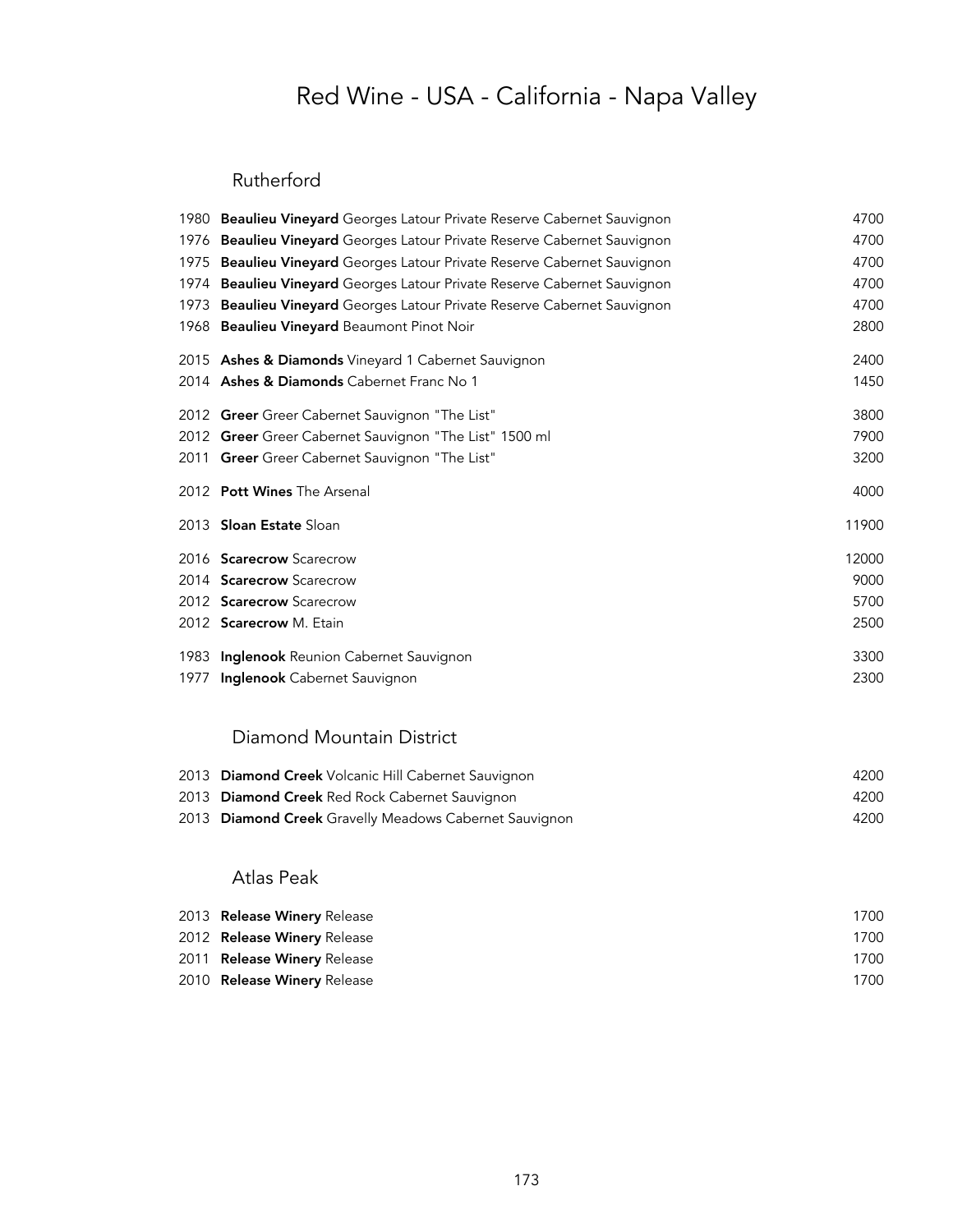### Yountville

|      | 2017 Dominus Estate Dominus Signed by Christian Moueix | 6100 |
|------|--------------------------------------------------------|------|
|      | 2016 Dominus Estate Dominus Signed by Christian Moueix | 6300 |
|      | 2015 Dominus Estate Dominus Signed by Christian Moueix | 6300 |
|      | 2014 Dominus Estate Dominus Signed by Christian Moueix | 6300 |
|      | 2013 Dominus Estate Dominus Signed by Christian Moueix | 6300 |
|      | 2012 Dominus Estate Dominus Signed by Christian Moueix | 4900 |
|      | 2011 Dominus Estate Dominus Signed by Christian Moueix | 4900 |
|      | 2010 Dominus Estate Dominus Signed by Christian Moueix | 6900 |
|      | 2009 Dominus Estate Dominus Signed by Christian Moueix | 4900 |
|      | 2008 Dominus Estate Dominus Signed by Christian Moueix | 5300 |
|      | 2007 Dominus Estate Dominus Signed by Christian Moueix | 5300 |
|      | 2005 Dominus Estate Dominus Signed by Christian Moueix | 5100 |
|      | 2004 Dominus Estate Dominus Signed by Christian Moueix | 4900 |
|      | 2003 Dominus Estate Dominus Signed by Christian Moueix | 4900 |
|      | 2002 Dominus Estate Dominus Signed by Christian Moueix | 4900 |
| 2001 | Dominus Estate Dominus Signed by Christian Moueix      | 4900 |
|      | 2000 Dominus Estate Dominus Signed by Christian Moueix | 4900 |
| 1999 | Dominus Estate Dominus Signed by Christian Moueix      | 4900 |
|      | 1998 Dominus Estate Dominus Signed by Christian Moueix | 4900 |
| 1997 | Dominus Estate Dominus Signed by Christian Moueix      | 4900 |
|      | 1996 Dominus Estate Dominus Signed by Christian Moueix | 5000 |
|      | 1995 Dominus Estate Dominus Signed by Christian Moueix | 5000 |
|      | 1994 Dominus Estate Dominus Signed by Christian Moueix | 7400 |
|      | 1992 Dominus Estate Dominus Signed by Christian Moueix | 5000 |
|      | 1991 Dominus Estate Dominus Signed by Christian Moueix | 5000 |
| 1990 | Dominus Estate Dominus Signed by Christian Moueix      | 5000 |
| 1989 | Dominus Estate Dominus Signed by Christian Moueix      | 5200 |
| 1987 | Dominus Estate Dominus Signed by Christian Moueix      | 5200 |
|      | 1985 Dominus Estate Dominus Signed by Christian Moueix | 5200 |
|      | 1984 Dominus Estate Dominus Signed by Christian Moueix | 5200 |
|      | 2012 Franz Hill Zinfandel                              | 900  |
|      | 2007 Franz Hill Zinfandel                              | 900  |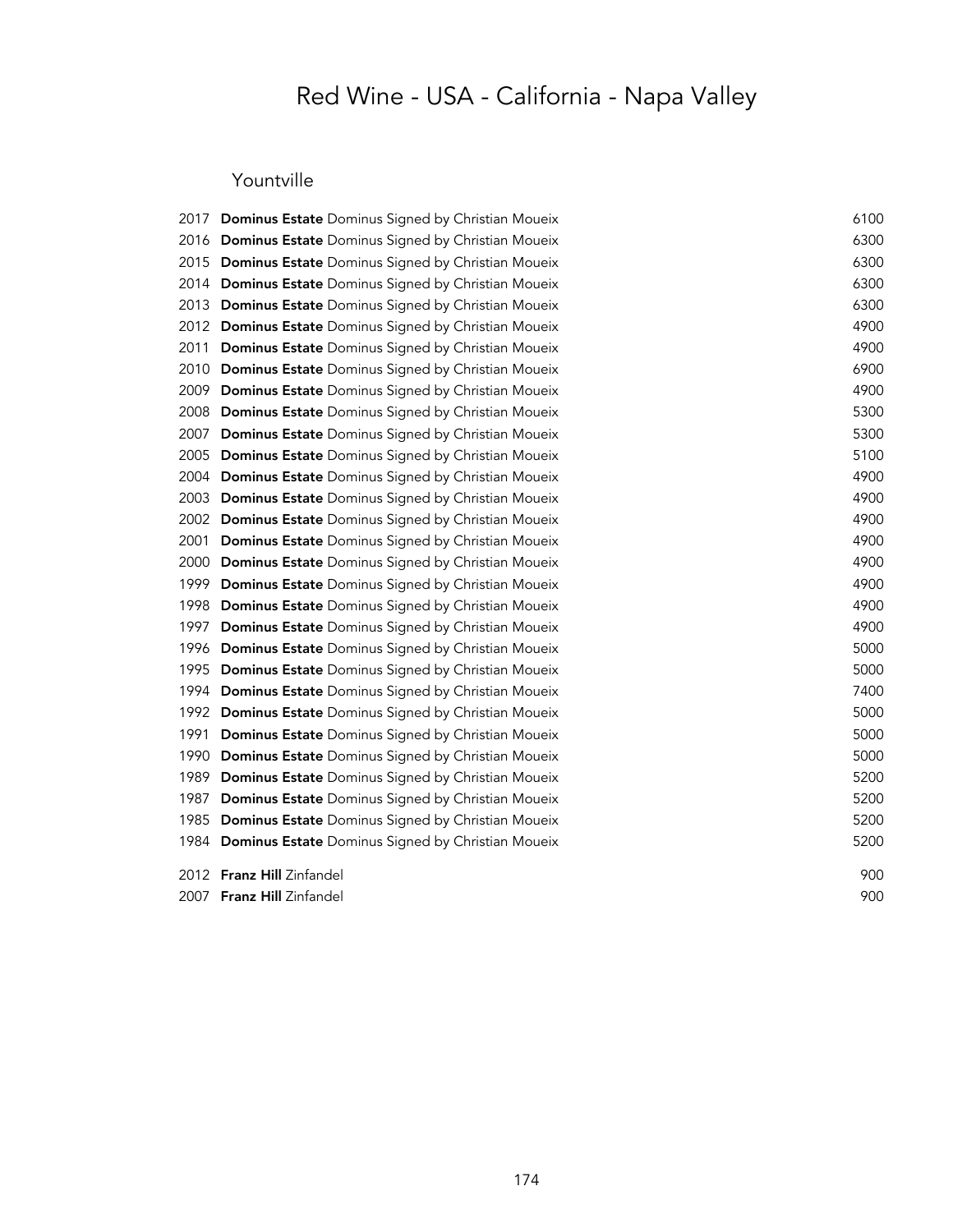Stags Leap District

|      | 2013 Shafer Vineyards Hillside Select         | 5500  |
|------|-----------------------------------------------|-------|
| 2013 | Shafer Vineyards Hillside Select 1500 ml      | 11000 |
|      | 2012 Shafer Vineyards Hillside Select         | 6500  |
|      | 2012 Shafer Vineyards Hillside Select 1500 ml | 13000 |
| 2011 | <b>Shafer Vineyards Hillside Select</b>       | 3900  |
| 2011 | Shafer Vineyards Hillside Select 1500 ml      | 8200  |
|      | 2010 Shafer Vineyards Hillside Select 1500 ml | 13900 |
|      | 2010 Shafer Vineyards Hillside Select 3000 ml | 34000 |
|      | 2009 Shafer Vineyards Hillside Select 1500 ml | 14900 |
| 2007 | Shafer Vineyards Hillside Select              | 10900 |
| 2007 | Shafer Vineyards Hillside Select 1500 ml      | 19000 |
|      | 2005 Shafer Vineyards Hillside Select 1500 ml | 19000 |
|      | 2003 Shafer Vineyards Hillside Select         | 6900  |
|      | 2002 Shafer Vineyards Hillside Select         | 14900 |
|      | 2002 Shafer Vineyards Hillside Select 3000 ml | 39900 |
| 2001 | Shafer Vineyards Hillside Select              | 10900 |
| 2000 | Shafer Vineyards Hillside Select              | 7500  |
|      | 1999 Shafer Vineyards Hillside Select         | 7800  |
| 1997 | Shafer Vineyards Hillside Select              | 9300  |
|      | 1996 Shafer Vineyards Hillside Select         | 7800  |
| 1995 | Shafer Vineyards Hillside Select              | 10200 |
|      | 1994 Shafer Vineyards Hillside Select         | 10900 |
|      | 1994 Shafer Vineyards Hillside Select 1500 ml | 18900 |
| 1993 | Shafer Vineyards Hillside Select              | 7600  |
|      | 2014 Shafer Vineyards One Point Five 375 ml   | 1100  |
|      | 2014 Shafer Vineyards One Point Five          | 2200  |
|      | 2013 Shafer Vineyards One Point Five 375 ml   | 850   |
|      | 2012 Shafer Vineyards One Point Five          | 1700  |
| 2014 | <b>Shafer Vineyards Relentless</b>            | 2000  |
| 2013 | <b>Shafer Vineyards Relentless</b>            | 2000  |
|      | 2012 Shafer Vineyards Relentless              | 1700  |
|      | 2015 Shafer Vineyards TD-9                    | 1250  |
|      | 2013 Shafer Vineyards Merlot                  | 1700  |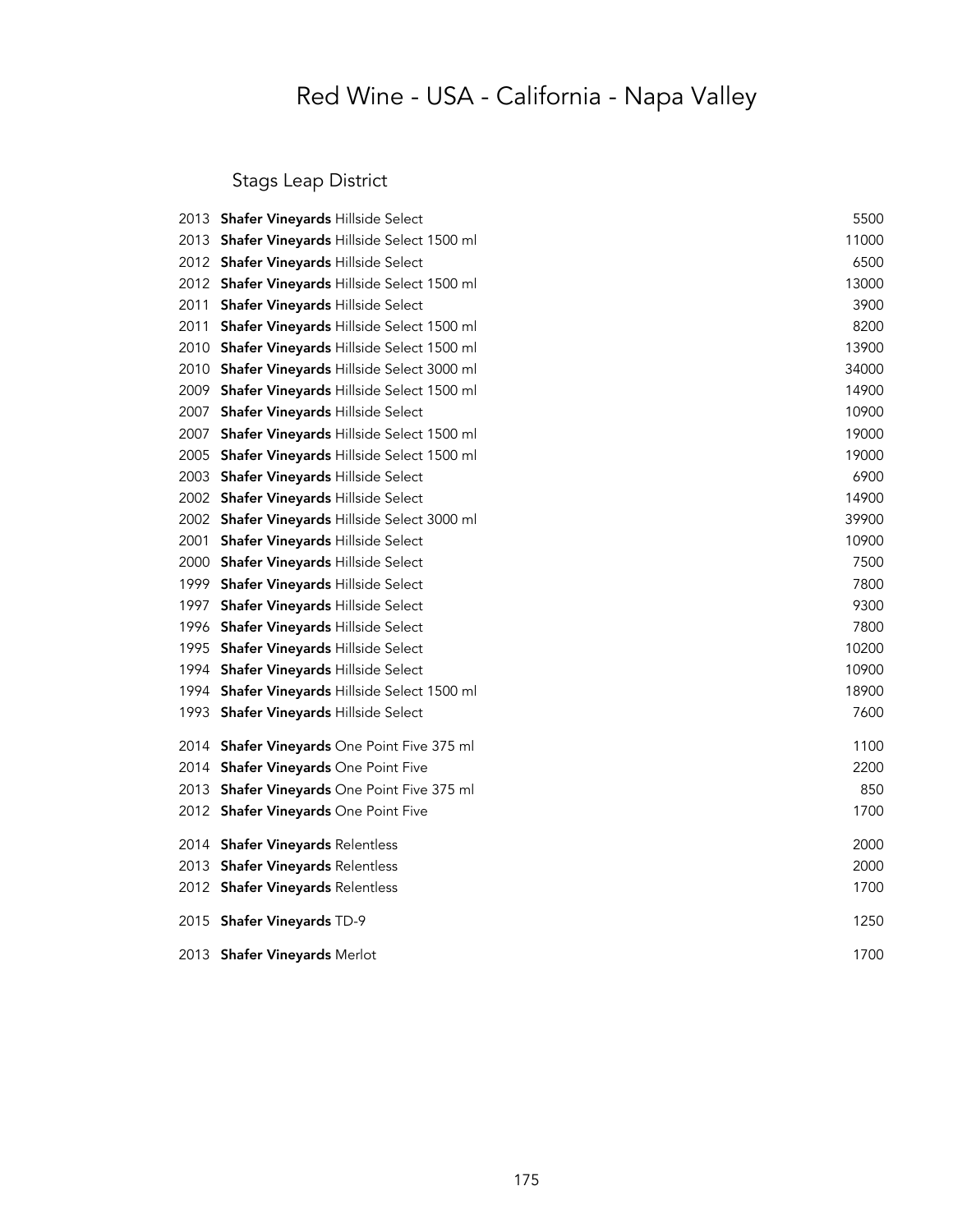### Anderson Valley

|      | 2019 Littorai One Acre Pinot Noir               | 2200 |
|------|-------------------------------------------------|------|
|      | 2019 Littorai One Acre Pinot Noir 1500 ml       | 5500 |
|      | 2017 Littorai One Acre Pinot Noir               | 2200 |
|      | 2019 Littorai Roman Vineyard Pinot Noir         | 2200 |
|      | 2019 Littorai Roman Vineyard Pinot Noir 1500 ml | 5000 |
|      | 2018 Littorai Roman Vineyard Pinot Noir         | 2200 |
|      | 2017 Littorai Roman Vineyard Pinot Noir         | 2200 |
| 2017 | Littorai Roman Vineyard Pinot Noir 1500 ml      | 4700 |
|      | 2016 Littorai Roman Vineyard Pinot Noir         | 2000 |
|      | 2016 Littorai Roman Vineyard Pinot Noir 1500 ml | 4700 |
|      | 2015 Littorai Roman Vineyard Pinot Noir         | 2200 |
|      | 2014 Littorai Roman Vineyard Pinot Noir         | 2200 |
|      | 2012 Littorai Roman Vineyard Pinot Noir         | 2900 |
|      | 2011 Littorai Roman Vineyard Pinot Noir         | 2900 |
|      | 2020 Littorai Les Larmes Pinot Noir             | 1700 |
|      | 2018 Littorai Les Larmes Pinot Noir             | 1500 |
|      | 2017 Littorai Les Larmes Pinot Noir             | 1400 |
|      | 2018 Littorai Wendling Pinot Noir Block "E"     | 1900 |
| 2017 | Littorai Wendling Pinot Noir Block "E"          | 1900 |
| 2017 | Littorai Wendling Pinot Noir Block "E" 1500 ml  | 4200 |
|      | 2016 Littorai Wendling Pinot Noir Block "E"     | 1900 |
|      | 2015 Littorai Wendling Pinot Noir               | 1900 |
| 2017 | <b>Drew Wendling Pinot Noir</b>                 | 1300 |
|      | 2016 Ceritas Hacienda Secoya Pinot Noir         | 1600 |
|      | 2015 Ceritas Hacienda Secoya Pinot Noir         | 1600 |
|      | 2013 Ceritas Hacienda Secoya Pinot Noir         | 1600 |
|      | 2015 Rhys Anderson Valley Pinot Noir            | 1100 |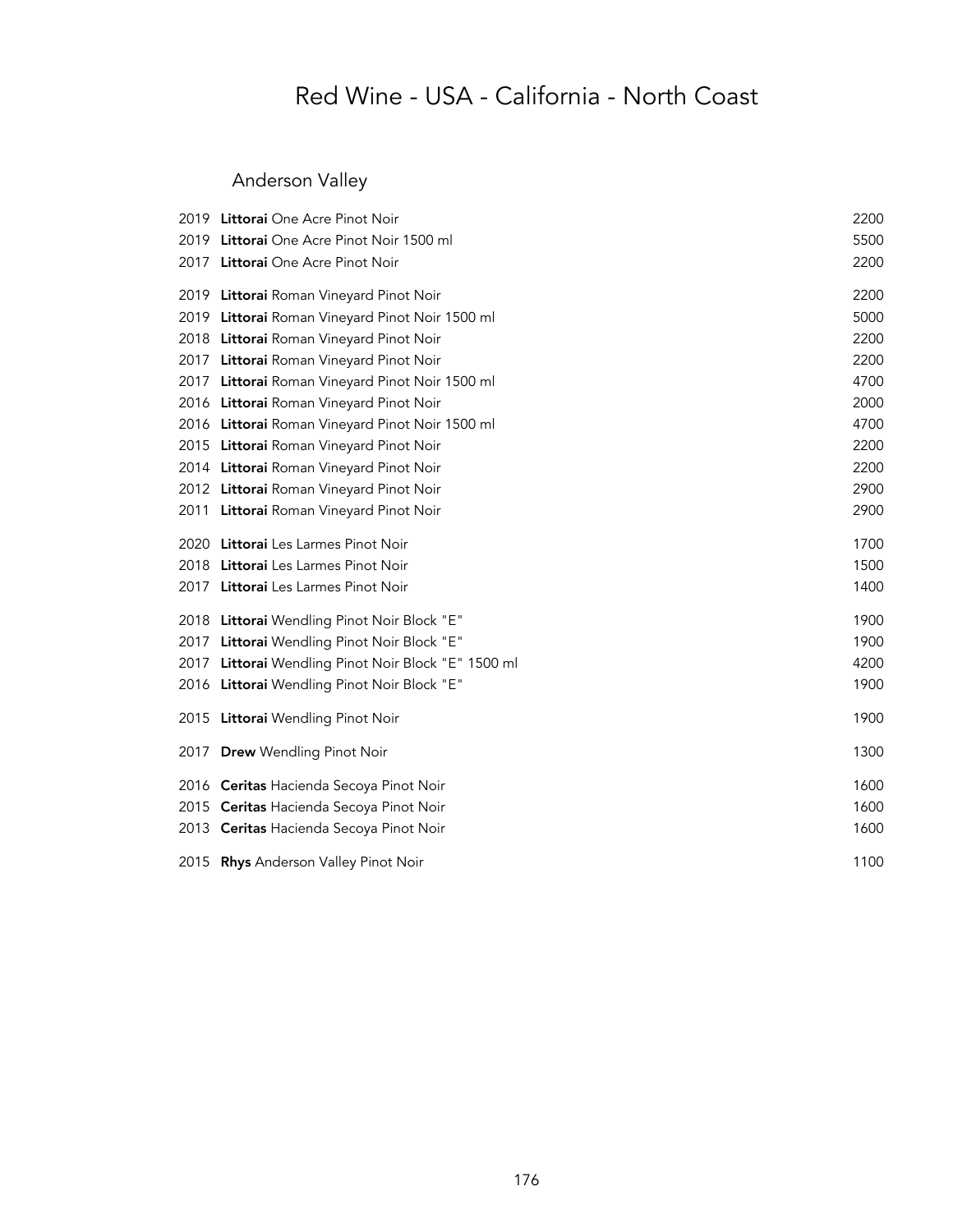#### Sonoma Coast

|      | 2013 Williams Selyem Pinot Noir                     | 1800 |
|------|-----------------------------------------------------|------|
|      | 2010 Marcassin Estate Pinot Noir                    | 8200 |
|      | 2013 Rivers-Marie Pinot Noir Occidental Ridge       | 1500 |
| 2005 | Joseph Phelps Pinot Noir Freestone Vineyard         | 1500 |
|      | 2013 Schrader Boars View Pinot Noir                 | 6000 |
|      | 2019 Littorai The Haven Vineyard Pinot Noir         | 2400 |
|      | 2019 Littorai The Haven Vineyard Pinot Noir 1500 ml | 5000 |
|      | 2018 Littorai The Haven Vineyard Pinot Noir         | 2200 |
|      | 2017 Littorai The Haven Vineyard Pinot Noir         | 2200 |
|      | 2017 Littorai The Haven Vineyard Pinot Noir 1500 ml | 4700 |
|      | 2016 Littorai The Haven Vineyard Pinot Noir         | 2200 |
|      | 2016 Littoral The Haven Vineyard Pinot Noir 1500 ml | 4500 |
|      | 2015 Littorai The Haven Vineyard Pinot Noir         | 2200 |
|      | 2012 Littorai The Haven Vineyard Pinot Noir         | 2800 |
|      | 2011 Littoral The Haven Vineyard Pinot Noir         | 2800 |
|      | 2016 Arnot-Roberts Syrah                            | 1150 |
|      | 2015 Arnot-Roberts Syrah                            | 1150 |
|      | 2014 Arnot-Roberts Syrah                            | 1150 |
|      | 2016 Arnot-Roberts Pinot Noir Clary Ranch           | 1400 |
|      | 2015 Arnot-Roberts Pinot Noir Clary Ranch           | 1600 |
|      | 2019 Aubert UV Vineyard Pinot Noir                  | 2600 |
|      | 2019 Aubert UV-SL Vineyard Pinot Noir               | 2600 |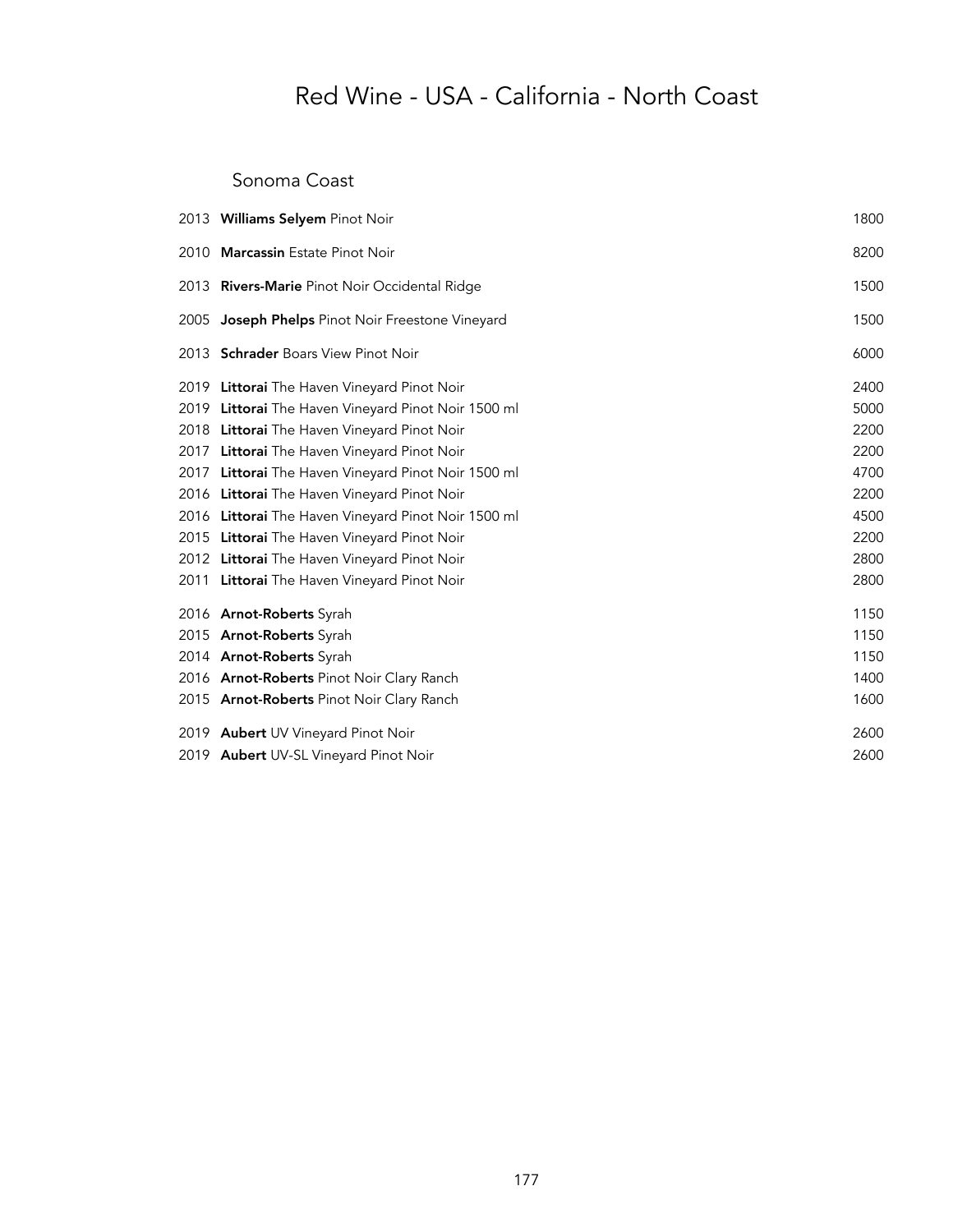#### Sonoma Coast

| 2015 Hirsch Vineyards Block 8                              | 1800 |
|------------------------------------------------------------|------|
| 2015 Hirsch Vineyards Block 8 1500 ml                      | 3600 |
| 2014 Hirsch Vineyards Block 8                              | 1800 |
| 2015 Hirsch Vineyards Raschen Pinot Noir                   | 1800 |
| 2014 Hirsch Vineyards Bohan Dillon Pinot Noir              | 1050 |
| 2014 Hirsch Vineyards San Andreas Fault Pinot Noir 375 ml  | 800  |
| 2014 <b>Hirsch Vineyards</b> San Andreas Fault Pinot Noir  | 1500 |
| 2012 Hirsch Vineyards San Andreas Fault Pinot Noir 375 ml  | 800  |
| 2012 Hirsch Vineyards San Andreas Fault Pinot Noir         | 1300 |
| 2012 Hirsch Vineyards San Andreas Fault Pinot Noir 1500 ml | 2300 |
| 2011 Hirsch Vineyards San Andreas Fault Pinot Noir         | 1300 |
| 2012 Hirsch Vineyards Reserve Pinot Noir                   | 1600 |
| 2011 Hirsch Vineyards Reserve Pinot Noir                   | 1600 |
| 2015 Hirsch Vineyards West Ridge Pinot Noir                | 1800 |
| 2014 Hirsch Vineyards West Ridge Pinot Noir                | 1800 |
| 2012 Hirsch Vineyards West Ridge Pinot Noir                | 1600 |
| 2011 Hirsch Vineyards West Ridge Pinot Noir                | 1500 |
| 2014 Hirsch Vineyards East Ridge Pinot Noir                | 1800 |
| 2012 Hirsch Vineyards East Ridge Pinot Noir                | 1600 |
| 2011 Hirsch Vineyards East Ridge Pinot Noir                | 1500 |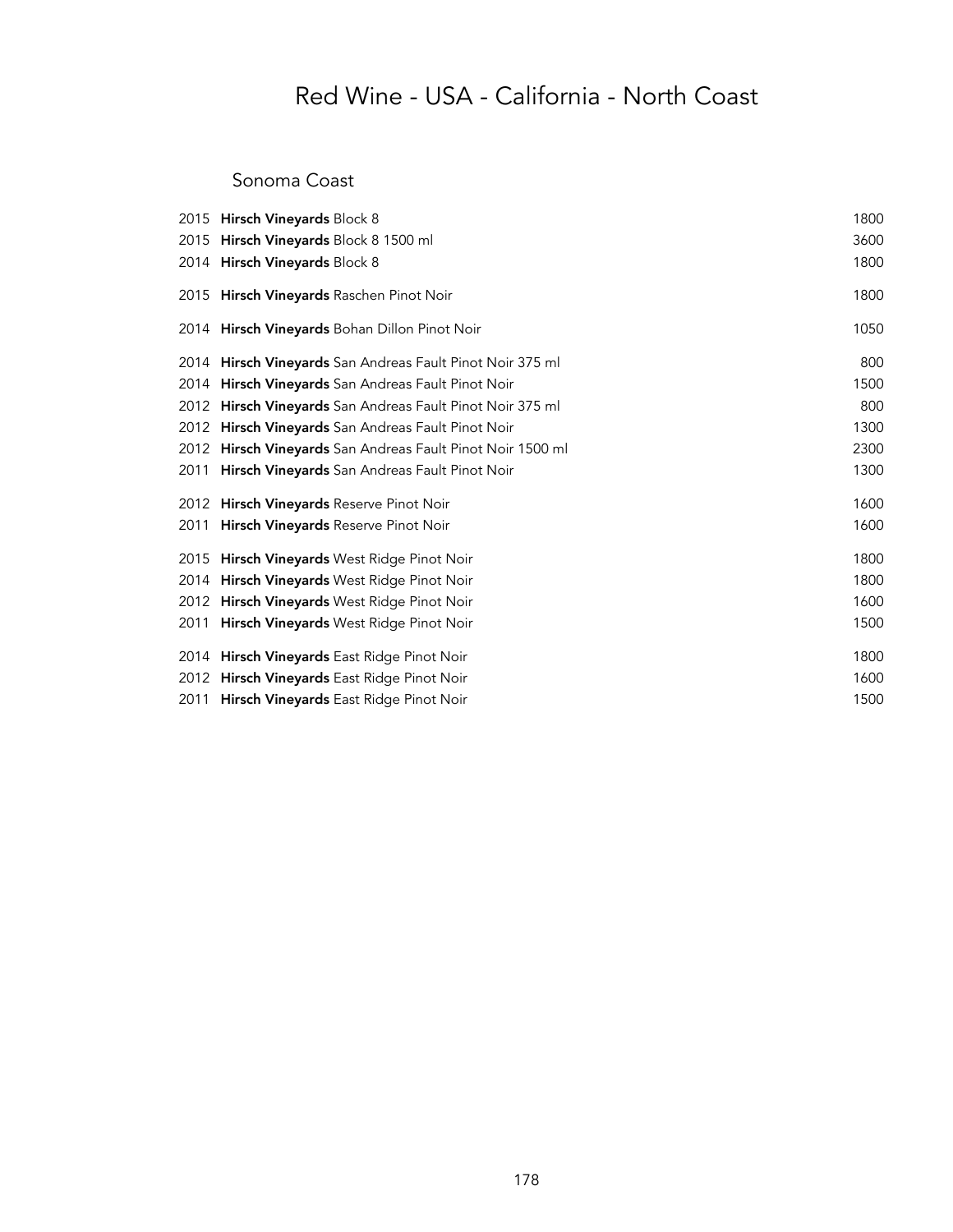#### Sonoma Coast

|      | 2016 Raen Royal St. Robert Pinot Noir                       | 1600 |
|------|-------------------------------------------------------------|------|
|      | 2015 Raen Royal St. Robert Pinot Noir                       | 1600 |
|      | 2014 Raen Royal St. Robert Pinot Noir                       | 1600 |
|      | 2016 Raen Fort Ross-Seaview Home Field Pinot Noir           | 2400 |
|      | 2015 Raen Fort Ross-Seaview Home Field Pinot Noir           | 2600 |
|      | 2014 <b>Raen</b> Fort Ross-Seaview Home Field Pinot Noir    | 2800 |
|      | 2018 Raen Fort Ross-Seaview Sea Field Pinot Noir            | 2400 |
|      | 2018 Raen Freestone-Occidental Bodega Vineyard Pinot Noir   | 2900 |
|      | 2018 Ceritas Elliott Vineyard Pinot Noir                    | 1600 |
|      | 2017 Ceritas Elliott Vineyard Pinot Noir                    | 1600 |
|      | 2016 Ceritas Elliott Vineyard Pinot Noir                    | 1600 |
|      | 2015 Ceritas Elliott Vineyard Pinot Noir                    | 1600 |
|      | 2014 Occidental Pinot Noir                                  | 1550 |
|      | 2013 Occidental Pinot Noir                                  | 1600 |
|      | 2013 Occidental Bodega Headlands Cuvée Elizabeth Pinot Noir | 2400 |
|      | 2013 Occidental SWK Vineyard Pinot Noir                     | 2400 |
|      | 2016 Kistler Laguna Ridge Vineyard Pinot Noir               | 3700 |
| 2017 | Kistler Cuvée Natalie Pinot Noir                            | 3700 |
|      | 2018 Kistler Pinot Noir                                     | 1550 |
|      | 2014 Kistler Pinot Noir                                     | 1550 |
|      |                                                             |      |

#### Russian River

| 2018 Kistler Russian River Valley Pinot Noir | 1500 |
|----------------------------------------------|------|
| 2014 Kistler Russian River Valley Pinot Noir | 1200 |
| 2019 Littorai Mays Canyon Pinot Noir         | 2400 |
| 2016 Littorai Mays Canyon Pinot Noir         | 2200 |
| 2015 Littorai Mays Canyon Pinot Noir         | 2200 |
| 2012 Littorai Mays Canyon Pinot Noir         | 2800 |
| 2011 Littorai Mays Canyon Pinot Noir         | 2800 |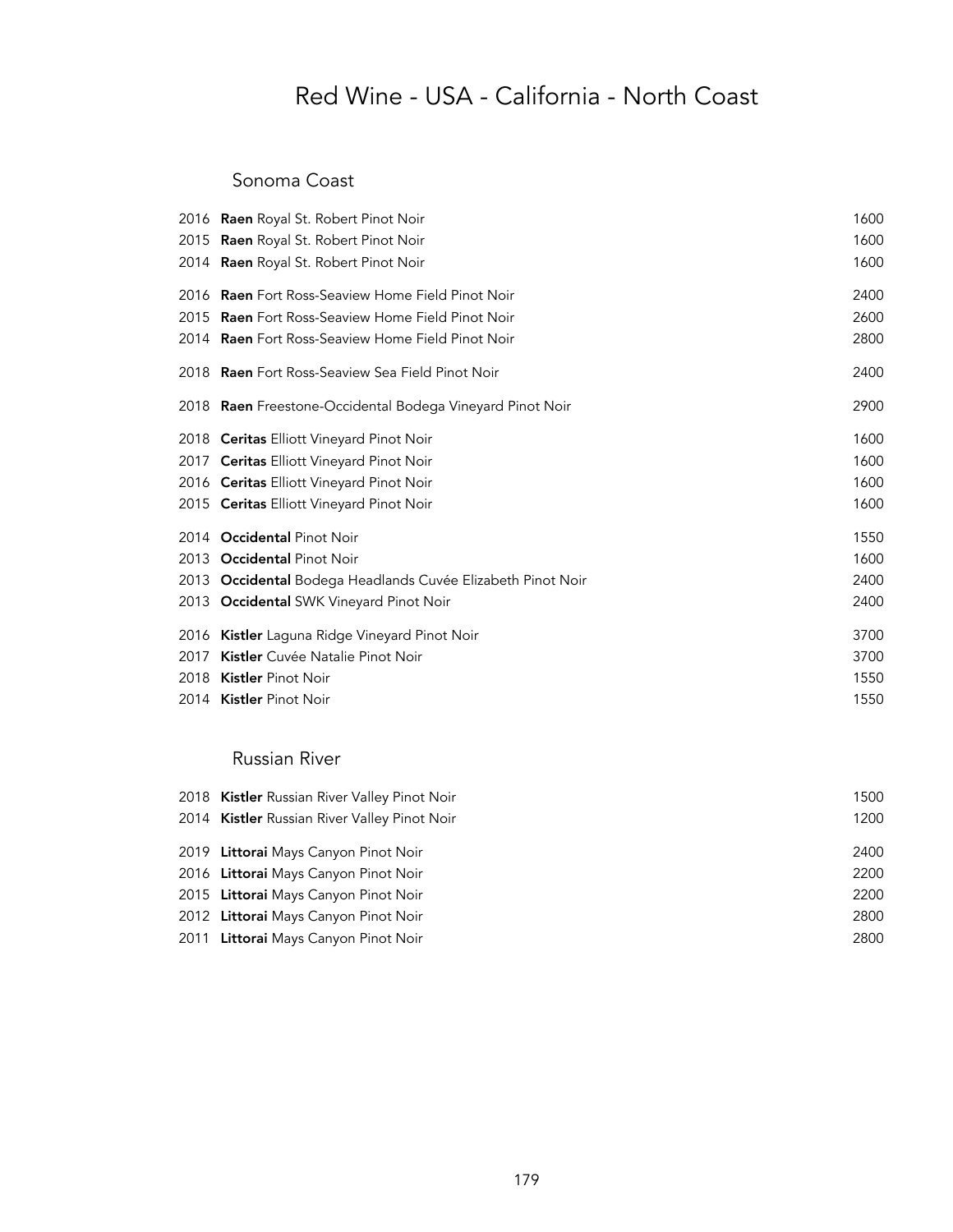## Red Wine - USA - California - Central Coast

#### Santa Cruz Mountains

| 2014 Ridge Vineyards Monte Bello 375 ml                 | 1500 |
|---------------------------------------------------------|------|
| 1999 Ridge Vineyards Monte Bello                        | 4500 |
| 1998 Ridge Vineyards Monte Bello                        | 4000 |
| 1995 Ridge Vineyards Monte Bello                        | 5900 |
| 1994 Ridge Vineyards Monte Bello                        | 5900 |
| 2014 Partage Winery Coast Grade Pinot Noir              | 1200 |
| 2014 Rhys Alpine Vineyard Pinot Noir                    | 2400 |
| 2014 Arnot-Roberts Peter Martin Ray Vineyard Pinot Noir | 1750 |

#### Santa Rita Hills

| 2013 Domaine de la Côte La Côte                                           | 2100 |
|---------------------------------------------------------------------------|------|
| 2012 Domaine de la Côte La Côte                                           | 1700 |
| 2012 Domaine de la Cote Bloom's Field                                     | 1450 |
| 2012 Domaine de la Cote Bloom's Field 1500 ml                             | 2900 |
| 2011 Domaine de la Cote Sta. Rita Hills Pinot Noir                        | 1600 |
| 2013 Domaine de la Cote Memorious Pinot Noir                              | 1500 |
| 2014 Domaine de la Côte Siren's Call                                      | 2800 |
| 2013 Domaine de la Côte Siren's Call                                      | 2800 |
| 2019 <b>Racines</b> Pinot Noir Sanford & Benedict Vineyard                | 2600 |
| 2018 Racines Pinot Noir Sanford & Benedict Vineyard                       | 3700 |
| 2017 <b>Racines</b> Pinot Noir Sanford & Benedict Vineyard 1500ml         | 4400 |
| 2017 <b>Racines</b> Pinot Noir Sanford & Benedict Vineyard                | 2200 |
| 2019 Racines Pinot Noir La Rinconada                                      | 2600 |
| 2018 <b>Racines</b> Pinot Noir La Rinconada                               | 2400 |
| 2016 Whitcraft Winery St Rita Hills Pence Ranch Pinot Noir Mt. Eden Clone | 1600 |
| 2016 Whitcraft Winery St Rita Hills Pence Ranch Pinot Noir Clone 115      | 1500 |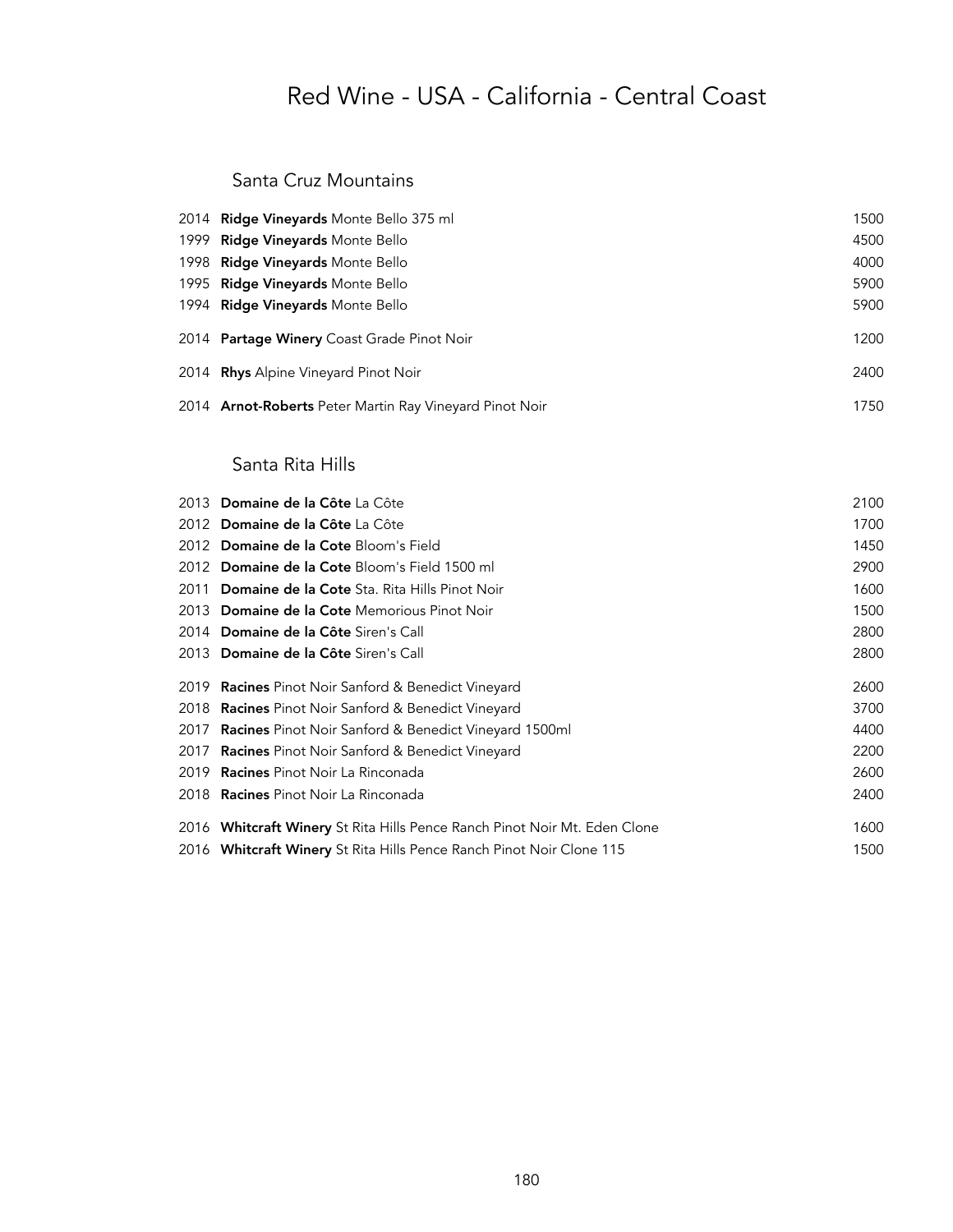# Red Wine - USA - California - Central Coast

### Santa Barbara

| 2014 A Tribute to Grace Santa Barbara Grenache<br>2013 A Tribute to Grace Shake Ridge Ranch Grenache               | 850<br>1300  |
|--------------------------------------------------------------------------------------------------------------------|--------------|
| 2013 Paul Lato California Pinot Noir<br>2012 Paul Lato Il Padrino Syrah                                            | 1600<br>1800 |
| 2016 Whitcraft Winery Ballard Canyon Stolpman Vineyard Grenache<br>2016 Whitcraft Winery Rancho La Cuna Pinot Noir | 1200<br>1800 |

### San Luis Obispo

| 2013 Piedrasassi Syrah Arroyo Grande Valley | 1100 |
|---------------------------------------------|------|
| 2010 Alban Pandora                          | 2300 |
| 2010 Alban Lorraine                         | 2300 |
| 2009 Alban Lorraine                         | 2300 |

### Central Coast

| 2012 Sine Qua Non Stock Syrah Blend                               | 5000  |
|-------------------------------------------------------------------|-------|
| 2011 Sine Qua Non Dark Blossom Syrah                              | 6900  |
| 2010 Sine Qua Non Five Shooter Syrah Blend                        | 7900  |
| 2009 <b>Sine Qua Non</b> Esta No Es Un Salida Grenache Blend      | 10900 |
| 2008 Sine Qua Non The Line Grenache Blend                         | 8900  |
| 2009 Sine Qua Non Turn the Whole Thing Upside Down Grenache Blend | 8800  |
| 2007 Sine Qua Non Pictures Grenache Blend                         | 8600  |
| 2006 Sine Qua Non Crosshairs Grenache Blend                       | 19900 |
| 2006 Sine Qua Non Raven Series No 4 Syrah Blend                   | 8200  |
| 2000 Sine Qua Non Incognito Grenache                              | 27900 |
| 1995 <b>Sine Qua Non</b> The Other Hand Syrah                     | 28100 |

### Sierra Foothills

| 2010 Clos Saron A Deeper Shade of Blue (Cinsault, Syrah, Roussanne) | 850 |
|---------------------------------------------------------------------|-----|
| 2016 <b>Arnot-Roberts</b> El Dorado Gamay                           | 900 |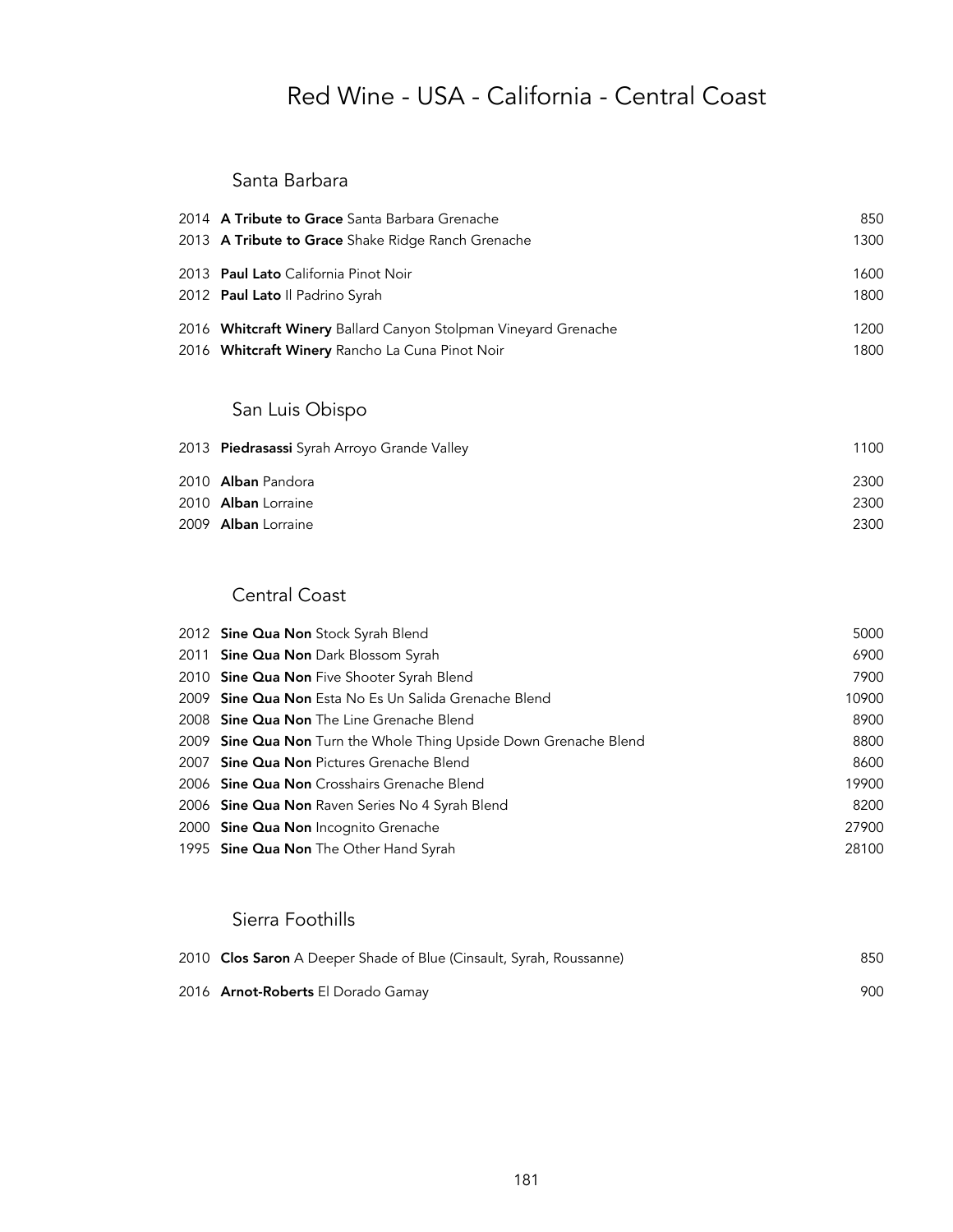# Red Wine - Australia - South Australia

### Barossa Valley

| 2010 | <b>Penfolds</b> Grange                                 | 12900 |
|------|--------------------------------------------------------|-------|
| 2009 | <b>Penfolds</b> Grange                                 | 12900 |
| 2007 | <b>Penfolds</b> Grange                                 | 11200 |
| 2005 | <b>Penfolds</b> Grange                                 | 9500  |
| 2002 | <b>Penfolds</b> Grange                                 | 10300 |
| 2001 | <b>Penfolds</b> Grange                                 | 10000 |
| 2000 | Penfolds Grange                                        | 10000 |
| 1989 | <b>Penfolds</b> Grange                                 | 9700  |
| 1988 | <b>Penfolds</b> Grange                                 | 8000  |
| 1987 | <b>Penfolds</b> Grange                                 | 9600  |
| 1986 | Penfolds Grange                                        | 9600  |
| 1985 | <b>Penfolds</b> Grange                                 | 8000  |
| 1983 | <b>Penfolds</b> Grange                                 | 10000 |
|      | 1982 Penfolds Grange                                   | 8000  |
| 1981 | <b>Penfolds</b> Grange                                 | 8000  |
| 1980 | Penfolds Grange                                        | 8000  |
| 1979 | <b>Penfolds</b> Grange                                 | 8000  |
| 1971 | Penfolds Grange                                        | 20900 |
| 1989 | Penfolds Bin 707 Cabernet Sauvignon                    | 8000  |
| 1987 | Penfolds Bin 707 Cabernet Sauvignon                    | 8000  |
| 2008 | Penfolds Bin 169                                       | 6000  |
| 2011 | Penfolds Bin 389                                       | 1700  |
| 2008 | Penfolds RWT                                           | 2500  |
| 2008 | <b>Penfolds RWT 1500 ml</b>                            | 6000  |
| 2008 | <b>Yalumba</b> The Signature Cabernet Sauvignon Shiraz | 1650  |
| 2002 | <b>Yalumba</b> Octavius Shiraz                         | 2050  |
| 2001 | Yalumba Reserve Cabernet Sauvignon Shiraz              | 2350  |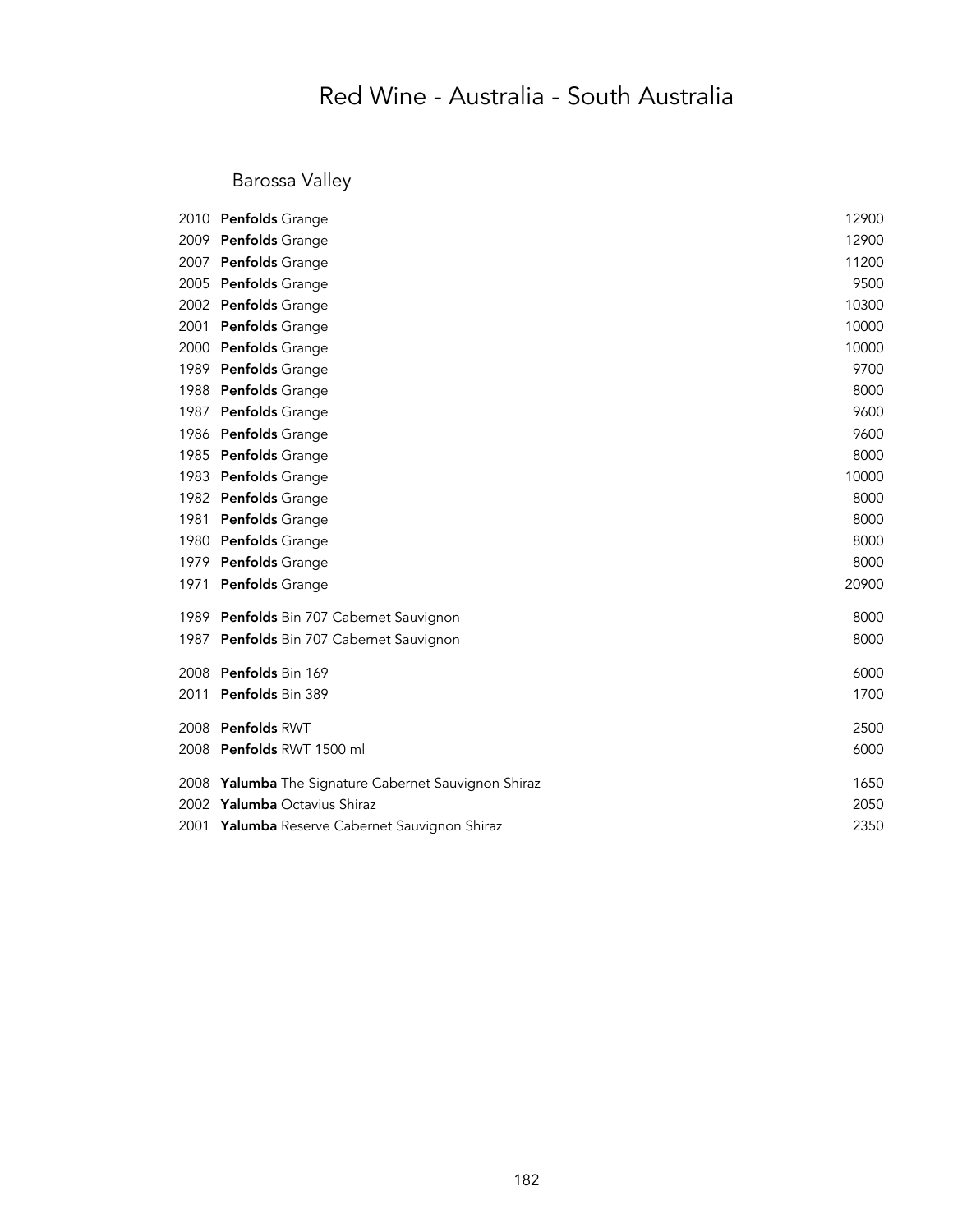# Red Wine - Australia - South Australia

### Eden Valley

| 2016 Henschke Hill of Grace            | 14500 |
|----------------------------------------|-------|
| 2014 Henschke Hill of Grace            | 12300 |
| 2013 Henschke Hill of Grace            | 12300 |
| 2012 Henschke Hill of Grace            | 10800 |
| 2010 Henschke Hill of Grace            | 13200 |
| 2006 Henschke Hill of Grace            | 12300 |
| 2004 Henschke Hill of Grace            | 10800 |
| 2002 Henschke Hill of Grace            | 10800 |
| 2015 Henschke Mount Edelstone Vineyard | 3800  |
| 2013 Henschke Mount Edelstone Vineyard | 3800  |
| 2015 Henschke Johanns Garden Grenache  | 1100  |
| 2013 Henschke Keyneton Euphonium       | 1050  |
| McLaren Vale                           |       |
| 2010 Clarender Hille Actrolic Chiroz   | ENNA. |

| 2010 <b>Clarendon Hills</b> Astralis Shiraz | 5000 |
|---------------------------------------------|------|
| 2020 Ochota Barrels Where's The Pope Shiraz | 1000 |
| 2021 Ochota Barrels Where's The Pope Shiraz | 1000 |

#### Adelaide Hills

| 2021 Ochota Barrels Devastate Gamay            | 1600 |
|------------------------------------------------|------|
| 2021 Ochota Barrels The Price of Silence Gamay | 1050 |
| 2021 Ochota Barrels 'A Forest' Pinot Noir      | 1000 |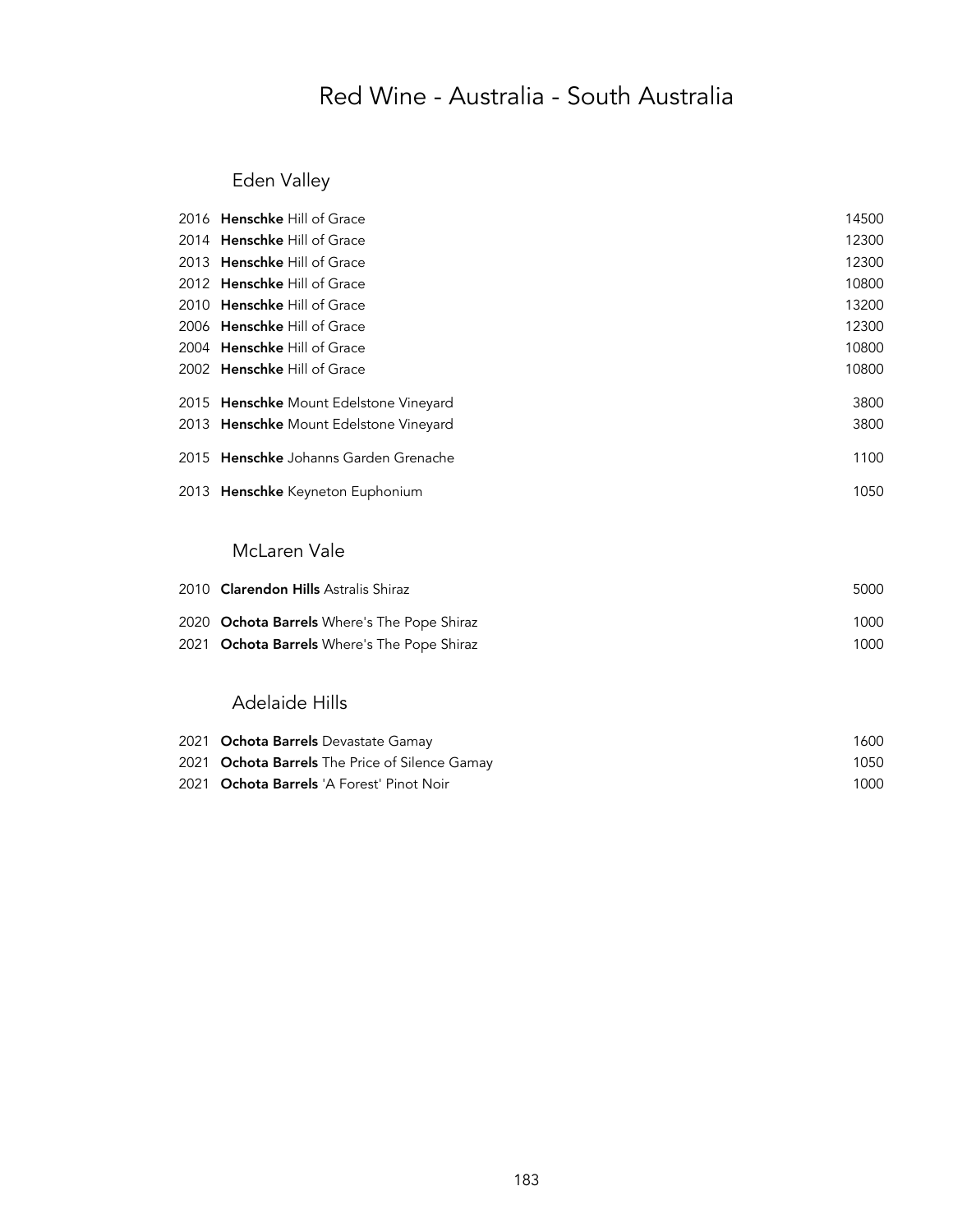## Red Wine - Australia - Victoria

### Yarra Valley

| 2015 Yarra Yering Underhill Shiraz        | 1550 |
|-------------------------------------------|------|
| Yarra Yering Underhill Shiraz             | 1450 |
| 2006 Yarra Yering Underhill Shiraz        | 1650 |
| 2005 Yarra Yering Underhill Shiraz        | 1650 |
| 2004 Yarra Yering Underhill Shiraz        | 1650 |
| 2003 Yarra Yering Underhill Shiraz        | 1650 |
| <b>Yarra Yering</b> Dry #1 Cabernet Blend | 1450 |
| 2010 Yarra Yering Dry #1 Cabernet Blend   | 1450 |
| 2008 Yarra Yering Dry #1 Cabernet Blend   | 1650 |
| 2007 Yarra Yering Dry #1 Cabernet Blend   | 1650 |
| 2006 Yarra Yering Dry #1 Cabernet Blend   | 1650 |
| 2005 Yarra Yering Dry #1 Cabernet Blend   | 1650 |
| 2004 Yarra Yering Dry #1 Cabernet Blend   | 1650 |
| 2003 Yarra Yering Dry #1 Cabernet Blend   | 1650 |
| 2010 Yarra Yering Carrodus Shiraz         | 2100 |
| 2010 Yarra Yering Carrodus Cab/Merlot     | 2100 |
| <b>Timo Mayer</b> The Doctor Pinot Noir   | 1150 |
| <b>Timo Mayer</b> The Doctor Pinot Noir   | 1150 |
| Timo Mayer Cabernet Sauvignon             | 1150 |
| <b>Timo Mayer</b> Cabernet Sauvignon      | 1150 |
| 2016 Timo Mayer Syrah                     | 1150 |
|                                           |      |

## Geelong

| 2016 By Farr Tout Près by Farr Pinot Noir | 1650 |
|-------------------------------------------|------|
| 2015 By Farr Tout Près by Farr Pinot Noir | 1650 |
| 2014 By Farr Tout Près by Farr Pinot Noir | 1650 |

## Gippsland

| 2019 William Downie Pinot Noir Bull Swamp | 1400 |
|-------------------------------------------|------|
| 2019 William Downie Pinot Noir Camp Hill  | 1400 |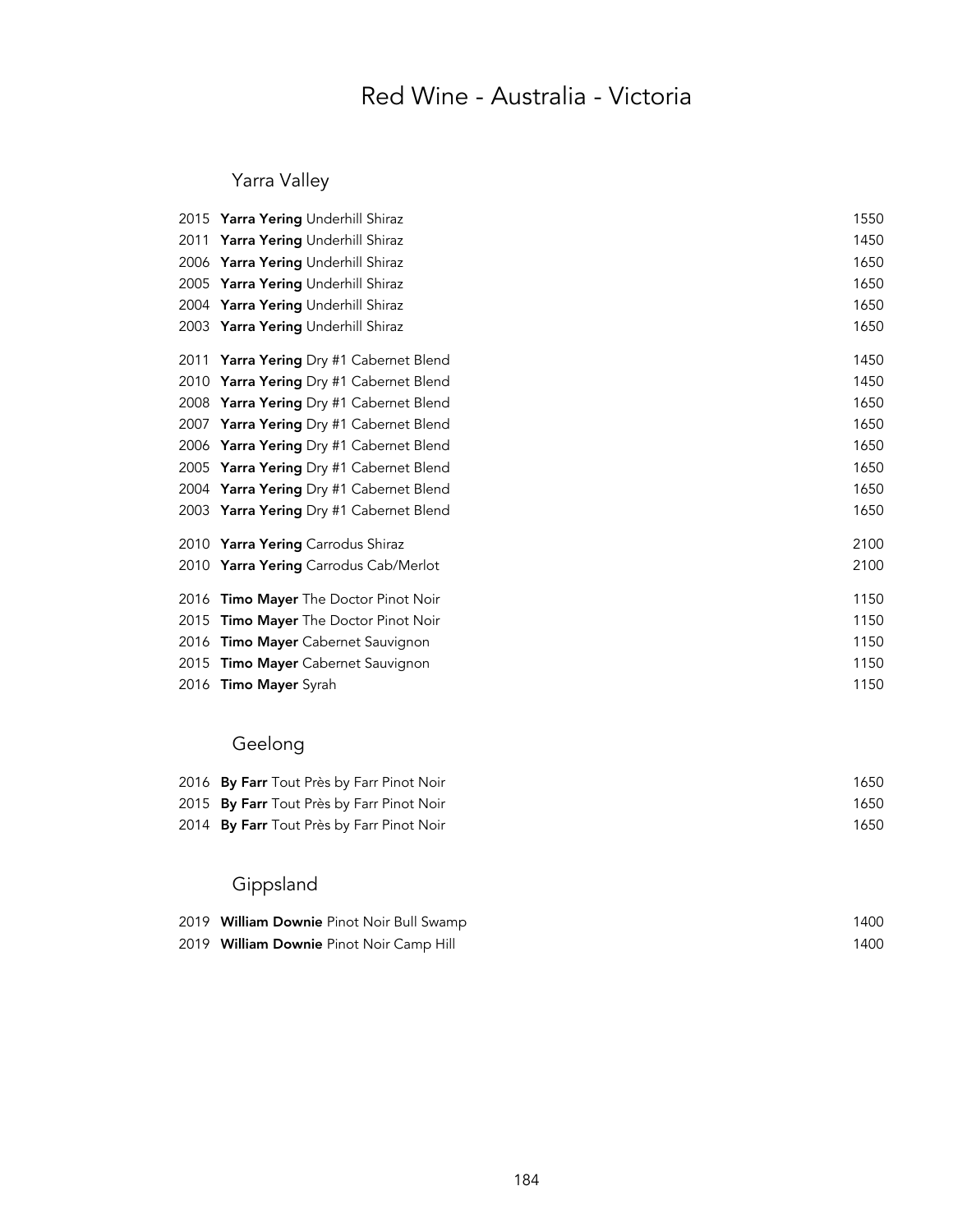## Red Wine - New Zealand - North Island

### Martinborough

| 2012 Dry River Pinot Noir | 1300 |
|---------------------------|------|
| 2010 Dry River Pinot Noir | 1300 |
| 2016 Ata Rangi Pinot Noir | 1200 |
| 2015 Ata Rangi Pinot Noir | 1200 |
| 2014 Ata Rangi Pinot Noir | 1100 |
| 2013 Ata Rangi Pinot Noir | 1100 |
| 2012 Ata Rangi Pinot Noir | 1100 |
| 2011 Ata Rangi Pinot Noir | 1200 |
| 2010 Ata Rangi Pinot Noir | 1400 |
| 2009 Ata Rangi Pinot Noir | 1400 |
|                           |      |

# Red Wine - New Zealand - South Island

### Canterbury

| 2015 Bell Hill Bell Hill Pinot Noir          | 2100 |
|----------------------------------------------|------|
| 2014 Bell Hill Bell Hill Pinot Noir          | 2100 |
| 2013 Bell Hill Bell Hill Pinot Noir          | 2100 |
| 2012 Bell Hill Bell Hill Pinot Noir          | 2100 |
| 2011 Bell Hill Bell Hill Pinot Noir          | 2100 |
|                                              |      |
| 2016 Bell Hill Old Weka Pass Road Pinot Noir | 1500 |
| 2014 Bell Hill Old Weka Pass Road Pinot Noir | 1500 |
| 2013 Bell Hill Old Weka Pass Road Pinot Noir | 1500 |
| 2011 Bell Hill Old Weka Pass Road Pinot Noir | 1500 |
|                                              |      |

### Central Otago

| 2013 <b>Felton Road</b> Calvert Pinot Noir | 1200 |
|--------------------------------------------|------|
| 2012 <b>Felton Road</b> Calvert Pinot Noir | 1200 |
| 2013 <b>Felton Road</b> Block 3 Pinot Noir | 1250 |
| 2018 <b>Cloudy Bay</b> Te Wahi Pinot Noir  | 3000 |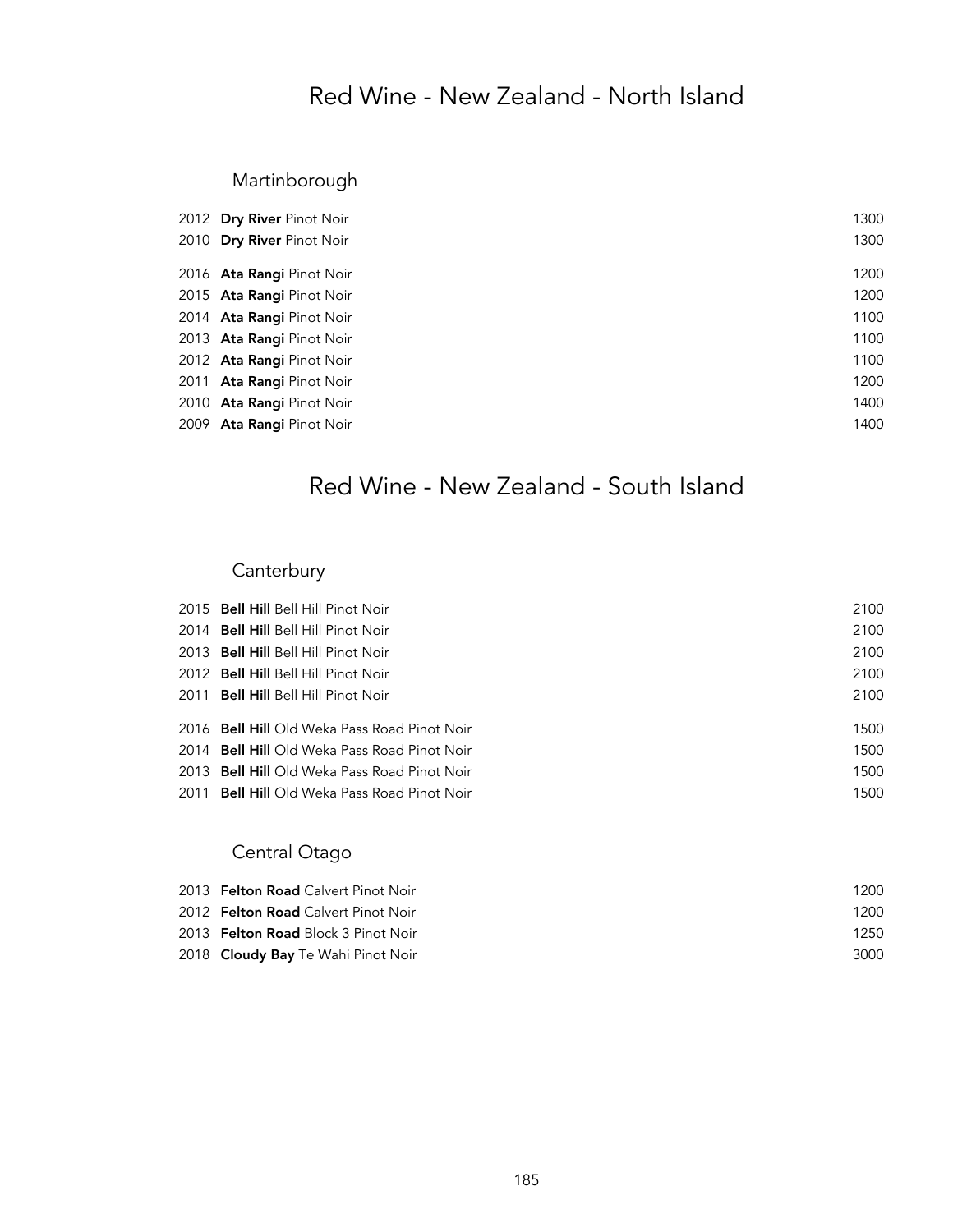# Red Wine - Argentina

#### Mendoza

|      | 2005 Catena Zapata Malbec Gualtallary Adrianna Vineyard | 13200 |
|------|---------------------------------------------------------|-------|
|      | Patagonia                                               |       |
| 2019 | Bodega Chacra Pinot Noir Treinta y Dos                  | 1900  |
| 2010 | <b>Bodega Chacra</b> Pinot Noir Treinta y Dos           | 1900  |
| 2009 | <b>Bodega Chacra</b> Pinot Noir Treinta y Dos           | 1900  |
| 2008 | <b>Bodega Chacra</b> Pinot Noir Treinta y Dos           | 1900  |
| 2007 | <b>Bodega Chacra</b> Pinot Noir Treinta y Dos           | 1900  |
| 2020 | Bodega Chacra Pinot Noir Cincuenta y Cinco              | 1000  |
| 2019 | <b>Bodega Chacra</b> Pinot Noir Cincuenta y Cinco       | 1000  |
| 2017 | <b>Bodega Chacra</b> Pinot Noir Cincuenta y Cinco       | 1000  |
| 2016 | <b>Bodega Chacra</b> Pinot Noir Cincuenta y Cinco       | 1000  |
| 2015 | <b>Bodega Chacra</b> Pinot Noir Cincuenta y Cinco       | 1000  |
| 2014 | <b>Bodega Chacra</b> Pinot Noir Cincuenta y Cinco       | 1000  |
| 2013 | <b>Bodega Chacra</b> Pinot Noir Cincuenta y Cinco       | 1000  |
| 2012 | <b>Bodega Chacra</b> Pinot Noir Cincuenta y Cinco       | 1000  |
| 2011 | <b>Bodega Chacra</b> Pinot Noir Cincuenta y Cinco       | 1000  |
|      |                                                         |       |

## Red Wine - Chile

### Aconcagua Valley

| 2013 Errazuriz Errazuriz Carmenere KAI | 2450 |
|----------------------------------------|------|
| 2010 Errazuriz Errazuriz Carmenere KAI | 2450 |
| 2009 Errazuriz Errazuriz Carmenere KAI | 2000 |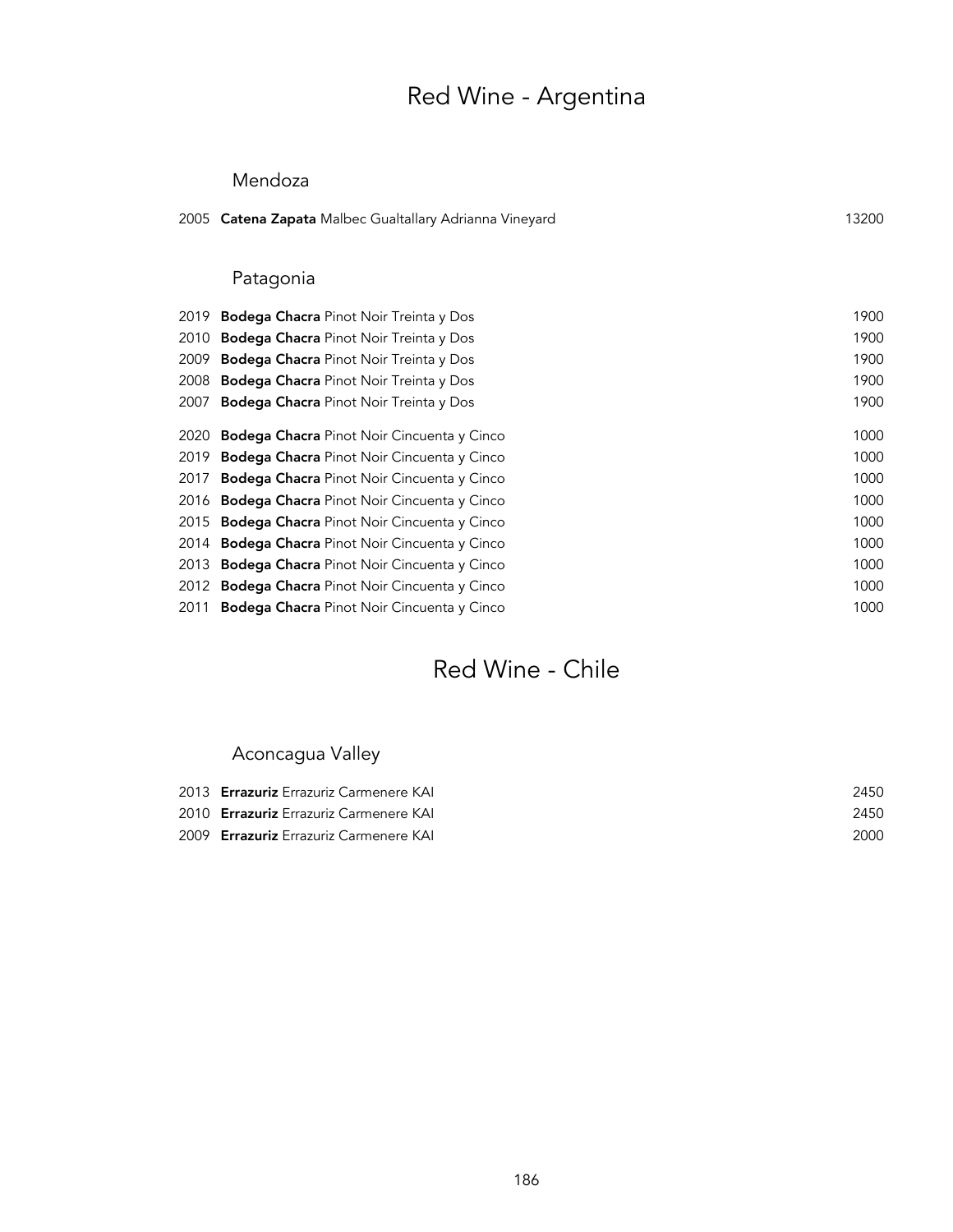# Red Wine - South Africa

### Swartland

| 2020 Sadie Family Wines Grenache Soldaat           | 1300 |
|----------------------------------------------------|------|
| 2018 Sadie Family Wines Grenache Soldaat           | 1250 |
| 2016 Sadie Family Wines Grenache Soldaat           | 1050 |
| 2019 <b>Sadie Family Wines</b> Columella           | 2300 |
| 2017 Sadie Family Wines Columella                  | 2150 |
| 2017 Sadie Family Wines Columella 1500 ml          | 4800 |
| 2016 Sadie Family Wines Columella                  | 1900 |
| 2015 <b>Sadie Family Wines</b> Columella           | 1900 |
| 2013 <b>Sadie Family Wines</b> Columella           | 1900 |
| 2012 Sadie Family Wines Columella                  | 1900 |
| 2005 <b>Sadie Family Wines</b> Columella           | 1900 |
| 2004 Sadie Family Wines Columella                  | 1900 |
| 2018 <b>Sadie Family Wines</b> Pofadder (Cinsault) | 1050 |
| 2014 Sadie Family Wines Pofadder (Cinsault)        | 1050 |
| 2020 Sadie Family Wines Tinta Barroca Treinspoor   | 1200 |
|                                                    |      |

### Walker Bay

| 2016 Hamilton-Russell Pinot Noir        | 1200 |
|-----------------------------------------|------|
| 2013 <b>Hamilton-Russell</b> Pinot Noir | 1100 |
| 2010 <b>Hamilton-Russell</b> Pinot Noir | 1100 |
| 2009 Hamilton-Russell Pinot Noir        | 1100 |
| 2008 Hamilton-Russell Pinot Noir        | 1100 |
| 2006 Hamilton-Russell Pinot Noir        | 1100 |
| 2005 Hamilton-Russell Pinot Noir        | 1100 |

### Overberg

| 2014 JH Mever Palmiet | 500 |
|-----------------------|-----|
|-----------------------|-----|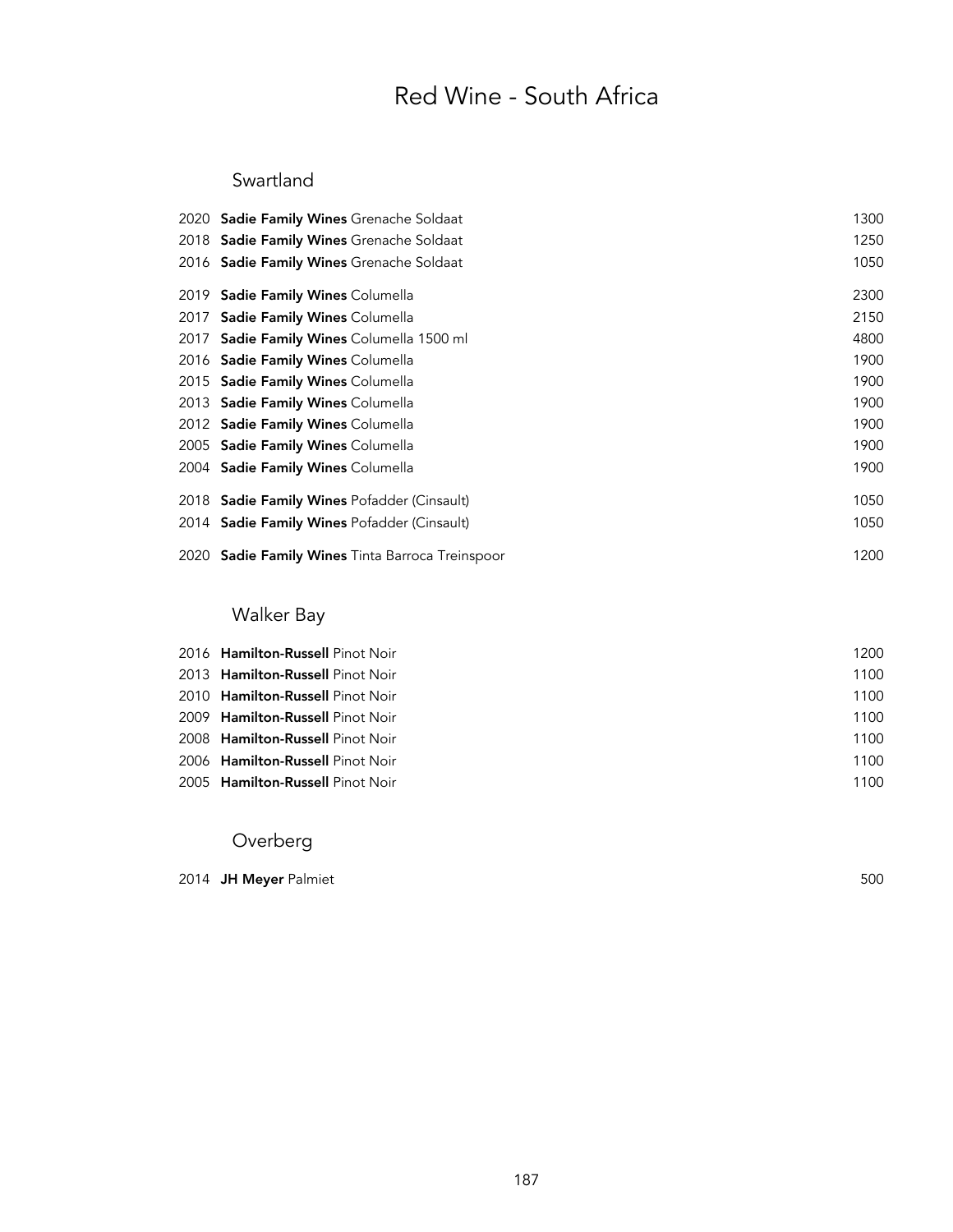# Sweet Wine - France - Bordeaux

# Sauternes 1.Cru superior

| 2015  | Château d'Yquem Sauternes         | 8400  |
|-------|-----------------------------------|-------|
| 2011  | Château d'Yquem Sauternes         | 7000  |
| 2008  | Château d'Yquem Sauternes         | 7000  |
| 2005  | Chateau d'Yquem Sauternes         | 10200 |
| 2003  | Château d'Yquem Sauternes 6000 ml | 39900 |
| 2002  | Château d'Yquem Sauternes         | 5000  |
| 2001  | Château d'Yquem Sauternes 375 ml  | 8900  |
| 2001  | Château d'Yquem Sauternes         | 16000 |
| 2000  | Château d'Yquem Sauternes         | 8500  |
| 1999. | Château d'Yquem Sauternes         | 8500  |
| 1998  | Château d'Yquem Sauternes         | 8500  |
| 1998  | Château d'Yquem Sauternes 1500 ml | 13900 |
| 1997  | Château d'Yquem Sauternes         | 7500  |
| 1996  | Château d'Yquem Sauternes         | 8500  |
| 1995  | Château d'Yquem Sauternes         | 7000  |
| 1994  | Château d'Yquem Sauternes         | 8500  |
| 1991  | Château d'Yquem Sauternes         | 8000  |
| 1985  | Château d'Yquem Sauternes         | 8500  |
| 1984  | Château d'Yquem Sauternes         | 8500  |
|       | 1982 Château d'Yquem Sauternes    | 8500  |
|       |                                   |       |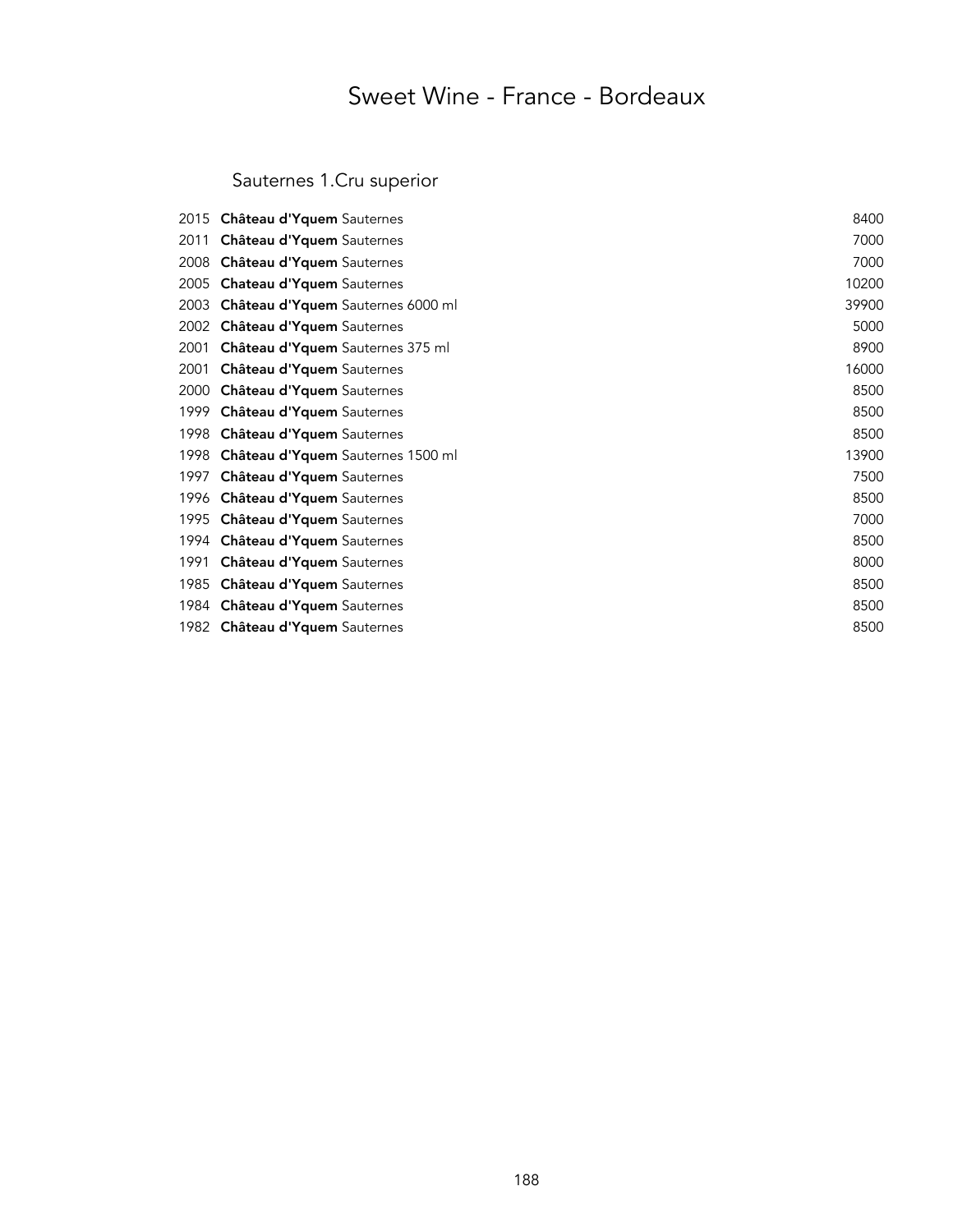# Sweet Wine - France - Bordeaux

### Sauternes 1.Cru

| 2001 Chateau La Tour Blanche Sauternes         | 2300 |
|------------------------------------------------|------|
| 1996 Chateau La Tour Blanche Sauternes         | 1500 |
| 1988 Chateau La Tour Blanche Sauternes         | 1900 |
| 2009 Château Suduiraut Sauternes               | 2700 |
| 2003 Château Suduiraut Sauternes               | 1400 |
| 1983 Chateau Doisy-Vedrines Sauternes          | 1700 |
| 1984 Château Rabaud-Promis Sauternes           | 1200 |
| 2000 Chateau Climens Sauternes-Barsac          | 2600 |
| 1985 Chateau Coutet Barsac                     | 2400 |
| 2015 Chateau Chateau Rieussec Sauternes        | 1450 |
| 2014 Chateau Chateau Rieussec Sauternes        | 1450 |
| 2011 <b>Chateau Chateau Rieussec</b> Sauternes | 1450 |
| 2007 <b>Chateau Chateau Rieussec</b> Sauternes | 1800 |
| 1985 Chateau Chateau Rieussec Sauternes        | 3100 |
|                                                |      |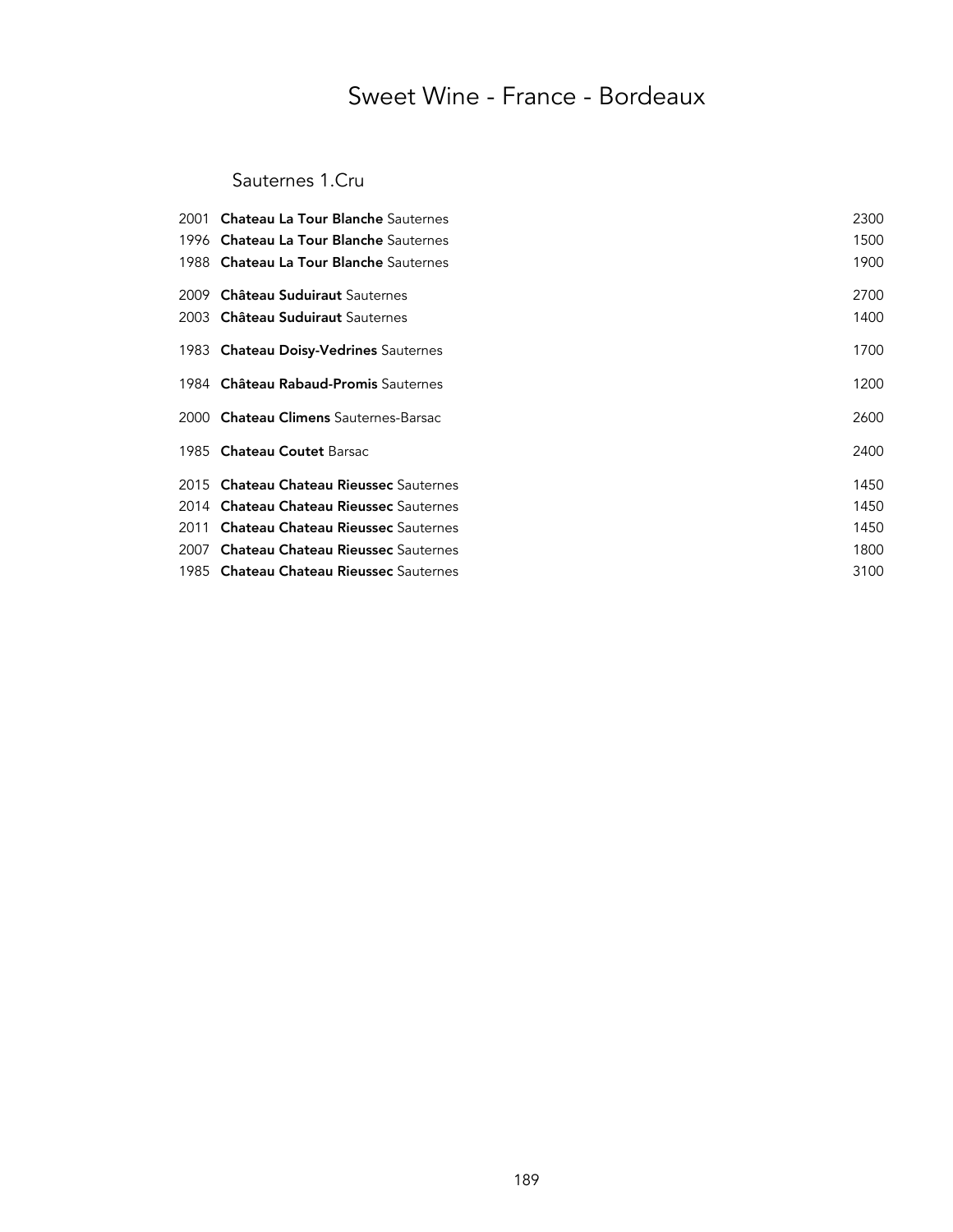# Sweet Wine - France

#### Jurancon

| 2017 Didier Dagueneau Les Jardins de Babylone          | 3800 |
|--------------------------------------------------------|------|
| 2016 Didier Dagueneau Les Jardins de Babylone          | 2800 |
| 2015 Didier Dagueneau Les Jardins de Babylone          | 3200 |
| 2014 Didier Dagueneau Les Jardins de Babylone 1500 ml  | 8000 |
| 2014 Didier Dagueneau Les Jardins de Babylone 500 ml   | 2400 |
| 2013 Didier Dagueneau Les Jardins de Babylone Demi Sec | 2400 |
| 2012 Didier Dagueneau Les Jardins de Babylone 500 ml   | 2400 |
| 2012 Didier Dagueneau Les Jardins de Babylone 1500 ml  | 8000 |
| 2011 Didier Dagueneau Les Jardins de Babylone 1500 ml  | 8000 |
| 2009 Didier Dagueneau Les Jardins de Babylone 1500 ml  | 8000 |
| 2008 Didier Dagueneau Les Jardins de Babylone 500 ml   | 2400 |
| 2008 Didier Dagueneau Les Jardins de Babylone 1500 ml  | 8000 |
| 2007 Didier Dagueneau Les Jardins de Babylone 1500 ml  | 8500 |
| 2006 Didier Dagueneau Les Jardins de Babylone 1500 ml  | 8000 |
| 2017 Clos Lapeyre La Magendia                          | 700  |
| 2017 Clos Lapeyre Balaquèra                            | 1400 |

### Alsace

| 2008 Zind-Humbrecht Riesling Brand Sélection de Grains Nobles 375 ml                       | 1800 |
|--------------------------------------------------------------------------------------------|------|
| 2007 <b>Zind-Humbrecht</b> Pinot Gris Clos Jebsal Sélection de Grains Nobles 375 ml        | 3500 |
| 2004 Domaine Weinbach Riesling Schlossberg Vendanges Tardives                              | 2400 |
| 2007 Domaine Weinbach Altenbourg Pinot Gris Sélection de Grains Nobles 375 ml              | 3000 |
| 2000 Domaine Weinbach Altenbourg Quintessence Pinot Gris Sélection de Grains Nobles 500 ml | 8500 |
| 2002 Domaine Weinbach Mambourg Gewürztraminer Sélection de Grains Nobles                   | 4500 |
| 2010 <b>Josmeyer</b> Pinot Gris Sélection de Grains Nobles 500 ml                          | 1900 |
| 1995 <b>Josmeyer</b> Pinot Gris Sélection de Grains Nobles                                 | 1900 |
| 1989 <b>Josmeyer</b> Pinot Gris Sélection de Grains Nobles                                 | 2900 |
| 1995 <b>Josmeyer</b> Gewürztraminer Sélection de Grains Nobles                             | 1900 |
| 1989 Josmeyer Gewürztraminer Sélection de Grains Nobles                                    | 3000 |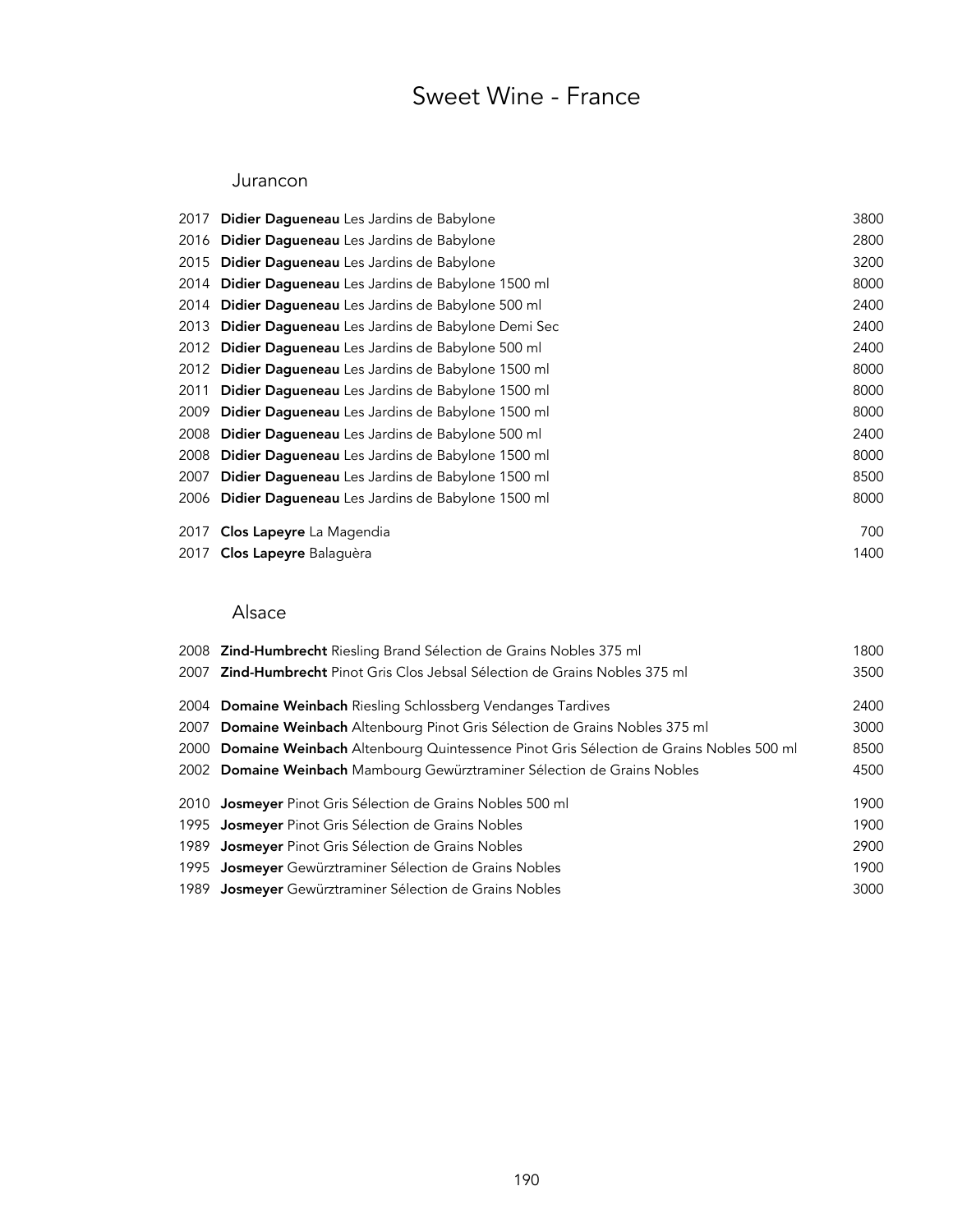# Sweet Wine - France

#### Loire

|           | 2005 La Coulee d'Ambrosia Pedro Rabernet 500 ml   | 1600 |
|-----------|---------------------------------------------------|------|
|           | 2002 Domaine Huet Cuvée Constance Moelleux 500 ml | 4500 |
|           | 1996 Domaine Huet Le Mont Moelleux                | 4500 |
|           | 1990 Domaine Huet Le Mont Moelleux                | 6000 |
|           | 1995 Domaine Huet Clos du Bourg Moelleux          | 5000 |
|           | 1985 <b>Moulin Touchais</b> Coteaux du Layon      | 1200 |
|           | 1968 <b>Moulin Touchais</b> Coteaux du Layon      | 2000 |
|           | 2004 Château Tour Grise Coteaux de Saumur 500 ml  | 1000 |
|           | Jura                                              |      |
| <b>NV</b> | <b>Philippe Bornard</b> Vin de Pagaille 500 ml    | 1100 |

| 2007 Domaine Labet Passerillé d'Ambre 375 ml | 1300 |
|----------------------------------------------|------|
| 2011 Domaine Labet Paille du Perdue 375 ml   | 1100 |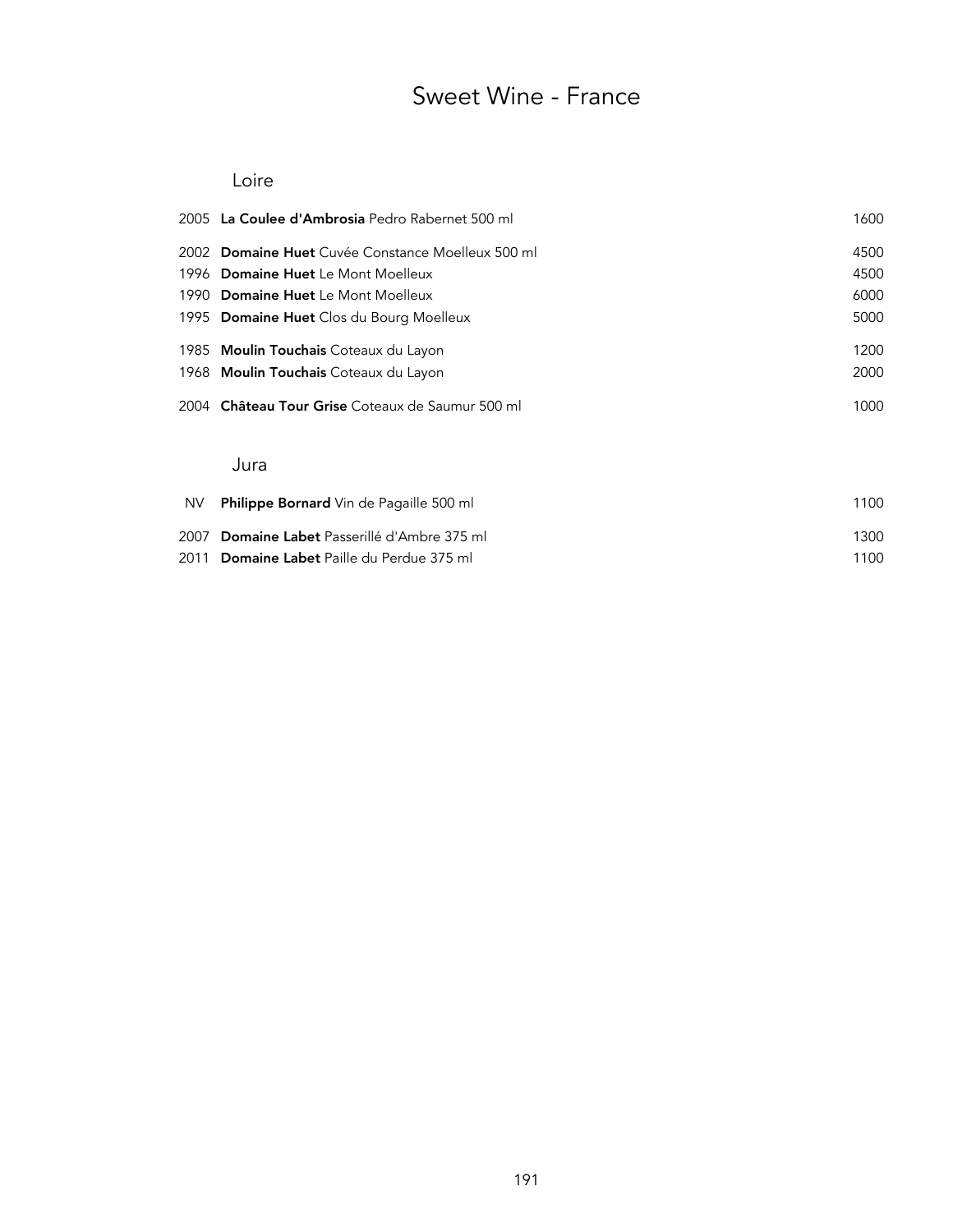# Sweet Wine - Germany

### Mosel

|      | 2011 Stein Riesling Striewein 375 ml                                     | 950   |
|------|--------------------------------------------------------------------------|-------|
| 2009 | Stein Riesling Striewein 375 ml                                          | 950   |
| 2011 | <b>Stein</b> Riesling Auslese Palmberg-Terrassen 500 ml                  | 950   |
|      | 2010 Weingut Rita & Rudolf Trossen Riesling Auslese Von der Lay          | 1000  |
| 2017 | Weingut Rita & Rudolf Trossen Riesling Auslese Vom Berg                  | 1000  |
| 2017 | Egon Muller Riesling Auslese Scharzhofberger                             | 12000 |
| 2011 | Egon Muller Riesling Auslese Scharzhofberger                             | 8000  |
| 2010 | Egon Muller Riesling Auslese Scharzhofberger                             | 8000  |
| 2006 | Egon Muller Riesling Auslese Scharzhofberger                             | 8000  |
| 2011 | <b>Sybille Kuntz Riesling Trockenbeerenauslese</b>                       | 6000  |
|      | 2015 Geltz-Zilliken Riesling Auslese Rausch                              | 1500  |
|      | 2014 Geltz-Zilliken Riesling Auslese Rausch                              | 1400  |
|      | 2010 Geltz-Zilliken Riesling Auslese Rausch                              | 1400  |
|      | 2015 Selbach-Oster Riesling Auslese Zeltinger Schlossberg Schmitt        | 1000  |
|      | 2014 Selbach-Oster Riesling Auslese Zeltinger Schlossberg Schmitt        | 1000  |
| 2004 | Selbach-Oster Riesling Auslese Zeltinger Schlossberg Schmitt             | 1100  |
| 2015 | Selbach-Oster Riesling Auslese ** Zeltinger Sunnenuhr                    | 1100  |
| 2010 | Selbach-Oster Riesling Auslese * Zeltinger Sunnenuhr                     | 1100  |
|      | 2005 Selbach-Oster Riesling Auslese Zeltinger Sunnenuhr Rotlay           | 1100  |
| 2015 | Markus Molitor Riesling Auslese *** Wehlener Sunnenuhr                   | 1800  |
| 2011 | Markus Molitor Riesling Auslese *** Ürziger Würzgarten                   | 1400  |
| 2010 | Markus Molitor Riesling Trockenbeerenauslese * Wehlener Sunnenuhr 375 ml | 3350  |
| 2019 | Markus Molitor Riesling Beerenauslese * Zeltinger Sonnenuhr 375 ml       | 1800  |
| 2017 | Markus Molitor Riesling Beerenauslese * Zeltinger Sonnenuhr 375 ml       | 1800  |
| 2019 | Markus Molitor Riesling Beerenauslese Saarburger Rausch 375 ml           | 1400  |
|      | 2016 Markus Molitor Riesling Eiswein Brauneberger Mandelgraben           | 1400  |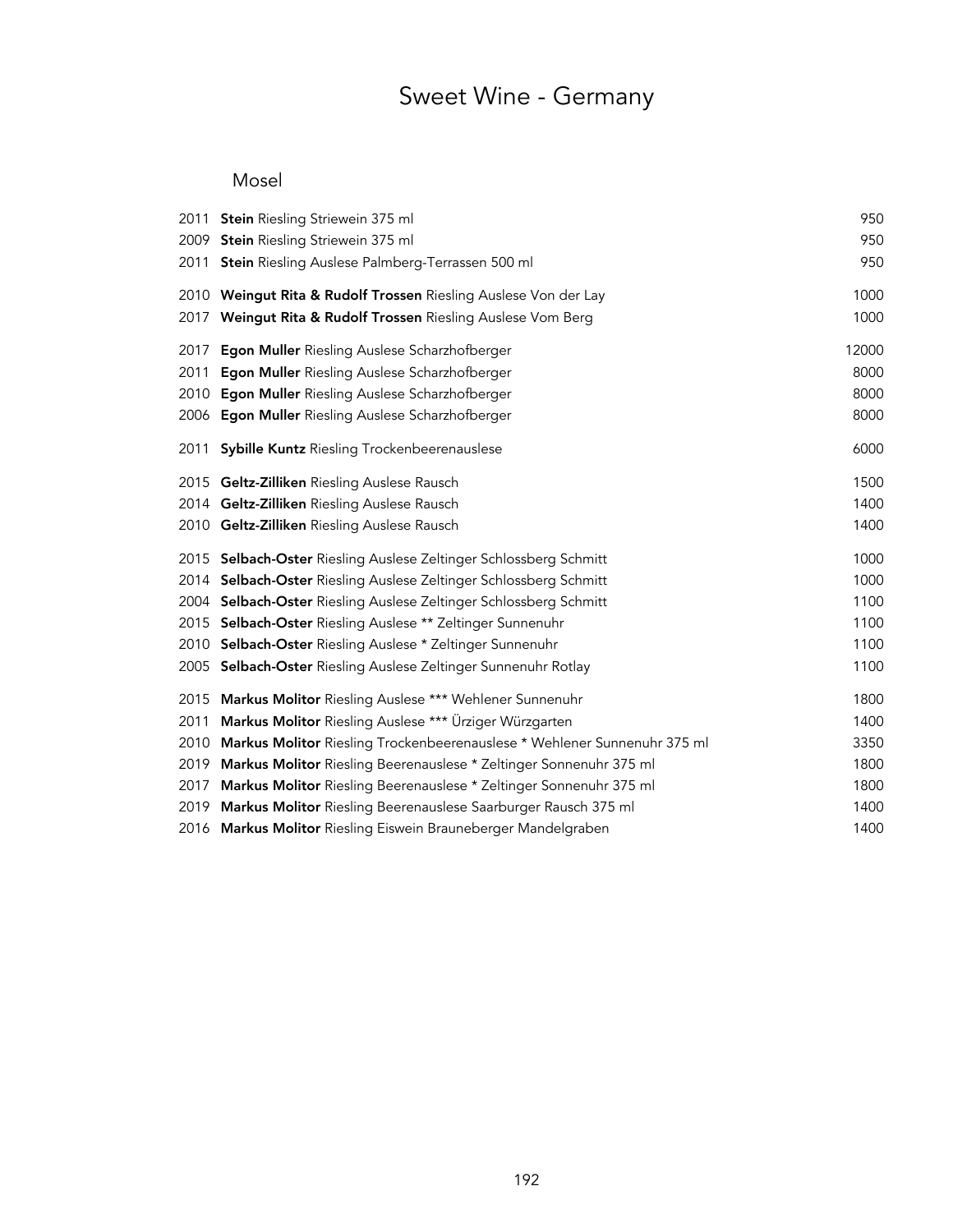# Sweet Wine - Germany

### Mosel

| 2015 Schloss Lieser Riesling Auslese Niederberg Helden Goldkapsel             | 1200 |
|-------------------------------------------------------------------------------|------|
| 2014 Schloss Lieser Riesling Auslese Niederberg Helden Goldkapsel             | 1200 |
| 2014 Schloss Lieser Riesling Auslese Niederberg Helden Goldkapsel 375 ml      | 600  |
| 2015 Schloss Lieser Riesling Auslese Brauneberger Juffer Sonnenhur Goldkapsel | 1200 |
| 2012 Schloss Lieser Riesling Auslese Brauneberger Juffer Sonnenhur Goldkapsel | 1200 |
| 1992 Wegeler Riesling Auslese Wehlener Sonnenuhr 500 ml                       | 1000 |
| 2019 Dr. Hermann Auslese Treppchen Goldkapsel 375 ml                          | 1350 |
| 2007 Dr. Hermann Auslese Treppchen Goldkapsel 375 ml                          | 1350 |
| 2018 Martin Conrad Riesling Auslese Brauneberger Juffer Goldkapsel 500 ml     | 800  |
| 2010 Heymann-Lowenstein Riesling Auslese Rottgen                              | 2400 |
| 2017 Heymann-Lowenstein Riesling Beerenauslese Rottgen 375 ml                 | 2700 |
| 2010 Heymann-Lowenstein Riesling Auslese Uhlen Roth Lay                       | 2900 |

### Rheinhessen

| 2015 Weingut Keller Riesling Trockenbeerenauslese Goldkapsel Hubacker 375 ml    | 9000 |
|---------------------------------------------------------------------------------|------|
| 2015 Weingut Keller Riesling Trockenbeerenauslese Hubacker 375 ml               | 6400 |
| 2007 Weingut Keller Riesling Trockenbeerenauslese Hubacker 375 ml               | 6400 |
| 2015 Weingut Keller Rieslaner Trockenbeerenauslese Goldkapsel Silberberg 375 ml | 2400 |
| 2015 Weingut Keller Riesling Auslese*** Goldkapsel Dalsheimer Hubacker 375 ml   | 1400 |
| 2017 Weinqut Keller Rieslaner Auslese 375 ml                                    | 800  |
| 2012 Weingut Keller Riesling Auslese Goldkapsel Pettenthal 375 ml               | 1600 |
| 2012 Weingut Keller Riesling Auslese Pettenthal                                 | 2000 |
| 2015 Kühling-Gillot Riesling Auslese Pettenthal                                 | 1000 |
| 2015 Kühling-Gillot Riesling Auslese Hipping                                    | 1000 |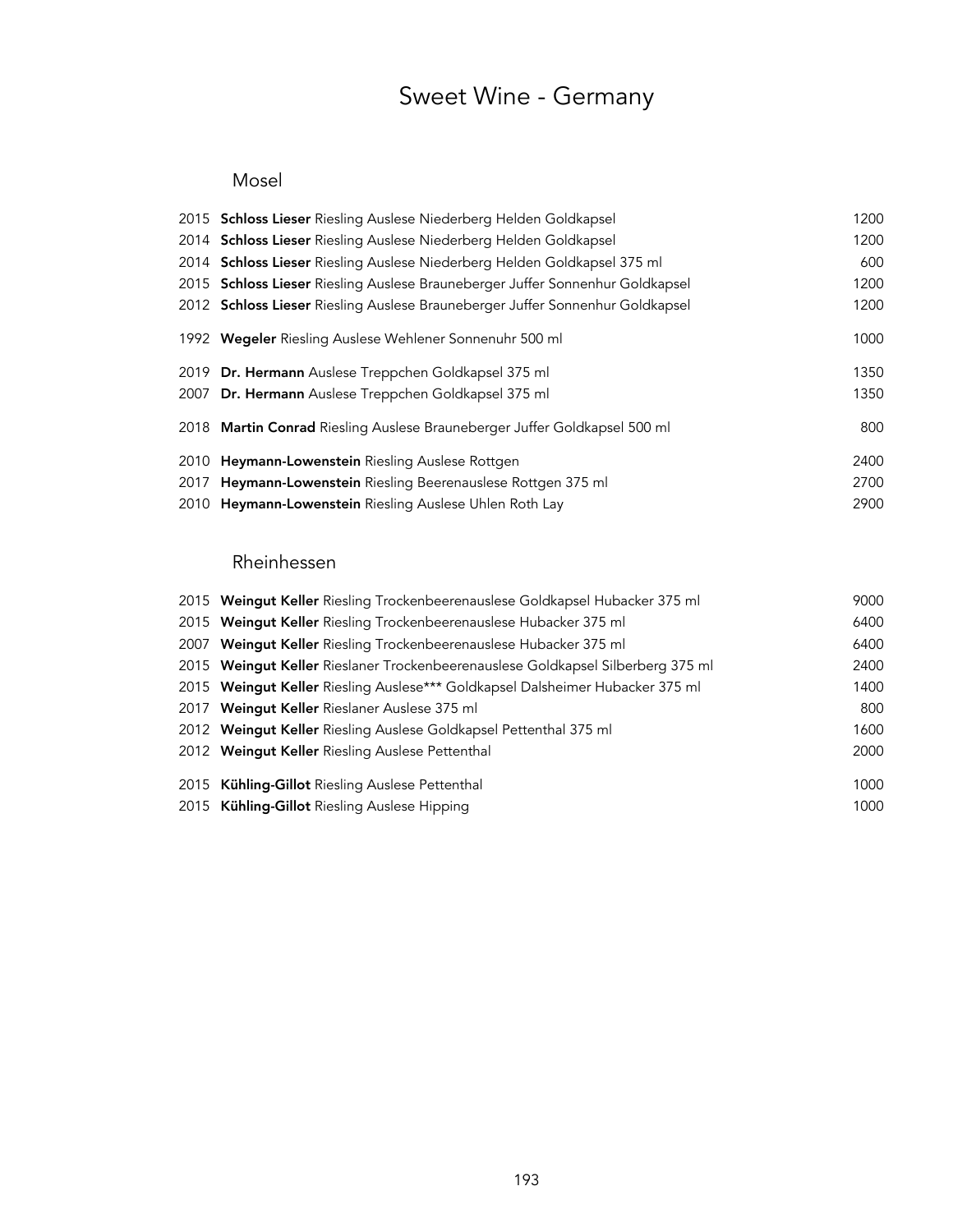# Sweet Wine - Germany

### Rheingau

|                      | 1976 Graf von Kanitz Riesling Auslese Pfaffenwies                                                                                                          | 2000                 |
|----------------------|------------------------------------------------------------------------------------------------------------------------------------------------------------|----------------------|
| 2015<br>2011<br>2011 | Schloss Johannisberg Riesling Auslese Rosalack<br>Schloss Johannisberg Riesling Auslese Rosalack<br>Schloss Johannisberg Riesling Auslese Rosalack 1500 ml | 2200<br>2050<br>4200 |
|                      | 2010 Schloss Johannisberg Riesling Beerenauslese Rosa-Goldlack                                                                                             | 8100                 |
| 2011                 | Schloss Johannisberg Riesling Trockenbeerenauslese Goldlack 375 ml                                                                                         | 7900                 |
|                      | 2009 Schloss Vollrads Riesling Auslese 375 ml                                                                                                              | 800                  |
|                      | 1996 Wegeler Riesling Auslese Geisenheimer Rothenberg 500 ml                                                                                               | 800                  |
|                      | 2015 Leitz Riesling Beerenauslese Berg Schlossberg 375 ml                                                                                                  | 1800                 |
|                      | 2018 Peter Jakob Kuhn Riesling Auslese Oestrich Lenchen 375 ml                                                                                             | 900                  |
|                      | 2015 Peter Jakob Kuhn Riesling Auslese Oestrich Lenchen Reserve 375 ml                                                                                     | 1050                 |
|                      | 2008 Georg Breuer Riesling Auslese Schlossberg                                                                                                             | 2400                 |
|                      | 2005 Georg Breuer Riesling Auslese Schlossberg                                                                                                             | 1500                 |
|                      | 2004 Georg Breuer Riesling Auslese Rottland                                                                                                                | 1500                 |
|                      | Pfalz                                                                                                                                                      |                      |
| 2011                 | Bürklin Wolf Riesling Beerenauslese Pechstein 375 ml                                                                                                       | 2200                 |
|                      | 2018 Odinstal Rieslaner Auslese 375 ml                                                                                                                     | 800                  |
| 2017                 | Odinstal Rieslaner Auslese 375 ml                                                                                                                          | 800                  |
|                      | 2013 Odinstal Riesling Auslese 375 ml                                                                                                                      | 950                  |
|                      | 2010 Odinstal Riesling Eiswein Stufe 1 375 ml                                                                                                              | 7000                 |
|                      | 2019 Rebholz Riesling Auslese Kastanienbusch                                                                                                               | 1500                 |
|                      | Nahe                                                                                                                                                       |                      |
|                      | 2015 Dönnhoff Riesling Auslese Oberhäuser Brücke 375 ml                                                                                                    | 2000                 |
|                      | 2015 Dönnhoff Riesling Auslese Niederhäuser Hermannshöhle 375 ml                                                                                           | 2000                 |
| 2015                 | Dönnhoff Riesling Eiswein Oberhäuser Brücke 375 ml                                                                                                         | 3500                 |
|                      | Sachsen                                                                                                                                                    |                      |
|                      | 2005 Weingut Klaus Zimmerling Gewürztraminer Beerenauslese PKW 375 ml                                                                                      | 900                  |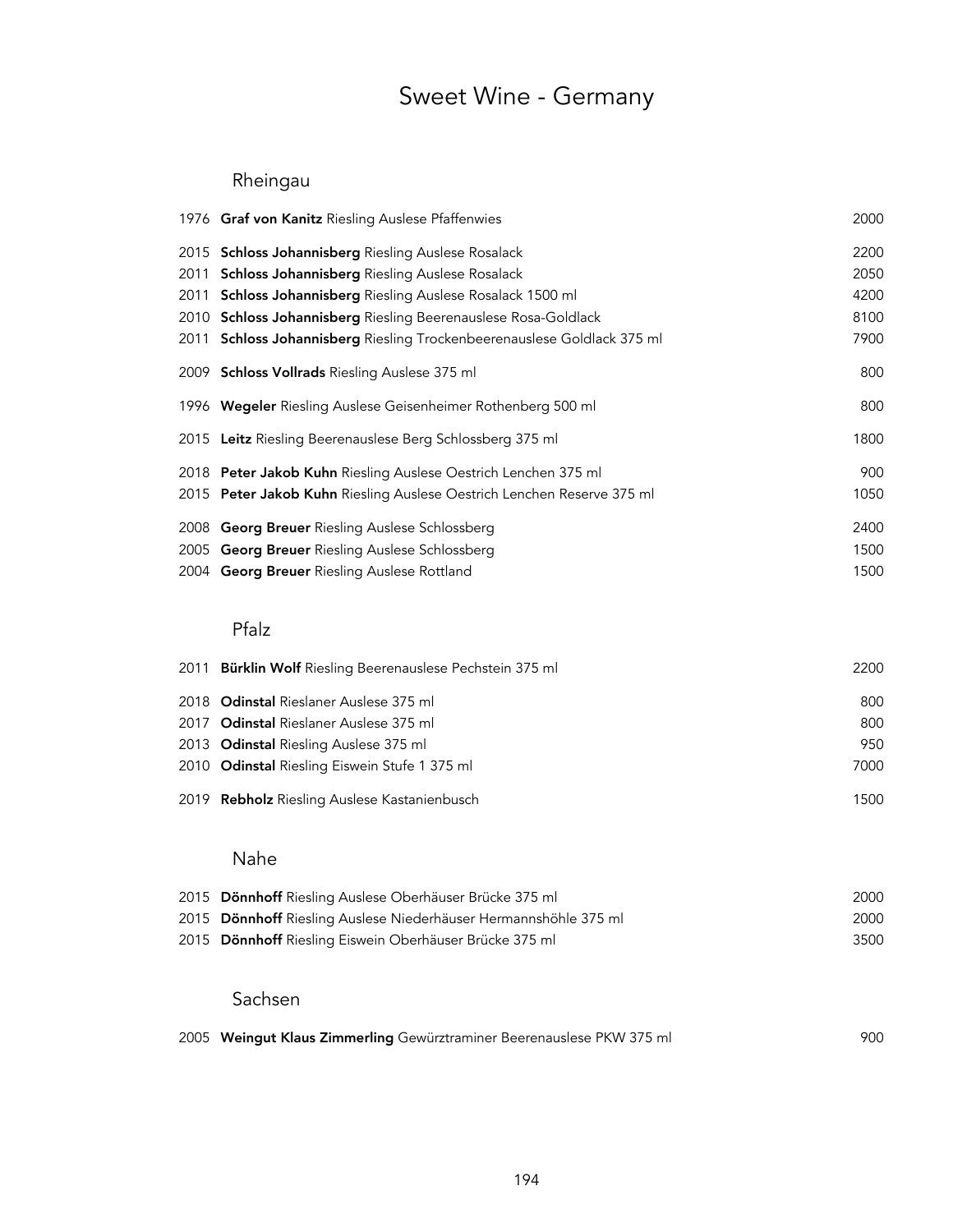## Sweet Wine - Austria - Niederösterreich

### Kamptal

| 2013 Fred Loimer Veltliner & Riesling Auslese        | 800  |
|------------------------------------------------------|------|
| 2005 Fred Loimer Riesling Auslese Steinmassl 1500 ml | 2200 |
| 2006 Fred Loimer Riesling Trockenbeerenauslese       | 2800 |

### Wachau

| 2015 F.X. Pichler Riesling Loibner Loibenberg Beerenauslese 375 ml        | 2300 |
|---------------------------------------------------------------------------|------|
| 2015 F.X. Pichler Riesling Loibner Loibenberg Trockenbeerenauslese 375 ml | 3000 |

# Sweet Wine - Hungary

## Tokaj

|      | 2008 <b>Oremus</b> Tokaji Aszú 6 Puttonyos 500 ml                             | 1750 |
|------|-------------------------------------------------------------------------------|------|
| 2007 | Oremus Tokaji Aszú 6 Puttonyos 500 ml                                         | 1750 |
|      | 2006 <b>Oremus</b> Tokaji Aszú 6 Puttonyos 500 ml                             | 1750 |
|      | 2005 Oremus Tokaji Eszencia 375 ml                                            | 6900 |
|      | 2008 Hetszolo Tokaji Aszú 5 Puttonyos 500 ml                                  | 1100 |
| 1999 | Grof Degenfeld Tokaji Aszú 5 Puttonyos 500 ml                                 | 1100 |
| 1999 | Grof Degenfeld Tokaji Aszú 6 Puttonyos 500 ml                                 | 1450 |
| 2007 | <b>Istvav Szepsy</b> Tokaji Aszú 6 Puttonyos 500 ml                           | 2400 |
| 2009 | <b>Holdvolgy</b> Tokaji Aszú 6 Puttonyos 375 ml                               | 1600 |
| 2007 | <b>Holdvolgy</b> Tokaji Aszú 6 Puttonyos 375 ml                               | 1600 |
|      | 2006 <b>Holdvolgy</b> Tokaji Aszú 6 Puttonyos 375 ml                          | 1600 |
| 2018 | <b>Royal Tokaji Wine Co.</b> Tokaji Szamorodni 375 ml                         | 400  |
| 2016 | <b>Royal Tokaji Wine Co.</b> Tokaji Aszú 6 Puttonyos Gold Label 375 ml        | 1100 |
| 2005 | <b>Royal Tokaji Wine Co.</b> Szt. Tamáz Single Tokaji Aszú 6 Puttonyos 375 ml | 2000 |
| 2003 | Royal Tokaji Wine Co. Szt. Tamáz Single Tokaji Aszú 6 Puttonyos 375 ml        | 2100 |
| 1990 | Royal Tokaji Wine Co. First Decade Bojta 5 Puttonyos 375 ml                   | 2500 |
|      | 2008 Royal Tokaji Wine Co. Tokaji Eszencia 375 ml                             | 9800 |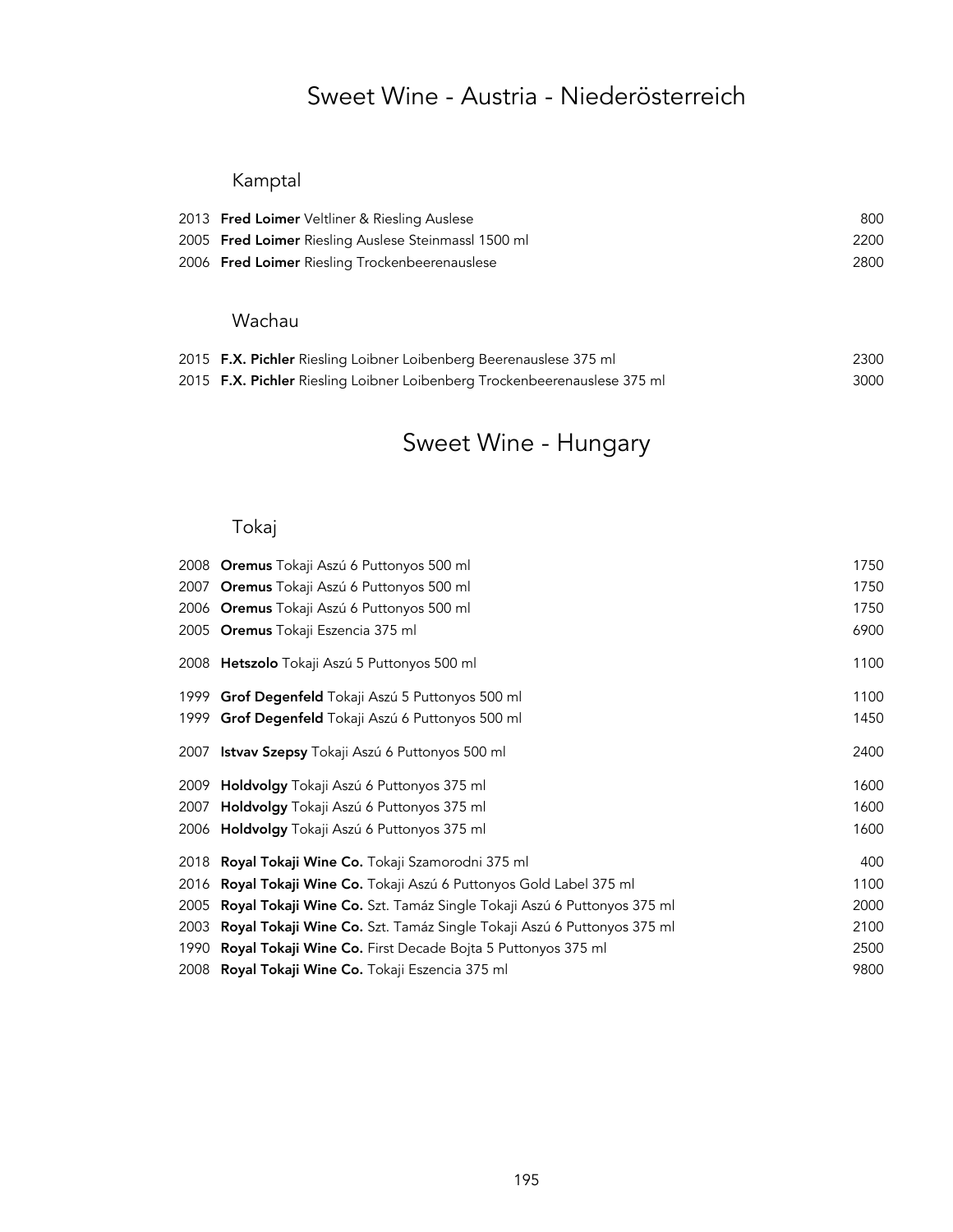# Sweet Wine - Italy

|      | Piedmont                                                            |      |
|------|---------------------------------------------------------------------|------|
|      | 2018 Rovellotti Valdenrico Passito 375 ml                           | 800  |
|      | Veneto                                                              |      |
|      |                                                                     |      |
|      | 2016 Vini Eleva Tomo XIV Recioto di Valpolicella Classico 500 ml    | 1200 |
|      | Emilia-Romagna                                                      |      |
|      |                                                                     |      |
|      | 2009 La Stoppa Vigna del Volta 500 ml                               | 800  |
| 2009 | Cinque Campi Tribülê 500 ml                                         | 800  |
|      |                                                                     |      |
|      | Tuscany                                                             |      |
|      | 2013 Massa Vecchia Passito 375 ml                                   | 800  |
|      | 2016 Tenuta dell'Ornellaia Ornus dell'Ornellaia 375 ml              | 1500 |
|      | 2015 Tenuta dell'Ornellaia Ornus dell'Ornellaia 375 ml              | 1350 |
|      | 2014 Tenuta dell'Ornellaia Ornus dell'Ornellaia 375 ml              | 1700 |
|      | Sicily                                                              |      |
|      | 2020 Marco de Bartoli Bukkuram Sole d'Agosto Passito di Pantelleria | 1600 |
| 2017 | Donnafugata Ben Ryé Passito di Pantelleria 375 ml                   | 650  |
|      | 2016 Donnafugata Ben Ryé Passito di Pantelleria 375 ml              | 600  |

2014 Donnafugata Ben Ryé Passito di Pantelleria 375 ml<br>600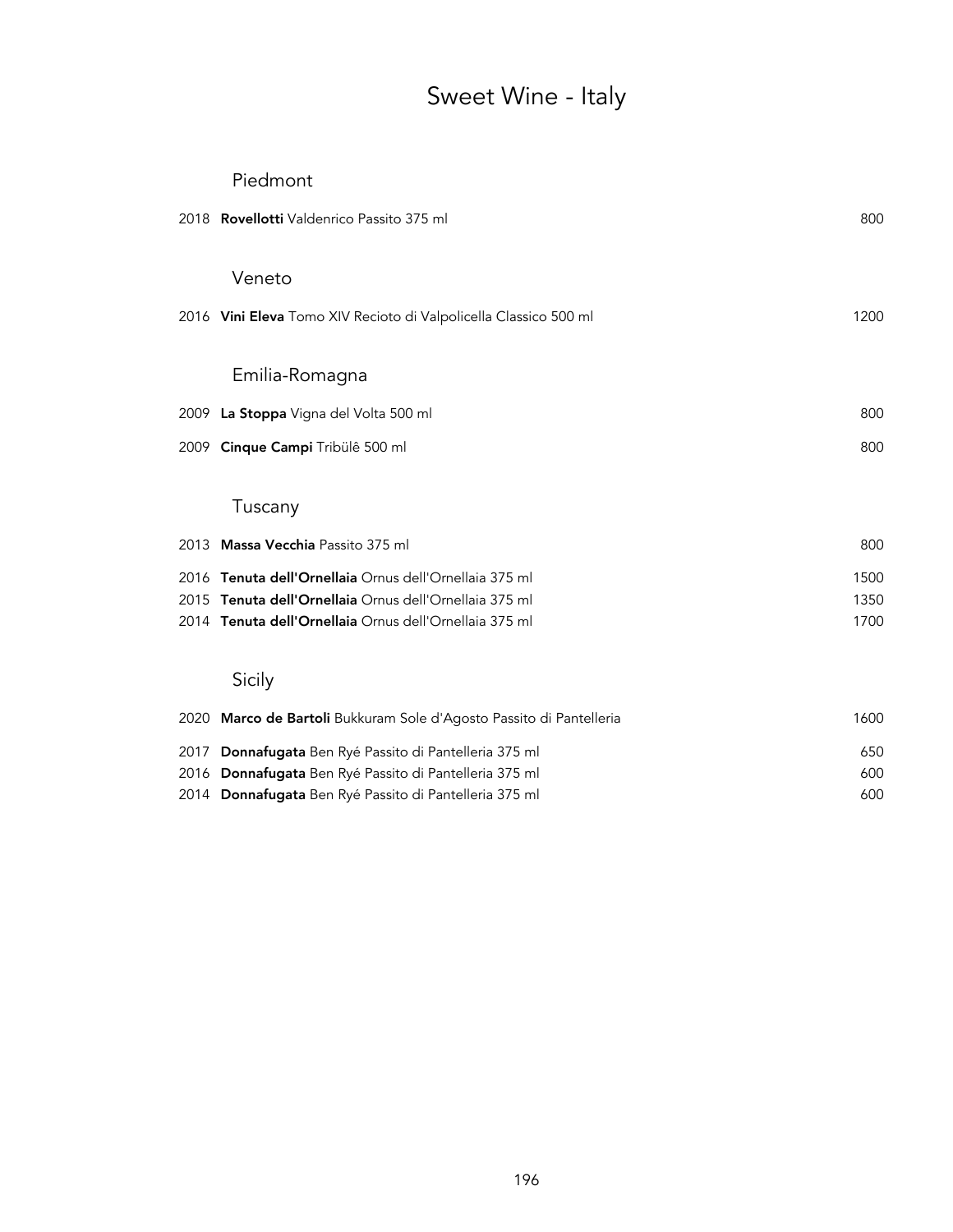# Sweet Wine - Spain

|           | Priorat                                      |      |
|-----------|----------------------------------------------|------|
|           | 2012 <b>Torres</b> Secret del Priorat 375 ml | 1100 |
|           |                                              |      |
|           | <b>Basque Country</b>                        |      |
| <b>NV</b> | Malus Mama Apple Ice Cider 375 ml            | 850  |
|           |                                              |      |
|           |                                              |      |

# Sweet Wine - Norway

### Norway

| NV Åkre Gård Edel Is Cider 375 ml | 1200 |
|-----------------------------------|------|
| NV Egge Gård Iseple 375 ml        | 550  |

# Sweet Wine - Denmark

### Denmark

| 2015 Cold Hand Winery Pyrus Danica 375 ml | 700 |
|-------------------------------------------|-----|
| 2018 Cold Hand Winery Malus Danica 375 ml | 650 |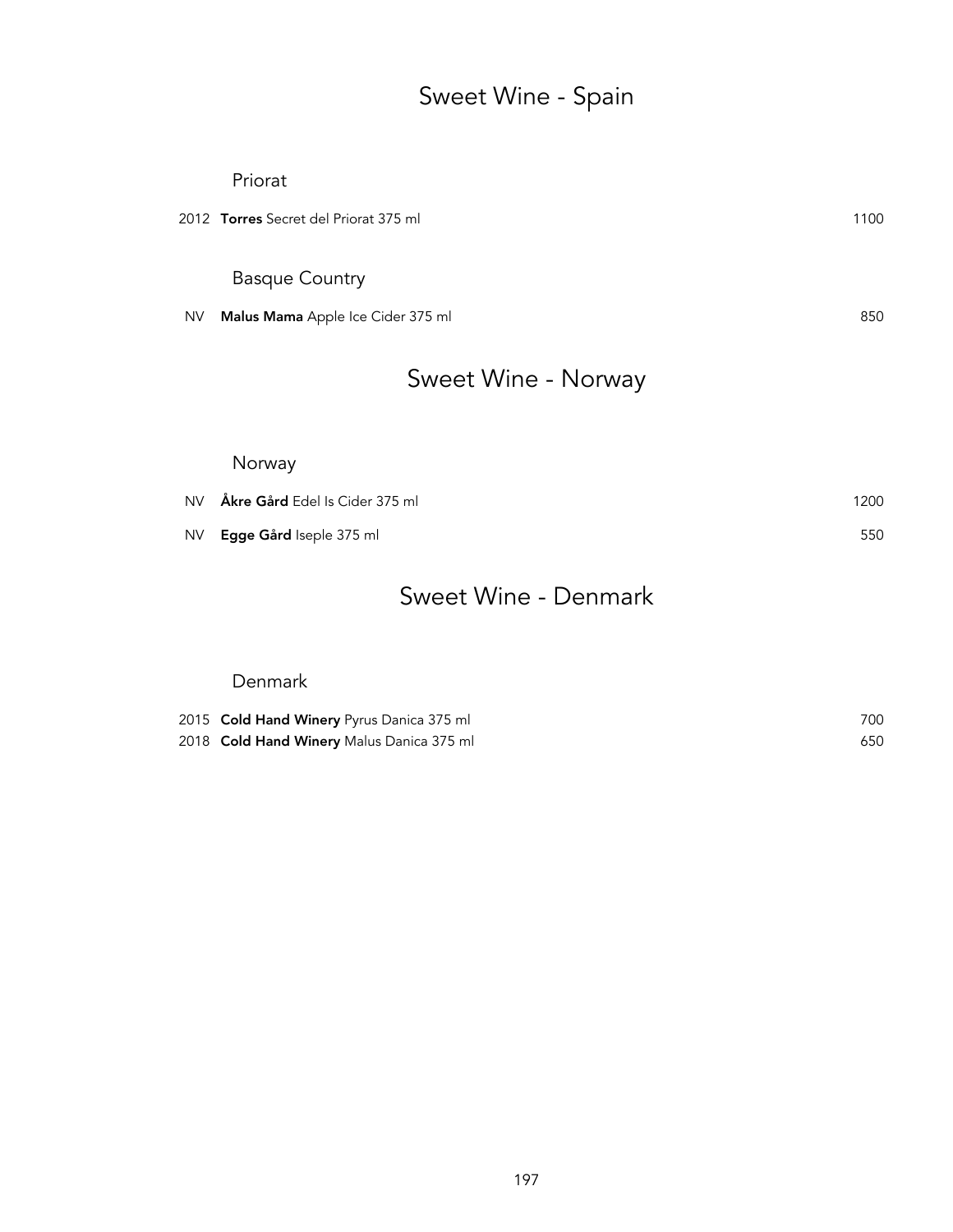# Sweet Wine - USA

### Central Coast

|           | 1998 Sine Qua Non Vin de Paille 375 ml              | 4000 |
|-----------|-----------------------------------------------------|------|
|           | Santa Ynez Valley                                   |      |
| <b>NV</b> | <b>Jonata</b> La Miel de Jonata 500 ml              | 1500 |
| <b>NV</b> | <b>Jonata</b> La Miel de Jonata 375 ml              | 1500 |
|           |                                                     |      |
|           | Finger Lakes                                        |      |
|           | 2014 <b>Hermann J. Wiemer</b> Riesling Late Harvest | 850  |
|           |                                                     |      |

## Sweet Wine - South Africa

#### Costantia

2018 Klein Constantia Vin de Constance 1700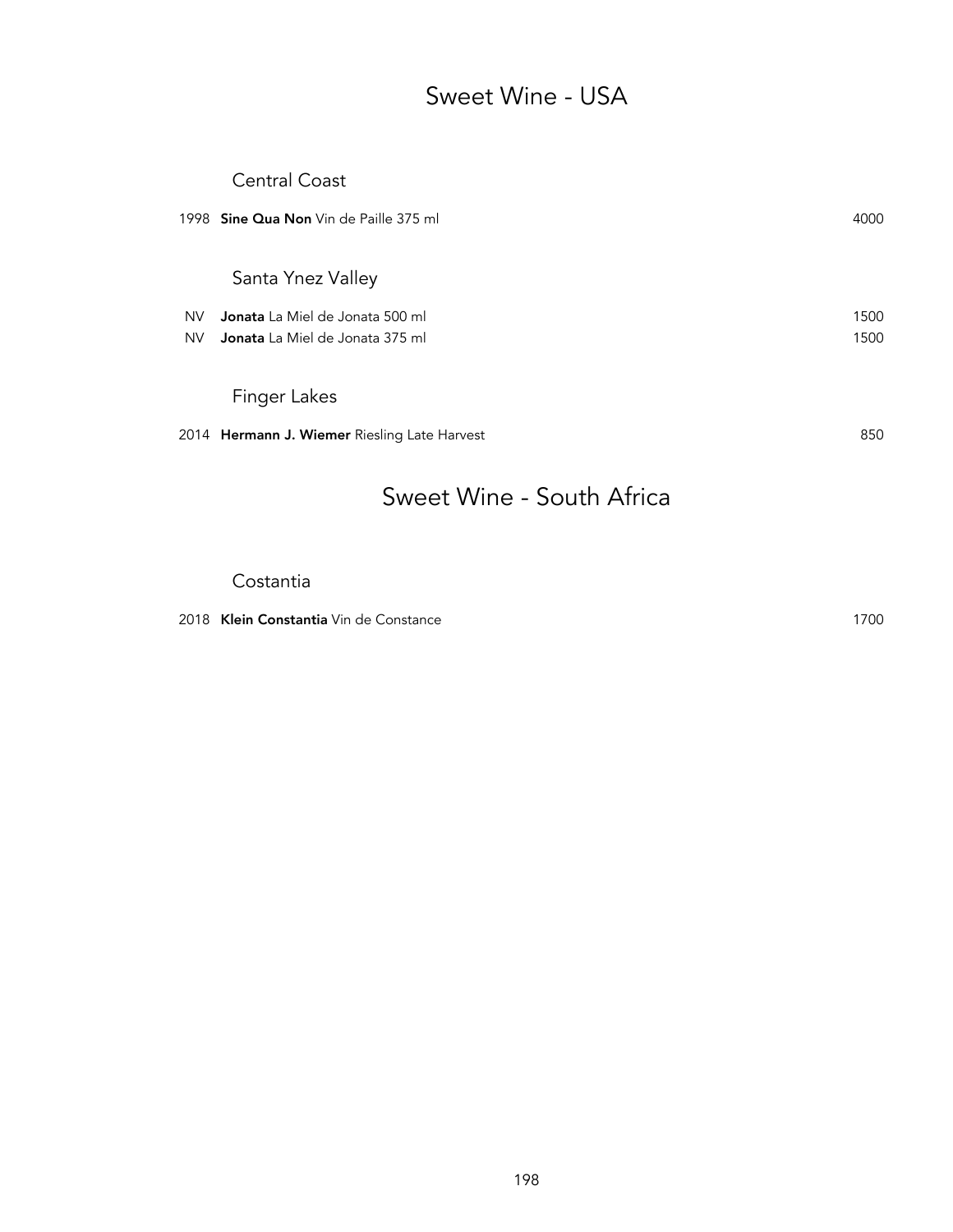# Fortified Wine - France

Jura

| NV Domaine Labet Macvin du Jura | 900  |
|---------------------------------|------|
| NV Pierre Overnoy Vin de Liquer | 3000 |

# Fortified Wine - Spain - Andalusia

### Sanlúcar de Barrameda

|      | NV <b>Equipo Navazos</b> La Bota de Palo Cortado "Bota Punta" 375 ml | 1600 |
|------|----------------------------------------------------------------------|------|
| NV I | <b>Equipo Navazos</b> La Bota de Amontillado "Bota A.R." 375 ml      | 2900 |
| NV.  | <b>Baron Xixarito</b> Xixarito Oloroso                               | 800  |
| NV.  | <b>Baron Micaela</b> Micaela Amontillado 375 ml                      | 300  |
| NV.  | <b>Baron Micaela</b> Micaela Manzanilla 375 ml                       | 250  |
| NV.  | <b>Baron Micaela</b> Micaela Oloroso 375 ml                          | 275  |

#### Jerez

| <b>Gonzalez Byass</b> Leonor Palo Cortado 12 Years<br><b>Gonzalez Byass XC Palo Cortado de Ida Vuelta</b><br>1990 | 1100<br>5000 |
|-------------------------------------------------------------------------------------------------------------------|--------------|
| <b>Lustau</b> VORS Amontillado 30 Years 500 ml<br><b>Lustau</b> VORS Oloroso 30 Years 500 ml                      | 1200<br>1200 |
| 2000 Valdespino Single Cask Palo Cortado 375 ml                                                                   | 2300         |
| <b>Bodegas Tradicion Fino</b>                                                                                     | 750          |
| <b>Bodegas Tradicion VORS Amontillado 30 Years</b>                                                                | 1500         |
| <b>Bodegas Tradicion</b> Amontillado +80 Years 375 ml                                                             | 3500         |
| <b>Bodegas Tradicion</b> VORS Oloroso 30 Years                                                                    | 1500         |
| <b>Bodegas Tradicion VORS Palo Cortado 30 Years</b>                                                               | 2000         |
| <b>Bodegas Tradicion</b> Pedro Ximenez VOS 20 Years                                                               | 1800         |
| <b>Bodegas Tradicion</b> Pedro Ximenez VOS 20 Years Tradicion,                                                    | 1800         |
| <b>Bodegas San Francisco Javier</b> Fino Vina Corrales                                                            | 1100         |
|                                                                                                                   |              |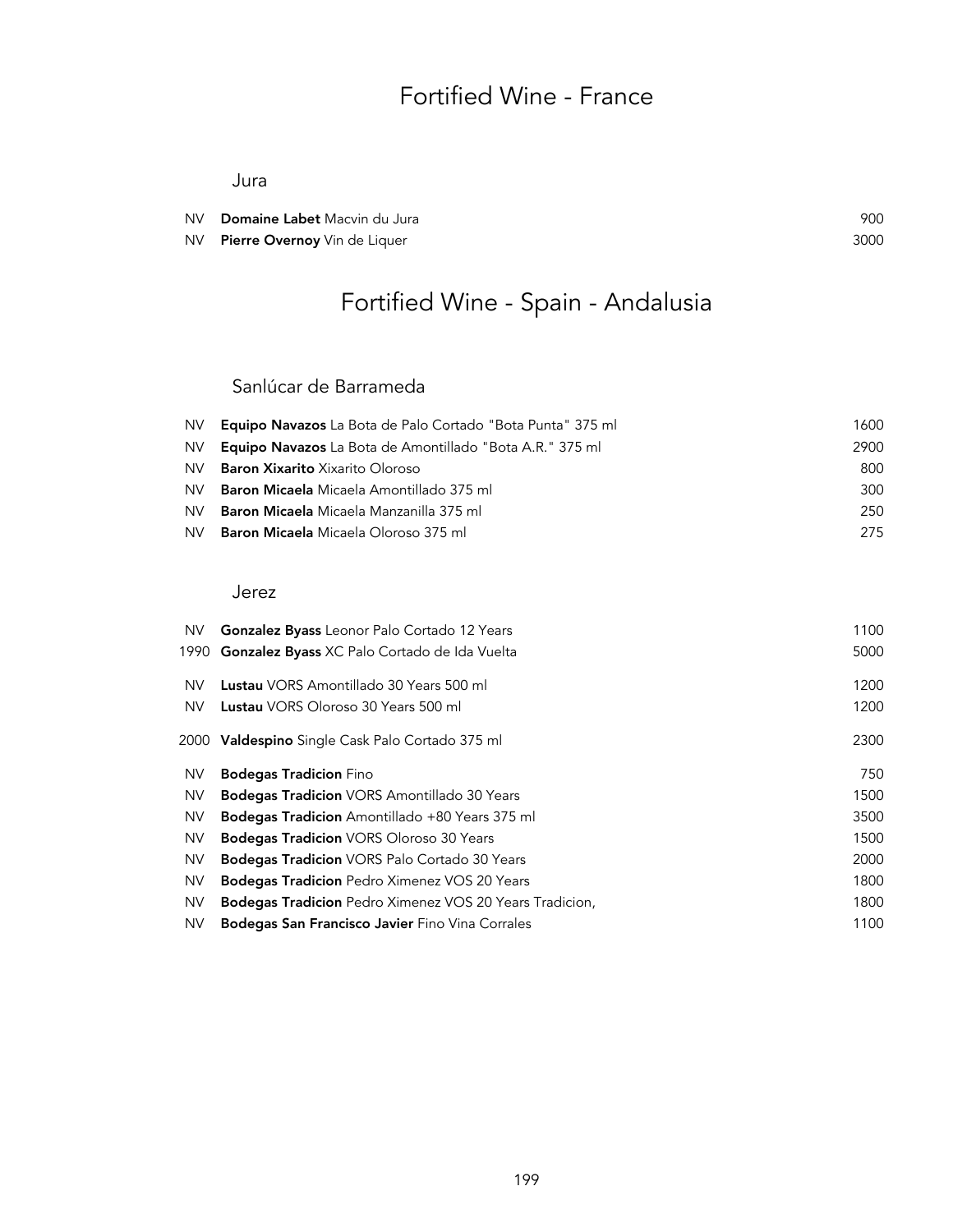# Fortified Wine - Portugal

#### Douro

|           | 1994 Taylor's Vintage Port                        | 5000  |
|-----------|---------------------------------------------------|-------|
|           | 1983 Taylor's Vintage Port                        | 2000  |
|           | 1995 Fonseca Guimaraens Vintage Port              | 1300  |
|           | 1994 Fonseca Vintage Port                         | 2300  |
|           | 1991 Fonseca Guimaraens Vintage Port              | 2300  |
|           | 1985 Fonseca Vintage Port                         | 2600  |
|           | 1984 Fonseca Guimaraens Vintage Port              | 2500  |
|           | 2004 <b>Quinta do Noval</b> Nacional Vintage Port | 9900  |
|           | 2003 <b>Quinta do Noval</b> Nacional Vintage Port | 12000 |
|           | 1999 Quinta do Noval Nacional Vintage Port        | 10500 |
| <b>NV</b> | Graham's 30 Years Old Tawny                       | 2100  |
|           | 1972 <b>Graham's</b> Single Harvest Tawny         | 6200  |
| 1983      | <b>Burmester</b> Colheita                         | 1200  |
|           | 1963 Burmester Colheita                           | 3600  |
| 1951      | <b>Burmester Colheita</b>                         | 3900  |
| 1937      | <b>Burmester</b> Colheita                         | 4000  |
| <b>NV</b> | Burmester White Tawny 30 Years 375 ml             | 1800  |
|           | 1934 Maynard's Colheita 375 ml                    | 5500  |
|           | 1975 Kopke Colheita                               | 3500  |
| NV.       | Secret Spot Moscatel do Douro 10 years            | 700   |

### Madeira

| <b>NV</b> | <b>Blandy's Blandy's Malmsey 5 Years</b> | 500  |
|-----------|------------------------------------------|------|
|           | 1995 Blandy's Colheita Sercial 500 ml    | 1200 |
|           | 1998 Blandy's Colheita Verdelho 500 ml   | 1200 |
|           | 1996 Blandy's Colheita Malmsey 500 ml    | 1200 |
| <b>NV</b> | <b>Blandy's 20 Year Terrantez 500 ml</b> | 1000 |
|           | 1968 <b>Blandy's Bual</b>                | 4500 |
|           | 1920 Blandy's Bual                       | 9900 |